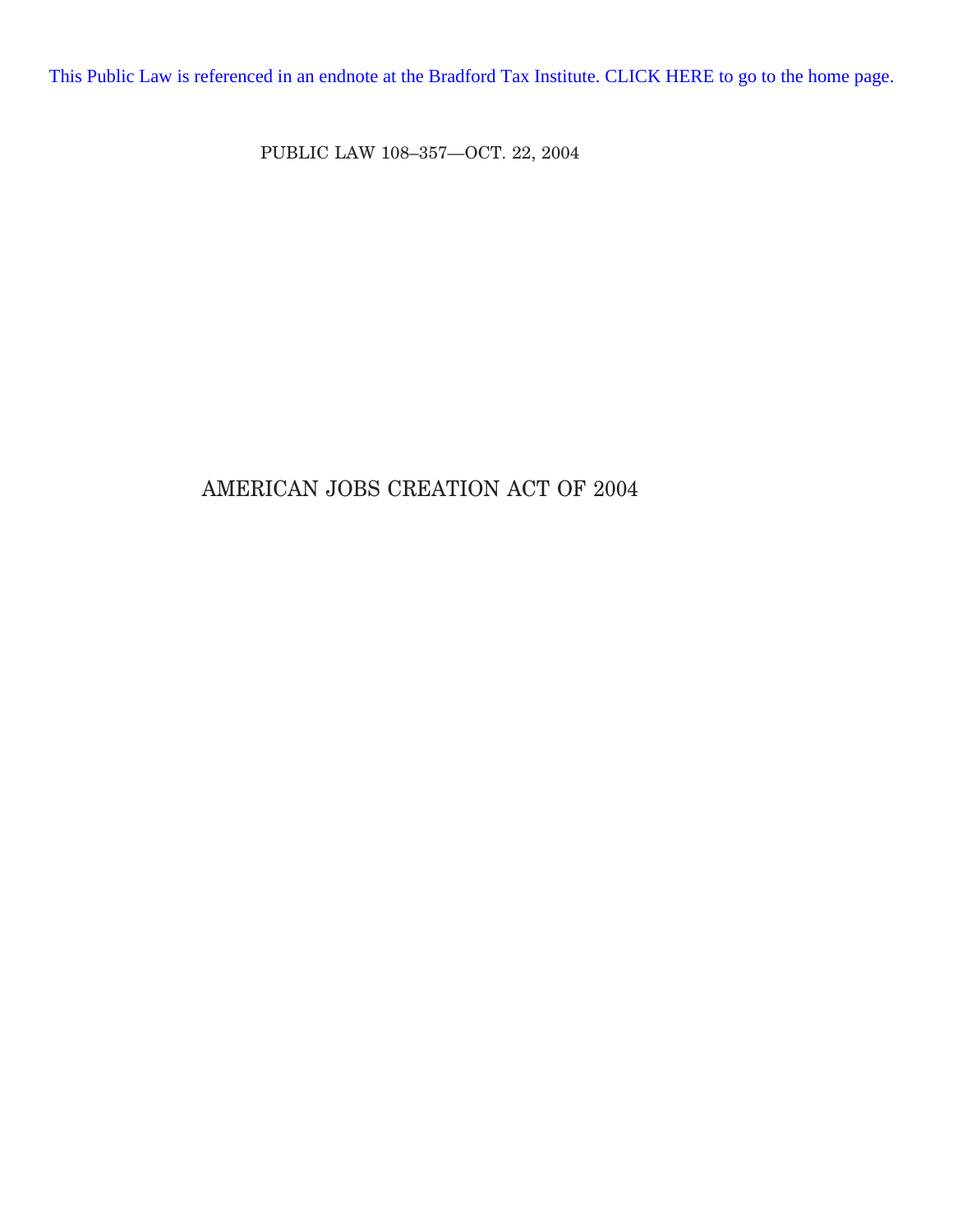## Public Law 108–357 108th Congress

## An Act

Oct. 22, 2004 [H.R. 4520]

To amend the Internal Revenue Code of 1986 to remove impediments in such Code and make our manufacturing, service, and high-technology businesses and workers more competitive and productive both at home and abroad.

*Be it enacted by the Senate and House of Representatives of the United States of America in Congress assembled*,

### American Jobs Creation Act of 2004.

26 USC 1 note.

## **SECTION 1. SHORT TITLE; ETC.**

(a) SHORT TITLE.—This Act may be cited as the ''American Jobs Creation Act of 2004''.

(b) AMENDMENT OF 1986 CODE.—Except as otherwise expressly provided, whenever in this Act an amendment or repeal is expressed in terms of an amendment to, or repeal of, a section or other provision, the reference shall be considered to be made to a section or other provision of the Internal Revenue Code of 1986.

(c) TABLE OF CONTENTS.—The table of contents of this Act is as follows:

Sec. 1. Short title; etc.

### TITLE I—PROVISIONS RELATING TO REPEAL OF EXCLUSION FOR EXTRATERRITORIAL INCOME

- Sec. 101. Repeal of exclusion for extraterritorial income.
- Sec. 102. Deduction relating to income attributable to domestic production activities.

#### TITLE II—BUSINESS TAX INCENTIVES

#### Subtitle A—Small Business Expensing

Sec. 201. 2-year extension of increased expensing for small business.

### Subtitle B—Depreciation

Sec. 211. Recovery period for depreciation of certain leasehold improvements and restaurant property.

### Subtitle C—Community Revitalization

- Sec. 221. Modification of targeted areas and low-income communities for new markets tax credit.
- Sec. 222. Expansion of designated renewal community area based on 2000 census data.
- Sec. 223. Modification of income requirement for census tracts within high migration rural counties.

### Subtitle D—S Corporation Reform and Simplification

- 
- Sec. 231. Members of family treated as 1 shareholder. Sec. 232. Increase in number of eligible shareholders to 100.
- Sec. 233. Expansion of bank S corporation eligible shareholders to include IRAs.
- Sec. 234. Disregard of unexercised powers of appointment in determining potential current beneficiaries of ESBT.
- Sec. 235. Transfer of suspended losses incident to divorce, etc.
- Sec. 236. Use of passive activity loss and at-risk amounts by qualified subchapter S trust income beneficiaries.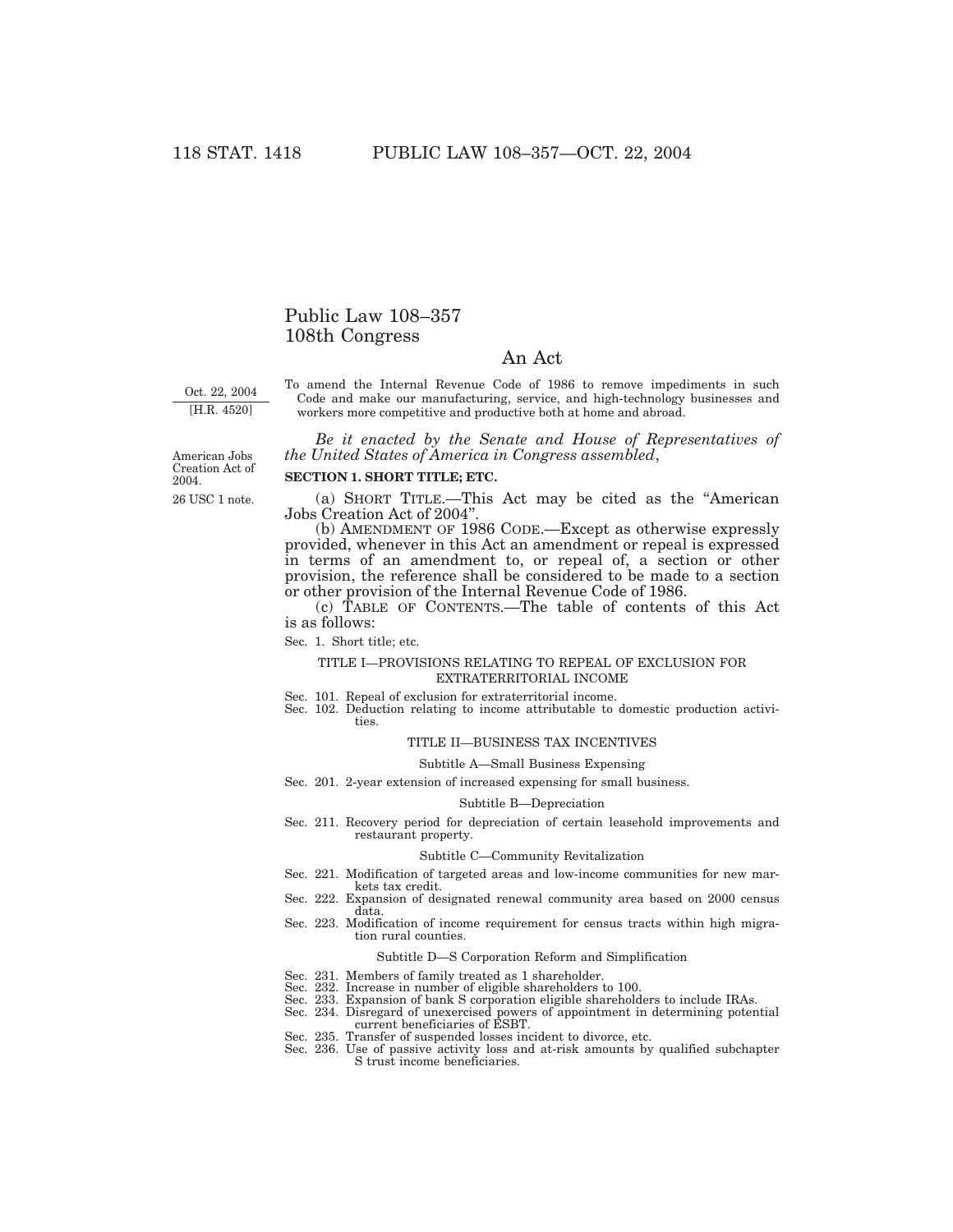- Sec. 237. Exclusion of investment securities income from passive income test for
- Sec. 238. Relief from inadvertently invalid qualified subchapter S subsidiary elections and terminations. Sec. 239. Information returns for qualified subchapter S subsidiaries.
- 
- Sec. 240. Repayment of loans for qualifying employer securities.

### Subtitle E—Other Business Incentives

- Sec. 241. Phaseout of 4.3-cent motor fuel excise taxes on railroads and inland waterway transportation which remain in general fund. Sec. 242. Modification of application of income forecast method of depreciation. Sec. 243. Improvements related to real estate investment trusts.
- 
- 
- Sec. 244. Special rules for certain film and television productions.<br>Sec. 245. Credit for maintenance of railroad track.
- Credit for maintenance of railroad track.
- Sec. 246. Suspension of occupational taxes relating to distilled spirits, wine, and beer.
- Sec. 247. Modification of unrelated business income limitation on investment in certain small business investment companies. Sec. 248. Election to determine corporate tax on certain international shipping ac-
- tivities using per ton rate.

### Subtitle F—Stock Options and Employee Stock Purchase Plan Stock Options

Sec. 251. Exclusion of incentive stock options and employee stock purchase plan stock options from wages.

### TITLE III—TAX RELIEF FOR AGRICULTURE AND SMALL MANUFACTURERS

#### Subtitle A—Volumetric Ethanol Excise Tax Credit

- Sec. 301. Alcohol and biodiesel excise tax credit and extension of alcohol fuels income tax credit.
- Sec. 302. Biodiesel income tax credit.
- Sec. 303. Information reporting for persons claiming certain tax benefits.

### Subtitle B—Agricultural Incentives

- Sec. 311. Special rules for livestock sold on account of weather-related conditions. Sec. 312. Payment of dividends on stock of cooperatives without reducing patronage
- dividends.
- Sec. 313. Apportionment of small ethanol producer credit.
- Sec. 314. Coordinate farmers and fishermen income averaging and the alternative minimum tax.
- Sec. 315. Capital gain treatment under section 631(b) to apply to outright sales by landowners.
- Sec. 316. Modification to cooperative marketing rules to include value added processing involving animals. Sec. 317. Extension of declaratory judgment procedures to farmers' cooperative or-
- ganizations. Sec. 318. Certain expenses of rural letter carriers. Sec. 319. Treatment of certain income of cooperatives.
- 
- Sec. 320. Exclusion for payments to individuals under National Health Service Corps loan repayment program and certain State loan repayment programs.<br>Sec. 321. Modification of safe harbor rules for timber REITs.
- 
- Sec. 322. Expensing of certain reforestation expenditures.

### Subtitle C—Incentives for Small Manufacturers

- Sec. 331. Net income from publicly traded partnerships treated as qualifying in-
- Sec. 332. Simplification of excise tax imposed on bows and arrows.
- Sec. 333. Reduction of excise tax on fishing tackle boxes. Sec. 334. Sonar devices suitable for finding fish.
- 
- Sec. 335. Charitable contribution deduction for certain expenses incurred in sup-
- Sec. 336. Modification of depreciation allowance for aircraft.<br>Sec. 337. Modification of placed in service rule for bonus dep
- Sec. 337. Modification of placed in service rule for bonus depreciation property.<br>Sec. 338. Expensing of capital costs incurred in complying with Environmenta
- Expensing of capital costs incurred in complying with Environmental Pro-<br>tection Agency sulfur regulations.
- Sec. 339. Credit for production of low sulfur diesel fuel.
- Sec. 340. Expansion of qualified small-issue bond program. Sec. 341. Oil and gas from marginal wells.
- 

### TITLE IV—TAX REFORM AND SIMPLIFICATION FOR UNITED STATES BUSINESSES

Sec. 401. Interest expense allocation rules.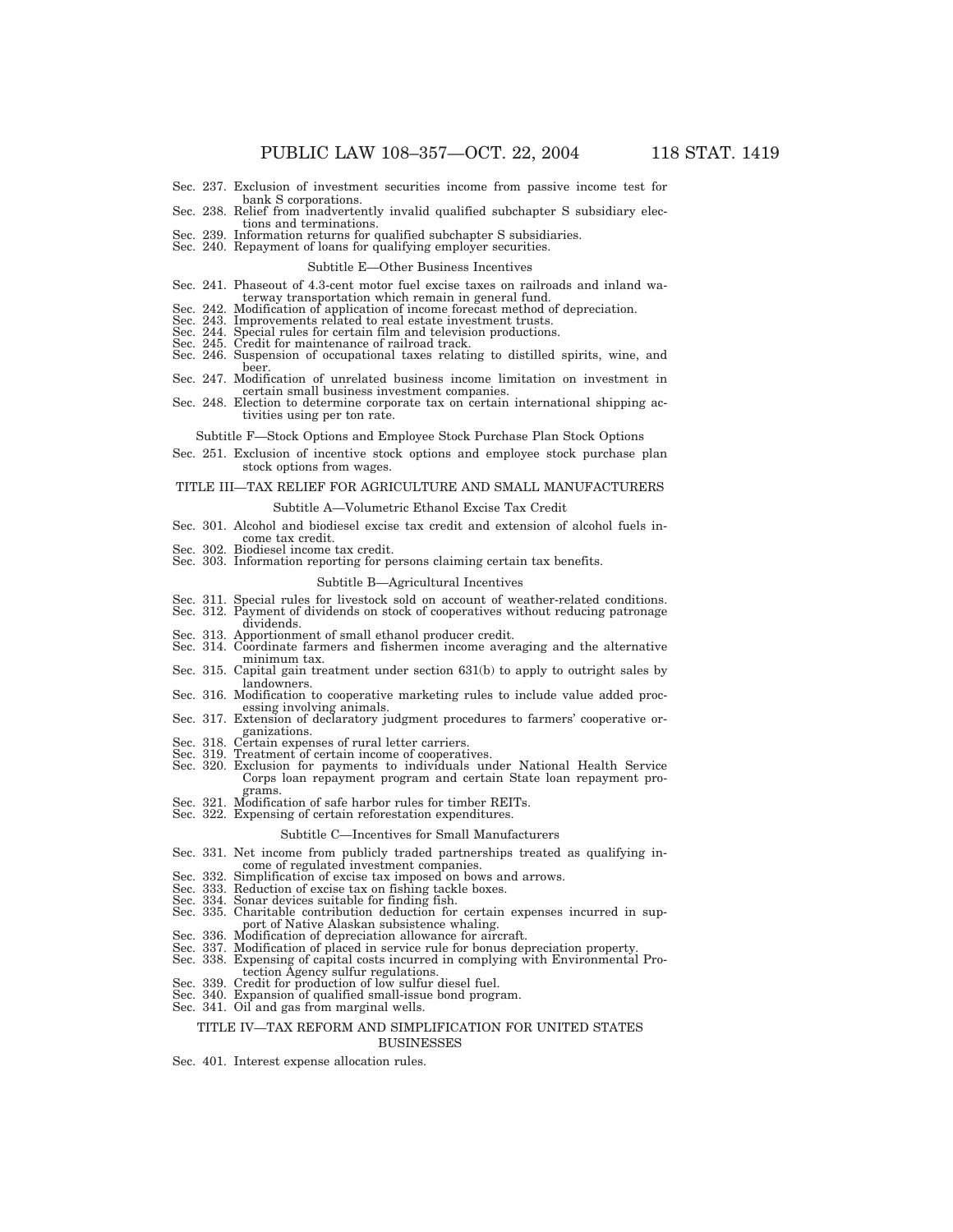- Sec. 402. Recharacterization of overall domestic loss.
- Sec. 403. Look-thru rules to apply to dividends from noncontrolled section 902 corporations.
- Sec. 404. Reduction to 2 foreign tax credit baskets. Sec. 405. Attribution of stock ownership through partnerships to apply in determining section 902 and 960 credits.
- Sec. 406. Clarification of treatment of certain transfers of intangible property.
- Sec. 407. United States property not to include certain assets of controlled foreign corporation.
- Sec. 408. Translation of foreign taxes.
- Sec. 409. Repeal of withholding tax on dividends from certain foreign corporations.
- Sec. 410. Equal treatment of interest paid by foreign partnerships and foreign corporations.
- Sec. 411. Treatment of certain dividends of regulated investment companies.
- Sec. 412. Look-thru treatment for sales of partnership interests.
- Sec. 413. Repeal of foreign personal holding company rules and foreign investment
- company rules. Sec. 414. Determination of foreign personal holding company income with respect to transactions in commodities.
- 
- Sec. 415. Modifications to treatment of aircraft leasing and shipping income. Sec. 416. Modification of exceptions under subpart F for active financing.
- Sec. 417. 10-year foreign tax credit carryover; 1-year foreign tax credit carryback. Sec. 418. Modification of the treatment of certain REIT distributions attributable
- to gain from sales or exchanges of United States real property interests. Sec. 419. Exclusion of income derived from certain wagers on horse races and dog
- races from gross income of nonresident alien individuals.
- Sec. 420. Limitation of withholding tax for Puerto Rico corporations.
- Sec. 421. Foreign tax credit under alternative minimum tax. Sec. 422. Incentives to reinvest foreign earnings in United States.
- 
- Sec. 423. Delay in effective date of final regulations governing exclusion of income from international operation of ships or aircraft.
- Sec. 424. Study of earnings stripping provisions.

#### TITLE V—DEDUCTION OF STATE AND LOCAL GENERAL SALES TAXES

Sec. 501. Deduction of State and local general sales taxes in lieu of State and local income taxes.

### TITLE VI—FAIR AND EQUITABLE TOBACCO REFORM

### Sec. 601. Short title.

#### Subtitle A—Termination of Federal Tobacco Quota and Price Support Programs

- Sec. 611. Termination of tobacco quota program and related provisions.
- Sec. 612. Termination of tobacco price support program and related provisions.
- Sec. 613. Conforming amendments.
- Sec. 614. Continuation of liability for 2004 and earlier crop years.

#### Subtitle B—Transitional Payments to Tobacco Quota Holders and Producers of Tobacco

- Sec. 621. Definitions.
- Sec. 622. Contract payments to tobacco quota holders.
- Sec. 623. Contract payments for producers of quota tobacco.
- 
- Sec. 624. Administration. Sec. 625. Use of assessments as source of funds for payments.
- Sec. 626. Tobacco Trust Fund.

## Sec. 627. Limitation on total expenditures.

### Subtitle C—Implementation and Transition

- Sec. 641. Treatment of tobacco loan pool stocks and outstanding loan costs.
- Sec. 642. Regulations.
- Sec. 643. Effective date.

### TITLE VII—MISCELLANEOUS PROVISIONS

- Sec. 701. Brownfields demonstration program for qualified green building and sustainable design projects.
- Sec. 702. Exclusion of gain or loss on sale or exchange of certain brownfield sites from unrelated business taxable income.
- Sec. 703. Civil rights tax relief.
- Sec. 704. Modification of class life for certain track facilities.
- Sec. 705. Suspension of policyholders surplus account provisions.
- Sec. 706. Certain Alaska natural gas pipeline property treated as 7-year property.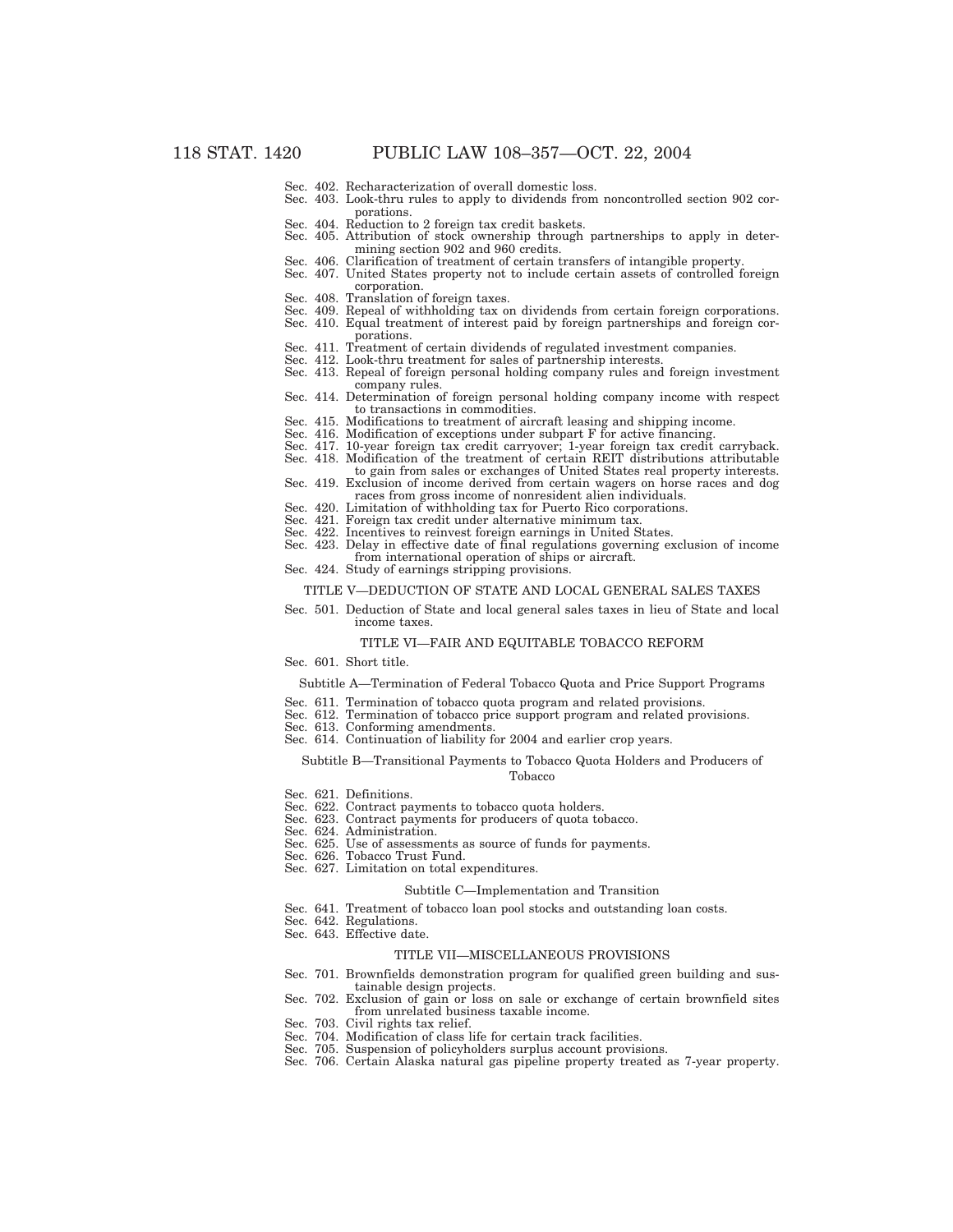- Sec. 707. Extension of enhanced oil recovery credit to certain Alaska facilities.
- Sec. 708. Method of accounting for naval shipbuilders.
- Sec. 709. Modification of minimum cost requirement for transfer of excess pension assets.
- Sec. 710. Expansion of credit for electricity produced from certain renewable resources. Sec. 711. Certain business credits allowed against regular and minimum tax.
- 
- Sec. 712. Inclusion of primary and secondary medical strategies for children and adults with sickle cell disease as medical assistance under the Medicaid program.
- Sec. 713. Ceiling fans.
- Sec. 714. Certain steam generators, and certain reactor vessel heads and pressurizers, used in nuclear facilities.

### TITLE VIII—REVENUE PROVISIONS

Subtitle A—Provisions to Reduce Tax Avoidance Through Individual and Corporate Expatriation

- Sec. 801. Tax treatment of expatriated entities and their foreign parents.
- Sec. 802. Excise tax on stock compensation of insiders in expatriated corporations.
- Sec. 803. Reinsurance of United States risks in foreign jurisdictions.
- Sec. 804. Revision of tax rules on expatriation of individuals.
- Sec. 805. Reporting of taxable mergers and acquisitions.
- Sec. 806. Studies.

### Subtitle B—Provisions Relating to Tax Shelters

#### PART I—TAXPAYER-RELATED PROVISIONS

- Sec. 811. Penalty for failing to disclose reportable transactions. Sec. 812. Accuracy-related penalty for listed transactions, other reportable trans-
- actions having a significant tax avoidance purpose, etc.
- Sec. 813. Tax shelter exception to confidentiality privileges relating to taxpayer communications.
- Sec. 814. Statute of limitations for taxable years for which required listed transactions not reported.
- Sec. 815. Disclosure of reportable transactions.
- Sec. 816. Failure to furnish information regarding reportable transactions.
- Sec. 817. Modification of penalty for failure to maintain lists of investors.
- Sec. 818. Penalty on promoters of tax shelters.
- Sec. 819. Modifications of substantial understatement penalty for nonreportable transactions.
- Sec. 820. Modification of actions to enjoin certain conduct related to tax shelters and reportable transactions.
- Sec. 821. Penalty on failure to report interests in foreign financial accounts. Sec. 822. Regulation of individuals practicing before the Department of the Treasury.

#### PART II—OTHER PROVISIONS

- Sec. 831. Treatment of stripped interests in bond and preferred stock funds, etc.
- Sec. 832. Minimum holding period for foreign tax credit on withholding taxes on income other than dividends.
- Sec. 833. Disallowance of certain partnership loss transfers.
- Sec. 834. No reduction of basis under section 734 in stock held by partnership in corporate partner.
- Sec. 835. Repeal of special rules for FASITS.
- Sec. 836. Limitation on transfer or importation of built-in losses.
- Sec. 837. Clarification of banking business for purposes of determining investment of earnings in United States property. Sec. 838. Denial of deduction for interest on underpayments attributable to nondis-
- closed reportable transactions.
- Sec. 839. Clarification of rules for payment of estimated tax for certain deemed asset sales.
- Sec. 840. Recognition of gain from the sale of a principal residence acquired in a like-kind exchange within 5 years of sale.
- Sec. 841. Prevention of mismatching of interest and original issue discount deductions and income inclusions in transactions with related foreign persons.
- Sec. 842. Deposits made to suspend running of interest on potential underpayments.
- Sec. 843. Partial payment of tax liability in installment agreements.
- Sec. 844. Affirmation of consolidated return regulation authority.
- Sec. 845. Expanded disallowance of deduction for interest on convertible debt.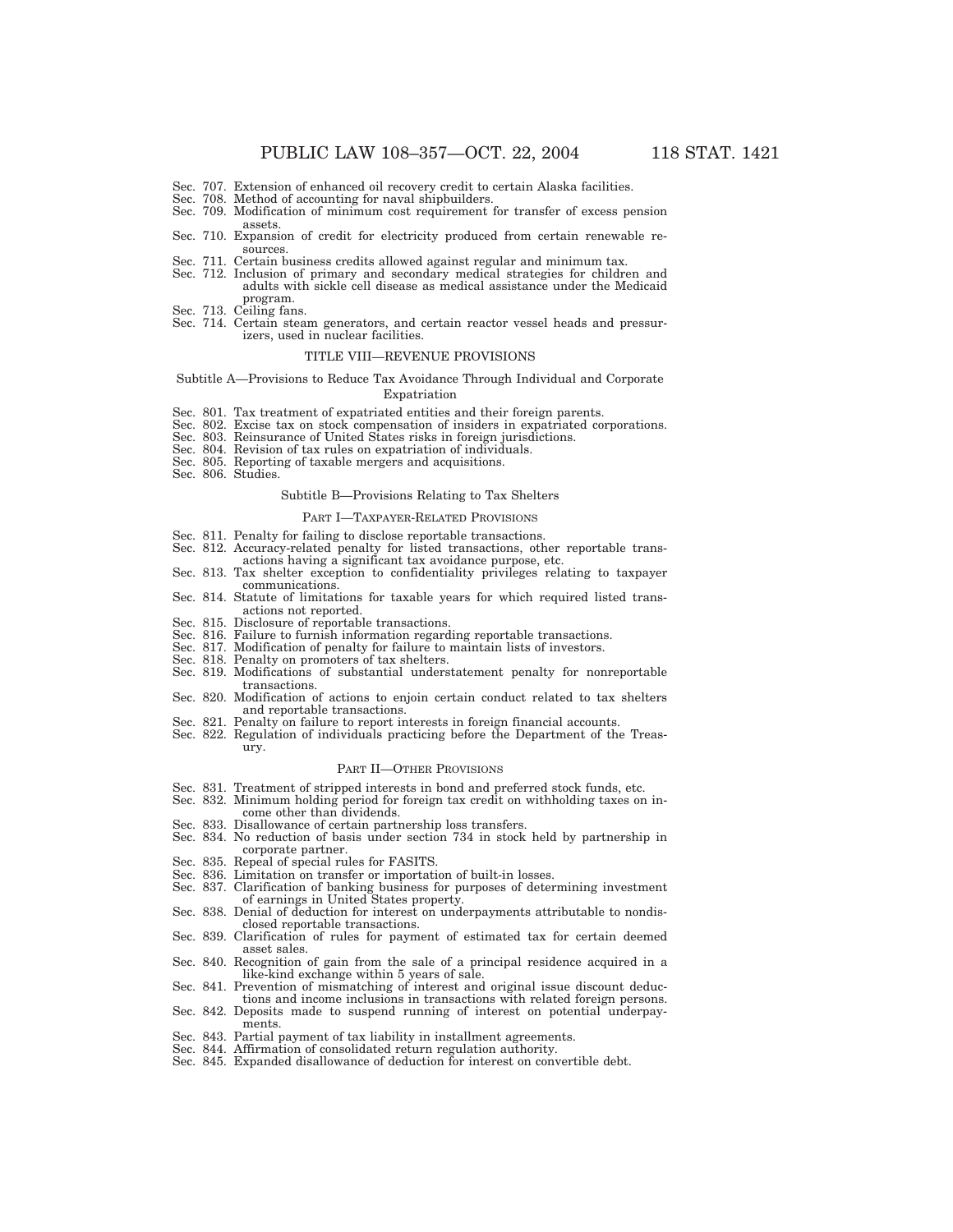#### PART III—LEASING

- Sec. 847. Reform of tax treatment of certain leasing arrangements.
- Sec. 848. Limitation on deductions allocable to property used by governments or other tax-exempt entities.
	- Sec. 849. Effective date.

### Subtitle C—Reduction of Fuel Tax Evasion

- Sec. 851. Exemption from certain excise taxes for mobile machinery.
- Sec. 852. Modification of definition of off-highway vehicle.
- Sec. 853. Taxation of aviation-grade kerosene.
- Sec. 854. Dye injection equipment.
- Sec. 855. Elimination of administrative review for taxable use of dyed fuel.
- Sec. 856. Penalty on untaxed chemically altered dyed fuel mixtures.
- Sec. 857. Termination of dyed diesel use by intercity buses.
- Sec. 858. Authority to inspect on-site records.
- Sec. 859. Assessable penalty for refusal of entry.
- Sec. 860. Registration of pipeline or vessel operators required for exemption of bulk transfers to registered terminals or refineries.
- Sec. 861. Display of registration.
- Sec. 862. Registration of persons within foreign trade zones, etc. Sec. 863. Penalties for failure to register and failure to report.
- Penalties for failure to register and failure to report.
- Sec. 864. Electronic filing of required information reports.
- Taxable fuel refunds for certain ultimate vendors.
- Sec. 866. Two-party exchanges.
- Sec. 867. Modifications of tax on use of certain vehicles.
- Sec. 868. Dedication of revenues from certain penalties to the Highway Trust Fund.
- Sec. 869. Simplification of tax on tires.
- Sec. 870. Transmix and diesel fuel blend stocks treated as taxable fuel.
- Sec. 871. Study regarding fuel tax compliance.

### Subtitle D—Other Revenue Provisions

- Sec. 881. Qualified tax collection contracts.<br>Sec. 882. Treatment of charitable contribut
- Treatment of charitable contributions of patents and similar property.
- Sec. 883. Increased reporting for noncash charitable contributions.<br>Sec. 884. Donations of motor vehicles, boats, and airplanes.
- Donations of motor vehicles, boats, and airplanes.
- Sec. 885. Treatment of nonqualified deferred compensation plans.
- Sec. 886. Extension of amortization of intangibles to sports franchises.
- Sec. 887. Modification of continuing levy on payments to Federal vendors.
- Sec. 888. Modification of straddle rules.
- Sec. 889. Addition of vaccines against hepatitis A to list of taxable vaccines.
- Sec. 890. Addition of vaccines against influenza to list of taxable vaccines.
- Sec. 891. Extension of IRS user fees.
	-
	- Sec. 892. COBRA fees.
- Sec. 893. Prohibition on nonrecognition of gain through complete liquidation of holding company.
- Sec. 894. Effectively connected income to include certain foreign source income.
- Sec. 895. Recapture of overall foreign losses on sale of controlled foreign corporation.
- Sec. 896. Recognition of cancellation of indebtedness income realized on satisfaction of debt with partnership interest.
- Sec. 897. Denial of installment sale treatment for all readily tradable debt.
- Sec. 898. Modification of treatment of transfers to creditors in divisive reorganizations.
- Sec. 899. Clarification of definition of nonqualified preferred stock.
- Sec. 900. Modification of definition of controlled group of corporations.
- Sec. 901. Class lives for utility grading costs.
- Sec. 902. Consistent amortization of periods for intangibles.
- Sec. 903. Freeze of provisions regarding suspension of interest where Secretary fails to contact taxpayer.
- Sec. 904. Increase in withholding from supplemental wage payments in excess of \$1,000,000.
- Sec. 905. Treatment of sale of stock acquired pursuant to exercise of stock options to comply with conflict-of-interest requirements.
- Sec. 906. Application of basis rules to nonresident aliens.
- Sec. 907. Limitation of employer deduction for certain entertainment expenses.
- Sec. 908. Residence and source rules relating to United States possessions.
- Sec. 909. Sales or dispositions to implement Federal Energy Regulatory Commission or State electric restructuring policy.
- Sec. 910. Expansion of limitation on depreciation of certain passenger automobiles.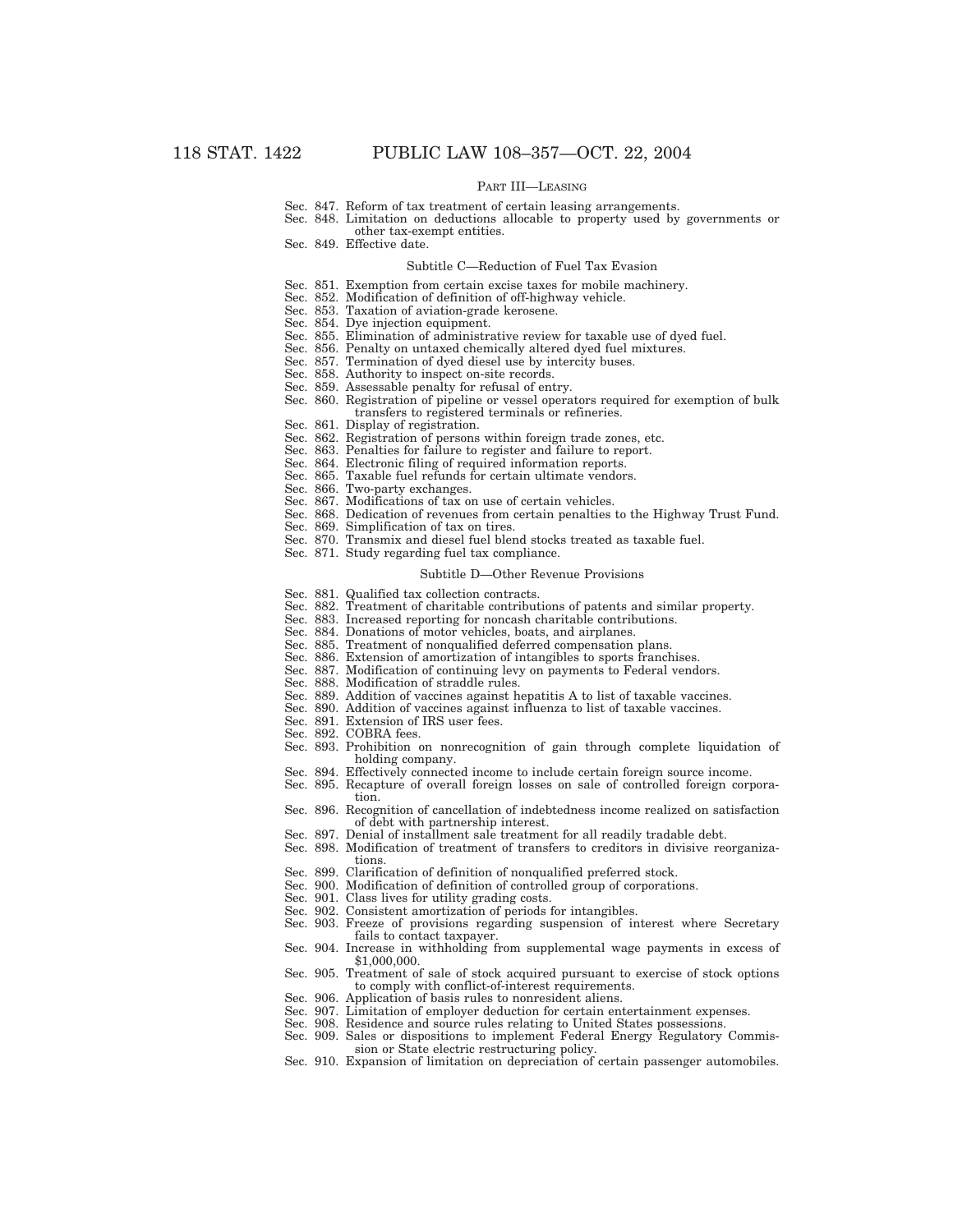## **TITLE I—PROVISIONS RELATING TO RE-PEAL OF EXCLUSION FOR EXTRATERRITORIAL INCOME**

## **SEC. 101. REPEAL OF EXCLUSION FOR EXTRATERRITORIAL INCOME.**

(a) IN GENERAL.—Section 114 is hereby repealed.

(b) CONFORMING AMENDMENTS.—

(1) Subpart E of part III of subchapter N of chapter 1

(relating to qualifying foreign trade income) is hereby repealed. (2) The table of subparts for such part III is amended by striking the item relating to subpart E.

(3) The table of sections for part III of subchapter B of chapter 1 is amended by striking the item relating to section 114.

(4) The second sentence of section  $56(g)(4)(B)(i)$  is amended by striking "114 or".

(5) Section 275(a) is amended—

(A) by inserting "or" at the end of paragraph  $(4)(A)$ , by striking "or" at the end of paragraph  $(4)(B)$  and inserting a period, and by striking subparagraph (C), and

(B) by striking the last sentence.

 $(6)$  Paragraph  $(3)$  of section 864 $(e)$  is amended—  $(A)$  by striking:

''(3) TAX-EXEMPT ASSETS NOT TAKEN INTO ACCOUNT.—

"(A) IN GENERAL.—For purposes of"; and inserting:

"(3) TAX-EXEMPT ASSETS NOT TAKEN INTO ACCOUNT.—For purposes of'', and

(B) by striking subparagraph (B).

 $(7)$  Section 903 is amended by striking "114, 164 $(a)$ ," and inserting " $164(a)$ ".

(8) Section  $999(c)(1)$  is amended by striking " $941(a)(5)$ ,". (c) EFFECTIVE DATE.—The amendments made by this section shall apply to transactions after December 31, 2004.

(d) TRANSITIONAL RULE FOR 2005 AND 2006.—

(1) IN GENERAL.—In the case of transactions during 2005 or 2006, the amount includible in gross income by reason of the amendments made by this section shall not exceed the applicable percentage of the amount which would have been so included but for this subsection.

(2) APPLICABLE PERCENTAGE.—For purposes of paragraph (1), the applicable percentage shall be as follows:

 $(\tilde{A})$  For 2005, the applicable percentage shall be 20 percent.

(B) For 2006, the applicable percentage shall be 40 percent.

(e) REVOCATION OF ELECTION TO BE TREATED AS DOMESTIC CORPORATION.—If, during the 1-year period beginning on the date of the enactment of this Act, a corporation for which an election is in effect under section 943(e) of the Internal Revenue Code of 1986 revokes such election, no gain or loss shall be recognized with respect to property treated as transferred under clause (ii) of section  $943(e)(4)(B)$  of such Code to the extent such property—

(1) was treated as transferred under clause (i) thereof, or

26 USC 56 note.

26 USC 114 note.

26 USC 941–943.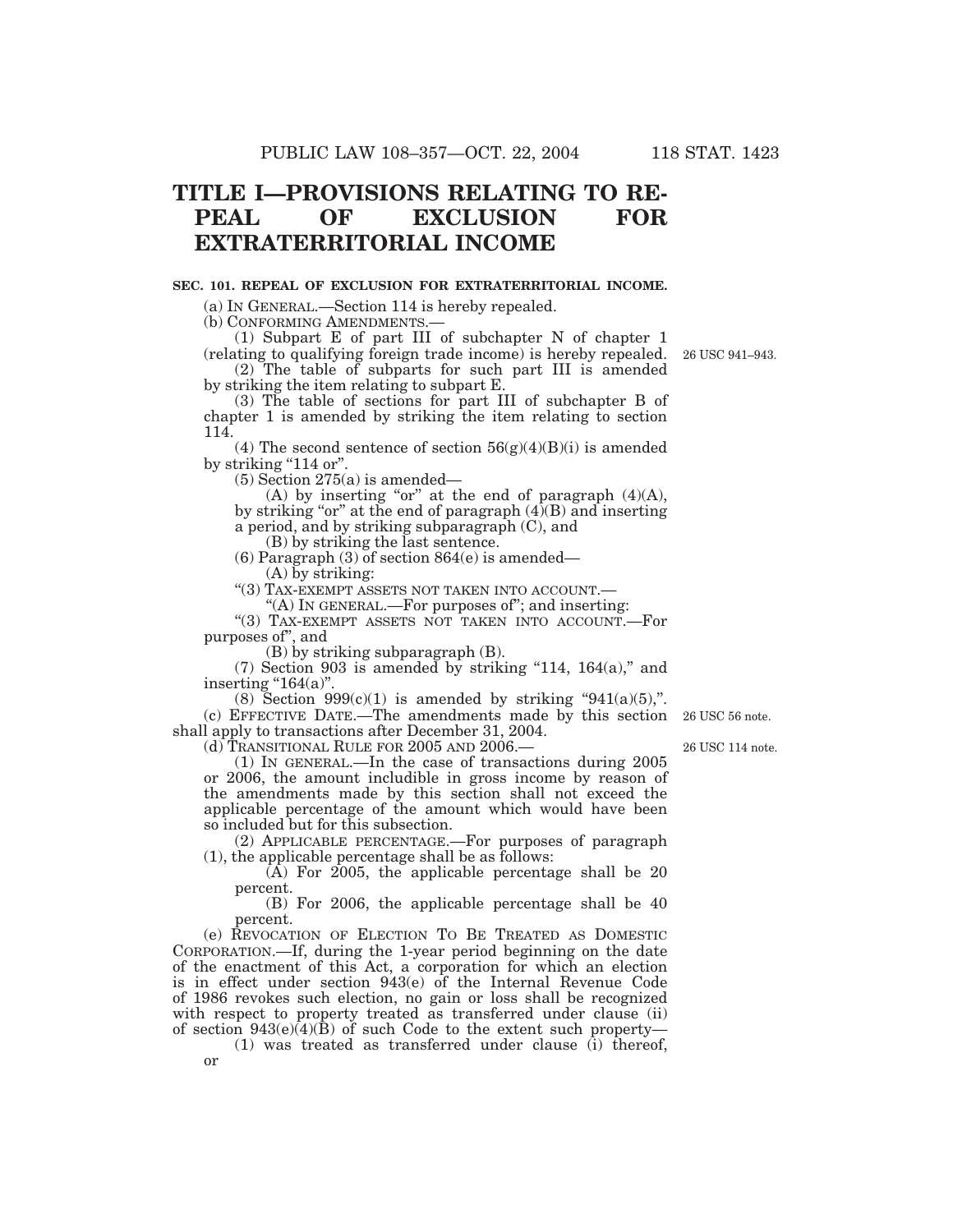(2) was acquired during a taxable year to which such election applies and before May 1, 2003, in the ordinary course of its trade or business.

The Secretary of the Treasury (or such Secretary's delegate) may prescribe such regulations as may be necessary to prevent the abuse of the purposes of this subsection.

(f) BINDING CONTRACTS.—The amendments made by this section shall not apply to any transaction in the ordinary course of a trade or business which occurs pursuant to a binding contract—

(1) which is between the taxpayer and a person who is not a related person (as defined in section 943(b)(3) of such Code, as in effect on the day before the date of the enactment of this Act), and

(2) which is in effect on September 17, 2003, and at all times thereafter.

For purposes of this subsection, a binding contract shall include a purchase option, renewal option, or replacement option which is included in such contract and which is enforceable against the seller or lessor.

### **SEC. 102. DEDUCTION RELATING TO INCOME ATTRIBUTABLE TO DOMESTIC PRODUCTION ACTIVITIES.**

(a) IN GENERAL.—Part VI of subchapter B of chapter 1 (relating to itemized deductions for individuals and corporations) is amended by adding at the end the following new section:

## **''SEC. 199. INCOME ATTRIBUTABLE TO DOMESTIC PRODUCTION ACTIVITIES.**

''(a) ALLOWANCE OF DEDUCTION.—

''(1) IN GENERAL.—There shall be allowed as a deduction an amount equal to 9 percent of the lesser of—

''(A) the qualified production activities income of the taxpayer for the taxable year, or

''(B) taxable income (determined without regard to this section) for the taxable year.

"(2) PHASEIN.—In the case of any taxable year beginning after 2004 and before 2010, paragraph (1) and subsections  $(d)(1)$  and  $(d)(6)$  shall be applied by substituting for the percentage contained therein the transition percentage determined under the following table:

| "For taxable years" | The            |
|---------------------|----------------|
|                     | transition     |
| beginning in:       | percentage is: |
| $2005$ or $2006$ .  |                |
|                     |                |

''(b) DEDUCTION LIMITED TO WAGES PAID.—

"(1) IN GENERAL.—The amount of the deduction allowable under subsection (a) for any taxable year shall not exceed 50 percent of the W–2 wages of the employer for the taxable year.

"(2)  $W-2$  WAGES.—For purposes of paragraph (1), the term 'W–2 wages' means the sum of the aggregate amounts the taxpayer is required to include on statements under paragraphs (3) and (8) of section 6051(a) with respect to employment of employees of the taxpayer during the calendar year ending during the taxpayer's taxable year.

"(3) Acquisitions and dispositions.—The Secretary shall provide for the application of this subsection in cases where

Applicability.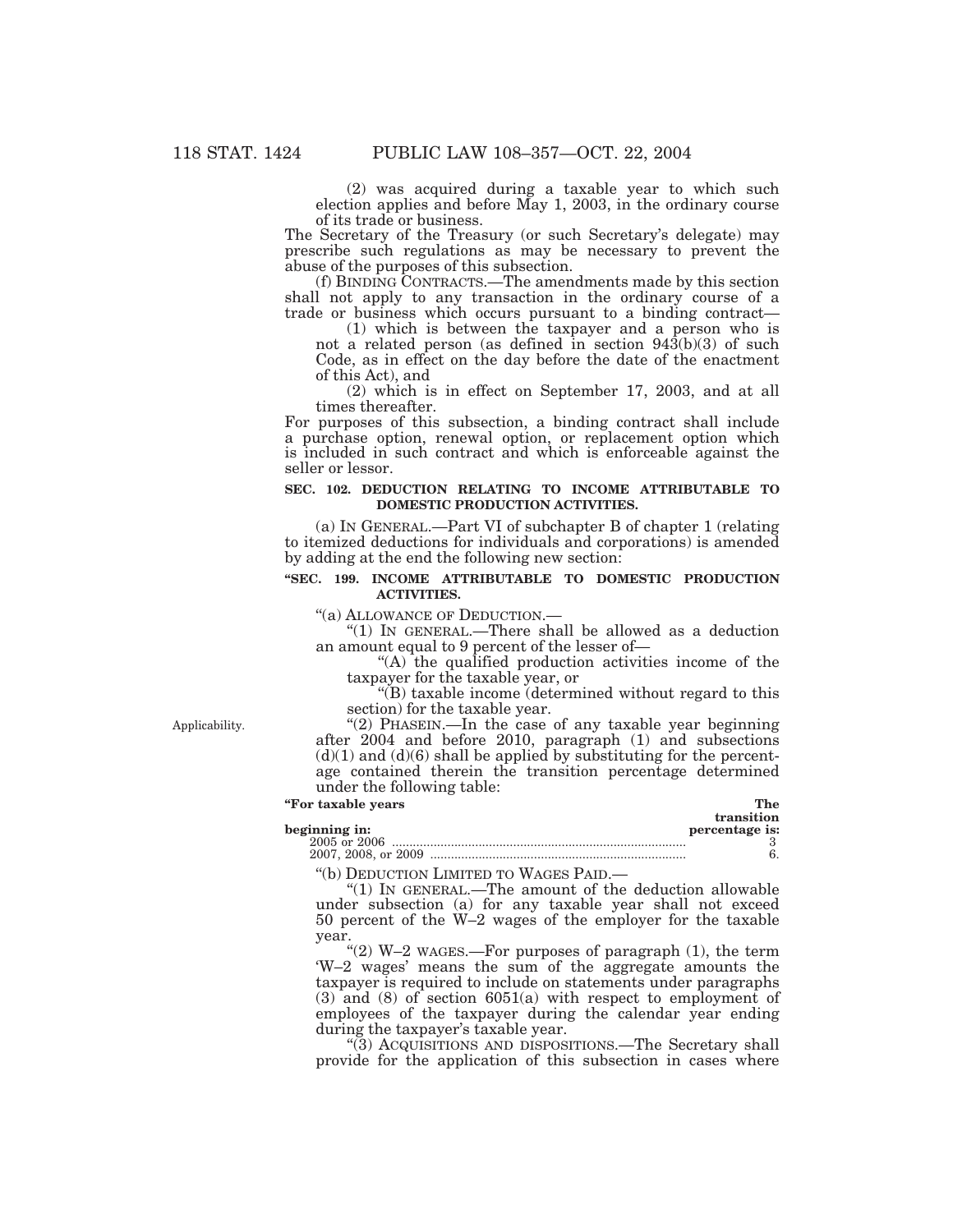the taxpayer acquires, or disposes of, the major portion of a trade or business or the major portion of a separate unit of a trade or business during the taxable year.

''(c) QUALIFIED PRODUCTION ACTIVITIES INCOME.—For purposes of this section—

''(1) IN GENERAL.—The term 'qualified production activities income' for any taxable year means an amount equal to the excess (if any) of—

"(A) the taxpayer's domestic production gross receipts" for such taxable year, over

''(B) the sum of—

"(i) the cost of goods sold that are allocable to such receipts,

"(ii) other deductions, expenses, or losses directly allocable to such receipts, and

''(iii) a ratable portion of other deductions, expenses, and losses that are not directly allocable to such receipts or another class of income.

"(2) ALLOCATION METHOD.—The Secretary shall prescribe rules for the proper allocation of items of income, deduction, expense, and loss for purposes of determining income attributable to domestic production activities.

''(3) SPECIAL RULES FOR DETERMINING COSTS.—

''(A) IN GENERAL.—For purposes of determining costs under clause (i) of paragraph  $(1)(B)$ , any item or service brought into the United States shall be treated as acquired by purchase, and its cost shall be treated as not less than its value immediately after it entered the United States. A similar rule shall apply in determining the adjusted basis of leased or rented property where the lease or rental gives rise to domestic production gross receipts. Applicability.

''(B) EXPORTS FOR FURTHER MANUFACTURE.—In the case of any property described in subparagraph (A) that had been exported by the taxpayer for further manufacture, the increase in cost or adjusted basis under subparagraph (A) shall not exceed the difference between the value of the property when exported and the value of the property when brought back into the United States after the further manufacture.

''(4) DOMESTIC PRODUCTION GROSS RECEIPTS.—

''(A) IN GENERAL.—The term 'domestic production gross receipts' means the gross receipts of the taxpayer which are derived from—

''(i) any lease, rental, license, sale, exchange, or other disposition of—

''(I) qualifying production property which was manufactured, produced, grown, or extracted by the taxpayer in whole or in significant part within the United States,

''(II) any qualified film produced by the taxpayer, or

''(III) electricity, natural gas, or potable water produced by the taxpayer in the United States, "(ii) construction performed in the United States,

Regulations.

or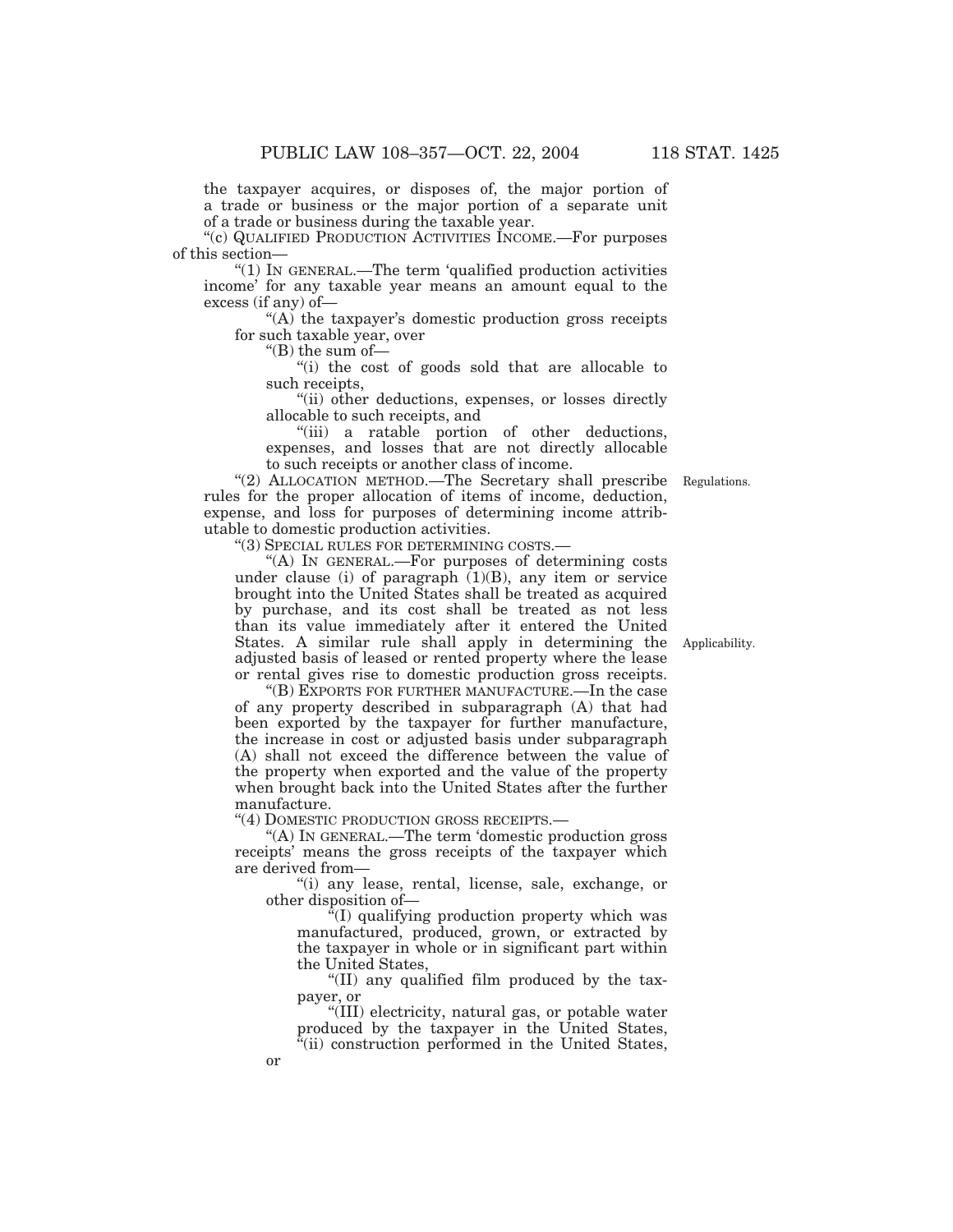''(iii) engineering or architectural services performed in the United States for construction projects in the United States.

''(B) EXCEPTIONS.—Such term shall not include gross receipts of the taxpayer which are derived from—

''(i) the sale of food and beverages prepared by the taxpayer at a retail establishment, and

"(ii) the transmission or distribution of electricity, natural gas, or potable water.

''(5) QUALIFYING PRODUCTION PROPERTY.—The term 'qualifying production property' means—

''(A) tangible personal property,

''(B) any computer software, and

 $C$ ) any property described in section 168 $(f)(4)$ .

''(6) QUALIFIED FILM.—The term 'qualified film' means any property described in section 168(f)(3) if not less than 50 percent of the total compensation relating to the production of such property is compensation for services performed in the United States by actors, production personnel, directors, and producers. Such term does not include property with respect to which records are required to be maintained under section 2257 of title 18, United States Code.

''(7) RELATED PERSONS.—

''(A) IN GENERAL.—The term 'domestic production gross receipts' shall not include any gross receipts of the taxpayer derived from property leased, licensed, or rented by the taxpayer for use by any related person.

''(B) RELATED PERSON.—For purposes of subparagraph (A), a person shall be treated as related to another person if such persons are treated as a single employer under subsection (a) or (b) of section 52 or subsection (m) or (o) of section 414, except that determinations under subsections (a) and (b) of section 52 shall be made without regard to section 1563(b).

''(d) DEFINITIONS AND SPECIAL RULES.—

"(1) APPLICATION OF SECTION TO PASS-THRU ENTITIES.-''(A) IN GENERAL.—In the case of an S corporation,

partnership, estate or trust, or other pass-thru entity— " $(i)$  subject to the provisions of paragraphs  $(2)$  and (3), this section shall be applied at the shareholder,

partner, or similar level, and "(ii) the Secretary shall prescribe rules for the

application of this section, including rules relating to—

''(I) restrictions on the allocation of the deduction to taxpayers at the partner or similar level, and

''(II) additional reporting requirements.

''(B) APPLICATION OF WAGE LIMITATION.—Notwithstanding subparagraph  $(A)(i)$ , for purposes of applying subsection (b), a shareholder, partner, or similar person which is allocated qualified production activities income from an S corporation, partnership, estate, trust, or other passthru entity shall also be treated as having been allocated W–2 wages from such entity in an amount equal to the lesser of—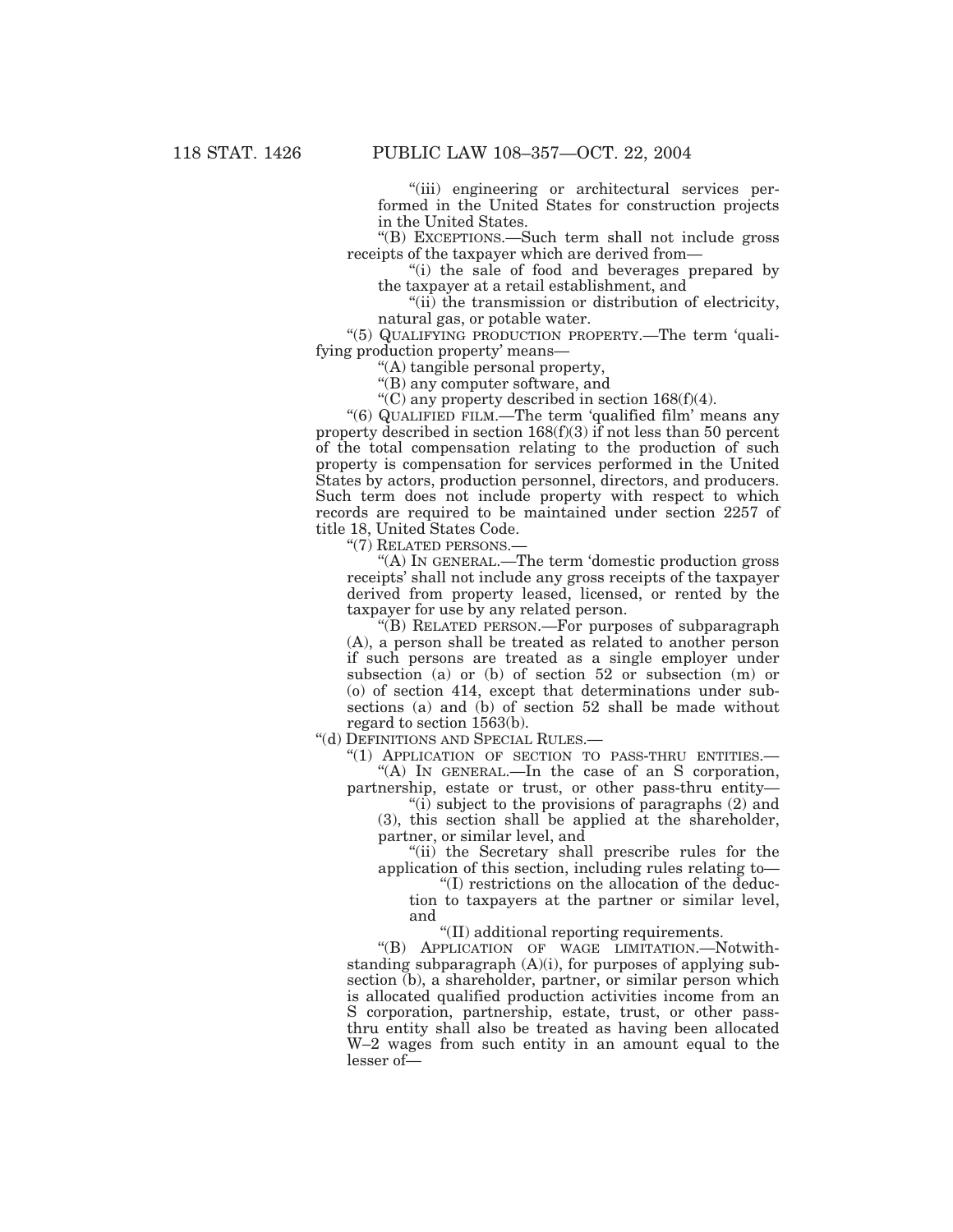"(i) such person's allocable share of such wages (without regard to this subparagraph), as determined under regulations prescribed by the Secretary, or

"(ii)  $\overline{2}$  times  $\overline{9}$  percent of the qualified production activities income allocated to such person for the taxable year.

"(2) APPLICATION TO INDIVIDUALS.—In the case of an individual, subsection  $(a)(1)(B)$  shall be applied by substituting 'adjusted gross income' for 'taxable income'. For purposes of the preceding sentence, adjusted gross income shall be determined—

"(A) after application of sections 86, 135, 137, 219, 221, 222, and 469, and

''(B) without regard to this section.

''(3) PATRONS OF AGRICULTURAL AND HORTICULTURAL COOPERATIVES.—

''(A) IN GENERAL.—If any amount described in paragraph (1) or (3) of section  $1385(a)$ 

"(i) is received by a person from an organization to which part I of subchapter T applies which is engaged—

''(I) in the manufacturing, production, growth, or extraction in whole or significant part of any agricultural or horticultural product, or

''(II) in the marketing of agricultural or horticultural products, and

"(ii) is allocable to the portion of the qualified production activities income of the organization which, but for this paragraph, would be deductible under subsection (a) by the organization and is designated as such by the organization in a written notice mailed to its patrons during the payment period described in section 1382(d),

then such person shall be allowed a deduction under subsection (a) with respect to such amount. The taxable income of the organization shall not be reduced under section 1382 by reason of any amount to which the preceding sentence applies.

''(B) SPECIAL RULES.—For purposes of applying subparagraph (A), in determining the qualified production activities income which would be deductible by the organization under subsection (a)—

''(i) there shall not be taken into account in computing the organization's taxable income any deduction allowable under subsection (b) or (c) of section 1382 (relating to patronage dividends, per-unit retain allocations, and nonpatronage distributions), and

"(ii) in the case of an organization described in subparagraph  $(A)(i)(II)$ , the organization shall be treated as having manufactured, produced, grown, or extracted in whole or significant part any qualifying production property marketed by the organization which its patrons have so manufactured, produced, grown, or extracted.

''(4) SPECIAL RULE FOR AFFILIATED GROUPS.—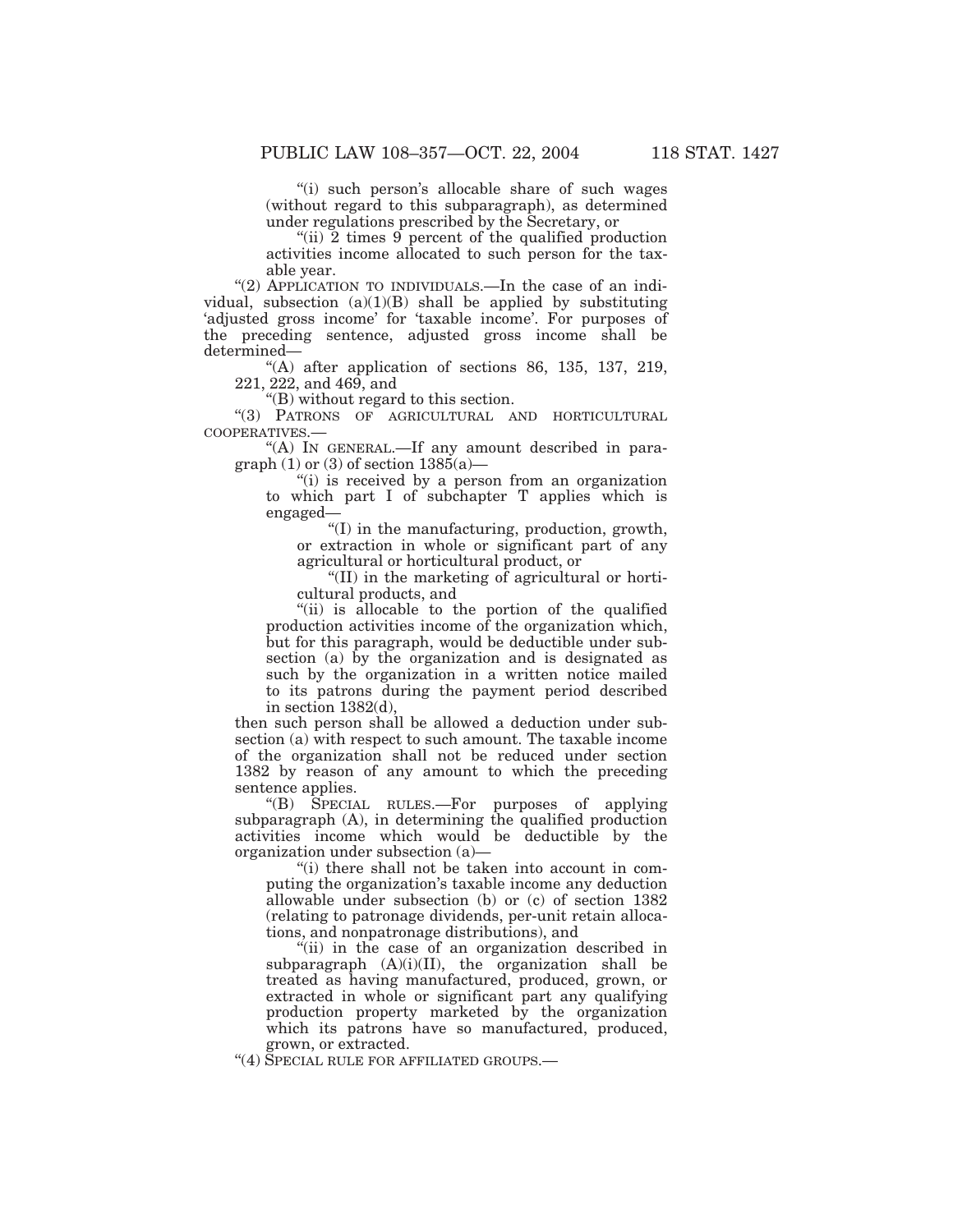''(A) IN GENERAL.—All members of an expanded affiliated group shall be treated as a single corporation for purposes of this section.

''(B) EXPANDED AFFILIATED GROUP.—For purposes of this section, the term 'expanded affiliated group' means an affiliated group as defined in section  $1504(a)$ , determined—

"(i) by substituting '50 percent' for '80 percent' each place it appears, and

 $\sqrt[n]{i}$  without regard to paragraphs (2) and (4) of section 1504(b).

''(C) ALLOCATION OF DEDUCTION.—Except as provided in regulations, the deduction under subsection (a) shall be allocated among the members of the expanded affiliated group in proportion to each member's respective amount (if any) of qualified production activities income.

''(5) TRADE OR BUSINESS REQUIREMENT.—This section shall be applied by only taking into account items which are attributable to the actual conduct of a trade or business.

''(6) COORDINATION WITH MINIMUM TAX.—The deduction under this section shall be allowed for purposes of the tax imposed by section 55; except that for purposes of section 55, the deduction under subsection (a) shall be 9 percent of the lesser of—

''(A) qualified production activities income (determined without regard to part IV of subchapter A), or

''(B) alternative minimum taxable income (determined without regard to this section) for the taxable year.

In the case of an individual, subparagraph (B) shall be applied by substituting 'adjusted gross income' for 'alternative minimum taxable income'. For purposes of the preceding sentence, adjusted gross income shall be determined in the same manner as provided in paragraph (2).

"(7) REGULATIONS.—The Secretary shall prescribe such regulations as are necessary to carry out the purposes of this section.".

(b) MINIMUM TAX.—Section  $56(g)(4)(C)$  (relating to disallowance of items not deductible in computing earnings and profits) is amended by adding at the end the following new clause:

"(v) DEDUCTION FOR DOMESTIC PRODUCTION.-Clause (i) shall not apply to any amount allowable

as a deduction under section 199."

26 USC 631 note.

(c) SPECIAL RULE RELATING TO ELECTION TO TREAT CUTTING OF TIMBER AS A SALE OR EXCHANGE.—Any election under section 631(a) of the Internal Revenue Code of 1986 made for a taxable year ending on or before the date of the enactment of this Act may be revoked by the taxpayer for any taxable year ending after such date. For purposes of determining whether such taxpayer may make a further election under such section, such election (and any revocation under this section) shall not be taken into account.

(d) TECHNICAL AMENDMENTS.—

(1) Sections  $86(b)(2)(A)$ ,  $135(c)(4)(A)$ ,  $137(b)(3)(A)$ , and  $219(g)(3)(A)(ii)$  are each amended by inserting "199," before  $"221"$ 

(2) Clause (i) of section  $221(b)(2)(C)$  is amended by inserting by inserting "199," before "222".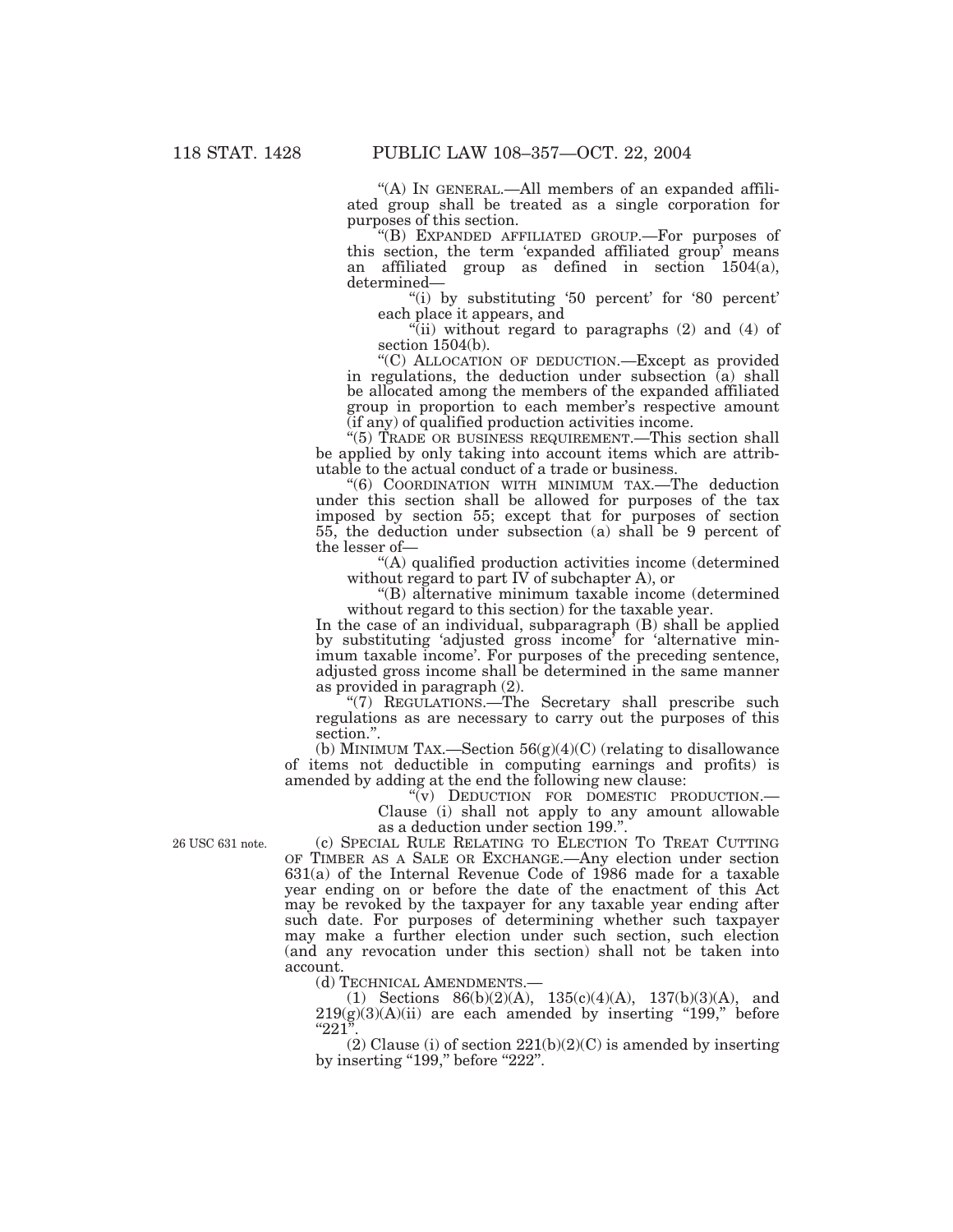(3) Clause (i) of section  $222(b)(2)(C)$  is amended by inserting "199," before " $911"$ 

(4) Paragraph (1) of section 246(b) is amended by inserting "199," after "172,"

(5) Clause (iii) of section  $469(i)(3)(F)$  is amended by inserting "199," before "219,".

(6) Subsection (a) of section 613 is amended by inserting "and without the deduction under section 199" after "without allowances for depletion''.

(7) Subsection (a) of section 1402 is amended by striking "and" at the end of paragraph (14), by striking the period at the end of paragraph  $(15)$  and inserting ", and", and by inserting after paragraph (15) the following new paragraph: "(16) the deduction provided by section 199 shall not be allowed.''.

(8) The table of sections for part VI of subchapter B of chapter 1 is amended by adding at the end the following new item:

''Sec. 199. Income attributable to domestic production activities.''.

(e) EFFECTIVE DATE.—The amendments made by this section 26 USC 56 note. shall apply to taxable years beginning after December 31, 2004.

## **TITLE II—BUSINESS TAX INCENTIVES**

## **Subtitle A—Small Business Expensing**

### **SEC. 201. 2-YEAR EXTENSION OF INCREASED EXPENSING FOR SMALL BUSINESS.**

Subsections (b), (c), and (d) of section 179 are each amended by striking "2006" each place it appears and inserting "2008".

## **Subtitle B—Depreciation**

## **SEC. 211. RECOVERY PERIOD FOR DEPRECIATION OF CERTAIN LEASE-HOLD IMPROVEMENTS AND RESTAURANT PROPERTY.**

(a) 15-YEAR RECOVERY PERIOD.—Subparagraph (E) of section 168(e)(3) (relating to classification of certain property) is amended by striking "and" at the end of clause (ii), by striking the period at the end of clause (iii) and inserting a comma, and by adding at the end the following new clauses:

> ''(iv) any qualified leasehold improvement property placed in service before January 1, 2006, and

> ''(v) any qualified restaurant property placed in service before January 1, 2006.''.

(b) QUALIFIED LEASEHOLD IMPROVEMENT PROPERTY.—Subsection (e) of section 168 is amended by adding at the end the following new paragraph:

''(6) QUALIFIED LEASEHOLD IMPROVEMENT PROPERTY.—The term 'qualified leasehold improvement property' has the meaning given such term in section  $168(k)(3)$  except that the following special rules shall apply:

" $(\hat{A})$  IMPROVEMENTS MADE BY LESSOR.—In the case of an improvement made by the person who was the lessor of such improvement when such improvement was placed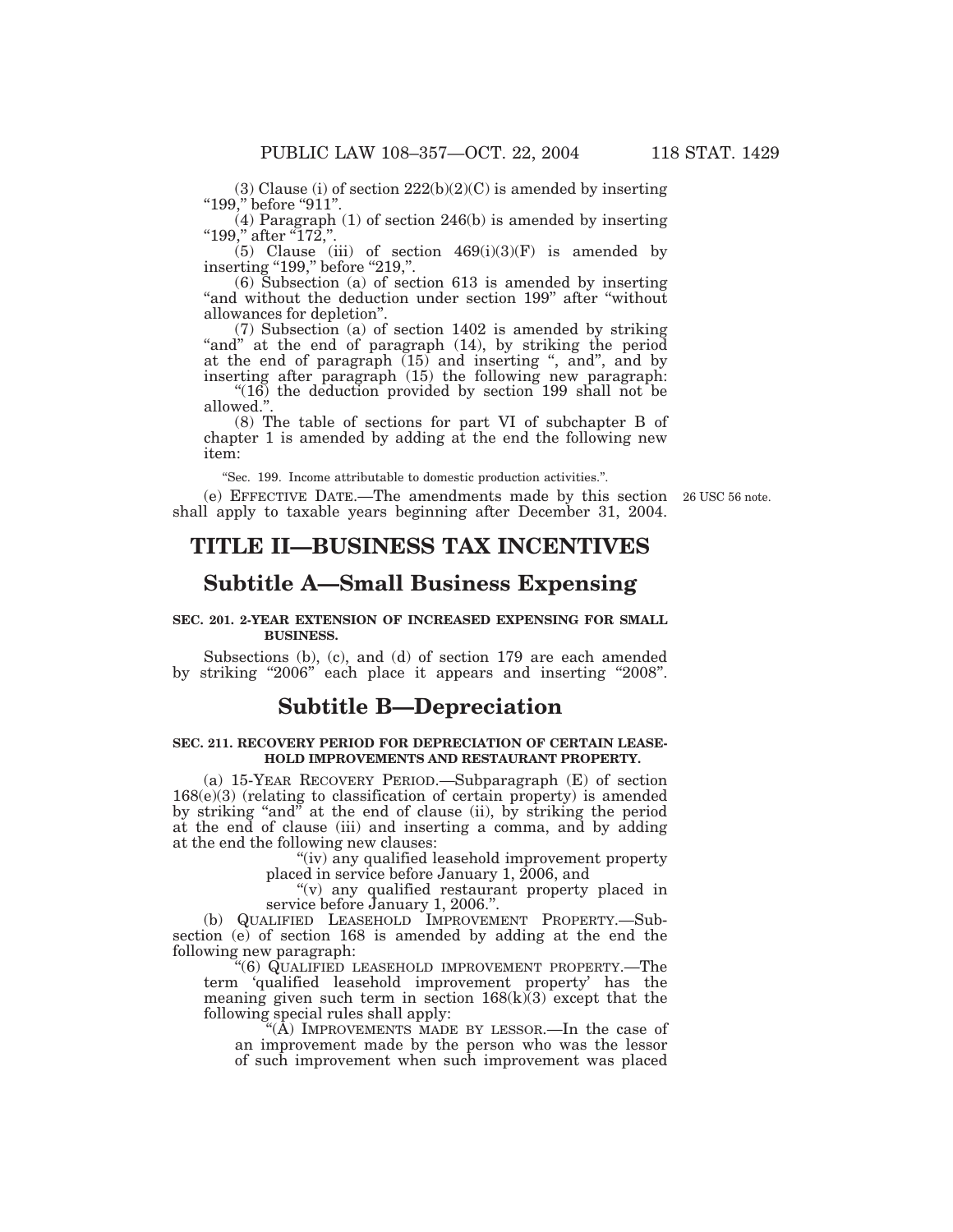in service, such improvement shall be qualified leasehold improvement property (if at all) only so long as such improvement is held by such person.

''(B) EXCEPTION FOR CHANGES IN FORM OF BUSINESS.— Property shall not cease to be qualified leasehold improvement property under subparagraph (A) by reason of—

 $\mathbf{u}$ <sup>*c*</sup>(i) death,

"(ii) a transaction to which section  $381(a)$  applies,

''(iii) a mere change in the form of conducting the trade or business so long as the property is retained in such trade or business as qualified leasehold improvement property and the taxpayer retains a substantial interest in such trade or business,

"(iv) the acquisition of such property in an exchange described in section 1031, 1033, or 1038 to the extent that the basis of such property includes an amount representing the adjusted basis of other property owned by the taxpayer or a related person, or

" $(v)$  the acquisition of such property by the taxpayer in a transaction described in section 332, 351, 361, 721, or 731 (or the acquisition of such property by the taxpayer from the transferee or acquiring corporation in a transaction described in such section), to the extent that the basis of the property in the hands of the taxpayer is determined by reference to its basis in the hands of the transferor or distributor.''.

(c) QUALIFIED RESTAURANT PROPERTY.—Subsection (e) of section 168 (as amended by subsection (b)) is further amended by adding at the end the following new paragraph:

''(7) QUALIFIED RESTAURANT PROPERTY.—The term 'qualified restaurant property' means any section 1250 property which is an improvement to a building if—

''(A) such improvement is placed in service more than 3 years after the date such building was first placed in service, and

''(B) more than 50 percent of the building's square footage is devoted to preparation of, and seating for onpremises consumption of, prepared meals.''.

(d) REQUIREMENT TO USE STRAIGHT LINE METHOD.

(1) Paragraph (3) of section 168(b) is amended by adding at the end the following new subparagraphs:

''(G) Qualified leasehold improvement property described in subsection (e)(6).

''(H) Qualified restaurant property described in subsection  $(e)(7)$ .".

(2) Subparagraph (A) of section  $168(b)(2)$  is amended by inserting before the comma "not referred to in paragraph  $(3)$ ". (e) ALTERNATIVE SYSTEM.—The table contained in section

 $168(g)(3)(B)$  is amended by adding at the end the following new items:

''(E)(iv) ................................................................................... 39 ''(E)(v) .................................................................................... 39''.

26 USC 168 note.

(f) EFFECTIVE DATE.—The amendments made by this section shall apply to property placed in service after the date of the enactment of this Act.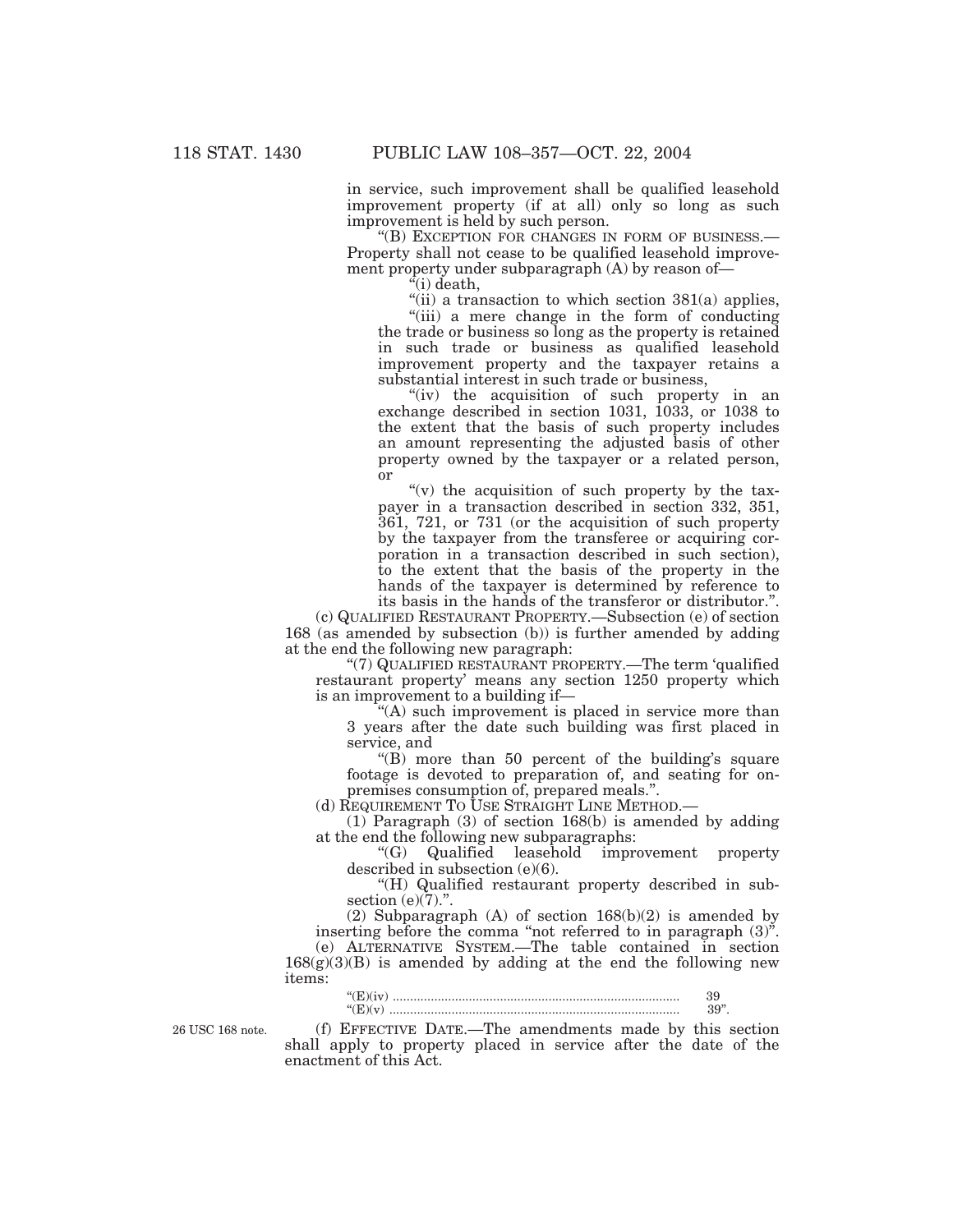## **Subtitle C—Community Revitalization**

### **SEC. 221. MODIFICATION OF TARGETED AREAS AND LOW-INCOME COMMUNITIES FOR NEW MARKETS TAX CREDIT.**

(a) TARGETED AREAS.—Paragraph (2) of section 45D(e) (relating to targeted areas) is amended to read as follows:

Regulations.

"(2) TARGETED POPULATIONS.—The Secretary shall prescribe regulations under which 1 or more targeted populations (within the meaning of section 103(20) of the Riegle Community Development and Regulatory Improvement Act of 1994 (12 U.S.C. 4702(20))) may be treated as low-income communities. Such regulations shall include procedures for determining which entities are qualified active low-income community businesses with respect to such populations.''.

(b) TRACTS WITH LOW POPULATION.—Subsection (e) of section 45D (defining low-income community) is amended by adding at the end the following:

"(4) TRACTS WITH LOW POPULATION.—A population census tract with a population of less than 2,000 shall be treated as a low-income community for purposes of this section if such tract—

 $<sup>4</sup>(A)$  is within an empowerment zone the designation</sup> of which is in effect under section 1391, and

 $\mathrm{``(B)}$  is contiguous to 1 or more low-income communities (determined without regard to this paragraph).''.

(c) EFFECTIVE DATES.—

(1) TARGETED AREAS.—The amendment made by subsection (a) shall apply to designations made by the Secretary of the Treasury after the date of the enactment of this Act.

(2) TRACTS WITH LOW POPULATION.—The amendment made by subsection (b) shall apply to investments made after the date of the enactment of this Act.

### **SEC. 222. EXPANSION OF DESIGNATED RENEWAL COMMUNITY AREA BASED ON 2000 CENSUS DATA.**

(a) IN GENERAL.—Section 1400E (relating to designation of renewal communities) is amended by adding at the end the following new subsection:

''(g) EXPANSION OF DESIGNATED AREA BASED ON 2000 CENSUS.—

" $(1)$  In GENERAL.—At the request of all governments which nominated an area as a renewal community, the Secretary of Housing and Urban Development may expand the area of such community to include any census tract if—

 $<sup>4</sup>(A)(i)$  at the time such community was nominated,</sup> such community would have met the requirements of this section using 1990 census data even if such tract had been included in such community, and

"(ii) such tract has a poverty rate using 2000 census data which exceeds the poverty rate for such tract using 1990 census data, or

 $\mathrm{``(B)(i)}$  such community would be described in subparagraph (A)(i) but for the failure to meet one or more of the requirements of paragraphs  $(2)(C)(i)$ ,  $(3)(C)$ , and  $(3)(D)$ of subsection (c) using 1990 census data,

26 USC 45D note.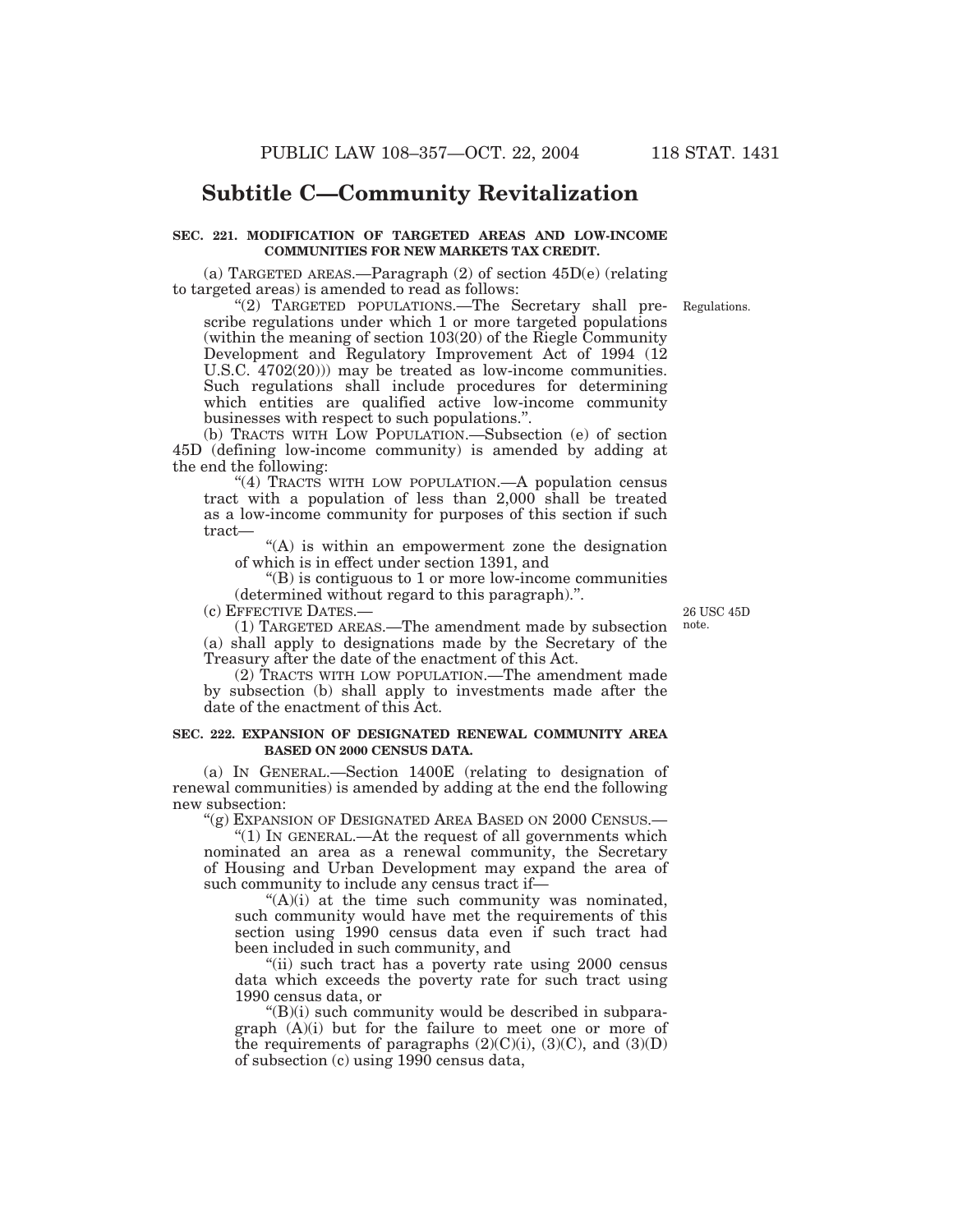"(ii) such community, including such tract, has a population of not more than 200,000 using either 1990 census data or 2000 census data,

''(iii) such tract meets the requirement of subsection  $(c)(3)(C)$  using 2000 census data, and

"(iv) such tract meets the requirement of subparagraph"  $(A)(ii)$ .

"(2) EXCEPTION FOR CERTAIN CENSUS TRACTS WITH LOW POPULATION IN 1990.—In the case of any census tract which did not have a poverty rate determined by the Bureau of the Census using 1990 census data, paragraph (1)(B) shall be applied without regard to clause (iv) thereof.

''(3) SPECIAL RULE FOR CERTAIN CENSUS TRACTS WITH LOW POPULATION IN 2000.—At the request of all governments which nominated an area as a renewal community, the Secretary of Housing and Urban Development may expand the area of such community to include any census tract if—

"(A) either-

''(i) such tract has no population using 2000 census data, or

"(ii) no poverty rate for such tract is determined by the Bureau of the Census using 2000 census data, ''(B) such tract is one of general distress, and

''(C) such community, including such tract, meets the

requirements of subparagraphs  $(A)$  and  $(B)$  of subsection  $(c)(2)$ .

"(4) PERIOD IN EFFECT.—Any expansion under this subsection shall take effect as provided in subsection (b).''.

26 USC 1400E note.

(b) EFFECTIVE DATE.—The amendment made by subsection (a) shall take effect as if included in the amendments made by section 101 of the Community Renewal Tax Relief Act of 2000.

## **SEC. 223. MODIFICATION OF INCOME REQUIREMENT FOR CENSUS TRACTS WITHIN HIGH MIGRATION RURAL COUNTIES.**

(a) IN GENERAL.—Section 45D(e) (relating to low-income community), as amended by this Act, is amended by inserting after paragraph (4) the following new paragraph:

"(5) MODIFICATION OF INCOME REQUIREMENT FOR CENSUS TRACTS WITHIN HIGH MIGRATION RURAL COUNTIES.—

"(A) In GENERAL.—In the case of a population census tract located within a high migration rural county, para $graph (1)(B)(i) shall be applied by substituting '85 percent'$ for '80 percent'.

" $(\vec{B})$  HIGH MIGRATION RURAL COUNTY.—For purposes of this paragraph, the term 'high migration rural county' means any county which, during the 20-year period ending with the year in which the most recent census was conducted, has a net out-migration of inhabitants from the county of at least 10 percent of the population of the county at the beginning of such period.''.

(b) EFFECTIVE DATE.—The amendment made by this section shall take effect as if included in the amendment made by section 121(a) of the Community Renewal Tax Relief Act of 2000.

26 USC 45D note.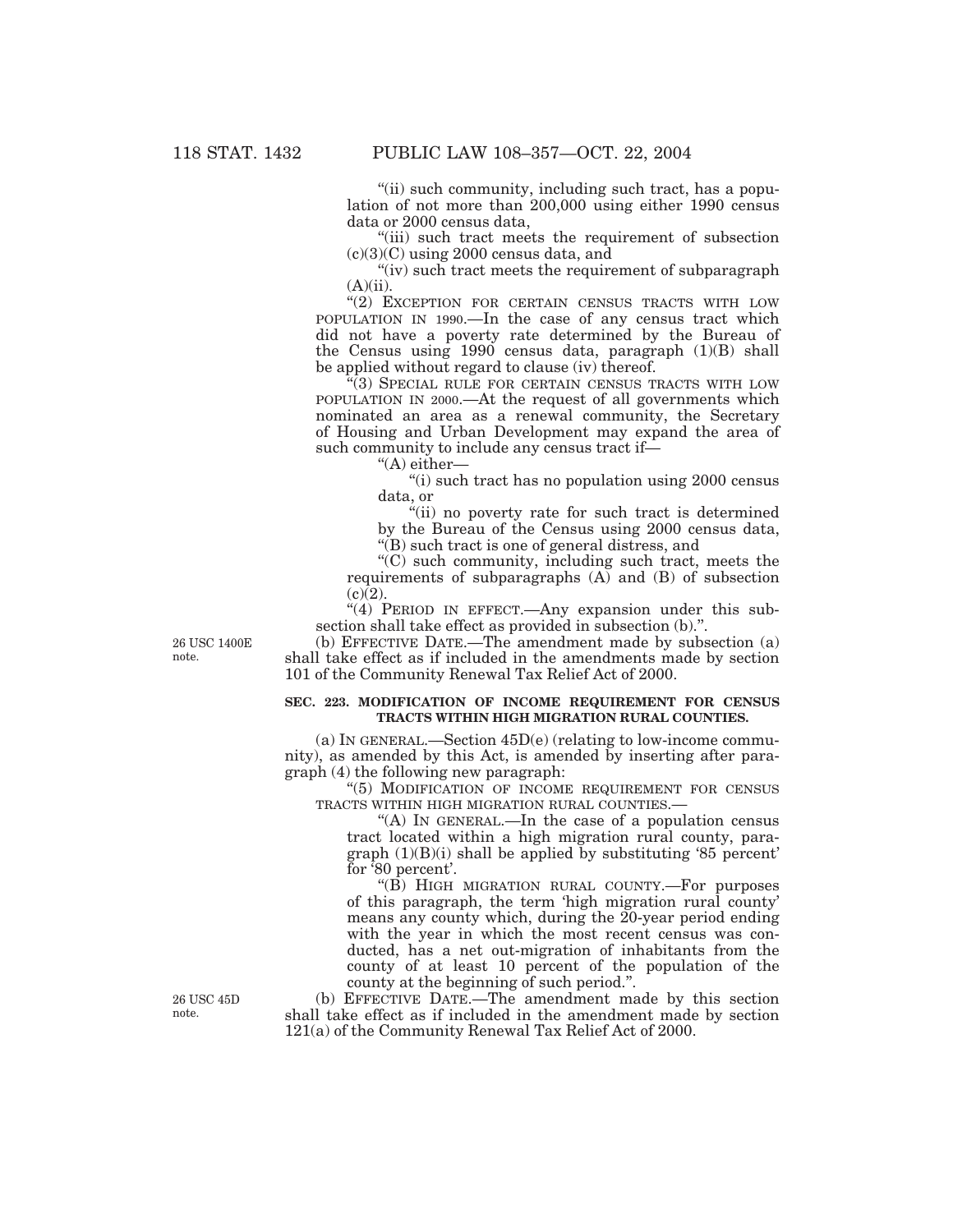## **Subtitle D—S Corporation Reform and Simplification**

## **SEC. 231. MEMBERS OF FAMILY TREATED AS 1 SHAREHOLDER.**

(a) IN GENERAL.—Paragraph (1) of section 1361(c) (relating to special rules for applying subsection (b)) is amended to read as follows:

"(1) MEMBERS OF FAMILY TREATED AS 1 SHAREHOLDER.-

"(A) IN GENERAL.—For purpose of subsection  $(b)(1)(A)$ — "(i) except as provided in clause (ii), a husband and wife (and their estates) shall be treated as 1 shareholder, and

"(ii) in the case of a family with respect to which an election is in effect under subparagraph (D), all members of the family shall be treated as 1 shareholder.

"(B) MEMBERS OF THE FAMILY.—For purpose of subparagraph (A)(ii)—

 $\mathcal{H}^{\text{in}}$  IN GENERAL.—The term 'members of the family' means the common ancestor, lineal descendants of the common ancestor, and the spouses (or former spouses) of such lineal descendants or common ancestor.

"(ii) COMMON ANCESTOR—For purposes of this paragraph, an individual shall not be considered a common ancestor if, as of the later of the effective date of this paragraph or the time the election under section 1362(a) is made, the individual is more than 6 generations removed from the youngest generation of shareholders who would (but for this clause) be members of the family. For purposes of the preceding sentence, a spouse (or former spouse) shall be treated as being of the same generation as the individual to which such spouse is (or was) married.

''(C) EFFECT OF ADOPTION, ETC.—In determining Applicability. whether any relationship specified in subparagraph  $(B)$ exists, the rules of section  $152(b)(2)$  shall apply.

''(D) ELECTION.—An election under subparagraph Regulations.  $(A)(ii)$ —

''(i) may, except as otherwise provided in regulations prescribed by the Secretary, be made by any member of the family, and

"(ii) shall remain in effect until terminated as provided in regulations prescribed by the Secretary.''.

(b) RELIEF FROM INADVERTENT INVALID ELECTION OR TERMI-NATION.—Section 1362(f) (relating to inadvertent invalid elections or terminations), as amended by this Act, is amended—

(1) by inserting "or section  $1361(c)(1)(A)(ii)$ " after "section  $1361(b)(3)(B)(ii)$ ," in paragraph (1), and

(2) by inserting "or section  $1361(c)(1)(D)(iii)$ " after "section  $1361(b)(3)(C)$ ," in paragraph  $(1)(B)$ .

(c) EFFECTIVE DATES.—

(1) SUBSECTION (a).—The amendment made by subsection 26 USC 1361 (a) shall apply to taxable years beginning after December 31, 2004.

note.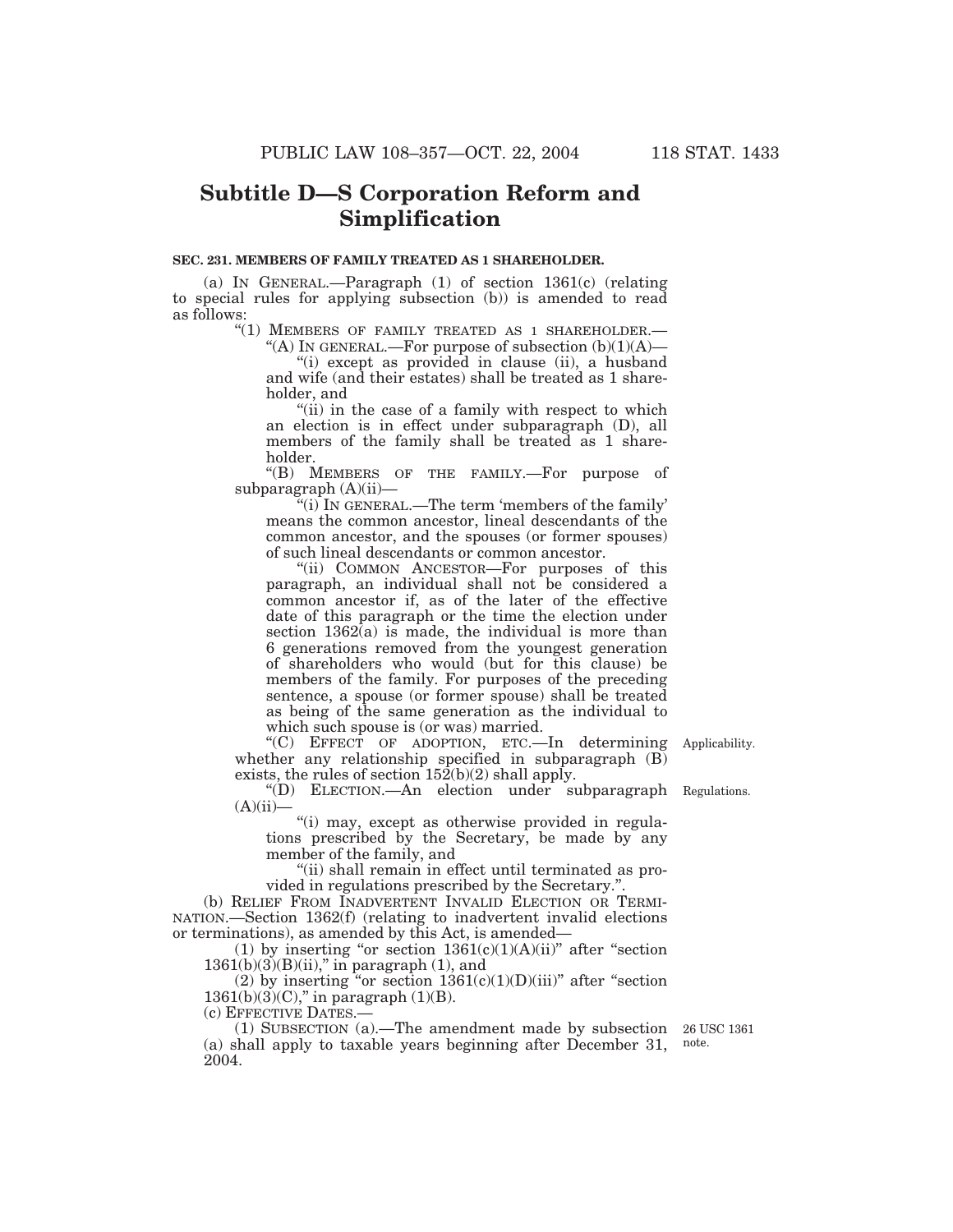26 USC 1362 note.

(2) SUBSECTION (b).—The amendments made by subsection (b) shall apply to elections and terminations made after December 31, 2004.

### **SEC. 232. INCREASE IN NUMBER OF ELIGIBLE SHAREHOLDERS TO 100.**

(a) IN GENERAL.—Section  $1361(b)(1)(A)$  (defining small business corporation) is amended by striking ''75'' and inserting ''100''.

(b) EFFECTIVE DATE.—The amendment made by this section shall apply to taxable years beginning after December 31, 2004.

### **SEC. 233. EXPANSION OF BANK S CORPORATION ELIGIBLE SHARE-HOLDERS TO INCLUDE IRAS.**

(a) IN GENERAL.—Section  $1361(c)(2)(A)$  (relating to certain trusts permitted as shareholders) is amended by inserting after clause (v) the following new clause:

" $(vi)$  In the case of a corporation which is a bank (as defined in section 581), a trust which constitutes an individual retirement account under section 408(a), including one designated as a Roth IRA under section 408A, but only to the extent of the stock held by such trust in such bank as of the date of the enactment of this clause."

(b) TREATMENT AS SHAREHOLDER.—Section 1361(c)(2)(B) (relating to treatment as shareholders) is amended by adding at the end the following new clause:

"(vi) In the case of a trust described in clause (vi) of subparagraph (A), the individual for whose benefit the trust was created shall be treated as a shareholder.''.

(c) SALE OF BANK STOCK IN IRA RELATING TO S CORPORATION ELECTION EXEMPT FROM PROHIBITED TRANSACTION RULES.—Section  $4975(d)$  (relating to exemptions) is amended by striking "or" at the end of paragraph (14), by striking the period at the end of paragraph (15) and inserting "; or", and by adding at the end the following new paragraph:

 $(16)$  a sale of stock held by a trust which constitutes an individual retirement account under section 408(a) to the individual for whose benefit such account is established if—

''(A) such stock is in a bank (as defined in section 581),

''(B) such stock is held by such trust as of the date of the enactment of this paragraph,

''(C) such sale is pursuant to an election under section  $1362(a)$  by such bank,

''(D) such sale is for fair market value at the time of sale (as established by an independent appraiser) and the terms of the sale are otherwise at least as favorable to such trust as the terms that would apply on a sale to an unrelated party,

''(E) such trust does not pay any commissions, costs, or other expenses in connection with the sale, and

 $(F)$  the stock is sold in a single transaction for cash not later than 120 days after the S corporation election is made.''.

(d) CONFORMING AMENDMENT.—Section 512(e)(1) is amended by inserting " $1361(c)(2)(A)(vi)$  or" before " $1361(c)(6)$ ".

26 USC 1361 note.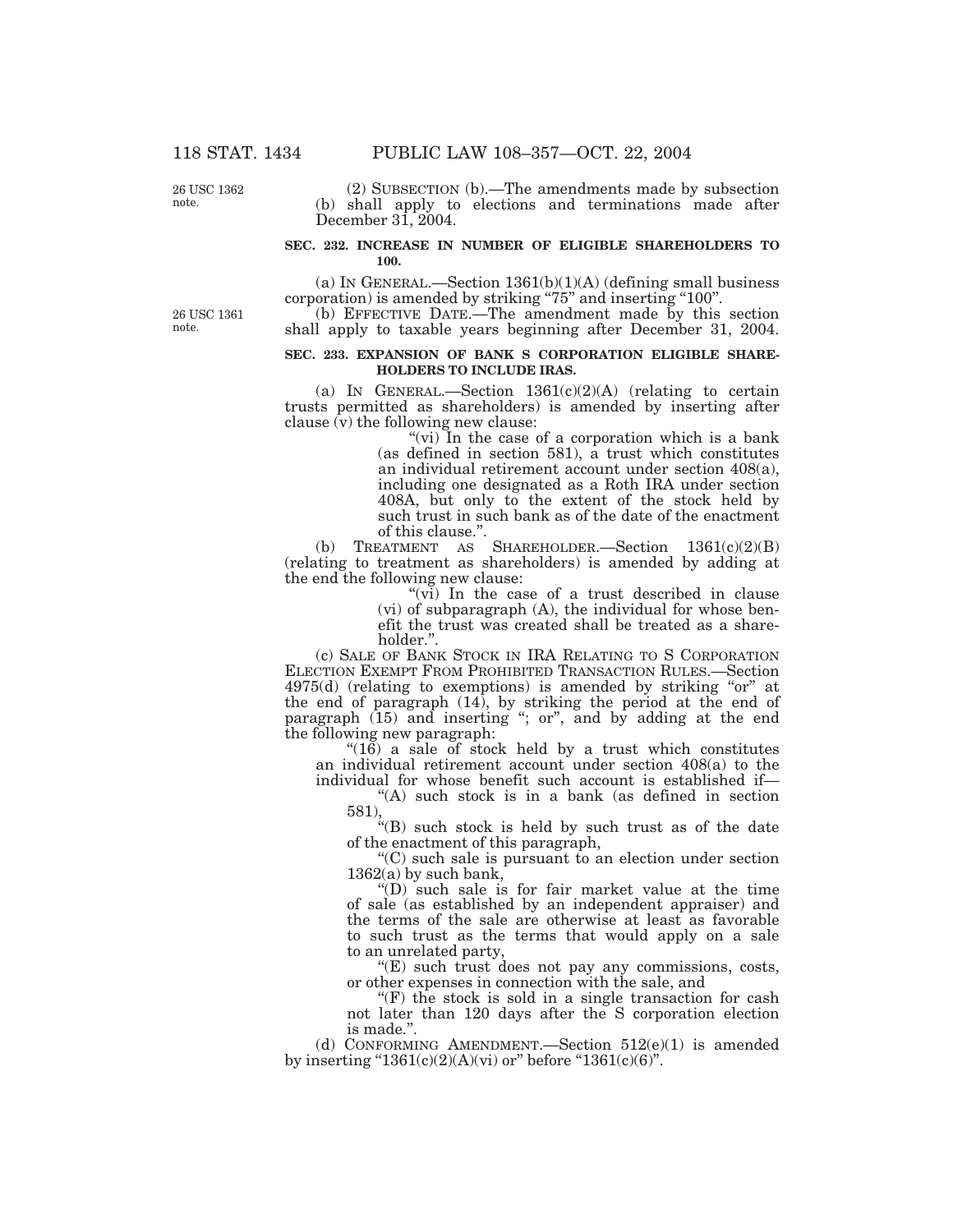(e) EFFECTIVE DATE.—The amendments made by this section 26 USC 512 note. shall take effect on the date of the enactment of this Act.

## **SEC. 234. DISREGARD OF UNEXERCISED POWERS OF APPOINTMENT IN DETERMINING POTENTIAL CURRENT BENEFICIARIES OF ESBT.**

(a) IN GENERAL.—Section 1361(e)(2) (defining potential current beneficiary) is amended—

 $(i)$  by inserting "(determined without regard to any power of appointment to the extent such power remains unexercised at the end of such period)'' after ''of the trust'' in the first sentence, and

(2) by striking ''60-day'' in the second sentence and inserting "1-year".

(b) EFFECTIVE DATE.—The amendments made by this section 26 USC 1361 shall apply to taxable years beginning after December 31, 2004. note.

## **SEC. 235. TRANSFER OF SUSPENDED LOSSES INCIDENT TO DIVORCE, ETC.**

(a) IN GENERAL.—Section  $1366(d)(2)$  (relating to indefinite carryover of disallowed losses and deductions) is amended to read as follows:

''(2) INDEFINITE CARRYOVER OF DISALLOWED LOSSES AND DEDUCTIONS.—

''(A) IN GENERAL.—Except as provided in subparagraph (B), any loss or deduction which is disallowed for any taxable year by reason of paragraph (1) shall be treated as incurred by the corporation in the succeeding taxable year with respect to that shareholder.

''(B) TRANSFERS OF STOCK BETWEEN SPOUSES OR INCIDENT TO DIVORCE.—In the case of any transfer described in section 1041(a) of stock of an S corporation, any loss or deduction described in subparagraph (A) with respect such stock shall be treated as incurred by the corporation in the succeeding taxable year with respect to the transferee.''.

(b) EFFECTIVE DATE.—The amendment made by this section 26 USC 1366 shall apply to taxable years beginning after December 31, 2004.

## **SEC. 236. USE OF PASSIVE ACTIVITY LOSS AND AT-RISK AMOUNTS BY QUALIFIED SUBCHAPTER S TRUST INCOME BENE-FICIARIES.**

(a) IN GENERAL.—Section  $1361(d)(1)$  (relating to special rule for qualified subchapter S trust) is amended—

 $(1)$  by striking "and" at the end of subparagraph  $(A)$ ,

(2) by striking the period at the end of subparagraph (B) and inserting '', and'', and

(3) by adding at the end the following new subparagraph:  $\cdot$ <sup>"</sup>(C) for purposes of applying sections 465 and 469 to the beneficiary of the trust, the disposition of the S corporation stock by the trust shall be treated as a disposition by such beneficiary.''.

(b) EFFECTIVE DATE.—The amendments made by this section 26 USC 1361 shall apply to transfers made after December 31, 2004.

note.

note.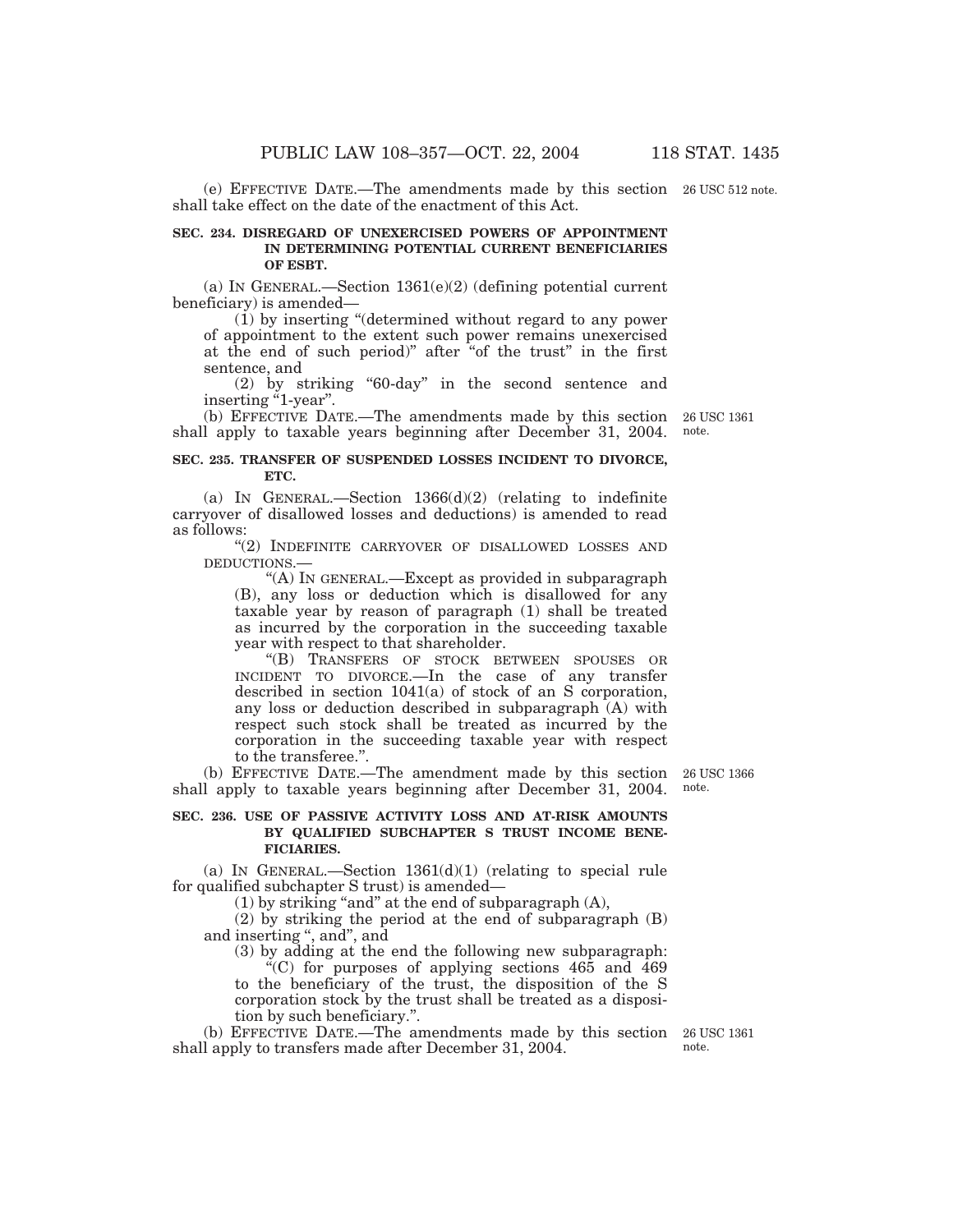### **SEC. 237. EXCLUSION OF INVESTMENT SECURITIES INCOME FROM PAS-SIVE INCOME TEST FOR BANK S CORPORATIONS.**

(a) In GENERAL.—Section  $1362(d)(3)$  (relating to where passive investment income exceeds 25 percent of gross receipts for 3 consecutive taxable years and corporation has accumulated earnings and profits) is amended by adding at the end the following new subparagraph:

"(F) EXCEPTION FOR BANKS; ETC.—In the case of a bank (as defined in section 581), a bank holding company (within the meaning of section 2(a) of the Bank Holding Company Act of  $1956$  (12 U.S.C. 1841(a))), or a financial holding company (within the meaning of section 2(p) of such Act), the term 'passive investment income' shall not include—

''(i) interest income earned by such bank or company, or

"(ii) dividends on assets required to be held by such bank or company, including stock in the Federal Reserve Bank, the Federal Home Loan Bank, or the Federal Agricultural Mortgage Bank or participation certificates issued by a Federal Intermediate Credit Bank."

(b) EFFECTIVE DATE.—The amendment made by this section shall apply to taxable years beginning after December 31, 2004.

## **SEC. 238. RELIEF FROM INADVERTENTLY INVALID QUALIFIED SUB-CHAPTER S SUBSIDIARY ELECTIONS AND TERMI-NATIONS.**

(a) IN GENERAL.—Section 1362(f) (relating to inadvertent invalid elections or terminations) is amended—

(1) by inserting ", section  $1361(b)(3)(B)(ii)$ ," after "subsection (a)" in paragraph (1),

(2) by inserting ", section  $1361(b)(3)(C)$ ," after "subsection  $(d)$ " in paragraph  $(1)(B)$ ,

 $(3)$  by amending paragraph  $(3)(A)$  to read as follows:

''(A) so that the corporation for which the election was made or the termination occurred is a small business corporation or a qualified subchapter S subsidiary, as the case may be, or'',

(4) by amending paragraph (4) to read as follows:

"(4) the corporation for which the election was made or the termination occurred, and each person who was a shareholder in such corporation at any time during the period specified pursuant to this subsection, agrees to make such adjustments (consistent with the treatment of such corporation as an S corporation or a qualified subchapter S subsidiary, as the case may be) as may be required by the Secretary with respect to such period,'', and

(5) by inserting ''or a qualified subchapter S subsidiary, as the case may be" after "S corporation" in the matter following paragraph (4).

(b) EFFECTIVE DATE.—The amendments made by this section shall apply to elections made and terminations made after December 31, 2004.

26 USC 1362 note.

26 USC 1362 note.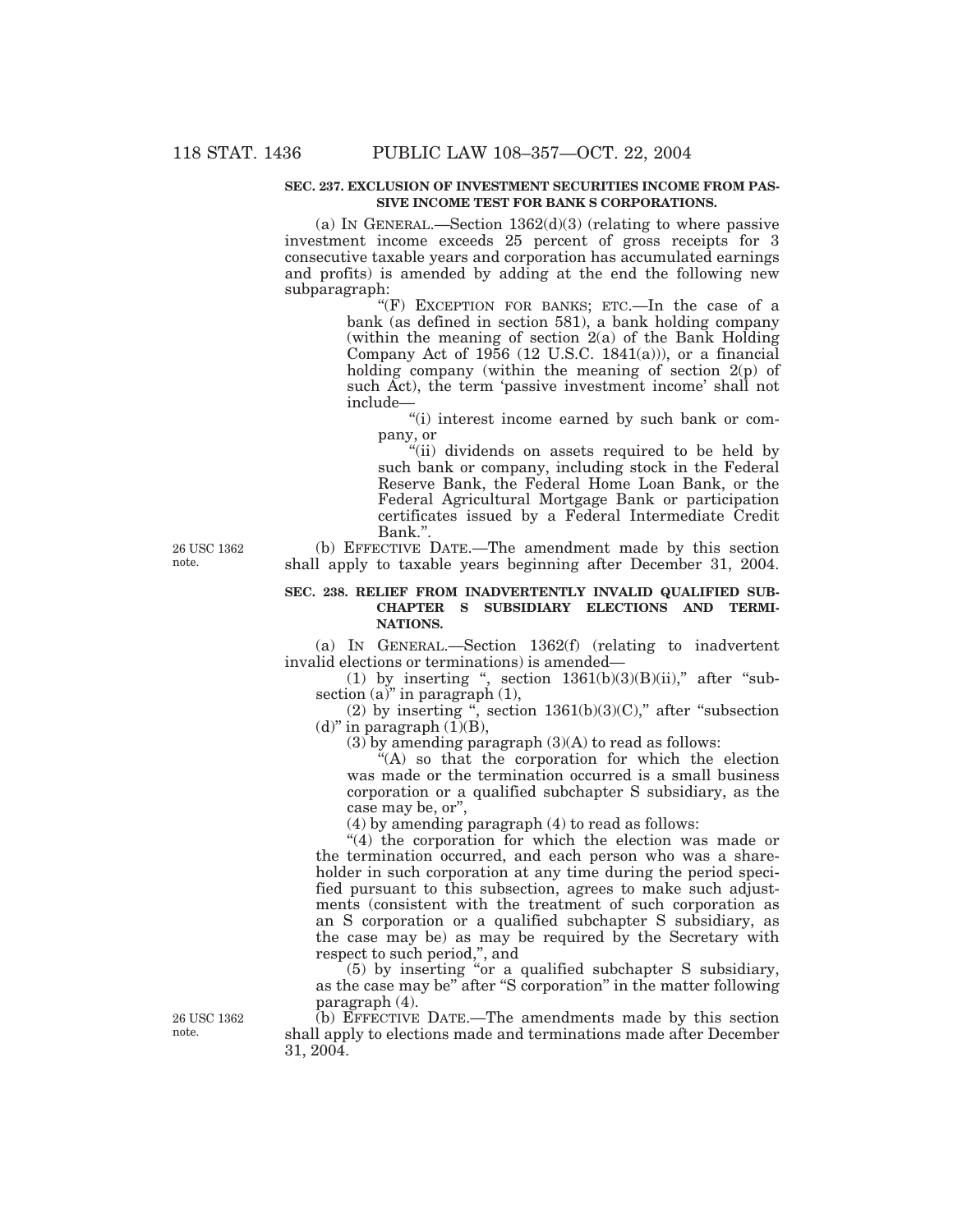### **SEC. 239. INFORMATION RETURNS FOR QUALIFIED SUBCHAPTER S SUBSIDIARIES.**

(a) IN GENERAL.—Section 1361(b)(3)(A) (relating to treatment of certain wholly owned subsidiaries) is amended by inserting ''and in the case of information returns required under part III of subchapter A of chapter 61'' after ''Secretary''.

(b) EFFECTIVE DATE.—The amendment made by this section 26 USC 1361 shall apply to taxable years beginning after December 31, 2004.

## **SEC. 240. REPAYMENT OF LOANS FOR QUALIFYING EMPLOYER SECURI-TIES.**

(a) IN GENERAL.—Subsection (f) of section 4975 (relating to other definitions and special rules) is amended by adding at the end the following new paragraph:

"(7) S CORPORATION REPAYMENT OF LOANS FOR QUALIFYING EMPLOYER SECURITIES.—A plan shall not be treated as violating the requirements of section 401 or 409 or subsection  $(e)(7)$ , or as engaging in a prohibited transaction for purposes of subsection (d)(3), merely by reason of any distribution (as described in section 1368(a)) with respect to S corporation stock that constitutes qualifying employer securities, which in accordance with the plan provisions is used to make payments on a loan described in subsection (d)(3) the proceeds of which were used to acquire such qualifying employer securities (whether or not allocated to participants). The preceding sentence shall not apply in the case of a distribution which is paid with respect to any employer security which is allocated to a participant unless the plan provides that employer securities with a fair market value of not less than the amount of such distribution are allocated to such participant for the year which (but for the preceding sentence) such distribution would have been allocated to such participant.''.

(b) EFFECTIVE DATE.—The amendment made by this section 26 USC 4975 shall apply to distributions with respect to S corporation stock note. made after December 31, 1997.

## **Subtitle E—Other Business Incentives**

### **SEC. 241. PHASEOUT OF 4.3-CENT MOTOR FUEL EXCISE TAXES ON RAIL-ROADS AND INLAND WATERWAY TRANSPORTATION WHICH REMAIN IN GENERAL FUND.**

(a) TAXES ON TRAINS.—

(1) IN GENERAL.—Clause (ii) of section  $4041(a)(1)(C)$  is amended by striking subclauses (I), (II), and (III) and inserting the following new subclauses:

''(I) 3.3 cents per gallon after December 31, 2004, and before July 1, 2005,

"(II) 2.3 cents per gallon after June 30, 2005, and before January 1, 2007, and

''(III) 0 after December 31, 2006.''.

(2) CONFORMING AMENDMENTS.—

(A) Subsection (d) of section 4041 is amended by redesignating paragraph (3) as paragraph (4) and by inserting after paragraph (2) the following new paragraph: "(3) DIESEL FUEL USED IN TRAINS.—In the case of any

sale for use or use after December 31, 2006, there is hereby

note.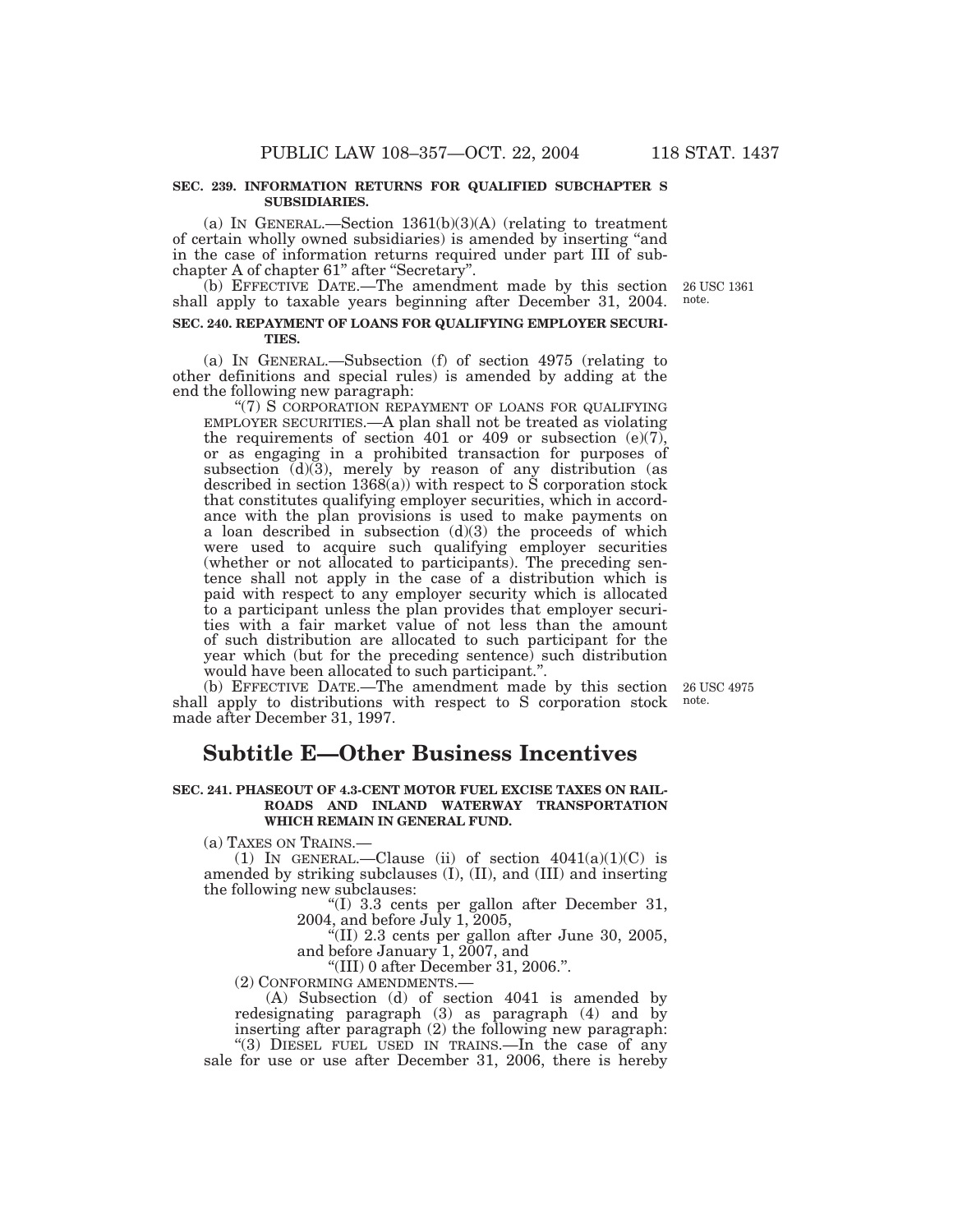imposed a tax of 0.1 cent per gallon on any liquid other than gasoline (as defined in section 4083)—

"(A) sold by any person to an owner, lessee, or other operator of a diesel-powered train for use as a fuel in such train, or

''(B) used by any person as a fuel in a diesel-powered train unless there was a taxable sale of such fuel under subparagraph (A).

No tax shall be imposed by this paragraph on the sale or use of any liquid if tax was imposed on such liquid under section 4081."

(B) Subsection (f) of section 4082 is amended by striking "section  $4041(a)(1)$ " and inserting "subsections"  $(a)(1)$  and  $(d)(3)$  of section 4041".

 $(C)$  Subparagraph  $(B)$  of section  $6421(f)(3)$  is amended to read as follows:

''(B) so much of the rate specified in section  $4081(a)(2)(A)$  as does not exceed the rate applicable under section  $4041(a)(1)(C)(ii)$ ."

(D) Subparagraph (B) of section 6427(l)(3) is amended to read as follows:

''(B) so much of the rate specified in section  $4081(a)(2)(A)$  as does not exceed the rate applicable under section  $4041(a)(1)(C)(ii)$ .".

(b) FUEL USED ON INLAND WATERWAYS.—Subparagraph (C) of section  $4042(b)(2)$  is amended to read as follows:

''(C) The deficit reduction rate is—

''(i) 3.3 cents per gallon after December 31, 2004, and before July 1, 2005,

"(ii) 2.3 cents per gallon after June 30, 2005, and before January 1, 2007, and

"(iii) 0 after December 31, 2006.".

shall take effect on January 1, 2005.

26 USC 4041 note.

### **SEC. 242. MODIFICATION OF APPLICATION OF INCOME FORECAST METHOD OF DEPRECIATION.**

(c) EFFECTIVE DATE.—The amendments made by this section

(a) IN GENERAL.—Section  $167(g)$  (relating to depreciation under income forecast method) is amended by adding at the end the following new paragraph:

''(7) TREATMENT OF PARTICIPATIONS AND RESIDUALS.—

''(A) IN GENERAL.—For purposes of determining the depreciation deduction allowable with respect to a property under this subsection, the taxpayer may include participations and residuals with respect to such property in the adjusted basis of such property for the taxable year in which the property is placed in service, but only to the extent that such participations and residuals relate to income estimated (for purposes of this subsection) to be earned in connection with the property before the close of the 10th taxable year referred to in paragraph  $(1)(A)$ .

''(B) PARTICIPATIONS AND RESIDUALS.—For purposes of this paragraph, the term 'participations and residuals' means, with respect to any property, costs the amount of which by contract varies with the amount of income earned in connection with such property.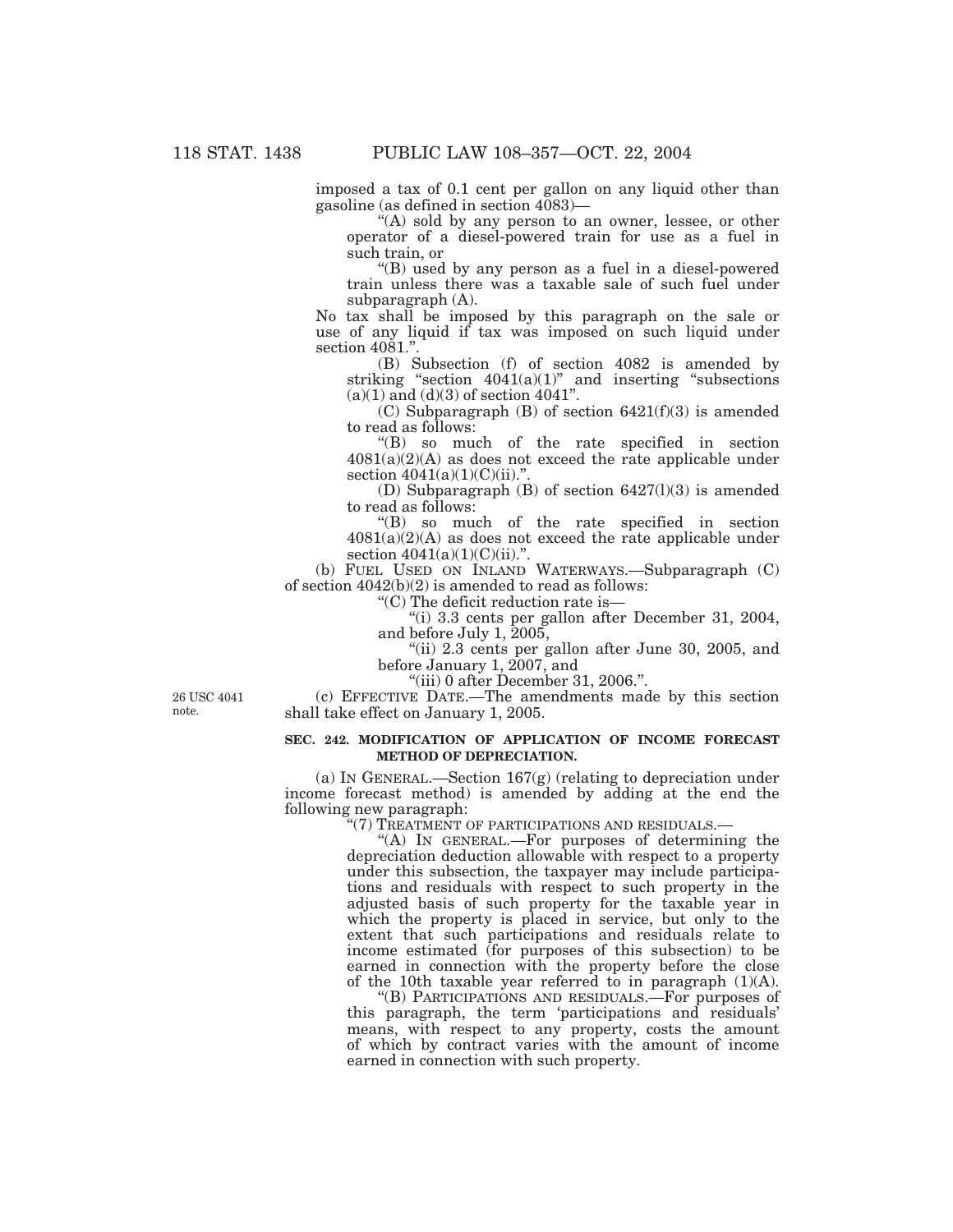''(C) SPECIAL RULES RELATING TO RECOMPUTATION YEARS.—If the adjusted basis of any property is determined under this paragraph, paragraph (4) shall be applied by substituting 'for each taxable year in such period' for 'for such period'.

''(D) OTHER SPECIAL RULES.—

''(i) PARTICIPATIONS AND RESIDUALS.—Notwithstanding subparagraph (A), the taxpayer may exclude participations and residuals from the adjusted basis of such property and deduct such participations and residuals in the taxable year that such participations and residuals are paid.

"(ii) COORDINATION WITH OTHER RULES. - Deductions computed in accordance with this paragraph shall be allowable notwithstanding paragraph  $(1)(B)$ , section 263, 263A, 404, 419, or 461(h).

"(E) AUTHORITY TO MAKE ADJUSTMENTS.-The Secretary shall prescribe appropriate adjustments to the basis of property and to the look-back method for the additional amounts allowable as a deduction solely by reason of this paragraph.''.

(b) DETERMINATION OF INCOME.—Section  $167(g)(5)$  (relating to special rules) is amended by redesignating subparagraphs (E) and (F) as subparagraphs (F) and (G), respectively, and inserting after subparagraph  $(D)$  the following new subparagraph:

> " $(E)$  Treatment of distribution costs.—For purposes of this subsection, the income with respect to any property shall be the taxpayer's gross income from such property.''.

26 USC 167 note.

(c) EFFECTIVE DATE.—The amendments made by this section shall apply to property placed in service after the date of the enactment of this Act.

### **SEC. 243. IMPROVEMENTS RELATED TO REAL ESTATE INVESTMENT TRUSTS.**

(a) EXPANSION OF STRAIGHT DEBT SAFE HARBOR.—Section 856 (defining real estate investment trust) is amended—

(1) in subsection (c) by striking paragraph (7), and

(2) by adding at the end the following new subsection:  $\mathcal{C}(m)$  SAFE HARBOR IN APPLYING SUBSECTION  $\overline{(c)}(4)$ .

''(1) IN GENERAL.—In applying subclause (III) of subsection  $(c)(4)(B)(iii)$ , except as otherwise determined by the Secretary in regulations, the following shall not be considered securities held by the trust:

''(A) Straight debt securities of an issuer which meet the requirements of paragraph (2).

''(B) Any loan to an individual or an estate.

''(C) Any section 467 rental agreement (as defined in section  $467(d)$ , other than with a person described in subsection  $(d)(2)(B)$ .

''(D) Any obligation to pay rents from real property (as defined in subsection  $(d)(\overline{1})$ ).

"(E) Any security issued by a State or any political subdivision thereof, the District of Columbia, a foreign government or any political subdivision thereof, or the Commonwealth of Puerto Rico, but only if the determination of any payment received or accrued under such security does not depend in whole or in part on the profits of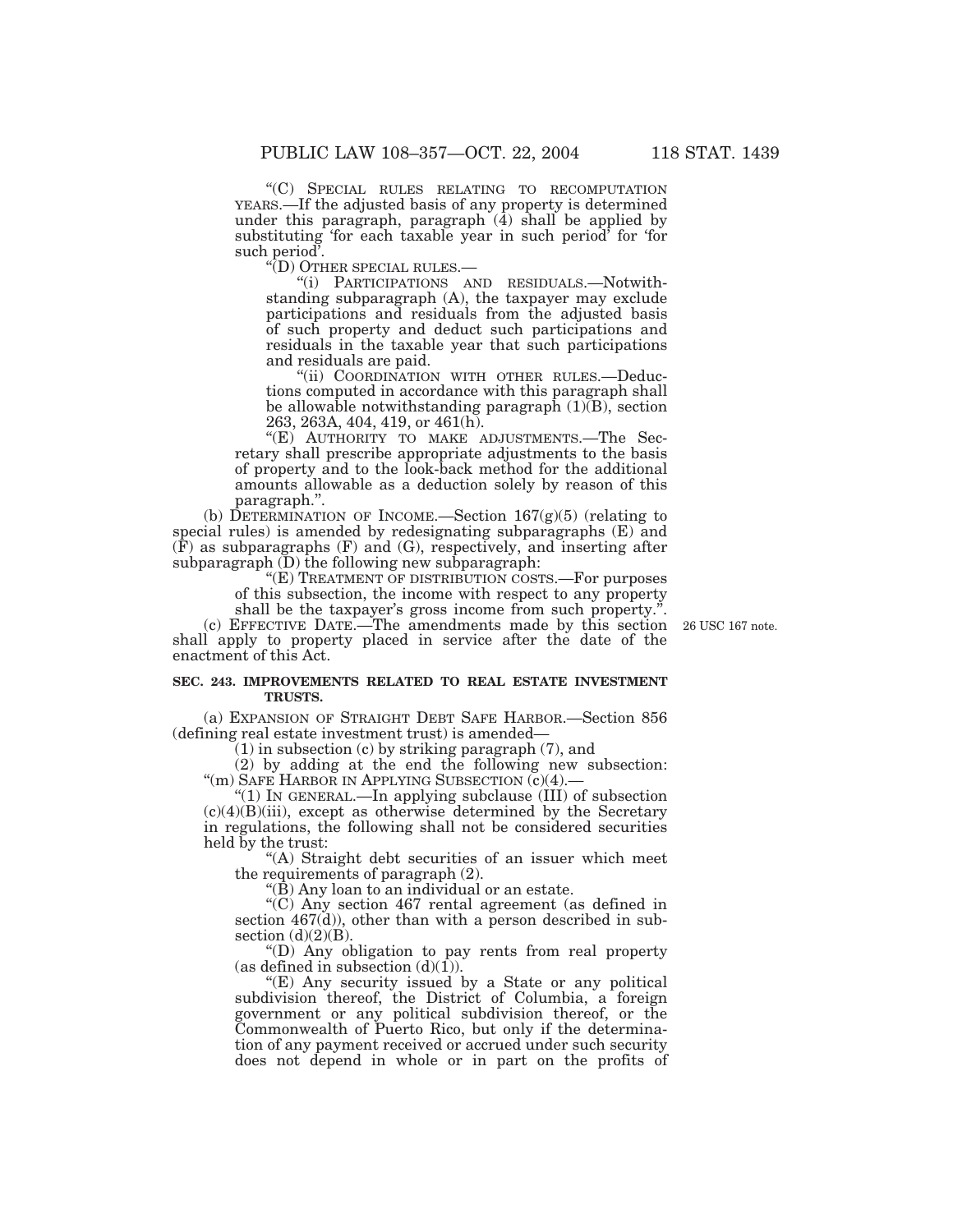any entity not described in this subparagraph or payments on any obligation issued by such an entity,

 $\sqrt{\text{F}}$ ) Any security issued by a real estate investment trust.

''(G) Any other arrangement as determined by the Secretary.

"(2) SPECIAL RULES RELATING TO STRAIGHT DEBT SECURI-TIES.—

"(A) IN GENERAL.—For purposes of paragraph  $(1)(A)$ , securities meet the requirements of this paragraph if such securities are straight debt, as defined in section  $1361(c)(5)$ (without regard to subparagraph (B)(iii) thereof).

''(B) SPECIAL RULES RELATING TO CERTAIN CONTIN-GENCIES.—For purposes of subparagraph (A), any interest or principal shall not be treated as failing to satisfy section  $1361(c)(5)(B)(i)$  solely by reason of the fact that—

''(i) the time of payment of such interest or principal is subject to a contingency, but only if—

''(I) any such contingency does not have the effect of changing the effective yield to maturity, as determined under section 1272, other than a change in the annual yield to maturity which does not exceed the greater of  $\frac{1}{4}$  of 1 percent or 5 percent of the annual yield to maturity, or

''(II) neither the aggregate issue price nor the aggregate face amount of the issuer's debt instruments held by the trust exceeds \$1,000,000 and not more than 12 months of unaccrued interest can be required to be prepaid thereunder, or

"(ii) the time or amount of payment is subject to a contingency upon a default or the exercise of a prepayment right by the issuer of the debt, but only if such contingency is consistent with customary commercial practice.<br>"(C) SPECIAL RULES RELATING TO CORPORATE OR PART-

NERSHIP ISSUERS.—In the case of an issuer which is a corporation or a partnership, securities that otherwise would be described in paragraph (1)(A) shall be considered not to be so described if the trust holding such securities and any of its controlled taxable REIT subsidiaries (as defined in subsection  $(d)(8)(A)(iv)$  hold any securities of the issuer which—

"(i) are not described in paragraph (1) (prior to the application of this subparagraph), and

''(ii) have an aggregate value greater than 1 percent of the issuer's outstanding securities determined without regard to paragraph  $(3)(A)(i)$ .

"(3) LOOK-THROUGH RULE FOR PARTNERSHIP SECURITIES.-''(A) IN GENERAL.—For purposes of applying subclause

(III) of subsection  $(c)(4)(B)(iii)$ "(i) a trust's interest as a partner in a partnership (as defined in section  $7701(a)(2)$ ) shall not be considered a security, and

''(ii) the trust shall be deemed to own its proportionate share of each of the assets of the partnership.

"(B) DETERMINATION OF TRUST'S INTEREST IN PARTNER-SHIP ASSETS.—For purposes of subparagraph (A), with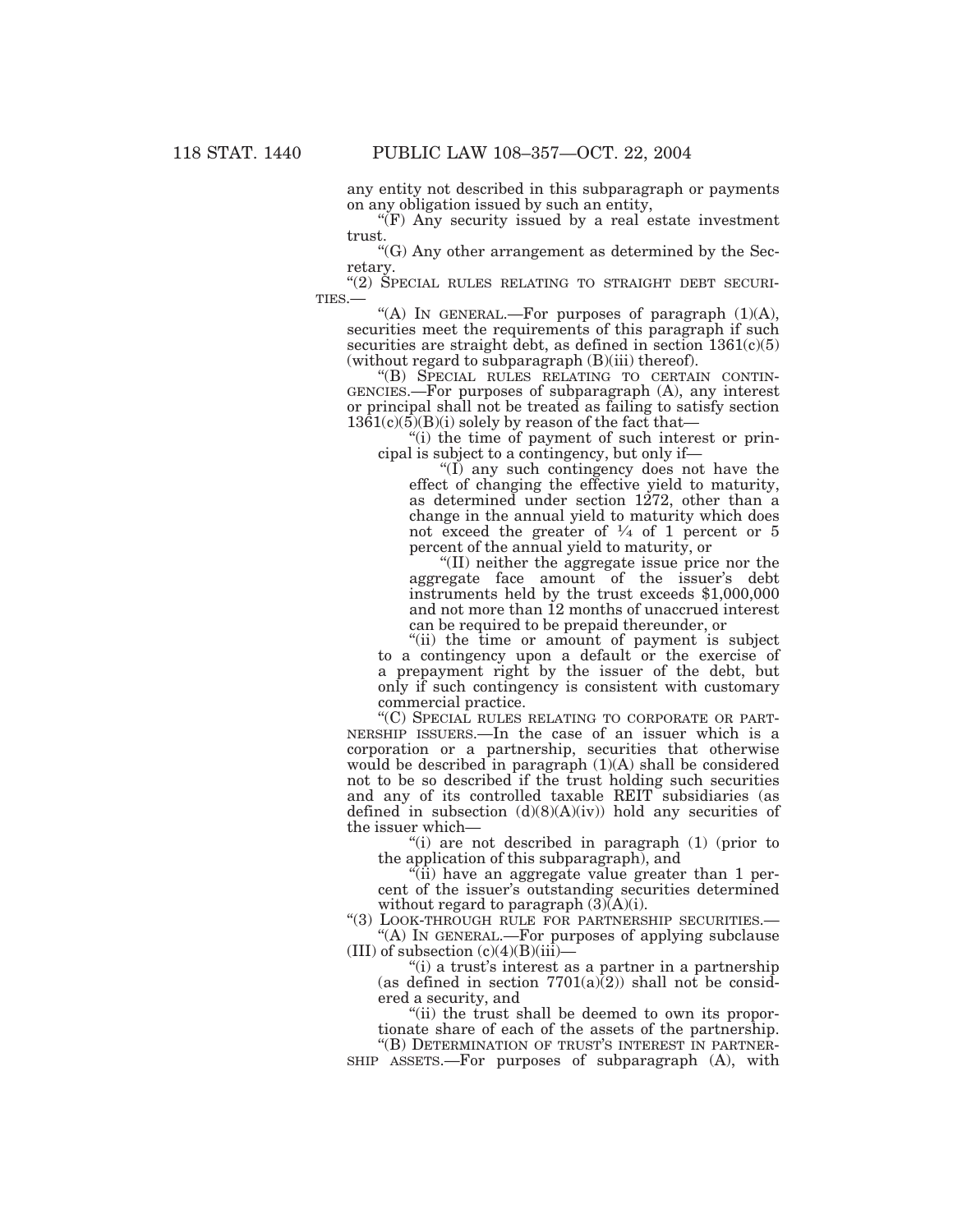respect to any taxable year beginning after the date of the enactment of this subparagraph—

"(i) the trust's interest in the partnership assets shall be the trust's proportionate interest in any securities issued by the partnership (determined without regard to subparagraph  $(A)(i)$  and paragraph  $(4)$ , but not including securities described in paragraph (1)), and

"(ii) the value of any debt instrument shall be the adjusted issue price thereof, as defined in section  $1272(a)(4)$ .

''(4) CERTAIN PARTNERSHIP DEBT INSTRUMENTS NOT TREATED AS A SECURITY.—For purposes of applying subclause (III) of subsection  $(c)(4)(B)(iii)$ —

''(A) any debt instrument issued by a partnership and not described in paragraph (1) shall not be considered a security to the extent of the trust's interest as a partner in the partnership, and

 $\angle$ (B) any debt instrument issued by a partnership and not described in paragraph (1) shall not be considered a security if at least 75 percent of the partnership's gross income (excluding gross income from prohibited transactions) is derived from sources referred to in subsection  $(c)(3)$ .

''(5) SECRETARIAL GUIDANCE.—The Secretary is authorized to provide guidance (including through the issuance of a written determination, as defined in section 6110(b)) that an arrangement shall not be considered a security held by the trust for purposes of applying subclause (III) of subsection  $(c)(4)\overline{(B)}$ (iii) notwithstanding that such arrangement otherwise could be considered a security under subparagraph (F) of subsection  $(c)(5)$ .".

(b) CLARIFICATION OF APPLICATION OF LIMITED RENTAL EXCEP-TION.—Subparagraph (A) of section 856(d)(8) (relating to special rules for taxable REIT subsidiaries) is amended to read as follows: ''(A) LIMITED RENTAL EXCEPTION.—

"(i) In GENERAL.—The requirements of this subparagraph are met with respect to any property if at least 90 percent of the leased space of the property is rented to persons other than taxable REIT subsidiaries of such trust and other than persons described in paragraph (2)(B).

"(ii) RENTS MUST BE SUBSTANTIALLY COM-PARABLE.—Clause (i) shall apply only to the extent that the amounts paid to the trust as rents from real property (as defined in paragraph (1) without regard to paragraph  $(2)(B)$ ) from such property are substantially comparable to such rents paid by the other tenants of the trust's property for comparable space.

"(iii) TIMES FOR TESTING RENT COMPARABILITY.— The substantial comparability requirement of clause (ii) shall be treated as met with respect to a lease to a taxable REIT subsidiary of the trust if such requirement is met under the terms of the lease—

''(I) at the time such lease is entered into,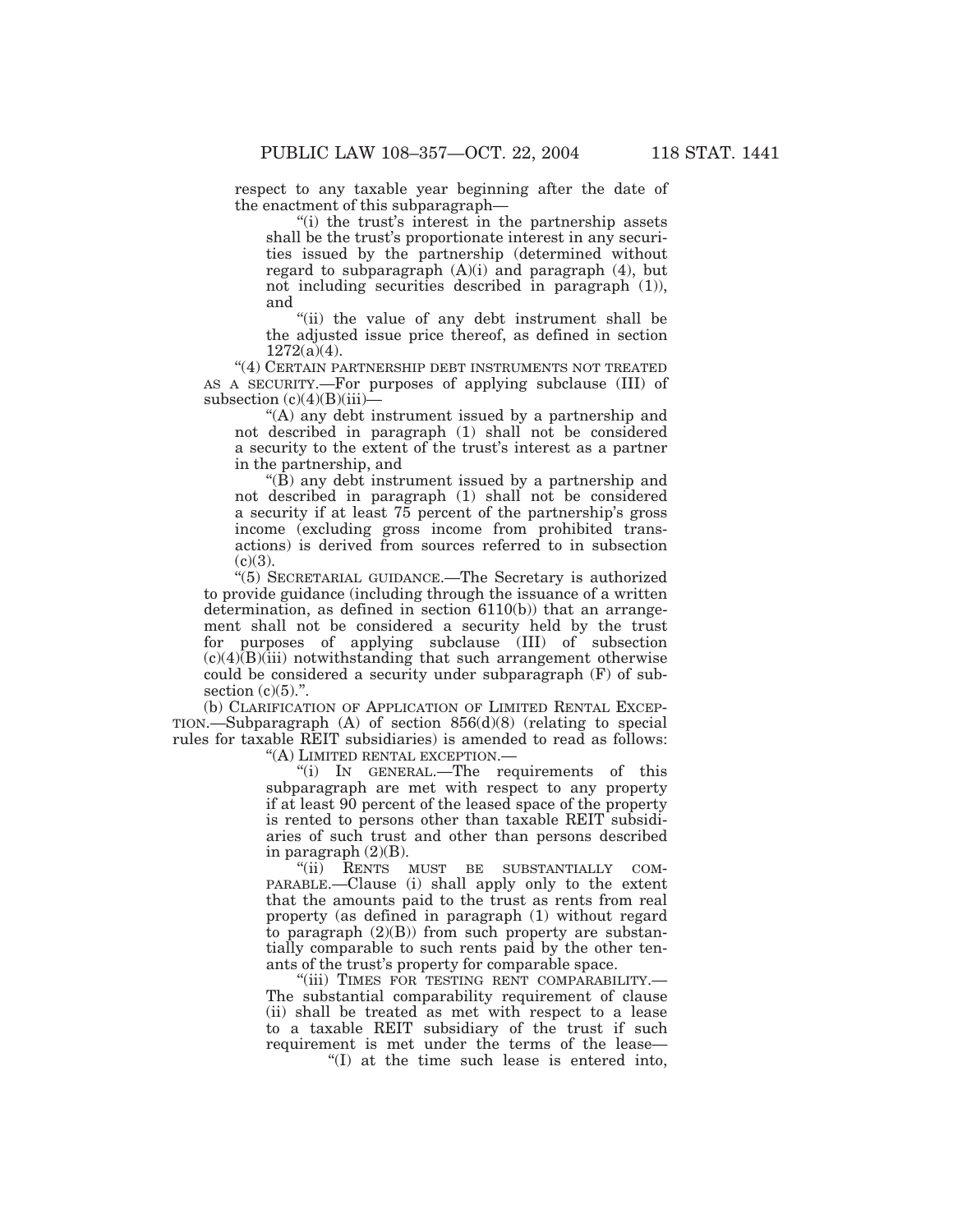''(II) at the time of each extension of the lease, including a failure to exercise a right to terminate, and

''(III) at the time of any modification of the lease between the trust and the taxable REIT subsidiary if the rent under such lease is effectively increased pursuant to such modification.

With respect to subclause (III), if the taxable REIT subsidiary of the trust is a controlled taxable REIT subsidiary of the trust, the term 'rents from real property' shall not in any event include rent under such lease to the extent of the increase in such rent on account of such modification.

''(iv) CONTROLLED TAXABLE REIT SUBSIDIARY.—For purposes of clause (iii), the term 'controlled taxable REIT subsidiary' means, with respect to any real estate investment trust, any taxable REIT subsidiary of such trust if such trust owns directly or indirectly—

''(I) stock possessing more than 50 percent of the total voting power of the outstanding stock of such subsidiary, or

''(II) stock having a value of more than 50 percent of the total value of the outstanding stock of such subsidiary.

''(v) CONTINUING QUALIFICATION BASED ON THIRD PARTY ACTIONS.—If the requirements of clause (i) are met at a time referred to in clause (iii), such requirements shall continue to be treated as met so long as there is no increase in the space leased to any taxable REIT subsidiary of such trust or to any person described in paragraph (2)(B).

"(vi) CORRECTION PERIOD.—If there is an increase referred to in clause (v) during any calendar quarter with respect to any property, the requirements of clause (iii) shall be treated as met during the quarter and the succeeding quarter if such requirements are met at the close of such succeeding quarter.''.

(c) DELETION OF CUSTOMARY SERVICES EXCEPTION.—Subparagraph  $(B)$  of section  $857(b)(7)$  (relating to redetermined rents) is amended by striking clause (ii) and by redesignating clauses (iii),  $(iv)$ ,  $(v)$ ,  $(vi)$ , and  $(vii)$  as clauses  $(ii)$ ,  $(iii)$ ,  $(iv)$ ,  $(v)$ , and  $(vi)$ , respectively.

(d) CONFORMITY WITH GENERAL HEDGING DEFINITION.— Subparagraph  $(G)$  of section  $856(c)(5)$  (relating to treatment of certain hedging instruments) is amended to read as follows:

"(G) TREATMENT OF CERTAIN HEDGING INSTRUMENTS.— Except to the extent provided by regulations, any income of a real estate investment trust from a hedging transaction (as defined in clause (ii) or (iii) of section  $1221(b)(2)(A)$ ) which is clearly identified pursuant to section 1221(a)(7), including gain from the sale or disposition of such a transaction, shall not constitute gross income under paragraph (2) to the extent that the transaction hedges any indebtedness incurred or to be incurred by the trust to acquire or carry real estate assets.''.

(e) CONFORMITY WITH REGULATED INVESTMENT COMPANY RULES.—Clause (i) of section  $857(b)(5)(A)$  (relating to imposition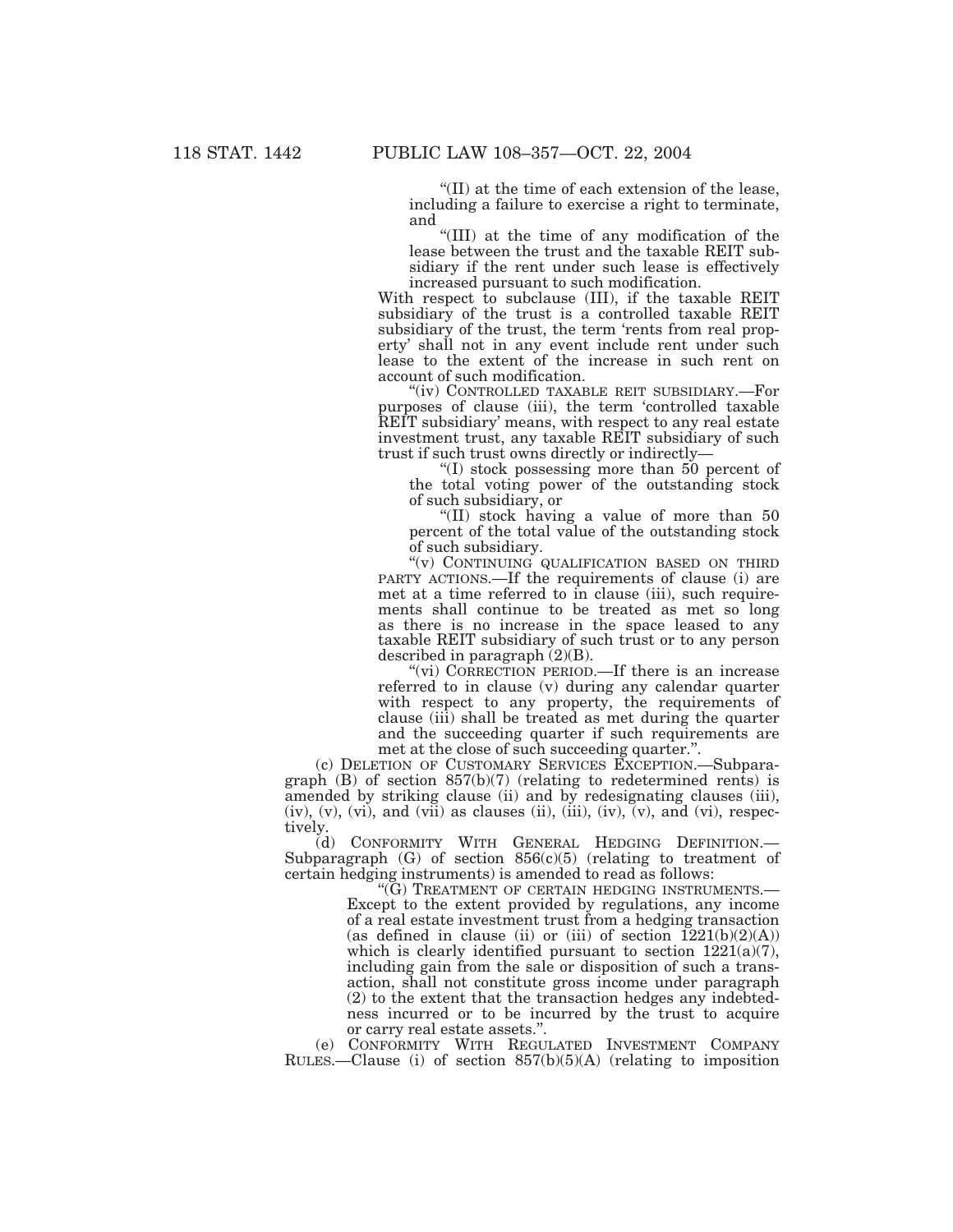of tax in case of failure to meet certain requirements) is amended by striking "90 percent" and inserting "95 percent".

(f) SAVINGS PROVISIONS.—

(1) RULES OF APPLICATION FOR FAILURE TO SATISFY SECTION  $856(c)(4)$ .—Section  $856(c)$  (relating to definition of real estate investment trust) is amended by inserting after paragraph (6) the following new paragraph:

"(7) RULES OF APPLICATION FOR FAILURE TO SATISFY PARA-GRAPH $(4)$ .

''(A) DE MINIMIS FAILURE.—A corporation, trust, or association that fails to meet the requirements of paragraph  $(4)(B)(iii)$  for a particular quarter shall nevertheless be considered to have satisfied the requirements of such paragraph for such quarter if—

"(i) such failure is due to the ownership of assets" the total value of which does not exceed the lesser of—

''(I) 1 percent of the total value of the trust's assets at the end of the quarter for which such measurement is done, and

''(II) \$10,000,000, and

"(ii)(I) the corporation, trust, or association, following the identification of such failure, disposes of assets in order to meet the requirements of such paragraph within 6 months after the last day of the quarter in which the corporation, trust or association's identification of the failure to satisfy the requirements of such paragraph occurred or such other time period prescribed by the Secretary and in the manner prescribed by the Secretary, or

''(II) the requirements of such paragraph are otherwise met within the time period specified in subclause (I).

''(B) FAILURES EXCEEDING DE MINIMIS AMOUNT.—A corporation, trust, or association that fails to meet the requirements of paragraph (4) for a particular quarter shall nevertheless be considered to have satisfied the requirements of such paragraph for such quarter if—

''(i) such failure involves the ownership of assets the total value of which exceeds the de minimis standard described in subparagraph (A)(i) at the end of the quarter for which such measurement is done,

"(ii) following the corporation, trust, or association's identification of the failure to satisfy the requirements of such paragraph for a particular quarter, a description of each asset that causes the corporation, trust, or association to fail to satisfy the requirements of such paragraph at the close of such quarter of any taxable year is set forth in a schedule for such quarter filed in accordance with regulations prescribed by the Secretary,

"(iii) the failure to meet the requirements of such paragraph for a particular quarter is due to reasonable cause and not due to willful neglect,

"(iv) the corporation, trust, or association pays a tax computed under subparagraph (C), and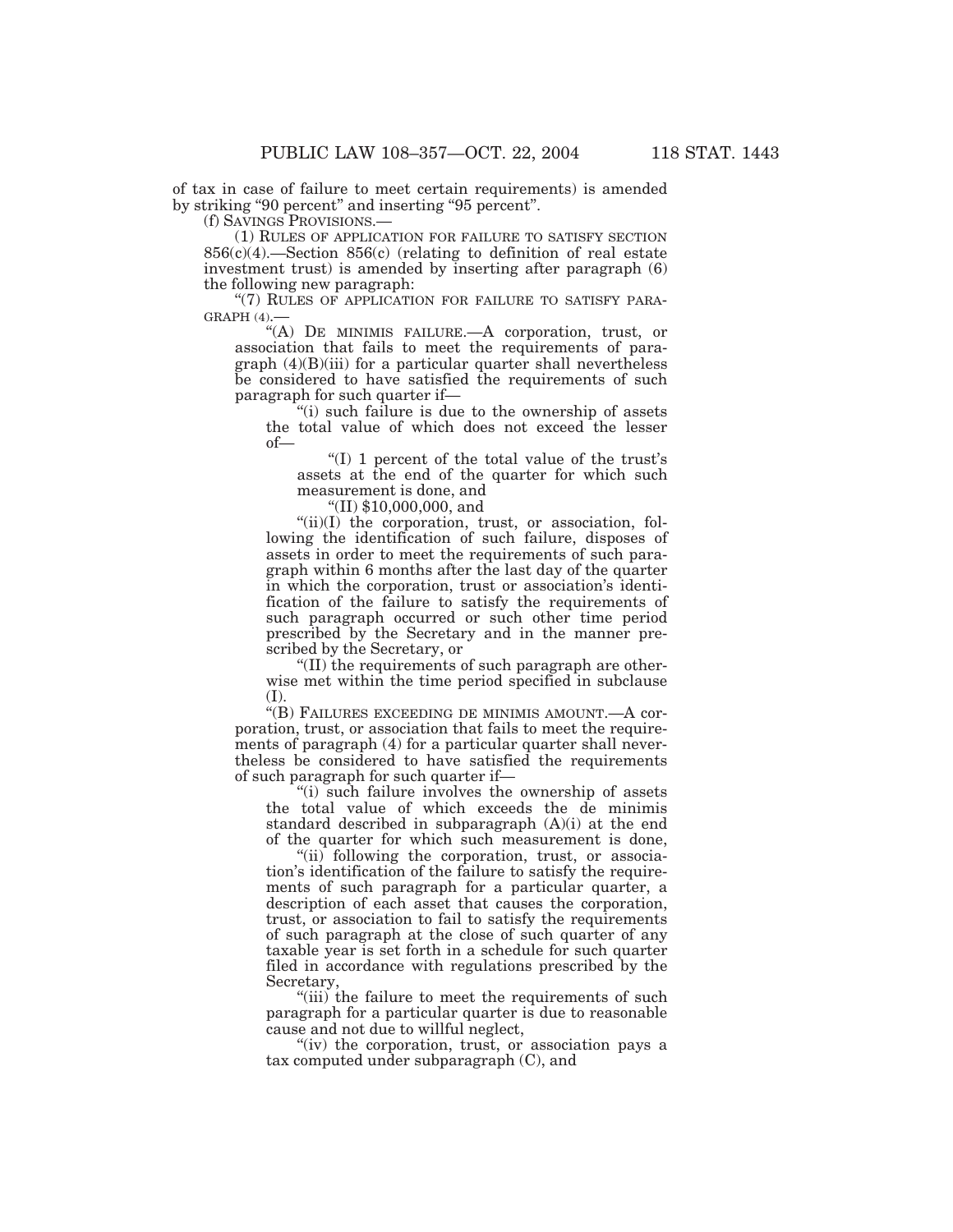" $(v)(I)$  the corporation, trust, or association disposes of the assets set forth on the schedule specified in clause (ii) within 6 months after the last day of the quarter in which the corporation, trust or association's identification of the failure to satisfy the requirements of such paragraph occurred or such other time period prescribed by the Secretary and in the manner prescribed by the Secretary, or

''(II) the requirements of such paragraph are otherwise met within the time period specified in subclause (I).

"(C) TAX.—For purposes of subparagraph  $(B)(iv)$ —

''(i) TAX IMPOSED.—If a corporation, trust, or association elects the application of this subparagraph, there is hereby imposed a tax on the failure described in subparagraph (B) of such corporation, trust, or association. Such tax shall be paid by the corporation, trust, or association.

 $\frac{d}{dt}$  TAX COMPUTED. The amount of the tax imposed by clause (i) shall be the greater of—

"(I)  $$50,000$ , or

''(II) the amount determined (pursuant to regulations promulgated by the Secretary) by multiplying the net income generated by the assets described in the schedule specified in subparagraph (B)(ii) for the period specified in clause (iii) by the highest rate of tax specified in section 11.

"(iii) PERIOD.—For purposes of clause  $(ii)(II)$ , the period described in this clause is the period beginning on the first date that the failure to satisfy the requirements of such paragraph (4) occurs as a result of the ownership of such assets and ending on the earlier of the date on which the trust disposes of such assets or the end of the first quarter when there is no longer a failure to satisfy such paragraph (4).

"(iv) ADMINISTRATIVE PROVISIONS.—For purposes of subtitle F, the taxes imposed by this subparagraph shall be treated as excise taxes with respect to which the deficiency procedures of such subtitle apply.''.

(2) MODIFICATION OF RULES OF APPLICATION FOR FAILURE TO SATISFY SECTIONS  $856(c)(2)$  OR  $856(c)(3)$ . Paragraph (6) of section 856(c) (relating to definition of real estate investment trust) is amended by striking subparagraphs (A) and (B), by redesignating subparagraph (C) as subparagraph (B), and by inserting before subparagraph (B) (as so redesignated) the following new subparagraph:

''(A) following the corporation, trust, or association's identification of the failure to meet the requirements of paragraph (2) or (3), or of both such paragraphs, for any taxable year, a description of each item of its gross income described in such paragraphs is set forth in a schedule for such taxable year filed in accordance with regulations prescribed by the Secretary, and''.

(3) REASONABLE CAUSE EXCEPTION TO LOSS OF REIT STATUS IF FAILURE TO SATISFY REQUIREMENTS.—Subsection (g) of section 856 (relating to termination of election) is amended—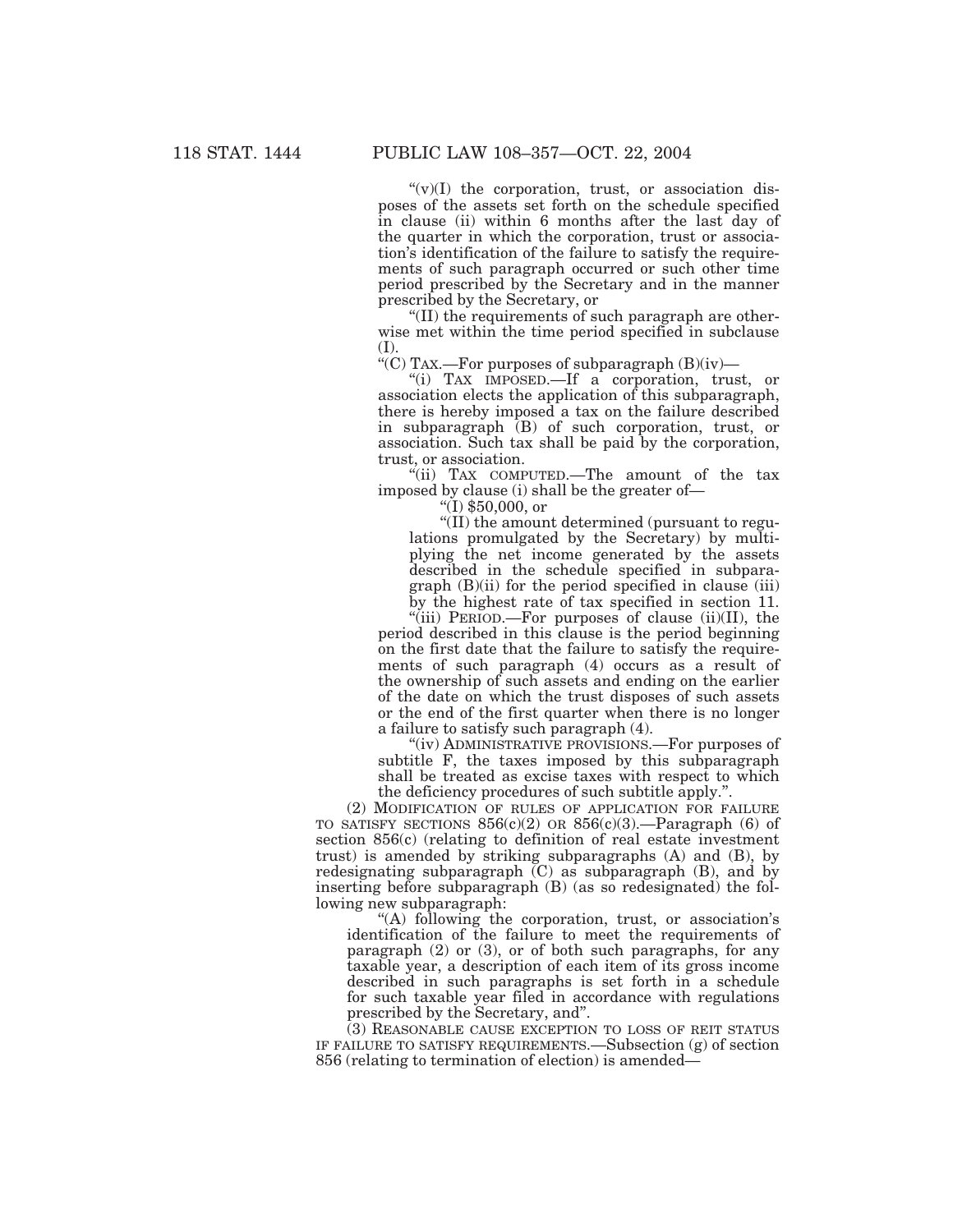(A) in paragraph (1) by inserting before the period at the end of the first sentence the following: ''unless paragraph (5) applies'', and

(B) by adding at the end the following new paragraph: "(5) ENTITIES TO WHICH PARAGRAPH APPLIES.—This paragraph applies to a corporation, trust, or association—

 ${}^{\alpha}(A)$  which is not a real estate investment trust to which the provisions of this part apply for the taxable year due to one or more failures to comply with one or more of the provisions of this part (other than subsection (c)(6) or (c)(7) of section 856),

''(B) such failures are due to reasonable cause and not due to willful neglect, and

''(C) if such corporation, trust, or association pays (as prescribed by the Secretary in regulations and in the same manner as tax) a penalty of \$50,000 for each failure to satisfy a provision of this part due to reasonable cause and not willful neglect.''.

(4) DEDUCTION OF TAX PAID FROM AMOUNT REQUIRED TO BE DISTRIBUTED.—Subparagraph (E) of section 857(b)(2) is amended by striking "(7)" and inserting "(7) of this subsection, section  $856(c)(7)(B)(iii)$ , and section  $856(g)(1)$ .".

(5) EXPANSION OF DEFICIENCY DIVIDEND PROCEDURE.—Subsection (e) of section 860 is amended by striking "or" at the end of paragraph (2), by striking the period at the end of paragraph  $(3)$  and inserting "; or", and by adding at the end the following new paragraph:

''(4) a statement by the taxpayer attached to its amendment or supplement to a return of tax for the relevant tax year.''. (g) EFFECTIVE DATES.—

26 USC 856 note.

(1) IN GENERAL.—Except as provided in paragraph (2), the amendments made by this section shall apply to taxable years beginning after December 31, 2000.

(2) SUBSECTIONS (c) THROUGH (f).—The amendments made by subsections (c), (d), (e), and (f) shall apply to taxable years beginning after the date of the enactment of this Act.

### **SEC. 244. SPECIAL RULES FOR CERTAIN FILM AND TELEVISION PRODUCTIONS.**

(a) IN GENERAL.—Part VI of subchapter B of chapter 1 is amended by inserting after section 180 the following new section:

## **''SEC. 181. TREATMENT OF CERTAIN QUALIFIED FILM AND TELEVISION PRODUCTIONS.**

''(a) ELECTION TO TREAT COSTS AS EXPENSES.—

"(1) In GENERAL.—A taxpayer may elect to treat the cost of any qualified film or television production as an expense which is not chargeable to capital account. Any cost so treated shall be allowed as a deduction.

''(2) DOLLAR LIMITATION.—

''(A) IN GENERAL.—Paragraph (1) shall not apply to any qualified film or television production the aggregate cost of which exceeds \$15,000,000.

''(B) HIGHER DOLLAR LIMITATION FOR PRODUCTIONS IN CERTAIN AREAS.—In the case of any qualified film or television production the aggregate cost of which is significantly incurred in an area eligible for designation as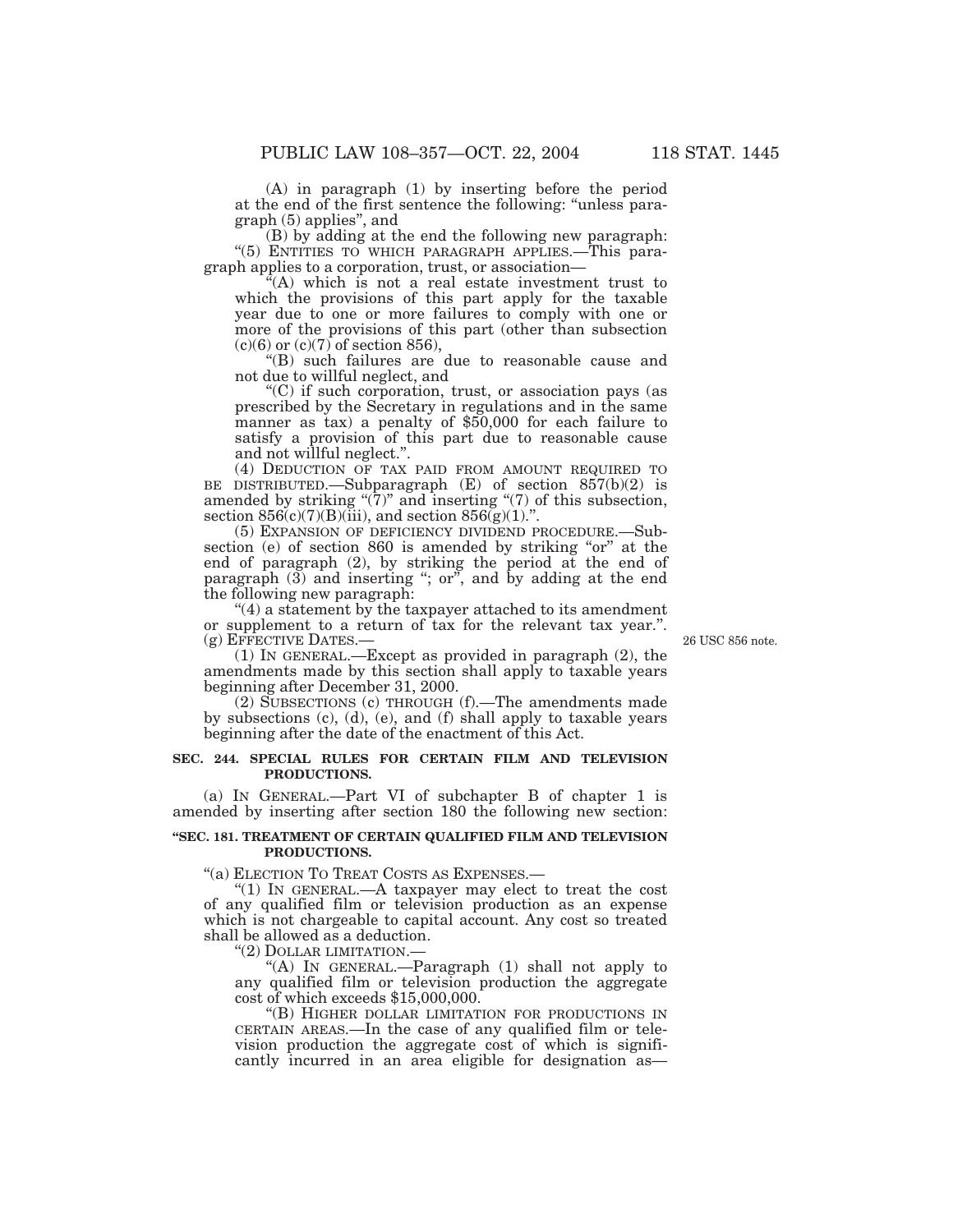''(i) a low-income community under section 45D,

''(ii) a distressed county or isolated area of distress by the Delta Regional Authority established under section 2009aa–1 of title 7, United States Code,

subparagraph (A) shall be applied by substituting '\$20,000,000' for '\$15,000,000'.

''(b) NO OTHER DEDUCTION OR AMORTIZATION DEDUCTION ALLOWABLE.—With respect to the basis of any qualified film or television production to which an election is made under subsection (a), no other depreciation or amortization deduction shall be allowable.

.<br>"(c) ELECTION.—

or

''(1) IN GENERAL.—An election under this section with respect to any qualified film or television production shall be made in such manner as prescribed by the Secretary and by the due date (including extensions) for filing the taxpayer's return of tax under this chapter for the taxable year in which costs of the production are first incurred.

"(2) REVOCATION OF ELECTION.—Any election made under this section may not be revoked without the consent of the Secretary.

''(d) QUALIFIED FILM OR TELEVISION PRODUCTION.—For purposes of this section—

''(1) IN GENERAL.—The term 'qualified film or television production' means any production described in paragraph (2) if 75 percent of the total compensation of the production is qualified compensation.

"(2) PRODUCTION.—<br>"(A) IN GENERAL.—A production is described in this paragraph if such production is property described in section  $168(f)(3)$ . For purposes of a television series, only the first 44 episodes of such series may be taken into account.

''(B) EXCEPTION.—A production is not described in this paragraph if records are required under section 2257 of title 18, United States Code, to be maintained with respect to any performer in such production.

''(3) QUALIFIED COMPENSATION.—For purposes of paragraph  $(1)$ —

''(A) IN GENERAL.—The term 'qualified compensation' means compensation for services performed in the United States by actors, directors, producers, and other relevant production personnel.

''(B) PARTICIPATIONS AND RESIDUALS EXCLUDED.—The term 'compensation' does not include participations and residuals (as defined in section  $167(g)(7)(\text{B})$ ).

''(e) APPLICATION OF CERTAIN OTHER RULES.—For purposes of this section, rules similar to the rules of subsections  $(b)(2)$  and  $(c)(4)$  of section 194 shall apply.

''(f) TERMINATION.—This section shall not apply to qualified film and television productions commencing after December 31, 2008.'

(b) CONFORMING AMENDMENT.—The table of sections for part VI of subchapter B of chapter 1 is amended by inserting after the item relating to section 180 the following new item:

''Sec. 181. Treatment of certain qualified film and television productions.''.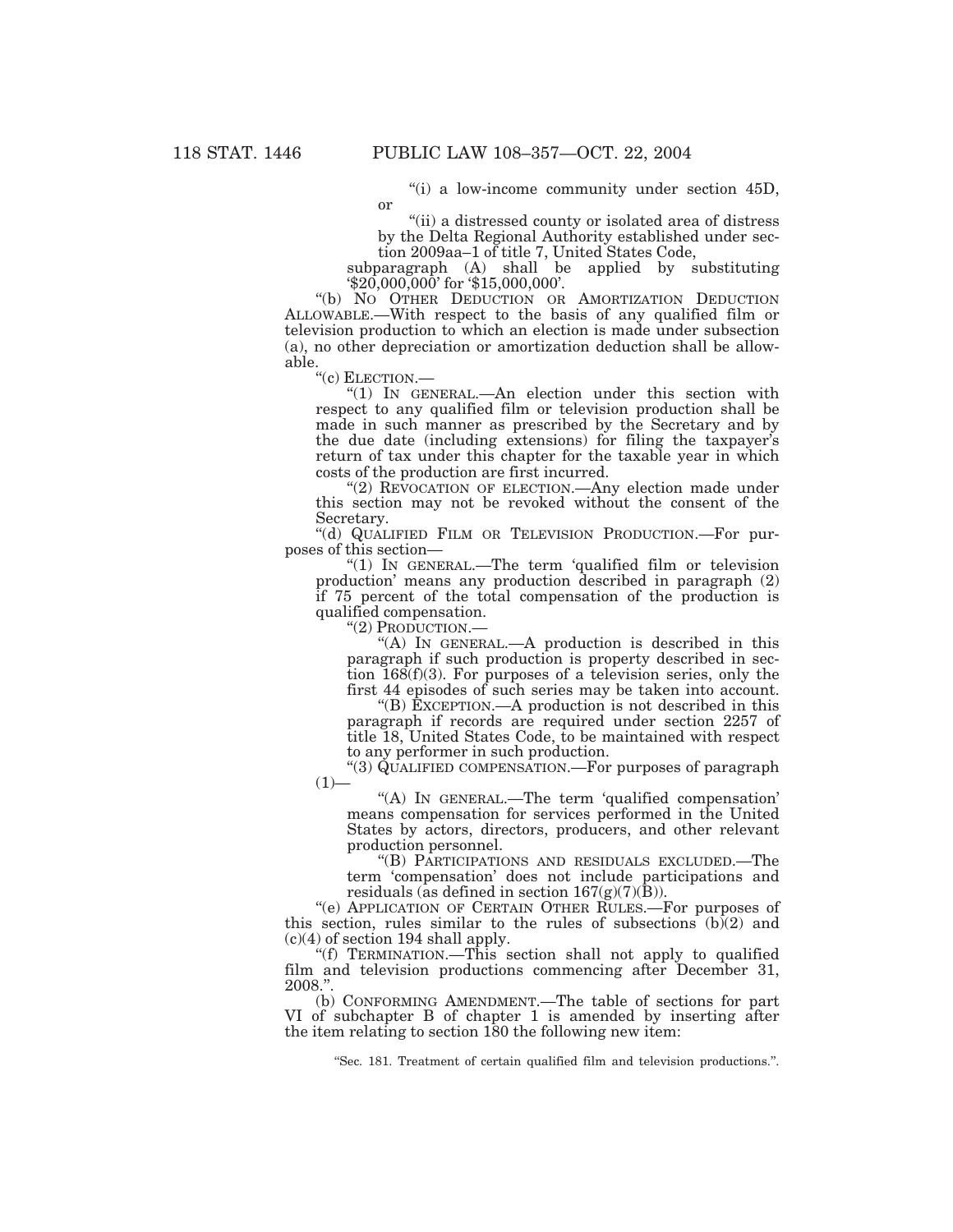(c) EFFECTIVE DATE.—The amendments made by this section 26 USC 181 note. shall apply to qualified film and television productions (as defined in section  $181(\overline{d})(1)$  of the Internal Revenue Code of 1986, as added by this section) commencing after the date of the enactment of this Act.

## **SEC. 245. CREDIT FOR MAINTENANCE OF RAILROAD TRACK.**

(a) IN GENERAL.—Subpart D of part IV of subchapter A of chapter 1 (relating to business-related credits) is amended by adding at the end the following new section:

## **''SEC. 45G. RAILROAD TRACK MAINTENANCE CREDIT.**

"(a) GENERAL RULE.—For purposes of section 38, the railroad track maintenance credit determined under this section for the taxable year is an amount equal to 50 percent of the qualified railroad track maintenance expenditures paid or incurred by an eligible taxpayer during the taxable year.

''(b) LIMITATION.—The credit allowed under subsection (a) for any taxable year shall not exceed the product of—

''(1) \$3,500, and

"(2) the number of miles of railroad track owned or leased by the eligible taxpayer as of the close of the taxable year. A mile of railroad track may be taken into account by a person other than the owner only if such mile is assigned to such person by the owner for purposes of this subsection. Any mile which is so assigned may not be taken into account by the owner for purposes of this subsection.

''(c) ELIGIBLE TAXPAYER.—For purposes of this section, the term 'eligible taxpayer' means—

''(1) any Class II or Class III railroad, and

"(2) any person who transports property using the rail facilities of a person described in paragraph (1) or who furnishes railroad-related property or services to such a person.<br>"(d) QUALIFIED RAILROAD TRACK MAINTENANCE EXPENDI-

TURES.—For purposes of this section, the term 'qualified railroad track maintenance expenditures' means expenditures (whether or not otherwise chargeable to capital account) for maintaining railroad track (including roadbed, bridges, and related track structures) owned or leased as of January 1, 2005, by a Class II or Class III railroad.

''(e) OTHER DEFINITIONS AND SPECIAL RULES.—

''(1) CLASS II OR CLASS III RAILROAD.—For purposes of this section, the terms 'Class II railroad' and 'Class III railroad' have the respective meanings given such terms by the Surface Transportation Board.

" $(2)$  CONTROLLED GROUPS.—Rules similar to the rules of paragraph (1) of section 41(f) shall apply for purposes of this section.

''(3) BASIS ADJUSTMENT.—For purposes of this subtitle, if a credit is allowed under this section with respect to any railroad track, the basis of such track shall be reduced by the amount of the credit so allowed.

''(f) APPLICATION OF SECTION.—This section shall apply to qualified railroad track maintenance expenditures paid or incurred during taxable years beginning after December 31, 2004, and before January 1, 2008.".

(b) LIMITATION ON CARRYBACK.—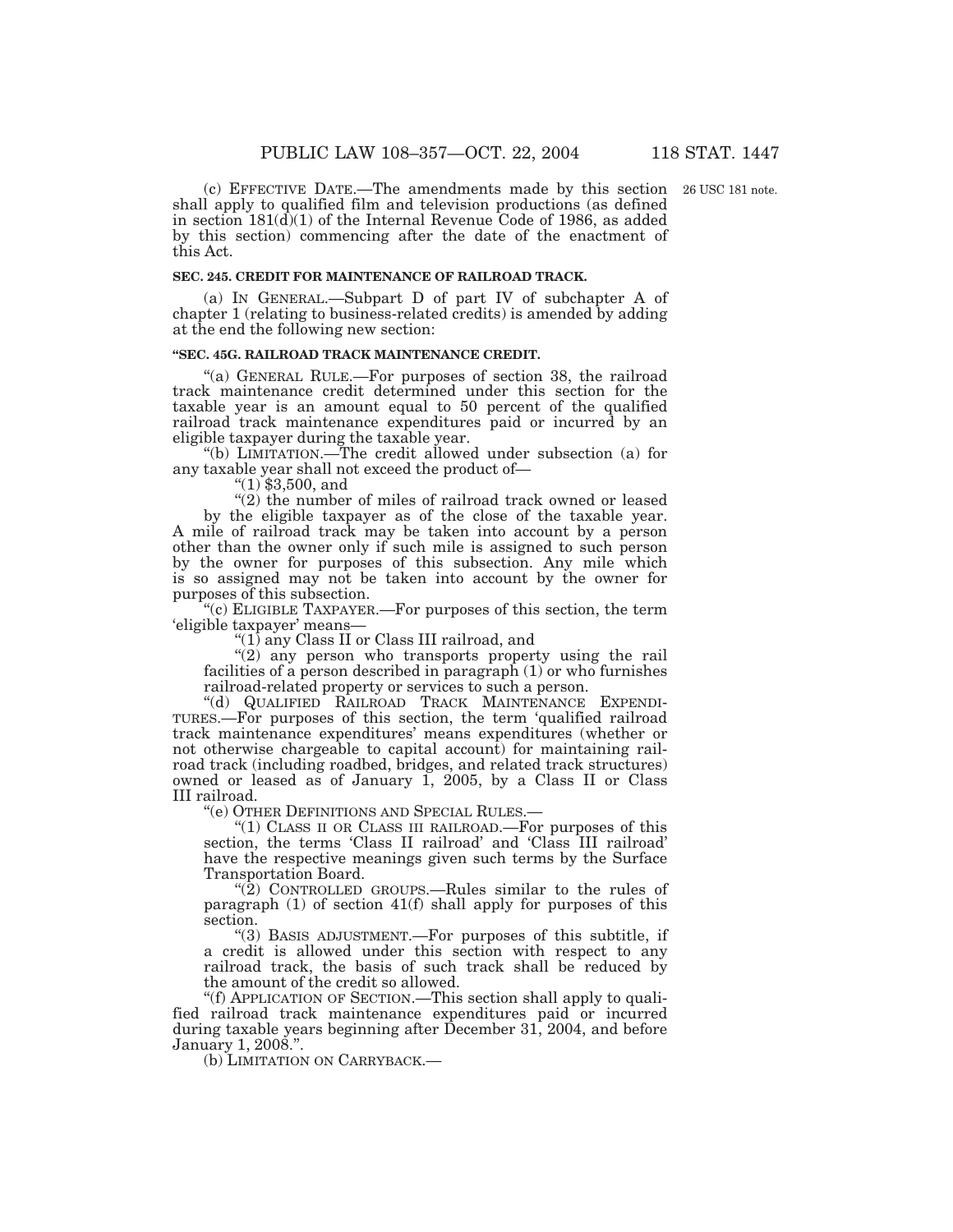(1) IN GENERAL.—Subsection (d) of section 39 is amended to read as follows:

''(d) TRANSITIONAL RULE.—No portion of the unused business credit for any taxable year which is attributable to a credit specified in section 38(b) or any portion thereof may be carried back to any taxable year before the first taxable year for which such specified credit or such portion is allowable (without regard to subsection  $(a)$ ...

26 USC 39 note.

(2) EFFECTIVE DATE.—The amendment made by paragraph (1) shall apply with respect to taxable years ending after December 31, 2003.

(c) CONFORMING AMENDMENTS.—

(1) Section 38(b) (relating to general business credit) is amended by striking ''plus'' at the end of paragraph (14), by striking the period at the end of paragraph (15) and inserting '', plus'', and by adding at the end the following new paragraph:

"(16) the railroad track maintenance credit determined under section 45G(a).''.

(2) Subsection (a) of section 1016 is amended by striking "and" at the end of paragraph (27), by striking the period at the end of paragraph (28) and inserting ", and", and by inserting after paragraph (28) the following new paragraph:

"(29) in the case of railroad track with respect to which a credit was allowed under section 45G, to the extent provided in section  $45G(e)(3)$ .".

(d) CLERICAL AMENDMENT.—The table of sections for subpart D of part IV of subchapter A of chapter 1 is amended by inserting after the item relating to section 45F the following new item:

''Sec. 45G. Railroad track maintenance credit.''.

26 USC 38 note.

(e) EFFECTIVE DATE.—The amendments made by this section shall apply to taxable years beginning after December 31, 2004.

### **SEC. 246. SUSPENSION OF OCCUPATIONAL TAXES RELATING TO DIS-TILLED SPIRITS, WINE, AND BEER.**

(a) IN GENERAL.—Subpart G of part II of subchapter A of chapter 51 is amended by redesignating section 5148 as section 5149 and by inserting after section 5147 the following new section:

## **''SEC. 5148. SUSPENSION OF OCCUPATIONAL TAX.**

"(a) IN GENERAL.—Notwithstanding sections  $5081, 5091, 5111,$ 5121, and 5131, the rate of tax imposed under such sections for the suspension period shall be zero. During such period, persons engaged in or carrying on a trade or business covered by such sections shall register under section 5141 and shall comply with the recordkeeping requirements under this part.

''(b) SUSPENSION PERIOD.—For purposes of subsection (a), the suspension period is the period beginning on July 1, 2005, and ending on June 30, 2008.''.

(b) CONFORMING AMENDMENT.—Section 5117 is amended by adding at the end the following new subsection:

''(d) SPECIAL RULE DURING SUSPENSION PERIOD.—Except as provided in subsection (b) or by the Secretary, during the suspension period (as defined in section 5148) it shall be unlawful for any dealer to purchase distilled spirits for resale from any person other than a wholesale dealer in liquors who is required to keep records under section 5114.''.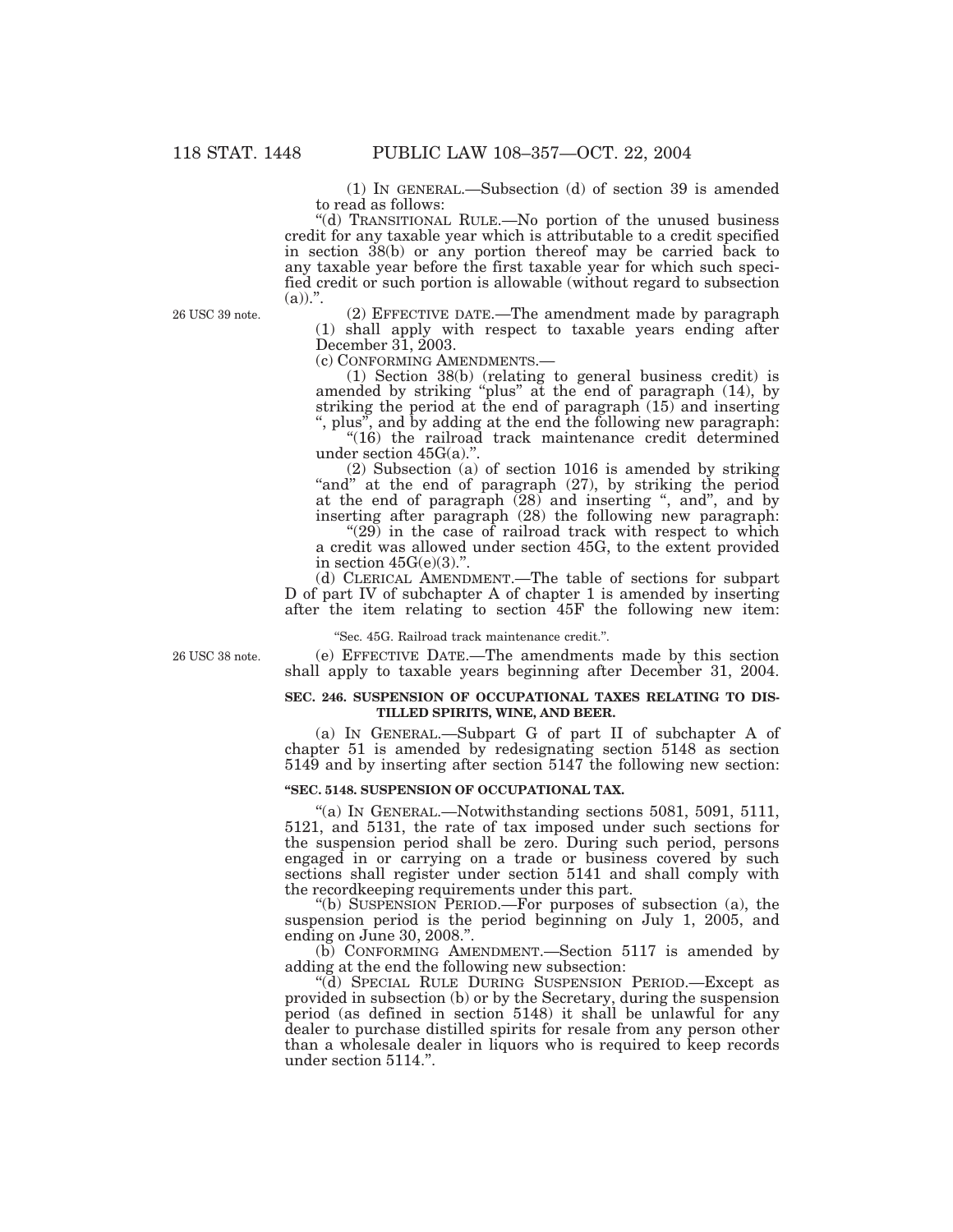(c) CLERICAL AMENDMENT.—The table of sections for subpart G of part II of subchapter A of chapter 51 is amended by striking the last item and inserting the following new items:

''Sec. 5148. Suspension of occupational tax.

''Sec. 5149. Cross references.''.

(d) EFFECTIVE DATE.—The amendments made by this section 26 USC 5117 shall take effect on the date of the enactment of this Act.

## **SEC. 247. MODIFICATION OF UNRELATED BUSINESS INCOME LIMITA-TION ON INVESTMENT IN CERTAIN SMALL BUSINESS INVESTMENT COMPANIES.**

(a) IN GENERAL.—Paragraph (6) of section 514(c) (relating to acquisition indebtedness) is amended to read as follows:

''(6) CERTAIN FEDERAL FINANCING.—

''(A) IN GENERAL.—For purposes of this section, the term 'acquisition indebtedness' does not include—

 $\tilde{f}$ (i) an obligation, to the extent that it is insured by the Federal Housing Administration, to finance the purchase, rehabilitation, or construction of housing for low and moderate income persons, or

"(ii) indebtedness incurred by a small business investment company licensed after the date of the enactment of the American Jobs Creation Act of 2004 under the Small Business Investment Act of 1958 if such indebtedness is evidenced by a debenture—

''(I) issued by such company under section 303(a) of such Act, and

''(II) held or guaranteed by the Small Business Administration.

''(B) LIMITATION.—Subparagraph (A)(ii) shall not apply with respect to any small business investment company during any period that—

''(i) any organization which is exempt from tax under this title (other than a governmental unit) owns more than 25 percent of the capital or profits interest in such company, or

"(ii) organizations which are exempt from tax under this title (including governmental units other than any agency or instrumentality of the United States) own, in the aggregate, 50 percent or more of the capital or profits interest in such company.''.

(b) EFFECTIVE DATE.—The amendment made by this section 26 USC 514 note. shall apply to indebtedness incurred after the date of the enactment of this Act by a small business investment company licensed after the date of the enactment of this Act.

## **SEC. 248. ELECTION TO DETERMINE CORPORATE TAX ON CERTAIN INTERNATIONAL SHIPPING ACTIVITIES USING PER TON RATE.**

(a) IN GENERAL.—Chapter 1 is amended by inserting after subchapter Q the following new subchapter:

note.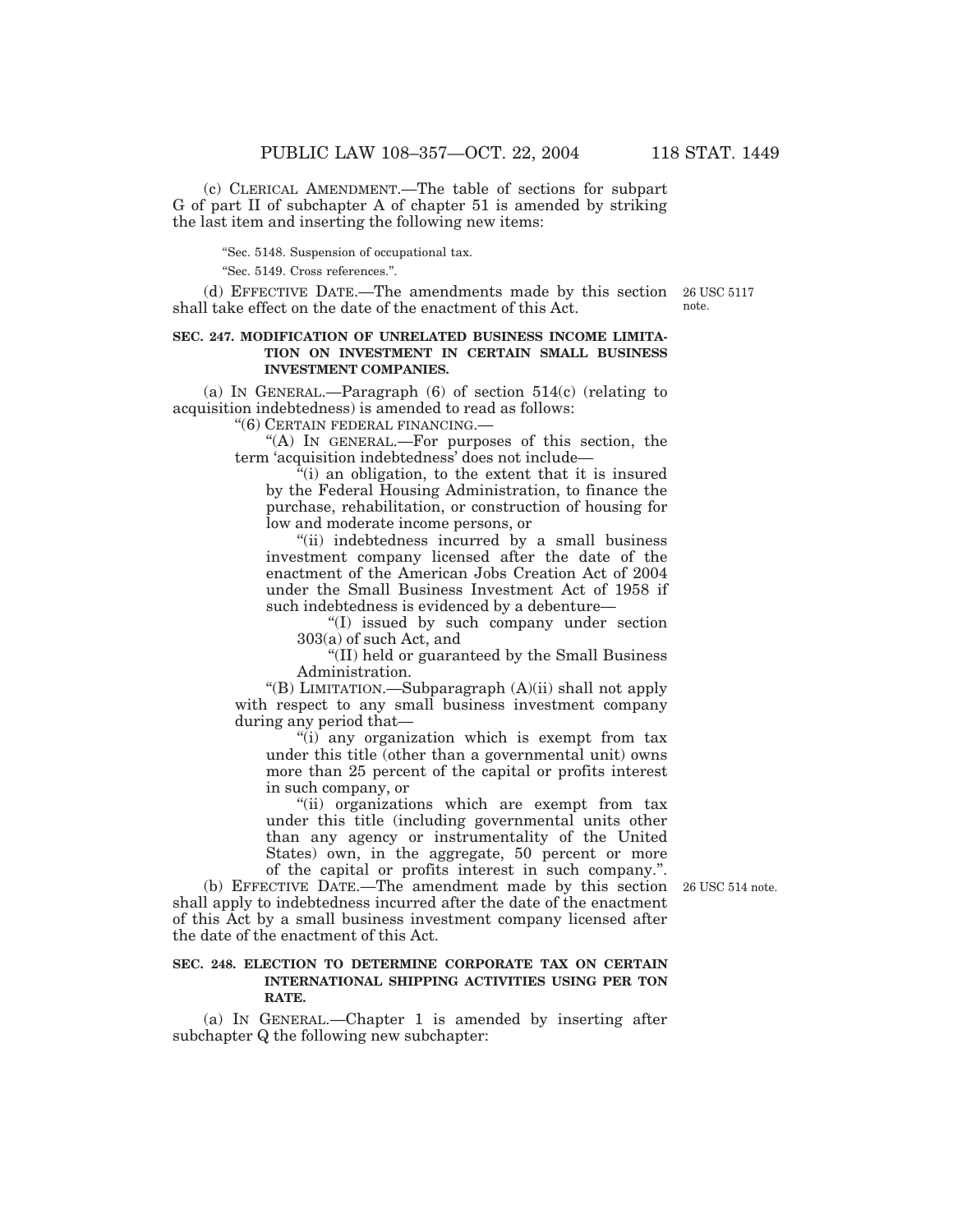## **''Subchapter R—Election To Determine Corporate Tax on Certain International Shipping Activities Using Per Ton Rate**

''Sec. 1352. Alternative tax on qualifying shipping activities.

''Sec. 1353. Notional shipping income.

''Sec. 1354. Alternative tax election; revocation; termination.

''Sec. 1355. Definitions and special rules.

''Sec. 1356. Qualifying shipping activities.

''Sec. 1357. Items not subject to regular tax; depreciation; interest.

''Sec. 1358. Allocation of credits, income, and deductions.

''Sec. 1359. Disposition of qualifying vessels.

### **''SEC. 1352. ALTERNATIVE TAX ON QUALIFYING SHIPPING ACTIVITIES.**

''In the case of an electing corporation, the tax imposed by section 11 shall be the amount equal to the sum of—

" $(1)$  the tax imposed by section 11 determined after the application of this subchapter, and

" $(2)$  a tax equal to-

"(A) the highest rate of tax specified in section 11, multiplied by

 $\sqrt{\text{B}}$  the notional shipping income for the taxable year.

## **''SEC. 1353. NOTIONAL SHIPPING INCOME.**

''(a) IN GENERAL.—For purposes of this subchapter, the notional shipping income of an electing corporation shall be the sum of the amounts determined under subsection (b) for each qualifying vessel operated by such electing corporation.

"(b) AMOUNTS.—<br>"(1) IN GENERAL.—For purposes of subsection (a), the amount of notional shipping income of an electing corporation for each qualifying vessel for the taxable year shall equal the product of—

''(A) the daily notional shipping income, and

''(B) the number of days during the taxable year that the electing corporation operated such vessel as a qualifying vessel in United States foreign trade.

"(2) TREATMENT OF VESSELS THE INCOME FROM WHICH IS NOT OTHERWISE SUBJECT TO TAX.—In the case of a qualifying vessel any of the income from which is not included in gross income by reason of section 883 or otherwise, the amount of notional shipping income from such vessel for the taxable year shall be the amount which bears the same ratio to such shipping income (determined without regard to this paragraph) as the gross income from the operation of such vessel in the United States foreign trade bears to the sum of such gross income and the income so excluded.

''(c) DAILY NOTIONAL SHIPPING INCOME.—For purposes of subsection (b), the daily notional shipping income from the operation of a qualifying vessel is—

" $(1)$  40 cents for each 100 tons of so much of the net tonnage of the vessel as does not exceed 25,000 net tons, and

''(2) 20 cents for each 100 tons of so much of the net tonnage of the vessel as exceeds 25,000 net tons.

"(d) MULTIPLE OPERATORS OF VESSEL.—If for any period 2 or more persons are operators of a qualifying vessel, the notional shipping income from the operation of such vessel for such period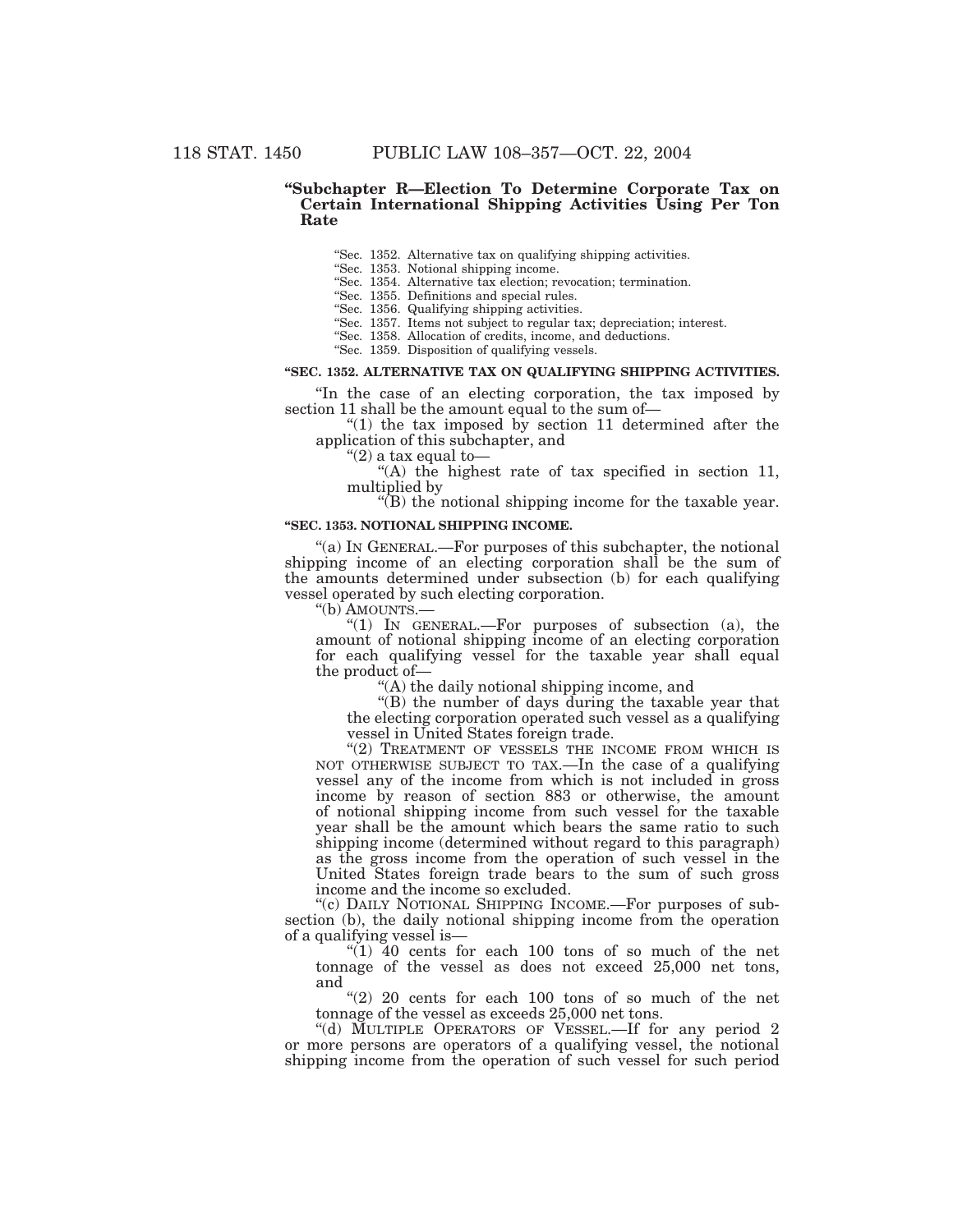shall be allocated among such persons on the basis of their respective ownership and charter interests in such vessel or on such other basis as the Secretary may prescribe by regulations.

## **''SEC. 1354. ALTERNATIVE TAX ELECTION; REVOCATION; TERMI-NATION.**

"(a) IN GENERAL.—A qualifying vessel operator may elect the application of this subchapter.

''(b) TIME AND MANNER; YEARS FOR WHICH EFFECTIVE.—An election under this subchapter—

" $(1)$  shall be made in such form as prescribed by the Secretary, and

 $\mathcal{L}(2)$  shall be effective for the taxable year for which made and all succeeding taxable years until terminated under subsection (d).

Such election may be effective for any taxable year only if made before the due date (including extensions) for filing the corporation's return for such taxable year.

''(c) CONSISTENT ELECTIONS BY MEMBERS OF CONTROLLED Applicability. GROUPS.—An election under subsection (a) by a member of a controlled group shall apply to all qualifying vessel operators that are members of such group.

"(d) TERMINATION.-

''(1) BY REVOCATION.—

''(A) IN GENERAL.—An election under subsection (a) may be terminated by revocation.

''(B) WHEN EFFECTIVE.—Except as provided in subparagraph (C)—

''(i) a revocation made during the taxable year and on or before the 15th day of the 3d month thereof shall be effective on the 1st day of such taxable year, and

"(ii) a revocation made during the taxable year but after such 15th day shall be effective on the 1st day of the following taxable year.<br>"(C) REVOCATION MAY SPECIFY PROSPECTIVE DATE.—

If the revocation specifies a date for revocation which is on or after the day on which the revocation is made, the revocation shall be effective for taxable years beginning on and after the date so specified.

"(2) BY PERSON CEASING TO BE QUALIFYING VESSEL OPER-ATOR.—

''(A) IN GENERAL.—An election under subsection (a) shall be terminated whenever (at any time on or after the 1st day of the 1st taxable year for which the corporation is an electing corporation) such corporation ceases to be a qualifying vessel operator.

''(B) WHEN EFFECTIVE.—Any termination under this paragraph shall be effective on and after the date of cessation.

''(C) ANNUALIZATION.—The Secretary shall prescribe such annualization and other rules as are appropriate in the case of a termination under this paragraph.

''(e) ELECTION AFTER TERMINATION.—If a qualifying vessel operator has made an election under subsection (a) and if such election has been terminated under subsection (d), such operator (and any successor operator) shall not be eligible to make an election under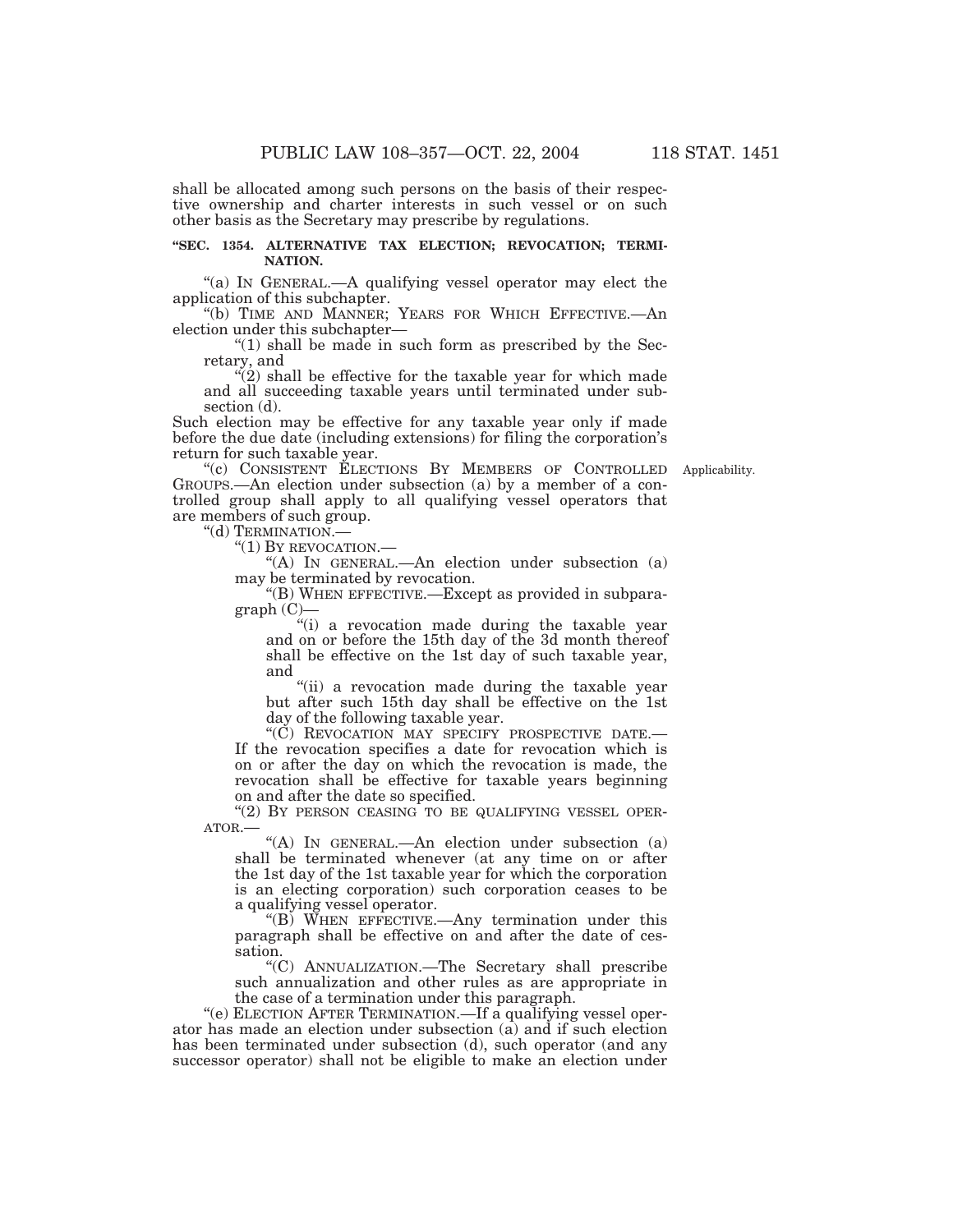subsection (a) for any taxable year before its 5th taxable year which begins after the 1st taxable year for which such termination is effective, unless the Secretary consents to such election.

### **''SEC. 1355. DEFINITIONS AND SPECIAL RULES.**

''(a) DEFINITIONS.—For purposes of this subchapter—

"(1) ELECTING CORPORATION.—The term  ${}^{7}$ electing corporation' means any corporation for which an election is in effect under this subchapter.

''(2) ELECTING GROUP; CONTROLLED GROUP.—

''(A) ELECTING GROUP.—The term 'electing group' means a controlled group of which one or more members is an electing corporation.

''(B) CONTROLLED GROUP.—The term 'controlled group' means any group which would be treated as a single employer under subsection (a) or (b) of section 52 if paragraphs (1) and (2) of section 52(a) did not apply.

 $\sqrt[4]{(3)}$  QUALIFYING VESSEL OPERATOR.—The term 'qualifying vessel operator' means any corporation—

''(A) who operates one or more qualifying vessels, and "(B) who meets the shipping activity requirement in subsection (c).

''(4) QUALIFYING VESSEL.—The term 'qualifying vessel' means a self-propelled (or a combination self-propelled and non-self-propelled) United States flag vessel of not less than 10,000 deadweight tons used exclusively in the United States foreign trade during the period that the election under this subchapter is in effect.

''(5) UNITED STATES FLAG VESSEL.—The term 'United States flag vessel' means any vessel documented under the laws of the United States.

''(6) UNITED STATES DOMESTIC TRADE.—The term 'United States domestic trade' means the transportation of goods or passengers between places in the United States.

"(7) UNITED STATES FOREIGN TRADE.—The term 'United States foreign trade' means the transportation of goods or passengers between a place in the United States and a foreign place or between foreign places.

"(8) CHARTER.—The term 'charter' includes an operating agreement.

"(b) OPERATING A VESSEL.—For purposes of this subchapter—

"(1) IN GENERAL.—Except as provided in paragraph  $(2)$ , a person is treated as operating any vessel during any period if such vessel is—

"(A) owned by, or chartered (including a time charter) to, the person, and

''(B) is in use as a qualifying vessel during such period. ''(2) BAREBOAT CHARTERS.—A person is treated as operating and using a vessel that it has chartered out on bareboat charter terms only if—

 $\mathcal{L}(A)(i)$  the vessel is temporarily surplus to the person's requirements and the term of the charter does not exceed 3 years, or

''(ii) the vessel is bareboat chartered to a member of a controlled group which includes such person or to an unrelated person who sub-bareboats or time charters the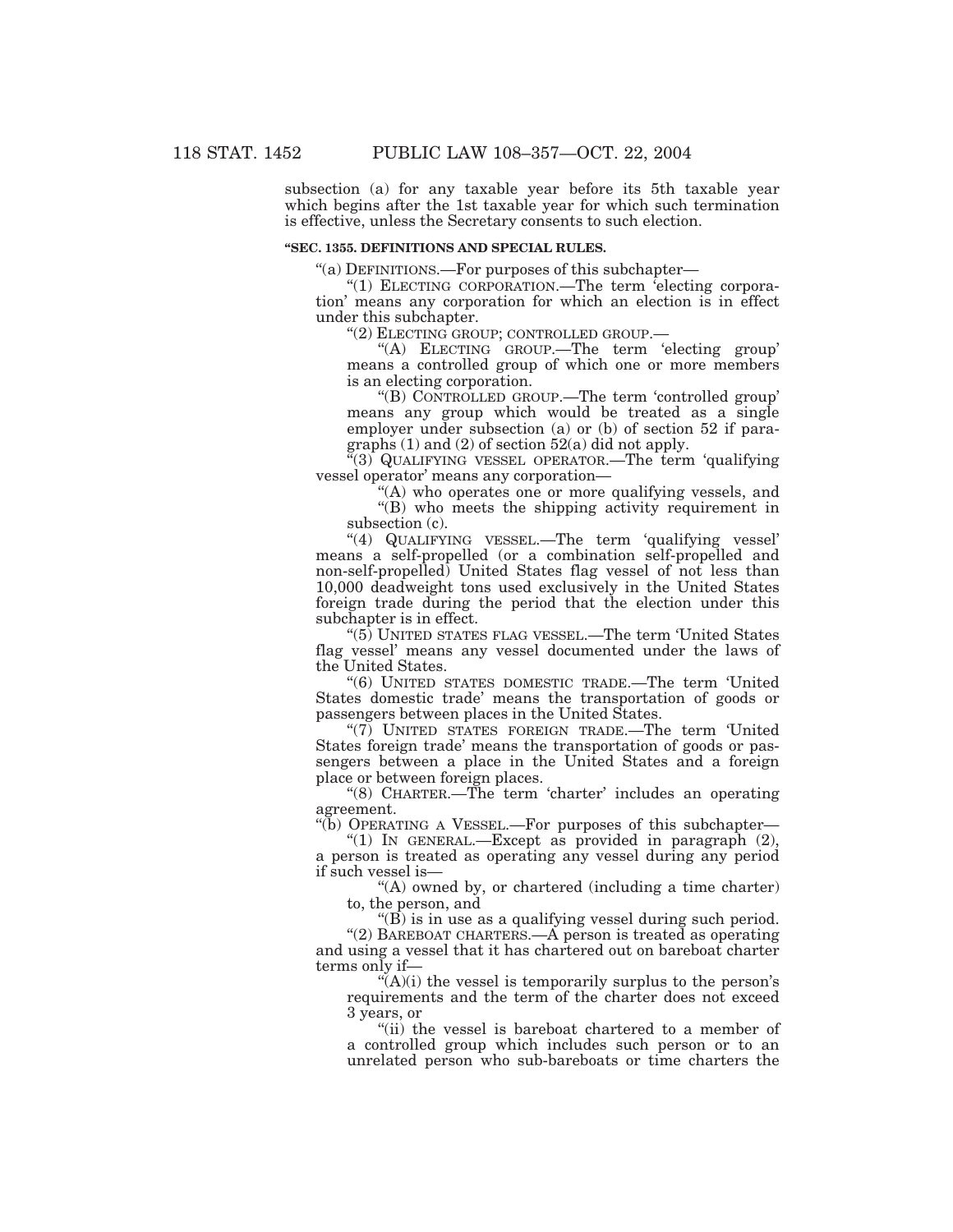vessel to such a member (including the owner of the vessel), and

''(B) the vessel is used as a qualifying vessel by the person to whom ultimately chartered.

"(c) SHIPPING ACTIVITY REQUIREMENT.—For purposes of this section—

"(1) IN GENERAL.—Except as otherwise provided in this subsection, a corporation meets the shipping activity requirement of this subsection for any taxable year only if the requirement of paragraph (4) is met for each of the 2 preceding taxable years.

"(2) SPECIAL RULE FOR 1ST YEAR OF ELECTION.—A corporation meets the shipping activity requirement of this subsection for the first taxable year for which the election under section 1354(a) is in effect only if the requirement of paragraph (4) is met for the preceding taxable year.

''(3) CONTROLLED GROUPS.—A corporation who is a member of a controlled group meets the shipping activity requirement of this subsection only if such requirement is met determined—

''(A) by treating all members of such group as 1 person, and

''(B) by disregarding vessel charters between members of such group.

"(4) REQUIREMENT.—The requirement of this paragraph is met for any taxable year if, on average during such year, at least 25 percent of the aggregate tonnage of qualifying vessels used by the corporation were owned by such corporation or chartered to such corporation on bareboat charter terms. ''(d) ACTIVITIES CARRIED ON PARTNERSHIPS, ETC.—In applying

this subchapter to a partner in a partnership—

 $(1)$  each partner shall be treated as operating vessels operated by the partnership,

 $"(2)$  each partner shall be treated as conducting the activities conducted by the partnership, and

" $(3)$  the extent of a partner's ownership or charter interest in any vessel owned by or chartered to the partnership shall be determined on the basis of the partner's interest in the partnership. A similar rule shall apply with respect to other pass-thru entities.

Applicability.

"(e) EFFECT OF TEMPORARILY CEASING TO OPERATE A QUALI-FYING VESSEL.— " $(1)$  In GENERAL.—For purposes of subsections (b) and  $(c)$ ,

an electing corporation shall be treated as continuing to use a qualifying vessel during any period of temporary cessation if the electing corporation gives timely notice to the Secretary stating—

"(A) that it has temporarily ceased to operate the qualifying vessel, and

''(B) its intention to resume operating the qualifying vessel.

''(2) NOTICE.—Notice shall be deemed timely if given not later than the due date (including extensions) for the corporation's tax return for the taxable year in which the temporary cessation begins.

"(3) PERIOD DISREGARD IN EFFECT.—The period of temporary cessation under paragraph (1) shall continue until the earlier of the date on which—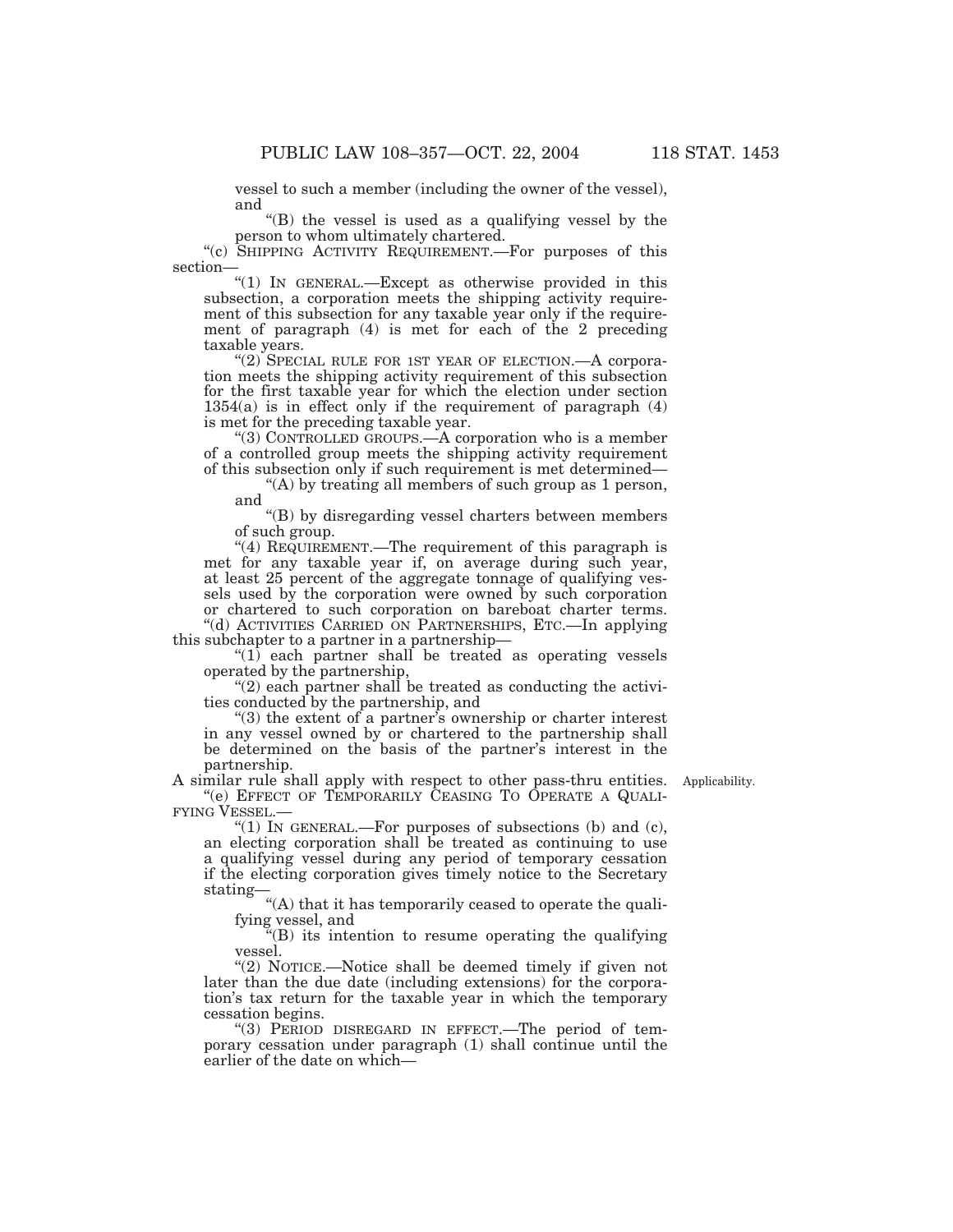''(A) the electing corporation abandons its intention to resume operation of the qualifying vessel, or

''(B) the electing corporation resumes operation of the qualifying vessel.

"(f) EFFECT OF TEMPORARILY OPERATING A QUALIFYING VESSEL IN THE UNITED STATES DOMESTIC TRADE.—

''(1) IN GENERAL.—For purposes of this subchapter, an electing corporation shall be treated as continuing to use a qualifying vessel in the United States foreign trade during any period of temporary use in the United States domestic trade if the electing corporation gives timely notice to the Secretary stating—

''(A) that it temporarily operates or has operated in the United States domestic trade a qualifying vessel which had been used in the United States foreign trade, and

''(B) its intention to resume operation of the vessel in the United States foreign trade.

"(2) NOTICE.-Notice shall be deemed timely if given not later than the due date (including extensions) for the corporation's tax return for the taxable year in which the temporary cessation begins.

"(3) PERIOD DISREGARD IN EFFECT.—The period of temporary use under paragraph (1) continues until the earlier of the date of which—

''(A) the electing corporation abandons its intention to resume operations of the vessel in the United States foreign trade, or

''(B) the electing corporation resumes operation of the vessel in the United States foreign trade.

"(4) NO DISREGARD IF DOMESTIC TRADE USE EXCEEDS 30 DAYS.—Paragraph (1) shall not apply to any qualifying vessel which is operated in the United States domestic trade for more than 30 days during the taxable year.

"(g) REGULATIONS.—The Secretary shall prescribe such regulations as may be necessary or appropriate to carry out the purposes of this section.

# **''SEC. 1356. QUALIFYING SHIPPING ACTIVITIES.**

''(a) QUALIFYING SHIPPING ACTIVITIES.—For purposes of this subchapter, the term 'qualifying shipping activities' means—

 $''(1)$  core qualifying activities,

''(2) qualifying secondary activities, and

''(3) qualifying incidental activities.

''(b) CORE QUALIFYING ACTIVITIES.—For purposes of this subchapter, the term 'core qualifying activities' means activities in operating qualifying vessels in United States foreign trade.

"(c) QUALIFYING SECONDARY ACTIVITIES.—For purposes of this section—

''(1) IN GENERAL.—The term 'qualifying secondary activities' means secondary activities but only to the extent that, without regard to this subchapter, the gross income derived by such corporation from such activities does not exceed 20 percent of the gross income derived by the corporation from its core qualifying activities.

''(2) SECONDARY ACTIVITIES.—The term 'secondary activities' means—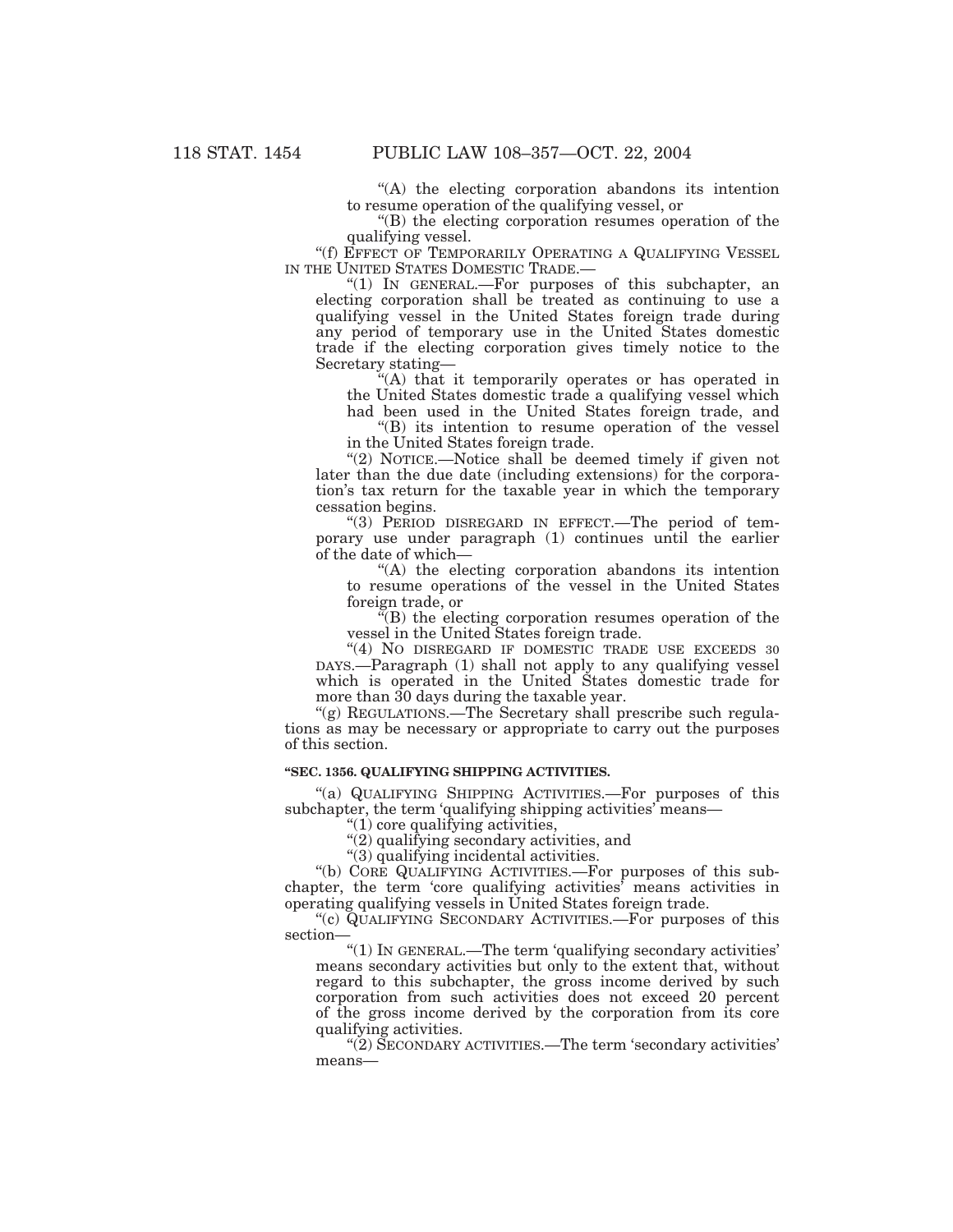"(A) the active management or operation of vessels other than qualifying vessels in the United States foreign trade,

''(B) the provision of vessel, barge, container, or cargorelated facilities or services to any person,

''(C) other activities of the electing corporation and other members of its electing group that are an integral part of its business of operating qualifying vessels in United States foreign trade, including—

''(i) ownership or operation of barges, containers, chassis, and other equipment that are the complement of, or used in connection with, a qualifying vessel in United States foreign trade,

"(ii) the inland haulage of cargo shipped, or to be shipped, on qualifying vessels in United States foreign trade, and

"(iii) the provision of terminal, maintenance, repair, logistical, or other vessel, barge, container, or cargo-related services that are an integral part of operating qualifying vessels in United States foreign trade, and

''(D) such other activities as may be prescribed by the Secretary pursuant to regulations.

''(3) COORDINATION WITH CORE ACTIVITIES.—

''(A) IN GENERAL.—Such term shall not include any core qualifying activities.

''(B) NONELECTING CORPORATIONS.—In the case of a corporation (other than an electing corporation) which is a member of an electing group, any core qualifying activities of the corporation shall be treated as qualifying secondary activities (and not as core qualifying activities).

"(d) QUALIFYING INCIDENTAL ACTIVITIES.—For purposes of this section, the term 'qualified incidental activities' means shippingrelated activities if—

" $(1)$  they are incidental to the corporation's core qualifying activities,

''(2) they are not qualifying secondary activities, and

''(3) without regard to this subchapter, the gross income derived by such corporation from such activities does not exceed 0.1 percent of the corporation's gross income from its core qualifying activities.

''(e) APPLICATION OF GROSS INCOME TESTS IN CASE OF ELECTING GROUP.—In the case of an electing group, subsections  $(c)(1)$  and (d)(3) shall be applied as if such group were 1 entity, and the limitations under such subsections shall be allocated among the corporations in such group.

# **''SEC. 1357. ITEMS NOT SUBJECT TO REGULAR TAX; DEPRECIATION; INTEREST.**

''(a) EXCLUSION FROM GROSS INCOME.—Gross income of an electing corporation shall not include its income from qualifying shipping activities.

''(b) ELECTING GROUP MEMBER.—Gross income of a corporation (other than an electing corporation) which is a member of an electing group shall not include its income from qualifying shipping activities conducted by such member.

''(c) DENIAL OF LOSSES, DEDUCTIONS, AND CREDITS.—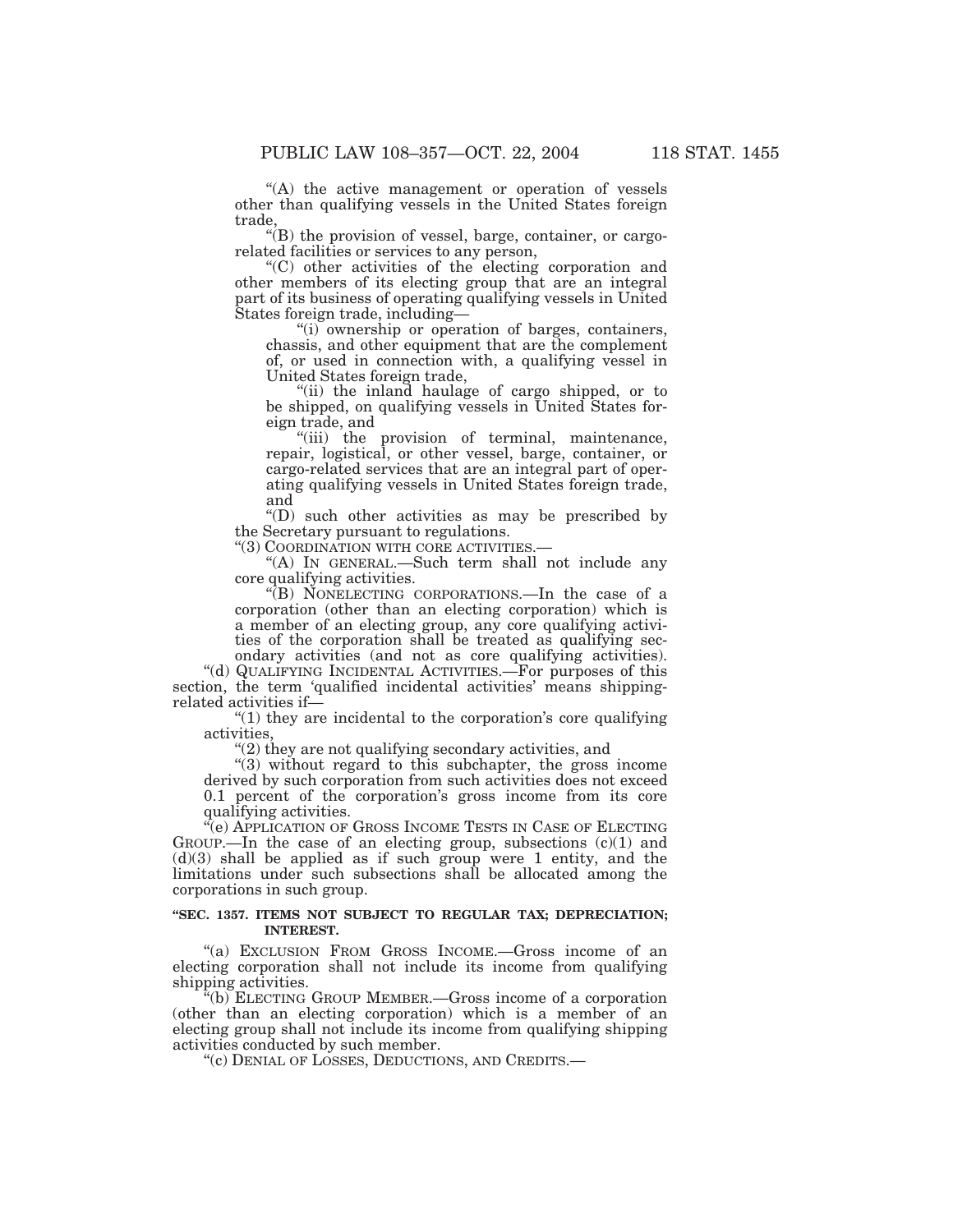''(1) GENERAL RULE.—Subject to paragraph (2), each item of loss, deduction (other than for interest expense), or credit of any taxpayer with respect to any activity the income from which is excluded from gross income under this section shall be disallowed.<br>"(2) DEPRECIATION.—

"(A) IN GENERAL.—Notwithstanding paragraph  $(1)$ , the adjusted basis (for purposes of determining gain) of any qualifying vessel shall be determined as if the deduction for depreciation had been allowed.<br>"(B) METHOD.—

"(i) IN GENERAL.—Except as provided in clause (ii), the straight-line method of depreciation shall apply to qualifying vessels the income from operation of which is excluded from gross income under this section.

"(ii) EXCEPTION.—Clause (i) shall not apply to any qualifying vessel which is subject to a charter entered into before the date of the enactment of this sub-

 $\text{chaper.}$ <br>"(3) INTEREST.

"(A) IN GENERAL.—Except as provided in subparagraph (B), the interest expense of an electing corporation shall be disallowed in the ratio that the fair market value of such corporation's qualifying vessels bears to the fair market value of such corporation's total assets.

''(B) ELECTING GROUP.—In the case of a corporation which is a member of an electing group, the interest expense of such corporation shall be disallowed in the ratio that the fair market value of such corporation's qualifying vessels bears to the fair market value of the electing groups total assets.

#### **''SEC. 1358. ALLOCATION OF CREDITS, INCOME, AND DEDUCTIONS.**

"(a) QUALIFYING SHIPPING ACTIVITIES.—For purposes of this chapter, the qualifying shipping activities of an electing corporation shall be treated as a separate trade or business activity distinct from all other activities conducted by such corporation.<br>"(b) EXCLUSION OF CREDITS OR DEDUCTIONS.—

"(1) No deduction shall be allowed against the notional shipping income of an electing corporation, and no credit shall be allowed against the tax imposed by section  $1352(a)(2)$ .

"(2) No deduction shall be allowed for any net operating loss attributable to the qualifying shipping activities of any person to the extent that such loss is carried forward by such person from a taxable year preceding the first taxable year for which such person was an electing corporation.

''(c) TRANSACTIONS NOT AT ARM'S LENGTH.—Section 482 applies in accordance with this subsection to a transaction or series of transactions—

 $''(1)$  as between an electing corporation and another person, or

" $(2)$  as between an person's qualifying shipping activities and other activities carried on by it.

#### **''SEC. 1359. DISPOSITION OF QUALIFYING VESSELS.**

''(a) IN GENERAL.—If any qualifying vessel operator sells or disposes of any qualifying vessel in an otherwise taxable transaction, at the election of such operator, no gain shall be recognized

Applicability.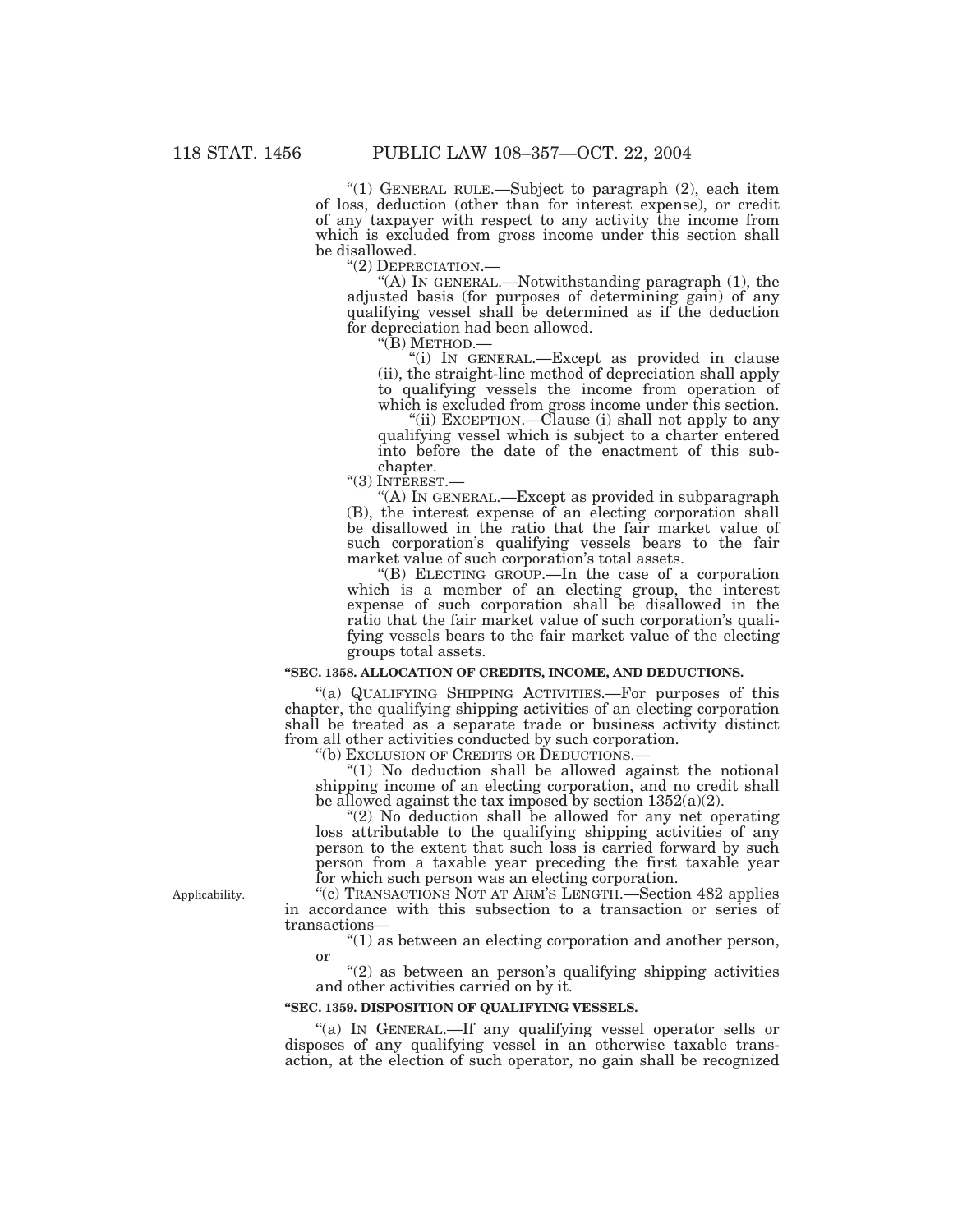if any replacement qualifying vessel is acquired during the period specified in subsection (b), except to the extent that the amount realized upon such sale or disposition exceeds the cost of the replacement qualifying vessel.

''(b) PERIOD WITHIN WHICH PROPERTY MUST BE REPLACED.— The period referred to in subsection (a) shall be the period beginning one year prior to the disposition of the qualifying vessel and ending—

''(1) 3 years after the close of the first taxable year in which the gain is realized, or

 $\degree$ (2) subject to such terms and conditions as may be specified by the Secretary, on such later date as the Secretary may designate on application by the taxpayer.

Such application shall be made at such time and in such manner as the Secretary may by regulations prescribe.

''(c) APPLICATION OF SECTION TO NONCORPORATE OPERATORS.— For purposes of this section, the term 'qualifying vessel operator' includes any person who would be a qualifying vessel operator were such person a corporation.

''(d) TIME FOR ASSESSMENT OF DEFICIENCY ATTRIBUTABLE TO GAIN.—If a qualifying vessel operator has made the election provided in subsection (a), then—

 $''(1)$  the statutory period for the assessment of any deficiency, for any taxable year in which any part of the gain is realized, attributable to such gain shall not expire prior to the expiration of 3 years from the date the Secretary is notified by such operator (in such manner as the Secretary may by regulations prescribe) of the replacement qualifying vessel or of an intention not to replace, and

 $(2)$  such deficiency may be assessed before the expiration of such 3-year period notwithstanding the provisions of section  $6212(c)$  or the provisions of any other law or rule of law which would otherwise prevent such assessment.

"(e) BASIS OF REPLACEMENT QUALIFYING VESSEL.—In the case of any replacement qualifying vessel purchased by the qualifying vessel operator which resulted in the nonrecognition of any part of the gain realized as the result of a sale or other disposition of a qualifying vessel, the basis shall be the cost of the replacement qualifying vessel decreased in the amount of the gain not so recognized; and if the property purchased consists of more than one piece of property, the basis determined under this sentence shall be allocated to the purchased properties in proportion to their respective costs.''.

(b) TECHNICAL AMENDMENTS.—

(1) The second sentence of section  $56(g)(4)(B)(i)$ , as amended by this Act, is further amended by inserting "or 1357" after "section 139A".

(2) The table of subchapters for chapter 1 is amended by inserting after the item relating to subchapter S the following new item:

''Subchapter R. Election to determine corporate tax on certain international shipping activities using per ton rate.".

(c) EFFECTIVE DATE.—The amendments made by this section 26 USC 56 note. shall apply to taxable years beginning after the date of the enactment of this Act.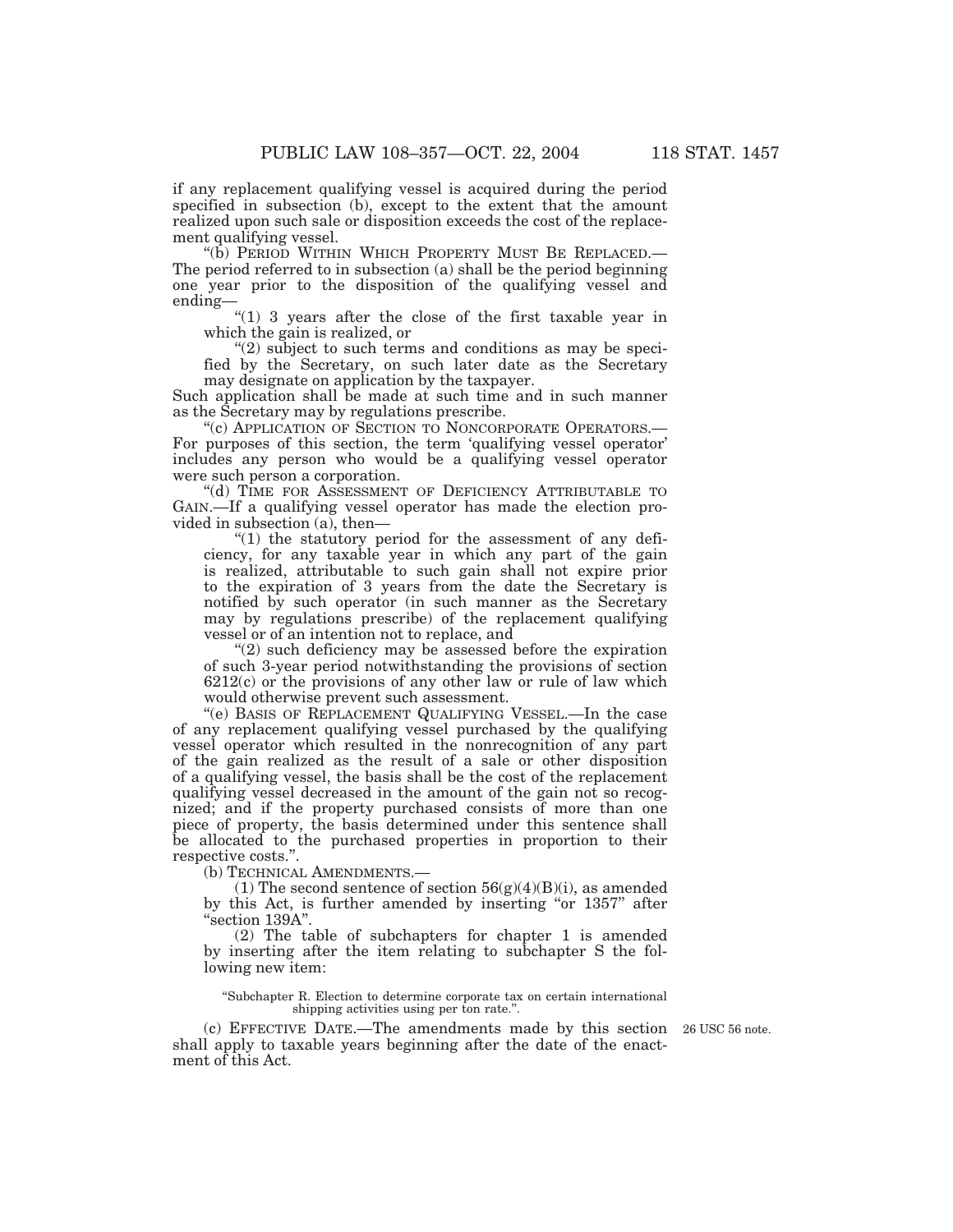# **Subtitle F—Stock Options and Employee Stock Purchase Plan Stock Options**

# **SEC. 251. EXCLUSION OF INCENTIVE STOCK OPTIONS AND EMPLOYEE STOCK PURCHASE PLAN STOCK OPTIONS FROM WAGES.**

(a) EXCLUSION FROM EMPLOYMENT TAXES.—

(1) SOCIAL SECURITY TAXES.—

(A) Section 3121(a) (relating to definition of wages) is amended by striking "or" at the end of paragraph  $(20)$ , by striking the period at the end of paragraph (21) and inserting "; or", and by inserting after paragraph  $(21)$  the following new paragraph:

''(22) remuneration on account of—

"(A) a transfer of a share of stock to any individual pursuant to an exercise of an incentive stock option (as defined in section 422(b)) or under an employee stock purchase plan (as defined in section 423(b)), or

''(B) any disposition by the individual of such stock.''. (B) Section 209(a) of the Social Security Act is amended by striking "or" at the end of paragraph (17), by striking the period at the end of paragraph (18) and inserting ";  $or$ , and by inserting after paragraph  $(18)$  the following new paragraph:

''(19) Remuneration on account of—

" $(A)$  a transfer of a share of stock to any individual pursuant to an exercise of an incentive stock option (as defined in section 422(b) of the Internal Revenue Code of 1986) or under an employee stock purchase plan (as defined in section 423(b) of such Code), or

''(B) any disposition by the individual of such stock.''.

(2) RAILROAD RETIREMENT TAXES.—Subsection (e) of section 3231 is amended by adding at the end the following new paragraph:

''(12) QUALIFIED STOCK OPTIONS.—The term 'compensation' shall not include any remuneration on account of—

" $(A)$  a transfer of a share of stock to any individual pursuant to an exercise of an incentive stock option (as defined in section 422(b)) or under an employee stock purchase plan (as defined in section 423(b)), or

 $\mathcal{L}(\bar{B})$  any disposition by the individual of such stock.".

(3) UNEMPLOYMENT TAXES.—Section 3306(b) (relating to definition of wages) is amended by striking "or" at the end of paragraph (17), by striking the period at the end of paragraph (18) and inserting ''; or'', and by inserting after paragraph (18) the following new paragraph:

''(19) remuneration on account of—

"(A) a transfer of a share of stock to any individual pursuant to an exercise of an incentive stock option (as defined in section 422(b)) or under an employee stock purchase plan (as defined in section 423(b)), or

 $\mathcal{L}(B)$  any disposition by the individual of such stock.". (b) WAGE WITHHOLDING NOT REQUIRED ON DISQUALIFYING DIS- POSITIONS.—Section 421(b) (relating to effect of disqualifying dispositions) is amended by adding at the end the following new sentence: ''No amount shall be required to be deducted and withheld

42 USC 409.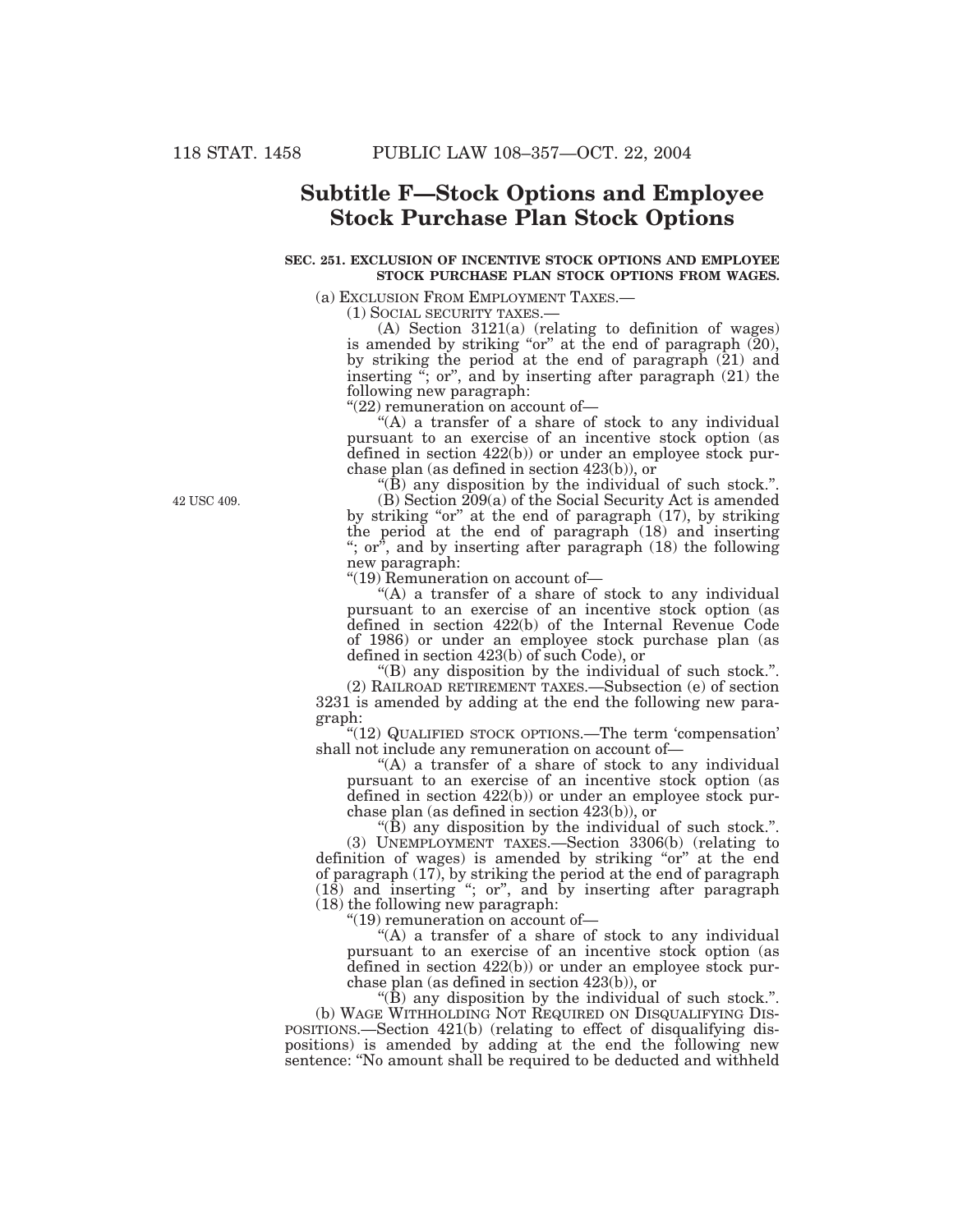under chapter 24 with respect to any increase in income attributable to a disposition described in the preceding sentence.''.

(c) WAGE WITHHOLDING NOT REQUIRED ON COMPENSATION WHERE OPTION PRICE IS BETWEEN 85 PERCENT AND 100 PERCENT OF VALUE OF STOCK.—Section 423(c) (relating to special rule where option price is between 85 percent and 100 percent of value of stock) is amended by adding at the end the following new sentence: ''No amount shall be required to be deducted and withheld under chapter 24 with respect to any amount treated as compensation under this subsection.''.

(d) EFFECTIVE DATE.—The amendments made by this section 26 USC 421 note. shall apply to stock acquired pursuant to options exercised after the date of the enactment of this Act.

# **TITLE III—TAX RELIEF FOR AGRI-CULTURE AND SMALL MANUFACTUR-ERS**

# **Subtitle A—Volumetric Ethanol Excise Tax Credit**

# **SEC. 301. ALCOHOL AND BIODIESEL EXCISE TAX CREDIT AND EXTEN-SION OF ALCOHOL FUELS INCOME TAX CREDIT.**

(a) IN GENERAL.—Subchapter B of chapter 65 (relating to rules of special application) is amended by inserting after section 6425 the following new section:

# **''SEC. 6426. CREDIT FOR ALCOHOL FUEL AND BIODIESEL MIXTURES.**

"(a) ALLOWANCE OF CREDITS.—There shall be allowed as a credit against the tax imposed by section 4081 an amount equal to the sum of—

''(1) the alcohol fuel mixture credit, plus

"(2) the biodiesel mixture credit.<br>"(b) ALCOHOL FUEL MIXTURE CREDIT.-

" $(1)$  In GENERAL.—For purposes of this section, the alcohol fuel mixture credit is the product of the applicable amount and the number of gallons of alcohol used by the taxpayer in producing any alcohol fuel mixture for sale or use in a trade or business of the taxpayer.<br>
"(2) APPLICABLE AMOUNT

AMOUNT.—For purposes of this subsection—

''(A) IN GENERAL.—Except as provided in subparagraph (B), the applicable amount is 51 cents.

''(B) MIXTURES NOT CONTAINING ETHANOL.—In the case of an alcohol fuel mixture in which none of the alcohol consists of ethanol, the applicable amount is 60 cents.

"(3) ALCOHOL FUEL MIXTURE.—For purposes of this subsection, the term 'alcohol fuel mixture' means a mixture of alcohol and a taxable fuel which—

 $(A)$  is sold by the taxpayer producing such mixture to any person for use as a fuel, or

 $\mathcal{L}(B)$  is used as a fuel by the taxpayer producing such mixture.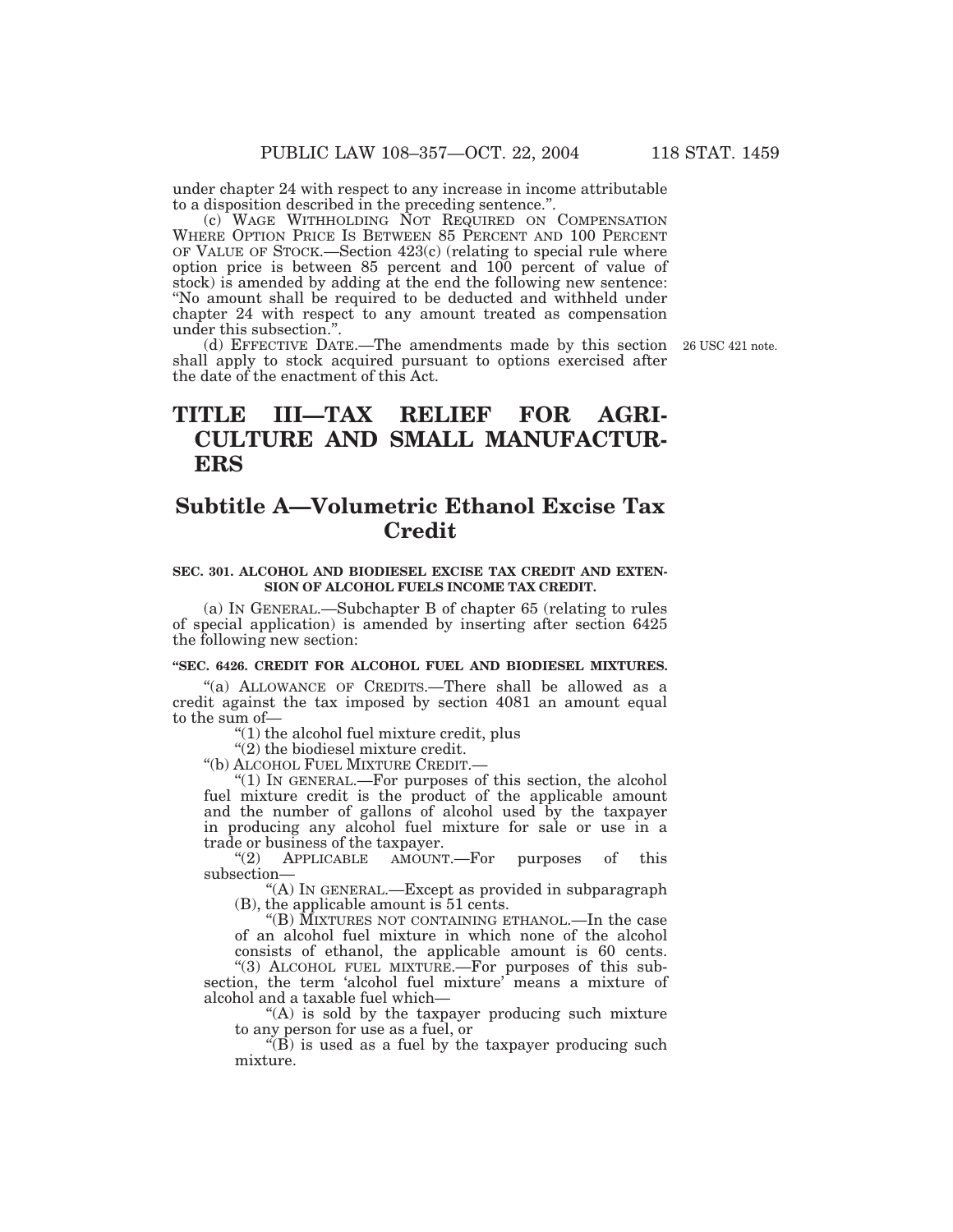For purposes of subparagraph (A), a mixture produced by any person at a refinery prior to a taxable event which includes ethyl tertiary butyl ether or other ethers produced from alcohol shall be treated as sold at the time of its removal from the refinery (and only at such time) to another person for use as a fuel.

''(4) OTHER DEFINITIONS.—For purposes of this subsection—

"(A) ALCOHOL.—The term 'alcohol' includes methanol and ethanol but does not include—

''(i) alcohol produced from petroleum, natural gas, or coal (including peat), or

"(ii) alcohol with a proof of less than 190 (determined without regard to any added denaturants).

Such term also includes an alcohol gallon equivalent of ethyl tertiary butyl ether or other ethers produced from such alcohol.

''(B) TAXABLE FUEL.—The term 'taxable fuel' has the meaning given such term by section  $4083(a)(1)$ .

''(5) TERMINATION.—This subsection shall not apply to any sale, use, or removal for any period after December 31, 2010. ''(c) BIODIESEL MIXTURE CREDIT.—

 $''(1)$  IN GENERAL.—For purposes of this section, the biodiesel mixture credit is the product of the applicable amount and the number of gallons of biodiesel used by the taxpayer in producing any biodiesel mixture for sale or use in a trade or business of the taxpayer.<br>
"(2) APPLICABLE A

AMOUNT.—For purposes of this subsection—

''(A) IN GENERAL.—Except as provided in subparagraph (B), the applicable amount is 50 cents.

''(B) AMOUNT FOR AGRI-BIODIESEL.—In the case of any biodiesel which is agri-biodiesel, the applicable amount is \$1.00.

''(3) BIODIESEL MIXTURE.—For purposes of this section, the term 'biodiesel mixture' means a mixture of biodiesel and diesel fuel (as defined in section 4083(a)(3)), determined without regard to any use of kerosene, which—

 $(A)$  is sold by the taxpayer producing such mixture to any person for use as a fuel, or

''(B) is used as a fuel by the taxpayer producing such mixture.

''(4) CERTIFICATION FOR BIODIESEL.—No credit shall be allowed under this subsection unless the taxpayer obtains a certification (in such form and manner as prescribed by the Secretary) from the producer of the biodiesel which identifies the product produced and the percentage of biodiesel and agribiodiesel in the product.

''(5) OTHER DEFINITIONS.—Any term used in this subsection which is also used in section  $40A$  shall have the meaning given such term by section 40A.

''(6) TERMINATION.—This subsection shall not apply to any sale, use, or removal for any period after December 31, 2006. ''(d) MIXTURE NOT USED AS A FUEL, ETC.—

''(1) IMPOSITION OF TAX.—If—

"(A) any credit was determined under this section with respect to alcohol or biodiesel used in the production of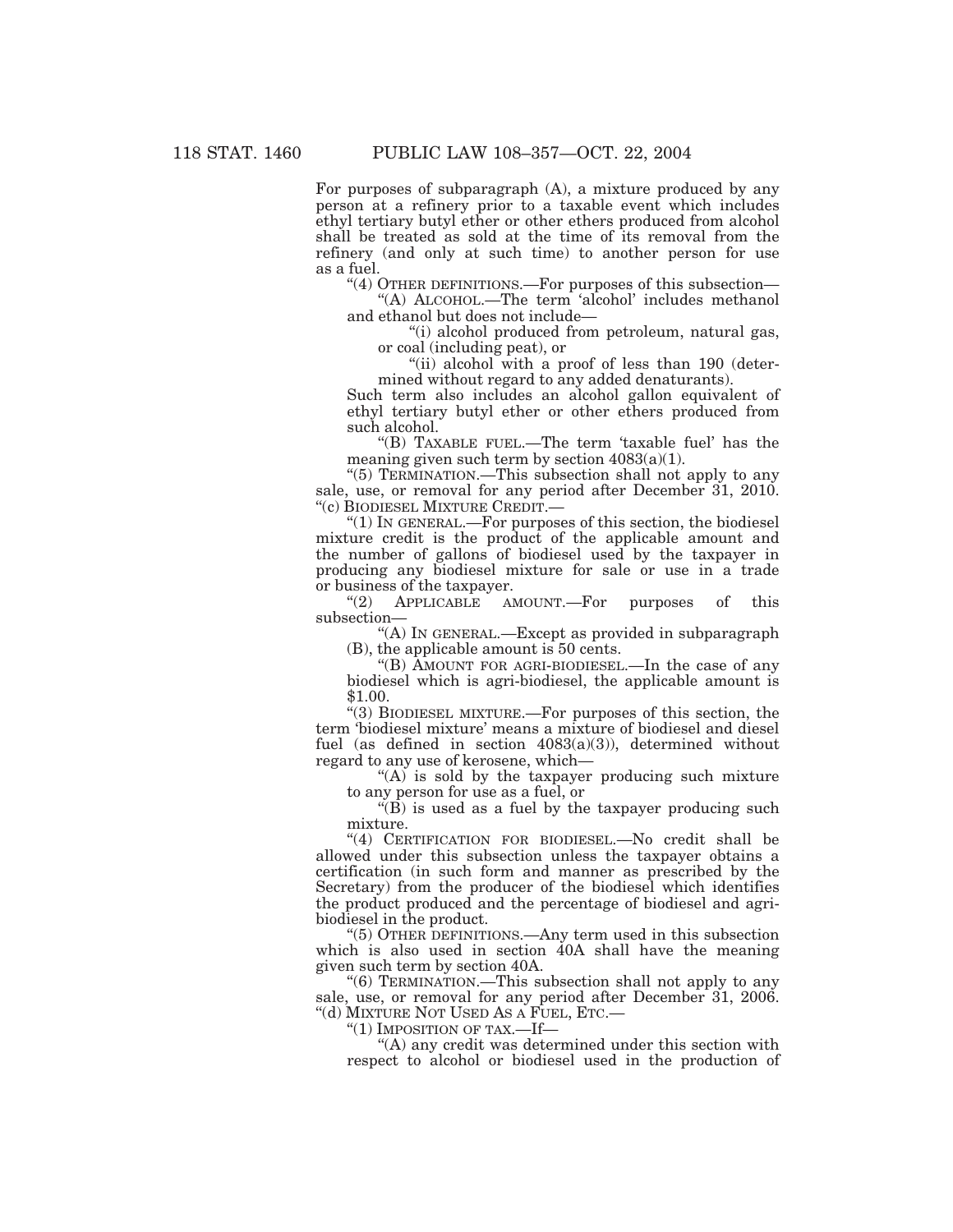any alcohol fuel mixture or biodiesel mixture, respectively, and

''(B) any person—

''(i) separates the alcohol or biodiesel from the mixture, or

"(ii) without separation, uses the mixture other than as a fuel,

then there is hereby imposed on such person a tax equal to the product of the applicable amount and the number of gallons of such alcohol or biodiesel.

"(2) APPLICABLE LAWS.—All provisions of law, including penalties, shall, insofar as applicable and not inconsistent with this section, apply in respect of any tax imposed under paragraph (1) as if such tax were imposed by section 4081 and not by this section.

''(e) COORDINATION WITH EXEMPTION FROM EXCISE TAX.—Rules similar to the rules under section 40(c) shall apply for purposes of this section.''.

(b) REGISTRATION REQUIREMENT.—Section 4101(a)(1) (relating to registration), as amended by section 861, is amended by inserting "and every person producing or importing biodiesel (as defined in section  $40A(d)(1)$  or alcohol (as defined in section  $6426(b)(4)(A))^n$ before "shall register with the Secretary".

(c) ADDITIONAL AMENDMENTS.—

(1) Section 40(c) is amended by striking "subsection  $(b)(2)$ , (k), or (m) of section 4041, section 4081(c), or section  $4091(c)$ " and inserting ''section 4041(b)(2), section 6426, or section 6427(e)''.

 $(2)$  Paragraph  $(4)$  of section  $40(d)$  is amended to read as follows:

"(4) VOLUME OF ALCOHOL.—For purposes of determining under subsection (a) the number of gallons of alcohol with respect to which a credit is allowable under subsection (a), the volume of alcohol shall include the volume of any denaturant (including gasoline) which is added under any formulas approved by the Secretary to the extent that such denaturants do not exceed 5 percent of the volume of such alcohol (including denaturants).''.

 $(3)$  Section  $40(e)(1)$  is amended—

(A) by striking ''2007'' in subparagraph (A) and inserting "2010", and

 $(B)$  by striking "2008" in subparagraph  $(B)$  and inserting "2011".

(4) Section 40(h) is amended—

(A) by striking "2007" in paragraph  $(1)$  and inserting " $2010$ ", and

(B) by striking ", 2006, or 2007" in the table contained in paragraph (2) and inserting ''through 2010''.

 $(5)$  Section 4041(b)(2)(B) is amended by striking "a substance other than petroleum or natural gas'' and inserting "coal (including peat)".

(6) Section 4041 is amended by striking subsection (k).

(7) Section 4081 is amended by striking subsection (c). (8) Paragraph (2) of section 4083(a) is amended to read

as follows:

''(2) GASOLINE.—The term 'gasoline'—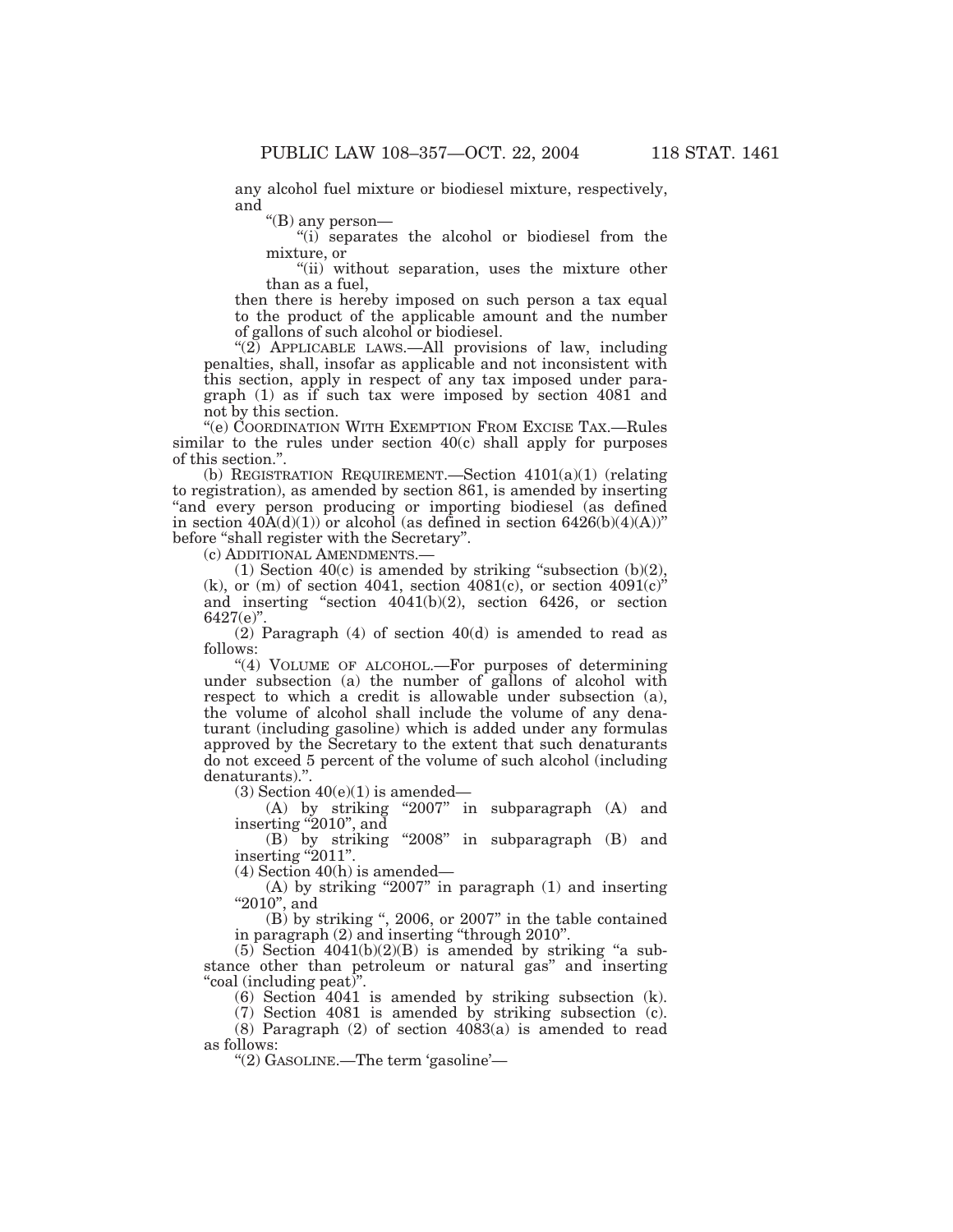"(A) includes any gasoline blend, other than qualified methanol or ethanol fuel (as defined in section 4041(b)(2)(B)), partially exempt methanol or ethanol fuel (as defined in section  $4041(m)(2)$ ), or a denatured alcohol, and

''(B) includes, to the extent prescribed in regulations—

''(i) any gasoline blend stock, and

"(ii) any product commonly used as an additive in gasoline (other than alcohol).

For purposes of subparagraph  $(B)(i)$ , the term 'gasoline blend stock' means any petroleum product component of gasoline.''.

(9) Section 6427 is amended by inserting after subsection (d) the following new subsection:

''(e) ALCOHOL OR BIODIESEL USED TO PRODUCE ALCOHOL FUEL AND BIODIESEL MIXTURES.—Except as provided in subsection (k)—

"(1) USED TO PRODUCE A MIXTURE.—If any person produces a mixture described in section 6426 in such person's trade or business, the Secretary shall pay (without interest) to such person an amount equal to the alcohol fuel mixture credit or the biodiesel mixture credit with respect to such mixture.

"(2) COORDINATION WITH OTHER REPAYMENT PROVISIONS.-No amount shall be payable under paragraph (1) with respect to any mixture with respect to which an amount is allowed as a credit under section 6426.

''(3) TERMINATION.—This subsection shall not apply with respect to—

''(A) any alcohol fuel mixture (as defined in section 6426(b)(3)) sold or used after December 31, 2010, and

''(B) any biodiesel mixture (as defined in section 6426(c)(3)) sold or used after December 31, 2006.''.

 $(10)$  Section  $6427(i)(3)$  is amended—

(A) by striking ''subsection (f)'' both places it appears in subparagraph  $(\overline{A})$  and inserting "subsection  $(e)(1)$ ",

(B) by striking ''gasoline, diesel fuel, or kerosene used to produce a qualified alcohol mixture (as defined in section  $4081(c)(3)$ " in subparagraph (A) and inserting "a mixture described in section 6426'',

(C) by adding at the end of subparagraph (A) the following new flush sentence:

''In the case of an electronic claim, this subparagraph shall be applied without regard to clause  $(i)$ ."

 $\overline{(D)}$  by striking "subsection  $(f)(1)$ " in subparagraph  $(B)$ and inserting "subsection (e)(1)",

(E) by striking ''20 days of the date of the filing of such claim" in subparagraph (B) and inserting "45 days of the date of the filing of such claim (20 days in the case of an electronic claim)'', and

(F) by striking ''ALCOHOL MIXTURE'' in the heading and inserting ''ALCOHOL FUEL AND BIODIESEL MIXTURE''.

 $(11)$  Section  $9503(b)(1)$  is amended by adding at the end the following new flush sentence:

''For purposes of this paragraph, taxes received under sections 4041 and 4081 shall be determined without reduction for credits under section 6426.''.

 $(12)$  Section 9503(b)(4) is amended—

(A) by adding "or" at the end of subparagraph  $(C)$ ,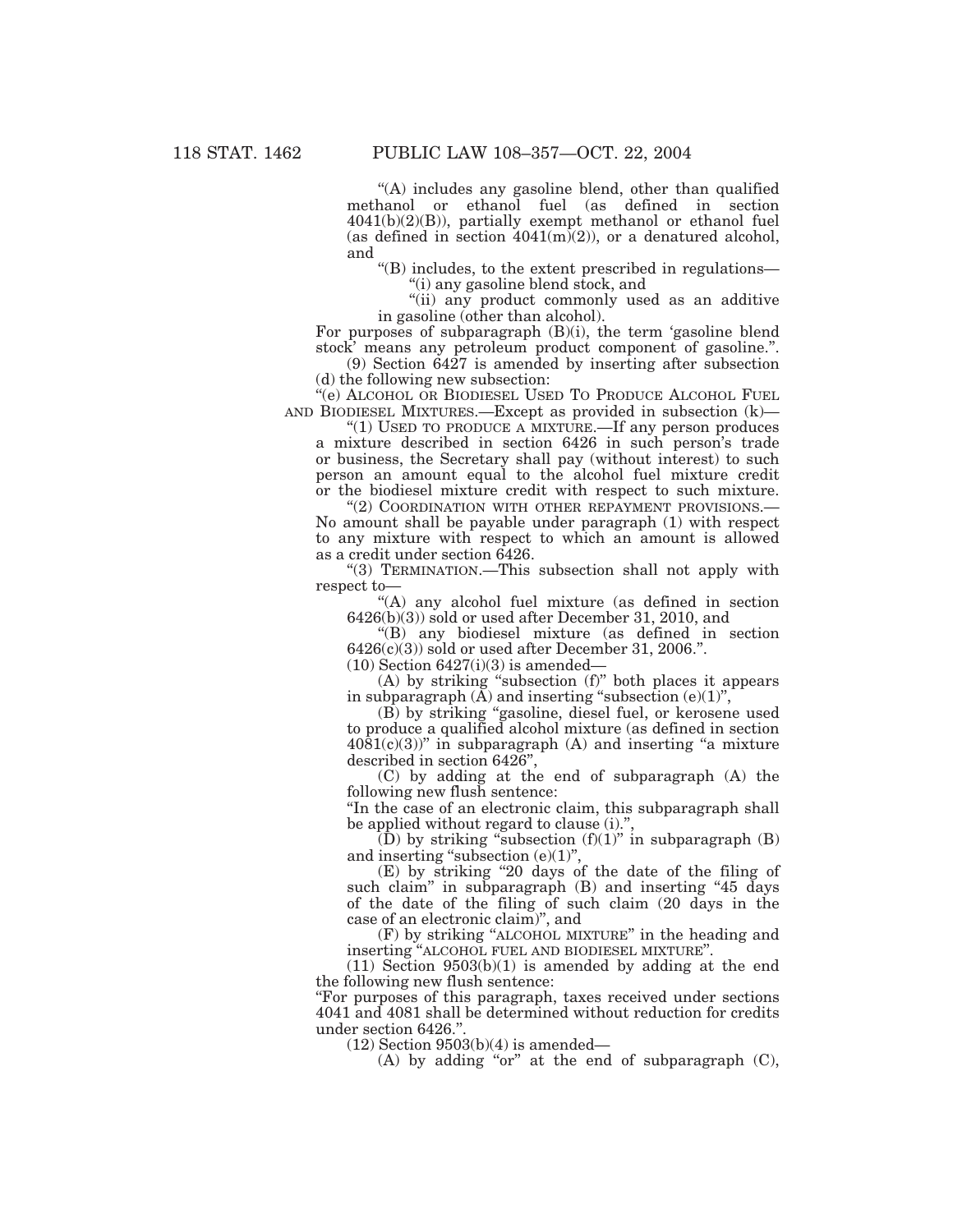(B) by striking the comma at the end of subparagraph (D)(iii) and inserting a period, and

(C) by striking subparagraphs (E) and (F).

(13) Section  $950\overline{3}(c)(2)(A)$  is amended by adding at the end the following: "Clauses (i)(III) and (ii) shall not apply to claims under section 6427(e).''.

(14) The table of sections for subchapter B of chapter 65 is amended by inserting after the item relating to section 6425 the following new item:

''Sec. 6426. Credit for alcohol fuel and biodiesel mixtures.''.

(d) EFFECTIVE DATES.—<br>(1) IN GENERAL.—Except as otherwise provided in this subsection, the amendments made by this section shall apply to fuel sold or used after December 31, 2004.

(2) REGISTRATION REQUIREMENT.—The amendment made by subsection (b) shall take effect on April 1, 2005.

(3) EXTENSION OF ALCOHOL FUELS CREDIT.—The amendments made by paragraphs (3), (4), and (14) of subsection (c) shall take effect on the date of the enactment of this Act.

(4) REPEAL OF GENERAL FUND RETENTION OF CERTAIN ALCOHOL FUELS TAXES.—The amendments made by subsection  $(c)(12)$  shall apply to fuel sold or used after September 30, 2004. Applicability.

(e) FORMAT FOR FILING.—The Secretary of the Treasury shall describe the electronic format for filing claims described in section 6427(i)(3)(B) of the Internal Revenue Code of 1986 (as amended by subsection  $(c)(10)(C)$  not later than December 31, 2004.

#### **SEC. 302. BIODIESEL INCOME TAX CREDIT.**

(a) IN GENERAL.—Subpart D of part IV of subchapter A of chapter 1 (relating to business related credits) is amended by inserting after section 40 the following new section:

# **''SEC. 40A. BIODIESEL USED AS FUEL.**

"(a) GENERAL RULE.—For purposes of section 38, the biodiesel fuels credit determined under this section for the taxable year is an amount equal to the sum of—

''(1) the biodiesel mixture credit, plus

" $(2)$  the biodiesel credit.

''(b) DEFINITION OF BIODIESEL MIXTURE CREDIT AND BIODIESEL CREDIT.—For purposes of this section—

''(1) BIODIESEL MIXTURE CREDIT.—

''(A) IN GENERAL.—The biodiesel mixture credit of any taxpayer for any taxable year is 50 cents for each gallon of biodiesel used by the taxpayer in the production of a qualified biodiesel mixture.

''(B) QUALIFIED BIODIESEL MIXTURE.—The term 'qualified biodiesel mixture' means a mixture of biodiesel and diesel fuel (as defined in section 4083(a)(3)), determined without regard to any use of kerosene, which—

"(i) is sold by the taxpayer producing such mixture to any person for use as a fuel, or

''(ii) is used as a fuel by the taxpayer producing such mixture.

''(C) SALE OR USE MUST BE IN TRADE OR BUSINESS, ETC.—Biodiesel used in the production of a qualified biodiesel mixture shall be taken into account—

Deadline. 26 USC 6427 note.

26 USC 40 note.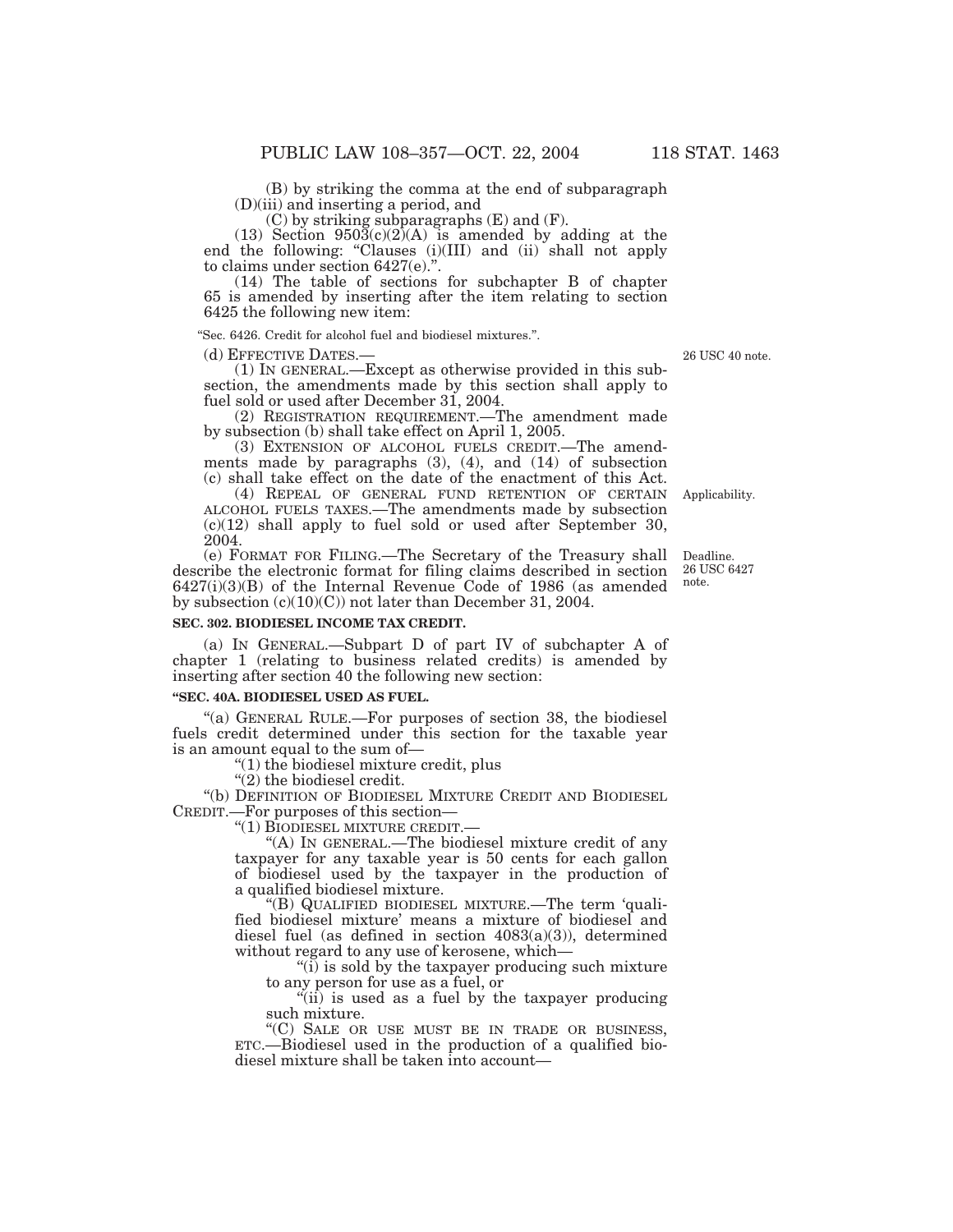"(i) only if the sale or use described in subparagraph (B) is in a trade or business of the taxpayer, and

''(ii) for the taxable year in which such sale or use occurs.

''(D) CASUAL OFF-FARM PRODUCTION NOT ELIGIBLE.— No credit shall be allowed under this section with respect to any casual off-farm production of a qualified biodiesel mixture.

''(2) BIODIESEL CREDIT.—

''(A) IN GENERAL.—The biodiesel credit of any taxpayer for any taxable year is 50 cents for each gallon of biodiesel which is not in a mixture with diesel fuel and which during the taxable year—

''(i) is used by the taxpayer as a fuel in a trade or business, or

''(ii) is sold by the taxpayer at retail to a person and placed in the fuel tank of such person's vehicle.

''(B) USER CREDIT NOT TO APPLY TO BIODIESEL SOLD AT RETAIL.—No credit shall be allowed under subparagraph (A)(i) with respect to any biodiesel which was sold in a retail sale described in subparagraph (A)(ii).

''(3) CREDIT FOR AGRI-BIODIESEL.—In the case of any biodiesel which is agri-biodiesel, paragraphs (1)(A) and (2)(A) shall be applied by substituting '\$1.00' for '50 cents'.

''(4) CERTIFICATION FOR BIODIESEL.—No credit shall be allowed under this section unless the taxpayer obtains a certification (in such form and manner as prescribed by the Secretary) from the producer or importer of the biodiesel which identifies the product produced and the percentage of biodiesel and agribiodiesel in the product.

''(c) COORDINATION WITH CREDIT AGAINST EXCISE TAX.—The amount of the credit determined under this section with respect to any biodiesel shall be properly reduced to take into account any benefit provided with respect to such biodiesel solely by reason of the application of section 6426 or 6427(e).

"(d) DEFINITIONS AND SPECIAL RULES.—For purposes of this section—

''(1) BIODIESEL.—The term 'biodiesel' means the monoalkyl esters of long chain fatty acids derived from plant or animal matter which meet—

"(A) the registration requirements for fuels and fuel additives established by the Environmental Protection Agency under section 211 of the Clean Air Act (42 U.S.C. 7545), and

''(B) the requirements of the American Society of Testing and Materials D6751.

"(2) AGRI-BIODIESEL.—The term 'agri-biodiesel' means biodiesel derived solely from virgin oils, including esters derived from virgin vegetable oils from corn, soybeans, sunflower seeds, cottonseeds, canola, crambe, rapeseeds, safflowers, flaxseeds, rice bran, and mustard seeds, and from animal fats.

"(3) MIXTURE OR BIODIESEL NOT USED AS A FUEL, ETC.-''(A) MIXTURES.—If—

''(i) any credit was determined under this section with respect to biodiesel used in the production of any qualified biodiesel mixture, and

Applicability.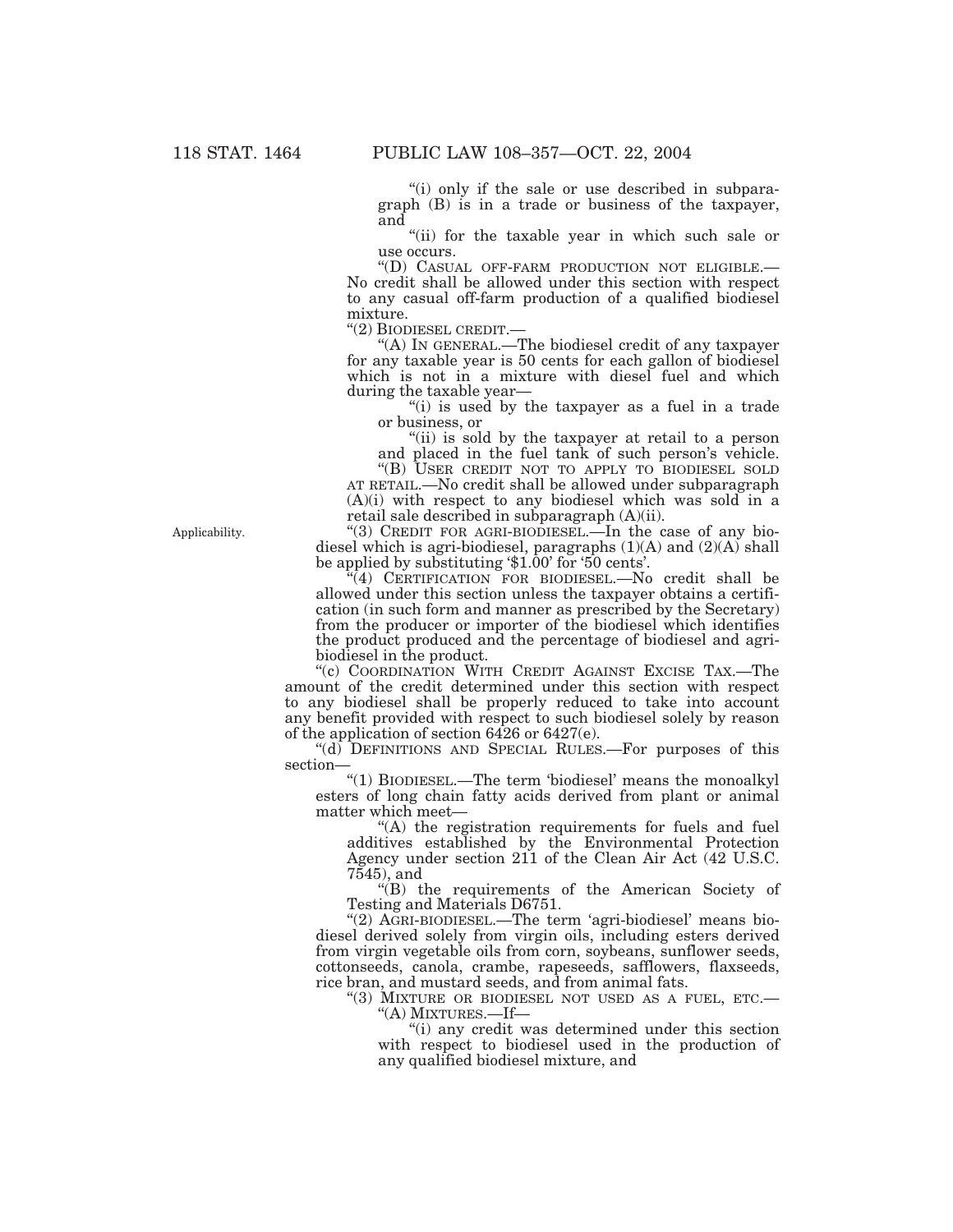''(ii) any person—

''(I) separates the biodiesel from the mixture, or

''(II) without separation, uses the mixture other than as a fuel,

then there is hereby imposed on such person a tax equal to the product of the rate applicable under subsection  $(b)(1)(A)$  and the number of gallons of such biodiesel in such mixture.

''(B) BIODIESEL.—If—

''(i) any credit was determined under this section with respect to the retail sale of any biodiesel, and

"(ii) any person mixes such biodiesel or uses such biodiesel other than as a fuel,

then there is hereby imposed on such person a tax equal to the product of the rate applicable under subsection (b)(2)(A) and the number of gallons of such biodiesel.

''(C) APPLICABLE LAWS.—All provisions of law, including penalties, shall, insofar as applicable and not inconsistent with this section, apply in respect of any tax imposed under subparagraph (A) or (B) as if such tax were imposed by section 4081 and not by this chapter.

"(4) PASS-THRU IN THE CASE OF ESTATES AND TRUSTS.— Under regulations prescribed by the Secretary, rules similar Applicability. to the rules of subsection (d) of section 52 shall apply.

Regulations.

''(e) TERMINATION.—This section shall not apply to any sale or use after December 31, 2006.''.

(b) CREDIT TREATED AS PART OF GENERAL BUSINESS CREDIT.— Section 38(b) (relating to current year business credit), as amended by this Act, is amended by striking ''plus'' at the end of paragraph  $(15)$ , by striking the period at the end of paragraph  $(16)$  and inserting ", plus", and by inserting after paragraph (16) the following new paragraph:

 $(17)$  the biodiesel fuels credit determined under section  $40A(a)$ .".

(c) CONFORMING AMENDMENTS.—

(1)(A) Section 87 is amended to read as follows:

# **''SEC. 87. ALCOHOL AND BIODIESEL FUELS CREDITS.**

''Gross income includes—

''(1) the amount of the alcohol fuel credit determined with respect to the taxpayer for the taxable year under section  $40(a)$ , and

 $(2)$  the biodiesel fuels credit determined with respect to the taxpayer for the taxable year under section  $40A(a)$ ."

(B) The item relating to section 87 in the table of sections for part II of subchapter B of chapter 1 is amended by striking "fuel credit" and inserting "and biodiesel fuels credits".

 $(2)$  Section 196 $(c)$  is amended by striking "and" at the end of paragraph (9), by striking the period at the end of paragraph (10) and inserting ", and", and by adding at the end the following new paragraph:

''(11) the biodiesel fuels credit determined under section  $40A(a)$ .".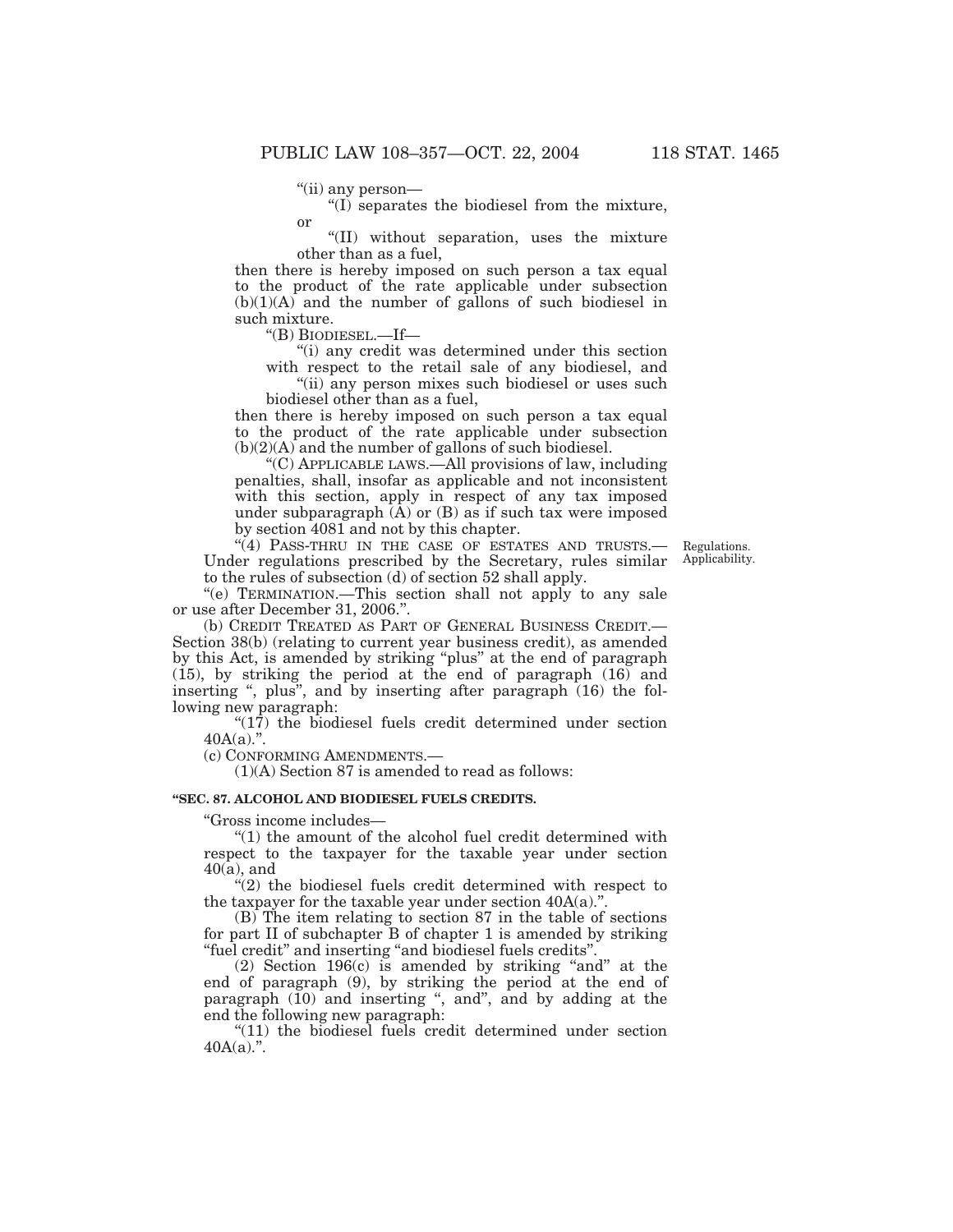(3) The table of sections for subpart D of part IV of subchapter A of chapter 1 is amended by adding after the item relating to section 40 the following new item:

''Sec. 40A. Biodiesel used as fuel.''.

26 USC 38 note.

(d) EFFECTIVE DATE.—The amendments made by this section shall apply to fuel produced, and sold or used, after December 31, 2004, in taxable years ending after such date.

### **SEC. 303. INFORMATION REPORTING FOR PERSONS CLAIMING CER-TAIN TAX BENEFITS.**

(a) IN GENERAL.—Subpart C of part III of subchapter A of chapter 32 is amended by adding at the end the following new section:

#### **''SEC. 4104. INFORMATION REPORTING FOR PERSONS CLAIMING CER-TAIN TAX BENEFITS.**

"(a) IN GENERAL.—The Secretary shall require any person claiming tax benefits—

" $(1)$  under the provisions of section 34, 40, and 40A, to file a return at the time such person claims such benefits (in such manner as the Secretary may prescribe), and

" $(2)$  under the provisions of section 4041 $(b)(2)$ , 6426, or 6427(e) to file a quarterly return (in such manner as the Secretary may prescribe).

''(b) CONTENTS OF RETURN.—Any return filed under this section shall provide such information relating to such benefits and the coordination of such benefits as the Secretary may require to ensure the proper administration and use of such benefits.

Applicability.

26 USC 4104 note.

''(c) ENFORCEMENT.—With respect to any person described in subsection (a) and subject to registration requirements under this title, rules similar to rules of section 4222(c) shall apply with respect to any requirement under this section.''.

(b) CONFORMING AMENDMENT.—The table of sections for subpart C of part III of subchapter A of chapter 32 is amended by adding at the end the following new item:

''Sec. 4104. Information reporting for persons claiming certain tax benefits.''.

(c) EFFECTIVE DATE.—The amendments made by this section shall take effect on January 1, 2005.

# **Subtitle B—Agricultural Incentives**

# **SEC. 311. SPECIAL RULES FOR LIVESTOCK SOLD ON ACCOUNT OF WEATHER-RELATED CONDITIONS.**

(a) REPLACEMENT OF LIVESTOCK WITH OTHER FARM PROP-ERTY.—Subsection (f) of section 1033 (relating to involuntary conversions) is amended—

(1) by inserting ''drought, flood, or other weather-related conditions, or'' after ''because of'',

(2) by inserting ''in the case of soil contamination or other environmental contamination" after "including real property", and

(3) by striking ''WHERE THERE HAS BEEN ENVIRONMENTAL CONTAMINATION'' in the heading and inserting ''IN CERTAIN CASES''.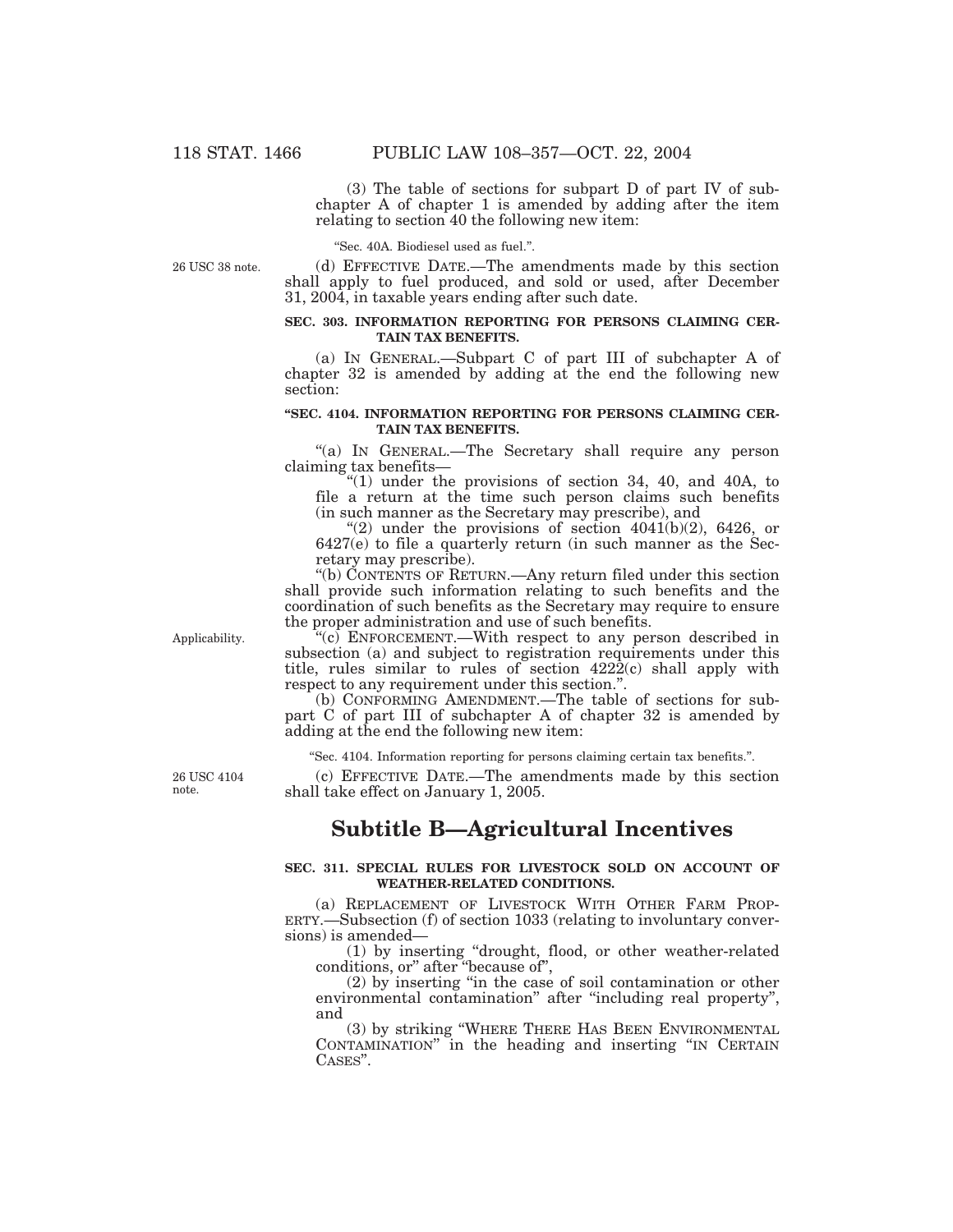(b) EXTENSION OF REPLACEMENT PERIOD OF INVOLUNTARILY CONVERTED LIVESTOCK.—Subsection (e) of section 1033 (relating to involuntary conversions) is amended—

(1) by striking ''CONDITIONS.—For purposes'' and inserting

" $(1)$  In GENERAL.—For purposes", and

(2) by adding at the end the following new paragraph:  $\degree$ (2) EXTENSION OF REPLACEMENT PERIOD.—

"(A) IN GENERAL.—In the case of drought, flood, or other weather-related conditions described in paragraph (1) which result in the area being designated as eligible for assistance by the Federal Government, subsection (a)(2)(B) shall be applied with respect to any converted property by substituting '4 years' for '2 years'.

''(B) FURTHER EXTENSION BY SECRETARY.—The Secretary may extend on a regional basis the period for replacement under this section (after the application of subparagraph (A)) for such additional time as the Secretary determines appropriate if the weather-related conditions which resulted in such application continue for more than 3 years.''.

(c) INCOME INCLUSION RULES.—Section 451(e) (relating to special rule for proceeds from livestock sold on account of drought, flood, or other weather-related conditions) is amended by adding at the end the following new paragraph:

''(3) SPECIAL ELECTION RULES.—If section 1033(e)(2) applies to a sale or exchange of livestock described in paragraph (1), the election under paragraph (1) shall be deemed valid if made during the replacement period described in such section.''.

(d) EFFECTIVE DATE.—The amendments made by this section 26 USC 451 note. shall apply to any taxable year with respect to which the due date (without regard to extensions) for the return is after December 31, 2002.

# **SEC. 312. PAYMENT OF DIVIDENDS ON STOCK OF COOPERATIVES WITH-OUT REDUCING PATRONAGE DIVIDENDS.**

(a) IN GENERAL.—Subsection (a) of section 1388 (relating to patronage dividend defined) is amended by adding at the end the following: ''For purposes of paragraph (3), net earnings shall not be reduced by amounts paid during the year as dividends on capital stock or other proprietary capital interests of the organization to the extent that the articles of incorporation or bylaws of such organization or other contract with patrons provide that such dividends are in addition to amounts otherwise payable to patrons which are derived from business done with or for patrons during the taxable year."

note.

(b) EFFECTIVE DATE.—The amendment made by this section 26 USC 1388 shall apply to distributions in taxable years beginning after the date of the enactment of this Act.

# **SEC. 313. APPORTIONMENT OF SMALL ETHANOL PRODUCER CREDIT.**

(a) ALLOCATION OF ALCOHOL FUELS CREDIT TO PATRONS OF A COOPERATIVE.—Section 40(g) (relating to definitions and special rules for eligible small ethanol producer credit) is amended by adding at the end the following new paragraph:

''(6) ALLOCATION OF SMALL ETHANOL PRODUCER CREDIT TO PATRONS OF COOPERATIVE.—

''(A) ELECTION TO ALLOCATE.—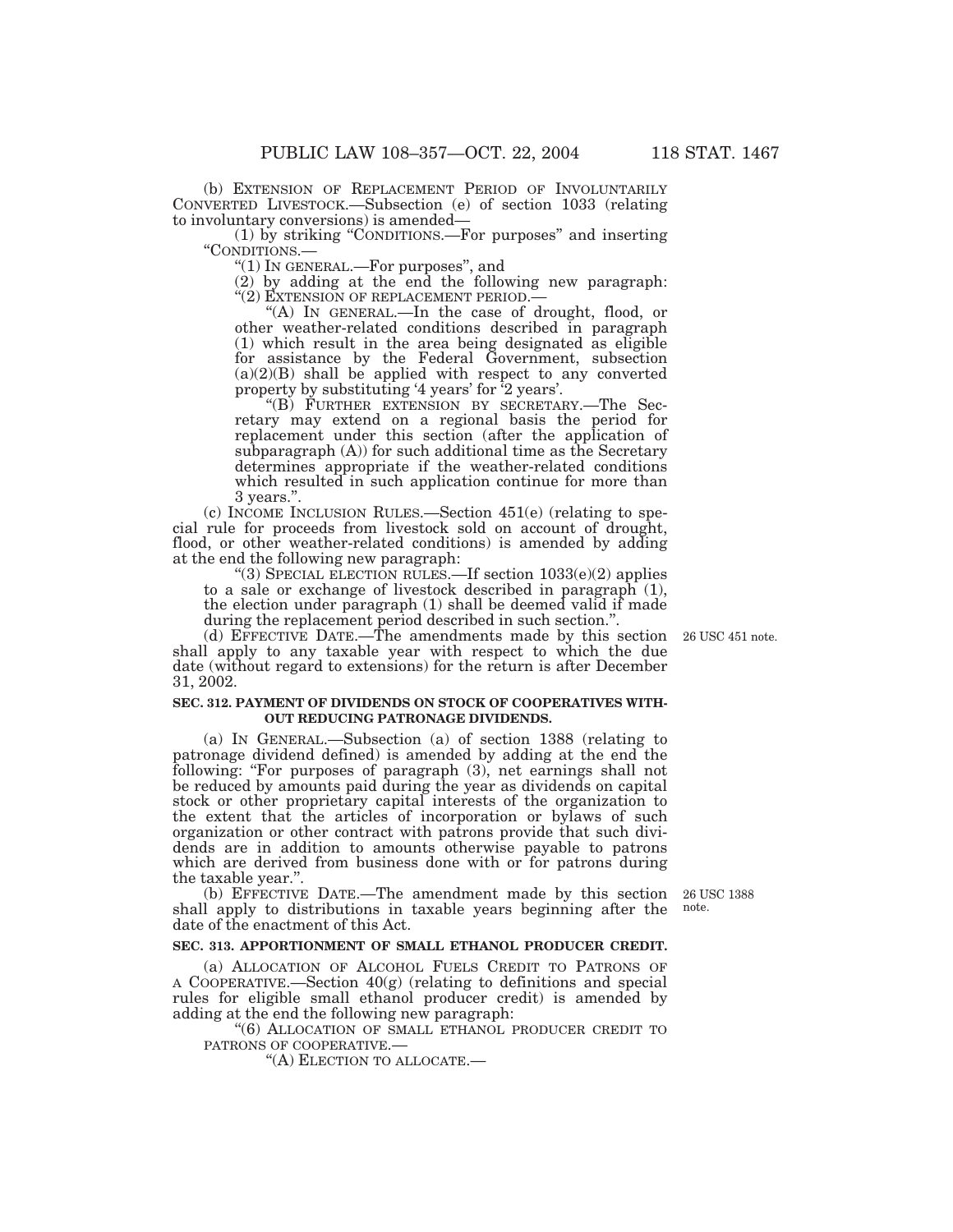''(i) IN GENERAL.—In the case of a cooperative organization described in section 1381(a), any portion of the credit determined under subsection  $(a)(3)$  for the taxable year may, at the election of the organization, be apportioned pro rata among patrons of the organization on the basis of the quantity or value of business done with or for such patrons for the taxable year.

 $\mathbb{F}$ (ii) FORM AND EFFECT OF ELECTION.—An election under clause (i) for any taxable year shall be made on a timely filed return for such year. Such election, once made, shall be irrevocable for such taxable year. ''(B) TREATMENT OF ORGANIZATIONS AND PATRONS.—

''(i) ORGANIZATIONS.—The amount of the credit not apportioned to patrons pursuant to subparagraph (A) shall be included in the amount determined under subsection (a)(3) for the taxable year of the organization.

''(ii) PATRONS.—The amount of the credit apportioned to patrons pursuant to subparagraph (A) shall be included in the amount determined under such subsection for the first taxable year of each patron ending on or after the last day of the payment period (as defined in section  $1382(\tilde{d})$  for the taxable year of the organization or, if earlier, for the taxable year of each patron ending on or after the date on which the patron receives notice from the cooperative of the apportionment.

''(iii) SPECIAL RULES FOR DECREASE IN CREDITS FOR TAXABLE YEAR.—If the amount of the credit of the organization determined under such subsection for a taxable year is less than the amount of such credit shown on the return of the organization for such year, an amount equal to the excess of—

''(I) such reduction, over

''(II) the amount not apportioned to such patrons under subparagraph  $(A)$  for the taxable year,

shall be treated as an increase in tax imposed by this chapter on the organization. Such increase shall not be treated as tax imposed by this chapter for purposes of determining the amount of any credit under this chapter or for purposes of section 55.''.

26 USC 40 note.

(b) EFFECTIVE DATE.—The amendment made by this section shall apply to taxable years ending after the date of the enactment of this Act.

# **SEC. 314. COORDINATE FARMERS AND FISHERMEN INCOME AVER-AGING AND THE ALTERNATIVE MINIMUM TAX.**

(a) IN GENERAL.—Section 55(c) (defining regular tax) is amended by redesignating paragraph (2) as paragraph (3) and by inserting after paragraph (1) the following new paragraph:

"(2) COORDINATION WITH INCOME AVERAGING FOR FARMERS AND FISHERMEN.—Solely for purposes of this section, section 1301 (relating to averaging of farm and fishing income) shall not apply in computing the regular tax.''.

(b) ALLOWING INCOME AVERAGING FOR FISHERMEN.—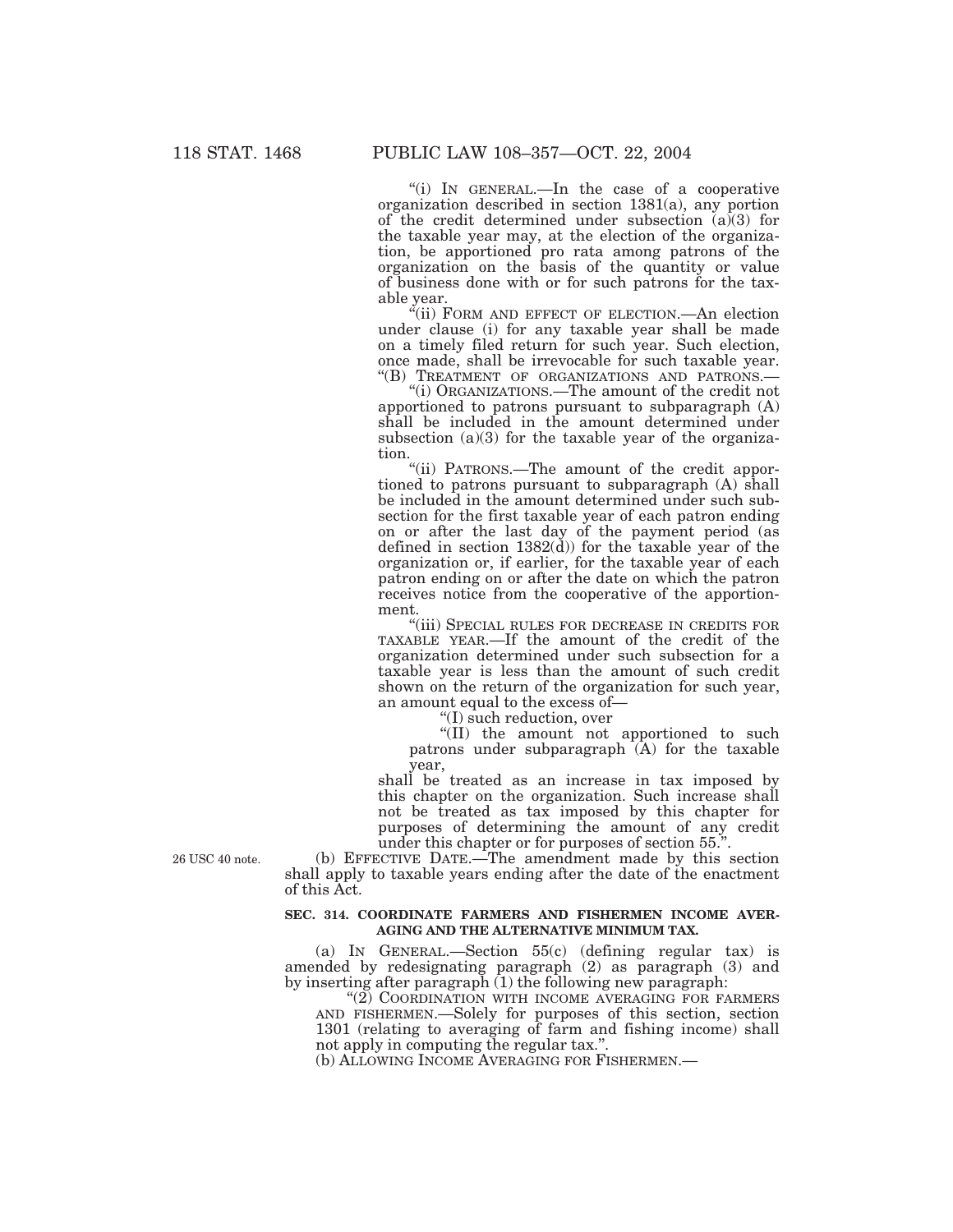(2) DEFINITION OF ELECTED FARM INCOME.—

(A) IN GENERAL.—Clause (i) of section  $1301(b)(1)(A)$ is amended by inserting ''or fishing business'' before the semicolon.

(B) CONFORMING AMENDMENT.—Subparagraph (B) of section  $1301(b)(1)$  is amended by inserting "or fishing business" after "farming business" both places it occurs.

(3) DEFINITION OF FISHING BUSINESS.—Section 1301(b) is amended by adding at the end the following new paragraph:

"(4) FISHING BUSINESS.—The term 'fishing business' means the conduct of commercial fishing as defined in section 3 of the Magnuson-Stevens Fishery Conservation and Management Act (16 U.S.C. 1802).''.

(c) EFFECTIVE DATE.—The amendments made by this section 26 USC 55 note. shall apply to taxable years beginning after December 31, 2003.

#### **SEC. 315. CAPITAL GAIN TREATMENT UNDER SECTION 631(b) TO APPLY TO OUTRIGHT SALES BY LANDOWNERS.**

(a) IN GENERAL.—The first sentence of section 631(b) (relating to disposal of timber with a retained economic interest) is amended by striking ''retains an economic interest in such timber'' and inserting ''either retains an economic interest in such timber or makes an outright sale of such timber''.

(b) CONFORMING AMENDMENTS.

(1) The third sentence of section 631(b) is amended by striking "The date of disposal" and inserting "In the case of disposal of timber with a retained economic interest, the date of disposal''.

(2) The heading for section 631(b) is amended by striking ''WITH A RETAINED ECONOMIC INTEREST''.

(c) EFFECTIVE DATE.—The amendments made by this section 26 USC 631 note. shall apply to sales after December 31, 2004.

# **SEC. 316. MODIFICATION TO COOPERATIVE MARKETING RULES TO INCLUDE VALUE ADDED PROCESSING INVOLVING ANI-MALS.**

(a) IN GENERAL.—Section 1388 (relating to definitions and special rules) is amended by adding at the end the following new subsection:

"(k) COOPERATIVE MARKETING INCLUDES VALUE-ADDED PROC-ESSING INVOLVING ANIMALS.—For purposes of section 521 and this subchapter, the marketing of the products of members or other producers shall include the feeding of such products to cattle, hogs, fish, chickens, or other animals and the sale of the resulting animals or animal products.''.

(b) CONFORMING AMENDMENT.—Section 521(b) is amended by adding at the end the following new paragraph:

''(7) CROSS REFERENCE.—

#### **''For treatment of value-added processing involving animals, see section 1388(k).''.**

(c) EFFECTIVE DATE.—The amendments made by this section 26 USC 521 note. shall apply to taxable years beginning after the date of the enactment of this Act.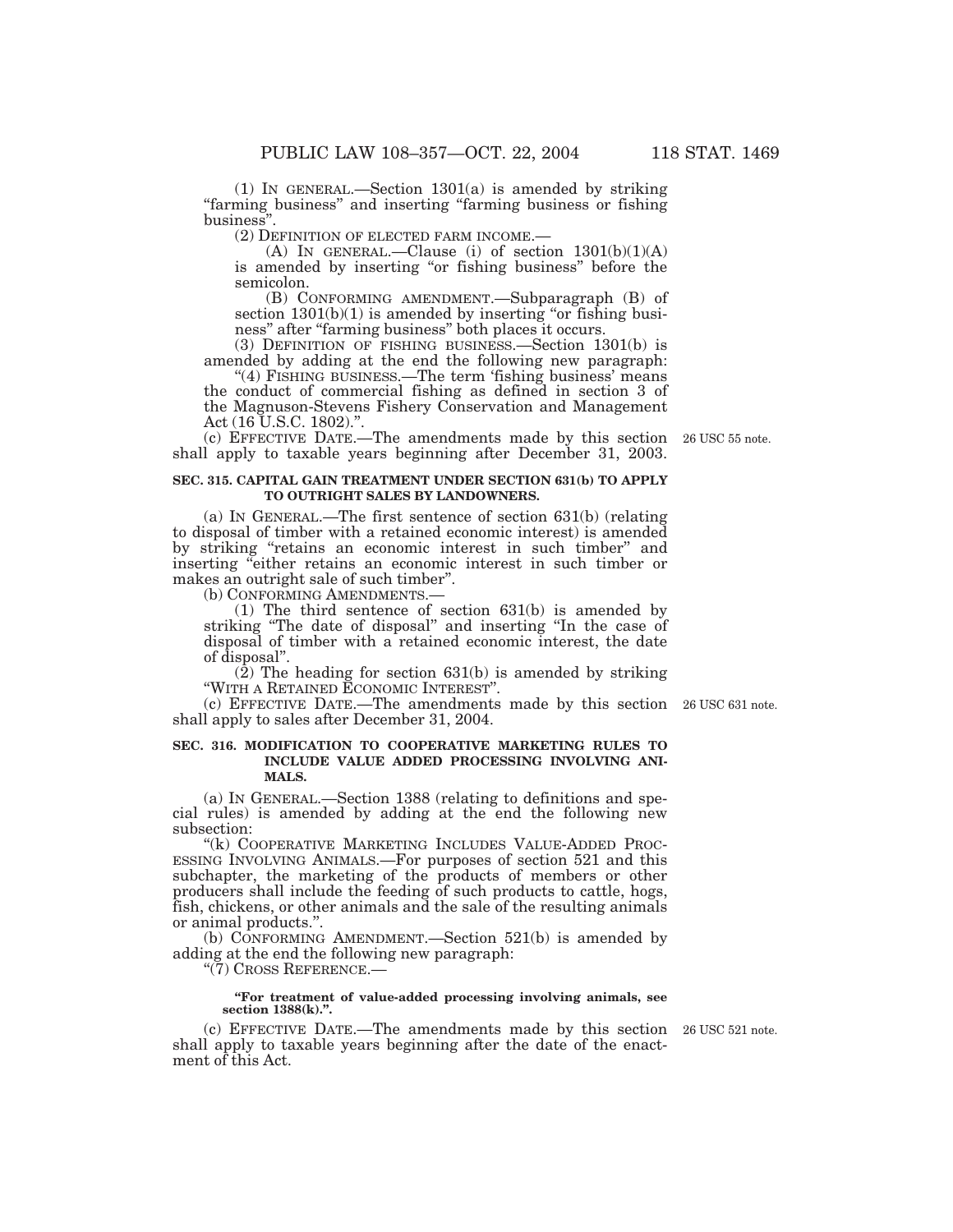# **SEC. 317. EXTENSION OF DECLARATORY JUDGMENT PROCEDURES TO FARMERS' COOPERATIVE ORGANIZATIONS.**

(a) IN GENERAL.—Section  $7428(a)(1)$  (relating to declaratory judgments of tax exempt organizations) is amended by striking " $or$ " at the end of subparagraph (B) and by adding at the end the following new subparagraph:

> ''(D) with respect to the initial classification or continuing classification of a cooperative as an organization described in section 521(b) which is exempt from tax under section  $521(a)$ , or".

26 USC 7428 note.

(b) EFFECTIVE DATE.—The amendments made by this section shall apply with respect to pleadings filed after the date of the enactment of this Act.

# **SEC. 318. CERTAIN EXPENSES OF RURAL LETTER CARRIERS.**

(a) IN GENERAL.—Section 162(o) (relating to treatment of certain reimbursed expenses of rural mail carriers) is amended by redesignating paragraph (2) as paragraph (3) and by inserting after paragraph  $(1)$  the following:

"(2) SPECIAL RULE WHERE EXPENSES EXCEED REIMBURSE- $MENTS.$ —Notwithstanding paragraph  $(1)(A)$ , if the expenses incurred by an employee for the use of a vehicle in performing services described in paragraph (1) exceed the qualified reimbursements for such expenses, such excess shall be taken into account in computing the miscellaneous itemized deductions of the employee under section 67.''.

(b) CONFORMING AMENDMENT.—The heading for section 162(o) is amended by striking ''REIMBURSED''.

26 USC 162 note.

# (c) EFFECTIVE DATE.—The amendments made by this section shall apply to taxable years beginning after December 31, 2003.

#### **SEC. 319. TREATMENT OF CERTAIN INCOME OF COOPERATIVES.**

(a) INCOME FROM OPEN ACCESS AND NUCLEAR DECOMMIS-SIONING TRANSACTIONS.—

(1) IN GENERAL.—Subparagraph  $(C)$  of section  $501(c)(12)$ is amended by striking clause (ii) and adding at the end the following:

"(ii) from any provision or sale of electric energy transmission services or ancillary services if such services are provided on a nondiscriminatory open access basis under an open access transmission tariff approved or accepted by FERC or under an independent transmission provider agreement approved or accepted by FERC (other than income received or accrued directly or indirectly from a member),

''(iii) from the provision or sale of electric energy distribution services or ancillary services if such services are provided on a nondiscriminatory open access basis to distribute electric energy not owned by the mutual or electric cooperative company—

''(I) to end-users who are served by distribution facilities not owned by such company or any of its members (other than income received or accrued directly or indirectly from a member), or

''(II) generated by a generation facility not owned or leased by such company or any of its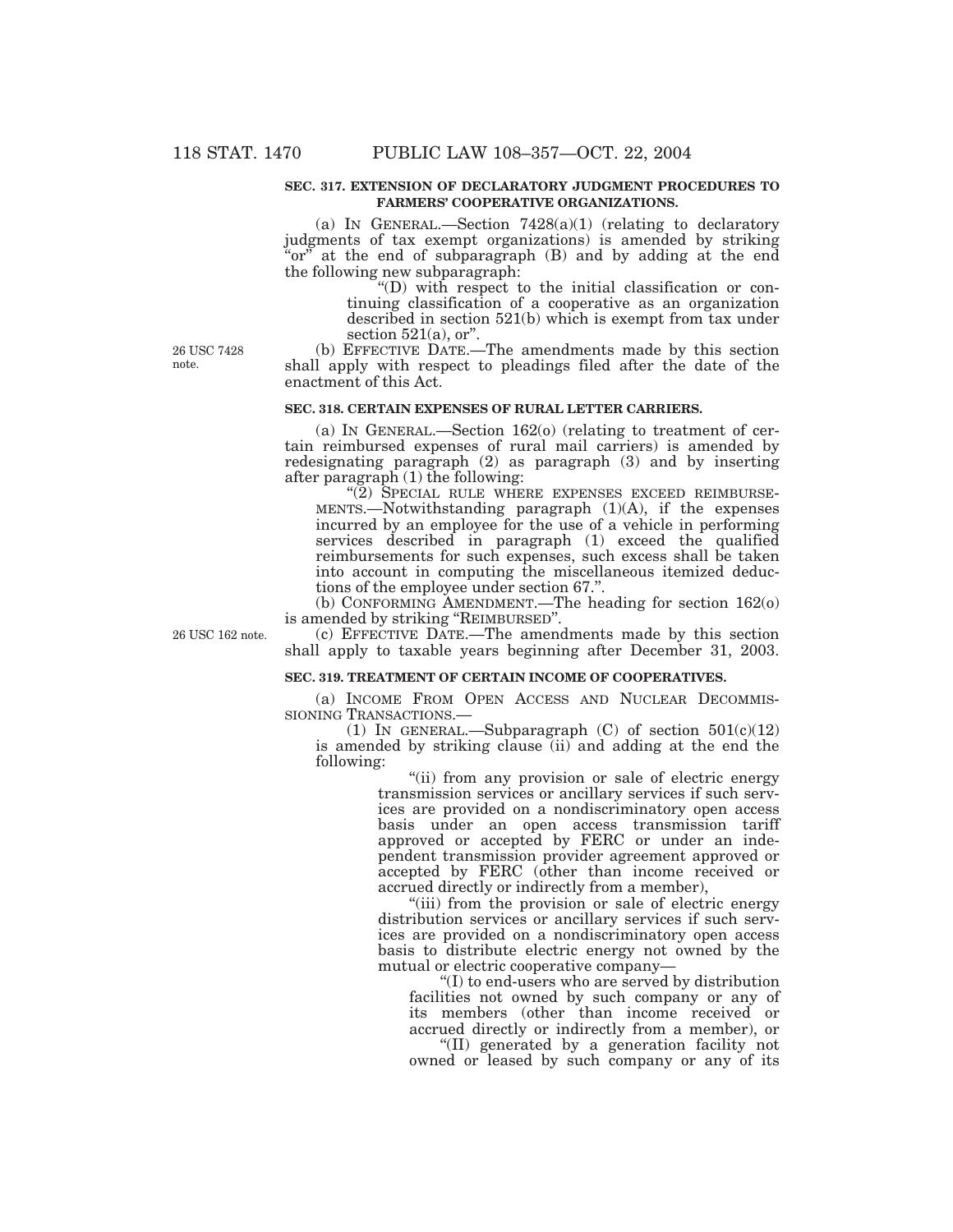members and which is directly connected to distribution facilities owned by such company or any of its members (other than income received or accrued directly or indirectly from a member),

"(iv) from any nuclear decommissioning transaction, or

"(v) from any asset exchange or conversion transaction.

Clauses (ii) through (v) shall not apply to taxable years beginning after December 31, 2006.''.

(2) DEFINITIONS AND SPECIAL RULES.—Paragraph (12) of section 501(c) is amended by adding at the end the following new subparagraphs:

" $(E)$  For purposes of subparagraph  $(C)(ii)$ , the term 'FERC' means the Federal Energy Regulatory Commission and references to such term shall be treated as including the Public Utility Commission of Texas with respect to any ERCOT utility (as defined in section  $212(k)(2)(B)$  of the Federal Power Act (16 U.S.C. 824k(k)(2)(B))).

" $(F)$  For purposes of subparagraph  $(C)(iii)$ , the term 'nuclear decommissioning transaction' means—

''(i) any transfer into a trust, fund, or instrument established to pay any nuclear decommissioning costs if the transfer is in connection with the transfer of the mutual or cooperative electric company's interest in a nuclear power plant or nuclear power plant unit,

''(ii) any distribution from any trust, fund, or instrument established to pay any nuclear decommissioning costs, or

''(iii) any earnings from any trust, fund, or instrument established to pay any nuclear decommissioning costs.

"(G) For purposes of subparagraph  $(C)(iv)$ , the term 'asset exchange or conversion transaction' means any voluntary exchange or involuntary conversion of any property related to generating, transmitting, distributing, or selling electric energy by a mutual or cooperative electric company, the gain from which qualifies for deferred recognition under section 1031 or 1033, but only if the replacement property acquired by such company pursuant to such section constitutes property which is used, or to be used, for—

''(i) generating, transmitting, distributing, or selling electric energy, or

''(ii) producing, transmitting, distributing, or selling natural gas.''.

(b) TREATMENT OF INCOME FROM LOAD LOSS TRANSACTIONS, ETC.—Paragraph  $(12)$  of section  $501(c)$ , as amended by subsection  $(a)(2)$ , is amended by adding after subparagraph  $(G)$  the following new subparagraph:

 $\mathbb{F}(H)(i)$  In the case of a mutual or cooperative electric company described in this paragraph or an organization described in section  $1381(a)(2)(C)$ , income received or accrued from a load loss transaction shall be treated as an amount collected from members for the sole purpose of meeting losses and expenses.

"(ii) For purposes of clause (i), the term 'load loss transaction' means any wholesale or retail sale of electric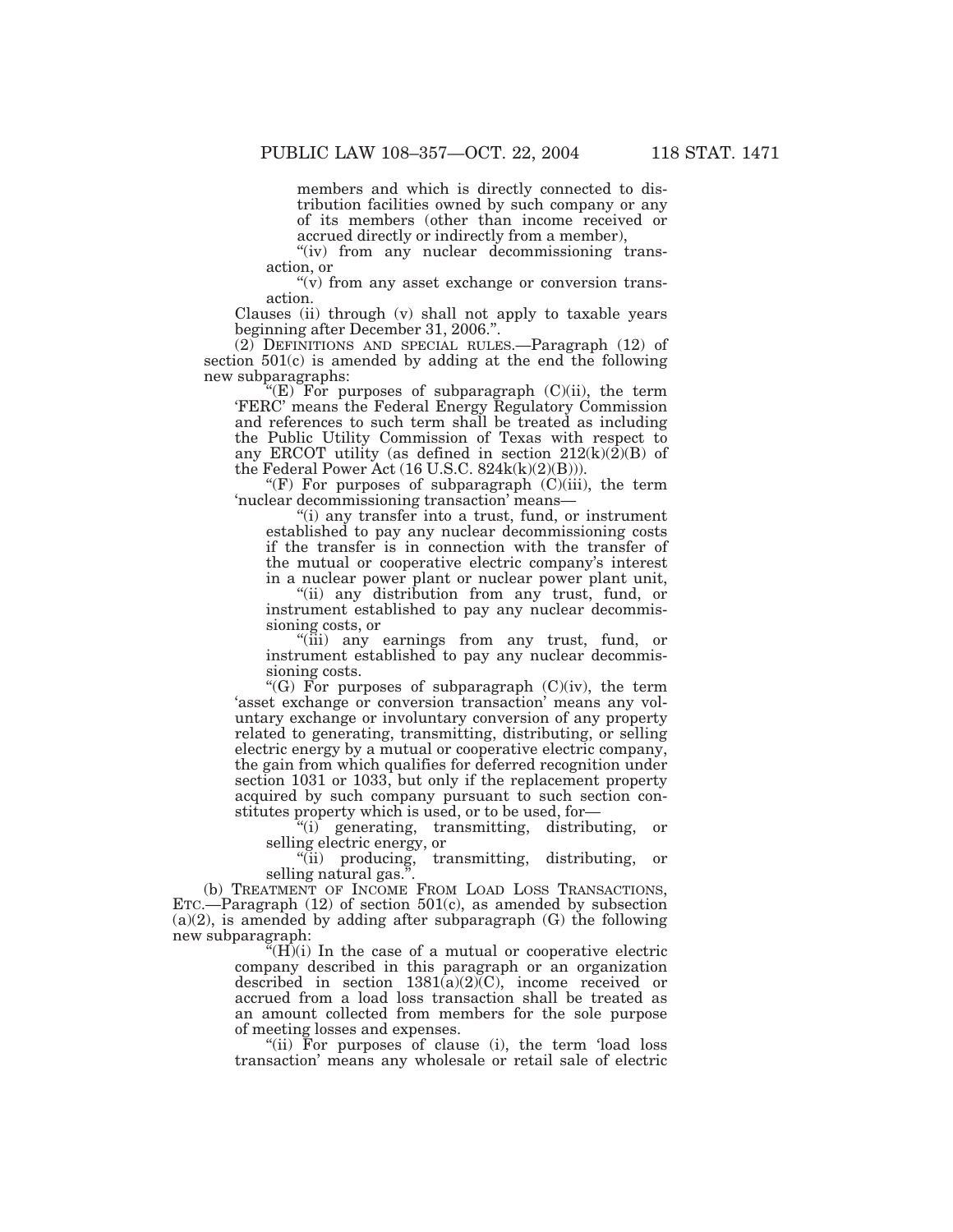energy (other than to members) to the extent that the aggregate sales during the recovery period do not exceed the load loss mitigation sales limit for such period.

"(iii) For purposes of clause (ii), the load loss mitigation sales limit for the recovery period is the sum of the annual load losses for each year of such period.

"(iv) For purposes of clause (iii), a mutual or cooperative electric company's annual load loss for each year of the recovery period is the amount (if any) by which—

''(I) the megawatt hours of electric energy sold during such year to members of such electric company are less than

''(II) the megawatt hours of electric energy sold during the base year to such members.

"(v) For purposes of clause  $(iv)(II)$ , the term 'base year' means—

''(I) the calendar year preceding the start-up year, or

''(II) at the election of the mutual or cooperative electric company, the second or third calendar years preceding the start-up year.

 $\sqrt[n]{f}$  (vi) For purposes of this subparagraph, the recovery period is the 7-year period beginning with the start-up year.

"(vii) For purposes of this subparagraph, the startup year is the first year that the mutual or cooperative electric company offers nondiscriminatory open access or the calendar year which includes the date of the enactment of this subparagraph, if later, at the election of such company.

"(viii) A company shall not fail to be treated as a mutual or cooperative electric company for purposes of this paragraph or as a corporation operating on a cooperative basis for purposes of section  $1\overline{3}81(a)(2)(C)$  by reason of the treatment under clause (i).

" $(ix)$  For purposes of subparagraph  $(A)$ , in the case of a mutual or cooperative electric company, income received, or accrued, indirectly from a member shall be treated as an amount collected from members for the sole purpose of meeting losses and expenses.

"(x) This subparagraph shall not apply to taxable years beginning after December 31, 2006.''.

(c) EXCEPTION FROM UNRELATED BUSINESS TAXABLE INCOME.— Subsection (b) of section 512 (relating to modifications) is amended by adding at the end the following new paragraph:

 $(18)$  TREATMENT OF MUTUAL OR COOPERATIVE ELECTRIC COMPANIES.—In the case of a mutual or cooperative electric company described in section  $501(c)(12)$ , there shall be excluded income which is treated as member income under subparagraph (H) thereof.''.

(d) CROSS REFERENCE.—Section 1381 is amended by adding at the end the following new subsection: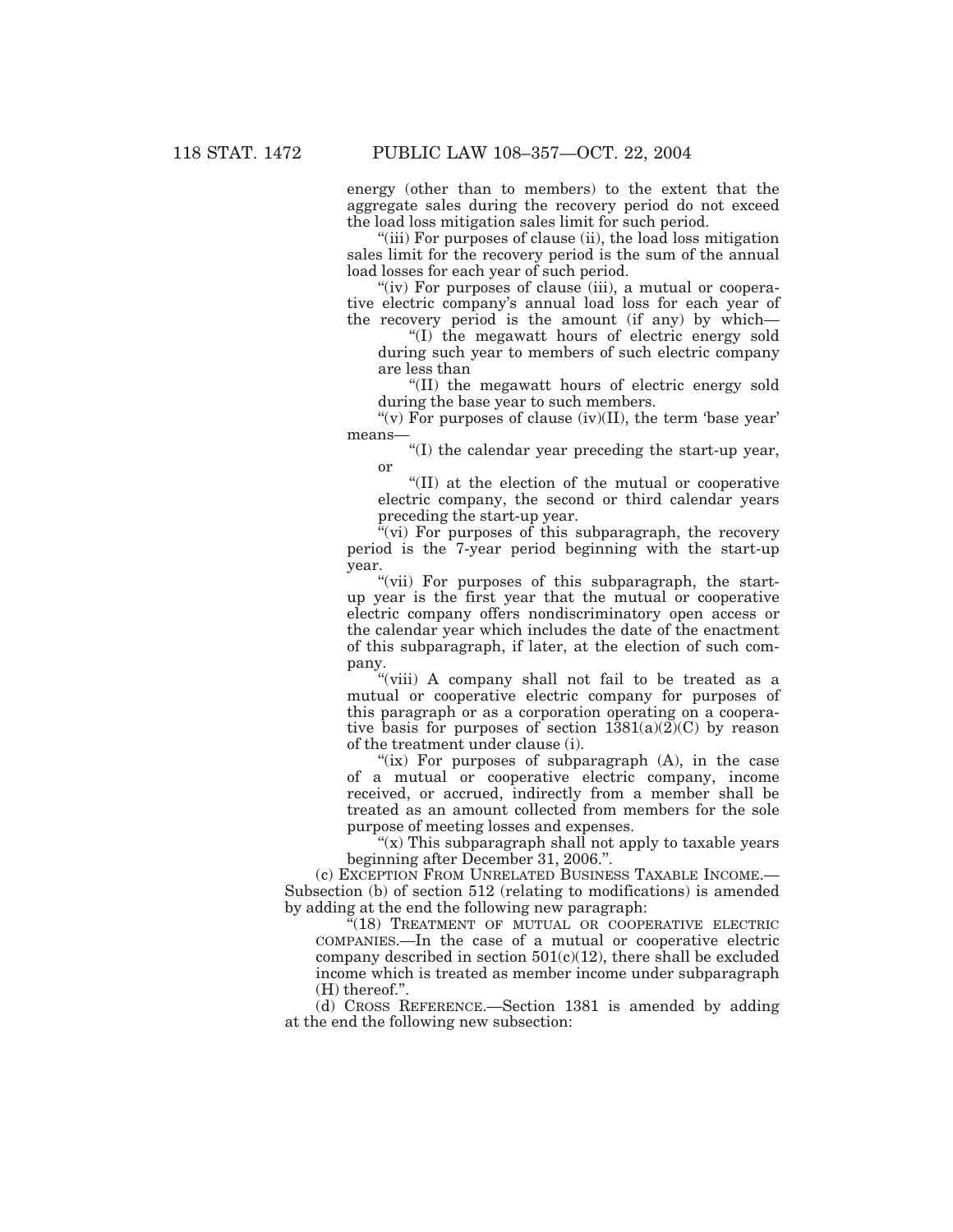#### **''For treatment of income from load loss transactions of organiza**tions described in subsection  $(a)(2)(C)$ , see section  $501(c)(12)(H)$ .".

(e) EFFECTIVE DATE.—The amendments made by this section 26 USC 501 note. shall apply to taxable years beginning after the date of the enactment of this Act.

# **SEC. 320. EXCLUSION FOR PAYMENTS TO INDIVIDUALS UNDER NATIONAL HEALTH SERVICE CORPS LOAN REPAYMENT PROGRAM AND CERTAIN STATE LOAN REPAYMENT PRO-GRAMS.**

(a) IN GENERAL.—Section 108(f) (relating to student loans) is amended by adding at the end the following new paragraph:

"(4) PAYMENTS UNDER NATIONAL HEALTH SERVICE CORPS LOAN REPAYMENT PROGRAM AND CERTAIN STATE LOAN REPAY-MENT PROGRAMS.—In the case of an individual, gross income shall not include any amount received under section 338B(g) of the Public Health Service Act or under a State program described in section 338I of such Act."

(b) TREATMENT FOR PURPOSES OF EMPLOYMENT TAXES.—Each of the following provisions is amended by inserting " $108(f)(4)$ ," after "74 $(c)$ ,":

(1) Section 3121(a)(20).

(2) Section 3231(e)(5).

(3) Section 3306(b)(16).

(4) Section 3401(a)(19).

(5) Section 209(a)(17) of the Social Security Act.

(c) EFFECTIVE DATE.—The amendments made by this section shall apply to amounts received by an individual in taxable years beginning after December 31, 2003.

#### **SEC. 321. MODIFICATION OF SAFE HARBOR RULES FOR TIMBER REITs.**

(a) EXPANSION OF PROHIBITED TRANSACTION SAFE HARBOR.— Section 857(b)(6) (relating to income from prohibited transactions) is amended by redesignating subparagraphs (D) and (E) as subparagraphs (E) and (F), respectively, and by inserting after subparagraph (C) the following new subparagraph:

''(D) CERTAIN SALES NOT TO CONSTITUTE PROHIBITED TRANSACTIONS.—For purposes of this part, the term 'prohibited transaction' does not include a sale of property which is a real estate asset (as defined in section  $\overline{856(c)(5)(B)}$ ) if—

''(i) the trust held the property for not less than 4 years in connection with the trade or business of producing timber,

''(ii) the aggregate expenditures made by the trust, or a partner of the trust, during the 4-year period preceding the date of sale which—

 $\frac{a}{r(1)}$  are includible in the basis of the property (other than timberland acquisition expenditures), and

''(II) are directly related to operation of the property for the production of timber or for the preservation of the property for use as timberland,

do not exceed 30 percent of the net selling price of the property,

26 USC 108 note. 42 USC 409.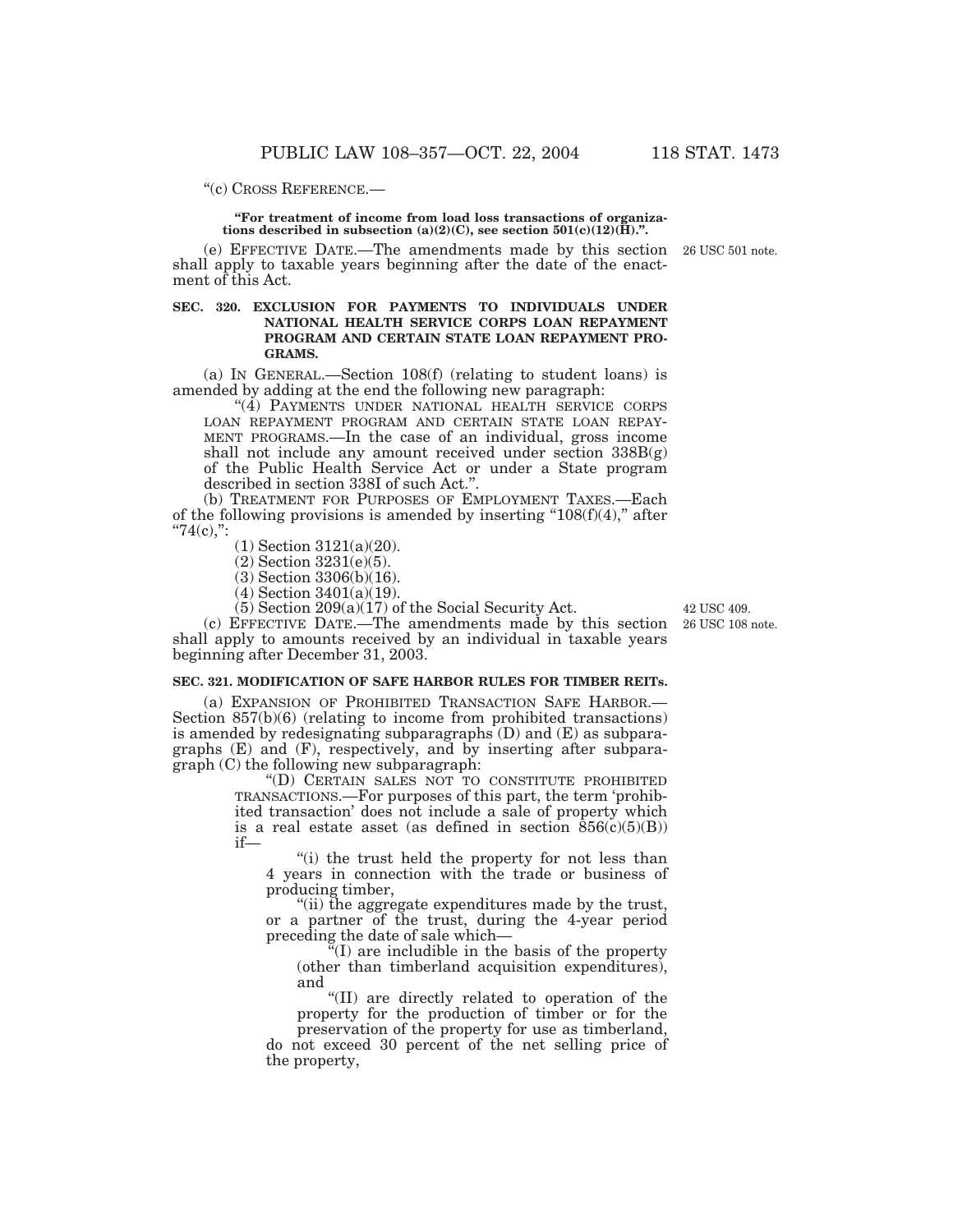''(iii) the aggregate expenditures made by the trust, or a partner of the trust, during the 4-year period preceding the date of sale which—

 $\mathbf{F}^{\alpha}(I)$  are includible in the basis of the property (other than timberland acquisition expenditures), and

''(II) are not directly related to operation of the property for the production of timber, or for the preservation of the property for use as timberland,

do not exceed 5 percent of the net selling price of the property,

" $(iv)(I)$  during the taxable year the trust does not make more than 7 sales of property (other than sales of foreclosure property or sales to which section 1033 applies), or

''(II) the aggregate adjusted bases (as determined for purposes of computing earnings and profits) of property (other than sales of foreclosure property or sales to which section 1033 applies) sold during the taxable year does not exceed 10 percent of the aggregate bases (as so determined) of all of the assets of the trust as of the beginning of the taxable year,

"(v) in the case that the requirement of clause  $(iv)(I)$  is not satisfied, substantially all of the marketing expenditures with respect to the property were made through an independent contractor (as defined in section  $856(d)(3)$  from whom the trust itself does not derive or receive any income, and

"(vi) the sales price of the property sold by the trust is not based in whole or in part on income or profits, including income or profits derived from the sale or operation of such property.''.

26 USC 857 note.

(b) EFFECTIVE DATE.—The amendments made by this section shall apply to taxable years beginning after the date of the enactment of this Act.

#### **SEC. 322. EXPENSING OF CERTAIN REFORESTATION EXPENDITURES.**

(a) IN GENERAL.—So much of subsection (b) of section 194 (relating to amortization of reforestation expenditures) as precedes paragraph (2) is amended to read as follows:

''(b) TREATMENT AS EXPENSES.—

"(1) ELECTION TO TREAT CERTAIN REFORESTATION EXPENDI-TURES AS EXPENSES.—

"(A) In GENERAL.—In the case of any qualified timber property with respect to which the taxpayer has made (in accordance with regulations prescribed by the Secretary) an election under this subsection, the taxpayer shall treat reforestation expenditures which are paid or incurred during the taxable year with respect to such property as an expense which is not chargeable to capital account. The reforestation expenditures so treated shall be allowed as a deduction.

''(B) DOLLAR LIMITATION.—The aggregate amount of reforestation expenditures which may be taken into account under subparagraph (A) with respect to each qualified timber property for any taxable year shall not exceed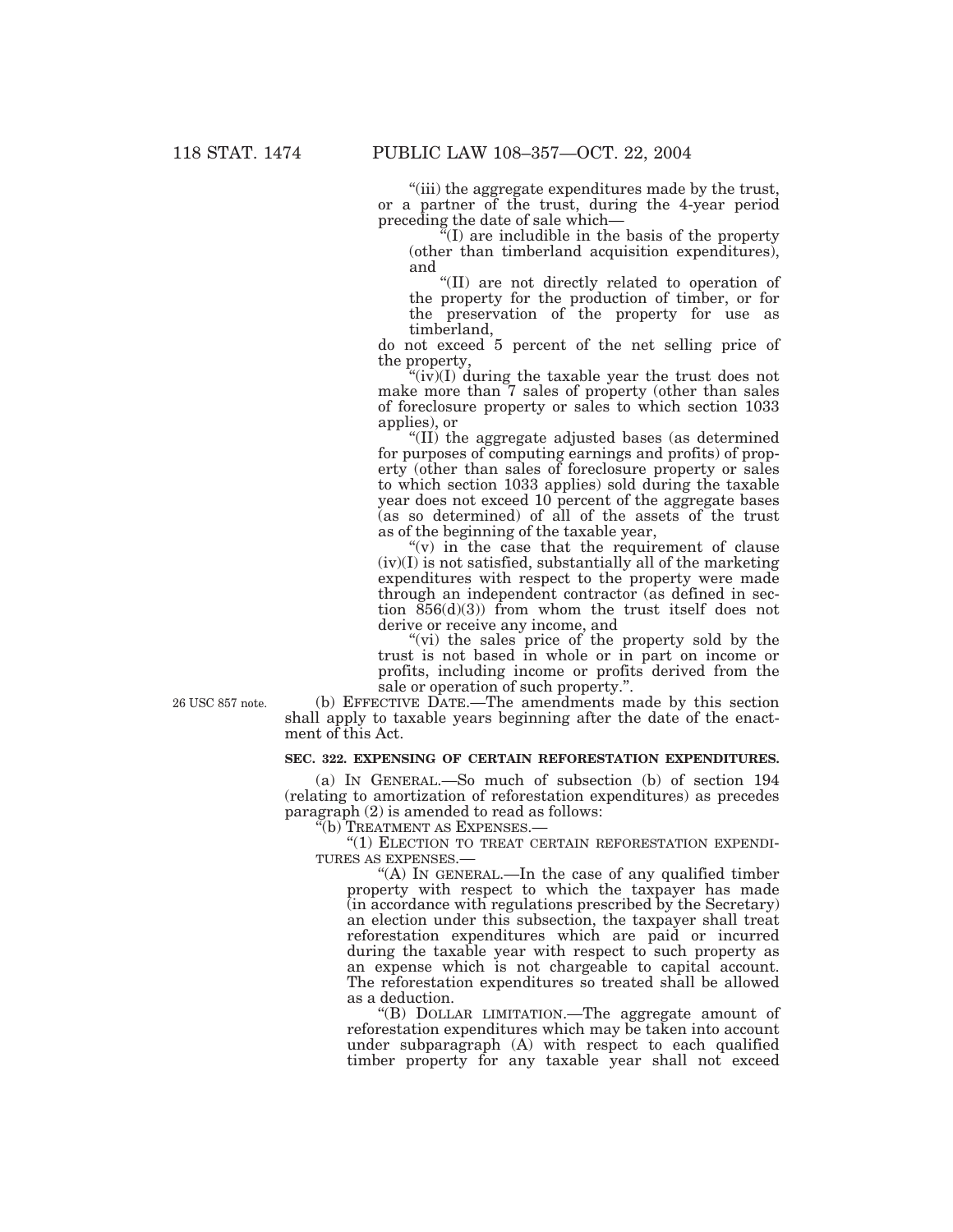\$10,000 (\$5,000 in the case of a separate return by a married individual (as defined in section 7703)).''.

(b) NET AMORTIZABLE BASIS.—Section 194(c)(2) (defining amortizable basis) is amended by inserting ''which have not been taken into account under subsection (b)'' after ''expenditures''.

(c) CONFORMING AMENDMENTS.—

(1) Section 194(b) is amended by striking paragraphs (3) and (4).

 $(2)$  Section 194 $(b)(2)$  is amended by striking "paragraph  $(1)$ " both places it appears and inserting "paragraph  $(1)(B)$ ".

(3) Section 194(c) is amended by striking paragraph (4) and inserting the following new paragraphs:

"(4) TREATMENT OF TRUSTS AND ESTATES .-

''(A) IN GENERAL.—Except as provided in subparagraph (B), this section shall not apply to trusts and estates.

''(B) AMORTIZATION DEDUCTION ALLOWED TO ESTATES.—

The benefit of the deduction for amortization provided by subsection (a) shall be allowed to estates in the same manner as in the case of an individual. The allowable deduction shall be apportioned between the income beneficiary and the fiduciary under regulations prescribed by the Secretary. Any amount so apportioned to a beneficiary shall be taken into account for purposes of determining the amount allowable as a deduction under subsection (a) to such beneficiary.

''(5) APPLICATION WITH OTHER DEDUCTIONS.—No deduction shall be allowed under any other provision of this chapter with respect to any expenditure with respect to which a deduction is allowed or allowable under this section to the taxpayer.''.

(4) The heading for section 194 is amended by striking ''**AMORTIZATION**'' and inserting ''**TREATMENT**''.

(5) The item relating to section 194 in the table of sections for part VI of subchapter B of chapter 1 is amended by striking ''Amortization'' and inserting ''Treatment''.

(d) REPEAL OF REFORESTATION CREDIT.—

(1) IN GENERAL.—Section 46 (relating to amount of credit) is amended—

 $(A)$  by adding "and" at the end of paragraph  $(1)$ ,

(B) by striking ", and" at the end of paragraph (2) and inserting a period, and

(C) by striking paragraph (3).

(2) CONFORMING AMENDMENTS.—

(A) Section 48 is amended—

(i) by striking subsection (b),

(ii) by striking ''this subsection'' in paragraph (5) of subsection (a) and inserting "subsection  $(a)$ ", and

(iii) by redesignating such paragraph (5) as subsection (b).

(B) The heading for section 48 is amended by striking ''**; REFORESTATION CREDIT**''.

(C) The item relating to section 48 in the table of sections for subpart E of part IV of subchapter A of chapter 1 is amended by striking  $\alpha$ , reforestation credit".

(D) Section  $50(c)(3)$  is amended by striking "or reforestation credit''.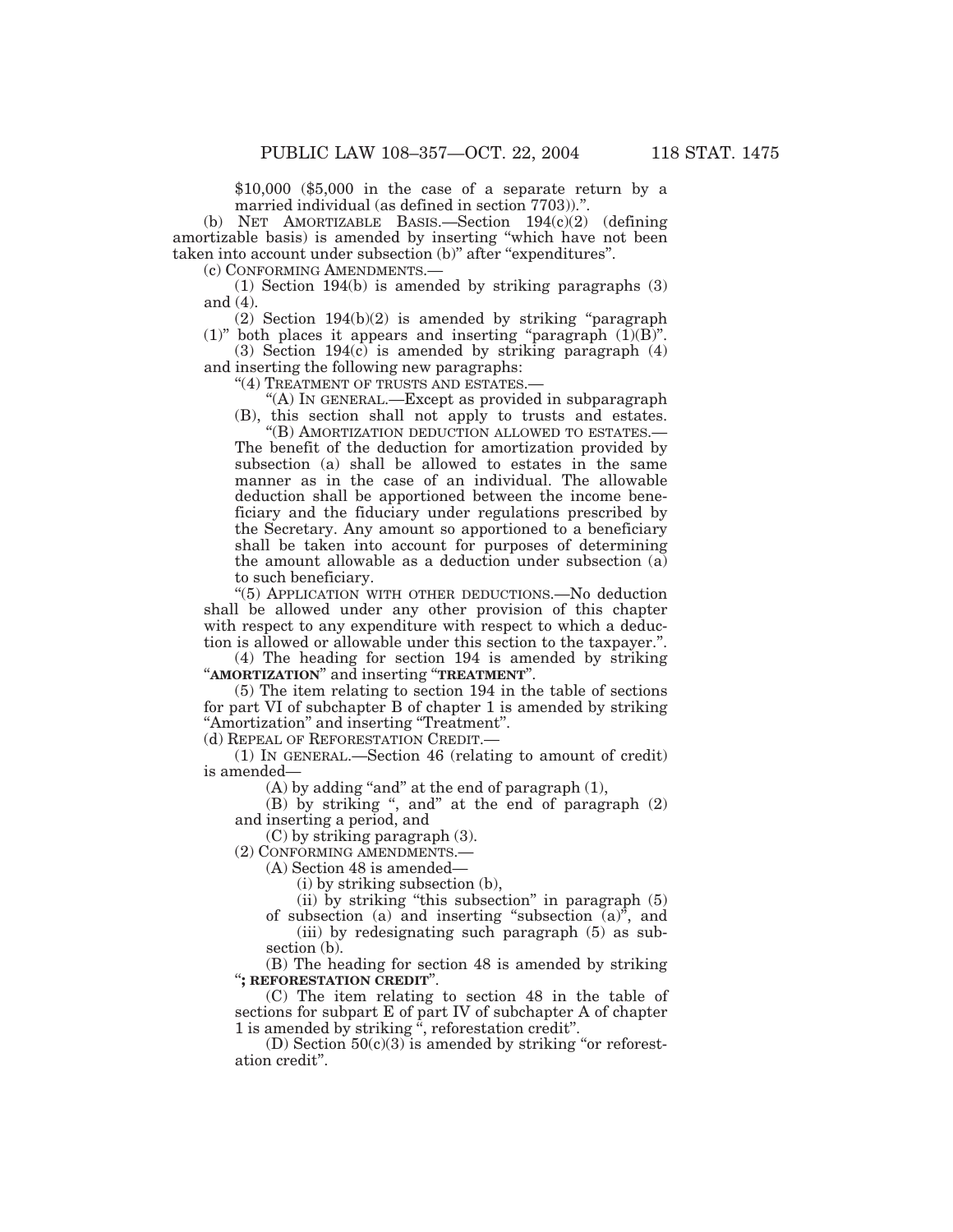(e) EFFECTIVE DATE.—The amendments made by this section shall apply with respect to expenditures paid or incurred after the date of the enactment of this Act.

# **Subtitle C—Incentives for Small Manufacturers**

# **SEC. 331. NET INCOME FROM PUBLICLY TRADED PARTNERSHIPS TREATED AS QUALIFYING INCOME OF REGULATED INVESTMENT COMPANIES.**

(a) IN GENERAL.—Paragraph (2) of section 851(b) (defining regulated investment company) is amended to read as follows:

" $(2)$  at least 90 percent of its gross income is derived from—

''(A) dividends, interest, payments with respect to securities loans (as defined in section  $512(a)(5)$ ), and gains from the sale or other disposition of stock or securities (as defined in section  $2(a)(36)$  of the Investment Company Act of 1940, as amended) or foreign currencies, or other income (including but not limited to gains from options, futures or forward contracts) derived with respect to its business of investing in such stock, securities, or currencies, and

''(B) net income derived from an interest in a qualified publicly traded partnership (as defined in subsection (h)); and''.

(b) SOURCE FLOW-THROUGH RULE NOT TO APPLY.—The last sentence of section 851(b) is amended by inserting "(other than a qualified publicly traded partnership as defined in subsection (h))'' after ''derived from a partnership''.

(c) LIMITATION ON OWNERSHIP.—Subsection (c) of section 851 is amended by redesignating paragraph (5) as paragraph (6) and inserting after paragraph (4) the following new paragraph:

''(5) The term 'outstanding voting securities of such issuer' shall include the equity securities of a qualified publicly traded partnership (as defined in subsection (h)).''.

(d) DEFINITION OF QUALIFIED PUBLICLY TRADED PARTNER-SHIP.—Section 851 is amended by adding at the end the following new subsection:

''(h) QUALIFIED PUBLICLY TRADED PARTNERSHIP.—For purposes of this section, the term 'qualified publicly traded partnership' means a publicly traded partnership described in section 7704(b) other than a partnership which would satisfy the gross income requirements of section  $7704(c)(2)$  if qualifying income included only income described in subsection  $(b)(2)(A)$ .".

(e) DEFINITION OF QUALIFYING INCOME.—Section 7704(d)(4) is amended by striking "section 851(b)(2)" and inserting "section  $851(b)(2)(A)'$ 

(f) LIMITATION ON COMPOSITION OF ASSETS.—Subparagraph (B) of section 851(b)(3) is amended to read as follows:

''(B) not more than 25 percent of the value of its total assets is invested in—

''(i) the securities (other than Government securities or the securities of other regulated investment companies) of any one issuer,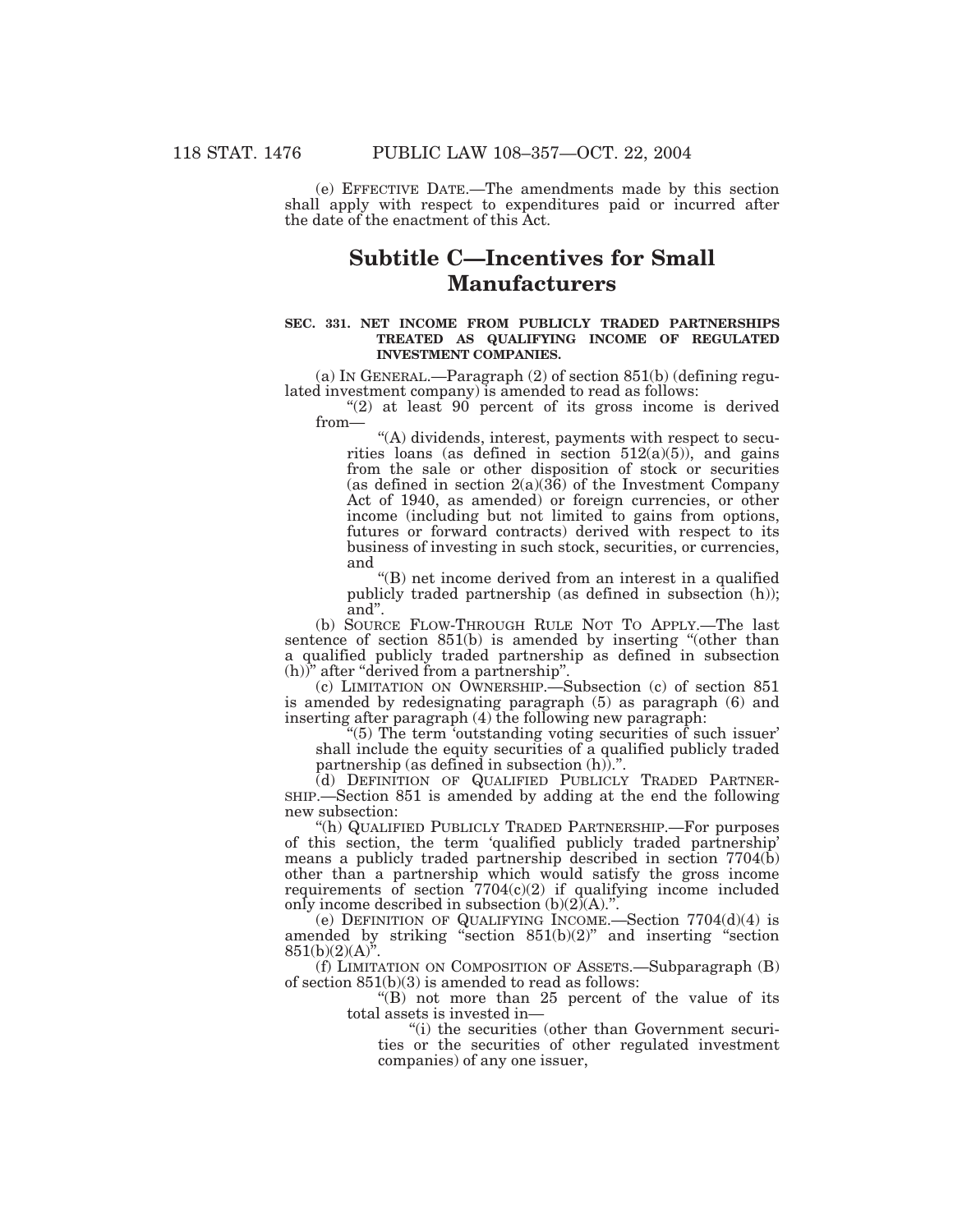''(ii) the securities (other than the securities of other regulated investment companies) of two or more issuers which the taxpayer controls and which are determined, under regulations prescribed by the Secretary, to be engaged in the same or similar trades or businesses or related trades or businesses, or

''(iii) the securities of one or more qualified publicly traded partnerships (as defined in subsection (h)).''. (g) APPLICATION OF SPECIAL PASSIVE ACTIVITY RULE TO REGU-LATED INVESTMENT COMPANIES.—Subsection (k) of section 469 (relating to separate application of section in case of publicly traded partnerships) is amended by adding at the end the following new paragraph:

"(4) APPLICATION TO REGULATED INVESTMENT COMPANIES.-For purposes of this section, a regulated investment company (as defined in section 851) holding an interest in a qualified publicly traded partnership (as defined in section  $851(\hat{h})$ ) shall be treated as a taxpayer described in subsection (a)(2) with respect to items attributable to such interest.''.

(h) EFFECTIVE DATE.—The amendments made by this section 26 USC 469 note. shall apply to taxable years beginning after the date of the enactment of this Act.

### **SEC. 332. SIMPLIFICATION OF EXCISE TAX IMPOSED ON BOWS AND ARROWS.**

(a) BOWS.—Paragraph (1) of section 4161(b) (relating to bows) is amended to read as follows:<br>"(1) Bows.—

"(A) IN GENERAL.—There is hereby imposed on the sale by the manufacturer, producer, or importer of any bow which has a peak draw weight of 30 pounds or more, a tax equal to 11 percent of the price for which so sold. ''(B) ARCHERY EQUIPMENT.—There is hereby imposed

on the sale by the manufacturer, producer, or importer—

''(i) of any part or accessory suitable for inclusion in or attachment to a bow described in subparagraph (A), and

"(ii) of any quiver or broadhead suitable for use with an arrow described in paragraph  $(2)$ ,

a tax equal to 11 percent of the price for which so sold.''. (b) ARROWS.—Subsection (b) of section 4161 (relating to bows and arrows, etc.) is amended by redesignating paragraph (3) as paragraph (4) and inserting after paragraph (2) the following:

''(3) ARROWS.—

"(A) In GENERAL.—There is hereby imposed on the sale by the manufacturer, producer, or importer of any arrow, a tax equal to 12 percent of the price for which so sold.

''(B) EXCEPTION.—In the case of any arrow of which the shaft or any other component has been previously taxed under paragraph (1) or (2)—

"(i) section  $6416(b)(3)$  shall not apply, and

"(ii) the tax imposed by subparagraph (A) shall be an amount equal to the excess (if any) of—

''(I) the amount of tax imposed by this paragraph (determined without regard to this subparagraph), over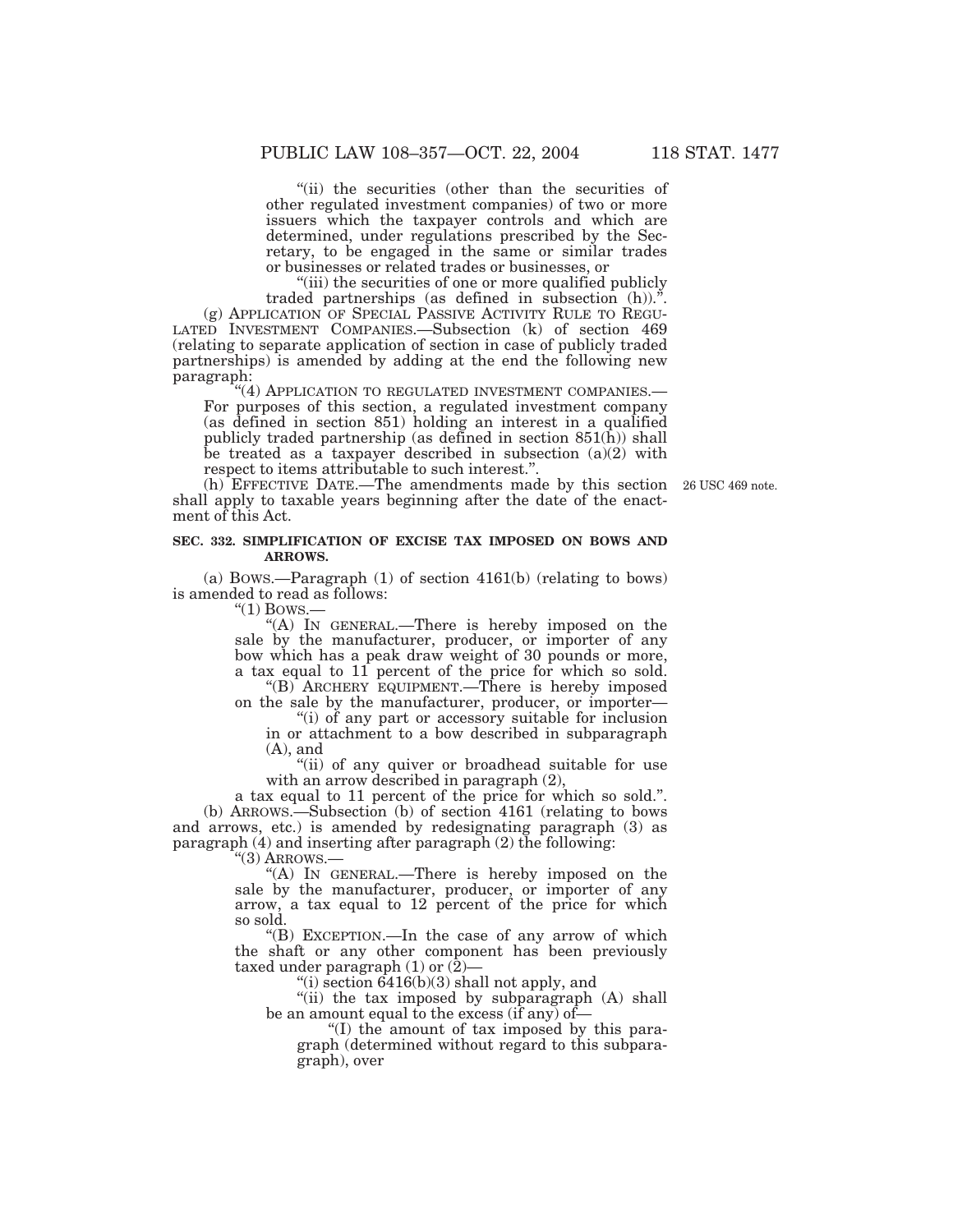''(II) the amount of tax paid with respect to the tax imposed under paragraph  $(1)$  or  $(2)$  on such shaft or component.

''(C) ARROW.—For purposes of this paragraph, the term 'arrow' means any shaft described in paragraph (2) to which additional components are attached.''.

(c) CONFORMING AMENDMENTS.—Section 4161(b)(2) is amended—

(1) by inserting ''(other than broadheads)'' after ''point'', and

(2) by striking ''ARROWS.—'' in the heading and inserting ''ARROW COMPONENTS.—''.

26 USC 4161 note.

(d) EFFECTIVE DATE.—The amendments made by this section shall apply to articles sold by the manufacturer, producer, or importer after the date which is 30 days after the date of the enactment of this Act.

# **SEC. 333. REDUCTION OF EXCISE TAX ON FISHING TACKLE BOXES.**

(a) IN GENERAL.—Subsection (a) of section 4161 (relating to sport fishing equipment) is amended by redesignating paragraph  $(3)$  as paragraph  $(4)$  and by inserting after paragraph  $(2)$  the following new paragraph:

"(3) 3 PERCENT RATE OF TAX FOR TACKLE BOXES.—In the case of fishing tackle boxes, paragraph (1) shall be applied by substituting '3 percent' for '10 percent'.''.

(b) EFFECTIVE DATE.—The amendments made this section shall apply to articles sold by the manufacturer, producer, or importer after December 31, 2004.

# **SEC. 334. SONAR DEVICES SUITABLE FOR FINDING FISH.**

(a) NOT TREATED AS SPORT FISHING EQUIPMENT.—Subsection (a) of section 4162 (relating to sport fishing equipment defined) is amended by inserting "and" at the end of paragraph (8), by striking ", and" at the end of paragraph (9) and inserting a period, and by striking paragraph (10).

(b) CONFORMING AMENDMENT.—Section 4162 is amended by striking subsection (b) and by redesignating subsection (c) as subsection (b).

(c) EFFECTIVE DATE.—The amendments made this section shall apply to articles sold by the manufacturer, producer, or importer after December 31, 2004.

### **SEC. 335. CHARITABLE CONTRIBUTION DEDUCTION FOR CERTAIN EXPENSES INCURRED IN SUPPORT OF NATIVE ALASKAN SUBSISTENCE WHALING.**

(a) IN GENERAL.—Section 170 (relating to charitable, etc., contributions and gifts), as amended by this Act, is amended by redesignating subsection (n) as subsection (o) and by inserting after subsection (m) the following new subsection:

''(n) EXPENSES PAID BY CERTAIN WHALING CAPTAINS IN SUPPORT OF NATIVE ALASKAN SUBSISTENCE WHALING.

''(1) IN GENERAL.—In the case of an individual who is recognized by the Alaska Eskimo Whaling Commission as a whaling captain charged with the responsibility of maintaining and carrying out sanctioned whaling activities and who engages in such activities during the taxable year, the amount described in paragraph (2) (to the extent such amount does not exceed

26 USC 4162 note.

Applicability.

26 USC 4161 note.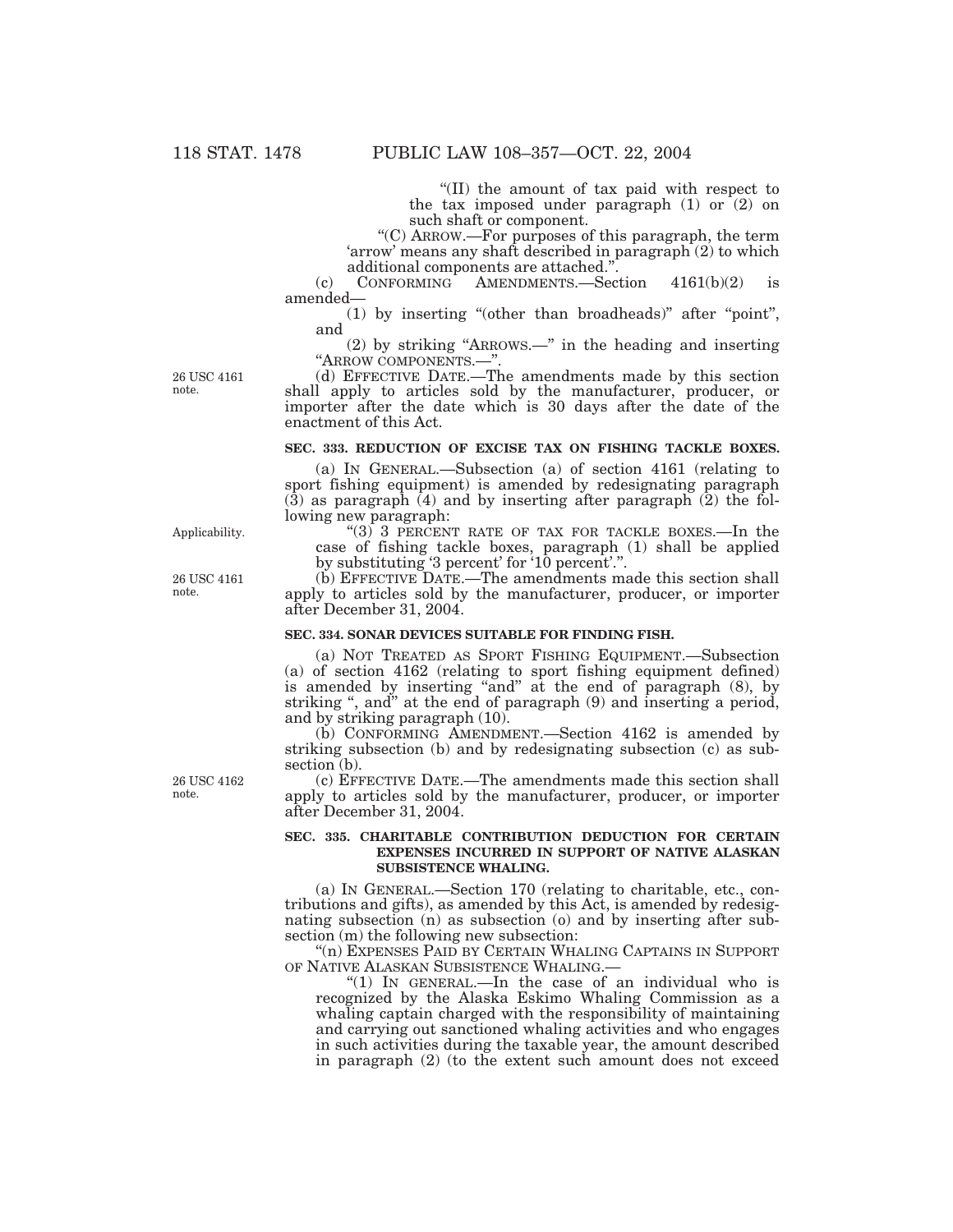\$10,000 for the taxable year) shall be treated for purposes of this section as a charitable contribution.

''(2) AMOUNT DESCRIBED.—

''(A) IN GENERAL.—The amount described in this paragraph is the aggregate of the reasonable and necessary whaling expenses paid by the taxpayer during the taxable year in carrying out sanctioned whaling activities.

''(B) WHALING EXPENSES.—For purposes of subparagraph (A), the term 'whaling expenses' includes expenses for—

''(i) the acquisition and maintenance of whaling boats, weapons, and gear used in sanctioned whaling activities,

"(ii) the supplying of food for the crew and other provisions for carrying out such activities, and

''(iii) storage and distribution of the catch from such activities.

''(3) SANCTIONED WHALING ACTIVITIES.—For purposes of this subsection, the term 'sanctioned whaling activities' means subsistence bowhead whale hunting activities conducted pursuant to the management plan of the Alaska Eskimo Whaling Commission.

"(4) SUBSTANTIATION OF EXPENSES.—The Secretary shall Regulations. issue guidance requiring that the taxpayer substantiate the whaling expenses for which a deduction is claimed under this subsection, including by maintaining appropriate written records with respect to the time, place, date, amount, and nature of the expense, as well as the taxpayer's eligibility for such deduction, and that (to the extent provided by the Secretary) such substantiation be provided as part of the taxpayer's return of tax.''.

(b) EFFECTIVE DATE.—The amendments made by subsection 26 USC 170 note. (a) shall apply to contributions made after December 31, 2004.

# **SEC. 336. MODIFICATION OF DEPRECIATION ALLOWANCE FOR AIR-CRAFT.**

(a) AIRCRAFT TREATED AS QUALIFIED PROPERTY.—<br>
(1) IN GENERAL.—Paragraph (2) of section  $168(k)$  is amended by redesignating subparagraphs (C) through (F) as subparagraphs (D) through (G), respectively, and by inserting after subparagraph (B) the following new subparagraph:

''(C) CERTAIN AIRCRAFT.—The term 'qualified property' includes property—

"(i) which meets the requirements of clauses (ii) and (iii) of subparagraph (A),

"(ii) which is an aircraft which is not a transportation property (as defined in subparagraph (B)(iii)) other than for agricultural or firefighting purposes,

''(iii) which is purchased and on which such purchaser, at the time of the contract for purchase, has made a nonrefundable deposit of the lesser of—

''(I) 10 percent of the cost, or

''(II) \$100,000, and

"(iv) which has-

''(I) an estimated production period exceeding 4 months, and

"(II) a cost exceeding  $$200,000."$ .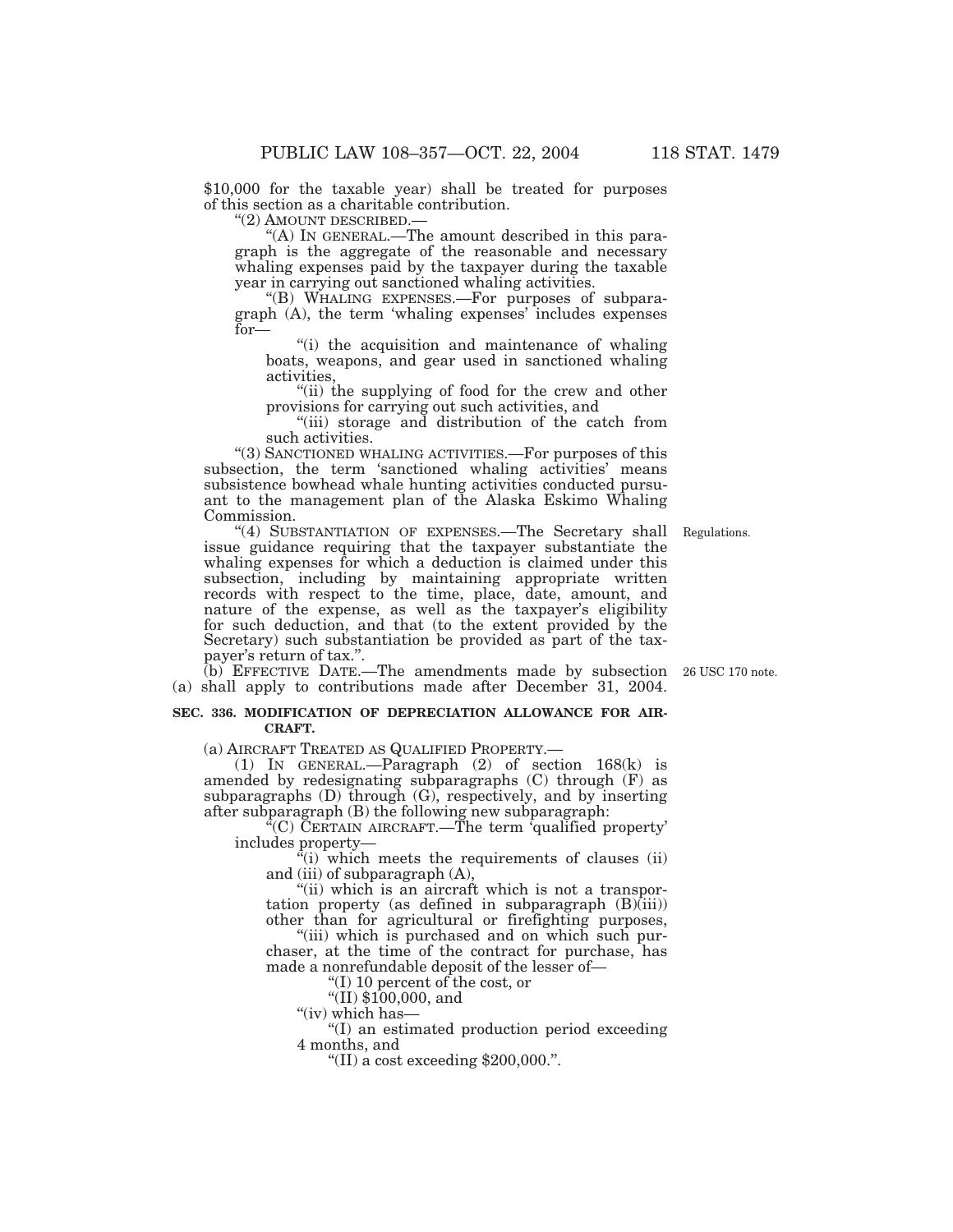(2) PLACED IN SERVICE DATE.—Clause (iv) of section  $168(k)(2)(A)$  is amended by striking "subparagraph  $(B)$ " and inserting "subparagraphs  $(B)$  and  $(C)^n$ .

(b) CONFORMING AMENDMENTS.—

(1) Section 168(k)(2)(B) is amended by adding at the end the following new clause:<br>  $\frac{``(iv)}{APPL}$ 

APPLICATION OF SUBPARAGRAPH.-This subparagraph shall not apply to any property which is described in subparagraph (C).''.

(2) Section  $168(k)(4)(\overline{A})(i)$  is amended by striking "paragraph  $(2)(C)$ " and inserting "paragraph  $(2)(D)$ ".

(3) Section  $168(k)(4)(B)$ (iii) is amended by inserting "and  $\text{pargraph}\left(2\right)$ (C)" after "of this  $\text{pargraph}$ ".

(4) Section  $168(k)(4)(C)$  is amended by striking "subparagraphs  $(B)$  and  $(D)$ " and inserting "subparagraphs  $(B)$ ,  $(C)$ , and  $(E)$ ".

 $(5)$  Section  $168(k)(4)(D)$  is amended by striking "Paragraph"  $(2)(E)$ " and inserting "Paragraph  $(2)(F)$ ".

26 USC 168 note.

(c) EFFECTIVE DATE.—The amendments made by this section shall take effect as if included in the amendments made by section 101 of the Job Creation and Worker Assistance Act of 2002.

# **SEC. 337. MODIFICATION OF PLACED IN SERVICE RULE FOR BONUS DEPRECIATION PROPERTY.**

(a) IN GENERAL.—Subclause (II) of section  $168(k)(2)(E)(iii)$ (relating to syndication), as amended by the Working Families Tax Relief Act of 2004 and as redesignated by this Act, is amended by inserting before the comma at the end the following: ''(or, in the case of multiple units of property subject to the same lease, within 3 months after the date the final unit is placed in service, so long as the period between the time the first unit is placed in service and the time the last unit is placed in service does not exceed 12 months)''.

26 USC 168 note.

(b) EFFECTIVE DATE.—The amendment made by this section shall apply to property sold after June 4, 2004.

### **SEC. 338. EXPENSING OF CAPITAL COSTS INCURRED IN COMPLYING WITH ENVIRONMENTAL PROTECTION AGENCY SULFUR REGULATIONS.**

(a) IN GENERAL.—Part VI of subchapter B of chapter 1 (relating to itemized deductions for individuals and corporations) is amended by inserting after section 179A the following new section:

#### **''SEC. 179B. DEDUCTION FOR CAPITAL COSTS INCURRED IN COM-PLYING WITH ENVIRONMENTAL PROTECTION AGENCY SULFUR REGULATIONS.**

"(a) ALLOWANCE OF DEDUCTION.—In the case of a small business refiner (as defined in section  $45H(c)(1)$ ) which elects the application of this section, there shall be allowed as a deduction an amount equal to 75 percent of qualified capital costs (as defined in section  $45\text{H}(c)(2)$ ) which are paid or incurred by the taxpayer during the taxable year.

''(b) REDUCED PERCENTAGE.—In the case of a small business refiner with average daily domestic refinery runs for the 1-year period ending on December 31, 2002, in excess of 155,000 barrels, the number of percentage points described in subsection (a) shall be reduced (not below zero) by the product of such number (before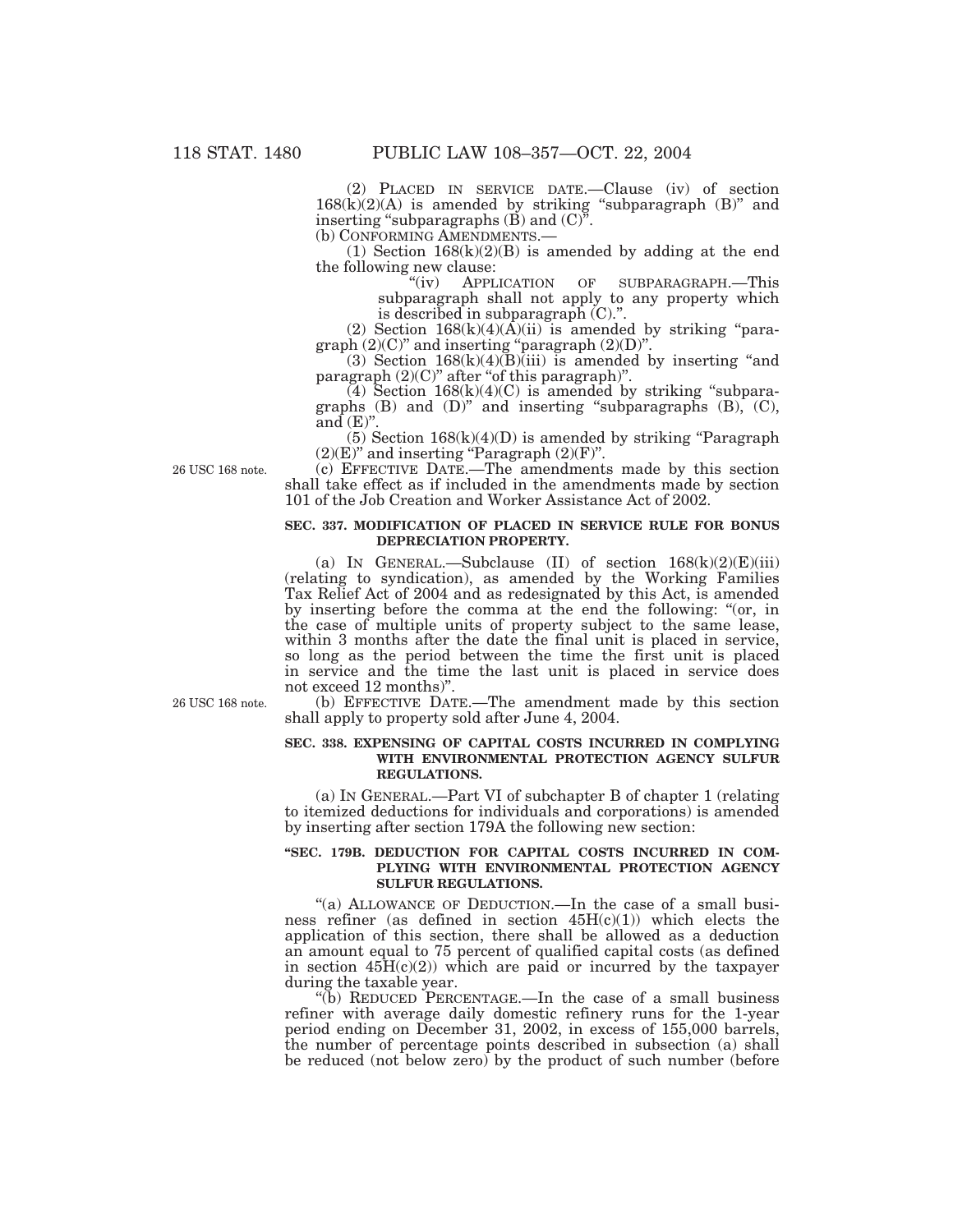the application of this subsection) and the ratio of such excess to 50,000 barrels.

''(c) BASIS REDUCTION.—

''(1) IN GENERAL.—For purposes of this title, the basis of any property shall be reduced by the portion of the cost of such property taken into account under subsection (a).

''(2) ORDINARY INCOME RECAPTURE.—For purposes of section 1245, the amount of the deduction allowable under subsection (a) with respect to any property which is of a character subject to the allowance for depreciation shall be treated as a deduction allowed for depreciation under section 167.''.

''(d) COORDINATION WITH OTHER PROVISIONS.—Section 280B shall not apply to amounts which are treated as expenses under this section."

(b) CONFORMING AMENDMENTS.—

 $(1)$  Section 263 $(a)(1)$ , as amended by this Act, is amended by striking "or" at the end of subparagraph  $(G)$ , by striking the period at the end of subparagraph  $(\hat{H})$  and inserting ", or'', and by adding at the end the following new subparagraph:

''(I) expenditures for which a deduction is allowed under section 179B."

 $(2)$  Section  $263A(c)(3)$  is amended by inserting "179B," after "section"

(3) Section  $312(k)(3)(B)$  is amended by striking "or 179A" each place it appears in the heading and text and inserting "179A, or 179B".

 $(4)$  Section 1016 $(a)$  is amended by striking "and" at the end of paragraph (28), by striking the period at the end of paragraph  $(29)$  and inserting ", and", and by inserting after paragraph (29) the following new paragraph:

 $\cdot$ (30) to the extent provided in section 179B(c)."

(5) Paragraphs  $(2)(C)$  and  $(3)(C)$  of section 1245(a) are each amended by inserting "179B," after "179A,".

(6) The table of sections for part VI of subchapter B of chapter 1, as amended by this Act, is amended by inserting after the item relating to section 179A the following new item:

''Sec. 179B. Deduction for capital costs incurred in complying with Environmental Protection Agency sulfur regulations.<sup>'</sup>

(c) EFFECTIVE DATE.—The amendment made by this section shall apply to expenses paid or incurred after December 31, 2002, in taxable years ending after such date.

26 USC 179B note.

#### **SEC. 339. CREDIT FOR PRODUCTION OF LOW SULFUR DIESEL FUEL.**

(a) IN GENERAL.—Subpart D of part IV of subchapter A of chapter 1 (relating to business-related credits), as amended by this Act, is amended by inserting after section 45G the following new section:

#### **''SEC. 45H. CREDIT FOR PRODUCTION OF LOW SULFUR DIESEL FUEL.**

''(a) IN GENERAL.—For purposes of section 38, the amount of the low sulfur diesel fuel production credit determined under this section with respect to any facility of a small business refiner is an amount equal to 5 cents for each gallon of low sulfur diesel fuel produced during the taxable year by such small business refiner at such facility.

''(b) MAXIMUM CREDIT.—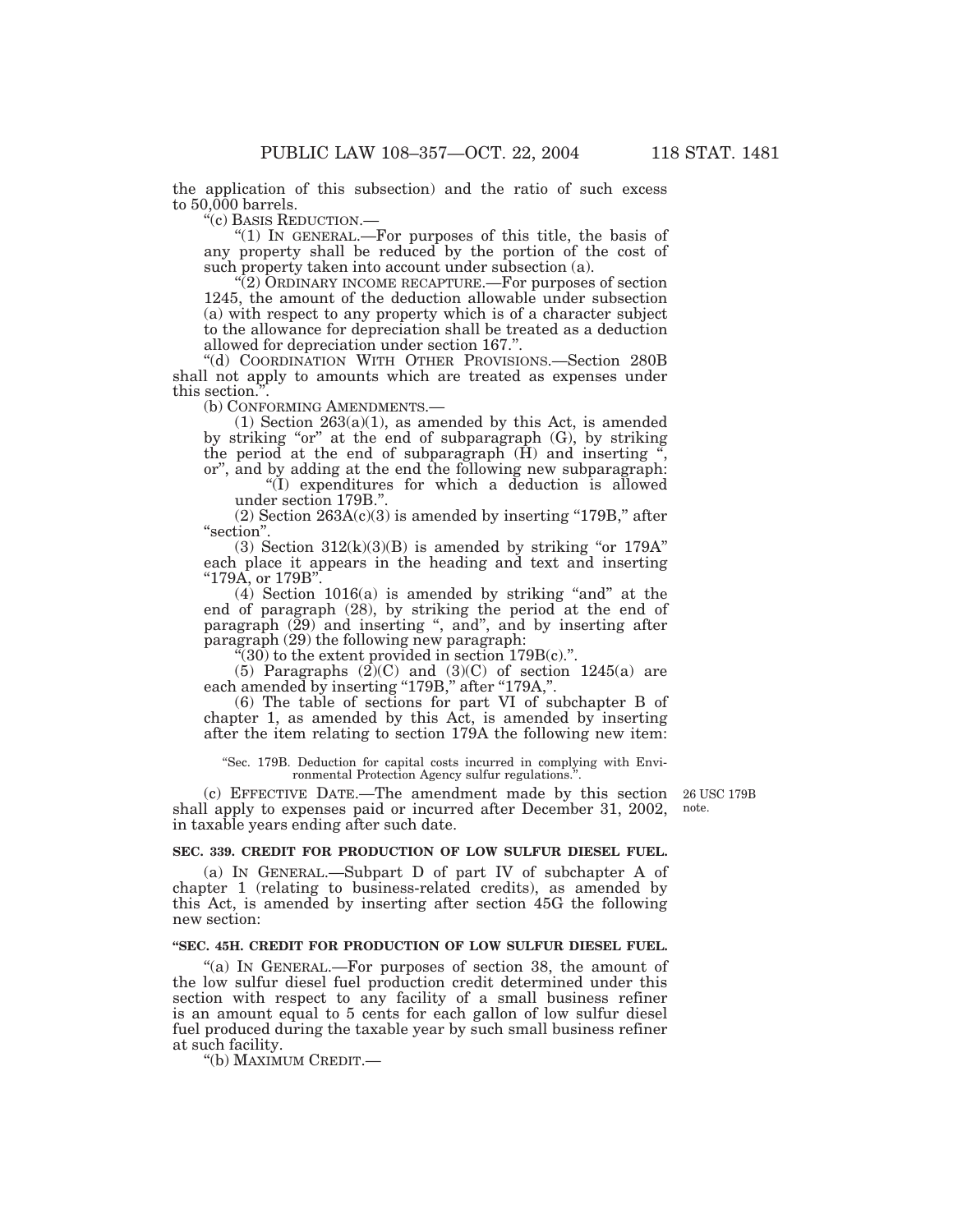''(1) IN GENERAL.—The aggregate credit determined under subsection (a) for any taxable year with respect to any facility shall not exceed—

''(A) 25 percent of the qualified capital costs incurred by the small business refiner with respect to such facility, reduced by

''(B) the aggregate credits determined under this section for all prior taxable years with respect to such facility.

''(2) REDUCED PERCENTAGE.—In the case of a small business refiner with average daily domestic refinery runs for the 1 year period ending on December 31, 2002, in excess of 155,000 barrels, the number of percentage points described in paragraph (1) shall be reduced (not below zero) by the product of such number (before the application of this paragraph) and the ratio of such excess to 50,000 barrels.

"(c) DEFINITIONS AND SPECIAL RULE.—For purposes of this section—

''(1) SMALL BUSINESS REFINER.—The term 'small business refiner' means, with respect to any taxable year, a refiner of crude oil—

 $(A)$  with respect to which not more than 1,500 individuals are engaged in the refinery operations of the business on any day during such taxable year, and

''(B) the average daily domestic refinery run or average retained production of which for all facilities of the taxpayer for the 1-year period ending on December 31, 2002, did not exceed 205,000 barrels.

''(2) QUALIFIED CAPITAL COSTS.—The term 'qualified capital costs' means, with respect to any facility, those costs paid or incurred during the applicable period for compliance with the applicable EPA regulations with respect to such facility, including expenditures for the construction of new process operation units or the dismantling and reconstruction of existing process units to be used in the production of low sulfur diesel fuel, associated adjacent or offsite equipment (including tankage, catalyst, and power supply), engineering, construction period interest, and sitework.

''(3) APPLICABLE EPA REGULATIONS.—The term 'applicable EPA regulations' means the Highway Diesel Fuel Sulfur Control Requirements of the Environmental Protection Agency.

''(4) APPLICABLE PERIOD.—The term 'applicable period' means, with respect to any facility, the period beginning on January 1, 2003, and ending on the earlier of the date which is 1 year after the date on which the taxpayer must comply with the applicable EPA regulations with respect to such facility or December 31, 2009.

''(5) LOW SULFUR DIESEL FUEL.—The term 'low sulfur diesel fuel' means diesel fuel with a sulfur content of 15 parts per million or less.

''(d) REDUCTION IN BASIS.—For purposes of this subtitle, if a credit is determined under this section for any expenditure with respect to any property, the increase in basis of such property which would (but for this subsection) result from such expenditure shall be reduced by the amount of the credit so determined.

''(e) SPECIAL RULE FOR DETERMINATION OF REFINERY RUNS.— For purposes this section and section 179B(b), in the calculation of average daily domestic refinery run or retained production, only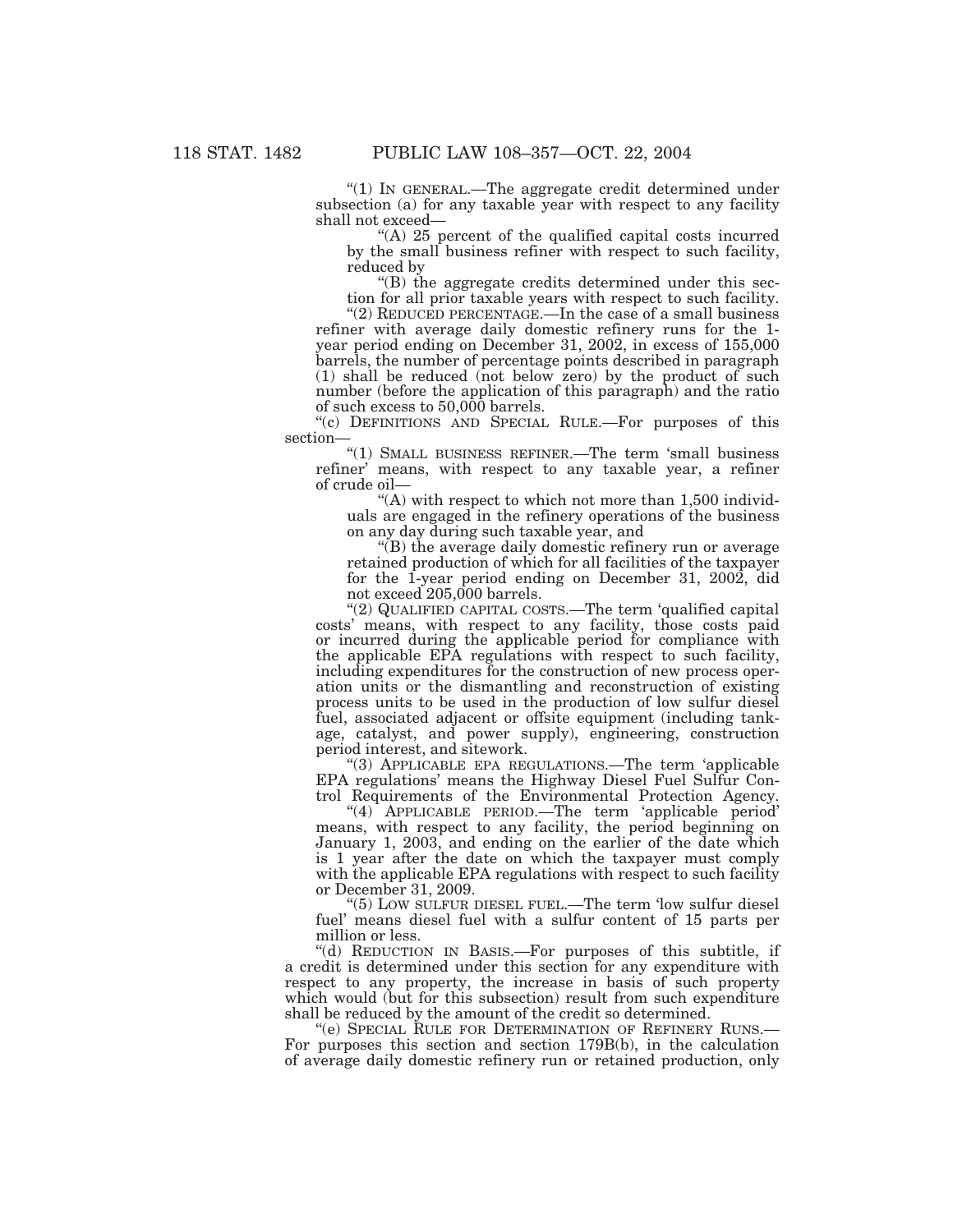refineries which on April 1, 2003, were refineries of the refiner or a related person (within the meaning of section  $613A(d)(3)$ ), shall be taken into account.

''(f) CERTIFICATION.—

"(1) REQUIRED.—No credit shall be allowed unless, not later Deadline. than the date which is 30 months after the first day of the first taxable year in which the low sulfur diesel fuel production credit is determined with respect to a facility, the small business refiner obtains certification from the Secretary, after consultation with the Administrator of the Environmental Protection Agency, that the taxpayer's qualified capital costs with respect to such facility will result in compliance with the applicable EPA regulations.

"(2) CONTENTS OF APPLICATION.—An application for certification shall include relevant information regarding unit capacities and operating characteristics sufficient for the Secretary, after consultation with the Administrator of the Environmental Protection Agency, to determine that such qualified capital costs are necessary for compliance with the applicable EPA regulations.

"(3) REVIEW PERIOD.—Any application shall be reviewed Deadline. and notice of certification, if applicable, shall be made within 60 days of receipt of such application. In the event the Secretary does not notify the taxpayer of the results of such certification within such period, the taxpayer may presume the certification to be issued until so notified.

"(4) STATUTE OF LIMITATIONS.—With respect to the credit allowed under this section—

"(A) the statutory period for the assessment of any deficiency attributable to such credit shall not expire before the end of the 3-year period ending on the date that the review period described in paragraph (3) ends with respect to the taxpayer, and

''(B) such deficiency may be assessed before the expiration of such 3-year period notwithstanding the provisions of any other law or rule of law which would otherwise prevent such assessment.

''(g) COOPERATIVE ORGANIZATIONS.— ''(1) APPORTIONMENT OF CREDIT.—

"(A) In GENERAL.—In the case of a cooperative organization described in section 1381(a), any portion of the credit determined under subsection (a) for the taxable year may, at the election of the organization, be apportioned among patrons eligible to share in patronage dividends on the basis of the quantity or value of business done with or for such patrons for the taxable year.

''(B) FORM AND EFFECT OF ELECTION.—An election under subparagraph (A) for any taxable year shall be made on a timely filed return for such year. Such election, once made, shall be irrevocable for such taxable year.

"(2) TREATMENT OF ORGANIZATIONS AND PATRONS.-

''(A) ORGANIZATIONS.—The amount of the credit not apportioned to patrons pursuant to paragraph (1) shall be included in the amount determined under subsection (a) for the taxable year of the organization.

''(B) PATRONS.—The amount of the credit apportioned to patrons pursuant to paragraph (1) shall be included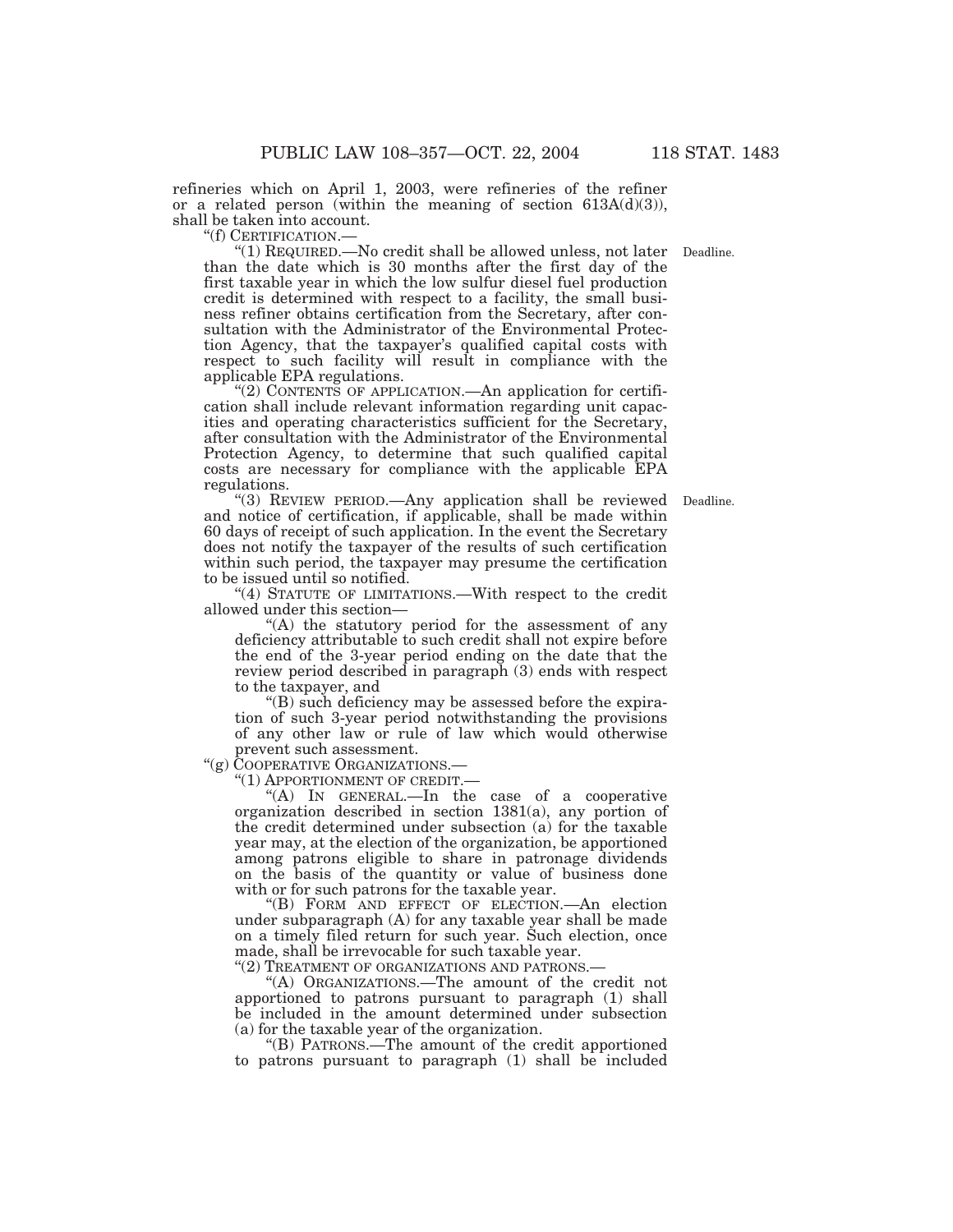in the amount determined under subsection (a) for the first taxable year of each patron ending on or after the last day of the payment period (as defined in section 1382(d)) for the taxable year of the organization or, if earlier, for the taxable year of each patron ending on or after the date on which the patron receives notice from the cooperative of the apportionment.

''(3) SPECIAL RULE.—If the amount of a credit which has been apportioned to any patron under this subsection is decreased for any reason—

"(A) such amount shall not increase the tax imposed on such patron, and

''(B) the tax imposed by this chapter on such organization shall be increased by such amount.

The increase under subparagraph (B) shall not be treated as tax imposed by this chapter for purposes of determining the amount of any credit under this chapter or for purposes of section 55.".

(b) CREDIT MADE PART OF GENERAL BUSINESS CREDIT.—Subsection (b) of section 38 (relating to general business credit), as amended by this Act, is amended by striking ''plus'' at the end of paragraph (16), by striking the period at the end of paragraph  $(17)$  and inserting ", plus", and by inserting after paragraph  $(17)$ the following new paragraph:

 $\degree$ (18) the low sulfur diesel fuel production credit determined under section  $45H(a)$ .".

(c) DENIAL OF DOUBLE BENEFIT.—Section 280C (relating to certain expenses for which credits are allowable) is amended by adding at the end the following new subsection:

''(d) LOW SULFUR DIESEL FUEL PRODUCTION CREDIT.—No deduction shall be allowed for that portion of the expenses otherwise allowable as a deduction for the taxable year which is equal to the amount of the credit determined for the taxable year under section 45H(a).".

(d) BASIS ADJUSTMENT.—Section 1016(a) (relating to adjustments to basis), as amended by this Act, is amended by striking "and" at the end of paragraph (29), by striking the period at the end of paragraph (30) and inserting '', and'', and by inserting after paragraph (30) the following new paragraph:

"(31) in the case of a facility with respect to which a credit was allowed under section 45H, to the extent provided in section  $45H(d)$ .".

(e) DEDUCTION FOR CERTAIN UNUSED BUSINESS CREDITS.—Section 196(c) (defining qualified business credits), as amended by this Act, is amended by striking "and" at the end of paragraph (10), by striking the period at the end of paragraph (11) and inserting ", and", and by adding after paragraph  $(11)$  the following new paragraph:

 $\sqrt{12}$  the low sulfur diesel fuel production credit determined under section 45H(a).''.

(e) CLERICAL AMENDMENT.—The table of sections for subpart D of part IV of subchapter A of chapter 1, as amended by this Act, is amended by inserting after the item relating to section 45G the following new item:

''Sec. 45H. Credit for production of low sulfur diesel fuel.''.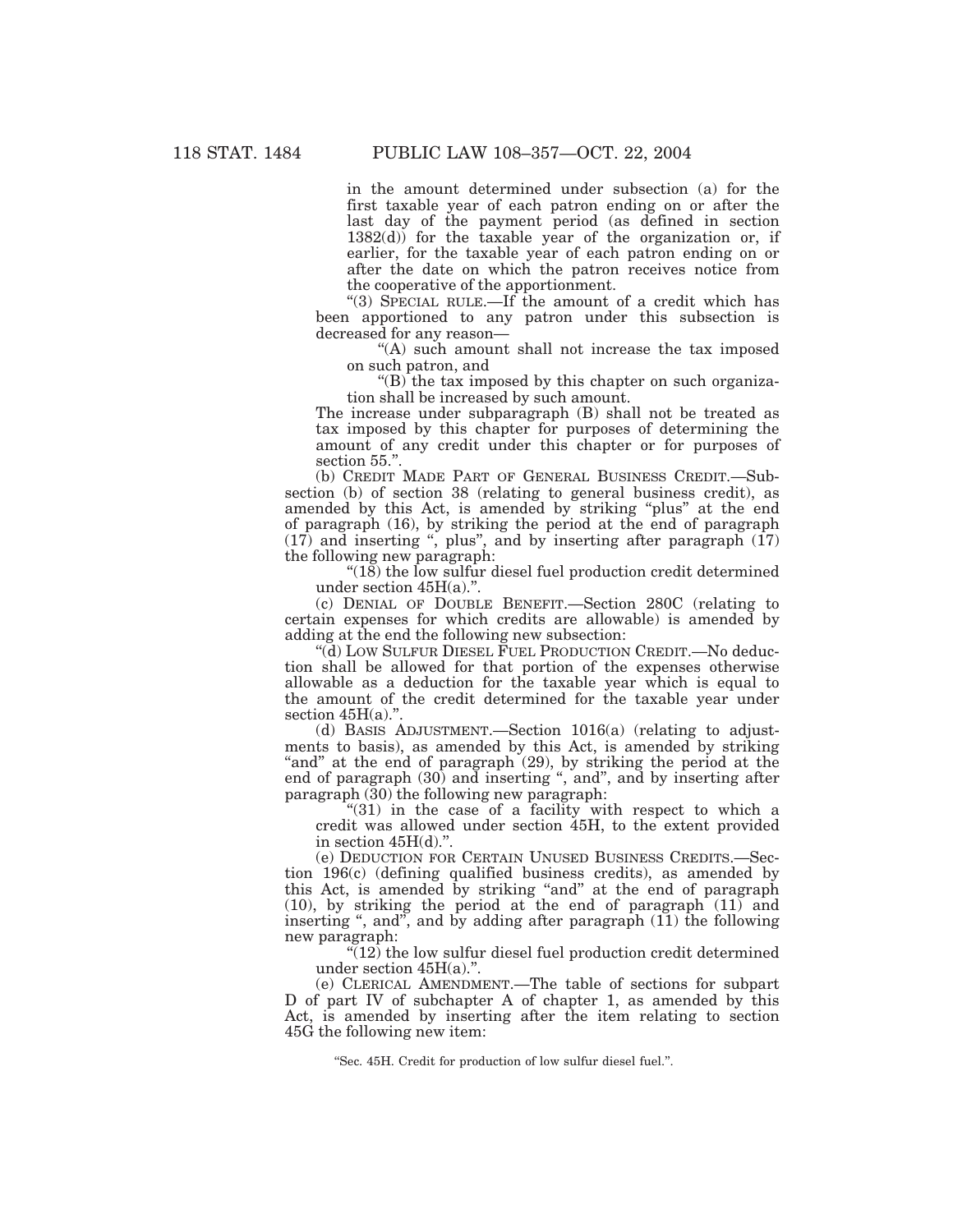(f) EFFECTIVE DATE.—The amendments made by this section 26 USC 38 note. shall apply to expenses paid or incurred after December 31, 2002, in taxable years ending after such date.

# **SEC. 340. EXPANSION OF QUALIFIED SMALL-ISSUE BOND PROGRAM.**

(a) IN GENERAL.—Section  $144(a)(4)$  (relating to \$10,000,000 limit in certain cases) is amended by adding at the end the following new subparagraph:

"(G) ADDITIONAL CAPITAL EXPENDITURES NOT TAKEN INTO ACCOUNT.—With respect to bonds issued after September 30, 2009, in addition to any capital expenditure described in subparagraph (C), capital expenditures of not to exceed \$10,000,000 shall not be taken into account for purposes of applying subparagraph  $(A)(ii)$ ."

(b) CONFORMING AMENDMENT.—Subparagraph (F) of section  $144(a)(4)$  is amended by adding at the end the following new sentence: ''This subparagraph shall not apply to bonds issued after September 30, 2009.''.

#### **SEC. 341. OIL AND GAS FROM MARGINAL WELLS.**

(a) IN GENERAL.—Subpart D of part IV of subchapter A of chapter 1 (relating to business credits), as amended by this Act, is amended by inserting after section 45H the following:

#### **''SEC. 45I. CREDIT FOR PRODUCING OIL AND GAS FROM MARGINAL WELLS.**

"(a) GENERAL RULE.—For purposes of section 38, the marginal well production credit for any taxable year is an amount equal to the product of—

''(1) the credit amount, and

 $(2)$  the qualified credit oil production and the qualified natural gas production which is attributable to the taxpayer. ''(b) CREDIT AMOUNT.—For purposes of this section—

''(1) IN GENERAL.—The credit amount is—

''(A) \$3 per barrel of qualified crude oil production, and

''(B) 50 cents per 1,000 cubic feet of qualified natural gas production.

 $\tilde{C}(2)$  REDUCTION AS OIL AND GAS PRICES INCREASE.—

"(A) IN GENERAL.—The  $$3$  and  $50$  cents amounts under paragraph (1) shall each be reduced (but not below zero) by an amount which bears the same ratio to such amount (determined without regard to this paragraph) as—

''(i) the excess (if any) of the applicable reference price over \$15 (\$1.67 for qualified natural gas production), bears to

 $\text{``(ii)}$  \$3 (\$0.33 for qualified natural gas production). The applicable reference price for a taxable year is the reference price of the calendar year preceding the calendar year in which the taxable year begins.

"(B) INFLATION ADJUSTMENT.—In the case of any taxable year beginning in a calendar year after 2005, each of the dollar amounts contained in subparagraph (A) shall be increased to an amount equal to such dollar amount multiplied by the inflation adjustment factor for such calendar year (determined under section 43(b)(3)(B) by substituting '2004' for '1990').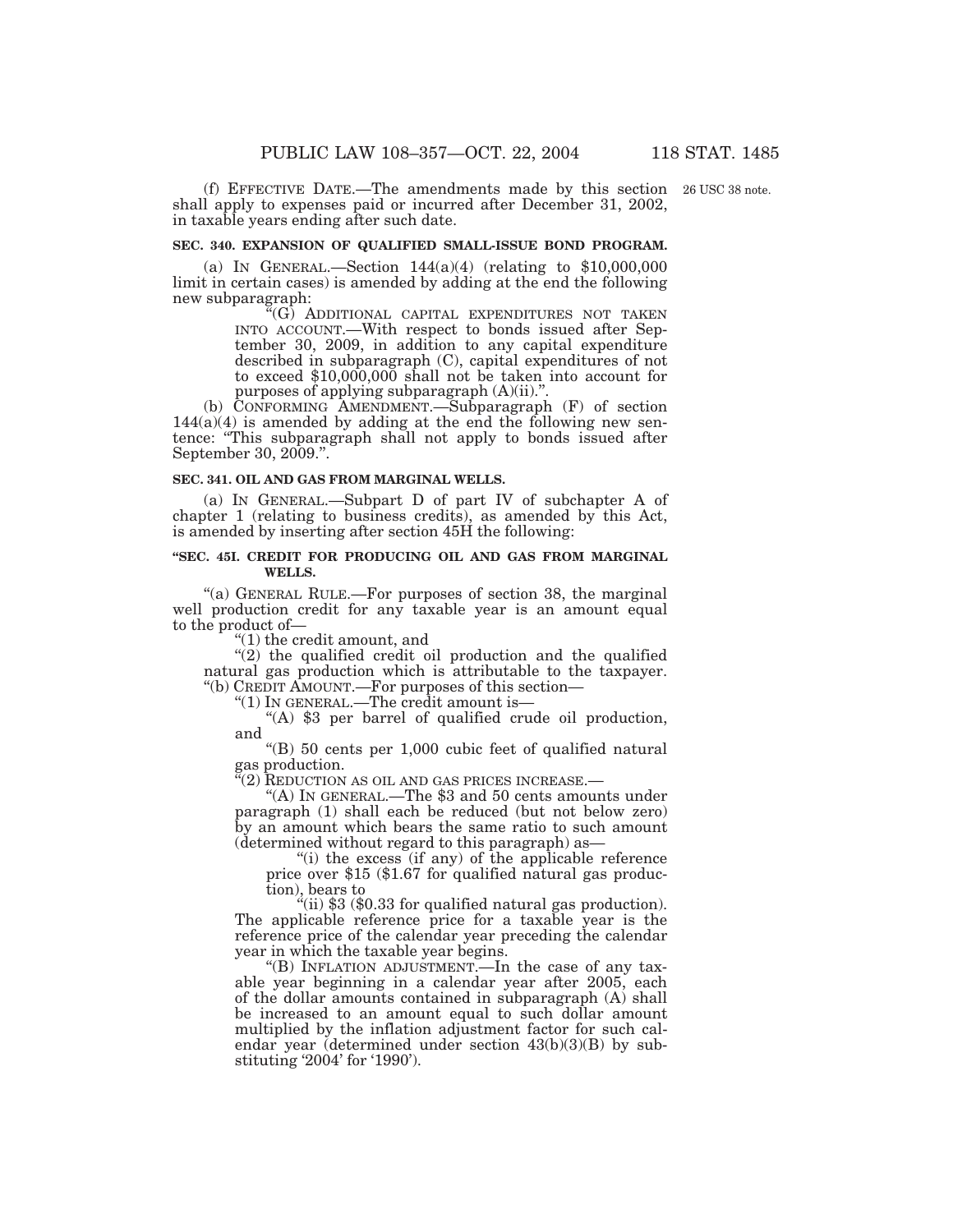"(C) REFERENCE PRICE.—For purposes of this paragraph, the term 'reference price' means, with respect to any calendar year—

"(i) in the case of qualified crude oil production, the reference price determined under section  $29(d)(2)(C)$ , and

''(ii) in the case of qualified natural gas production, the Secretary's estimate of the annual average wellhead price per 1,000 cubic feet for all domestic natural gas.

''(c) QUALIFIED CRUDE OIL AND NATURAL GAS PRODUCTION.— For purposes of this section—

''(1) IN GENERAL.—The terms 'qualified crude oil production' and 'qualified natural gas production' mean domestic crude oil or natural gas which is produced from a qualified marginal well.

''(2) LIMITATION ON AMOUNT OF PRODUCTION WHICH MAY QUALIFY.—

''(A) IN GENERAL.—Crude oil or natural gas produced during any taxable year from any well shall not be treated as qualified crude oil production or qualified natural gas production to the extent production from the well during the taxable year exceeds 1,095 barrels or barrel-of-oil equivalents (as defined in section 29(d)(5)).

''(B) PROPORTIONATE REDUCTIONS.—

"(i) SHORT TAXABLE YEARS.—In the case of a short taxable year, the limitations under this paragraph shall be proportionately reduced to reflect the ratio which the number of days in such taxable year bears to 365.

"(ii) WELLS NOT IN PRODUCTION ENTIRE YEAR.-In the case of a well which is not capable of production during each day of a taxable year, the limitations under this paragraph applicable to the well shall be proportionately reduced to reflect the ratio which the number of days of production bears to the total number of days in the taxable year.

''(3) DEFINITIONS.—

''(A) QUALIFIED MARGINAL WELL.—The term 'qualified marginal well' means a domestic well—

''(i) the production from which during the taxable year is treated as marginal production under section 613A(c)(6), or

''(ii) which, during the taxable year—

''(I) has average daily production of not more than 25 barrel-of-oil equivalents (as so defined), and

''(II) produces water at a rate not less than 95 percent of total well effluent.

''(B) CRUDE OIL, ETC.—The terms 'crude oil', 'natural gas', 'domestic', and 'barrel' have the meanings given such terms by section 613A(e).

''(d) OTHER RULES.—

"(1) PRODUCTION ATTRIBUTABLE TO THE TAXPAYER.—In the case of a qualified marginal well in which there is more than one owner of operating interests in the well and the crude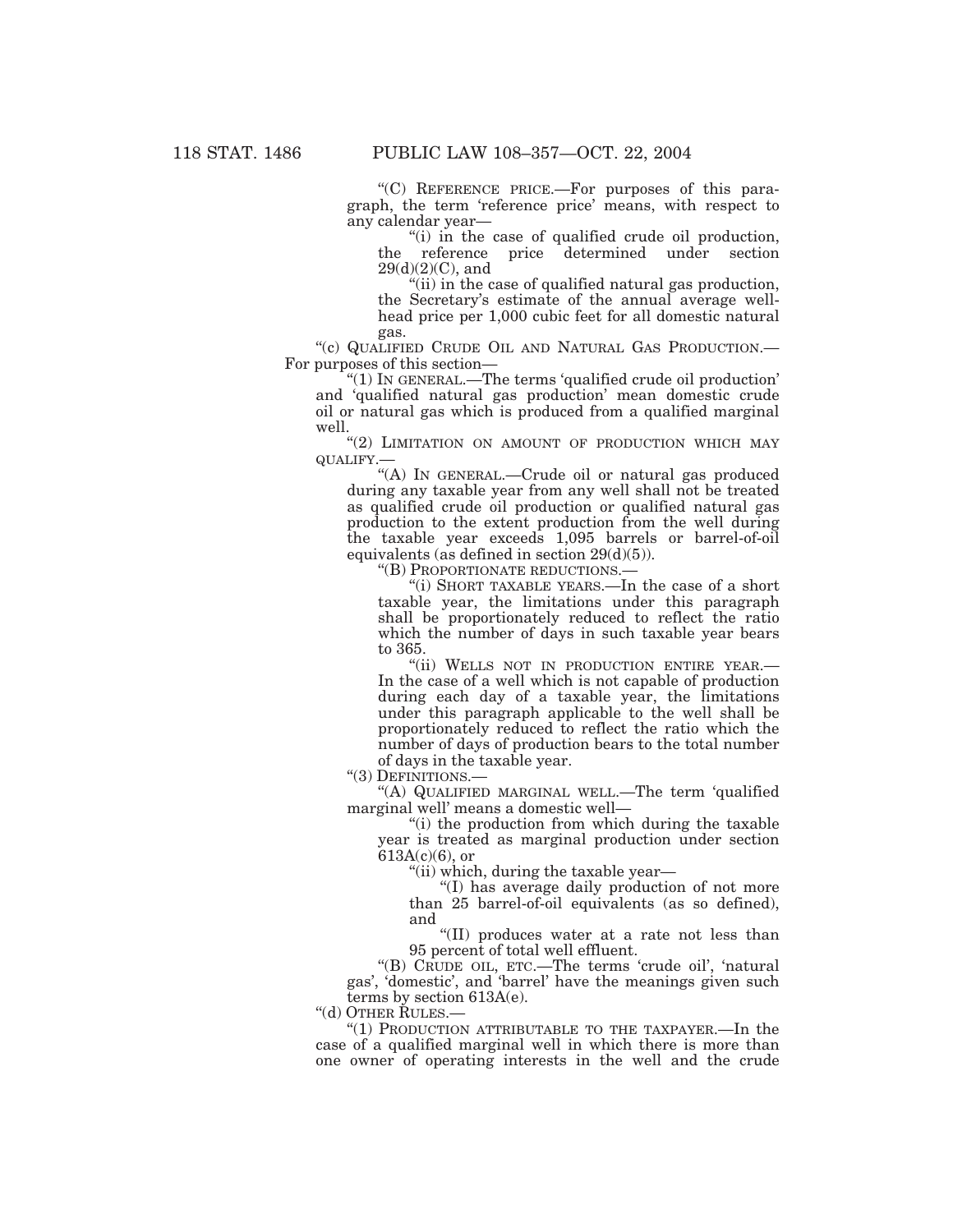oil or natural gas production exceeds the limitation under subsection (c)(2), qualifying crude oil production or qualifying natural gas production attributable to the taxpayer shall be determined on the basis of the ratio which taxpayer's revenue interest in the production bears to the aggregate of the revenue interests of all operating interest owners in the production.

"(2) OPERATING INTEREST REQUIRED.—Any credit under this section may be claimed only on production which is attributable to the holder of an operating interest.<br>
"(3) PRODUCTION FROM NON

PRODUCTION FROM NONCONVENTIONAL SOURCES EXCLUDED.—In the case of production from a qualified marginal well which is eligible for the credit allowed under section 29 for the taxable year, no credit shall be allowable under this section unless the taxpayer elects not to claim the credit under section 29 with respect to the well.''.

(b) CREDIT TREATED AS BUSINESS CREDIT.—Section 38(b), as amended by this Act, is amended by striking ''plus'' at the end of paragraph (17), by striking the period at the end of paragraph  $(18)$  and inserting ", plus", and by inserting after paragraph  $(18)$ the following:

 $\degree$ (19) the marginal oil and gas well production credit determined under section 45I(a).".

(c) CARRYBACK.—Subsection (a) of section 39 (relating to carryback and carryforward of unused credits generally) is amended by adding at the end the following:

''(3) 5-YEAR CARRYBACK FOR MARGINAL OIL AND GAS WELL Applicability. PRODUCTION CREDIT.—Notwithstanding subsection (d), in the case of the marginal oil and gas well production credit—

''(A) this section shall be applied separately from the business credit (other than the marginal oil and gas well production credit),

''(B) paragraph (1) shall be applied by substituting '5 taxable years' for '1 taxable years' in subparagraph (A) thereof, and

"(C) paragraph  $(2)$  shall be applied—

''(i) by substituting '25 taxable years' for '21 taxable years' in subparagraph (A) thereof, and

"(ii) by substituting '24 taxable years' for '20 taxable years' in subparagraph (B) thereof.''.

(d) CLERICAL AMENDMENT.—The table of sections for subpart D of part IV of subchapter A of chapter 1, as amended by this Act, is amended by inserting after section 45H the following:

''Sec. 45I. Credit for producing oil and gas from marginal wells.''.

(e) EFFECTIVE DATE.—The amendments made by this section 26 USC 38 note. shall apply to production in taxable years beginning after December 31, 2004.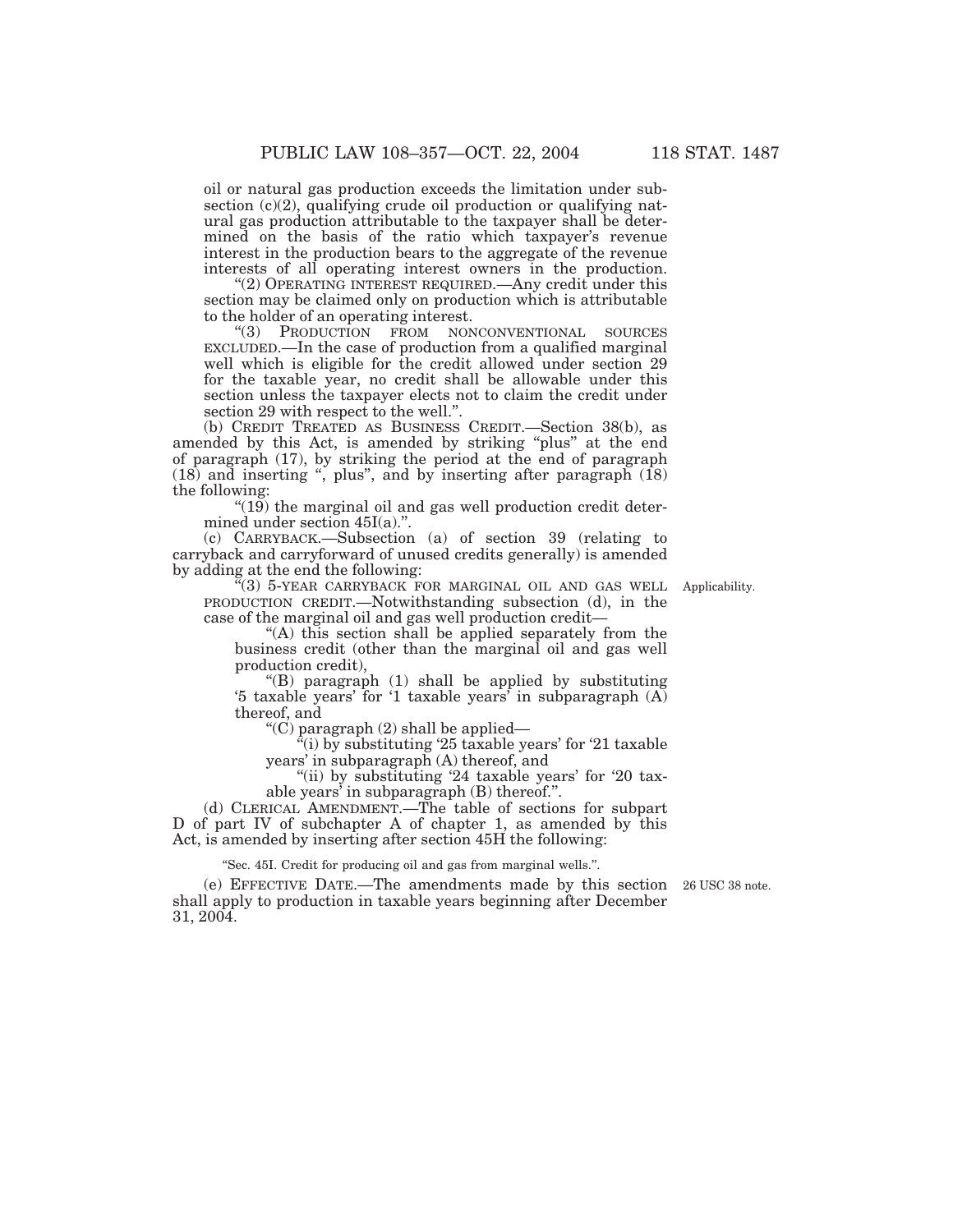# **TITLE IV—TAX REFORM AND SIM-PLIFICATION FOR UNITED STATES BUSINESSES**

#### **SEC. 401. INTEREST EXPENSE ALLOCATION RULES.**

(a) ELECTION TO ALLOCATE ON WORLDWIDE BASIS.—Section 864 is amended by redesignating subsection (f) as subsection (g) and by inserting after subsection (e) the following new subsection:

"(f) ELECTION TO ALLOCATE INTEREST, ETC. ON WORLDWIDE BASIS.—For purposes of this subchapter, at the election of the worldwide affiliated group—

''(1) ALLOCATION AND APPORTIONMENT OF INTEREST EXPENSE.—

''(A) IN GENERAL.—The taxable income of each domestic corporation which is a member of a worldwide affiliated group shall be determined by allocating and apportioning interest expense of each member as if all members of such group were a single corporation.

''(B) TREATMENT OF WORLDWIDE AFFILIATED GROUP.— The taxable income of the domestic members of a worldwide affiliated group from sources outside the United States shall be determined by allocating and apportioning the interest expense of such domestic members to such income in an amount equal to the excess (if any) of—

''(i) the total interest expense of the worldwide affiliated group multiplied by the ratio which the foreign assets of the worldwide affiliated group bears to all the assets of the worldwide affiliated group, over

"(ii) the interest expense of all foreign corporations which are members of the worldwide affiliated group to the extent such interest expense of such foreign corporations would have been allocated and apportioned to foreign source income if this subsection were applied to a group consisting of all the foreign corporations in such worldwide affiliated group.

''(C) WORLDWIDE AFFILIATED GROUP.—For purposes of this paragraph, the term 'worldwide affiliated group' means a group consisting of—

''(i) the includible members of an affiliated group (as defined in section 1504(a), determined without regard to paragraphs  $(2)$  and  $(4)$  of section 1504 $(b)$ ), and

"(ii) all controlled foreign corporations in which such members in the aggregate meet the ownership requirements of section 1504(a)(2) either directly or indirectly through applying paragraph (2) of section 958(a) or through applying rules similar to the rules of such paragraph to stock owned directly or indirectly by domestic partnerships, trusts, or estates.

"(2) ALLOCATION AND APPORTIONMENT OF OTHER EXPENSES.—Expenses other than interest which are not directly allocable or apportioned to any specific income producing activity shall be allocated and apportioned as if all members of the affiliated group were a single corporation. For purposes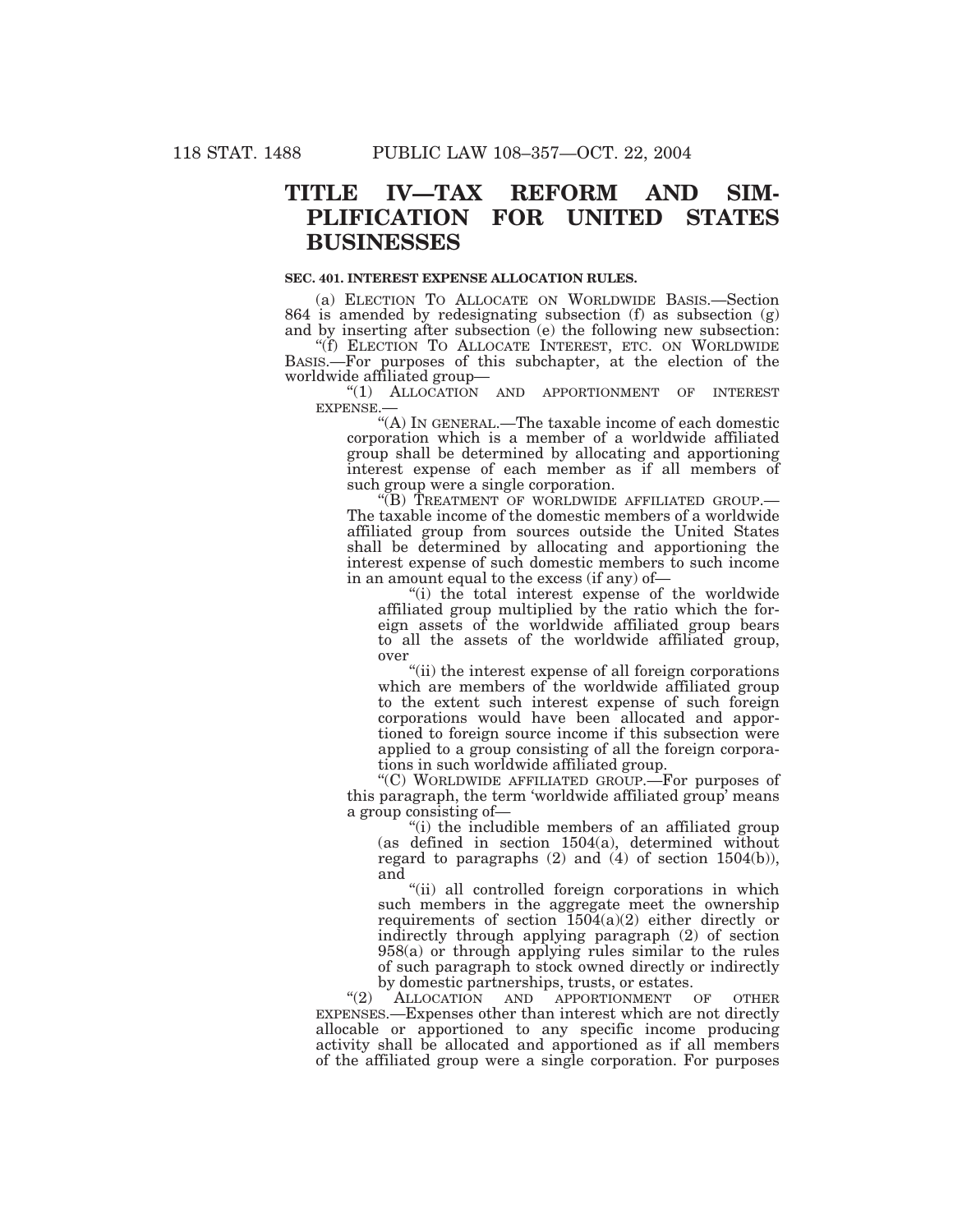of the preceding sentence, the term 'affiliated group' has the meaning given such term by section 1504 (determined without regard to paragraph (4) of section 1504(b)).

"(3) TREATMENT OF TAX-EXEMPT ASSETS; BASIS OF STOCK Applicability. IN NONAFFILIATED 10-PERCENT OWNED CORPORATIONS.—The rules of paragraphs (3) and (4) of subsection (e) shall apply for purposes of this subsection, except that paragraph (4) shall be applied on a worldwide affiliated group basis.

(4) TREATMENT OF CERTAIN FINANCIAL INSTITUTIONS.—

"(A) IN GENERAL.—For purposes of paragraph  $(1)$ , any corporation described in subparagraph (B) shall be treated as an includible corporation for purposes of section 1504 only for purposes of applying this subsection separately to corporations so described.

 $\sqrt{\text{B}}$ ) DESCRIPTION.—A corporation is described in this subparagraph if—

''(i) such corporation is a financial institution described in section 581 or 591,

"(ii) the business of such financial institution is predominantly with persons other than related persons (within the meaning of subsection  $(d)(4)$ ) or their customers, and

"(iii) such financial institution is required by State or Federal law to be operated separately from any other entity which is not such an institution.

''(C) TREATMENT OF BANK AND FINANCIAL HOLDING COMPANIES.—To the extent provided in regulations—

''(i) a bank holding company (within the meaning of section 2(a) of the Bank Holding Company Act of 1956 (12 U.S.C. 1841(a)),

"(ii) a financial holding company (within the meaning of section 2(p) of the Bank Holding Company Act of 1956 (12 U.S.C. 1841(p)), and

''(iii) any subsidiary of a financial institution described in section 581 or 591, or of any such bank or financial holding company, if such subsidiary is predominantly engaged (directly or indirectly) in the active conduct of a banking, financing, or similar business,

shall be treated as a corporation described in subparagraph (B).

"(5) ELECTION TO EXPAND FINANCIAL INSTITUTION GROUP OF WORLDWIDE GROUP.—

''(A) IN GENERAL.—If a worldwide affiliated group elects the application of this subsection, all financial corporations which—

''(i) are members of such worldwide affiliated group, but

''(ii) are not corporations described in paragraph  $(4)(B),$ 

shall be treated as described in paragraph (4)(B) for purposes of applying paragraph (4)(A). This subsection (other than this paragraph) shall apply to any such group in the same manner as this subsection (other than this paragraph) applies to the pre-election worldwide affiliated group of which such group is a part.

Applicability.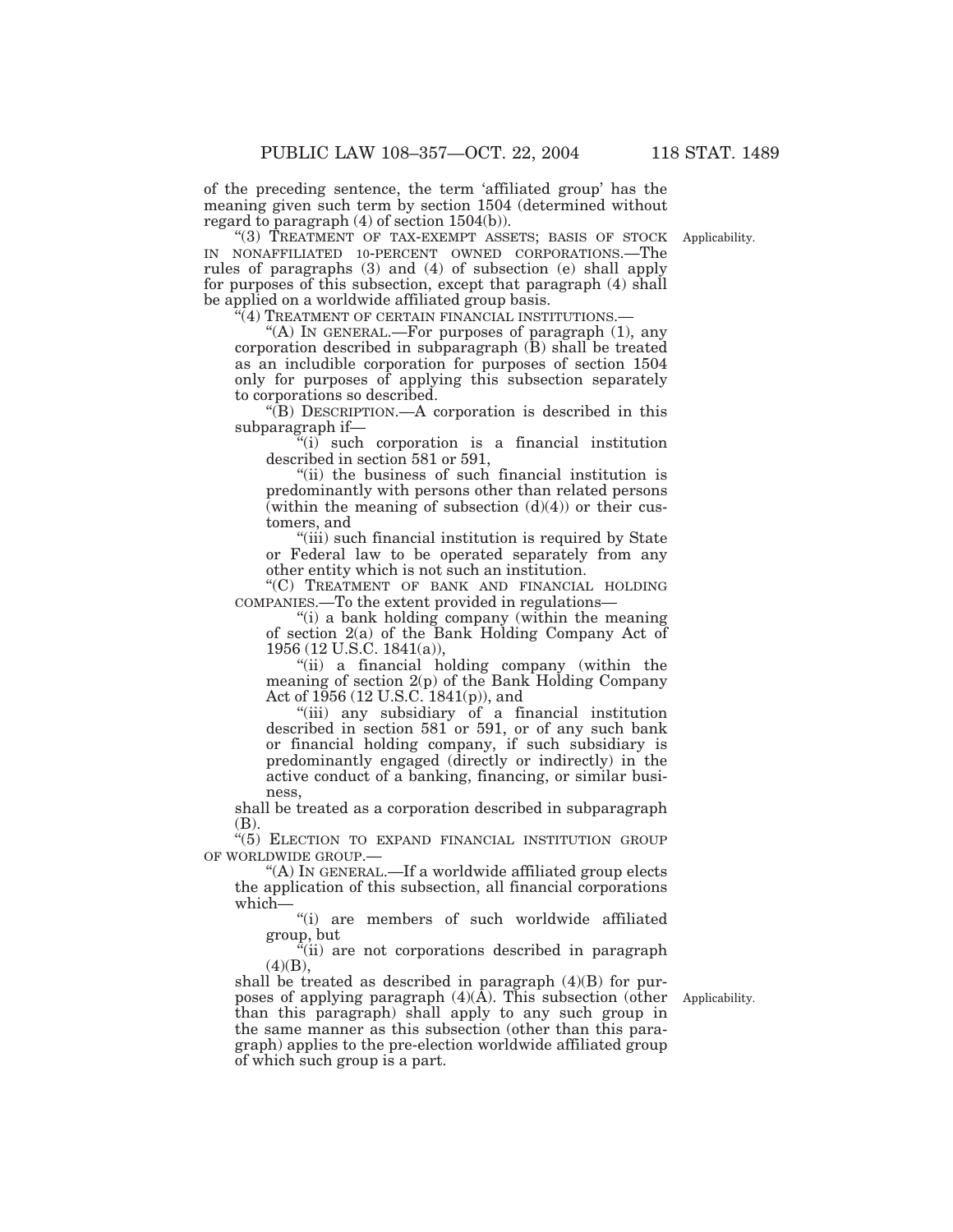''(B) FINANCIAL CORPORATION.—For purposes of this paragraph, the term 'financial corporation' means any corporation if at least 80 percent of its gross income is income described in section  $904(d)(2)(D)(ii)$  and the regulations thereunder which is derived from transactions with persons who are not related (within the meaning of section 267(b) or  $707(b)(1)$  to the corporation. For purposes of the preceding sentence, there shall be disregarded any item of income or gain from a transaction or series of transactions a principal purpose of which is the qualification of any corporation as a financial corporation.

''(C) ANTI-ABUSE RULES.—In the case of a corporation which is a member of an electing financial institution group, to the extent that such corporation—

''(i) distributes dividends or makes other distributions with respect to its stock after the date of the enactment of this paragraph to any member of the pre-election worldwide affiliated group (other than to a member of the electing financial institution group) in excess of the greater of—

''(I) its average annual dividend (expressed as a percentage of current earnings and profits) during the 5-taxable-year period ending with the taxable year preceding the taxable year, or

''(II) 25 percent of its average annual earnings and profits for such 5-taxable-year period, or

"(ii) deals with any person in any manner not clearly reflecting the income of the corporation (as determined under principles similar to the principles of section 482),

an amount of indebtedness of the electing financial institution group equal to the excess distribution or the understatement or overstatement of income, as the case may be, shall be recharacterized (for the taxable year and subsequent taxable years) for purposes of this paragraph as indebtedness of the worldwide affiliated group (excluding the electing financial institution group). If a corporation has not been in existence for 5 taxable years, this subparagraph shall be applied with respect to the period it was in existence.

''(D) ELECTION.—An election under this paragraph with respect to any financial institution group may be made only by the common parent of the pre-election worldwide affiliated group and may be made only for the first taxable year beginning after December 31, 2008, in which such affiliated group includes 1 or more financial corporations. Such an election, once made, shall apply to all financial corporations which are members of the electing financial institution group for such taxable year and all subsequent years unless revoked with the consent of the Secretary. "(E) DEFINITIONS RELATING TO GROUPS.—For purposes

of this paragraph—

"(i) PRE-ELECTION WORLDWIDE AFFILIATED GROUP.—The term 'pre-election worldwide affiliated group' means, with respect to a corporation, the worldwide affiliated group of which such corporation would

Applicability.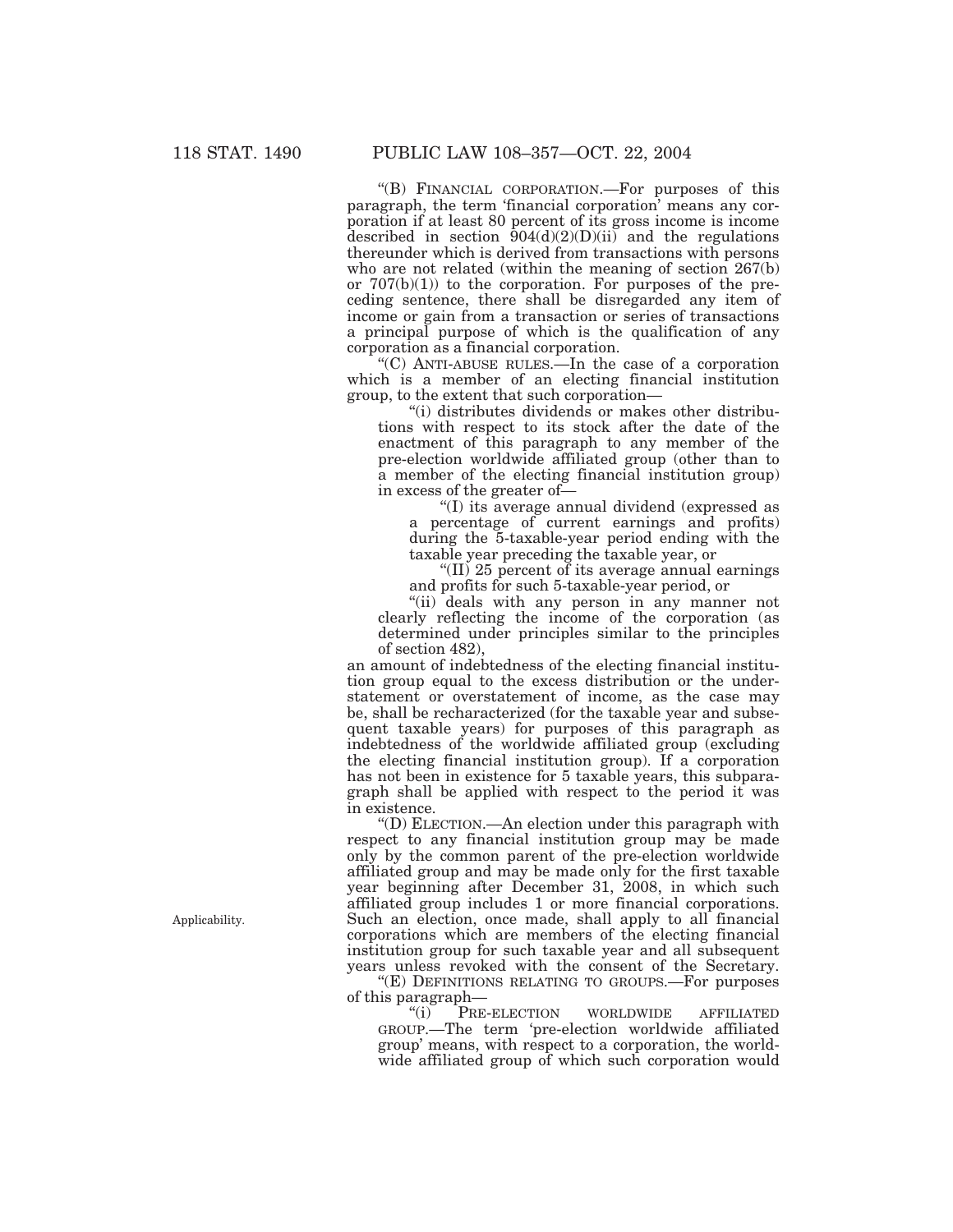(but for an election under this paragraph) be a member for purposes of applying paragraph  $(1)$ .

"(ii) ELECTING FINANCIAL INSTITUTION GROUP. The term 'electing financial institution group' means the group of corporations to which this subsection applies separately by reason of the application of paragraph (4)(A) and which includes financial corporations by reason of an election under subparagraph  $(\overline{A})$ .

"(F) REGULATIONS.—The Secretary shall prescribe such regulations as may be appropriate to carry out this subsection, including regulations—

''(i) providing for the direct allocation of interest expense in other circumstances where such allocation would be appropriate to carry out the purposes of this subsection,

''(ii) preventing assets or interest expense from being taken into account more than once, and

''(iii) dealing with changes in members of any group (through acquisitions or otherwise) treated under this paragraph as an affiliated group for purposes of this subsection.

''(6) ELECTION.—An election to have this subsection apply with respect to any worldwide affiliated group may be made only by the common parent of the domestic affiliated group referred to in paragraph  $(1)(C)$  and may be made only for the first taxable year beginning after December 31, 2008, in which a worldwide affiliated group exists which includes such affiliated group and at least 1 foreign corporation. Such an Applicability. election, once made, shall apply to such common parent and all other corporations which are members of such worldwide affiliated group for such taxable year and all subsequent years unless revoked with the consent of the Secretary.''.

(b) EXPANSION OF REGULATORY AUTHORITY.—Paragraph (7) of section 864(e) is amended—

(1) by inserting before the comma at the end of subparagraph (B) "and in other circumstances where such allocation would be appropriate to carry out the purposes of this subsection'', and

(2) by striking ''and'' at the end of subparagraph (E), by redesignating subparagraph (F) as subparagraph (G), and by inserting after subparagraph (E) the following new subparagraph:

 $f(F)$  preventing assets or interest expense from being taken into account more than once, and''.

(c) EFFECTIVE DATE.—The amendments made by this section 26 USC 864 note. shall apply to taxable years beginning after December 31, 2008.

#### **SEC. 402. RECHARACTERIZATION OF OVERALL DOMESTIC LOSS.**

(a) GENERAL RULE.—Section 904 is amended by redesignating subsections (g), (h), (i), (j), and (k) as subsections (h), (i), (j), (k), and (l) respectively, and by inserting after subsection (f) the following new subsection:

''(g) RECHARACTERIZATION OF OVERALL DOMESTIC LOSS.—

''(1) GENERAL RULE.—For purposes of this subpart and section 936, in the case of any taxpayer who sustains an overall domestic loss for any taxable year beginning after December 31, 2006, that portion of the taxpayer's taxable income from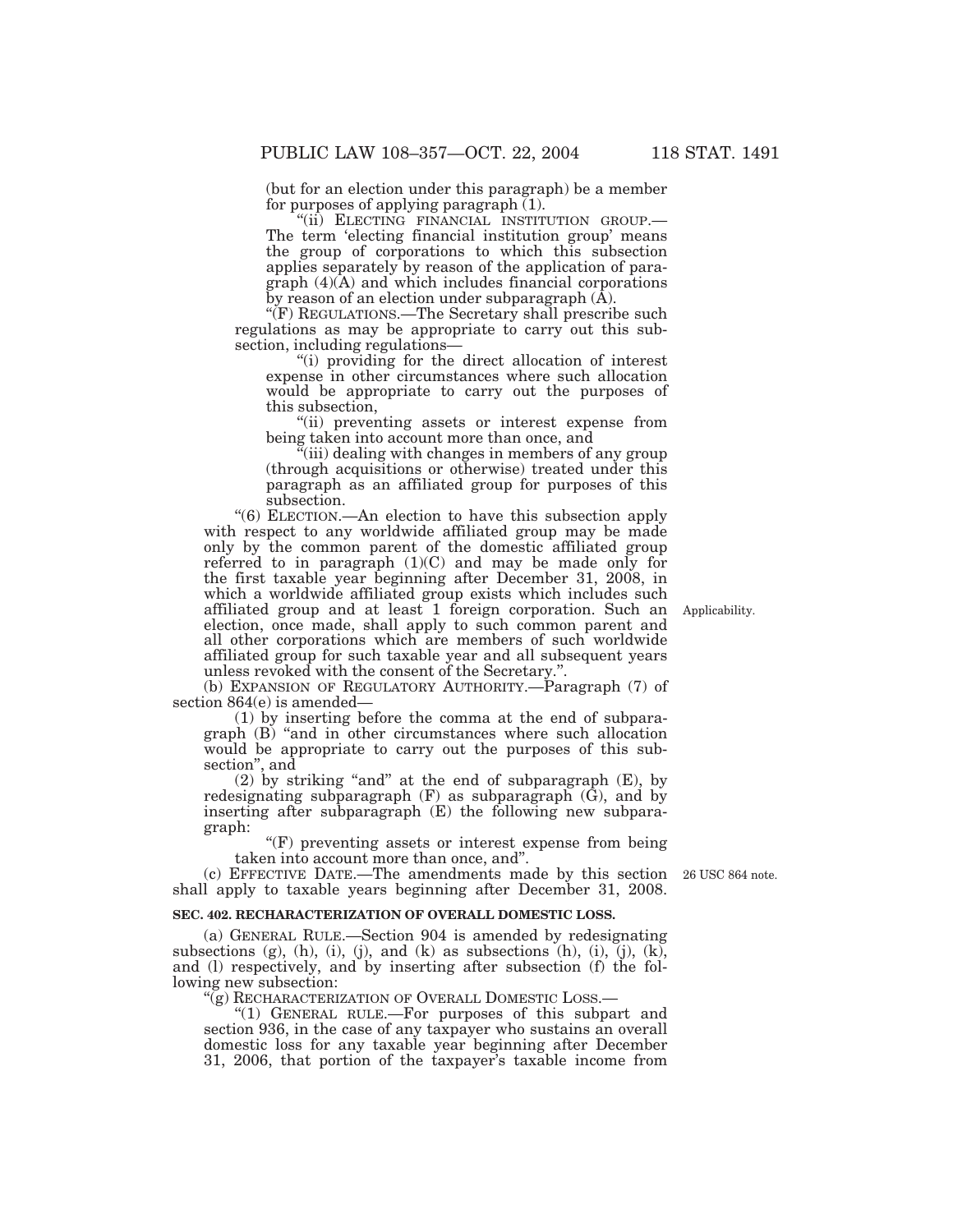sources within the United States for each succeeding taxable year which is equal to the lesser of—

''(A) the amount of such loss (to the extent not used under this paragraph in prior taxable years), or

"(B)  $50$  percent of the taxpayer's taxable income from sources within the United States for such succeeding taxable year,

shall be treated as income from sources without the United States (and not as income from sources within the United States).

''(2) OVERALL DOMESTIC LOSS DEFINED.—For purposes of this subsection—

"(A) IN GENERAL.—The term 'overall domestic loss' means any domestic loss to the extent such loss offsets taxable income from sources without the United States for the taxable year or for any preceding taxable year by reason of a carryback. For purposes of the preceding sentence, the term 'domestic loss' means the amount by which the gross income for the taxable year from sources within the United States is exceeded by the sum of the deductions properly apportioned or allocated thereto (determined without regard to any carryback from a subsequent taxable year).

''(B) TAXPAYER MUST HAVE ELECTED FOREIGN TAX CREDIT FOR YEAR OF LOSS.—The term 'overall domestic loss' shall not include any loss for any taxable year unless the taxpayer chose the benefits of this subpart for such taxable year.

''(3) CHARACTERIZATION OF SUBSEQUENT INCOME.—

''(A) IN GENERAL.—Any income from sources within the United States that is treated as income from sources without the United States under paragraph (1) shall be allocated among and increase the income categories in proportion to the loss from sources within the United States previously allocated to those income categories.

''(B) INCOME CATEGORY.—For purposes of this paragraph, the term 'income category' has the meaning given such term by subsection  $(f)(5)(E)(i)$ .

''(4) COORDINATION WITH SUBSECTION (f).—The Secretary shall prescribe such regulations as may be necessary to coordinate the provisions of this subsection with the provisions of subsection (f).".

(b) CONFORMING AMENDMENTS.—

(1) Section  $535(d)(2)$  is amended by striking "section  $904(g)(6)$ " and inserting "section  $904(h)(6)$ ".

 $(2)$  Subparagraph  $(A)$  of section 936(a)(2) is amended by striking "section  $904(f)$ " and inserting "subsections (f) and (g) of section 904''.

26 USC 535 note.

Regulations.

(c) EFFECTIVE DATE.—The amendments made by this section shall apply to losses for taxable years beginning after December 31, 2006.

#### **SEC. 403. LOOK-THRU RULES TO APPLY TO DIVIDENDS FROM NONCON-TROLLED SECTION 902 CORPORATIONS.**

(a) IN GENERAL.—Section  $904(d)(4)$  (relating to look-thru rules apply to dividends from noncontrolled section 902 corporations) is amended to read as follows: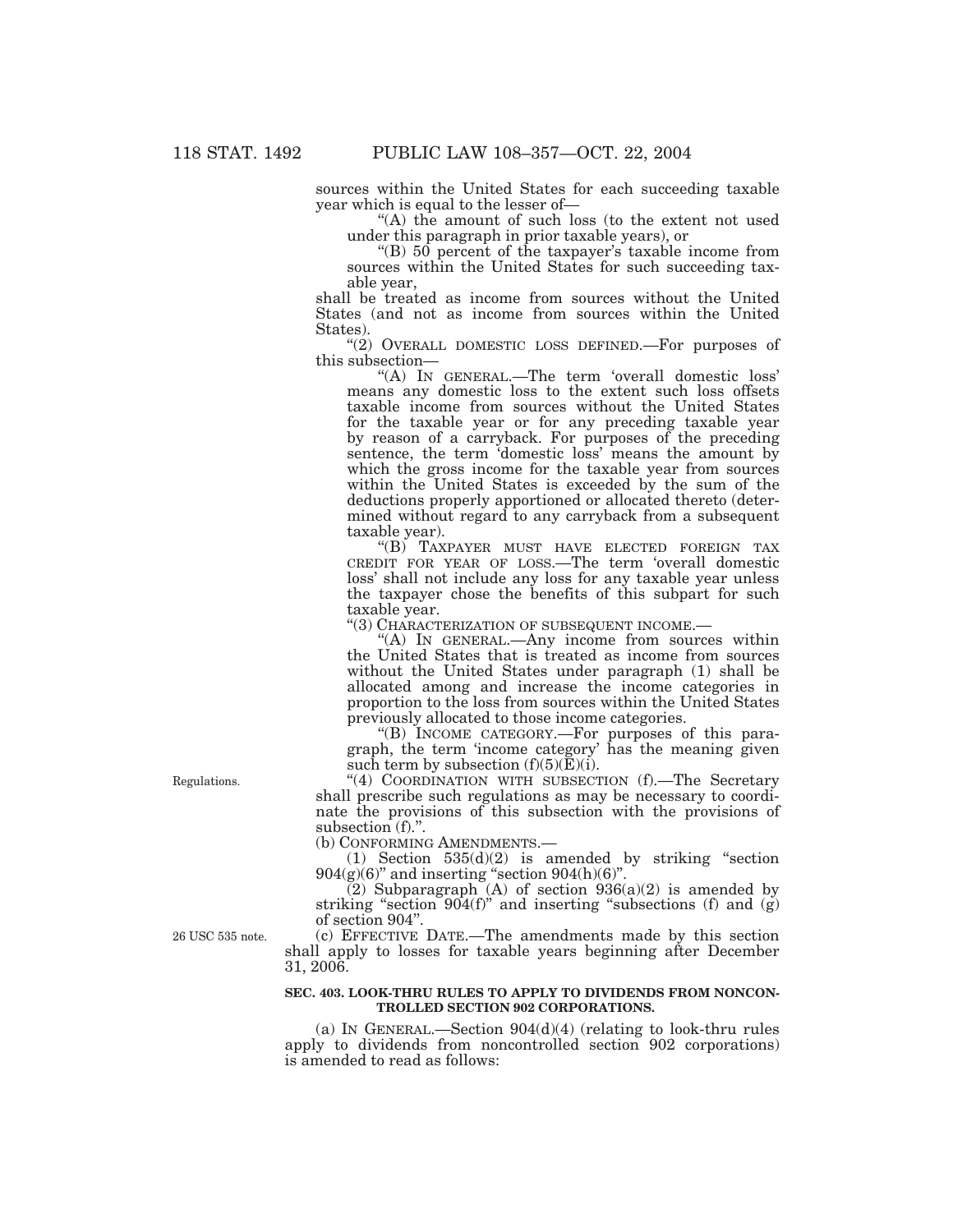"(4) LOOK-THRU APPLIES TO DIVIDENDS FROM NONCON-TROLLED SECTION 902 CORPORATIONS.—

''(A) IN GENERAL.—For purposes of this subsection, any dividend from a noncontrolled section 902 corporation with respect to the taxpayer shall be treated as income described in a subparagraph of paragraph (1) in proportion to the ratio of—

"(i) the portion of earnings and profits attributable to income described in such subparagraph, to

''(ii) the total amount of earnings and profits.

''(B) EARNINGS AND PROFITS OF CONTROLLED FOREIGN CORPORATIONS.—In the case of any distribution from a controlled foreign corporation to a United States shareholder, rules similar to the rules of subparagraph (A) shall apply in determining the extent to which earnings and profits of the controlled foreign corporation which are attributable to dividends received from a noncontrolled section 902 corporation may be treated as income in a separate category.

''(C) SPECIAL RULES.—For purposes of this paragraph— ''(i) EARNINGS AND PROFITS.—

''(I) IN GENERAL.—The rules of section 316

shall apply.

''(II) REGULATIONS.—The Secretary may prescribe regulations regarding the treatment of distributions out of earnings and profits for periods before the taxpayer's acquisition of the stock to which the distributions relate.

''(ii) INADEQUATE SUBSTANTIATION.—If the Secretary determines that the proper subparagraph of paragraph (1) in which a dividend is described has not been substantiated, such dividend shall be treated as income described in paragraph (1)(A).

"(iii) COORDINATION WITH HIGH-TAXED INCOME PROVISIONS.—Rules similar to the rules of paragraph  $(3)(F)$  shall apply for purposes of this paragraph.

"(iv) LOOK-THRU WITH RESPECT TO CARRYOVER OF CREDIT.—Rules similar to subparagraph (A) also shall apply to any carryforward under subsection (c) from a taxable year beginning before January 1, 2003, of tax allocable to a dividend from a noncontrolled section 902 corporation with respect to the taxpayer. The Secretary may by regulations provide for the allocation of any carryback of tax allocable to a dividend from a noncontrolled section 902 corporation from a taxable year beginning on or after January 1, 2003, to a taxable year beginning before such date for purposes of allocating such dividend among the separate categories in effect for the taxable year to which carried.''.

(b) CONFORMING AMENDMENTS.

(1) Subparagraph  $(E)$  of section  $904(d)(1)$  is hereby repealed.

(2) Section  $904(d)(2)(C)(iii)$  is amended by adding "and" at the end of subclause (I), by striking subclause (II), and by redesignating subclause (III) as subclause (II).

(3) The last sentence of section  $904(d)(2)(D)$  is amended to read as follows: ''Such term does not include any financial services income.''.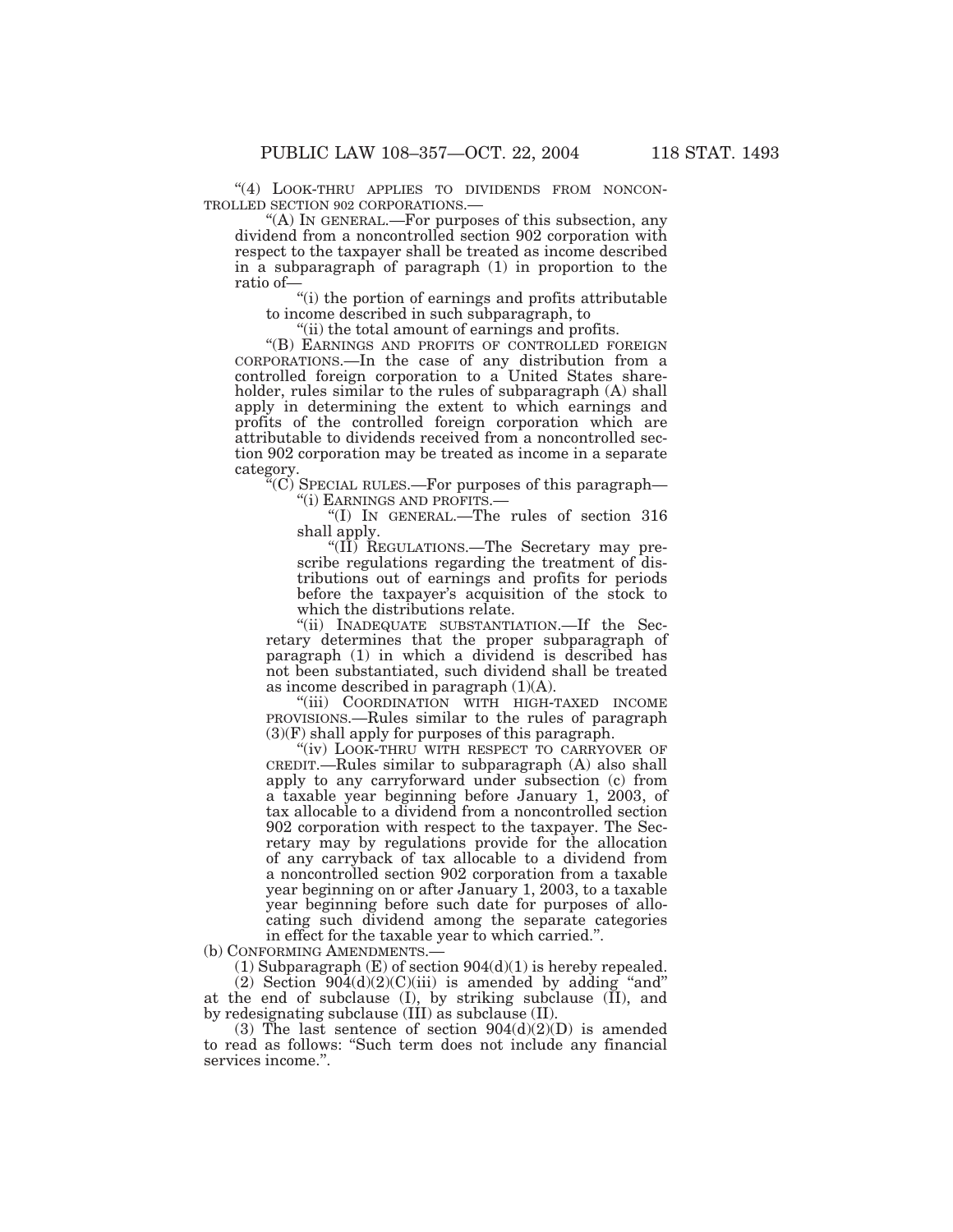(4) Section  $904(d)(2)(E)$  is amended—

(A) by inserting "or  $(4)$ " after "paragraph  $(3)$ " in clause (i), and

(B) by striking clauses (ii) and (iv) and by redesignating clause (iii) as clause (ii).

(5) Section  $904(d)(3)(F)$  is amended by striking "(D), or  $(E)$ " and inserting "or  $(D)$ ".

(6) Section  $864(d)(5)(A)(i)$  is amended by striking " $(C)(iii)(III)$ " and inserting " $(C)(iii)(II)$ ".

26 USC 864 note.

# (c) EFFECTIVE DATE.—The amendments made by this section shall apply to taxable years beginning after December 31, 2002.

# **SEC. 404. REDUCTION TO 2 FOREIGN TAX CREDIT BASKETS.**

(a) IN GENERAL.—Paragraph (1) of section 904(d) (relating to separate application of section with respect to certain categories of income) is amended to read as follows:

" $(1)$  In GENERAL.—The provisions of subsections  $(a)$ ,  $(b)$ , and (c) and sections 902, 907, and 960 shall be applied separately with respect to—

''(A) passive category income, and

''(B) general category income.''.

(b) CATEGORIES.—Paragraph (2) of section 904(d) is amended by striking subparagraph  $(B)$ , by redesignating subparagraph  $(A)$ as subparagraph (B), and by inserting before subparagraph (B) (as so redesignated) the following new subparagraph:

''(A) CATEGORIES.—

''(i) PASSIVE CATEGORY INCOME.—The term 'passive category income' means passive income and specified passive category income.

''(ii) GENERAL CATEGORY INCOME.—The term 'general category income' means income other than passive category income.''.

(c) SPECIFIED PASSIVE CATEGORY INCOME.—Subparagraph (B) of section  $904(d)(2)$ , as so redesignated, is amended by adding at the end the following new clause:

''(v) SPECIFIED PASSIVE CATEGORY INCOME.—The term 'specified passive category income' means—

''(I) dividends from a DISC or former DISC (as defined in section  $992(a)$ ) to the extent such dividends are treated as income from sources without the United States,

''(II) taxable income attributable to foreign trade income (within the meaning of section 923(b)), and

''(III) distributions from a FSC (or a former FSC) out of earnings and profits attributable to foreign trade income (within the meaning of section 923(b)) or interest or carrying charges (as defined in section  $927(d)(1)$ ) derived from a transaction which results in foreign trade income (as defined in section 923(b)).''.

(d) TREATMENT OF FINANCIAL SERVICES.—Paragraph (2) of section 904(d), as amended by section 403(b)(3), is amended by striking subparagraph (D), by redesignating subparagraph (C) as subparagraph  $(D)$ , and by inserting before subparagraph  $(D)$  (as so redesignated) the following new subparagraph:

Applicability.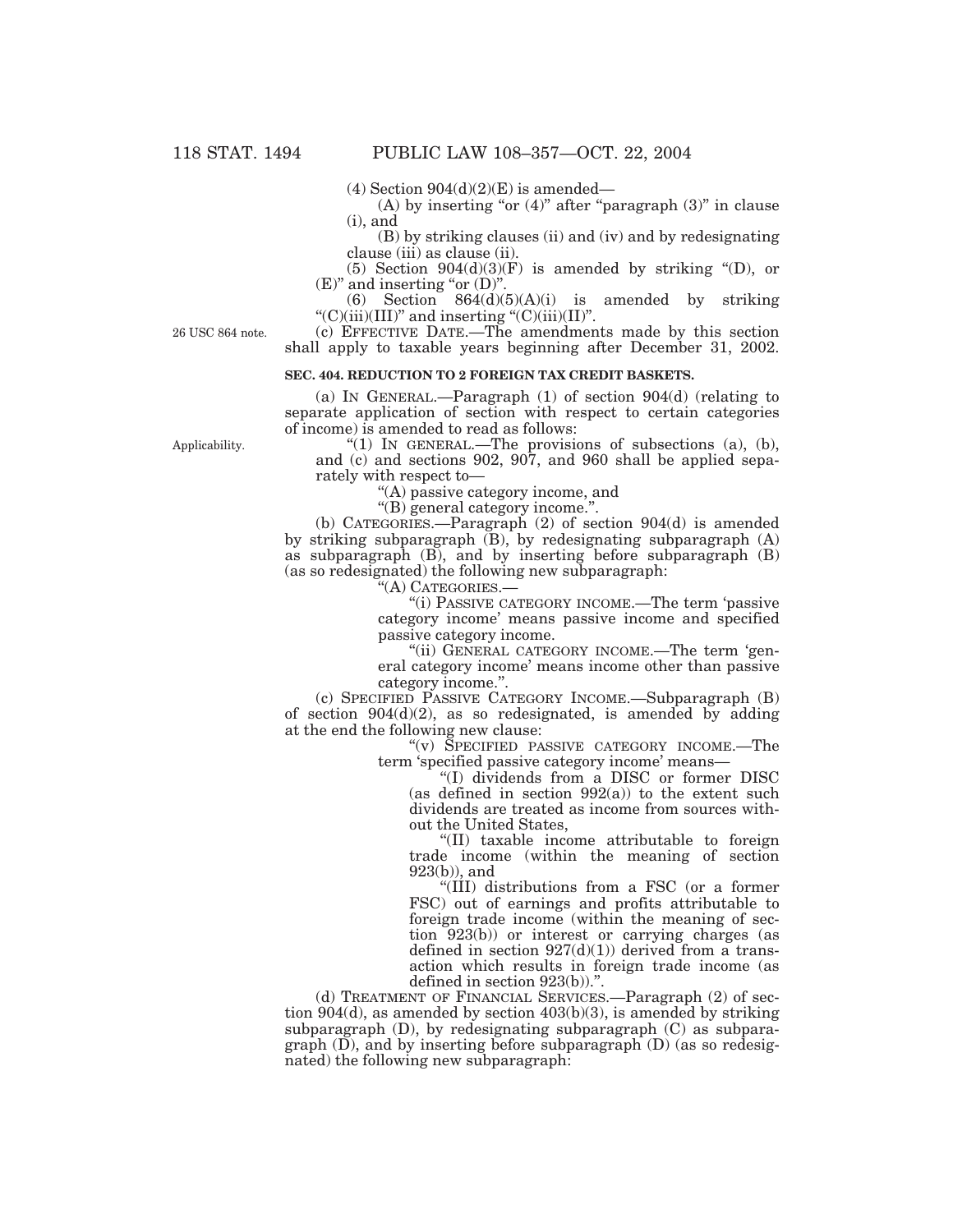''(C) TREATMENT OF FINANCIAL SERVICES INCOME AND COMPANIES.—

''(i) IN GENERAL.—Financial services income shall be treated as general category income in the case of—

''(I) a member of a financial services group, and

''(II) any other person if such person is predominantly engaged in the active conduct of a banking, insurance, financing, or similar business.

''(ii) FINANCIAL SERVICES GROUP.—The term 'financial services group' means any affiliated group (as defined in section  $1504(a)$  without regard to paragraphs  $(2)$  and  $(3)$  of section 1504 $(b)$ ) which is predominantly engaged in the active conduct of a banking, insurance, financing, or similar business. In determining whether such a group is so engaged, there shall be taken into account only the income of members of the group that are—

''(I) United States corporations, or

''(II) controlled foreign corporations in which such United States corporations own, directly or indirectly, at least 80 percent of the total voting power and value of the stock.

Regulations.

''(iii) PASS-THRU ENTITIES.—The Secretary shall by regulation specify for purposes of this subparagraph the treatment of financial services income received or accrued by partnerships and by other pass-thru entities which are not members of a financial services group.".

(e) TREATMENT OF INCOME TAX BASE DIFFERENCES.—Paragraph (2) of section 904(d) is amended by redesignating subparagraphs (H) and (I) as subparagraphs (I) and (J), respectively, and by inserting after subparagraph (G) the following new subparagraph: "(H) TREATMENT OF INCOME TAX BASE DIFFERENCES.-

''(i) IN GENERAL.—In the case of taxable years beginning after December 31, 2006, tax imposed under the law of a foreign country or possession of the United States on an amount which does not constitute income under United States tax principles shall be treated as imposed on income described in paragraph  $(1)(B)$ . ''(ii) SPECIAL RULE FOR YEARS BEFORE 2007.—

''(I) IN GENERAL.—In the case of taxes paid or accrued in taxable years beginning after December 31, 2004, and before January 1, 2007, a taxpayer may elect to treat tax imposed under the law of a foreign country or possession of the United States on an amount which does not constitute income under United States tax principles as tax imposed on income described in subparagraph (C) or (I) of paragraph (1).

''(II) ELECTION IRREVOCABLE.—Any such election shall apply to the taxable year for which made and all subsequent taxable years described in subclause (I) unless revoked with the consent of the Secretary.''.

(f) CONFORMING AMENDMENTS.—

Applicability.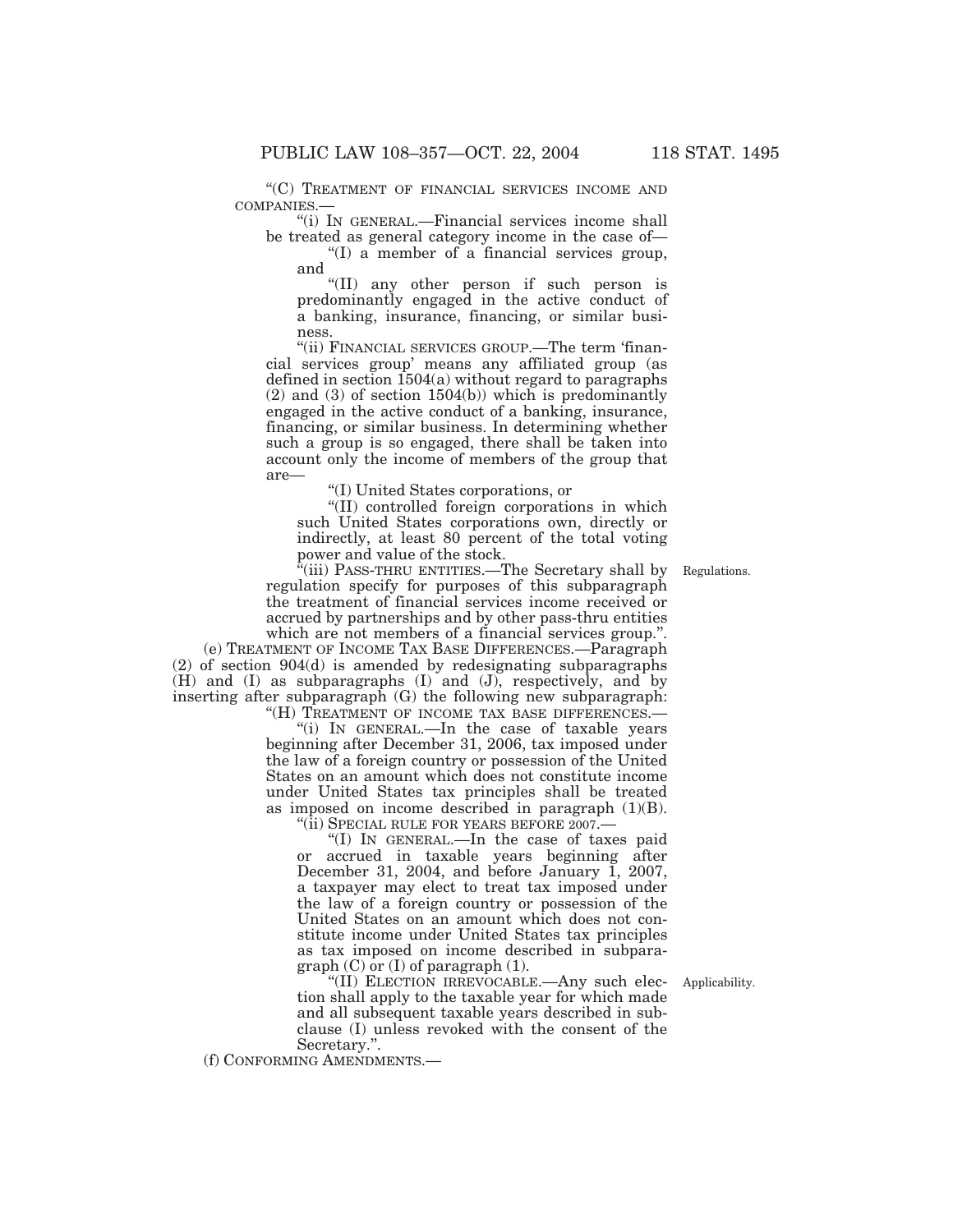(1) Clause (iii) of section  $904(d)(2)(B)$  (relating to exceptions from passive income), as so redesignated, is amended by striking subclause (I) and by redesignating subclauses (II) and (III) as subclauses (I) and (II), respectively.

(2) Clause (i) of section  $904(d)(2)(D)$  (defining financial services income), as so redesignated, is amended by adding "or" at the end of subclause (I) and by striking subclauses (II) and (III) and inserting the following new subclause:

''(II) passive income (determined without

regard to subparagraph  $(B)(iii)(II)$ .".

 $(3)$  Section  $904(d)(2)(D)$  (defining financial services income), as so redesignated and amended by section 404(b)(3), is amended by striking clause (iii).

(4) Paragraph (3) of section 904(d) is amended to read as follows:

''(3) LOOK-THRU IN CASE OF CONTROLLED FOREIGN CORPORA-TIONS.—

''(A) IN GENERAL.—Except as otherwise provided in this paragraph, dividends, interest, rents, and royalties received or accrued by the taxpayer from a controlled foreign corporation in which the taxpayer is a United States shareholder shall not be treated as passive category income.

''(B) SUBPART F INCLUSIONS.—Any amount included in gross income under section 951(a)(1)(A) shall be treated as passive category income to the extent the amount so included is attributable to passive category income.

''(C) INTEREST, RENTS, AND ROYALTIES.—Any interest, rent, or royalty which is received or accrued from a controlled foreign corporation in which the taxpayer is a United States shareholder shall be treated as passive category income to the extent it is properly allocable (under regulations prescribed by the Secretary) to passive category income of the controlled foreign corporation.

''(D) DIVIDENDS.—Any dividend paid out of the earnings and profits of any controlled foreign corporation in which the taxpayer is a United States shareholder shall be treated as passive category income in proportion to the ratio of—

''(i) the portion of the earnings and profits attributable to passive category income, to

''(ii) the total amount of earnings and profits.

"(E) LOOK-THRU APPLIES ONLY WHERE SUBPART F APPLIES.—If a controlled foreign corporation meets the requirements of section  $954(b)(3)(A)$  (relating to de minimis rule) for any taxable year, for purposes of this paragraph, none of its foreign base company income (as defined in section  $954(a)$  without regard to section  $954(b)(5)$  and none of its gross insurance income (as defined in section  $954(b)(3)(C)$  for such taxable year shall be treated as passive category income, except that this sentence shall not apply to any income which (without regard to this sentence) would be treated as financial services income. Solely for purposes of applying subparagraph (D), passive income of a controlled foreign corporation shall not be treated as passive category income if the requirements of section 954(b)(4) are met with respect to such income.

"(F) COORDINATION WITH HIGH-TAXED INCOME PROVI-SIONS.—

Regulations.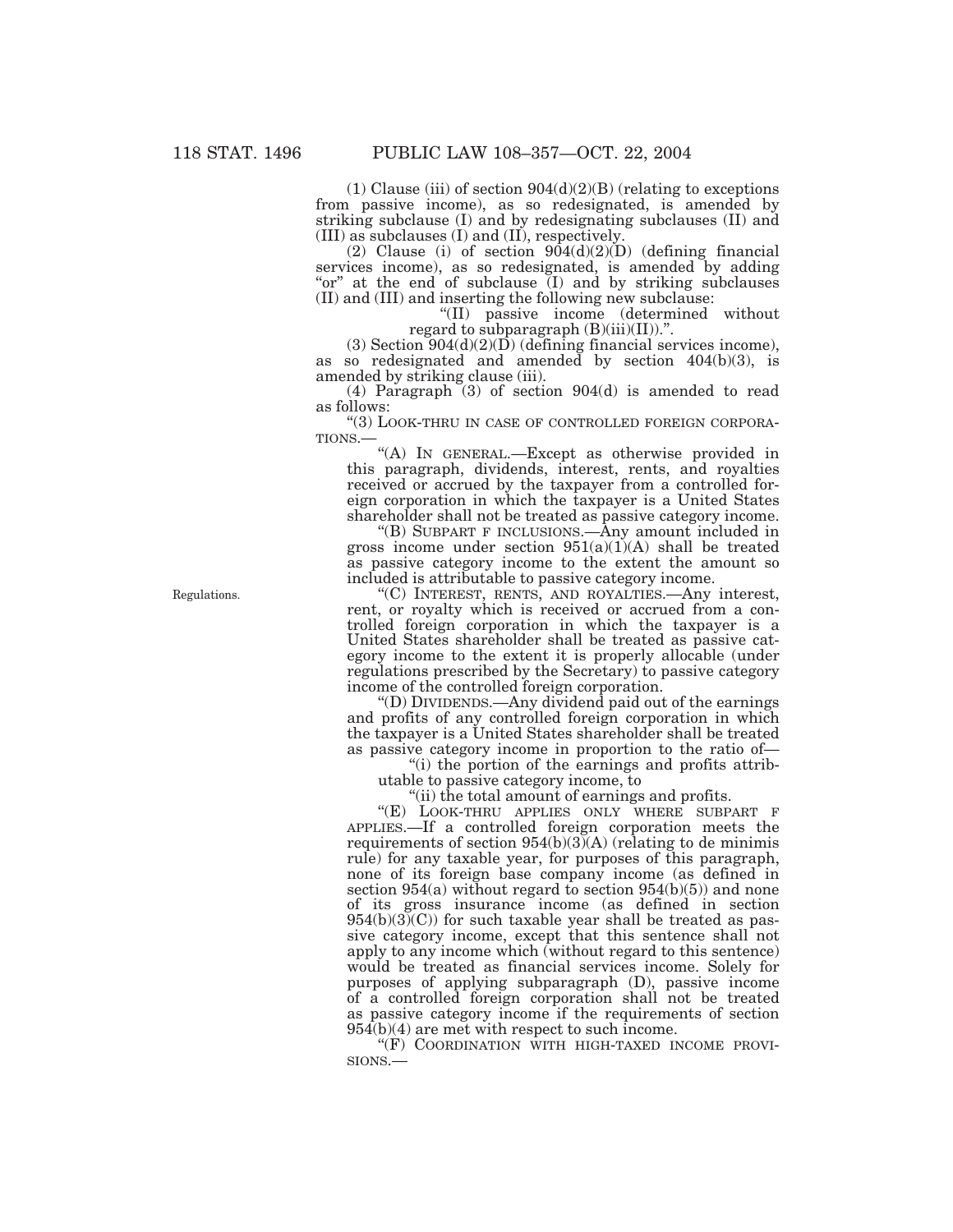"(i) In determining whether any income of a controlled foreign corporation is passive category income, subclause (II) of paragraph  $(2)(B)(iii)$  shall not apply.

"(ii) Any income of the taxpayer which is treated as passive category income under this paragraph shall be so treated notwithstanding any provision of paragraph (2); except that the determination of whether any amount is high-taxed income shall be made after the application of this paragraph.

 $(G)$  DIVIDEND.—For purposes of this paragraph, the term 'dividend' includes any amount included in gross income in section  $951(a)(1)(B)$ . Any amount included in gross income under section 78 to the extent attributable to amounts included in gross income in section  $951(a)(1)(A)$ shall not be treated as a dividend but shall be treated as included in gross income under section  $951(a)(1)(A)$ .

"(H) LOOK-THRU APPLIES TO PASSIVE FOREIGN INVEST-MENT COMPANY INCLUSION.—If—

''(i) a passive foreign investment company is a controlled foreign corporation, and

''(ii) the taxpayer is a United States shareholder in such controlled foreign corporation,

any amount included in gross income under section 1293 shall be treated as income in a separate category to the extent such amount is attributable to income in such category.''.

(5) Paragraph (2) of section 904(d) is amended by adding at the end the following new subparagraph:

"(K) TRANSITIONAL RULES FOR 2007 CHANGES.—For purposes of paragraph (1)—

''(i) taxes carried from any taxable year beginning before January 1, 2007, to any taxable year beginning on or after such date, with respect to any item of income, shall be treated as described in the subparagraph of paragraph (1) in which such income would be described were such taxes paid or accrued in a taxable year beginning on or after such date, and

''(ii) the Secretary may by regulations provide for the allocation of any carryback of taxes with respect to income from a taxable year beginning on or after January 1, 2007, to a taxable year beginning before such date for purposes of allocating such income among the separate categories in effect for the taxable year to which carried.''.

 $(6)$  Section  $904(j)(3)(A)(i)$  is amended by striking "subsection"  $(d)(2)(A)$ " and inserting "subsection  $(d)(2)(B)$ ".

(g) EFFECTIVE DATES.—

26 USC 904 note.

(1) IN GENERAL.—The amendments made by this section shall apply to taxable years beginning after December 31, 2006.

(2) TRANSITIONAL RULE RELATING TO INCOME TAX BASE DIF-FERENCE.—Section 904(d)(2)(H)(ii) of the Internal Revenue Code of 1986, as added by subsection (e), shall apply to taxable years beginning after December 31, 2004.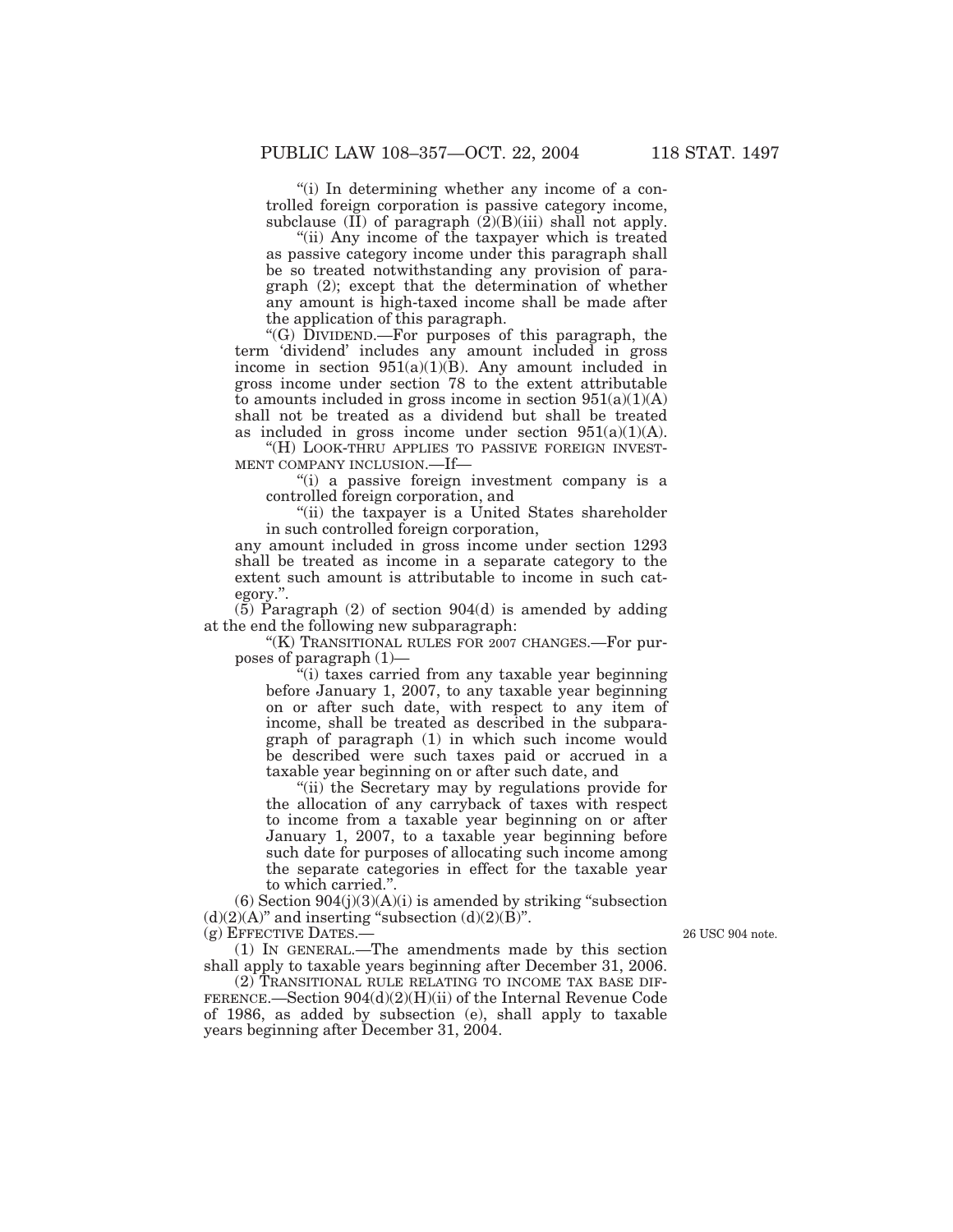#### **SEC. 405. ATTRIBUTION OF STOCK OWNERSHIP THROUGH PARTNER-SHIPS TO APPLY IN DETERMINING SECTION 902 AND 960 CREDITS.**

(a) IN GENERAL.—Subsection (c) of section 902 is amended by redesignating paragraph (7) as paragraph (8) and by inserting after paragraph (6) the following new paragraph:

''(7) CONSTRUCTIVE OWNERSHIP THROUGH PARTNERSHIPS.— Stock owned, directly or indirectly, by or for a partnership shall be considered as being owned proportionately by its partners. Stock considered to be owned by a person by reason of the preceding sentence shall, for purposes of applying such sentence, be treated as actually owned by such person. The Secretary may prescribe such regulations as may be necessary to carry out the purposes of this paragraph, including rules to account for special partnership allocations of dividends, credits, and other incidents of ownership of stock in determining proportionate ownership.''.

(b) CLARIFICATION OF COMPARABLE ATTRIBUTION UNDER SEC-TION  $901(b)(5)$ . - Paragraph (5) of section  $901(b)$  is amended by striking "any individual" and inserting "any person".

(c) EFFECTIVE DATE.—The amendments made by this section shall apply to taxes of foreign corporations for taxable years of such corporations beginning after the date of the enactment of this Act.

#### **SEC. 406. CLARIFICATION OF TREATMENT OF CERTAIN TRANSFERS OF INTANGIBLE PROPERTY.**

(a) IN GENERAL.—Subparagraph (C) of section  $367(d)(2)$  is amended by adding at the end the following new sentence: "For purposes of applying section 904(d), any such amount shall be treated in the same manner as if such amount were a royalty.''.

(b) EFFECTIVE DATE.—The amendment made by this section shall apply to amounts treated as received pursuant to section  $367(d)(2)$  of the Internal Revenue Code of 1986 on or after August 5, 1997.

#### **SEC. 407. UNITED STATES PROPERTY NOT TO INCLUDE CERTAIN ASSETS OF CONTROLLED FOREIGN CORPORATION.**

(a) IN GENERAL.—Section  $956(c)(2)$  (relating to exceptions from property treated as United States property) is amended by striking "and" at the end of subparagraph (J), by striking the period at the end of subparagraph  $(K)$  and inserting a semicolon, and by adding at the end the following new subparagraphs:

''(L) securities acquired and held by a controlled foreign corporation in the ordinary course of its business as a dealer in securities if—

"(i) the dealer accounts for the securities as securities held primarily for sale to customers in the ordinary course of business, and

"(ii) the dealer disposes of the securities (or such securities mature while held by the dealer) within a period consistent with the holding of securities for sale to customers in the ordinary course of business; and

''(M) an obligation of a United States person which—

''(i) is not a domestic corporation, and

" $(iii)$  is not—

26 USC 901 note.

26 USC 367 note.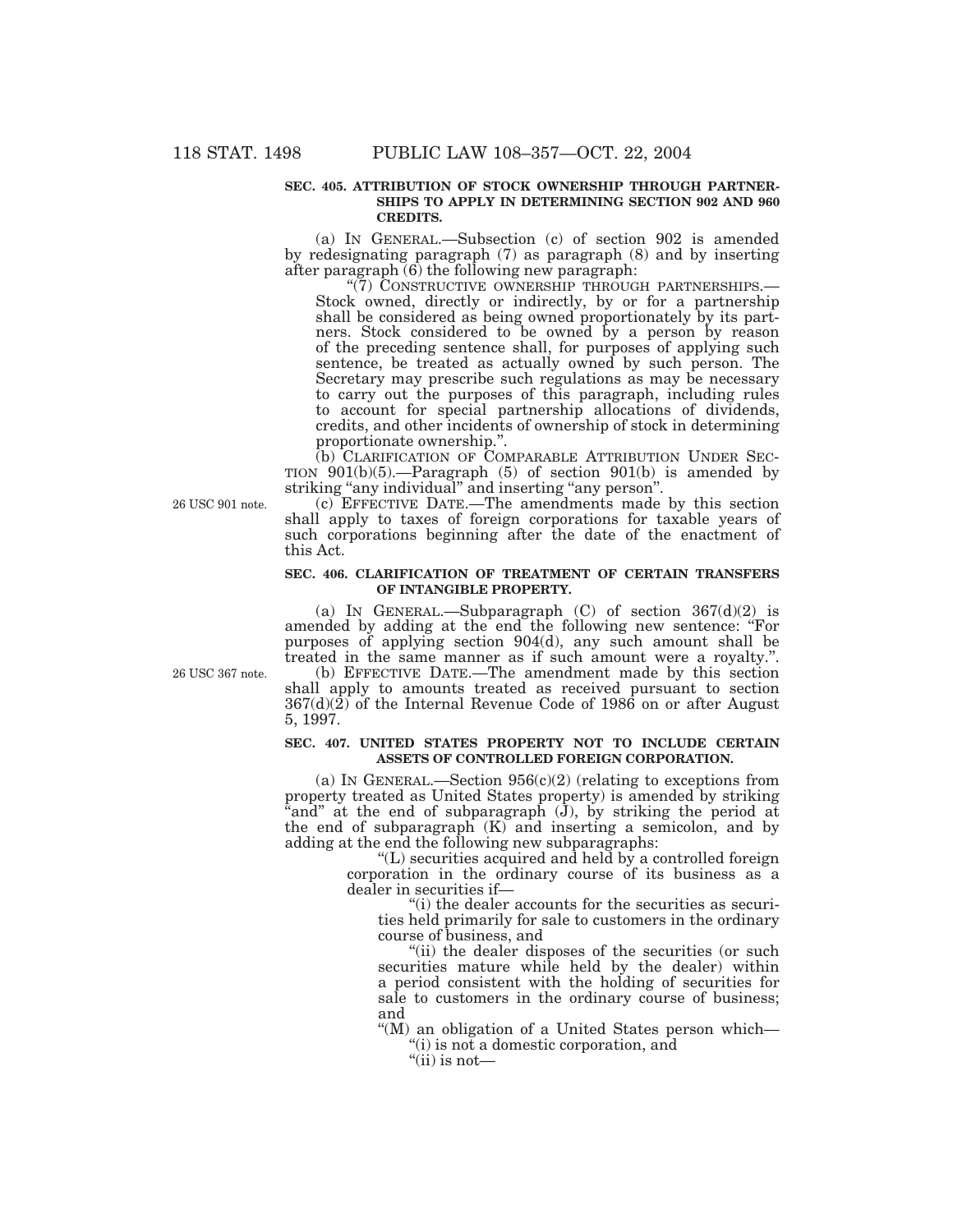''(I) a United States shareholder (as defined in section 951(b)) of the controlled foreign corporation, or

''(II) a partnership, estate, or trust in which the controlled foreign corporation, or any related person (as defined in section  $954(d)(3)$ ), is a partner, beneficiary, or trustee immediately after the acquisition of any obligation of such partnership, estate, or trust by the controlled foreign corporation.''.

(b) CONFORMING AMENDMENT.—Section 956(c)(2) is amended by striking "and  $(K)$ " in the last sentence and inserting ",  $(K)$ , and  $(L)$ ".

(c) EFFECTIVE DATE.—The amendments made by this section 26 USC 956 note. shall apply to taxable years of foreign corporations beginning after December 31, 2004, and to taxable years of United States shareholders with or within which such taxable years of foreign corporations end.

# **SEC. 408. TRANSLATION OF FOREIGN TAXES.**

(a) ELECTIVE EXCEPTION FOR TAXES PAID OTHER THAN IN FUNC-TIONAL CURRENCY.—Paragraph (1) of section 986(a) (relating to determination of foreign taxes and foreign corporation's earnings and profits) is amended by redesignating subparagraph (D) as subparagraph (E) and by inserting after subparagraph (C) the following new subparagraph:

 $\rm{``(D)}$  ELECTIVE EXCEPTION FOR TAXES PAID OTHER THAN IN FUNCTIONAL CURRENCY.—

''(i) IN GENERAL.—At the election of the taxpayer, subparagraph (A) shall not apply to any foreign income taxes the liability for which is denominated in any currency other than in the taxpayer's functional currency.

''(ii) APPLICATION TO QUALIFIED BUSINESS UNITS.— An election under this subparagraph may apply to foreign income taxes attributable to a qualified business unit in accordance with regulations prescribed by the Secretary.

"(iii) ELECTION.—Any such election shall apply to Applicability. the taxable year for which made and all subsequent taxable years unless revoked with the consent of the Secretary.''.

(b) SPECIAL RULE FOR REGULATED INVESTMENT COMPANIES.—

(1) IN GENERAL.—Section  $986(a)(1)$ , as amended by subsection (a), is amended by redesignating subparagraph (E) as subparagraph (F) and by inserting after subparagraph (D) the following:

 $\mathcal{H}(E)$  Special rule for regulated investment compa-NIES.—In the case of a regulated investment company which takes into account income on an accrual basis, subparagraphs (A) through (D) shall not apply and foreign income taxes paid or accrued with respect to such income shall be translated into dollars using the exchange rate as of the date the income accrues.''.

(2) CONFORMING AMENDMENT.—Section 986(a)(2) is amended by inserting "or (E)" after "subparagraph (A)".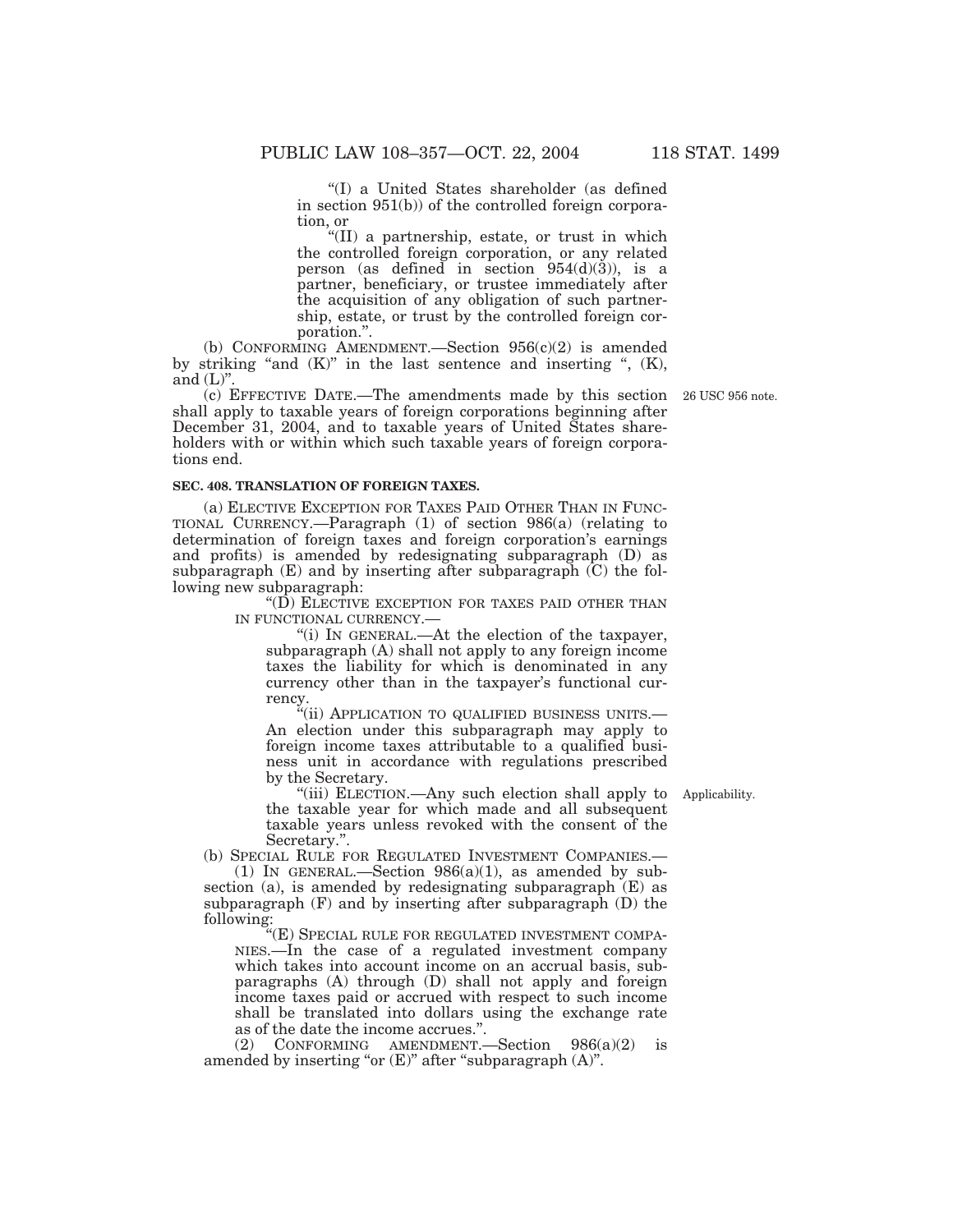26 USC 986 note.

# (c) EFFECTIVE DATE.—The amendments made by this section shall apply to taxable years beginning after December 31, 2004. **SEC. 409. REPEAL OF WITHHOLDING TAX ON DIVIDENDS FROM CER-**

# **TAIN FOREIGN CORPORATIONS.**

(a) IN GENERAL.—Paragraph (2) of section 871(i) (relating to tax not to apply to certain interest and dividends) is amended by adding at the end the following new subparagraph:

''(D) Dividends paid by a foreign corporation which are treated under section  $861(a)(2)(B)$  as income from sources within the United States.''.

26 USC 871 note.

(b) EFFECTIVE DATE.—The amendment made by this section shall apply to payments made after December 31, 2004.

#### **SEC. 410. EQUAL TREATMENT OF INTEREST PAID BY FOREIGN PART-NERSHIPS AND FOREIGN CORPORATIONS.**

(a) IN GENERAL.—Paragraph (1) of section 861(a) is amended by striking "and" at the end of subparagraph (A), by striking the period at the end of subparagraph (B) and inserting '', and'', and by adding at the end the following new subparagraph:

 $(C)$  in the case of a foreign partnership, which is predominantly engaged in the active conduct of a trade or business outside the United States, any interest not paid by a trade or business engaged in by the partnership in the United States and not allocable to income which is effectively connected (or treated as effectively connected) with the conduct of a trade or business in the United States."

26 USC 861 note.

(b) EFFECTIVE DATE.—The amendments made by this section shall apply to taxable years beginning after December 31, 2003.

# **SEC. 411. TREATMENT OF CERTAIN DIVIDENDS OF REGULATED INVESTMENT COMPANIES.**

(a) TREATMENT OF CERTAIN DIVIDENDS.— (1) NONRESIDENT ALIEN INDIVIDUALS.—Section 871 (relating to tax on nonresident alien individuals) is amended by redesignating subsection (k) as subsection (l) and by inserting after subsection (j) the following new subsection:

"(k) EXEMPTION FOR CERTAIN DIVIDENDS OF REGULATED INVEST-MENT COMPANIES.—

''(1) INTEREST-RELATED DIVIDENDS.—

(A) IN GENERAL.—Except as provided in subparagraph (B), no tax shall be imposed under paragraph  $(1)(A)$  of subsection (a) on any interest-related dividend received from a regulated investment company.

"(B)  $\text{ExCEPTIONS.}$ —Subparagraph (A) shall not apply—

''(i) to any interest-related dividend received from a regulated investment company by a person to the extent such dividend is attributable to interest (other than interest described in subparagraph  $(E)$  (i) or (iii)) received by such company on indebtedness issued by such person or by any corporation or partnership with respect to which such person is a 10-percent shareholder,

''(ii) to any interest-related dividend with respect to stock of a regulated investment company unless the person who would otherwise be required to deduct and withhold tax from such dividend under chapter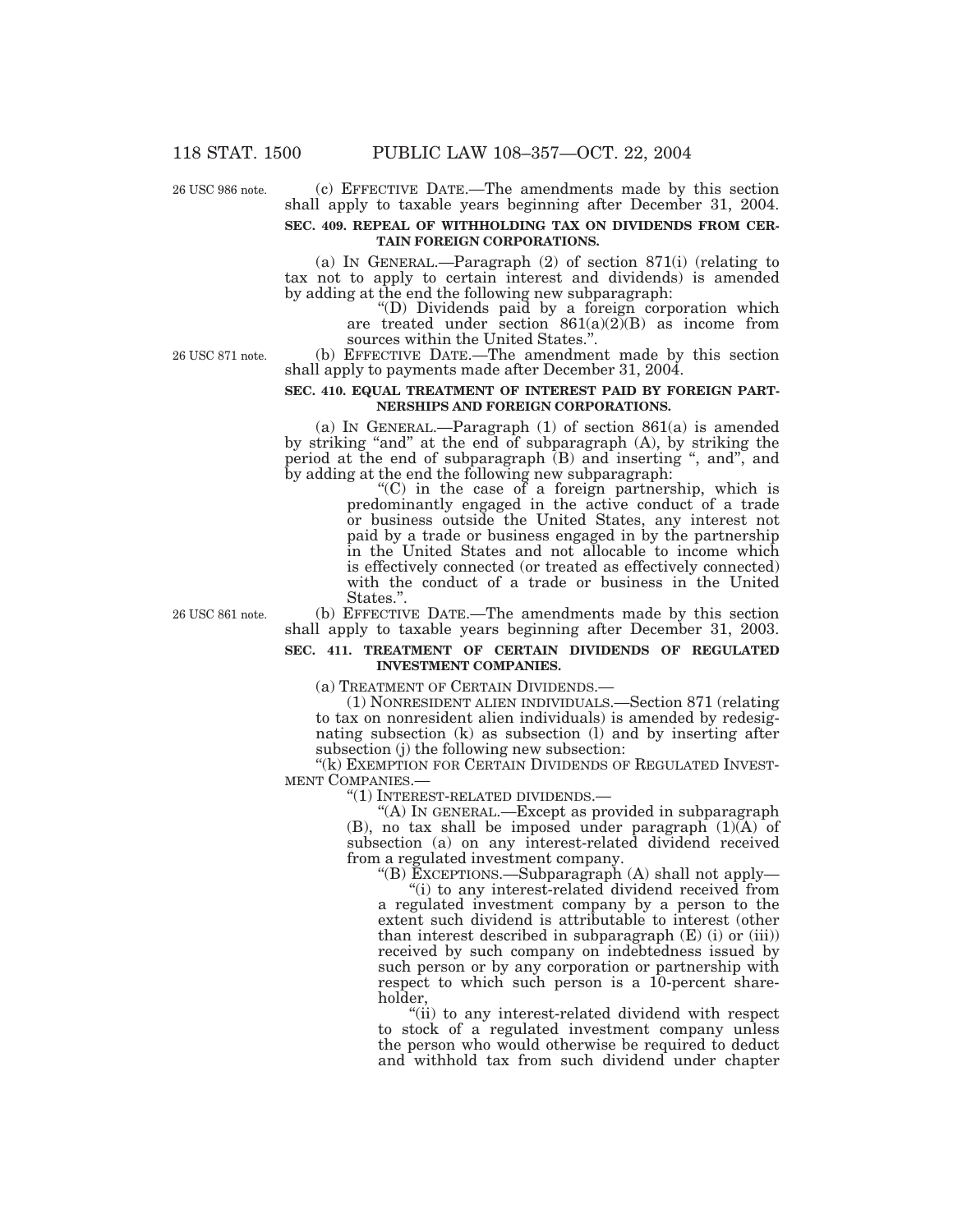3 receives a statement (which meets requirements similar to the requirements of subsection  $(h)(5)$  that the beneficial owner of such stock is not a United States person, and

"(iii) to any interest-related dividend paid to any person within a foreign country (or any interest-related dividend payment addressed to, or for the account of, persons within such foreign country) during any period described in subsection (h)(6) with respect to such country.

Clause (iii) shall not apply to any dividend with respect to any stock which was acquired on or before the date of the publication of the Secretary's determination under subsection  $(h)(6)$ .

''(C) INTEREST-RELATED DIVIDEND.—For purposes of Deadline. this paragraph, the term 'interest-related dividend' means any dividend (or part thereof) which is designated by the regulated investment company as an interest-related dividend in a written notice mailed to its shareholders not later than 60 days after the close of its taxable year. If the aggregate amount so designated with respect to a taxable year of the company (including amounts so designated with respect to dividends paid after the close of the taxable year described in section 855) is greater than the qualified net interest income of the company for such taxable year, the portion of each distribution which shall be an interest-related dividend shall be only that portion of the amounts so designated which such qualified net interest income bears to the aggregate amount so designated. Such term shall not include any dividend with respect to any taxable year of the company beginning after December 31, 2007.

''(D) QUALIFIED NET INTEREST INCOME.—For purposes of subparagraph (C), the term 'qualified net interest income' means the qualified interest income of the regulated investment company reduced by the deductions properly allocable to such income.

''(E) QUALIFIED INTEREST INCOME.—For purposes of subparagraph (D), the term 'qualified interest income' means the sum of the following amounts derived by the regulated investment company from sources within the United States:

''(i) Any amount includible in gross income as original issue discount (within the meaning of section 1273) on an obligation payable 183 days or less from the date of original issue (without regard to the period held by the company).

''(ii) Any interest includible in gross income (including amounts recognized as ordinary income in respect of original issue discount or market discount or acquisition discount under part V of subchapter P and such other amounts as regulations may provide) on an obligation which is in registered form; except that this clause shall not apply to—

''(I) any interest on an obligation issued by a corporation or partnership if the regulated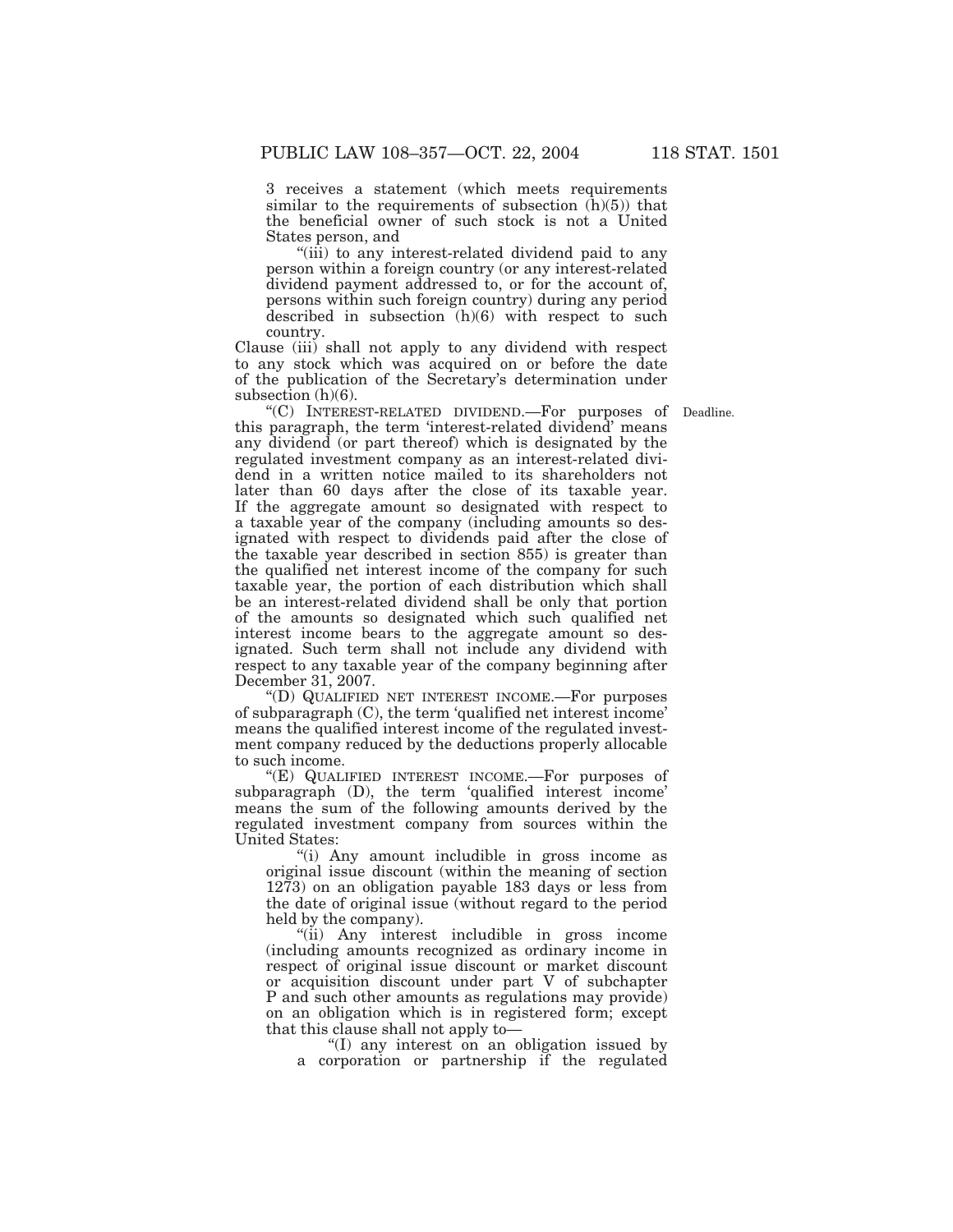investment company is a 10-percent shareholder in such corporation or partnership, and

''(II) any interest which is treated as not being portfolio interest under the rules of subsection  $(h)(4)$ .

"(iii) Any interest referred to in subsection  $(i)(2)(A)$ (without regard to the trade or business of the regulated investment company).

"(iv) Any interest-related dividend includable in gross income with respect to stock of another regulated investment company.

''(F) 10-PERCENT SHAREHOLDER.—For purposes of this paragraph, the term '10-percent shareholder' has the meaning given such term by subsection (h)(3)(B).

"(2) SHORT-TERM CAPITAL GAIN DIVIDENDS.

"(A) In GENERAL.—Except as provided in subparagraph  $(B)$ , no tax shall be imposed under paragraph  $(1)(A)$  of subsection (a) on any short-term capital gain dividend received from a regulated investment company.

''(B) EXCEPTION FOR ALIENS TAXABLE UNDER SUB-SECTION (a)(2).—Subparagraph (A) shall not apply in the case of any nonresident alien individual subject to tax under subsection (a)(2).

''(C) SHORT-TERM CAPITAL GAIN DIVIDEND.—For purposes of this paragraph, the term 'short-term capital gain dividend' means any dividend (or part thereof) which is designated by the regulated investment company as a short-term capital gain dividend in a written notice mailed to its shareholders not later than 60 days after the close of its taxable year. If the aggregate amount so designated with respect to a taxable year of the company (including amounts so designated with respect to dividends paid after the close of the taxable year described in section 855) is greater than the qualified short-term gain of the company for such taxable year, the portion of each distribution which shall be a short-term capital gain dividend shall be only that portion of the amounts so designated which such qualified short-term gain bears to the aggregate amount so designated. Such term shall not include any dividend with respect to any taxable year of the company beginning after December 31, 2007.

''(D) QUALIFIED SHORT-TERM GAIN.—For purposes of subparagraph (C), the term 'qualified short-term gain' means the excess of the net short-term capital gain of the regulated investment company for the taxable year over the net long-term capital loss (if any) of such company for such taxable year. For purposes of this subparagraph—

"(i) the net short-term capital gain of the regulated investment company shall be computed by treating any short-term capital gain dividend includible in gross income with respect to stock of another regulated investment company as a short-term capital gain, and

"(ii) the excess of the net short-term capital gain for a taxable year over the net long-term capital loss for a taxable year (to which an election under section 4982(e)(4) does not apply) shall be determined without regard to any net capital loss or net short-term capital

Notice. Deadline.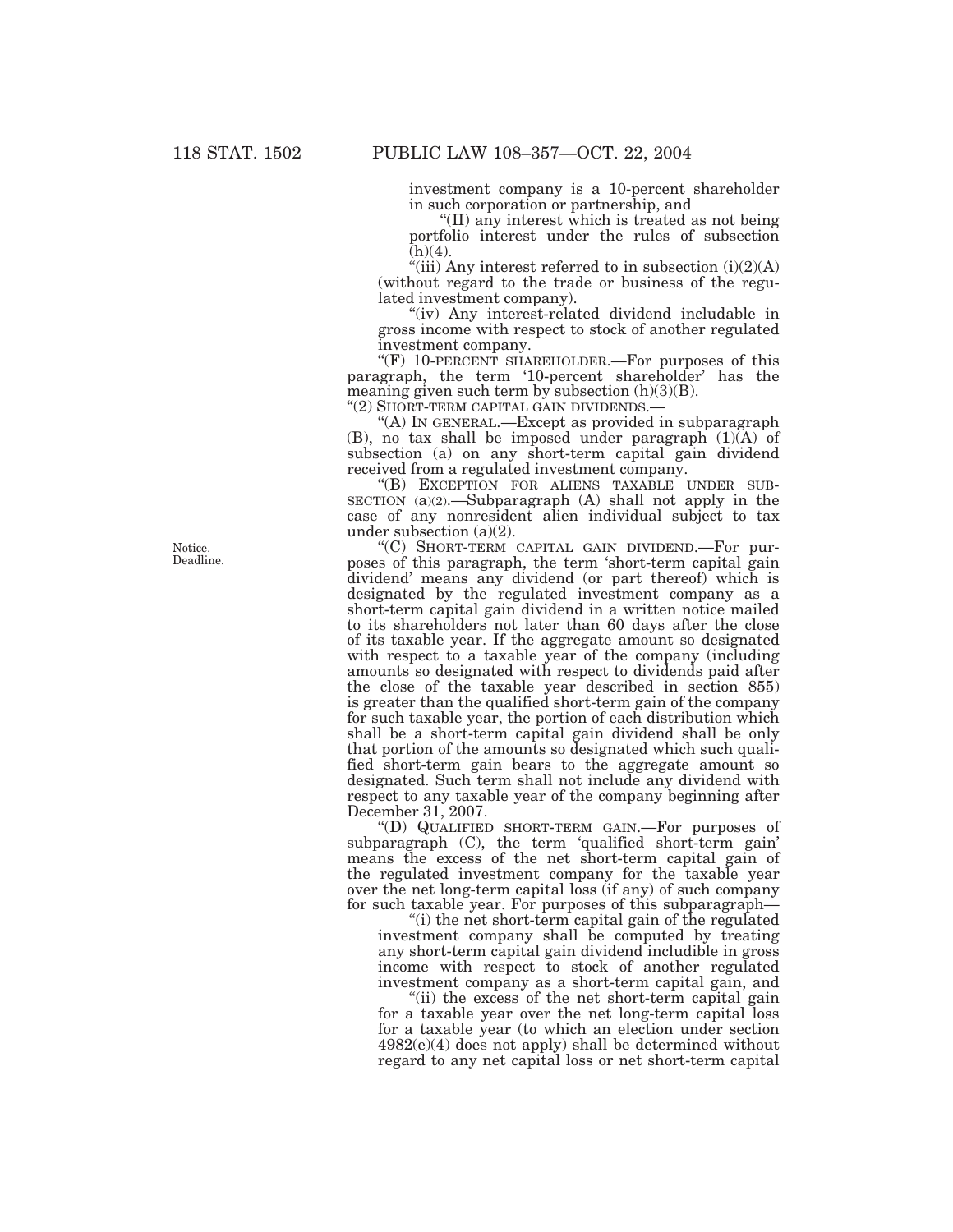loss attributable to transactions after October 31 of such year, and any such net capital loss or net shortterm capital loss shall be treated as arising on the 1st day of the next taxable year.

To the extent provided in regulations, clause (ii) shall apply also for purposes of computing the taxable income of the regulated investment company.''.

(2) FOREIGN CORPORATIONS.—Section 881 (relating to tax on income of foreign corporations not connected with United States business) is amended by redesignating subsection (e) as subsection (f) and by inserting after subsection (d) the following new subsection:

''(e) TAX NOT TO APPLY TO CERTAIN DIVIDENDS OF REGULATED INVESTMENT COMPANIES.—

''(1) INTEREST-RELATED DIVIDENDS.—

''(A) IN GENERAL.—Except as provided in subparagraph (B), no tax shall be imposed under paragraph (1) of subsection (a) on any interest-related dividend (as defined in section  $871(k)(1)$  received from a regulated investment company.

''(B) EXCEPTION.—Subparagraph (A) shall not apply— ''(i) to any dividend referred to in section  $871(k)(1)(B)$ , and

"(ii) to any interest-related dividend received by a controlled foreign corporation (within the meaning of section 957(a)) to the extent such dividend is attributable to interest received by the regulated investment company from a person who is a related person (within the meaning of section  $864(d)(4)$ ) with respect to such controlled foreign corporation.

Applicability.

''(C) TREATMENT OF DIVIDENDS RECEIVED BY CON-TROLLED FOREIGN CORPORATIONS.—The rules of subsection  $(c)(5)(A)$  shall apply to any (within the meaning of section  $957(a)$  to the extent such dividend is attributable to interest received by the regulated investment company which is described in clause (ii) of section  $871(k)(1)(E)$ (and not described in clause (i) or (iii) of such section).

"(2) SHORT-TERM CAPITAL GAIN DIVIDENDS.—No tax shall be imposed under paragraph (1) of subsection (a) on any shortterm capital gain dividend (as defined in section  $871(k)(2)$ ) received from a regulated investment company.''.

(3) WITHHOLDING TAXES.—

(A) Section 1441(c) (relating to exceptions) is amended by adding at the end the following new paragraph:

''(12) CERTAIN DIVIDENDS RECEIVED FROM REGULATED INVESTMENT COMPANIES.—

"(A) In GENERAL.—No tax shall be required to be deducted and withheld under subsection (a) from any amount exempt from the tax imposed by section  $871(a)(1)(A)$  by reason of section  $871(k)$ .

''(B) SPECIAL RULE.—For purposes of subparagraph (A), clause (i) of section  $871(k)(1)(B)$  shall not apply to any dividend unless the regulated investment company knows that such dividend is a dividend referred to in such clause. A similar rule shall apply with respect to the exception Applicability. contained in section  $871(k)(2)(B)$ .".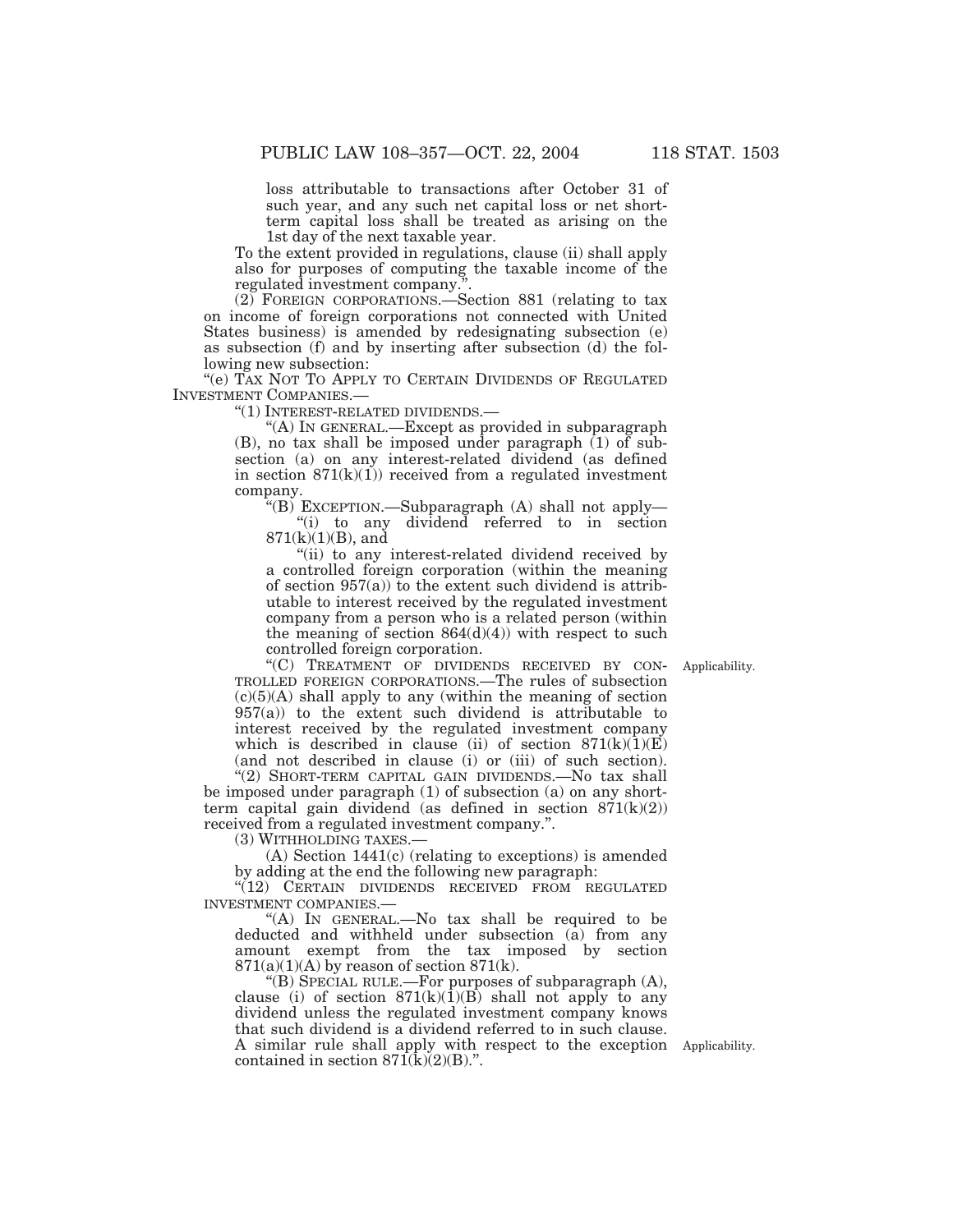(B) Section 1442(a) (relating to withholding of tax on foreign corporations) is amended—

(i) by striking ''and the reference in section  $1441(c)(10)$ " and inserting "the reference in section  $1441(c)(10)$ ", and

(ii) by inserting before the period at the end the following: ", and the references in section  $1441(c)(12)$ to sections  $871(a)$  and  $871(k)$  shall be treated as referring to sections 881(a) and 881(e) (except that for purposes of applying subparagraph (A) of section  $1441(c)(12)$ , as so modified, clause (ii) of section  $881(e)(1)(B)$  shall not apply to any dividend unless the regulated investment company knows that such dividend is a dividend referred to in such clause)''.

(b) ESTATE TAX TREATMENT OF INTEREST IN CERTAIN REGU-LATED INVESTMENT COMPANIES.—Section 2105 (relating to property without the United States for estate tax purposes) is amended by adding at the end the following new subsection:

''(d) STOCK IN A RIC.—

''(1) IN GENERAL.—For purposes of this subchapter, stock in a regulated investment company (as defined in section 851) owned by a nonresident not a citizen of the United States shall not be deemed property within the United States in the proportion that, at the end of the quarter of such investment company's taxable year immediately preceding a decedent's date of death (or at such other time as the Secretary may designate in regulations), the assets of the investment company that were qualifying assets with respect to the decedent bore to the total assets of the investment company.

" $(2)$  QUALIFYING ASSETS.—For purposes of this subsection, qualifying assets with respect to a decedent are assets that, if owned directly by the decedent, would have been—

''(A) amounts, deposits, or debt obligations described in subsection (b) of this section,

''(B) debt obligations described in the last sentence of section 2104(c), or

''(C) other property not within the United States.

''(3) TERMINATION.—This subsection shall not apply to estates of decedents dying after December 31, 2007.''.

(c) TREATMENT OF REGULATED INVESTMENT COMPANIES UNDER SECTION 897.—

(1) Paragraph (1) of section 897(h) is amended by striking "REIT" each place it appears and inserting "qualified investment entity''.

(2) Paragraphs (2) and (3) of section 897(h) are amended to read as follows:

"(2) SALE OF STOCK IN DOMESTICALLY CONTROLLED ENTITY NOT TAXED.—The term 'United States real property interest' does not include any interest in a domestically controlled qualified investment entity.

''(3) DISTRIBUTIONS BY DOMESTICALLY CONTROLLED QUALI-FIED INVESTMENT ENTITIES.—In the case of a domestically controlled qualified investment entity, rules similar to the rules of subsection (d) shall apply to the foreign ownership percentage of any gain.''.

(3) Subparagraphs (A) and (B) of section 897(h)(4) are amended to read as follows:

Applicability.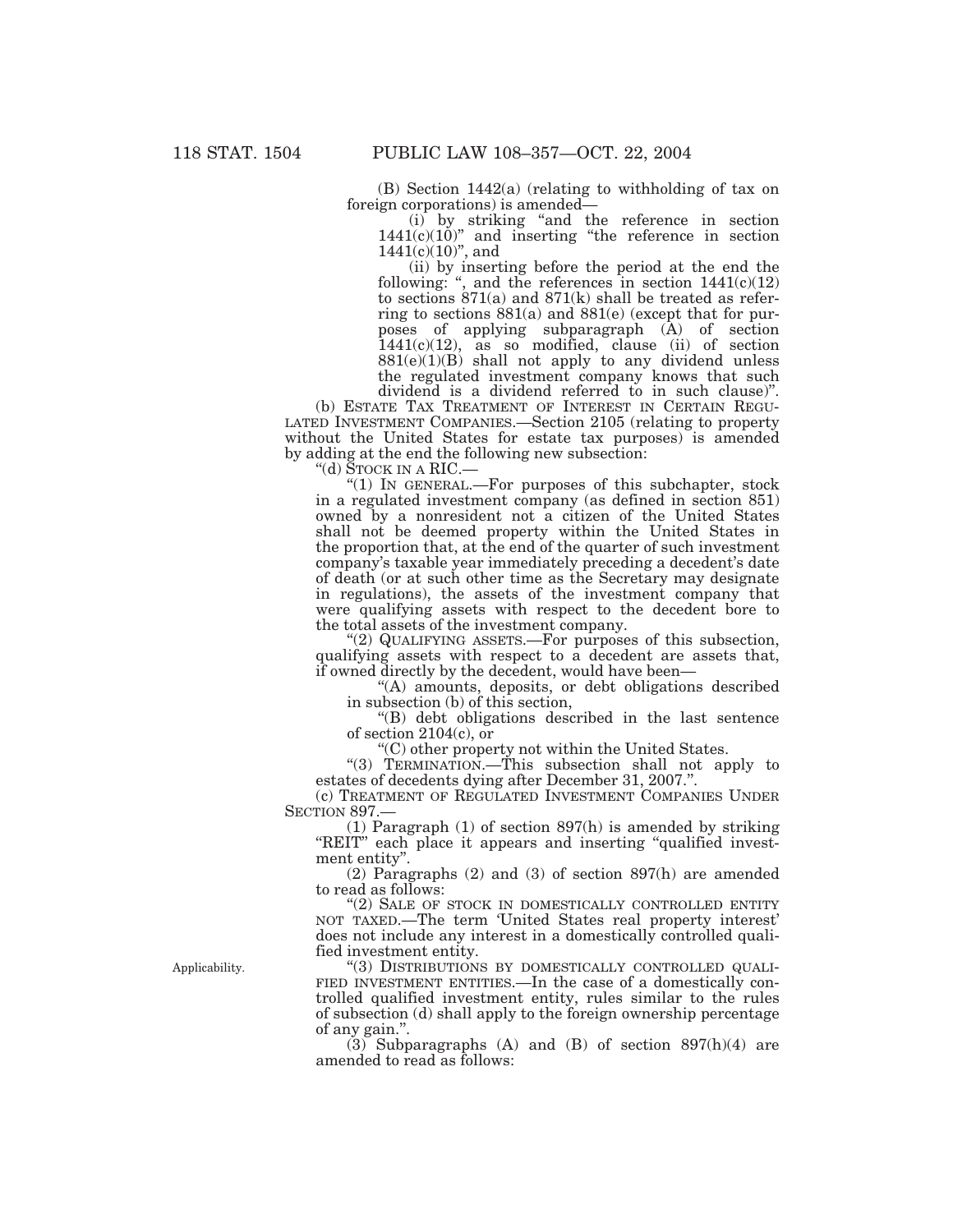''(A) QUALIFIED INVESTMENT ENTITY.—

''(i) IN GENERAL.—The term 'qualified investment entity' means—

''(I) any real estate investment trust, and

''(II) any regulated investment company.

''(ii) TERMINATION.—Clause (i)(II) shall not apply after December 31, 2007.

''(B) DOMESTICALLY CONTROLLED.—The term 'domestically controlled qualified investment entity' means any qualified investment entity in which at all times during the testing period less than 50 percent in value of the stock was held directly or indirectly by foreign persons.''.

(4) Subparagraphs  $(C)$  and  $(D)$  of section 897 $(h)(4)$  are each amended by striking "REIT" and inserting "qualified investment entity''.

(5) The subsection heading for subsection (h) of section 897 is amended by striking ''REITS'' and inserting ''CERTAIN INVESTMENT ENTITIES''.

(d) EFFECTIVE DATE.—

26 USC 871 note.

(1) IN GENERAL.—Except as otherwise provided in this subsection, the amendments made by this section shall apply to dividends with respect to taxable years of regulated investment companies beginning after December 31, 2004.

(2) ESTATE TAX TREATMENT.—The amendment made by subsection (b) shall apply to estates of decedents dying after December 31, 2004.

(3) CERTAIN OTHER PROVISIONS.—The amendments made by subsection (c) (other than paragraph (1) thereof) shall take effect after December 31, 2004.

### **SEC. 412. LOOK-THRU TREATMENT FOR SALES OF PARTNERSHIP INTERESTS.**

(a) IN GENERAL.—Section 954(c) (defining foreign personal holding company income) is amended by adding after paragraph (3) the following new paragraph:

"(4) LOOK-THRU RULE FOR CERTAIN PARTNERSHIP SALES.-

"(A) IN GENERAL.—In the case of any sale by a controlled foreign corporation of an interest in a partnership with respect to which such corporation is a 25-percent owner, such corporation shall be treated for purposes of this subsection as selling the proportionate share of the assets of the partnership attributable to such interest. The Regulations. Secretary shall prescribe such regulations as may be appropriate to prevent abuse of the purposes of this paragraph, including regulations providing for coordination of this paragraph with the provisions of subchapter K.

''(B) 25-PERCENT OWNER.—For purposes of this paragraph, the term '25-percent owner' means a controlled foreign corporation which owns directly 25 percent or more of the capital or profits interest in a partnership. For purposes of the preceding sentence, if a controlled foreign corporation is a shareholder or partner of a corporation or partnership, the controlled foreign corporation shall be treated as owning directly its proportionate share of any such capital or profits interest held directly or indirectly by such corporation or partnership.''.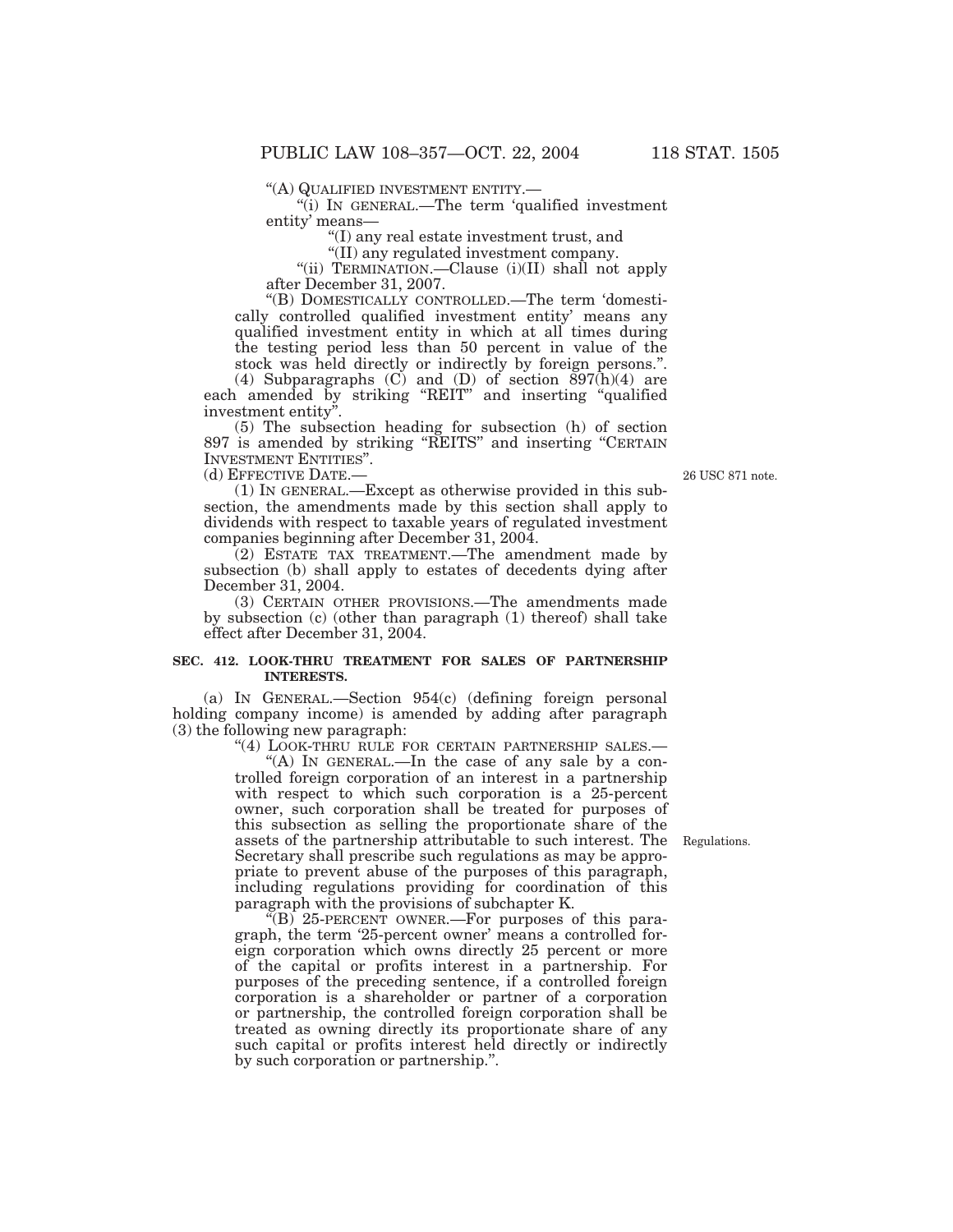26 USC 954 note.

(b) EFFECTIVE DATE.—The amendment made by this section shall apply to taxable years of foreign corporations beginning after December 31, 2004, and to taxable years of United States shareholders with or within which such taxable years of foreign corporations end.

# **SEC. 413. REPEAL OF FOREIGN PERSONAL HOLDING COMPANY RULES AND FOREIGN INVESTMENT COMPANY RULES.**

(a) GENERAL RULE.—The following provisions are hereby repealed:

26 USC 551–558.

(1) Part III of subchapter G of chapter 1 (relating to foreign personal holding companies).

(2) Section 1246 (relating to gain on foreign investment company stock).

(3) Section 1247 (relating to election by foreign investment companies to distribute income currently).

(b) EXEMPTION OF FOREIGN CORPORATIONS FROM PERSONAL HOLDING COMPANY RULES.—

(1) IN GENERAL.—Subsection (c) of section 542 (relating to exceptions) is amended—

(A) by striking paragraph (5) and inserting the following:

''(5) a foreign corporation,'',

(B) by striking paragraphs (7) and (10) and by redesignating paragraphs  $(8)$  and  $(9)$  as paragraphs  $(7)$  and  $(8)$ , respectively,

(C) by inserting "and" at the end of paragraph  $(7)$ (as so redesignated), and

(D) by striking ''; and'' at the end of paragraph (8) (as so redesignated) and inserting a period.

(2) TREATMENT OF INCOME FROM PERSONAL SERVICE CON-TRACTS.—Paragraph (1) of section 954(c) is amended by adding at the end the following new subparagraph:

''(I) PERSONAL SERVICE CONTRACTS.—

''(i) Amounts received under a contract under which the corporation is to furnish personal services if—

''(I) some person other than the corporation has the right to designate (by name or by description) the individual who is to perform the services, or

''(II) the individual who is to perform the services is designated (by name or by description) in the contract, and

"(ii) amounts received from the sale or other disposition of such a contract.

This subparagraph shall apply with respect to amounts received for services under a particular contract only if at some time during the taxable year 25 percent or more in value of the outstanding stock of the corporation is owned, directly or indirectly, by or for the individual who has performed, is to perform, or may be designated (by name or by description) as the one to perform, such services.''.

(c) CONFORMING AMENDMENTS.—

(1) Section 1(h) is amended—

Applicability.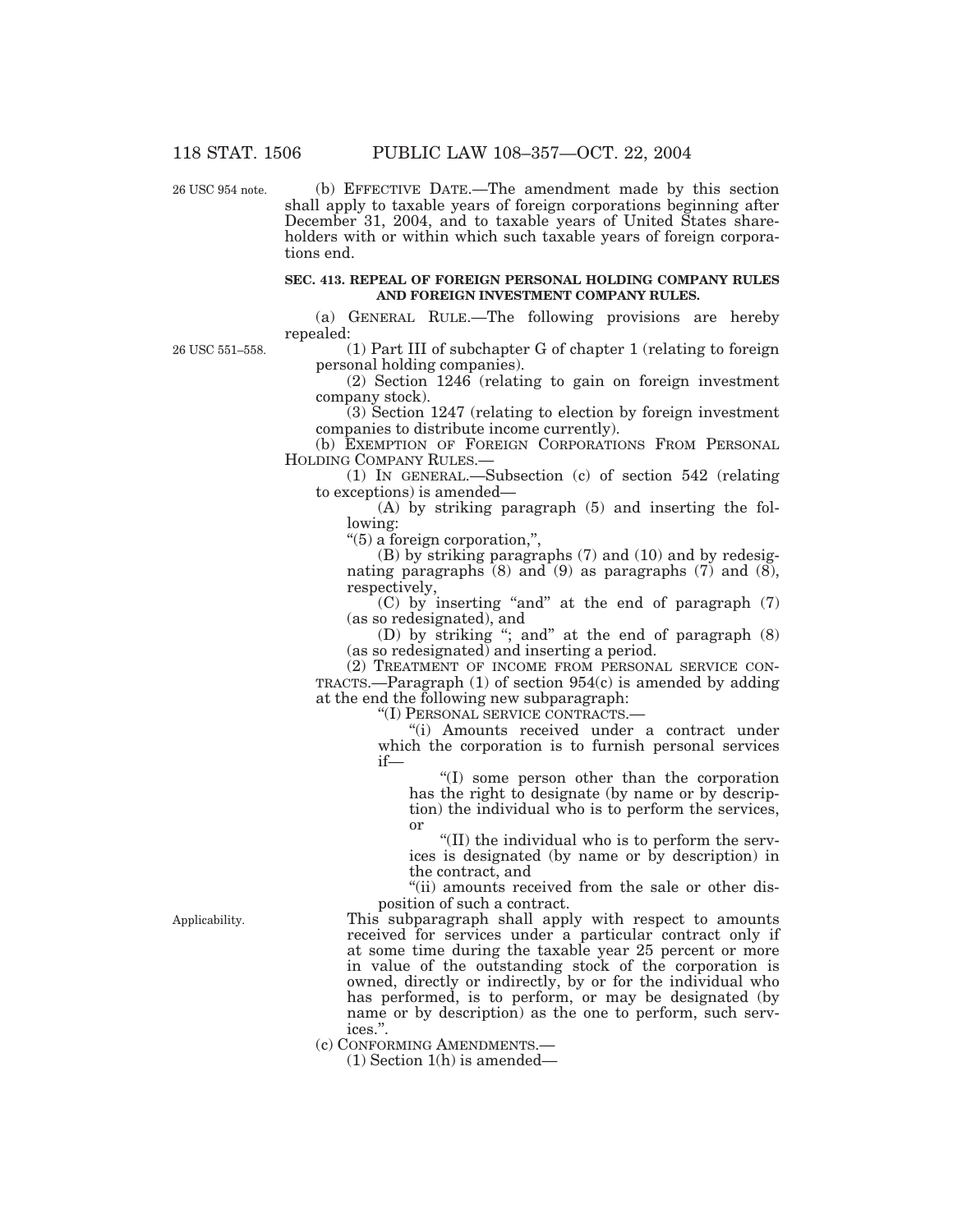and

 $(A)$  in paragraph  $(10)$ , by inserting "and" at the end of subparagraph  $(F)$ , by striking subparagraph  $(G)$ , and by redesignating subparagraph (H) as subparagraph (G),

(B) by striking ''a foreign personal holding company (as defined in section 552), a foreign investment company (as defined in section 1246(b)), or" in paragraph  $(11)(C)(iii)$ .  $(2)$  Paragraph  $(2)$  of section 171 $(c)$  is amended—

(A) by striking ", or by a foreign personal holding company, as defined in section 552'', and

(B) by striking '', or foreign personal holding company''. (3) Paragraph  $(2)$  of section  $\overline{245}$ (a) is amended by striking ''foreign personal holding company or''.

 $(4)$  Section 312 is amended by striking subsection (j).

(5) Subsection (m) of section 312 is amended by striking '', a foreign investment company (within the meaning of section 1246(b)), or a foreign personal holding company (within the meaning of section  $552$ <sup>"</sup>.

(6) Subsection (e) of section 443 is amended by striking paragraph  $(3)$  and by redesignating paragraphs  $(4)$  and  $(5)$ as paragraphs (3) and (4), respectively.

(7) Subparagraph (B) of section 465(c)(7) is amended by adding "or" at the end of clause (i), by striking clause (ii), and by redesignating clause (iii) as clause (ii).

(8) Paragraph (1) of section 543(b) is amended by inserting "and" at the end of subparagraph (A), by striking ", and" at the end of subparagraph  $(B)$  and inserting a period, and by striking subparagraph  $(\bar{C})$ .

(9) Paragraph  $(1)$  of section 562(b) is amended by striking ''or a foreign personal holding company described in section 552''.

(10) Section 563 is amended—

(A) by striking subsection (c),

(B) by redesignating subsection (d) as subsection (c), and

(C) by striking ''subsection (a), (b), or (c)'' in subsection (c) (as so redesignated) and inserting ''subsection (a) or  $(b)$ ".

(11) Subsection (d) of section 751 is amended by adding "and" at the end of paragraph (2), by striking paragraph (3), by redesignating paragraph (4) as paragraph (3), and by striking "paragraph  $(1)$ ,  $(2)$ , or  $(3)$ " in paragraph  $(3)$  (as so redesignated) and inserting "paragraph  $(1)$  or  $(\overline{2})$ ".

(12) Paragraph (2) of section  $864(d)$  is amended by striking subparagraph  $(A)$  and by redesignating subparagraphs  $(B)$  and (C) as subparagraphs (A) and (B), respectively.

 $(13)(\overline{A})$  Subparagraph  $(A)$  of section  $898(b)(1)$  is amended to read as follows:

''(A) which is treated as a controlled foreign corporation for any purpose under subpart F of part III of this subchapter, and''.

 $(B)$  Subparagraph  $(B)$  of section  $898(b)(2)$  is amended by striking "and sections 551(f) and 554, whichever are applicable,''.

(C) Paragraph (3) of section 898(b) is amended to read as follows: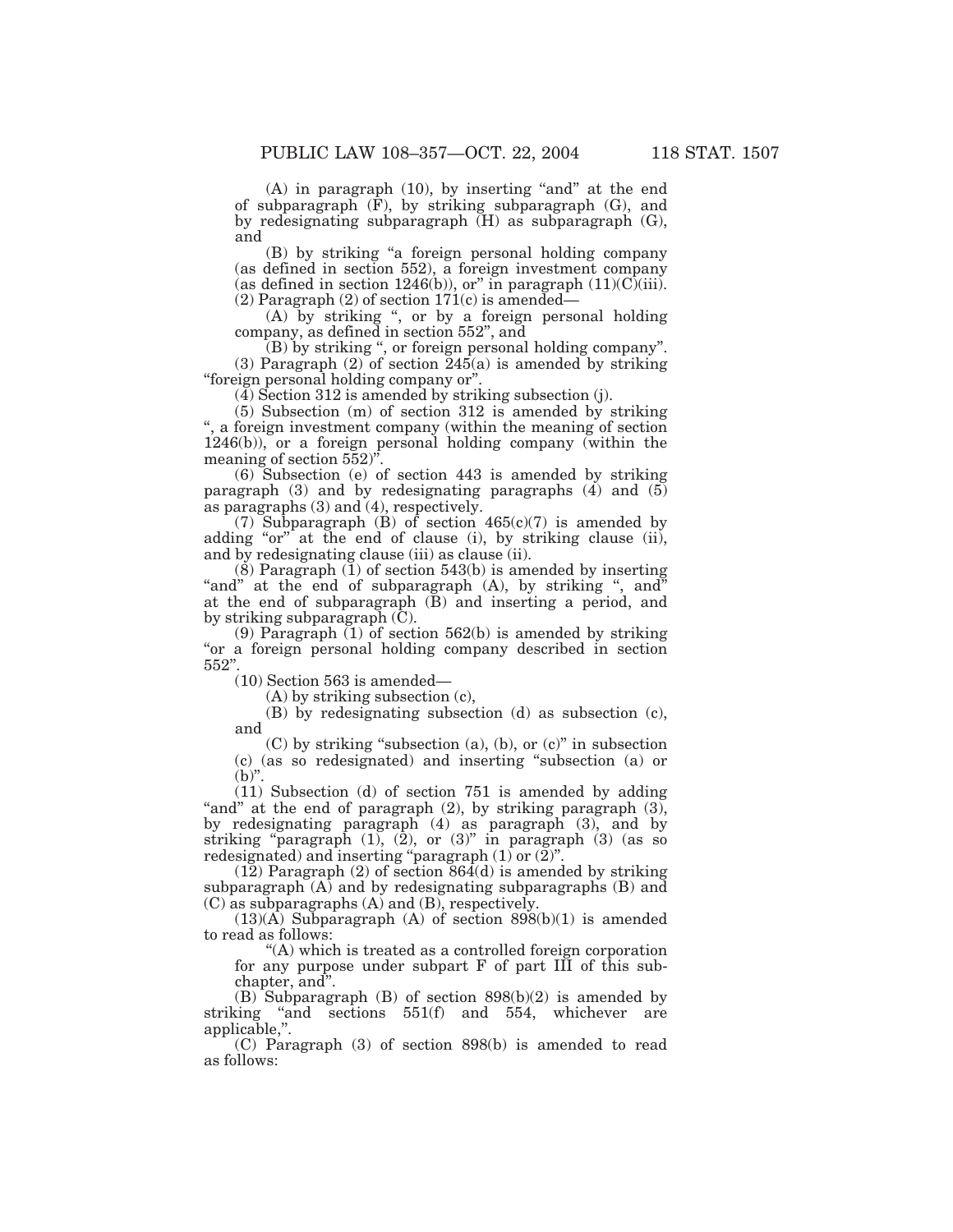''(3) UNITED STATES SHAREHOLDER.—The term 'United States shareholder' has the meaning given to such term by section 951(b), except that, in the case of a foreign corporation having related person insurance income (as defined in section  $953(c)(2)$ , the Secretary may treat any person as a United States shareholder for purposes of this section if such person is treated as a United States shareholder under section  $953(c)(1)$ ."

(D) Subsection (c) of section 898 is amended to read as follows:

''(c) DETERMINATION OF REQUIRED YEAR.—

''(1) IN GENERAL.—The required year is—

''(A) the majority U.S. shareholder year, or

"(B) if there is no majority U.S. shareholder year, the taxable year prescribed under regulations.

''(2) 1-MONTH DEFERRAL ALLOWED.—A specified foreign corporation may elect, in lieu of the taxable year under paragraph  $(1)(A)$ , a taxable year beginning 1 month earlier than the majority U.S. shareholder year.

"(3) MAJORITY U.S. SHAREHOLDER YEAR.—

''(A) IN GENERAL.—For purposes of this subsection, the term 'majority U.S. shareholder year' means the taxable year (if any) which, on each testing day, constituted the taxable year of—

''(i) each United States shareholder described in subsection  $(b)(2)(A)$ , and

''(ii) each United States shareholder not described in clause (i) whose stock was treated as owned under subsection (b)(2)(B) by any shareholder described in such clause.

''(B) TESTING DAY.—The testing days shall be—

"(i) the first day of the corporation's taxable year (determined without regard to this section), or

''(ii) the days during such representative period as the Secretary may prescribe."

 $(14)$  Clause (ii) of section  $904(d)(2)(A)$  is amended to read as follows:

''(ii) CERTAIN AMOUNTS INCLUDED.—Except as provided in clause (iii), the term 'passive income' includes, except as provided in subparagraph (E)(iii) or para $graph$   $(3)(\hat{I})$ , any amount includible in gross income under section 1293 (relating to certain passive foreign investment companies).''.

 $(15)(A)$  Subparagraph  $(A)$  of section 904 $(h)(1)$ , as redesignated by this Act, is amended by adding "or" at the end of clause (i), by striking clause (ii), and by redesignating clause (iii) as clause (ii).

(B) The paragraph heading of paragraph (2) of section 904(h), as so redesignated, is amended by striking ''FOREIGN PERSONAL HOLDING OR''.

(16) Section 951 is amended by striking subsections (c) and (d) and by redesignating subsections (e) and (f) as subsections (c) and (d), respectively.

 $(17)$  Paragraph  $(3)$  of section 989(b) is amended by striking ",  $551(a)$ ,"

(18) Paragraph (5) of section 1014(b) is amended by inserting "and before January 1, 2005," after "August 26, 1937,".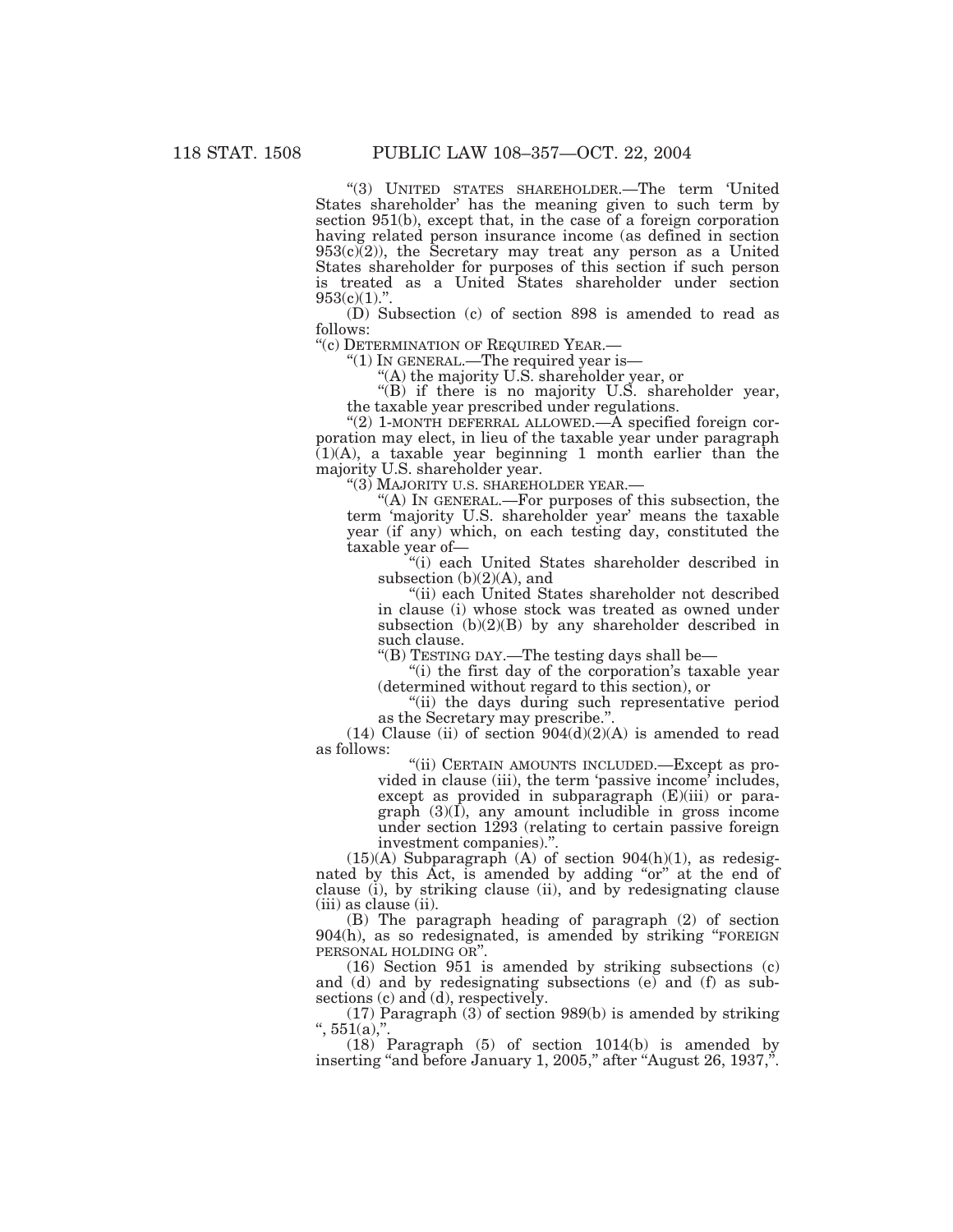(19) Subsection (a) of section 1016 is amended by striking paragraph (13).

 $(20)$  $(A)$  Paragraph  $(3)$  of section 1212 $(a)$  is amended to read as follows:

''(3) SPECIAL RULES ON CARRYBACKS.—A net capital loss of a corporation shall not be carried back under paragraph  $(1)(A)$  to a taxable year-

"(A) for which it is a regulated investment company (as defined in section 851), or

''(B) for which it is a real estate investment trust (as defined in section 856).''.

(B) The amendment made by subparagraph (A) shall apply Applicability. to taxable years beginning after December 31, 2004.

 $(21)$  Section 1223 is amended by striking paragraph  $(10)$ and by redesignating the following paragraphs accordingly.

(22) Subsection (d) of section 1248 is amended by striking paragraph (5) and by redesignating paragraphs (6) and (7) as paragraphs (5) and (6), respectively.

(23) Paragraph (2) of section 1260(c) is amended by striking subparagraphs  $(H)$  and  $(I)$  and by redesignating subparagraph (J) as subparagraph (H).

 $(24)(\overline{A})$  Subparagraph (F) of section 1291(b)(3) is amended by striking " $551(d)$ ,  $959(a)$ ," and inserting " $959(a)$ ".

(B) Subsection (e) of section 1291 is amended by inserting "(as in effect on the day before the date of the enactment of the American Jobs Creation Act of 2004)'' after ''section 1246''.

(25) Paragraph (2) of section 1294(a) is amended to read as follows:

"(2) ELECTION NOT PERMITTED WHERE AMOUNTS OTHERWISE INCLUDIBLE UNDER SECTION 951.—The taxpayer may not make an election under paragraph (1) with respect to the undistributed PFIC earnings tax liability attributable to a qualified electing fund for the taxable year if any amount is includible in the gross income of the taxpayer under section 951 with respect to such fund for such taxable year.''.

(26) Section 6035 is hereby repealed.

(27) Subparagraph (D) of section  $6103(e)(1)$  is amended by striking clause (iv) and redesignating clauses (v) and (vi) as clauses (iv) and (v), respectively.

(28) Subparagraph (B) of section  $6501(e)(1)$  is amended to read as follows:

''(B) CONSTRUCTIVE DIVIDENDS.—If the taxpayer omits from gross income an amount properly includible therein under section 951(a), the tax may be assessed, or a proceeding in court for the collection of such tax may be done without assessing, at any time within 6 years after the return was filed.''.

(29) Subsection (a) of section 6679 is amended—

 $(A)$  by striking "6035, 6046, and 6046A" in paragraph  $(1)$  and inserting " $6046$  and  $6046$ A", and

(B) by striking paragraph (3).

 $(30)$  Sections  $170(f)(10)(A)$ ,  $508(d)$ ,  $4947$ , and  $4948(c)(4)$  are each amended by striking " $556(b)(2)$ ," each place it appears.

(31) The table of parts for subchapter G of chapter 1 is amended by striking the item relating to part III.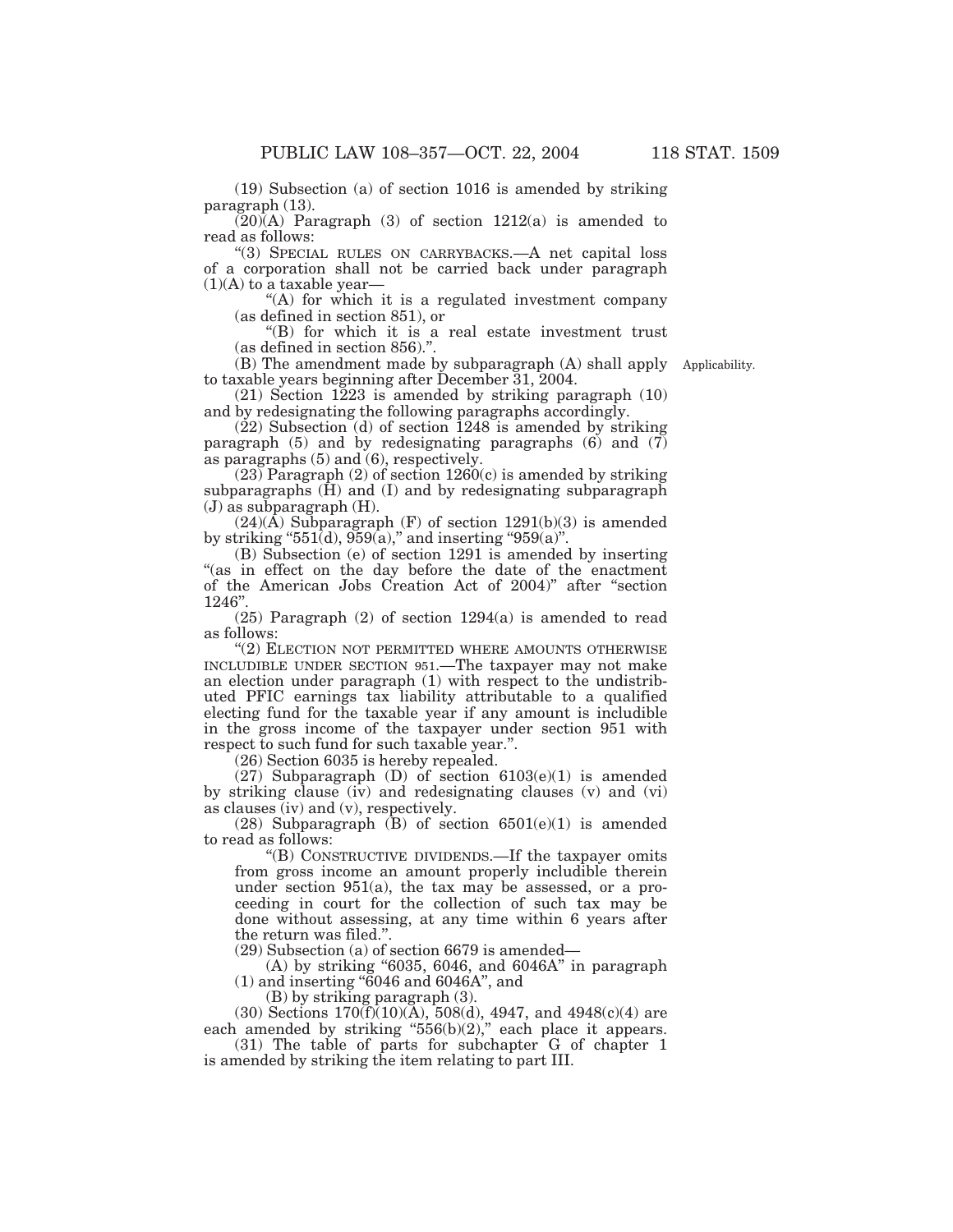(32) The table of sections for part IV of subchapter P of chapter 1 is amended by striking the items relating to sections 1246 and 1247.

(33) The table of sections for subpart A of part III of subchapter A of chapter 61 is amended by striking the item relating to section 6035.

26 USC 1 note.

(d) EFFECTIVE DATES.—

(1) IN GENERAL.—Except as provided in paragraph (2), the amendments made by this section shall apply to taxable years of foreign corporations beginning after December 31, 2004, and to taxable years of United States shareholders with or within which such taxable years of foreign corporations end.

(2) SUBSECTION (c)(27).—The amendments made by subsection (c)(27) shall apply to disclosures of return or return information with respect to taxable years beginning after December 31, 2004.

# **SEC. 414. DETERMINATION OF FOREIGN PERSONAL HOLDING COM-PANY INCOME WITH RESPECT TO TRANSACTIONS IN COMMODITIES.**

(a) IN GENERAL.—Clauses (i) and (ii) of section  $954(c)(1)(C)$ (relating to commodity transactions) are amended to read as follows:

"(i) arise out of commodity hedging transactions (as defined in paragraph  $(4)(A)$ ),

''(ii) are active business gains or losses from the sale of commodities, but only if substantially all of the controlled foreign corporation's commodities are property described in paragraph (1), (2), or (8) of section  $1221(a)$ , or".

(b) DEFINITION AND SPECIAL RULES.—Subsection (c) of section 954, as amended by this Act, is amended by adding after paragraph (4) the following new paragraph:<br>"(5) DEFINITION AND SPECIAL RULES RELATING TO COM-

MODITY TRANSACTIONS.—<br>"(A) COMMODITY HEDGING TRANSACTIONS.—For pur-

poses of paragraph  $(1)(C)(i)$ , the term 'commodity hedging transaction' means any transaction with respect to a commodity if such transaction—

''(i) is a hedging transaction as defined in section 1221(b)(2), determined—

"(I) without regard to subparagraph  $(A)(ii)$ thereof,

"(II) by applying subparagraph  $(A)(i)$  thereof by substituting 'ordinary property or property described in section 1231(b)' for 'ordinary property', and

''(III) by substituting 'controlled foreign corporation' for 'taxpayer' each place it appears, and ''(ii) is clearly identified as such in accordance with section  $1221(a)(7)$ .

"(B) TREATMENT OF DEALER ACTIVITIES UNDER PARA-GRAPH (1)(C).—Commodities with respect to which gains and losses are not taken into account under paragraph  $(2)(C)$  in computing a controlled foreign corporation's foreign personal holding company income shall not be taken into account in applying the substantially all test under paragraph  $(1)(C)(ii)$  to such corporation.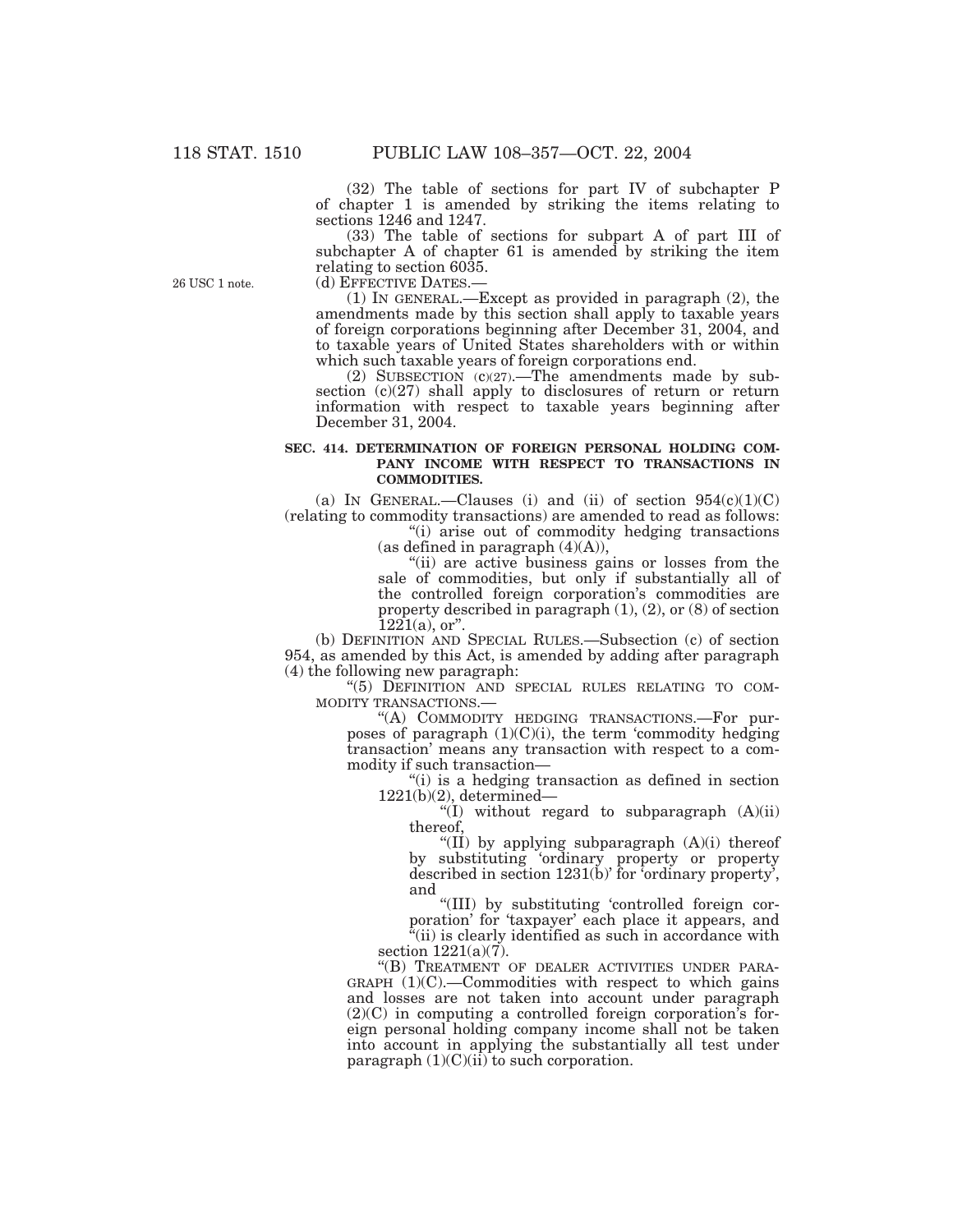''(C) REGULATIONS.—The Secretary shall prescribe such regulations as are appropriate to carry out the purposes of paragraph  $(1)(C)$  in the case of transactions involving related parties.''.

(c) MODIFICATION OF EXCEPTION FOR DEALERS.—Clause (i) of section  $954(c)(2)(C)$  is amended by inserting "and transactions" involving physical settlement" after "(including hedging transactions''.

(d) EFFECTIVE DATE.—The amendments made by this section 26 USC 954 note. shall apply to transactions entered into after December 31, 2004.

# **SEC. 415. MODIFICATIONS TO TREATMENT OF AIRCRAFT LEASING AND SHIPPING INCOME.**

(a) ELIMINATION OF FOREIGN BASE COMPANY SHIPPING INCOME.—Section 954 (relating to foreign base company income) is amended—

(1) by striking paragraph (4) of subsection (a) (relating to foreign base company shipping income), and

(2) by striking subsection (f) (relating to foreign base company shipping income).

(b) SAFE HARBOR FOR CERTAIN LEASING ACTIVITIES.—Subparagraph  $(A)$  of section  $954(c)(2)$  is amended by adding at the end the following new sentence: ''For purposes of the preceding sentence, rents derived from leasing an aircraft or vessel in foreign commerce shall not fail to be treated as derived in the active conduct of a trade or business if, as determined under regulations prescribed by the Secretary, the active leasing expenses are not less than 10 percent of the profit on the lease.''.

(c) CONFORMING AMENDMENTS.—

 $(1)$  Section  $952(c)(1)(B)(iii)$  is amended by striking subclause (I) and redesignating subclauses (II) through (VI) as subclauses (I) through (V), respectively.

(2) Subsection (b) of section 954 is amended—

(A) by striking ''the foreign base company shipping income," in paragraph (5),

(B) by striking paragraphs (6) and (7), and

(C) by redesignating paragraph (8) as paragraph (6).

(d) EFFECTIVE DATE.—The amendments made by this section 26 USC 952 note. shall apply to taxable years of foreign corporations beginning after December 31, 2004, and to taxable years of United States shareholders with or within which such taxable years of foreign corporations end.

### **SEC. 416. MODIFICATION OF EXCEPTIONS UNDER SUBPART F FOR ACTIVE FINANCING.**

(a) IN GENERAL.—Section  $954(h)(3)$  is amended by adding at the end the following:

"(E) DIRECT CONDUCT OF ACTIVITIES.—For purposes of subparagraph  $(A)(ii)(II)$ , an activity shall be treated as conducted directly by an eligible controlled foreign corporation or qualified business unit in its home country if the activity is performed by employees of a related person and—

''(i) the related person is an eligible controlled foreign corporation the home country of which is the same as the home country of the corporation or unit to which subparagraph  $(A)(ii)(II)$  is being applied,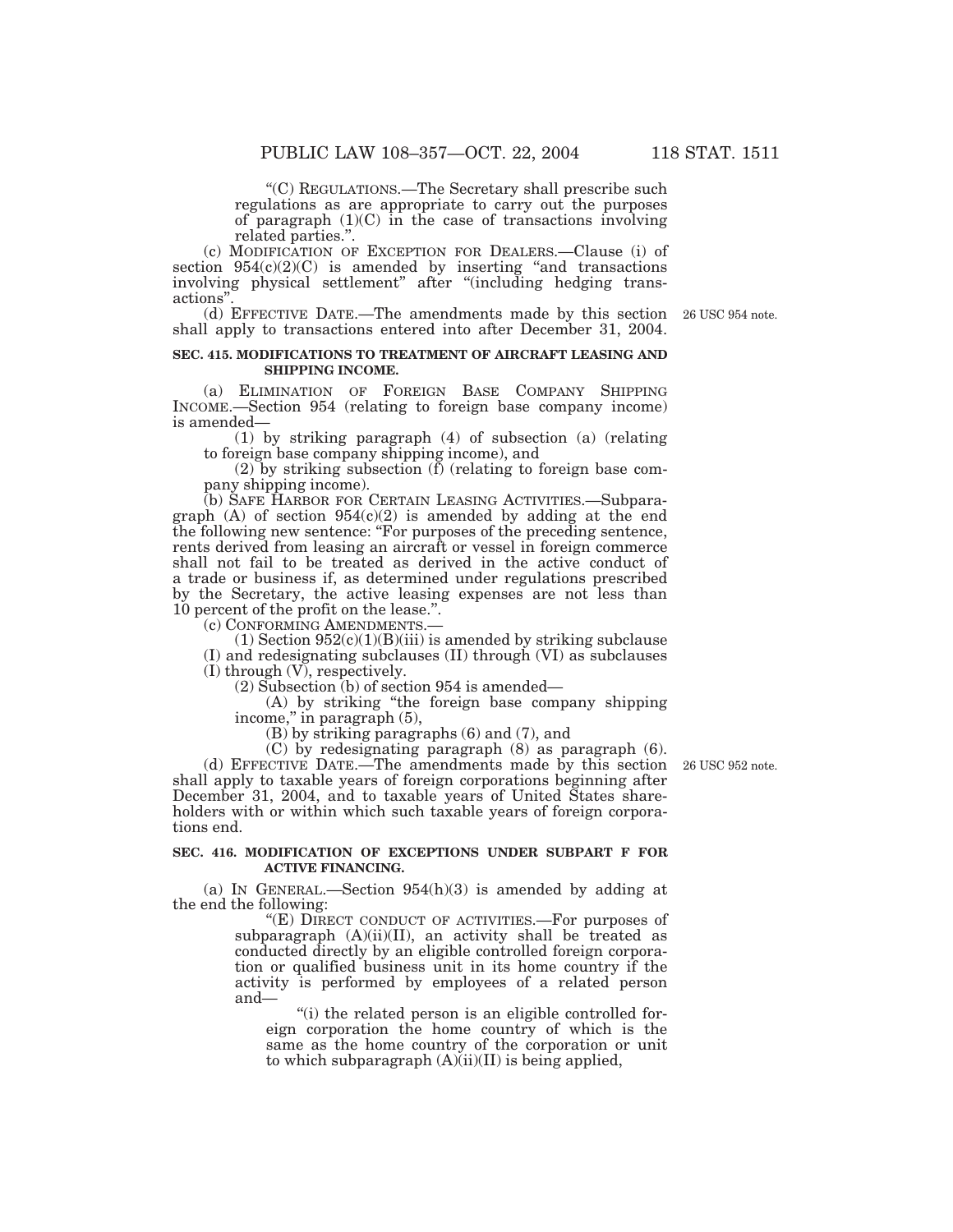''(ii) the activity is performed in the home country of the related person, and

''(iii) the related person is compensated on an arm's-length basis for the performance of the activity by its employees and such compensation is treated as earned by such person in its home country for purposes of the home country's tax laws.''.

26 USC 954 note.

(b) EFFECTIVE DATE.—The amendment made by this section shall apply to taxable years of such foreign corporations beginning after December 31, 2004, and to taxable years of United States shareholders with or within which such taxable years of such foreign corporations end.

### **SEC. 417. 10-YEAR FOREIGN TAX CREDIT CARRYOVER; 1-YEAR FOREIGN TAX CREDIT CARRYBACK.**

(a) GENERAL RULE.—Section 904(c) (relating to carryback and carryover of excess tax paid) is amended—

(1) by striking ''in the second preceding taxable year,'', and

(2) by striking '', and in the first, second, third, fourth, or fifth'' and inserting ''and in any of the first 10''.

(b) EXCESS EXTRACTION TAXES.—Paragraph (1) of section 907(f) is amended—

(1) by striking ''in the second preceding taxable year,'',

(2) by striking '', and in the first, second, third, fourth,

or fifth'' and inserting ''and in any of the first 10'', and

26 USC 904 note.

(3) by striking the last sentence.<br>(c) EFFECTIVE DATE.— (1) CARRYBACK.—The amendments made by subsections  $(a)(1)$  and  $(b)(1)$  shall apply to excess foreign taxes arising in taxable years beginning after the date of the enactment of this Act.

(2) CARRYOVER.—The amendments made by subsections  $(a)(2)$  and  $(b)(2)$  shall apply to excess foreign taxes which (without regard to the amendments made by this section) may be carried to any taxable year ending after the date of the enactment of this Act.

#### **SEC. 418. MODIFICATION OF THE TREATMENT OF CERTAIN REIT DIS-TRIBUTIONS ATTRIBUTABLE TO GAIN FROM SALES OR EXCHANGES OF UNITED STATES REAL PROPERTY INTERESTS.**

(a) IN GENERAL.—Paragraph (1) of section 897(h) (relating to look-through of distributions) is amended by adding at the end the following new sentence: ''Notwithstanding the preceding sentence, any distribution by a REIT with respect to any class of stock which is regularly traded on an established securities market located in the United States shall not be treated as gain recognized from the sale or exchange of a United States real property interest if the shareholder did not own more than 5 percent of such class of stock at any time during the taxable year.''.

(b) CONFORMING AMENDMENT.—Paragraph (3) of section 857(b) (relating to capital gains) is amended by adding at the end the following new subparagraph:

" $(F)$  CERTAIN DISTRIBUTIONS.—In the case of a shareholder of a real estate investment trust to whom section 897 does not apply by reason of the second sentence of section  $897(h)(1)$ , the amount which would be included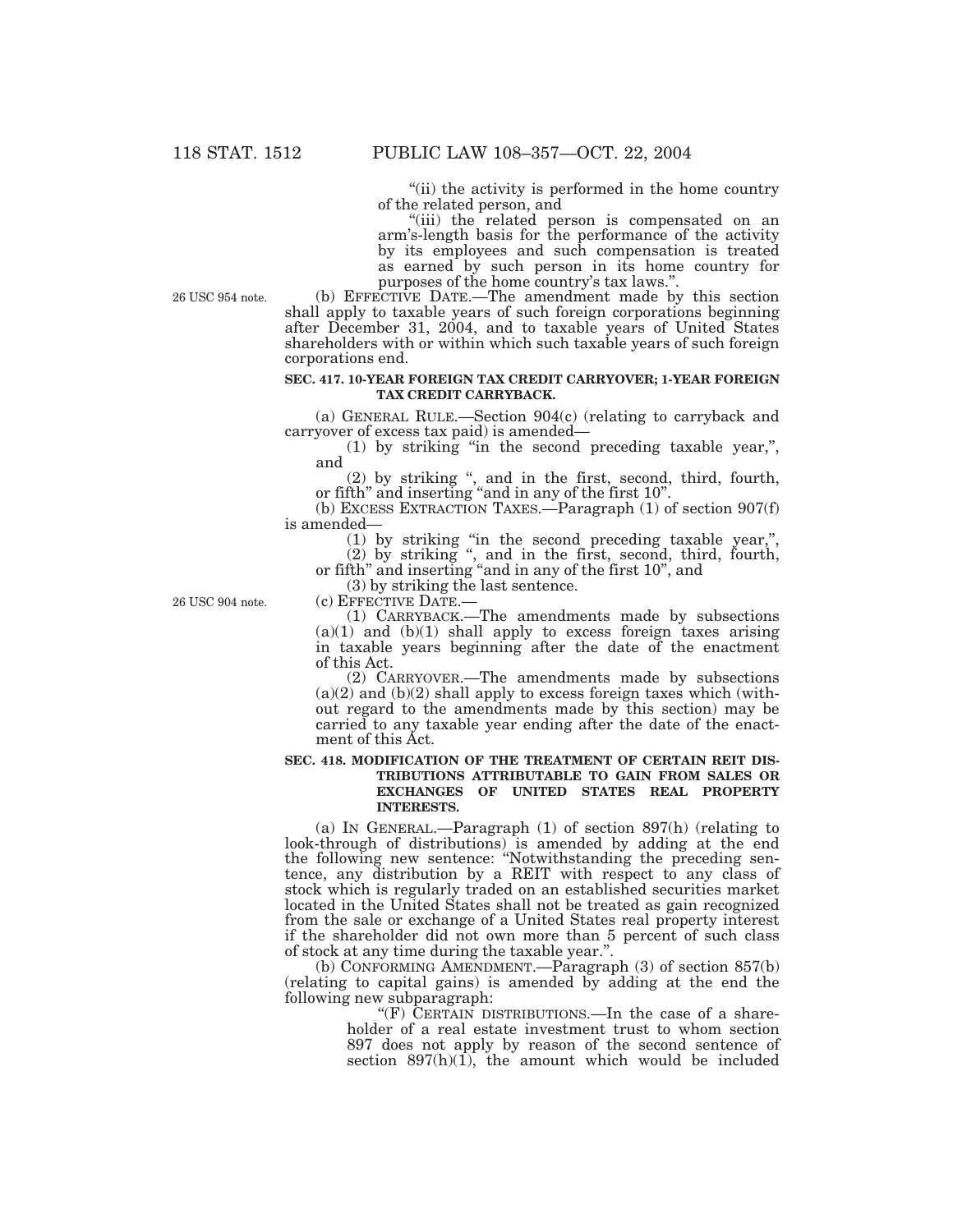in computing long-term capital gains for such shareholder under subparagraph  $(B)$  or  $(D)$  (without regard to this subparagraph)—

 $\tilde{f}(i)$  shall not be included in computing such shareholder's long-term capital gains, and

"(ii) shall be included in such shareholder's gross income as a dividend from the real estate investment trust."

(c) EFFECTIVE DATE.—The amendments made by this section 26 USC 857 note. shall apply to taxable years beginning after the date of the enactment of this Act.

# **SEC. 419. EXCLUSION OF INCOME DERIVED FROM CERTAIN WAGERS ON HORSE RACES AND DOG RACES FROM GROSS INCOME OF NONRESIDENT ALIEN INDIVIDUALS.**

(a) IN GENERAL.—Subsection (b) of section 872 (relating to exclusions) is amended by redesignating paragraphs (5), (6), and (7) as paragraphs (6), (7), and (8), respectively, and inserting after paragraph (4) the following new paragraph:

''(5) INCOME DERIVED FROM WAGERING TRANSACTIONS IN CERTAIN PARIMUTUEL POOLS.—Gross income derived by a nonresident alien individual from a legal wagering transaction initiated outside the United States in a parimutuel pool with respect to a live horse race or dog race in the United States.''. (b) CONFORMING AMENDMENT.—Section  $883(a)(4)$  is amended by striking "(5), (6), and (7)" and inserting "(6), (7), and (8)".

(c) EFFECTIVE DATE.—The amendments made by this section 26 USC 872 note. shall apply to wagers made after the date of the enactment of this Act.

### **SEC. 420. LIMITATION OF WITHHOLDING TAX FOR PUERTO RICO COR-PORATIONS.**

(a) IN GENERAL.—Subsection (b) of section 881 is amended by redesignating paragraph (2) as paragraph (3) and by inserting after paragraph (1) the following new paragraph:<br>
"(2) COMMONWEALTH OF PUERTO RICO.

"(A) IN GENERAL.—If dividends are received during a taxable year by a corporation—

"(i) created or organized in, or under the law of, the Commonwealth of Puerto Rico, and

"(ii) with respect to which the requirements of subparagraphs  $(A)$ ,  $(B)$ , and  $(C)$  of paragraph  $(1)$  are met for the taxable year,

subsection (a) shall be applied for such taxable year by substituting '10 percent' for '30 percent'.

''(B) APPLICABILITY.—If, on or after the date of the enactment of this paragraph, an increase in the rate of the Commonwealth of Puerto Rico's withholding tax which is generally applicable to dividends paid to United States corporations not engaged in a trade or business in the Commonwealth to a rate greater than 10 percent takes effect, this paragraph shall not apply to dividends received on or after the effective date of the increase.''.

(b) WITHHOLDING.—Subsection (c) of section 1442 (relating to withholding of tax on foreign corporations) is amended—

 $(1)$  by striking "For purposes" and inserting the following: "(1) GUAM, AMERICAN SAMOA, THE NORTHERN MARIANA ISLANDS, AND THE VIRGIN ISLANDS.—For purposes'', and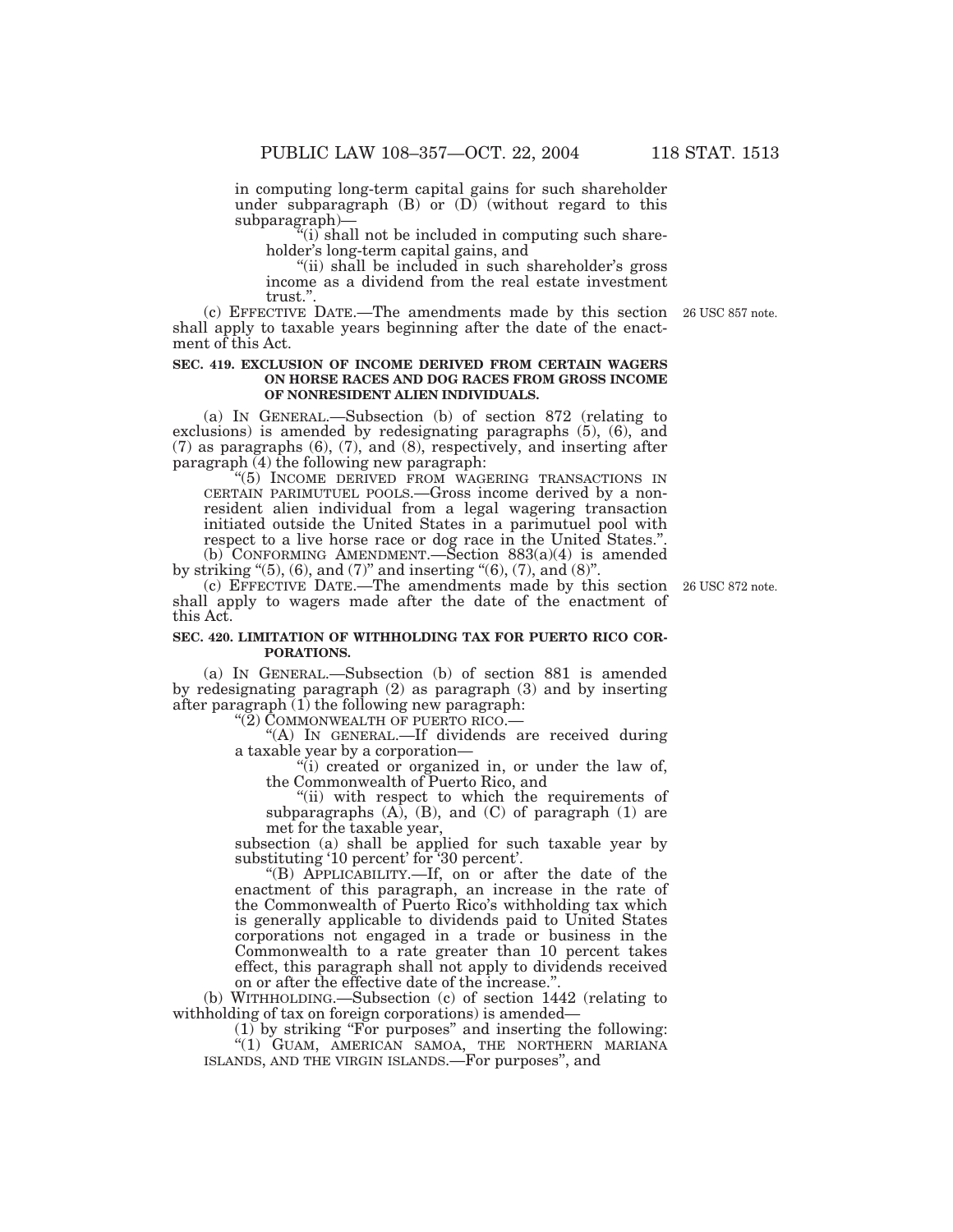(2) by adding at the end the following new paragraph: " $(2)$  COMMONWEALTH OF PUERTO RICO.

"(A) IN GENERAL.—If dividends are received during a taxable year by a corporation—

"(i) created or organized in, or under the law of, the Commonwealth of Puerto Rico, and

"(ii) with respect to which the requirements of subparagraphs  $(A)$ ,  $(B)$ , and  $(C)$  of section  $881(b)(1)$ are met for the taxable year,

subsection (a) shall be applied for such taxable year by substituting '10 percent' for '30 percent'.

''(B) APPLICABILITY.—If, on or after the date of the enactment of this paragraph, an increase in the rate of the Commonwealth of Puerto Rico's withholding tax which is generally applicable to dividends paid to United States corporations not engaged in a trade or business in the Commonwealth to a rate greater than 10 percent takes effect, this paragraph shall not apply to dividends received on or after the effective date of the increase.''.

(c) CONFORMING AMENDMENTS.—

(1) Subsection (b) of section 881 is amended by striking "GUAM AND VIRGIN ISLANDS CORPORATIONS" in the heading and inserting "POSSESSIONS".

(2) Paragraph (1) of section 881(b) is amended by striking "IN GENERAL" in the heading and inserting "GUAM, AMERICAN SAMOA, THE NORTHERN MARIANA ISLANDS, AND THE VIRGIN ISLANDS''.

26 USC 881 note.

(d) EFFECTIVE DATE.—The amendments made by this section shall apply to dividends paid after the date of the enactment of this Act.

# **SEC. 421. FOREIGN TAX CREDIT UNDER ALTERNATIVE MINIMUM TAX.**

(a) IN GENERAL.—

(1) Subsection (a) of section 59 is amended by striking paragraph (2) and by redesignating paragraphs (3) and (4) as paragraphs (2) and (3), respectively.

(2) Section  $53(d)(1)(B)(i)(II)$  is amended by striking "and if section 59(a)(2) did not apply''.

26 USC 53 note.

(b) EFFECTIVE DATE.—The amendments made by this section shall apply to taxable years beginning after December 31, 2004. **SEC. 422. INCENTIVES TO REINVEST FOREIGN EARNINGS IN UNITED STATES.**

(a) IN GENERAL.—Subpart F of part III of subchapter N of chapter 1 (relating to controlled foreign corporations) is amended by adding at the end the following new section:

#### **''SEC. 965. TEMPORARY DIVIDENDS RECEIVED DEDUCTION.**

''(a) DEDUCTION.—

"(1) IN GENERAL.—In the case of a corporation which is a United States shareholder and for which the election under this section is in effect for the taxable year, there shall be allowed as a deduction an amount equal to 85 percent of the cash dividends which are received during such taxable year by such shareholder from controlled foreign corporations.

"(2) DIVIDENDS PAID INDIRECTLY FROM CONTROLLED FOR-EIGN CORPORATIONS.—If, within the taxable year for which the election under this section is in effect, a United States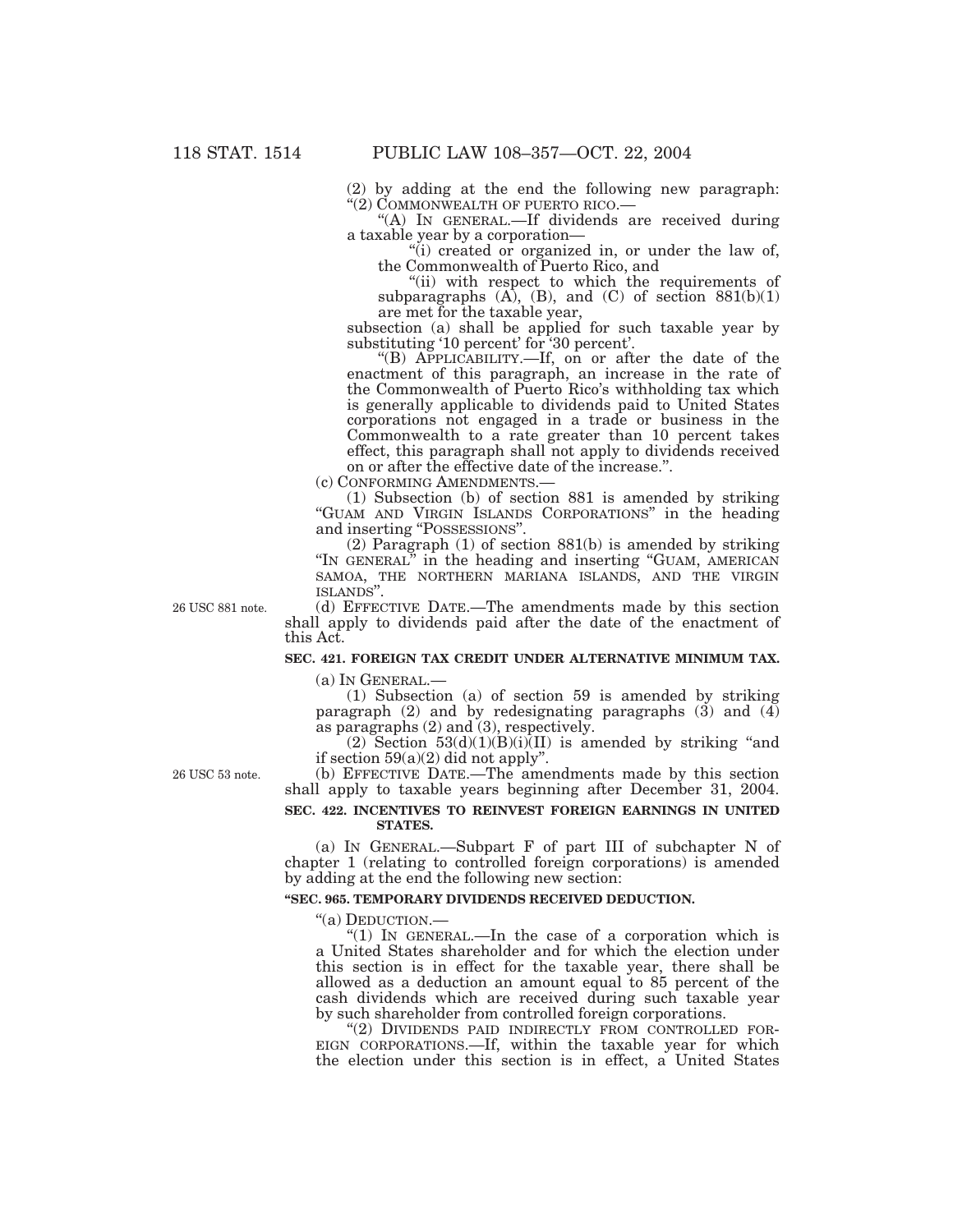shareholder receives a cash distribution from a controlled foreign corporation which is excluded from gross income under section 959(a), such distribution shall be treated for purposes of this section as a cash dividend to the extent of any amount included in income by such United States shareholder under section  $951(a)(1)(A)$  as a result of any cash dividend during such taxable year to—

''(A) such controlled foreign corporation from another controlled foreign corporation that is in a chain of ownership described in section 958(a), or

''(B) any other controlled foreign corporation in such chain of ownership, but only to the extent of cash distributions described in section 959(b) which are made during such taxable year to the controlled foreign corporation from which such United States shareholder received such distribution.

"(b) LIMITATIONS.-

''(1) IN GENERAL.—The amount of dividends taken into account under subsection (a) shall not exceed the greater of—

 $(A)$ \$500,000,000,

"(B) the amount shown on the applicable financial statement as earnings permanently reinvested outside the United States, or

 $(C)$  in the case of an applicable financial statement which fails to show a specific amount of earnings permanently reinvested outside the United States and which shows a specific amount of tax liability attributable to such earnings, the amount equal to the amount of such liability divided by 0.35.

The amounts described in subparagraphs (B) and (C) shall be treated as being zero if there is no such statement or such statement fails to show a specific amount of such earnings or liability, as the case may be.

"(2) DIVIDENDS MUST BE EXTRAORDINARY.—The amount of dividends taken into account under subsection (a) shall not exceed the excess (if any) of—

''(A) the dividends received during the taxable year by such shareholder from controlled foreign corporations, over

''(B) the annual average for the base period years of—

''(i) the dividends received during each base period year by such shareholder from controlled foreign corporations,

''(ii) the amounts includible in such shareholder's gross income for each base period year under section  $951(a)(1)(B)$  with respect to controlled foreign corporations, and

''(iii) the amounts that would have been included for each base period year but for section 959(a) with respect to controlled foreign corporations.

The amount taken into account under clause (iii) for any base period year shall not include any amount which is not includible in gross income by reason of an amount described in clause (ii) with respect to a prior taxable year. Amounts described in subparagraph (B) for any base period year shall be such amounts as shown on the most recent return filed for such year; except that amended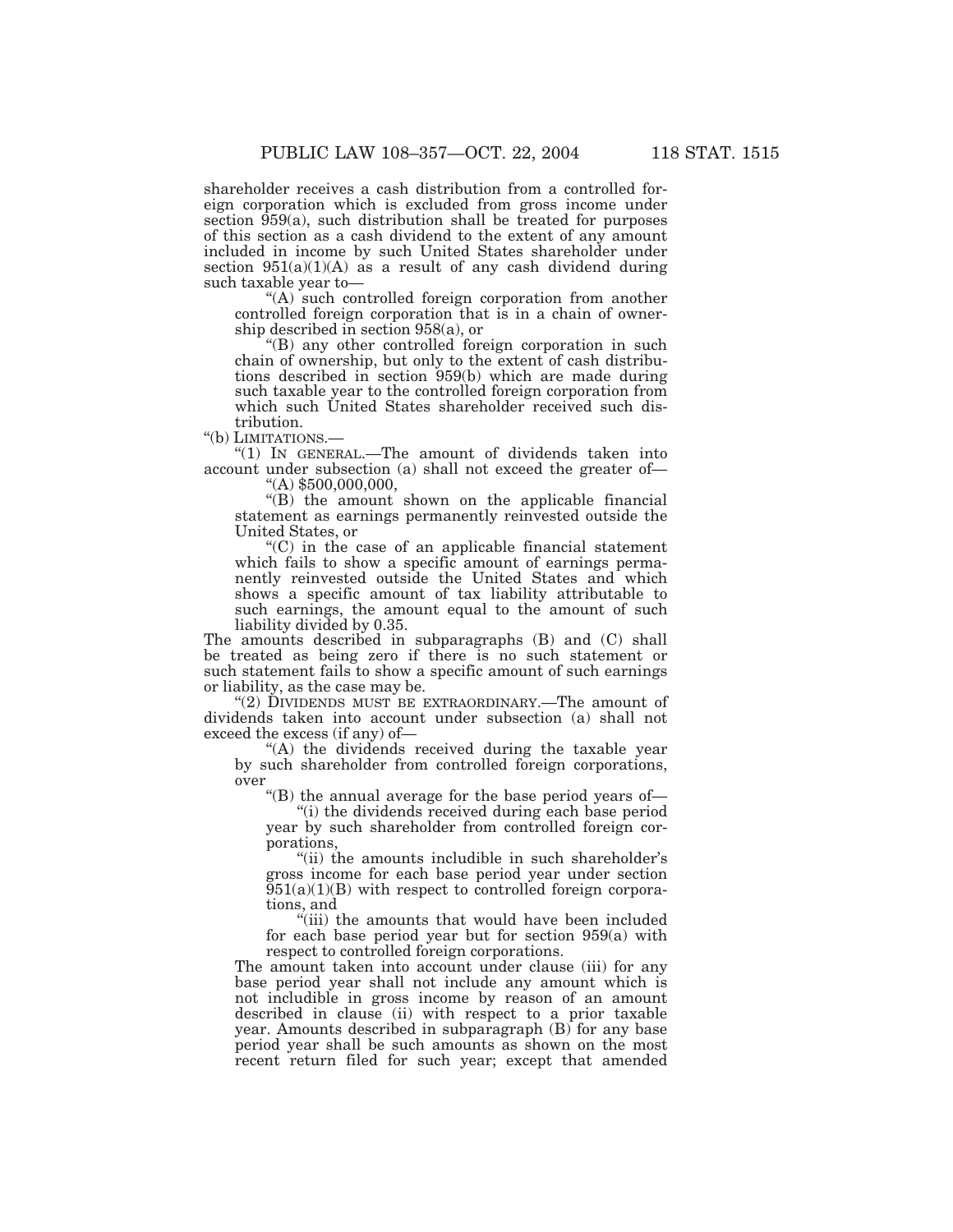returns filed after June 30, 2003, shall not be taken into account.

"(3) REDUCTION OF BENEFIT IF INCREASE IN RELATED PARTY INDEBTEDNESS.—The amount of dividends which would (but for this paragraph) be taken into account under subsection (a) shall be reduced by the excess (if any) of—

''(A) the amount of indebtedness of the controlled foreign corporation to any related person (as defined in section  $954(d)(3)$  as of the close of the taxable year for which the election under this section is in effect, over

''(B) the amount of indebtedness of the controlled foreign corporation to any related person (as so defined) as of the close of October 3, 2004.

All controlled foreign corporations with respect to which the taxpayer is a United States shareholder shall be treated as 1 controlled foreign corporation for purposes of this paragraph.

"(4) REQUIREMENT TO INVEST IN UNITED STATES.—Subsection (a) shall not apply to any dividend received by a United States shareholder unless the amount of the dividend is invested in the United States pursuant to a domestic reinvestment plan which—

"(A) is approved by the taxpayer's president, chief executive officer, or comparable official before the payment of such dividend and subsequently approved by the taxpayer's board of directors, management committee, executive committee, or similar body, and

''(B) provides for the reinvestment of such dividend in the United States (other than as payment for executive compensation), including as a source for the funding of worker hiring and training, infrastructure, research and development, capital investments, or the financial stabilization of the corporation for the purposes of job retention or creation.

''(c) DEFINITIONS AND SPECIAL RULES.—For purposes of this section— $\frac{a(1)}{b(1)}$ 

APPLICABLE FINANCIAL STATEMENT.—The term 'applicable financial statement' means, with respect to a United States shareholder, the most recently audited financial statement (including notes and other documents which accompany such statement) which includes such shareholder—

''(A) which is certified on or before June 30, 2003, as being prepared in accordance with generally accepted accounting principles, and

''(B) which is used for the purposes of a statement or report—

"(i) to creditors,

''(ii) to shareholders, or

''(iii) for any other substantial nontax purpose.

In the case of a corporation required to file a financial statement with the Securities and Exchange Commission, such term means the most recent such statement filed on or before June 30, 2003.

''(2) BASE PERIOD YEARS.—

"(A) IN GENERAL.—The base period years are the  $3$ taxable years—

"(i) which are among the 5 most recent taxable years ending on or before June 30, 2003, and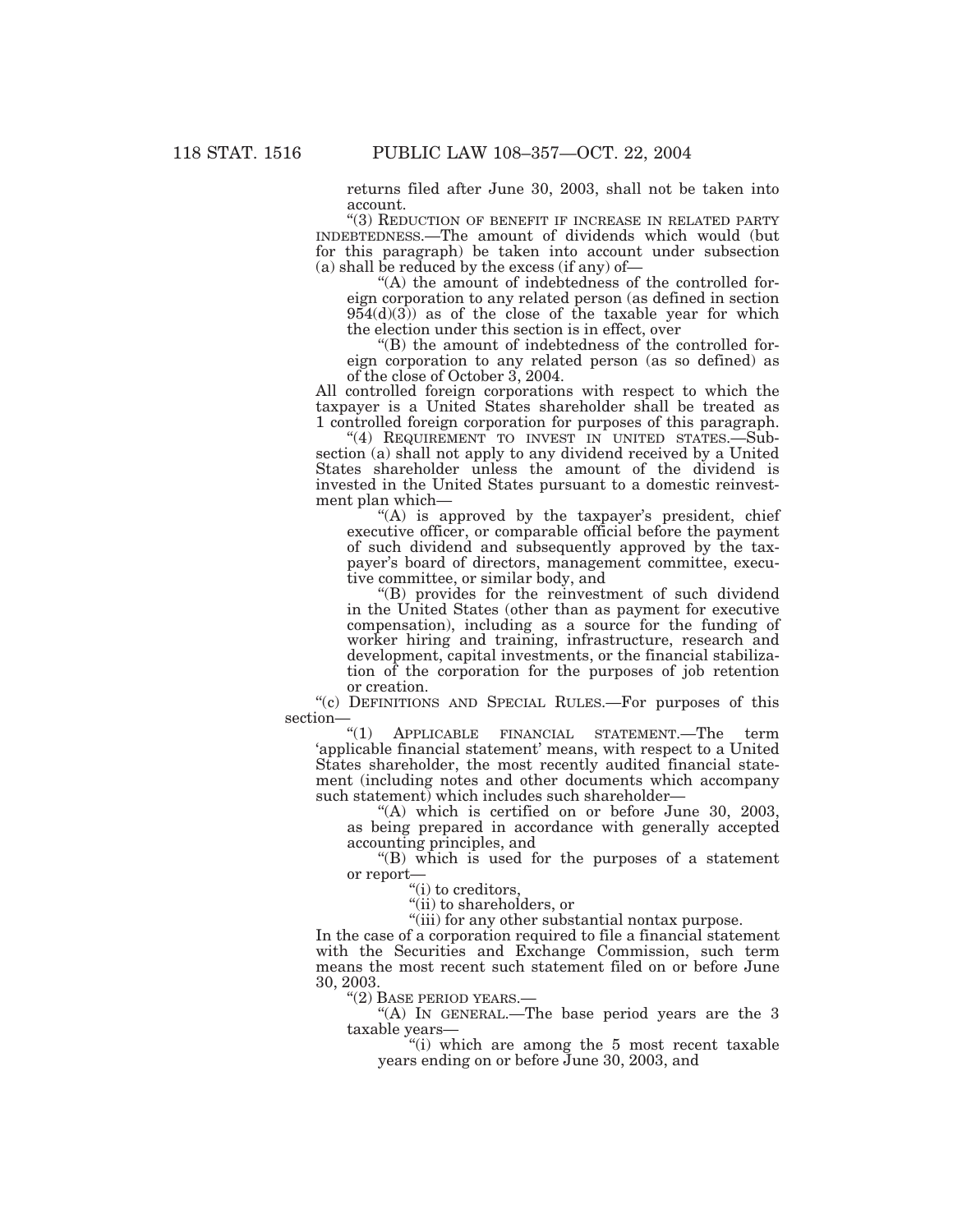''(ii) which are determined by disregarding—

''(I) 1 taxable year for which the sum of the amounts described in clauses (i), (ii), and (iii) of subsection  $(b)(2)(B)$  is the largest, and

''(II) 1 taxable year for which such sum is the smallest.

''(B) SHORTER PERIOD.—If the taxpayer has fewer than 5 taxable years ending on or before June 30, 2003, then in lieu of applying subparagraph (A), the base period years shall include all the taxable years of the taxpayer ending on or before June 30, 2003.

''(C) MERGERS, ACQUISITIONS, ETC.—

"(i) IN GENERAL.—Rules similar to the rules of Applicability. subparagraphs  $(A)$  and  $(B)$  of section  $41(f)(3)$  shall apply for purposes of this paragraph.

''(ii) SPIN-OFFS, ETC.—If there is a distribution to which section 355 (or so much of section 356 as relates to section 355) applies during the 5-year period referred to in subparagraph  $(A)(i)$  and the controlled corporation (within the meaning of section 355) is a United States shareholder—

''(I) the controlled corporation shall be treated as being in existence during the period that the distributing corporation (within the meaning of section 355) is in existence, and

"(II) for purposes of applying subsection  $(b)(2)$ to the controlled corporation and the distributing corporation, amounts described in subsection  $(b)(2)(B)$  which are received or includible by the distributing corporation or controlled corporation (as the case may be) before the distribution referred to in subclause (I) from a controlled foreign corporation shall be allocated between such corporations in proportion to their respective interests as United States shareholders of such controlled foreign corporation immediately after such distribution.

Subclause (II) shall not apply if neither the controlled corporation nor the distributing corporation is a United States shareholder of such controlled foreign corporation immediately after such distribution.

''(3) DIVIDEND.—The term 'dividend' shall not include amounts includible in gross income as a dividend under section 78, 367, or 1248. In the case of a liquidation under section 332 to which section 367(b) applies, the preceding sentence shall not apply to the extent the United States shareholder actually receives cash as part of the liquidation.

"(4) COORDINATION WITH DIVIDENDS RECEIVED DEDUC-TION.—No deduction shall be allowed under section 243 or 245 for any dividend for which a deduction is allowed under this section.

''(5) CONTROLLED GROUPS.—

''(A) IN GENERAL.—All United States shareholders which are members of an affiliated group filing a consolidated return under section 1501 shall be treated as one United States shareholder.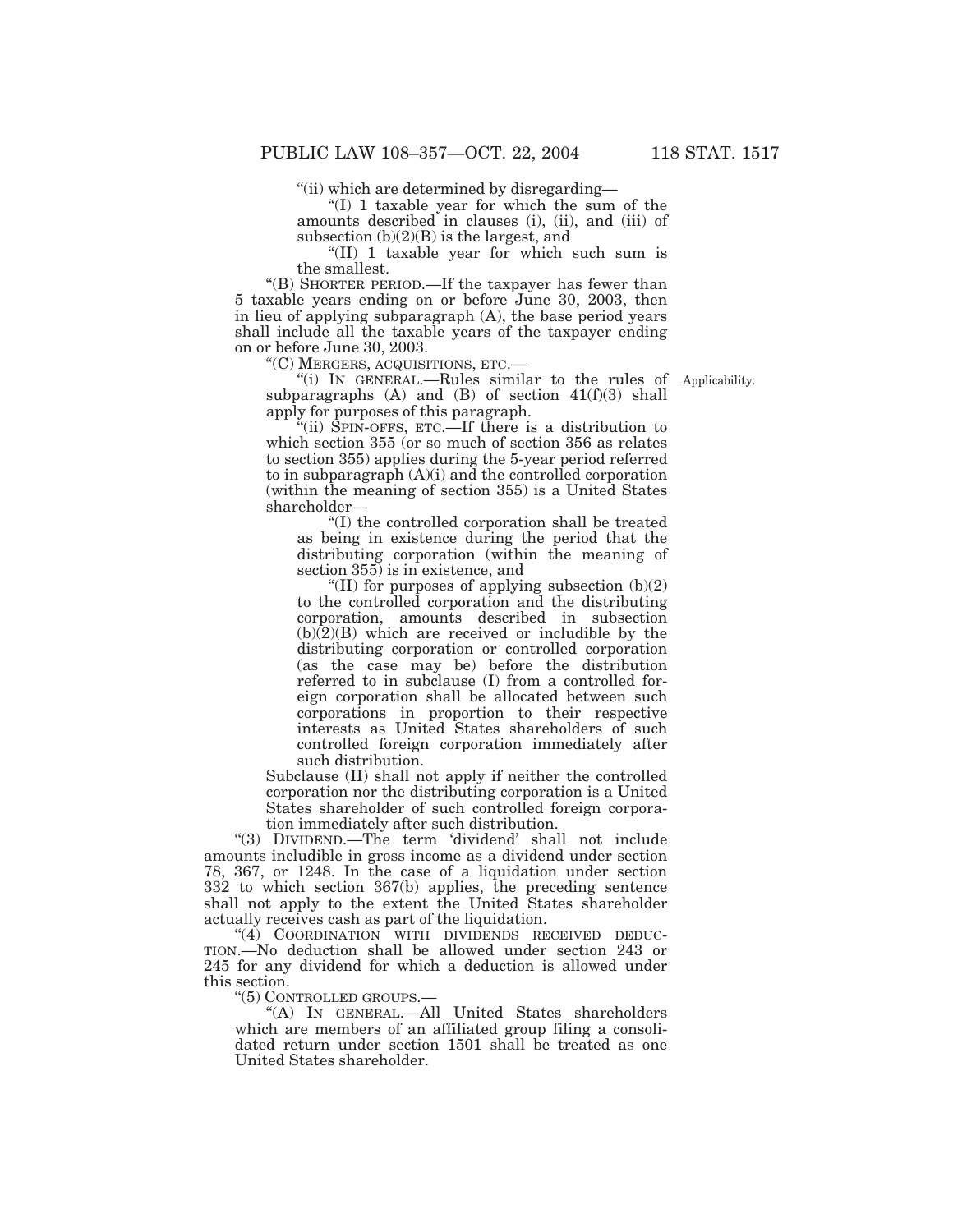''(B) APPLICATION OF \$500,000,000 LIMIT.—All corporations which are treated as a single employer under section  $52(a)$  shall be limited to one  $$500,000,000$  amount in subsection  $(b)(1)(A)$ , and such amount shall be divided among such corporations under regulations prescribed by the Secretary.

 $\cdot$ <sup>"</sup>(C) PERMANENTLY REINVESTED EARNINGS.—If a financial statement is an applicable financial statement for more than 1 United States shareholder, the amount applicable under subparagraph (B) or (C) of subsection  $(b)$ (1) shall be divided among such shareholders under regulations prescribed by the Secretary.

"(d) DENIAL OF FOREIGN TAX CREDIT; DENIAL OF CERTAIN EXPENSES.—

''(1) FOREIGN TAX CREDIT.—No credit shall be allowed under section 901 for any taxes paid or accrued (or treated as paid or accrued) with respect to the deductible portion of—

''(A) any dividend, or

"(B) any amount described in subsection  $(a)(2)$  which is included in income under section  $951(a)(1)(A)$ .

No deduction shall be allowed under this chapter for any tax for which credit is not allowable by reason of the preceding sentence.

''(2) EXPENSES.—No deduction shall be allowed for expenses properly allocated and apportioned to the deductible portion described in paragraph (1).

"(3) DEDUCTIBLE PORTION.—For purposes of paragraph  $(1)$ , unless the taxpayer otherwise specifies, the deductible portion of any dividend or other amount is the amount which bears the same ratio to the amount of such dividend or other amount as the amount allowed as a deduction under subsection (a) for the taxable year bears to the amount described in subsection  $(b)(2)(A)$  for such year.

"(e) INCREASE IN TAX ON INCLUDED AMOUNTS NOT REDUCED BY CREDITS, ETC.—

"(1) IN GENERAL.—Any tax under this chapter by reason of nondeductible CFC dividends shall not be treated as tax imposed by this chapter for purposes of determining—

"(A) the amount of any credit allowable under this chapter, or

" $(B)$  the amount of the tax imposed by section 55. Subparagraph (A) shall not apply to the credit under section 53 or to the credit under section 27(a) with respect to taxes attributable to such dividends.

"(2) LIMITATION ON REDUCTION IN TAXABLE INCOME, ETC.—

''(A) IN GENERAL.—The taxable income of any United States shareholder for any taxable year shall in no event be less than the amount of nondeductible CFC dividends received during such year.

''(B) COORDINATION WITH SECTION 172.—The nondeductible CFC dividends for any taxable year shall not be taken into account—

"(i) in determining under section 172 the amount of any net operating loss for such taxable year, and

''(ii) in determining taxable income for such taxable year for purposes of the 2nd sentence of section  $172(b)(2)$ .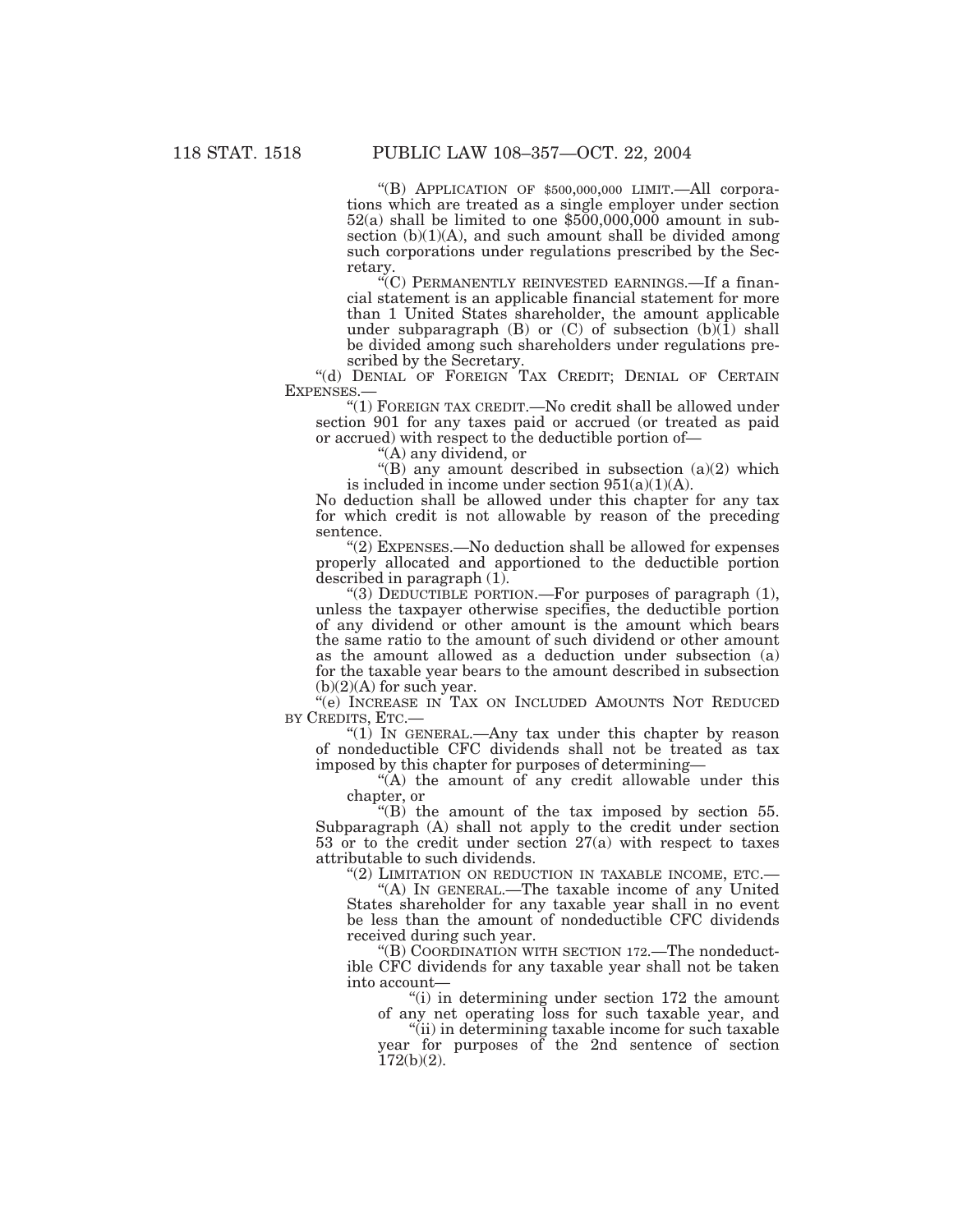"(3) NONDEDUCTIBLE CFC DIVIDENDS.—For purposes of this subsection, the term 'nondeductible CFC dividends' means the excess of the amount of dividends taken into account under subsection (a) over the deduction allowed under subsection (a) for such dividends.

''(f) ELECTION.—The taxpayer may elect to apply this section to—

" $(1)$  the taxpayer's last taxable year which begins before the date of the enactment of this section, or

" $(2)$  the taxpayer's first taxable year which begins during the 1-year period beginning on such date.

Such election may be made for a taxable year only if made before the due date (including extensions) for filing the return of tax for such taxable year."

(b) ALTERNATIVE MINIMUM TAX.—Subparagraph (C) of section  $56(g)(4)$  is amended by inserting after clause (v) the following new clause:

"(vi) SPECIAL RULE FOR CERTAIN DISTRIBUTIONS FROM CONTROLLED FOREIGN CORPORATIONS.—Clause (i) shall not apply to any deduction allowable under section 965."

(c) CLERICAL AMENDMENT.—The table of sections for subpart F of part III of subchapter N of chapter 1 is amended by adding at the end the following new item:

''Sec. 965. Temporary dividends received deduction.''.

(d) EFFECTIVE DATE.—The amendments made by this section 26 USC 56 note. shall apply to taxable years ending on or after the date of the enactment of this Act.

# **SEC. 423. DELAY IN EFFECTIVE DATE OF FINAL REGULATIONS GOV-ERNING EXCLUSION OF INCOME FROM INTERNATIONAL OPERATION OF SHIPS OR AIRCRAFT.**

Notwithstanding the provisions of Treasury regulation § 1.883– 5, the final regulations issued by the Secretary of the Treasury relating to income derived by foreign corporations from the international operation of ships or aircraft (Treasury regulations § 1.883– 1 through § 1.883–5) shall apply to taxable years of a foreign corporation seeking qualified foreign corporation status beginning after September 24, 2004.

#### **SEC. 424. STUDY OF EARNINGS STRIPPING PROVISIONS.**

(a) IN GENERAL.—The Secretary of the Treasury or the Secretary's delegate shall conduct a study of the effectiveness of the provisions of the Internal Revenue Code of 1986 applicable to earnings stripping, including a study of—

(1) the effectiveness of section 163(j) of such Code in preventing the shifting of income outside the United States,

(2) whether any deficiencies of such provisions place United States-based businesses at a competitive disadvantage relative to foreign-based businesses,

(3) the impact of earnings stripping activities on the United States tax base,

(4) whether laws of foreign countries facilitate stripping of earnings out of the United States, and

(5) whether changes to the earning stripping rules would affect jobs in the United States.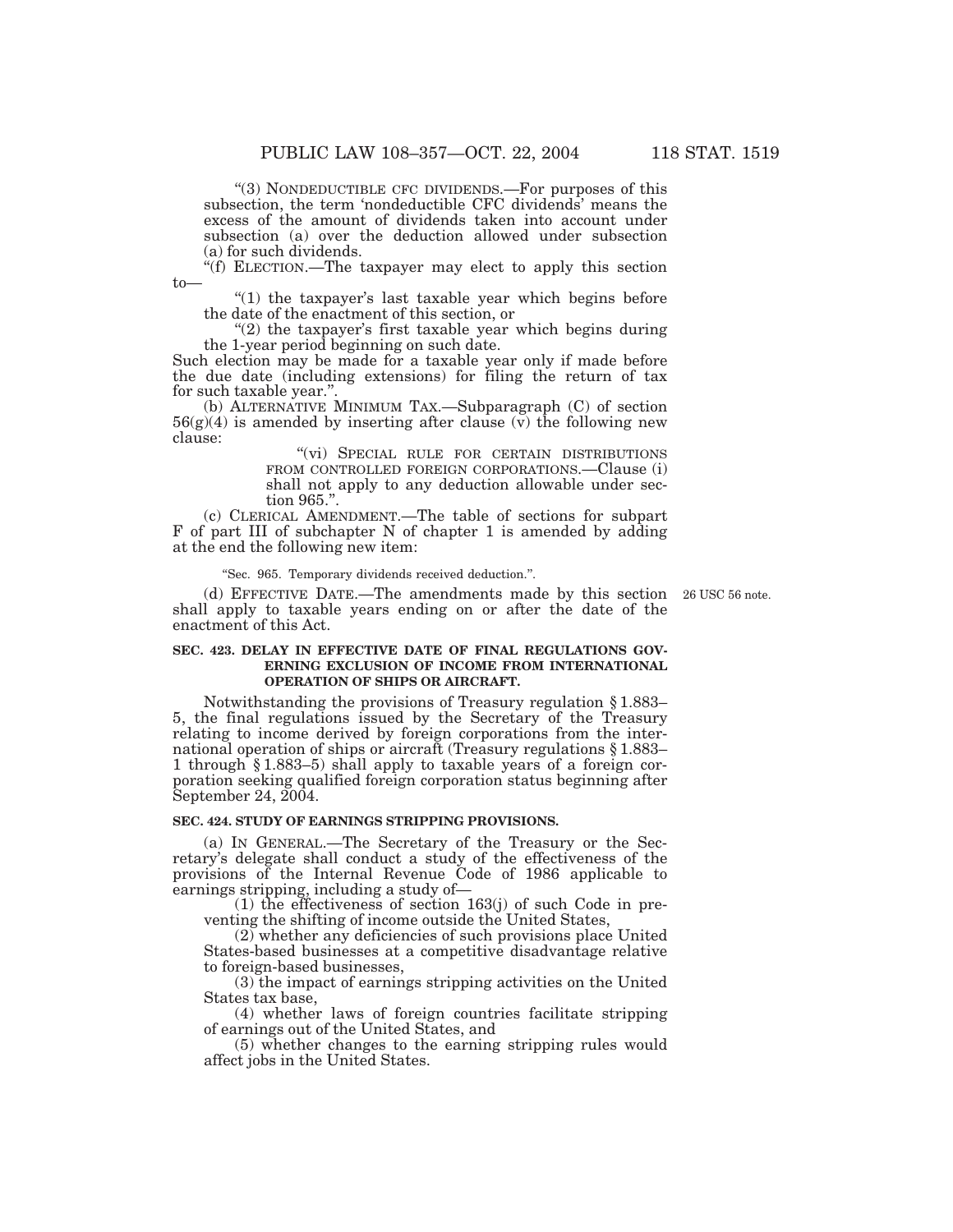(b) REPORT.—Not later than June 30, 2005, the Secretary shall submit to the Congress a report of the study conducted under this section, including specific recommendations as to how to improve the provisions of such Code applicable to earnings stripping.

# **TITLE V—DEDUCTION OF STATE AND LOCAL GENERAL SALES TAXES**

#### **SEC. 501. DEDUCTION OF STATE AND LOCAL GENERAL SALES TAXES IN LIEU OF STATE AND LOCAL INCOME TAXES.**

(a) IN GENERAL.—Subsection (b) of section 164 (relating to definitions and special rules) is amended by adding at the end the following:

 $(5)$  GENERAL SALES TAXES.—For purposes of subsection  $(a)$ —

"(A) ELECTION TO DEDUCT STATE AND LOCAL SALES TAXES IN LIEU OF STATE AND LOCAL INCOME TAXES.—

''(i) IN GENERAL.—At the election of the taxpayer

for the taxable year, subsection (a) shall be applied— ''(I) without regard to the reference to State and local income taxes, and

''(II) as if State and local general sales taxes were referred to in a paragraph thereof.

''(B) DEFINITION OF GENERAL SALES TAX.—The term 'general sales tax' means a tax imposed at one rate with respect to the sale at retail of a broad range of classes of items.

''(C) SPECIAL RULES FOR FOOD, ETC.—In the case of items of food, clothing, medical supplies, and motor vehicles—

''(i) the fact that the tax does not apply with respect to some or all of such items shall not be taken into account in determining whether the tax applies with respect to a broad range of classes of items, and

"(ii) the fact that the rate of tax applicable with respect to some or all of such items is lower than the general rate of tax shall not be taken into account in determining whether the tax is imposed at one rate.

''(D) ITEMS TAXED AT DIFFERENT RATES.—Except in the case of a lower rate of tax applicable with respect to an item described in subparagraph (C), no deduction shall be allowed under this paragraph for any general sales tax imposed with respect to an item at a rate other than the general rate of tax.

''(E) COMPENSATING USE TAXES.—A compensating use tax with respect to an item shall be treated as a general sales tax. For purposes of the preceding sentence, the term 'compensating use tax' means, with respect to any item, a tax which—

''(i) is imposed on the use, storage, or consumption of such item, and

"(ii) is complementary to a general sales tax, but only if a deduction is allowable under this paragraph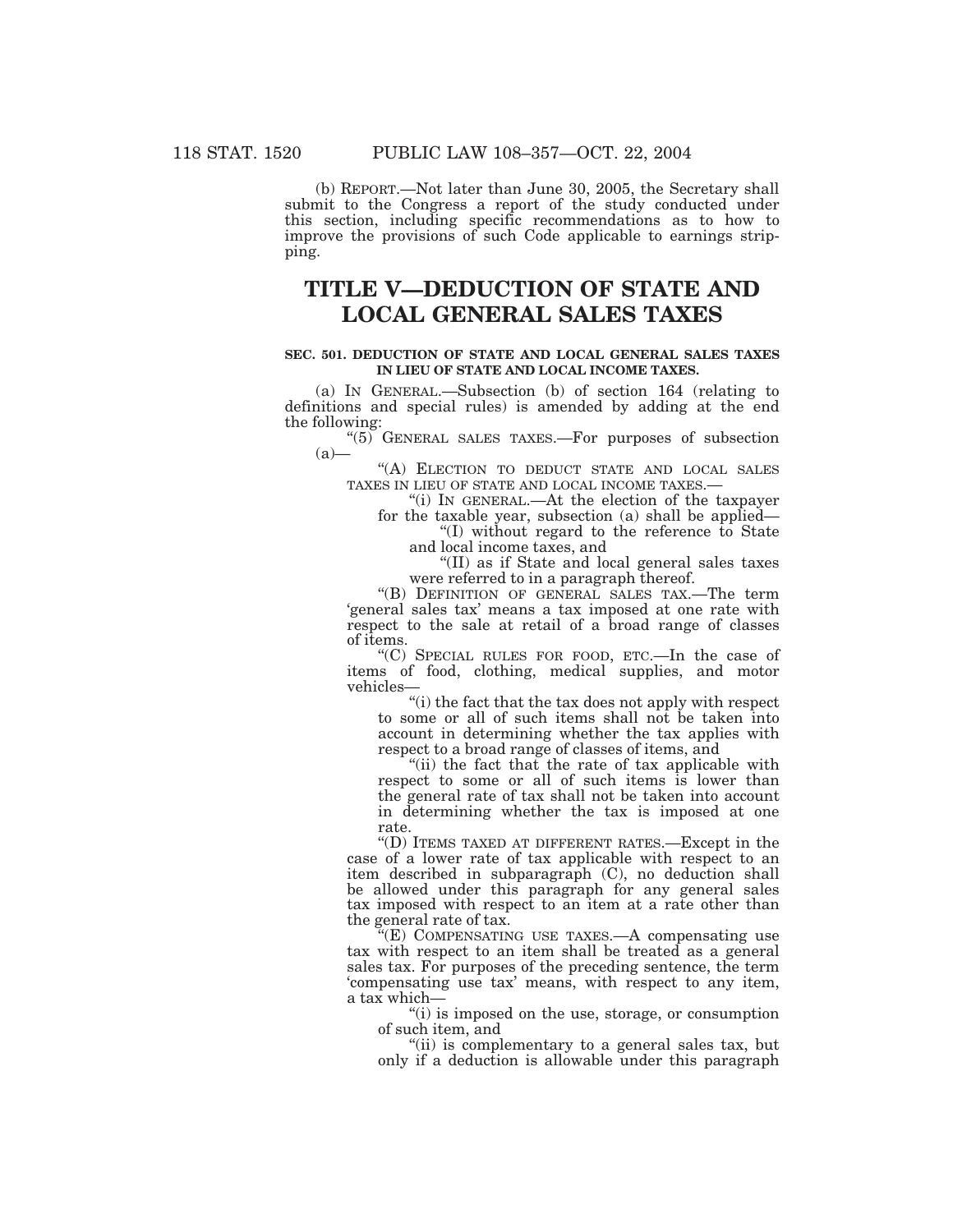with respect to items sold at retail in the taxing jurisdiction which are similar to such item.

"(F) SPECIAL RULE FOR MOTOR VEHICLES.—In the case of motor vehicles, if the rate of tax exceeds the general rate, such excess shall be disregarded and the general rate shall be treated as the rate of tax.

"(G) SEPARATELY STATED GENERAL SALES TAXES.—If the amount of any general sales tax is separately stated, then, to the extent that the amount so stated is paid by the consumer (other than in connection with the consumer's trade or business) to the seller, such amount shall be treated as a tax imposed on, and paid by, such consumer.

"(H) AMOUNT OF DEDUCTION MAY BE DETERMINED UNDER TABLES.—

''(i) IN GENERAL.—At the election of the taxpayer for the taxable year, the amount of the deduction allowed under this paragraph for such year shall be—

''(I) the amount determined under this paragraph (without regard to this subparagraph) with respect to motor vehicles, boats, and other items specified by the Secretary, and

''(II) the amount determined under tables prescribed by the Secretary with respect to items to which subclause (I) does not apply.

"(ii) REQUIREMENTS FOR TABLES.—The tables prescribed under clause (i)—

''(I) shall reflect the provisions of this paragraph,

''(II) shall be based on the average consumption by taxpayers on a State-by-State basis (as determined by the Secretary) of items to which clause (i)(I) does not apply, taking into account filing status, number of dependents, adjusted gross income, and rates of State and local general sales taxation, and

''(III) need only be determined with respect to adjusted gross incomes up to the applicable amount (as determined under section 68(b)).

''(I) APPLICATION OF PARAGRAPH.—This paragraph shall apply to taxable years beginning after December 31, 2003, and before January 1, 2006.''.

(b) EFFECTIVE DATE.—The amendments made by this section 26 USC 164 note. shall apply to taxable years beginning after December 31, 2003.

# **TITLE VI—FAIR AND EQUITABLE TOBACCO REFORM**

#### **SEC. 601. SHORT TITLE.**

This title may be cited as the "Fair and Equitable Tobacco" Reform Act of 2004''.

Fair and Equitable Tobacco Reform Act of 2004.

7 USC 518 note.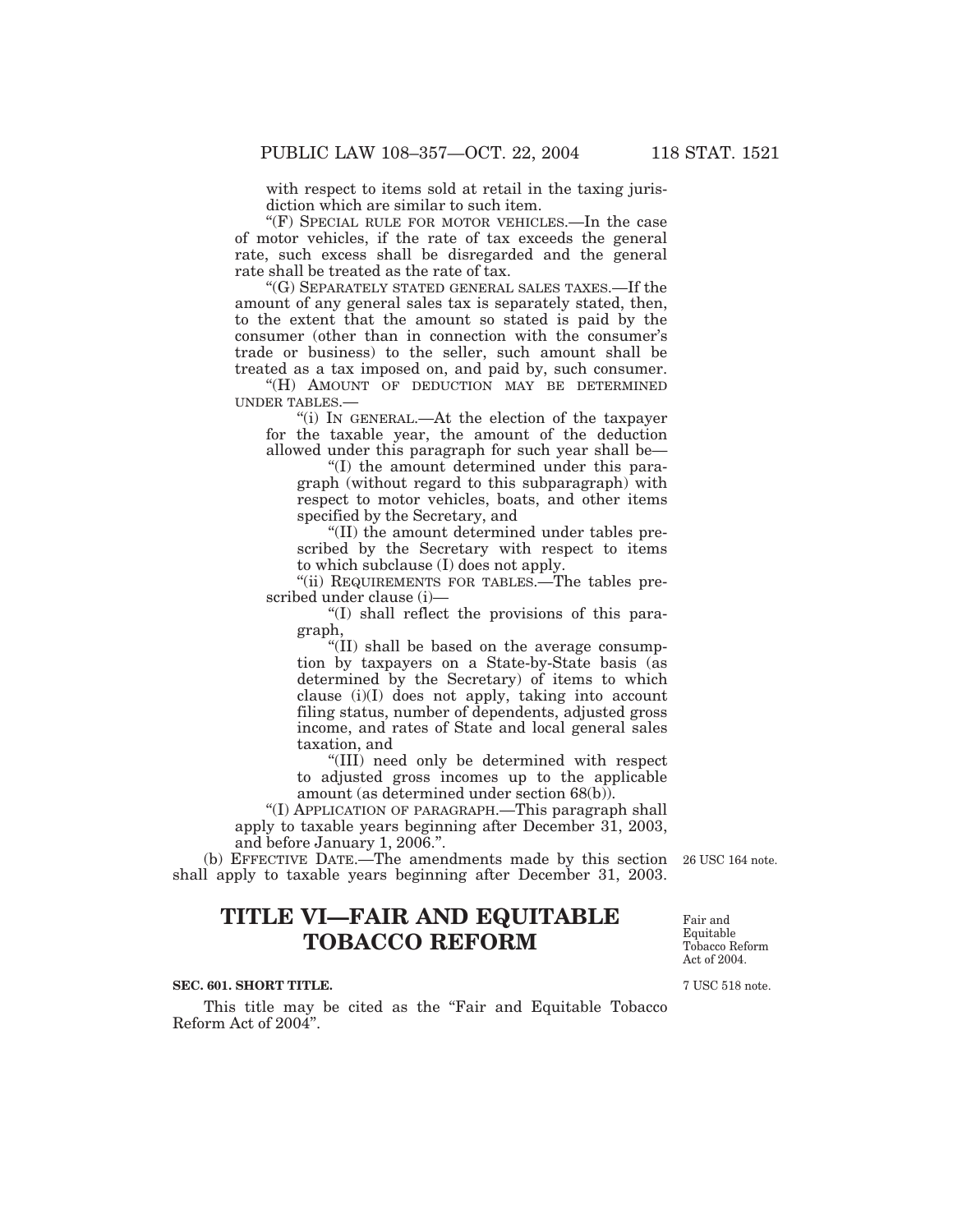# **Subtitle A—Termination of Federal Tobacco Quota and Price Support Programs**

#### **SEC. 611. TERMINATION OF TOBACCO QUOTA PROGRAM AND RELATED PROVISIONS.**

(a) MARKETING QUOTAS.—Part I of subtitle B of title III of the Agricultural Adjustment Act of 1938 (7 U.S.C. 1311 et seq.) is repealed.

(b) TOBACCO INSPECTIONS.—Section 213 of the Tobacco Adjustment Act of 1983 (7 U.S.C. 511r) is repealed.

(c) TOBACCO CONTROL.—The Act of April 25, 1936 (commonly known as the Tobacco Control Act; 7 U.S.C. 515 et seq.), is repealed.

(d) PROCESSING TAX.—Section 9(b) of the Agricultural Adjustment Act (7 U.S.C. 609(b)), reenacted with amendments by the Agricultural Marketing Agreement Act of 1937, is amended—

 $(1)$  in paragraph  $(2)$ , by striking "tobacco,"; and

(2) in paragraph  $(6)(B)(i)$ , by striking ", or, in the case of tobacco, is less than the fair exchange value by not more than 10 per centum,''.

(e) DECLARATION OF POLICY.—Section 2 of the Agricultural Adjustment Act of 1938 (7 U.S.C. 1282) is amended by striking ''tobacco,''.

(f) DEFINITIONS.—Section 301(b) of the Agricultural Adjustment Act of 1938 (7 U.S.C. 1301(b)) is amended—

 $(1)$  in paragraph  $(3)$ -

 $(A)$  by striking subparagraph  $(C)$ ; and

(B) by redesignating subparagraph (D) as subpara $graph (C);$ 

 $(2)$  in paragraph  $(6)(A)$ , by striking "tobacco,";

(3) in paragraph (10)—

 $(\overline{A})$  by striking subparagraph  $(B)$ ; and

(B) by redesignating subparagraph (C) as subparagraph (B);

 $(4)$  in paragraph  $(11)(B)$ , by striking "and tobacco";

(5) in paragraph (12), by striking ''tobacco,'';

 $(6)$  in paragraph  $(14)$ –

 $(A)$  in subparagraph  $(A)$ , by striking " $(A)$ "; and

 $(B)$  by striking subparagraphs  $(B)$ ,  $(C)$ , and  $(D)$ ;

(7) by striking paragraph (15);

 $(8)$  in paragraph  $(16)$ 

 $(\hat{A})$  by striking subparagraph  $(B)$ ; and

(B) by redesignating subparagraph (C) as subparagraph (B);

(9) by striking paragraph (17); and

(10) by redesignating paragraph (16) as paragraph (15).

(g) PARITY PAYMENTS.—Section 303 of the Agricultural Adjustment Act of 1938 (7 U.S.C. 1303) is amended in the first sentence by striking "rice, or tobacco," and inserting "or rice,".

(h) ADMINISTRATIVE PROVISIONS.—Section 361 of the Agricultural Adjustment Act of 1938 (7 U.S.C. 1361) is amended by striking ''tobacco,''.

(i) ADJUSTMENT OF QUOTAS.—Section 371 of the Agricultural Adjustment Act of 1938 (7 U.S.C. 1371) is amended—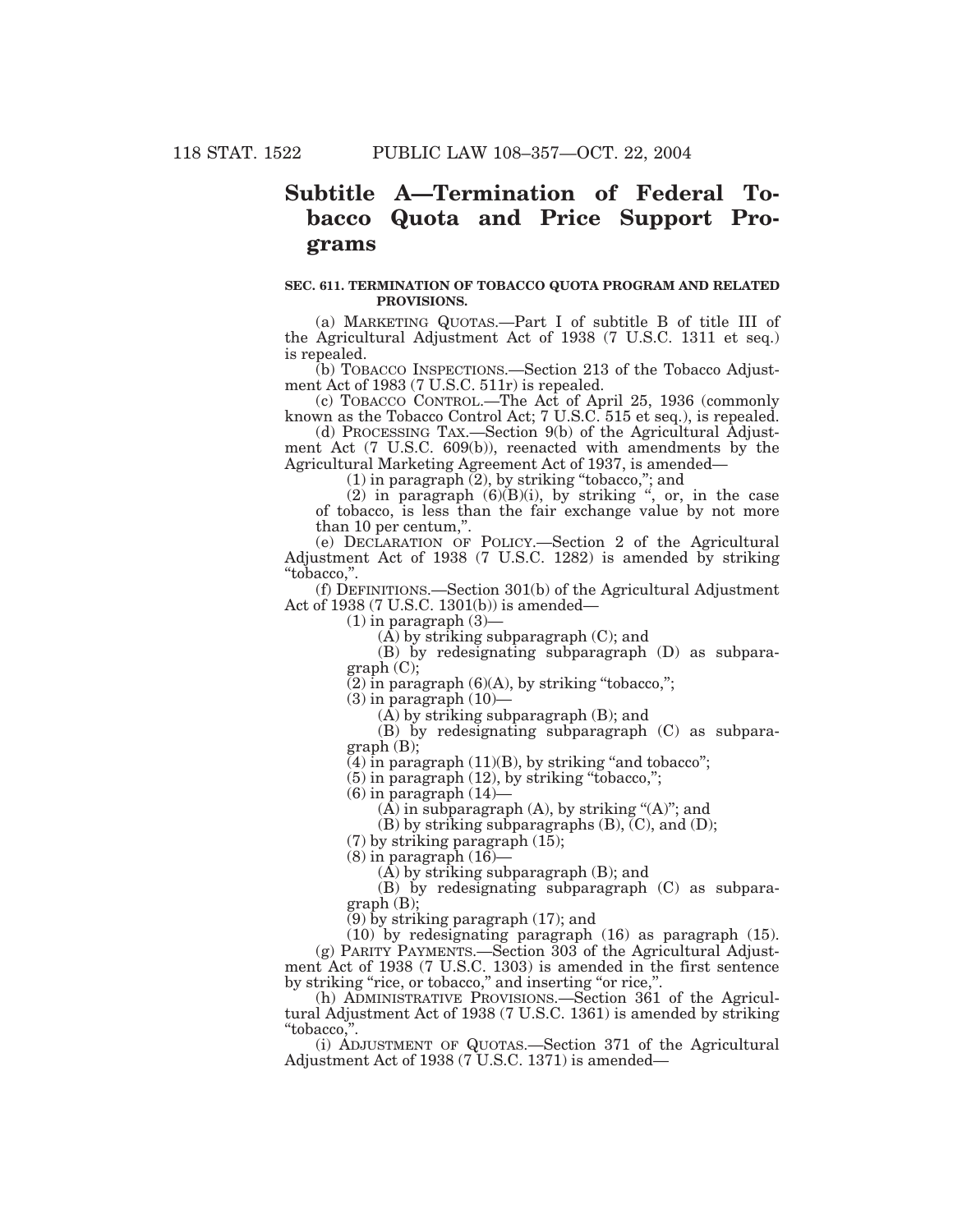$(1)$  in the first sentence of subsection  $(a)$ , by striking "rice, or tobacco'' and inserting ''or rice''; and

 $(2)$  in the first sentence of subsection  $(b)$ , by striking "rice, or tobacco'' and inserting ''or rice''.

(j) REPORTS AND RECORDS.—Section 373 of the Agricultural Adjustment Act of 1938 (7 U.S.C. 1373) is amended—

(1) by striking ''rice, or tobacco'' each place it appears in subsections (a) and (b) and inserting "or rice"; and

(2) in subsection (a)—

(A) in the first sentence, by striking ''all persons engaged in the business of redrying, prizing, or stemming tobacco for producers,''; and

(B) in the last sentence, by striking "\$500;" and all that follows through the period at the end of the sentence and inserting ''\$500.''.

(k) REGULATIONS.—Section 375 of the Agricultural Adjustment Act of 1938 (7 U.S.C. 1375) is amended—

(1) in subsection (a), by striking ''peanuts, or tobacco'' and inserting "or peanuts"; and

(2) by striking subsection (c).

(l) EMINENT DOMAIN.—Section 378 of the Agricultural Adjustment Act of 1938 (7 U.S.C. 1378) is amended—

 $(1)$  in the first sentence of subsection  $(c)$ , by striking "cotton, and tobacco'' and inserting ''and cotton''; and

 $(2)$  by striking subsections  $(d)$ ,  $(e)$ , and  $(f)$ .

(m) BURLEY TOBACCO FARM RECONSTITUTION.—Section 379 of the Agricultural Adjustment Act of 1938 (7 U.S.C. 1379) is amended—

 $(1)$  in subsection  $(a)$ —

(A) by striking " $(a)$ "; and

(B) in paragraph (6), by striking '', but this clause (6) shall not be applicable in the case of burley tobacco''; and

(2) by striking subsections (b) and (c).

(n) ACREAGE-POUNDAGE QUOTAS.—Section 4 of the Act of April 16, 1955 (Public Law 89–12; 7 U.S.C. 1314c note), is repealed.

(o) BURLEY TOBACCO ACREAGE ALLOTMENTS.—The Act of July 12, 1952 (7 U.S.C. 1315), is repealed.

(p) TRANSFER OF ALLOTMENTS.—Section 703 of the Food and Agriculture Act of 1965 (7 U.S.C. 1316) is repealed.

(q) ADVANCE RECOURSE LOANS.—Section 13(a)(2)(B) of the Food Security Improvements Act of 1986 (7 U.S.C. 1433c–1(a)(2)(B)) is amended by striking ''tobacco and''.

(r) TOBACCO FIELD MEASUREMENT.—Section 1112 of the Omnibus Budget Reconciliation Act of 1987 (Public Law 100–203; 101 Stat. 1330-8) is amended by striking subsection (c).

(s) BURLEY TOBACCO IMPORT REVIEW.—Section 3 of Public Law 98–59 (7 U.S.C. 625) is repealed.

#### **SEC. 612. TERMINATION OF TOBACCO PRICE SUPPORT PROGRAM AND RELATED PROVISIONS.**

(a) TERMINATION OF TOBACCO PRICE SUPPORT AND NO NET COST PROVISIONS.—Sections 106, 106A, and 106B of the Agricultural Act of 1949 (7 U.S.C. 1445, 1445–1, 1445–2) are repealed.

(b) PARITY PRICE SUPPORT.—Section 101 of the Agricultural Act of 1949 (7 U.S.C. 1441) is amended—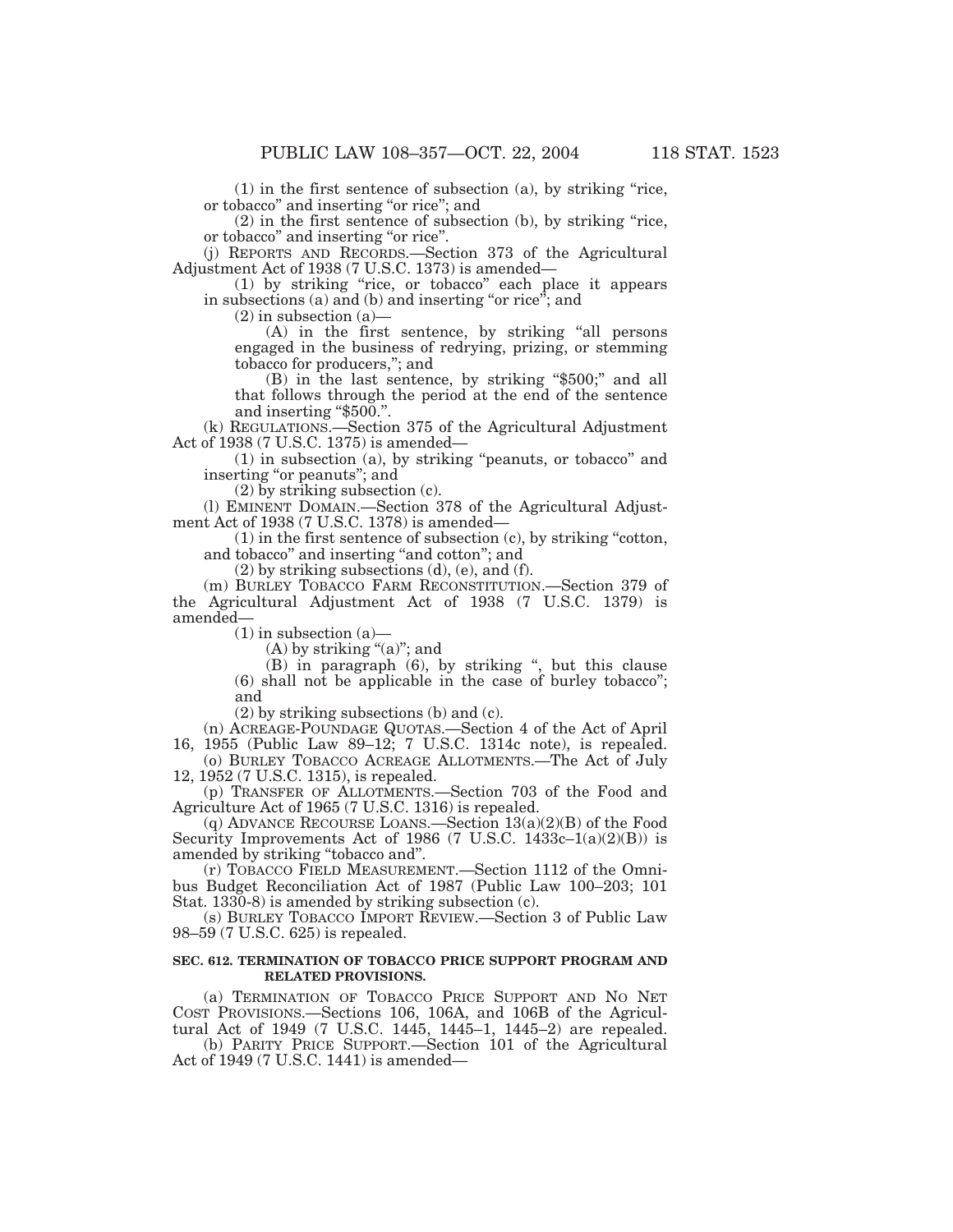(1) in the first sentence of subsection (a), by striking ''tobacco (except as otherwise provided herein), corn,'' and inserting "corn";

 $(2)$  by striking subsections  $(c)$ ,  $(g)$ ,  $(h)$ , and  $(i)$ ;

 $(3)$  in subsection  $(d)(3)$ —

(A) by striking '', except tobacco,''; and

(B) by striking ''and no price support shall be made available for any crop of tobacco for which marketing quotas have been disapproved by producers;"; and

(4) by redesignating subsections (d) and (e) as subsections (c) and (d), respectively.

(c) DEFINITION OF BASIC AGRICULTURAL COMMODITY.—Section 408(c) of the Agricultural Act of 1949 (7 U.S.C. 1428(c)) is amended by striking "tobacco,".

(d) POWERS OF COMMODITY CREDIT CORPORATION.—Section 5 of the Commodity Credit Corporation Charter Act (15 U.S.C. 714c) is amended by inserting "(other than tobacco)" after "agricultural commodities'' each place it appears.

#### **SEC. 613. CONFORMING AMENDMENTS.**

Section  $320B(c)(1)$  of the Agricultural Adjustment Act of 1938  $(7 \text{ U.S.C. } 1314h(c)(1))$  is amended–

(1) by inserting "(A)" after "(1)";

 $(2)$  by striking "by" at the end and inserting "or"; and (3) by adding at the end the following:

''(B) in the case of the 2004 marketing year, the price support rate for the kind of tobacco involved in effect under section 106 of the Agricultural Act of 1949 (7 U.S.C. 1445) at the time of the violation; by''.

7 USC 515 note.

# **SEC. 614. CONTINUATION OF LIABILITY FOR 2004 AND EARLIER CROP YEARS.**

The amendments made by this subtitle shall not affect the liability of any person under any provision of law so amended with respect to the 2004 or an earlier crop of each kind of tobacco.

# **Subtitle B—Transitional Payments to Tobacco Quota Holders and Producers of Tobacco**

7 USC 518.

#### **SEC. 621. DEFINITIONS.**

In this subtitle and subtitle C:

(1) AGRICULTURAL ACT OF 1949.—The term ''Agricultural Act of 1949'' means the Agricultural Act of 1949 (7 U.S.C. 1421 et seq.), as in effect on the day before the date of the enactment of this title.

(2) AGRICULTURAL ADJUSTMENT ACT OF 1938.—The term ''Agricultural Adjustment Act of 1938'' means the Agricultural Adjustment Act of 1938 (7 U.S.C. 1281 et seq.), as in effect on the day before the date of the enactment of this title.

(3) CONSIDERED PLANTED.—The term ''considered planted'' means tobacco that was planted, but failed to be produced as a result of a natural disaster, as determined by the Secretary.

(4) CONTRACT.—The term ''contract'' means a contract entered into under section 622 or 623.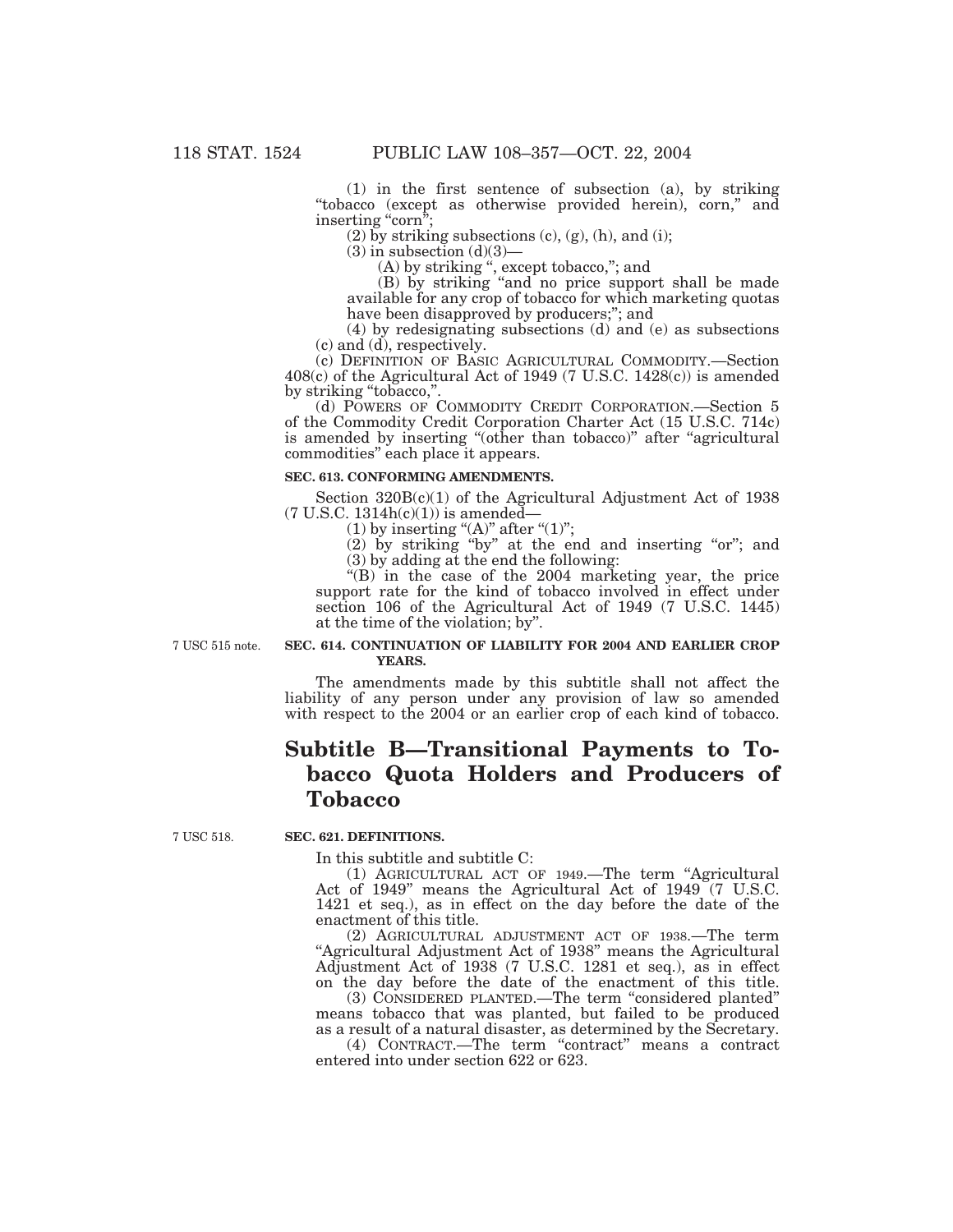(5) CONTRACT PAYMENT.—The term ''contract payment'' means a payment made under section 622 or 623 pursuant to a contract.

(6) PRODUCER OF QUOTA TOBACCO.—The term ''producer of quota tobacco'' means an owner, operator, landlord, tenant, or sharecropper that shared in the risk of producing tobacco on a farm where tobacco was produced or considered planted pursuant to a tobacco farm poundage quota or farm acreage allotment established under part I of subtitle B of title III of the Agricultural Adjustment Act of 1938 (7 U.S.C. 1311 et seq.).

(7) QUOTA TOBACCO.—The term 'quota tobacco' means a kind of tobacco that is subject to a farm marketing quota or farm acreage allotment for the 2004 tobacco marketing year under a marketing quota or allotment program established under part I of subtitle B of title III of the Agricultural Adjustment Act of 1938 (7 U.S.C. 1311 et seq.).

(8) TOBACCO.—The term ''tobacco'' means each of the following kinds of tobacco:

(A) Flue-cured tobacco, comprising types 11, 12, 13, and 14.

(B) Fire-cured tobacco, comprising types 22 and 23.

(C) Dark air-cured tobacco, comprising types 35 and 36.

(D) Virginia sun-cured tobacco, comprising type 37.

(E) Virginia fire-cured tobacco, comprising type 21.

(F) Burley tobacco, comprising type 31.

(G) Cigar-filler and cigar-binder tobacco, comprising types 42, 43, 44, 53, 54, and 55.

(9) TOBACCO QUOTA HOLDER.—The term ''tobacco quota holder'' means a person that was an owner of a farm, as of the date of enactment of this title, for which a basic tobacco farm marketing quota or farm acreage allotment for quota tobacco was established for the 2004 tobacco marketing year.

(10) TOBACCO TRUST FUND.—The term ''Tobacco Trust Fund'' means the Tobacco Trust Fund established under section 626.

(11) SECRETARY.—The term ''Secretary'' means the Secretary of Agriculture.

## **SEC. 622. CONTRACT PAYMENTS TO TOBACCO QUOTA HOLDERS.**

7 USC 518a.

(a) CONTRACT OFFERED.—The Secretary shall offer to enter into a contract with each tobacco quota holder under which the tobacco quota holder shall be entitled to receive payments under this section in exchange for the termination of tobacco marketing quotas and related price support under the amendments made by sections 611 and 612. The contract payments shall constitute full and fair consideration for the termination of such tobacco marketing quotas and related price support.

(b) ELIGIBILITY.—To be eligible to enter into a contract to receive a contract payment under this section, a person shall submit to the Secretary an application containing such information as the Secretary may require to demonstrate to the satisfaction of the Secretary that the person is a tobacco quota holder. The application shall be submitted within such time, in such form, and in such manner as the Secretary may require.

(c) BASE QUOTA LEVEL.—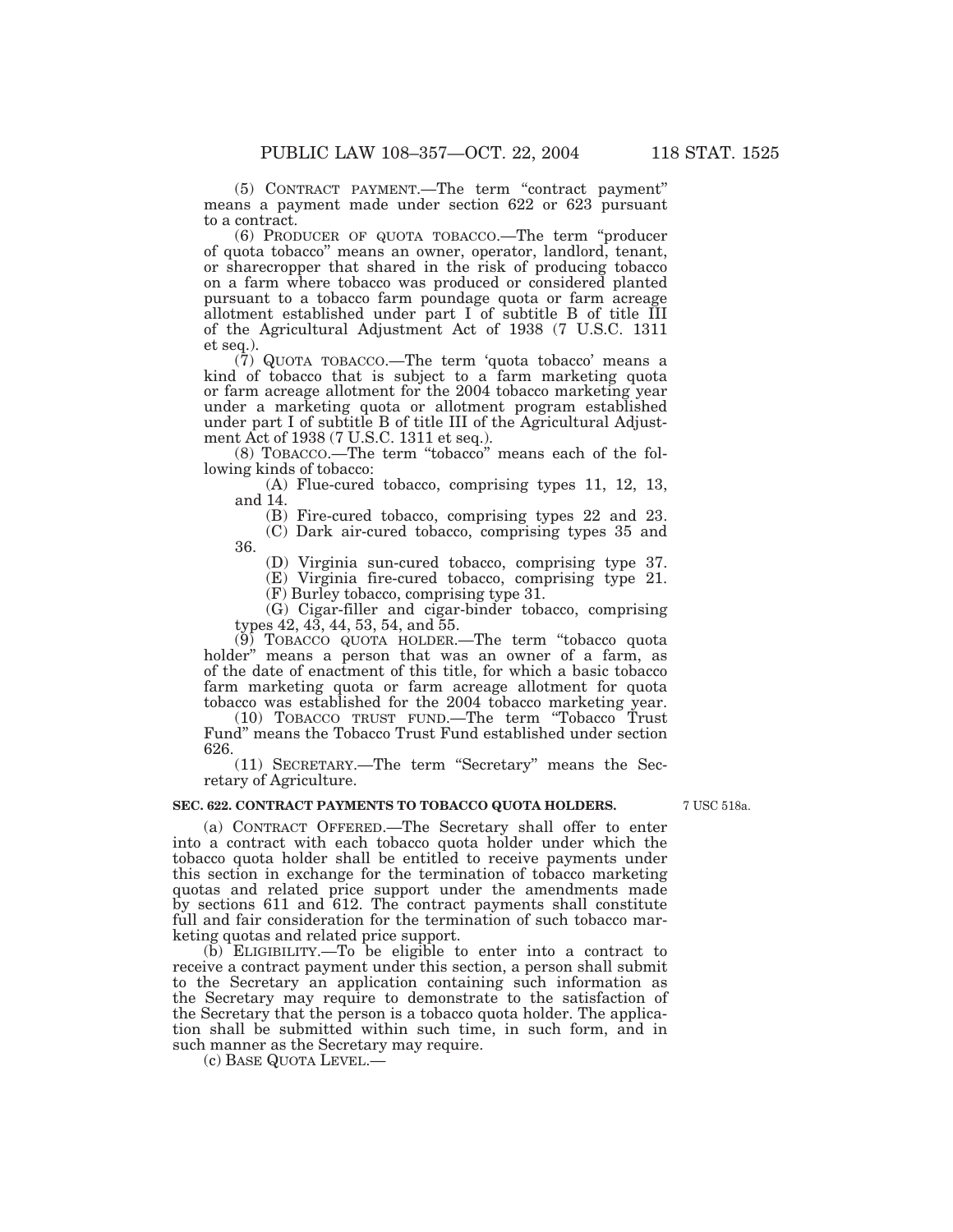(1) ESTABLISHMENT.—The Secretary shall establish a base quota level applicable to each tobacco quota holder identified under subsection (b).

(2) POUNDAGE QUOTAS.—Subject to adjustment under subsection (d), for each kind of tobacco for which the marketing quota is expressed in pounds, the base quota level for each tobacco quota holder shall be equal to the basic quota for quota tobacco established for the 2002 tobacco marketing year under a marketing quota program established under part I of subtitle B of title III of the Agriculture Adjustment Act of 1938 on the farm owned by the tobacco quota holder.

(3) MARKETING QUOTAS OTHER THAN POUNDAGE QUOTAS.— Subject to adjustment under subsection (d), for each kind of tobacco for which there is marketing quota or allotment on an acreage basis, the base quota level for each tobacco quota holder shall be the quantity equal to the product obtained by multiplying—

 $(A)$  the basic tobacco farm marketing quota or allotment for the 2002 marketing year established by the Secretary for quota tobacco owned by the tobacco quota holder; by

(B) the average production yield, per acre, for the period covering the 2001, 2002, and 2003 crop years for that kind of tobacco in the county in which the quota tobacco is located.

(d) TREATMENT OF CERTAIN CONTRACTS AND AGREEMENTS.—

(1) EFFECT OF PURCHASE CONTRACT.—If there was an agreement for the purchase of all or part of a farm described in subsection (c) as of the date of the enactment of this title, and the parties to the sale are unable to agree to the disposition of eligibility for contract payments, the Secretary, taking into account any transfer of quota that has been agreed to, shall provide for the equitable division of the contract payments among the parties by adjusting the determination of who is the tobacco quota holder with respect to particular pounds or allotment of the quota.

(2) EFFECT OF AGREEMENT FOR PERMANENT QUOTA TRANSFER.—If the Secretary determines that there was in existence, as of the day before the date of the enactment of this title, an agreement for the permanent transfer of quota, but that the transfer was not completed by that date, the Secretary shall consider the tobacco quota holder to be the party to the agreement that, as of that date, was the owner of the farm to which the quota was to be transferred.

(e) CONTRACT PAYMENTS.—

(1) CALCULATION OF TOTAL PAYMENT AMOUNT.—The total amount of contract payments to which an eligible tobacco quota holder is entitled under this section, with respect to a kind of tobacco, shall be equal to the product obtained by multiplying—

 $(A)$  \$7.00 per pound; by

(B) the base quota level of the tobacco quota holder determined under subsection (c) with respect to that kind of tobacco.

(2) ANNUAL PAYMENT.—During each of fiscal years 2005 through 2014, the Secretary shall make a contract payment under this section to each eligible tobacco quota holder, with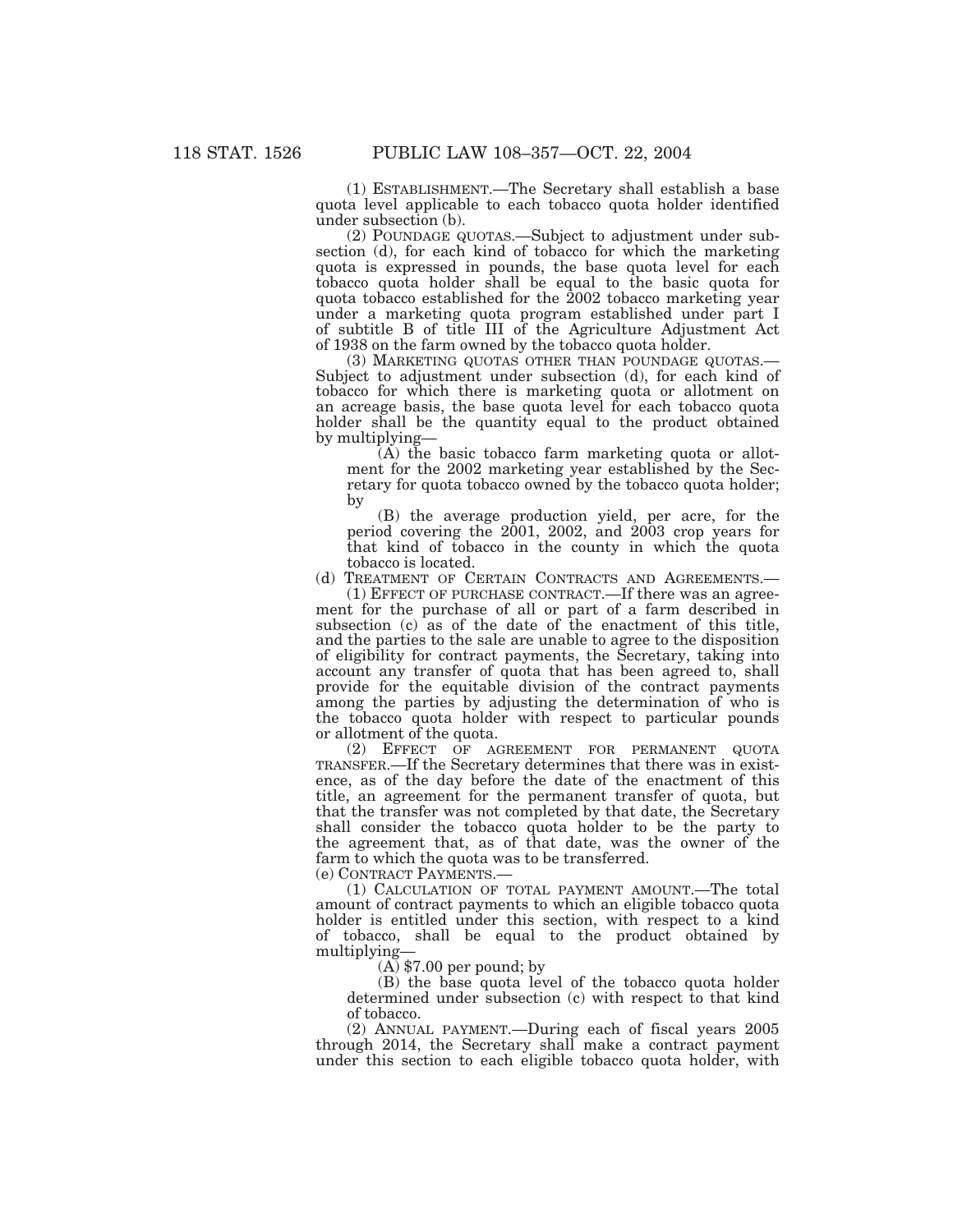respect to a kind of tobacco, in an amount equal to  $\frac{1}{10}$  of the amount determined under paragraph (1) for the tobacco quota holder for that kind of tobacco.

(f) DEATH OF TOBACCO QUOTA HOLDER.—If a tobacco quota holder who is entitled to contract payments under this section dies and is survived by a spouse or one or more dependents, the right to receive the payments shall transfer to the surviving spouse or, if there is no surviving spouse, to the estate of the tobacco quota holder.

#### **SEC. 623. CONTRACT PAYMENTS FOR PRODUCERS OF QUOTA** 7 USC 518b. **TOBACCO.**

(a) CONTRACT OFFERED.—The Secretary shall offer to enter into a contract with each producer of quota tobacco under which the producer of quota tobacco shall be entitled to receive payments under this section in exchange for the termination of tobacco marketing quotas and related price support under the amendments made by sections 611 and 612. The contract payments shall constitute full and fair consideration for the termination of such tobacco marketing quotas and related price support.

(b) ELIGIBILITY.—

(1) APPLICATION AND DETERMINATION.—To be eligible to enter into a contract to receive a contract payment under this section, a person shall submit to the Secretary an application containing such information as the Secretary may require to demonstrate to the satisfaction of the Secretary that the person is a producer of quota tobacco. The application shall be submitted within such time, in such form, and in such manner as the Secretary may require.

(2) EFFECT OF MULTIPLE PRODUCERS FOR SAME QUOTA TOBACCO.—If, on the basis of the applications submitted under paragraph (1) or other information, the Secretary determines that two or more persons are a producer of the same quota tobacco, the Secretary shall provide for an equitable distribution among the persons of the contract payments made under this section with respect to that quota tobacco, based on relative share of such persons in the risk of producing the quota tobacco and such other factors as the Secretary considers appropriate. (c) BASE QUOTA LEVEL.—

(1) ESTABLISHMENT.—The Secretary shall establish a base quota level applicable to each producer of quota tobacco, as determined under this subsection.

(2) FLUE-CURED AND BURLEY TOBACCO.—In the case of Fluecured tobacco (types 11, 12, 13, and 14) and Burley tobacco (type 31), the base quota level for each producer of quota tobacco shall be equal to the effective tobacco marketing quota (irrespective of disaster lease and transfers) under part I of subtitle B of title III of the Agriculture Adjustment Act of 1938 for the 2002 marketing year for quota tobacco produced on the farm.

(3) OTHER KINDS OF TOBACCO.—In the case of each kind of tobacco (other than tobacco covered by paragraph (2)), for the purpose of calculating a contract payment to a producer of quota tobacco, the base quota level for the producer of quota tobacco shall be the quantity obtained by multiplying—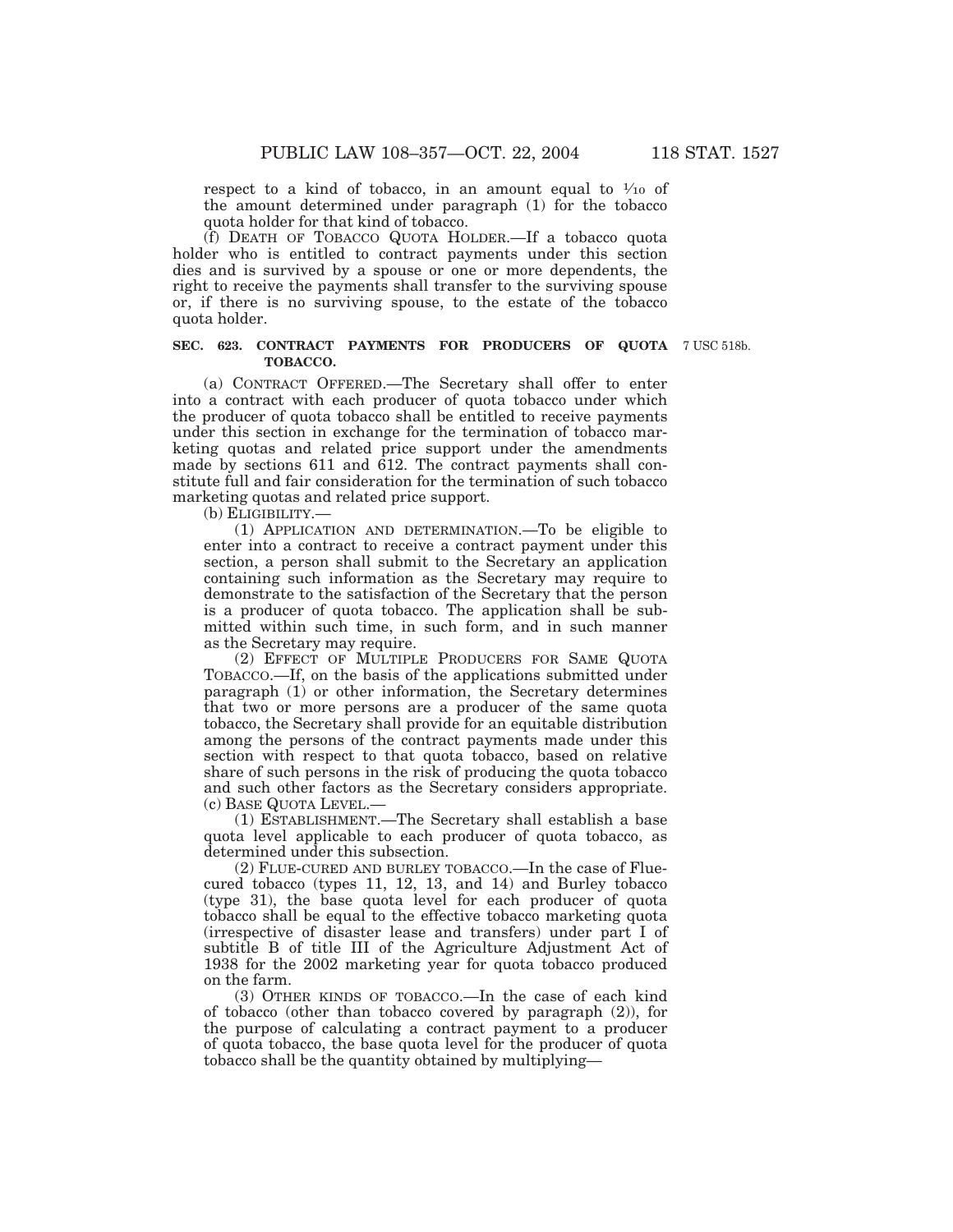(A) the basic tobacco farm acreage allotment for the 2002 marketing year established by the Secretary for quota tobacco produced on the farm; by

(B) the average annual yield, per acre, of quota tobacco produced on the farm for the period covering the 2001, 2002, and 2003 crop years.

(d) CONTRACT PAYMENTS.—

(1) CALCULATION OF TOTAL PAYMENT AMOUNT.—Subject to subsection (b)(2), the total amount of contract payments to which an eligible producer of quota tobacco is entitled under this section, with respect to a kind of tobacco, shall be equal to the product obtained by multiplying—

 $(A)$  subject to paragraph  $(2)$ , \$3.00 per pound; by

(B) the base quota level of the producer of quota tobacco determined under subsection (c) with respect to that kind of tobacco.

(2) ANNUAL PAYMENT.—During each of fiscal years 2005 through 2014, the Secretary shall make a contract payment under this section to each eligible producer of tobacco, with respect to a kind of tobacco, in an amount equal to  $\mathcal{V}_{10}$  of the amount determined under paragraph (1) for the producer for that kind of tobacco.

(3) VARIABLE PAYMENT RATES.—The rate for payments to a producer of quota tobacco under paragraph  $(1)(A)$  shall be equal to—

(A) in the case of a producer of quota tobacco that produced quota tobacco marketed, or considered planted, under a marketing quota in all three of the 2002, 2003, or 2004 tobacco marketing years, the rate prescribed under paragraph  $(1)(A)$ ;

(B) in the case of a producer of quota tobacco that produced quota tobacco marketed, or considered planted, under a marketing quota in only two of those tobacco marketing years,  $\frac{2}{3}$  of the rate prescribed under paragraph  $(1)(A)$ 

(C) in the case of a producer of quota tobacco that produced quota tobacco marketed, or considered planted, under a marketing quota in only one of those tobacco marketing years,  $\frac{1}{3}$  of the rate prescribed under paragraph  $(1)(A)$ .

(e) DEATH OF TOBACCO PRODUCER.—If a producer of quota tobacco who is entitled to contract payments under this section dies and is survived by a spouse or one or more dependents, the right to receive the contract payments shall transfer to the surviving spouse or, if there is no surviving spouse, to the estate of the producer.

7 USC 518c.

#### **SEC. 624. ADMINISTRATION.**

(a) TIME FOR PAYMENT OF CONTRACT PAYMENTS.—Contract payments required to be made for a fiscal year shall be made by the Secretary as soon as practicable.

(b) USE OF COUNTY COMMITTEES TO RESOLVE DISPUTES.—Any dispute regarding the eligibility of a person to enter into a contract or to receive contract payments, and any dispute regarding the amount of a contract payment, may be appealed to the county committee established under section 8 of the Soil Conservation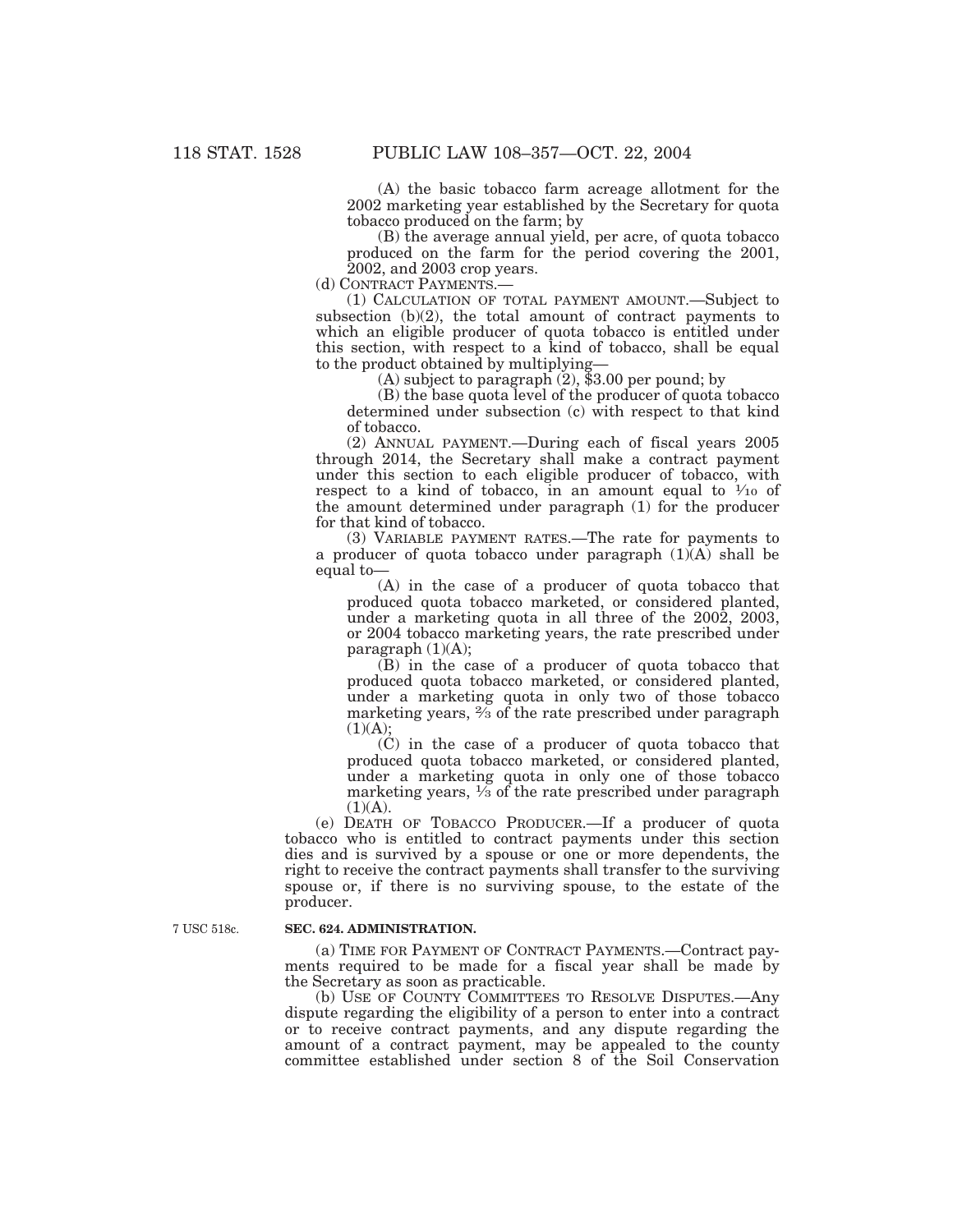and Domestic Allotment Act (16 U.S.C. 590h) for the county or other area in which the farming operation of the person is located.

(c) ROLE OF NATIONAL APPEALS DIVISION.—Any adverse determination of a county committee under subsection (b) may be appealed to the National Appeals Division established under subtitle H of the Department of Agriculture Reorganization Act of 1994 (7 U.S.C. 6991 et seq.).

(d) USE OF FINANCIAL INSTITUTIONS.—The Secretary may use a financial institution to manage assets, make contract payments, and otherwise carry out this title.

(e) PAYMENT TO FINANCIAL INSTITUTIONS.—The Secretary shall permit a tobacco quota holder or producer of quota tobacco entitled to contract payments to assign to a financial institution the right to receive the contract payments. Upon receiving notification of the assignment, the Secretary shall make subsequent contract payments for the tobacco quota holder or producer of quota tobacco directly to the financial institution designated by the tobacco quota holder or producer of quota tobacco. The Secretary shall make information available to tobacco quota holders and producers of quota tobacco regarding their ability to elect to have the Secretary make payments directly to a financial institution under this subsection so that they may obtain a lump sum or other payment.

#### **SEC. 625. USE OF ASSESSMENTS AS SOURCE OF FUNDS FOR PAYMENTS.** 7 USC 518d.

(a) DEFINITIONS.—In this section:

(1) BASE PERIOD.—The term ''base period' means the oneyear period ending the June 30 before the beginning of a fiscal year.

(2) GROSS DOMESTIC VOLUME.—The term ''gross domestic volume'' means the volume of tobacco products—

(A) removed (as defined by section 5702 of the Internal Revenue Code of 1986); and

(B) not exempt from tax under chapter 52 of the Internal Revenue Code of 1986 at the time of their removal under that chapter or the Harmonized Tariff Schedule of the United States (19 U.S.C. 1202).

(3) MARKET SHARE.—The term ''market share'' means the share of each manufacturer or importer of a class of tobacco product (expressed as a decimal to the fourth place) of the total volume of domestic sales of the class of tobacco product during the base period for a fiscal year for an assessment under this section.

(b) QUARTERLY ASSESSMENTS.—

(1) IMPOSITION OF ASSESSMENT.—The Secretary, acting through the Commodity Credit Corporation, shall impose quarterly assessments during each of fiscal years 2005 through 2014, calculated in accordance with this section, on each tobacco product manufacturer and tobacco product importer that sells tobacco products in domestic commerce in the United States during that fiscal year.

(2) AMOUNTS.—Beginning with the calendar quarter ending on December 31 of each of fiscal years 2005 through 2014, the assessment payments over each four-calendar quarter period shall be sufficient to cover—

(A) the contract payments made under sections 622 and 623 during that period; and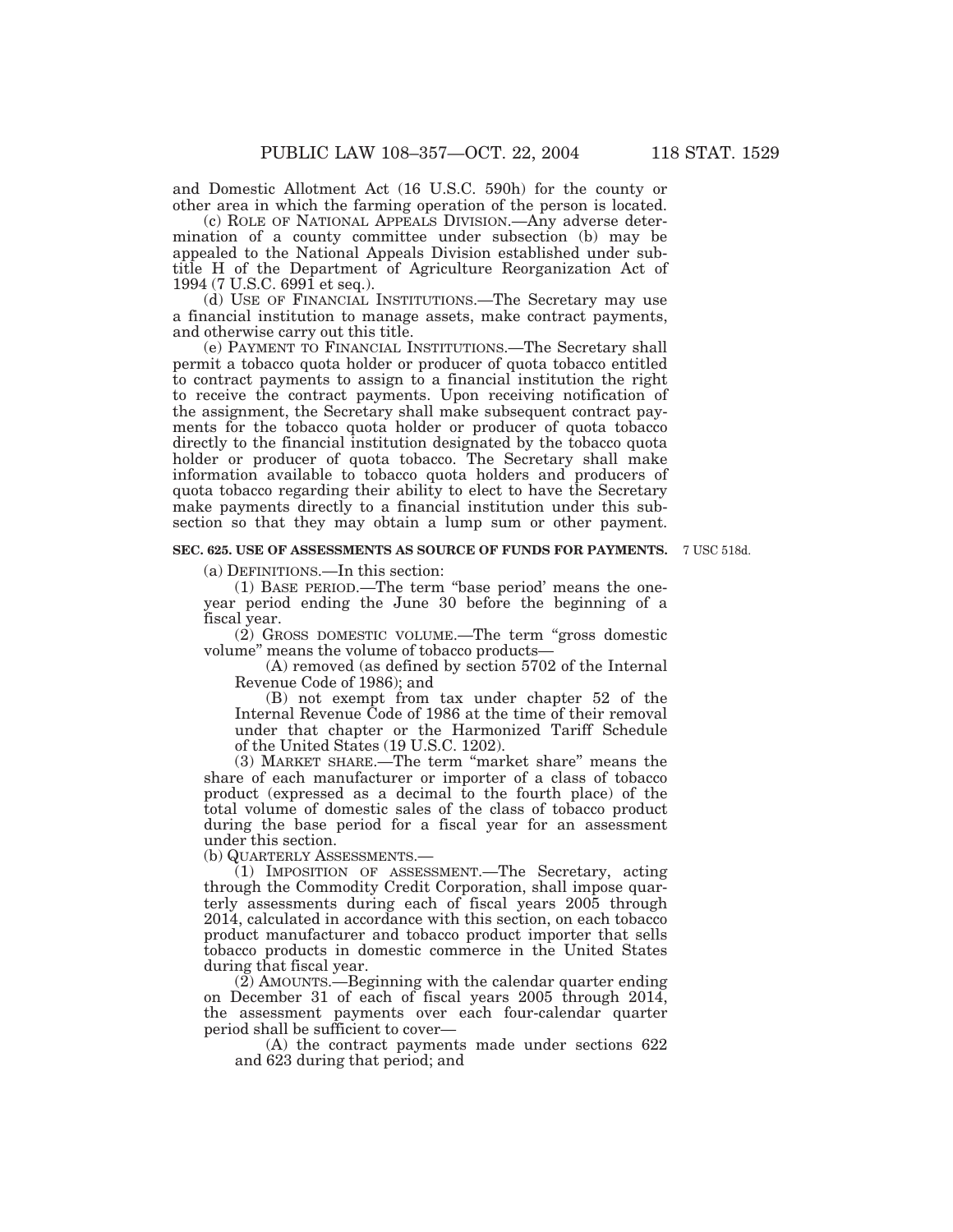(B) other expenditures from the Tobacco Trust Fund made during the base quarter periods corresponding to the four calendar quarters of that period.

(3) DEPOSIT.—Assessments collected under this section shall be deposited in the Tobacco Trust Fund.

(c) ASSESSMENTS FOR CLASSES OF TOBACCO PRODUCTS.—

(1) INITIAL ALLOCATION.—The percentage of the total amount required by subsection (b) to be assessed against, and paid by, the manufacturers and importers of each class of tobacco product in fiscal year 2005 shall be as follows:

(A) For cigarette manufacturers and importers, 96.331 percent.

(B) For cigar manufacturers and importers, 2.783 percent.

(C) For snuff manufacturers and importers, 0.539 percent.

(D) For roll-your-own tobacco manufacturers and importers, 0.171 percent.

(E) For chewing tobacco manufacturers and importers, 0.111 percent.

(F) For pipe tobacco manufacturers and importers, 0.066 percent.

(2) SUBSEQUENT ALLOCATIONS.—For subsequent fiscal years, the Secretary shall periodically adjust the percentage of the total amount required under subsection (b) to be assessed against, and paid by, the manufacturers and importers of each class of tobacco product specified in paragraph (1) to reflect changes in the share of gross domestic volume held by that class of tobacco product.

(3) EFFECT OF INSUFFICIENT AMOUNTS.—If the Secretary determines that the assessment imposed under subsection (b) will result in insufficient amounts to carry out this subtitle during a fiscal year, the Secretary shall assess such additional amounts as the Secretary determines to be necessary to carry out this subtitle during that fiscal year. The additional amount shall be allocated to manufacturers and importers of each class of tobacco product specified in paragraph (1) in the same manner and based on the same percentages applicable under paragraph (1) or (2) for that fiscal year.

(d) NOTIFICATION AND TIMING OF ASSESSMENTS.—

(1) NOTIFICATION OF ASSESSMENTS.—The Secretary shall provide each manufacturer or importer subject to an assessment under subsection (b) with written notice setting forth the amount to be assessed against the manufacturer or importer for each quarterly payment period. The notice for a quarterly period shall be provided not later than 30 days before the date payment is due under paragraph (3).

(2) CONTENT.—The notice shall include the following information with respect to the quarterly period used by the Secretary in calculating the amount:

(A) The total combined assessment for all manufacturers and importers of tobacco products.

(B) The total assessment with respect to the class of tobacco products manufactured or imported by the manufacturer or importer.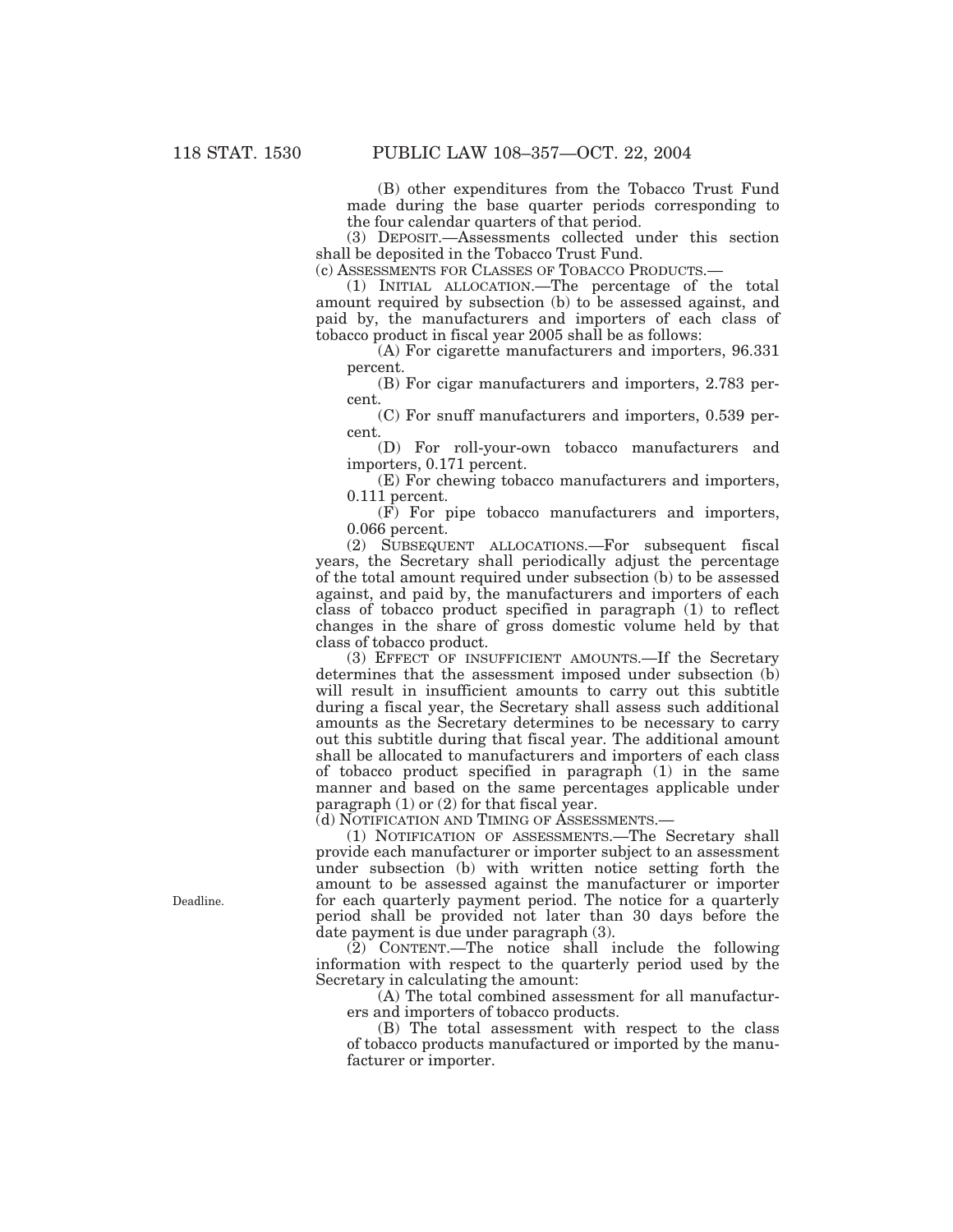(C) Any adjustments to the percentage allocations among the classes of tobacco products made pursuant to paragraph  $(2)$  or  $(3)$  of subsection  $(c)$ .

(D) The volume of gross sales of the applicable class of tobacco product treated as made by the manufacturer or importer for purposes of calculating the manufacturer's or importer's market share under subsection (f).

(E) The total volume of gross sales of the applicable class of tobacco product that the Secretary treated as made by all manufacturers and importers for purposes of calculating the manufacturer's or importer's market share under subsection (f).

(F) The manufacturer's or importer's market share of the applicable class of tobacco product, as determined by the Secretary under subsection (f).

(G) The market share, as determined by the Secretary under subsection (f), of each other manufacturer and importer, for each applicable class of tobacco product. (3) TIMING OF ASSESSMENT PAYMENTS.—

(A) COLLECTION DATE.—Assessments shall be collected Deadline. at the end of each calendar year quarter, except that the Secretary shall ensure that the final assessment due under this section is collected not later than September 30, 2014.

(B) BASE PERIOD QUARTER.—The assessment for a calendar year quarter shall correspond to the base period quarter that ended at the end of the preceding calendar year quarter.

(e) ALLOCATION OF ASSESSMENT WITHIN EACH CLASS OF TOBACCO PRODUCT.—

(1) PRO RATA BASIS.—The assessment for each class of tobacco product specified in subsection  $(c)(1)$  shall be allocated on a pro rata basis among manufacturers and importers based on each manufacturer's or importer's share of gross domestic volume.

(2) LIMITATION.—No manufacturer or importer shall be required to pay an assessment that is based on a share that is in excess of the manufacturer's or importer's share of domestic volume.

(f) ALLOCATION OF TOTAL ASSESSMENTS BY MARKET SHARE.— The amount of the assessment for each class of tobacco product specified in subsection  $(c)(1)$  to be paid by each manufacturer or importer of that class of tobacco product shall be determined for each quarterly payment period by multiplying—

(1) the market share of the manufacturer or importer, as calculated with respect to that payment period, of the class of tobacco product; by

(2) the total amount of the assessment for that quarterly payment period under subsection (c), for the class of tobacco product.

(g) DETERMINATION OF VOLUME OF DOMESTIC SALES.—

(1) IN GENERAL.—The calculation of the volume of domestic sales of a class of tobacco product by a manufacturer or importer, and by all manufacturers and importers as a group, shall be made by the Secretary based on information provided by the manufacturers and importers pursuant to subsection (h), as well as any other relevant information provided to or obtained by the Secretary.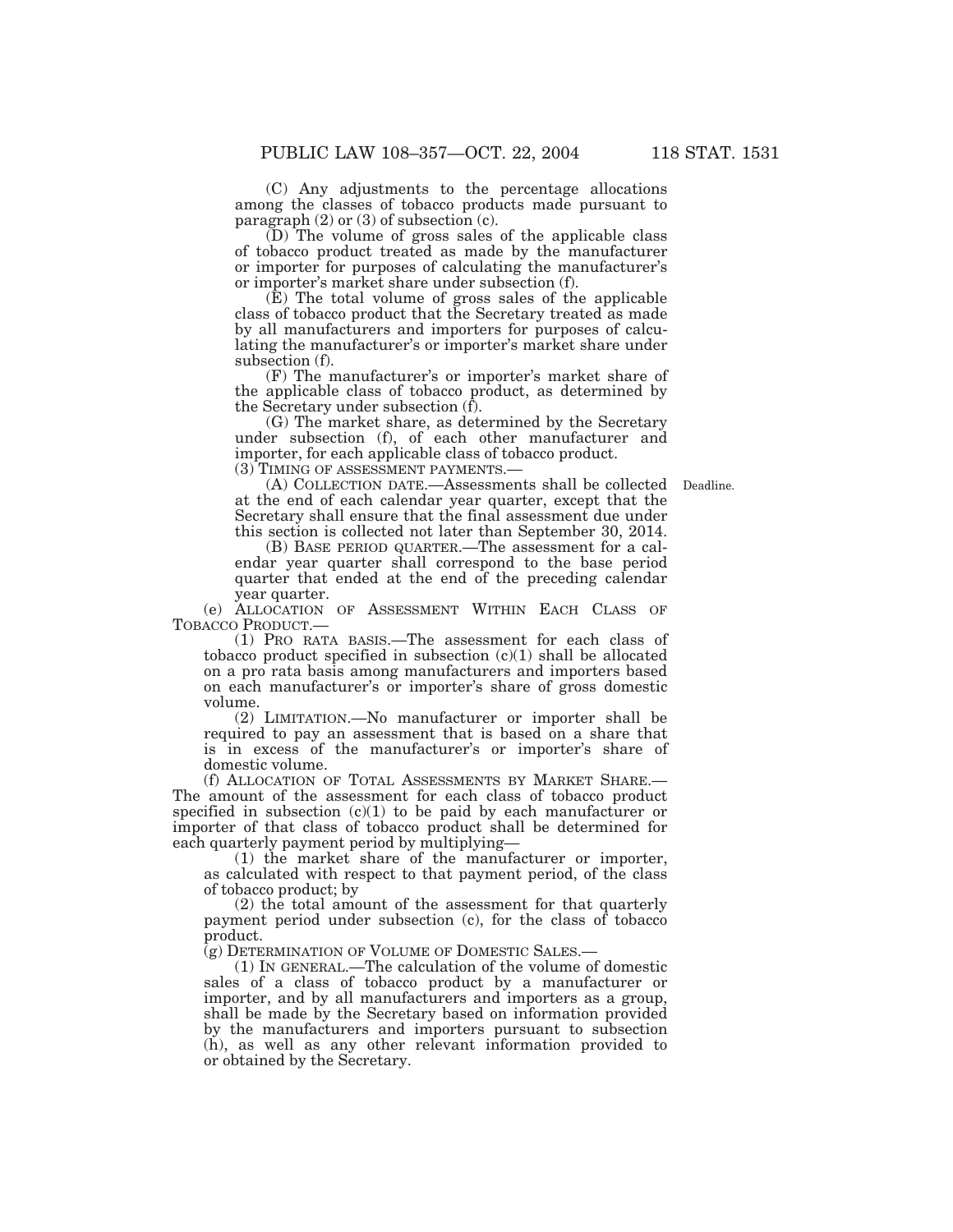(2) GROSS DOMESTIC VOLUME.—The volume of domestic sales shall be calculated based on gross domestic volume.

(3) MEASUREMENT.—For purposes of the calculations under this subsection and the certifications under subsection (h) by the Secretary, the volumes of domestic sales shall be measured by—

(A) in the case of cigarettes and cigars, the number of cigarettes and cigars; and

(B) in the case of the other classes of tobacco products specified in subsection  $(c)(1)$ , in terms of number of pounds, or fraction thereof, of those products.

(h) MEASUREMENT OF VOLUME OF DOMESTIC SALES.—

(1) SUBMISSION OF INFORMATION.—Each manufacturer and importer of tobacco products shall submit to the Secretary a certified copy of each of the returns or forms described by paragraph (2) that are required to be filed with a Federal agency on the same date that those returns or forms are filed, or required to be filed, with the agency.

(2) RETURNS AND FORMS.—The returns and forms described by this paragraph are those returns and forms that relate to—

(A) the removal of tobacco products into domestic commerce (as defined by section 5702 of the Internal Revenue Code of 1986); and

(B) the payment of the taxes imposed under charter 52 of the Internal Revenue Code of 1986, including AFT Form 5000.24 and United States Customs Form 7501 under currently applicable regulations.

(3) EFFECT OF FAILURE TO PROVIDE REQUIRED INFORMA-TION.—Any person that knowingly fails to provide information required under this subsection or that provides false information under this subsection shall be subject to the penalties described in section 1003 of title 18, United States Code. The Secretary may also assess against the person a civil penalty in an amount not to exceed two percent of the value of the kind of tobacco products manufactured or imported by the person during the fiscal year in which the violation occurred, as determined by the Secretary.

(i) CHALLENGE TO ASSESSMENT.—

(1) APPEAL TO SECRETARY.—A manufacturer or importer subject to this section may contest an assessment imposed on the manufacturer or importer under this section by notifying the Secretary, not later than 30 business days after receiving the assessment notification required by subsection (d), that the manufacturer or importer intends to contest the assessment.

(2) INFORMATION.—Not later than 180 days after the date of the enactment of this title, the Secretary shall establish by regulation a procedure under which a manufacturer or importer contesting an assessment under this subsection may present information to the Secretary to demonstrate that the assessment applicable to the manufacturer or importer is incorrect. In challenging the assessment, the manufacturer or importer may use any information that is available, including third party data on industry or individual company sales volumes.

(3) REVISION.—If a manufacturer or importer establishes that the initial determination of the amount of an assessment

Certification.

Deadline.

Deadline. Regulations.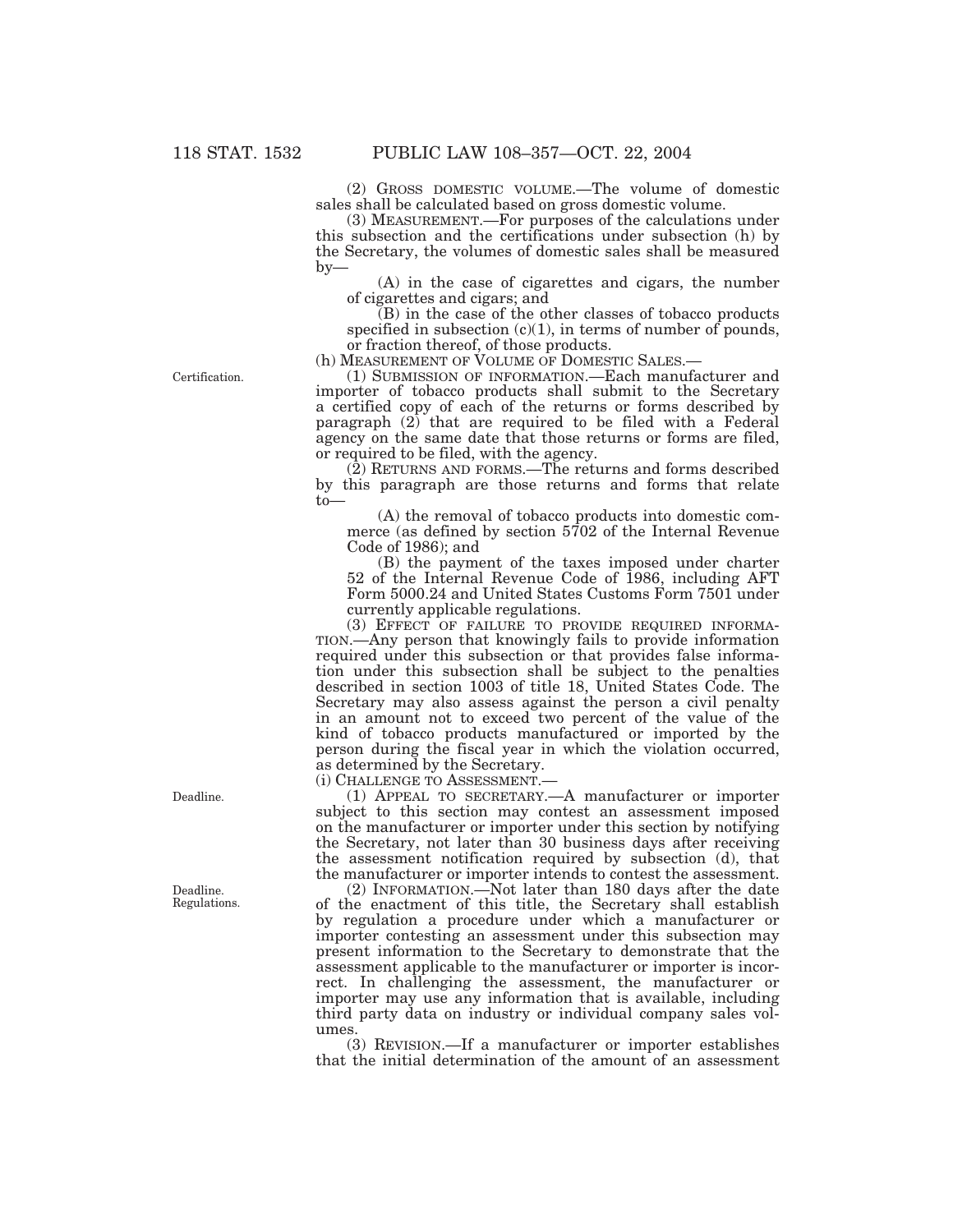is incorrect, the Secretary shall revise the amount of the assessment so that the manufacturer or importer is required to pay only the amount correctly determined.

(4) TIME FOR REVIEW.—Not later than 30 days after Deadline. receiving notice from a manufacturer or importer under para $graph (1)$ , the Secretary shall-

(A) decide whether the information provided to the Secretary under paragraph (2), and any other information that the Secretary determines is appropriate, is sufficient to establish that the original assessment was incorrect; and

(B) make any revisions necessary to ensure that each manufacturer and importer pays only its correct pro rata share of total gross domestic volume from all sources.

(5) IMMEDIATE PAYMENT OF UNDISPUTED AMOUNTS.—The regulations promulgated by the Secretary under paragraph (2) shall provide for the immediate payment by a manufacturer or importer challenging an assessment of that portion of the assessment that is not in dispute. The manufacturer and importer may place into escrow, in accordance with such regulations, only the portion of the assessment being challenged in good faith pending final determination of the claim.

(j) JUDICIAL REVIEW.—

(1) IN GENERAL.—Any manufacturer or importer aggrieved by a determination of the Secretary with respect to the amount of any assessment may seek review of the determination in the United States District Court for the District of Columbia or for the district in which the manufacturer or importer resides or has its principal place of business at any time following exhaustion of the administrative remedies available under subsection (i).

(2) TIME LIMITS.—Administrative remedies shall be deemed exhausted if no decision by the Secretary is made within the time limits established under subsection (i)(4).

(3) EXCESSIVE ASSESSMENTS.—The court shall restrain collection of the excessive portion of any assessment or order a refund of excessive assessments already paid, along with interest calculated at the rate prescribed in section 3717 of title 31, United States Code, if it finds that the Secretary's determination is not supported by a preponderance of the information available to the Secretary.

(k) TERMINATION DATE.—The authority provided by this section to impose assessments terminates on September 30, 2014.

#### **SEC. 626. TOBACCO TRUST FUND.**

7 USC 518e.

(a) ESTABLISHMENT.—There is established in the Commodity Credit Corporation a revolving trust fund, to be known as the ''Tobacco Trust Fund'', which shall be used in carrying out this subtitle. The Tobacco Trust Fund shall consist of the following:

(1) Assessments collected under section 625.

(2) Such amounts as are necessary from the Commodity Credit Corporation.

(3) Any interest earned on investment of amounts in the Tobacco Trust Fund under subsection (c).

(b) EXPENDITURES.—

(1) AUTHORIZED EXPENDITURES.—Subject to paragraph (2), and notwithstanding any other provision of law, the Secretary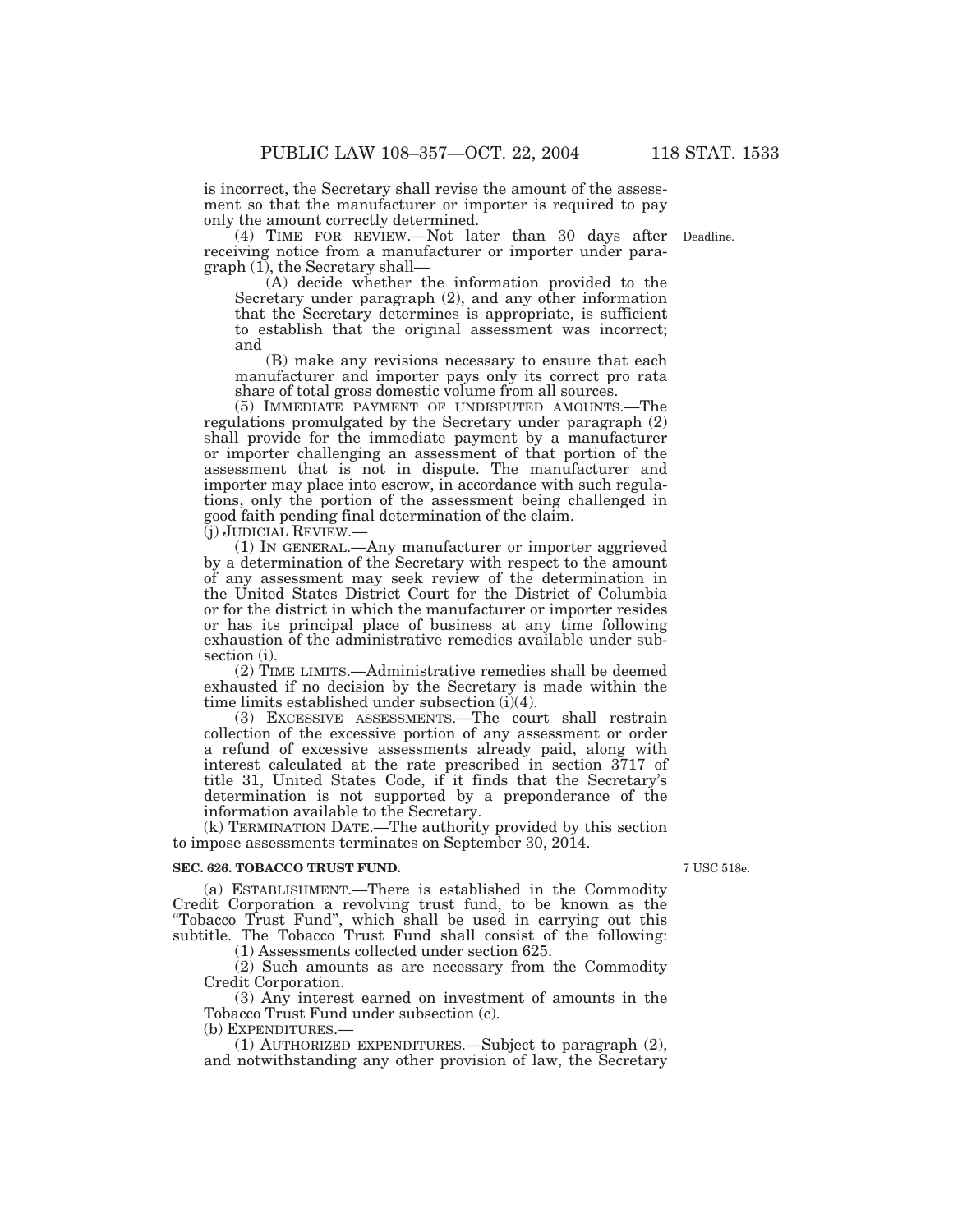shall use amounts in the Tobacco Trust Fund, in such amounts as the Secretary determines are necessary—

(A) to make payments under sections 622 and 623;

(B) to provide reimbursement under section 641(c);

(C) to reimburse the Commodity Credit Corporation for costs incurred by the Commodity Credit Corporation under paragraph (2); and

(D) to make payments to financial institutions to satisfy contractual obligations under section 622 or 623.

Notwithstanding any other provision of law, the Secretary shall use the funds, facilities, and authorities of the Commodity Credit Corporation to make payments described in paragraph (1). Not later than January 1, 2015, the Secretary shall use amounts in the Tobacco Trust Fund to fully reimburse, with interest, the Commodity Credit Corporation for all funds of the Commodity Credit Corporation expended under the authority of this paragraph. Administrative costs incurred by the Secretary or the Commodity Credit Corporation to carry out this title may not be paid using amounts in the Tobacco Trust Fund.

(c) INVESTMENT OF AMOUNTS.—

(1) IN GENERAL.—The Commodity Credit Corporation shall invest such portion of the amounts in the Tobacco Trust Fund as are not, in the judgment of the Commodity Credit Corporation, required to meet current expenditures.

(2) INTEREST-BEARING OBLIGATIONS.—Investments may be made only in interest-bearing obligations of the United States. (3) ACQUISITION OF OBLIGATIONS.—For the purpose of

investments under paragraph (1), obligations may be acquired— (A) on original issue at the issue price; or

(B) by purchase of outstanding obligations at the market price.

(4) SALE OF OBLIGATIONS.—Any obligation acquired by the Tobacco Trust Fund may be sold by the Commodity Credit Corporation at the market price.

(5) CREDITS TO FUND.—The interest on, and the proceeds from the sale or redemption of, any obligations held in the Tobacco Trust Fund shall be credited to and form a part of the Fund.

7 USC 518f.

# **SEC. 627. LIMITATION ON TOTAL EXPENDITURES.**

The total amount expended by the Secretary from the Tobacco Trust Fund to make payments under sections 622 and 623 and for the other authorized purposes of the Fund shall not exceed \$10,140,000,000.

# **Subtitle C—Implementation and Transition**

7 USC 519.

## **SEC. 641. TREATMENT OF TOBACCO LOAN POOL STOCKS AND OUT-STANDING LOAN COSTS.**

(a) DISPOSAL OF STOCKS.—To provide for the orderly disposition of quota tobacco held by an association that has entered into a loan agreement with the Commodity Credit Corporation under section 106A or 106B of the Agricultural Act of 1949 (7 U.S.C. 1445–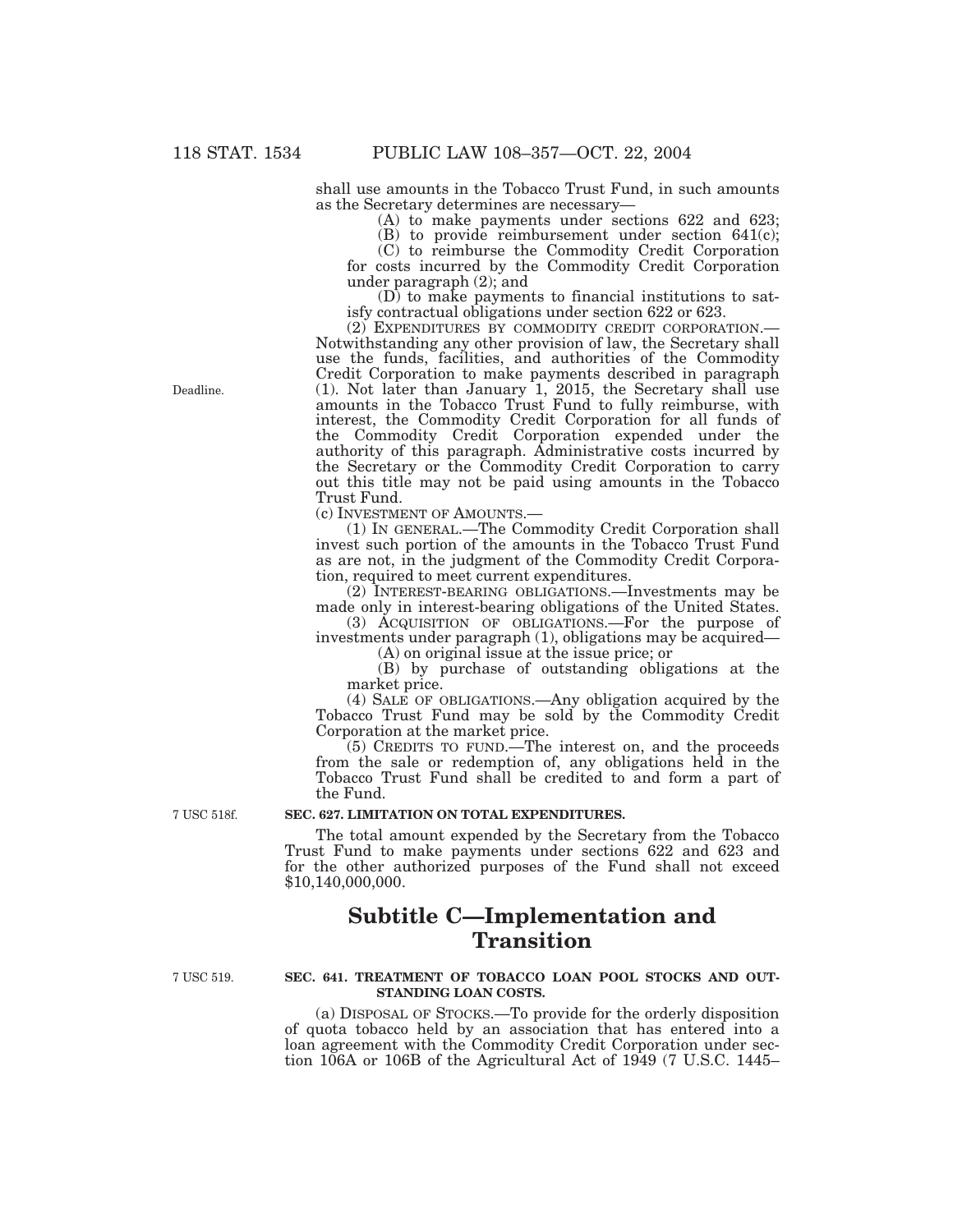1, 1445–2) (referred to in this section as an ''association''), loan pool stocks for each kind of tobacco held by the association shall be disposed of in accordance with this section.

(b) DISPOSAL BY ASSOCIATIONS.—For each kind of tobacco held by an association, the association shall be responsible for the disposal of a specific quantity of the loan pool stocks for that kind of tobacco held by the association. The quantity transferred to the association for disposal shall be equal to the quantity determined by dividing—

(1) the amount of funds held by the association in the No Net Cost Tobacco Fund and the No Net Cost Tobacco Account established under sections 106A and 106B of the Agricultural Act of 1949 (7 U.S.C. 1445–1, 1445–2) for the kind of tobacco; by

(2) the average list price per pound for the kind of tobacco, as determined by the Secretary.

(c) DISPOSAL OF REMAINDER BY COMMODITY CREDIT CORPORA-TION.—

(1) DISPOSAL.—Any loan pool stocks of a kind of tobacco of an association that are not transferred to the association under subsection (b) for disposal shall be disposed of by Commodity Credit Corporation in a manner determined by the Secretary.

(2) REIMBURSEMENT.—As required by section  $626(b)(1)(B)$ , the Secretary shall transfer from the Tobacco Trust Fund to the No Net Cost Tobacco Fund or the No Net Cost Tobacco Account of an association established under section 106A or 106B of the Agricultural Act of 1949 (7 U.S.C. 1445–1, 1445– 2) such amounts as the Secretary determines will be adequate to reimburse the Commodity Credit Corporation for any net losses that the Corporation may sustain under its loan agreements with the association.

(d) TRANSFER OF REMAINING NO NET COST FUNDS.—Any funds in the No Net Cost Tobacco Fund or the No Net Cost Tobacco Account of an association established under sections 106A and 106B of the Agricultural Act of 1949 (7 U.S.C. 1445–1, 1445– 2) that remain after the application of subsections (b) and (c) shall be transferred to the association for distribution to producers of quota tobacco in accordance with a plan approved by the Secretary.

#### **SEC. 642. REGULATIONS.**

7 USC 519a.

(a) IN GENERAL.—The Secretary may promulgate such regulations as are necessary to implement this title and the amendments made by this title.

(b) PROCEDURE.—The promulgation of the regulations and administration of this title and the amendments made by this title shall be made without regard to—

(1) the notice and comment provisions of section 553 of title 5, United States Code;

(2) the Statement of Policy of the Secretary of Agriculture effective July 24, 1971 (36 Fed. Reg. 13804), relating to notices of proposed rulemaking and public participation in rulemaking; and

(3) chapter 35 of title 44, United States Code (commonly known as the "Paperwork Reduction Act").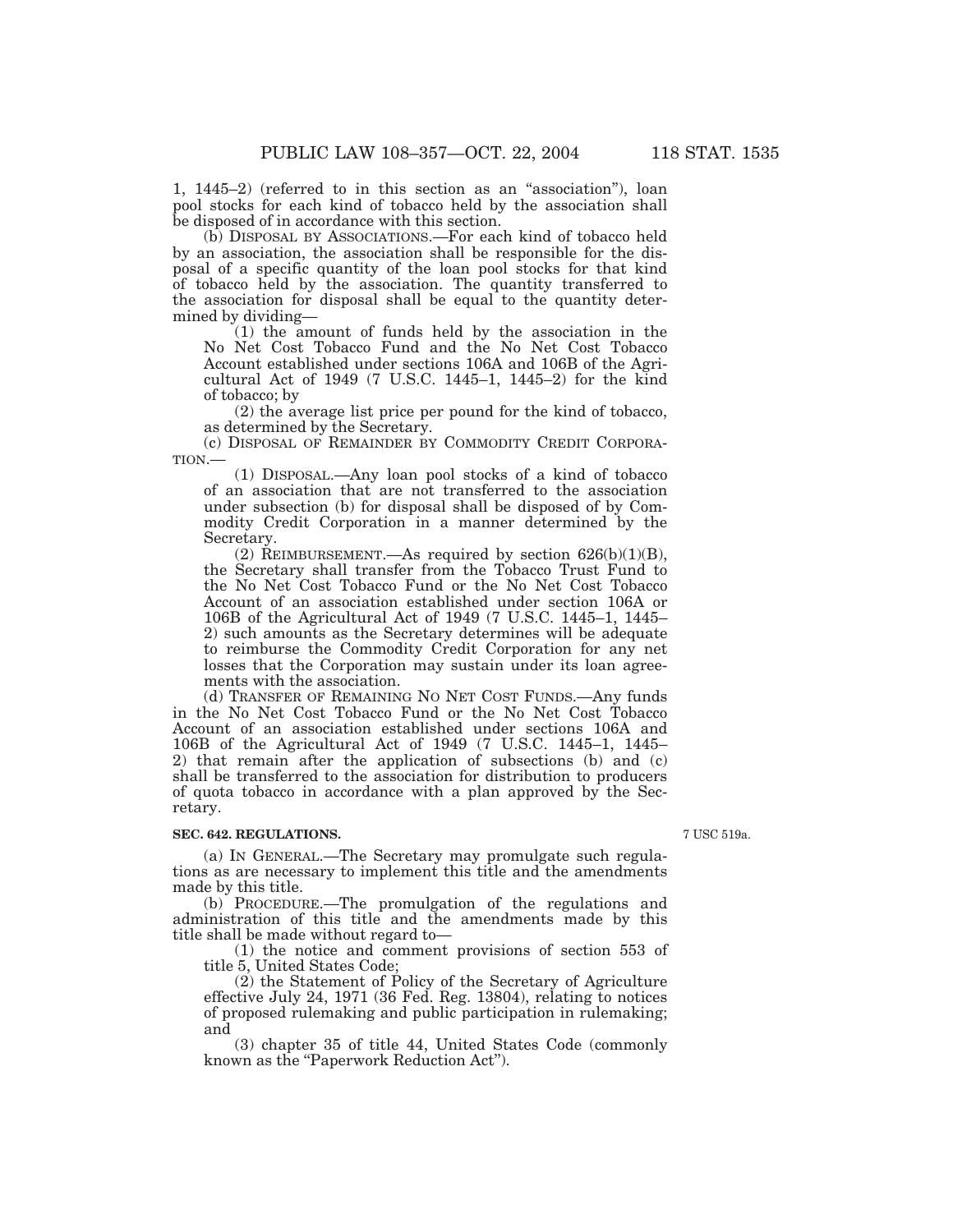(c) CONGRESSIONAL REVIEW OF AGENCY RULEMAKING.—In carrying out this section, the Secretary shall use the authority provided under section 808 of title 5, United States Code.

7 USC 518 note.

## **SEC. 643. EFFECTIVE DATE.**

This title and the amendments made by this title shall apply to the 2005 and subsequent crops of each kind of tobacco.

# **TITLE VII—MISCELLANEOUS PROVISIONS**

## **SEC. 701. BROWNFIELDS DEMONSTRATION PROGRAM FOR QUALIFIED GREEN BUILDING AND SUSTAINABLE DESIGN PROJECTS.**

(a) TREATMENT AS EXEMPT FACILITY BOND.—Subsection (a) of section 142 (relating to the definition of exempt facility bond) is amended by striking "or" at the end of paragraph (12), by striking the period at the end of paragraph  $(13)$  and inserting ", or", and by inserting at the end the following new paragraph:

"(14) qualified green building and sustainable design projects.".

(b) QUALIFIED GREEN BUILDING AND SUSTAINABLE DESIGN PROJECTS.—Section 142 (relating to exempt facility bonds) is amended by adding at the end thereof the following new subsection:

''(l) QUALIFIED GREEN BUILDING AND SUSTAINABLE DESIGN PROJECTS.—

"(1) IN GENERAL.—For purposes of subsection  $(a)(14)$ , the term 'qualified green building and sustainable design project' means any project which is designated by the Secretary, after consultation with the Administrator of the Environmental Protection Agency, as a qualified green building and sustainable design project and which meets the requirements of clauses (i), (ii), (iii), and (iv) of paragraph (4)(A). "(2) DESIGNATIONS.—

"(A) In GENERAL.—Within 60 days after the end of the application period described in paragraph (3)(A), the Secretary, after consultation with the Administrator of the Environmental Protection Agency, shall designate qualified green building and sustainable design projects. At least one of the projects designated shall be located in, or within a 10-mile radius of, an empowerment zone as designated pursuant to section 1391, and at least one of the projects designated shall be located in a rural State. No more than one project shall be designated in a State. A project shall not be designated if such project includes a stadium or arena for professional sports exhibitions or games.

''(B) MINIMUM CONSERVATION AND TECHNOLOGY INNOVATION OBJECTIVES.—The Secretary, after consultation with the Administrator of the Environmental Protection Agency, shall ensure that, in the aggregate, the projects designated shall—

"(i) reduce electric consumption by more than 150 megawatts annually as compared to conventional generation,

"(ii) reduce daily sulfur dioxide emissions by at least 10 tons compared to coal generation power,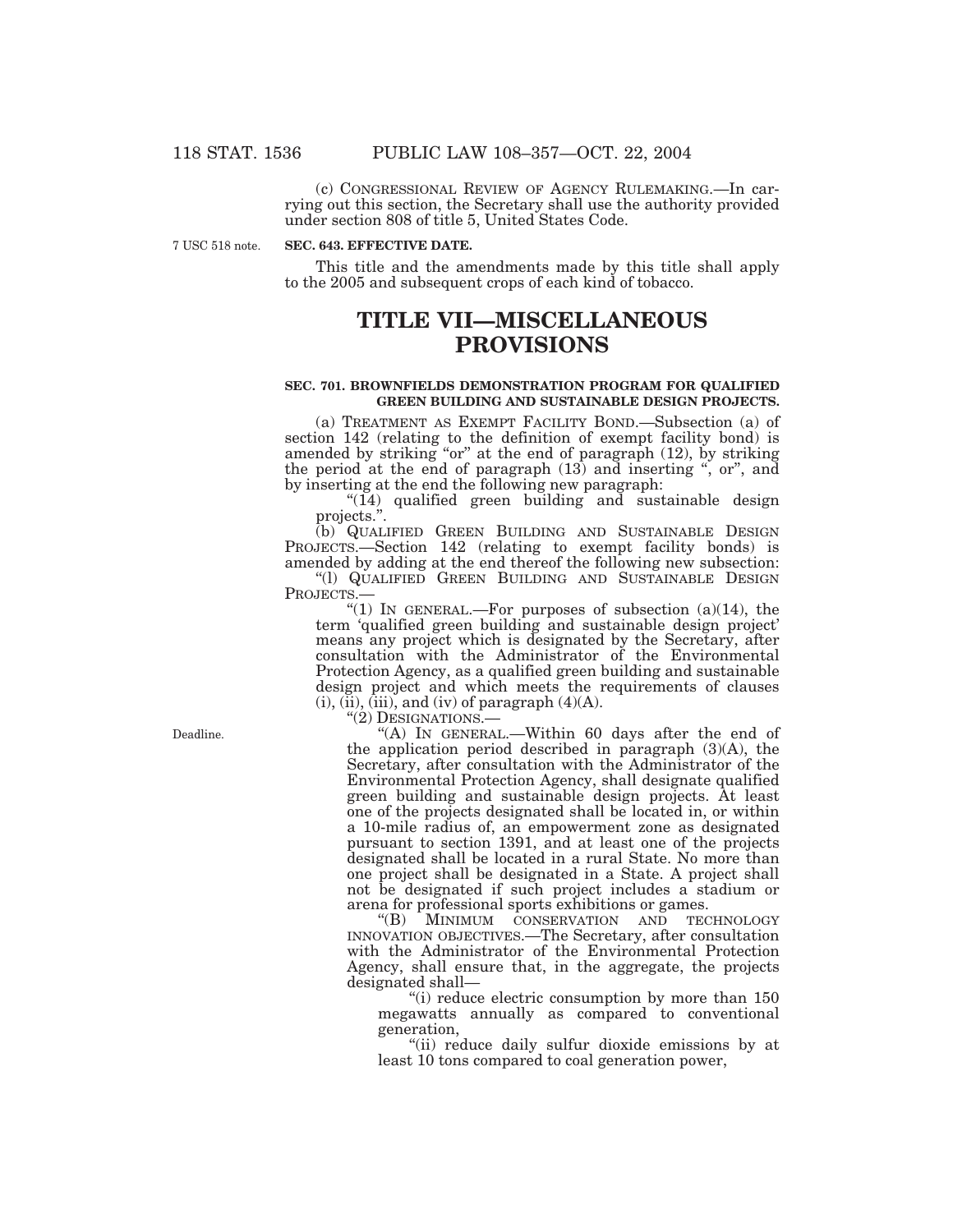"(iii) expand by 75 percent the domestic solar photovoltaic market in the United States (measured in megawatts) as compared to the expansion of that market from 2001 to 2002, and

"(iv) use at least 25 megawatts of fuel cell energy generation.

"(3) LIMITED DESIGNATIONS.—A project may not be designated under this subsection unless—

''(A) the project is nominated by a State or local government within 180 days of the enactment of this subsection, and

''(B) such State or local government provides written assurances that the project will satisfy the eligibility criteria described in paragraph (4).

''(4) APPLICATION.—

''(A) IN GENERAL.—A project may not be designated under this subsection unless the application for such designation includes a project proposal which describes the energy efficiency, renewable energy, and sustainable design features of the project and demonstrates that the project satisfies the following eligibility criteria:

''(i) GREEN BUILDING AND SUSTAINABLE DESIGN.— At least 75 percent of the square footage of commercial buildings which are part of the project is registered for United States Green Building Council's LEED certification and is reasonably expected (at the time of the designation) to receive such certification. For purposes of determining LEED certification as required under this clause, points shall be credited by using the following:

''(I) For wood products, certification under the Sustainable Forestry Initiative Program and the American Tree Farm System.

''(II) For renewable wood products, as credited for recycled content otherwise provided under LEED certification.

''(III) For composite wood products, certification under standards established by the American National Standards Institute, or such other voluntary standards as published in the Federal Register by the Administrator of the Environmental Protection Agency.

''(ii) BROWNFIELD REDEVELOPMENT.—The project includes a brownfield site as defined by section  $101(39)$ of the Comprehensive Environmental Response, Compensation, and Liability Act of 1980 (42 U.S.C. 9601), including a site described in subparagraph a site described in subparagraph  $(D)(ii)(II)(aa)$  thereof.

''(iii) STATE AND LOCAL SUPPORT.—The project receives specific State or local government resources which will support the project in an amount equal to at least \$5,000,000. For purposes of the preceding sentence, the term 'resources' includes tax abatement benefits and contributions in kind.

"(iv) SIZE.—The project includes at least one of the following:

" $(I)$  At least 1,000,000 square feet of building.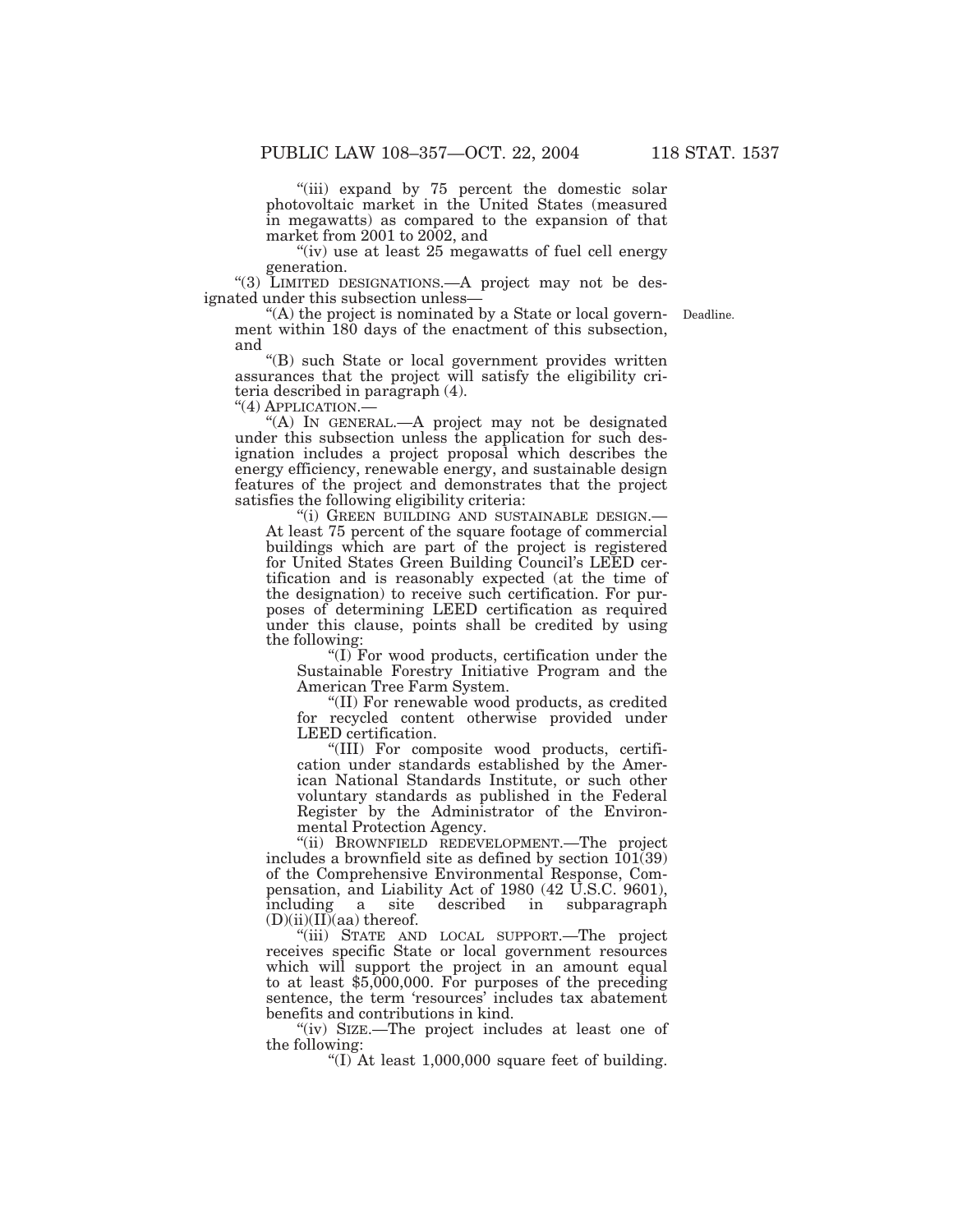''(II) At least 20 acres.

" $(v)$  USE OF TAX BENEFIT.—The project proposal includes a description of the net benefit of the taxexempt financing provided under this subsection which will be allocated for financing of one or more of the following:

''(I) The purchase, construction, integration, or other use of energy efficiency, renewable energy, and sustainable design features of the project.

''(II) Compliance with certification standards cited under clause (i).

''(III) The purchase, remediation, and foundation construction and preparation of the brownfields site.

''(vi) PROHIBITED FACILITIES.—An issue shall not be treated as an issue described in subsection  $(a)(14)$ if any proceeds of such issue are used to provide any facility the principal business of which is the sale of food or alcoholic beverages for consumption on the premises.

"(vii) EMPLOYMENT.—The project is projected to provide permanent employment of at least 1,500 full time equivalents (150 full time equivalents in rural States) when completed and construction employment of at least 1,000 full time equivalents (100 full time equivalents in rural States).

The application shall include an independent analysis which describes the project's economic impact, including the amount of projected employment.<br>
"(B) PROJECT DESCRIPTION

DESCRIPTION.—Each application described in subparagraph (A) shall contain for each project a description of—

''(i) the amount of electric consumption reduced as compared to conventional construction,

''(ii) the amount of sulfur dioxide daily emissions reduced compared to coal generation,

"(iii) the amount of the gross installed capacity of the project's solar photovoltaic capacity measured in megawatts, and

"(iv) the amount, in megawatts, of the project's fuel cell energy generation.

"(5) CERTIFICATION OF USE OF TAX BENEFIT.—No later than 30 days after the completion of the project, each project must certify to the Secretary that the net benefit of the tax-exempt financing was used for the purposes described in paragraph  $(4).$ 

''(6) DEFINITIONS.—For purposes of this subsection—

''(A) RURAL STATE.—The term 'rural State' means any State which has—

"(i) a population of less than 4,500,000 according to the 2000 census,

''(ii) a population density of less than 150 people per square mile according to the 2000 census, and

''(iii) increased in population by less than half the rate of the national increase between the 1990 and 2000 censuses.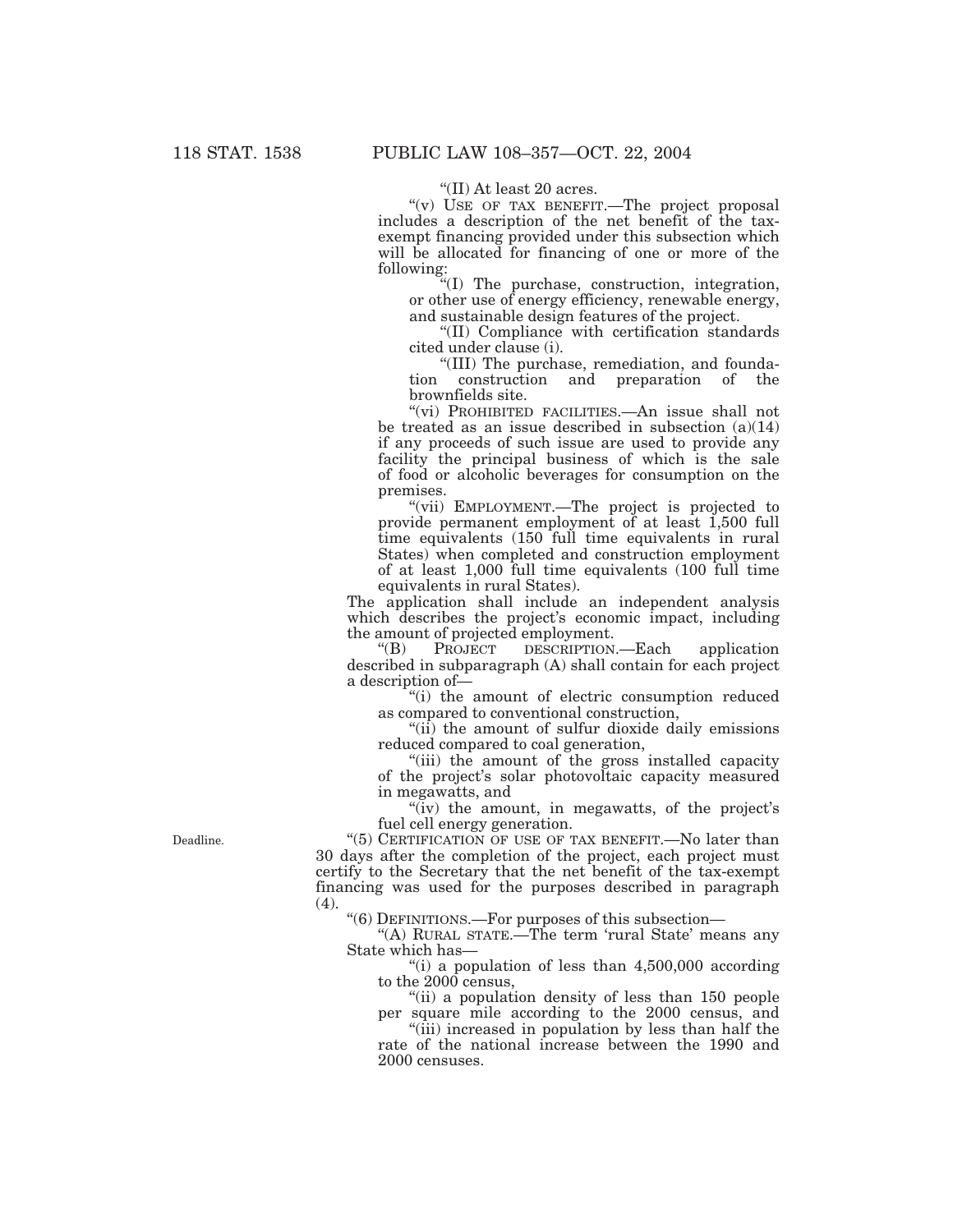''(B) LOCAL GOVERNMENT.—The term 'local government' has the meaning given such term by section  $1393(a)(5)$ .

''(C) NET BENEFIT OF TAX-EXEMPT FINANCING.—The term 'net benefit of tax-exempt financing' means the present value of the interest savings (determined by a calculation established by the Secretary) which result from the tax-exempt status of the bonds.

"(7) AGGREGATE FACE AMOUNT OF TAX-EXEMPT FINANCING.

"(A) In GENERAL.—An issue shall not be treated as an issue described in subsection  $(a)(14)$  if the aggregate face amount of bonds issued by the State or local government pursuant thereto for a project (when added to the aggregate face amount of bonds previously so issued for such project) exceeds an amount designated by the Secretary as part of the designation.

''(B) LIMITATION ON AMOUNT OF BONDS.—The Secretary may not allocate authority to issue qualified green building and sustainable design project bonds in an aggregate face amount exceeding \$2,000,000,000.

"(8) TERMINATION.—Subsection  $(a)(14)$  shall not apply with respect to any bond issued after September 30, 2009.

"(9) TREATMENT OF CURRENT REFUNDING BONDS.-Paragraphs (7)(B) and (8) shall not apply to any bond (or series of bonds) issued to refund a bond issued under subsection  $(a)(14)$  before October 1, 2009, if-

"(A) the average maturity date of the issue of which the refunding bond is a part is not later than the average maturity date of the bonds to be refunded by such issue,

''(B) the amount of the refunding bond does not exceed the outstanding amount of the refunded bond, and

''(C) the net proceeds of the refunding bond are used to redeem the refunded bond not later than 90 days after the date of the issuance of the refunding bond.

For purposes of subparagraph (A), average maturity shall be determined in accordance with section  $147(b)(2)(A)$ .

(c) EXEMPTION FROM GENERAL STATE VOLUME CAPS.—Paragraph (3) of section 146(g) (relating to exception for certain bonds) is amended—

(1) by striking "or  $(13)$ " and inserting " $(13)$ , or  $(14)$ ", and (2) by striking ''and qualified public educational facilities'' and inserting ''qualified public educational facilities, and qualified green building and sustainable design projects''.

(d) ACCOUNTABILITY.—Each issuer shall maintain, on behalf 26 USC 142 note. of each project, an interest bearing reserve account equal to 1 percent of the net proceeds of any bond issued under this section for such project. Not later than 5 years after the date of issuance, the Secretary of the Treasury, after consultation with the Administrator of the Environmental Protection Agency, shall determine whether the project financed with such bonds has substantially complied with the terms and conditions described in section 142(l)(4) of the Internal Revenue Code of 1986 (as added by this section). If the Secretary, after such consultation, certifies that the project has substantially complied with such terms and conditions and meets the commitments set forth in the application for such project described in section  $142(1)(4)$  of such Code, amounts in the reserve account, including all interest, shall be released to the project. If the Secretary determines that the project has not substantially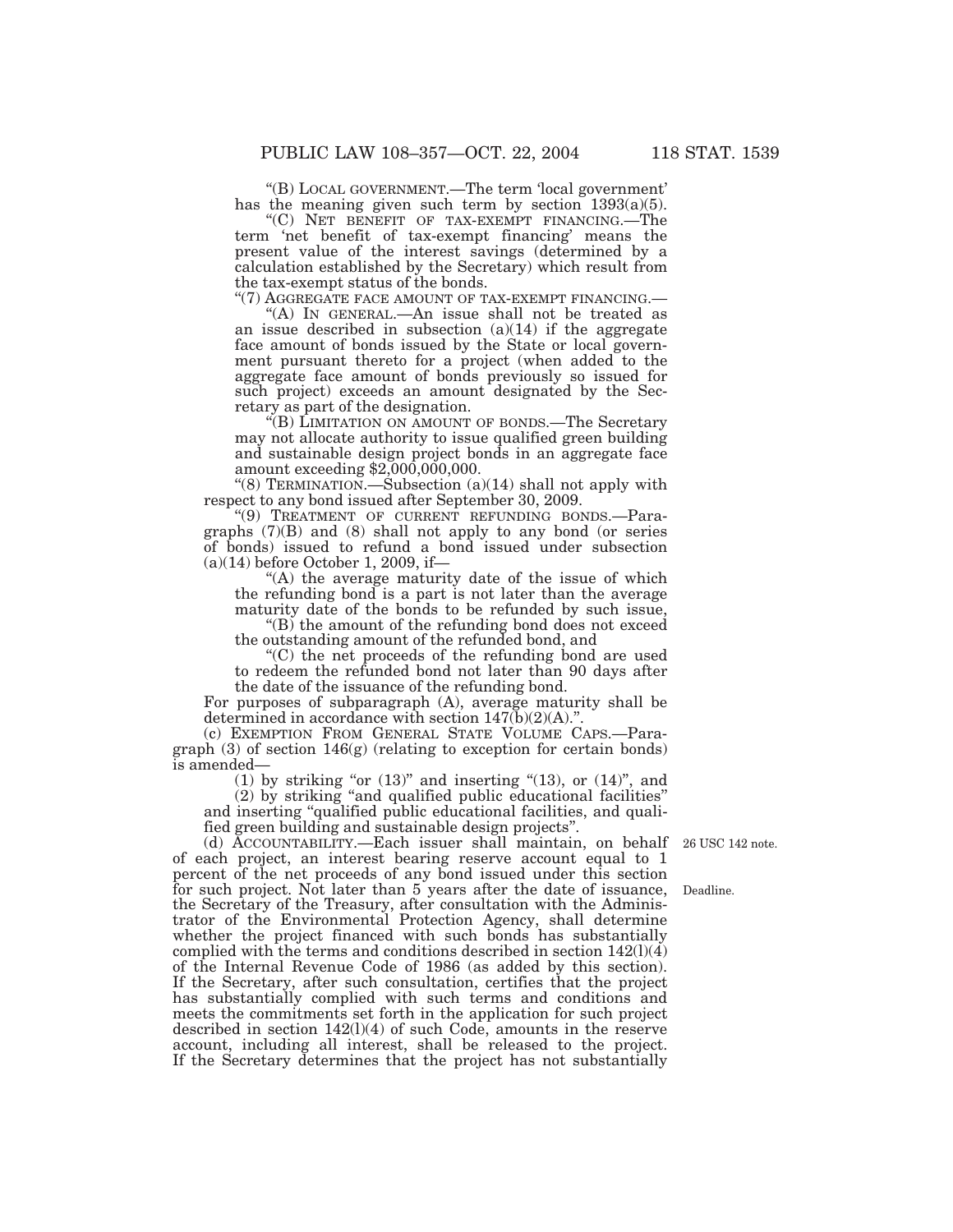complied with such terms and conditions, amounts in the reserve account, including all interest, shall be paid to the United States Treasury.

26 USC 142 note.

(e) EFFECTIVE DATE.—The amendments made by this section shall apply to bonds issued after December 31, 2004.

### **SEC. 702. EXCLUSION OF GAIN OR LOSS ON SALE OR EXCHANGE OF CERTAIN BROWNFIELD SITES FROM UNRELATED BUSI-NESS TAXABLE INCOME.**

(a) IN GENERAL.—Subsection (b) of section 512 (relating to unrelated business taxable income) is amended by adding at the end the following new paragraph:

"(18) TREATMENT OF GAIN OR LOSS ON SALE OR EXCHANGE OF CERTAIN BROWNFIELD SITES.

''(A) IN GENERAL.—Notwithstanding paragraph (5)(B), there shall be excluded any gain or loss from the qualified sale, exchange, or other disposition of any qualifying brownfield property by an eligible taxpayer.

''(B) ELIGIBLE TAXPAYER.—For purposes of this paragraph—

''(i) IN GENERAL.—The term 'eligible taxpayer' means, with respect to a property, any organization means, with respect to a property, any organization exempt from tax under section  $501(a)$  which—

''(I) acquires from an unrelated person a qualifying brownfield property, and

''(II) pays or incurs eligible remediation expenditures with respect to such property in an amount which exceeds the greater of \$550,000 or 12 percent of the fair market value of the property at the time such property was acquired by the eligible taxpayer, determined as if there was not a presence of a hazardous substance, pollutant, or contaminant on the property which is complicating the expansion, redevelopment, or reuse of the property.

"(ii) EXCEPTION.—Such term shall not include any organization which is—

''(I) potentially liable under section 107 of the Comprehensive Environmental Response, Compensation, and Liability Act of 1980 with respect to the qualifying brownfield property,

"(II) affiliated with any other person which is so potentially liable through any direct or indirect familial relationship or any contractual, corporate, or financial relationship (other than a contractual, corporate, or financial relationship which is created by the instruments by which title to any qualifying brownfield property is conveyed or financed or by a contract of sale of goods or services), or

"(III) the result of a reorganization of a business entity which was so potentially liable.

''(C) QUALIFYING BROWNFIELD PROPERTY.—For purposes of this paragraph—

"(i) IN GENERAL.—The term 'qualifying brownfield" property' means any real property which is certified, before the taxpayer incurs any eligible remediation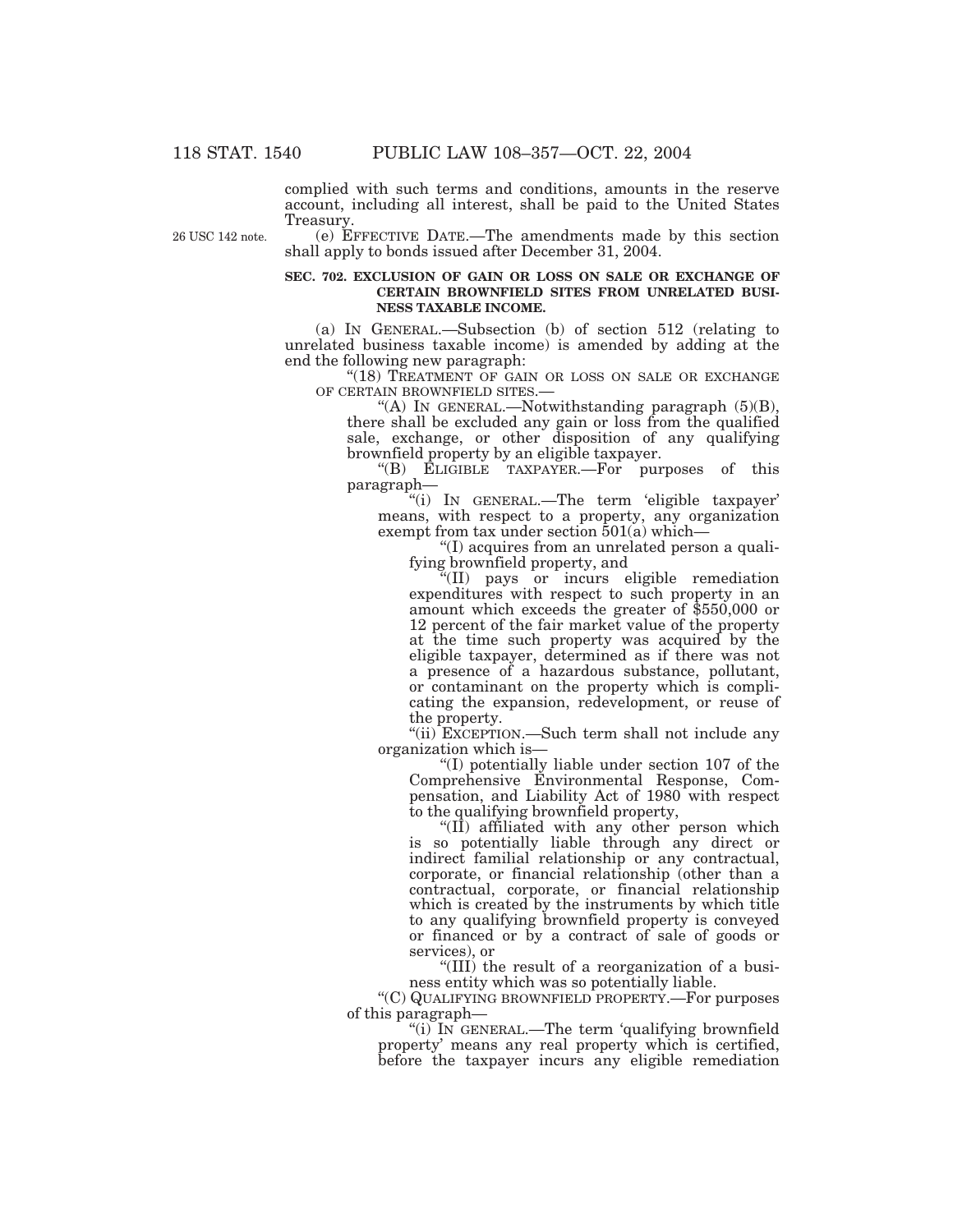expenditures (other than to obtain a Phase I environmental site assessment), by an appropriate State agency (within the meaning of section  $198(c)(4)$ ) in the State in which such property is located as a brownfield site within the meaning of section 101(39) of the Comprehensive Environmental Response, Compensation, and Liability Act of 1980 (as in effect on the date of the enactment of this paragraph).

''(ii) REQUEST FOR CERTIFICATION.—Any request by an eligible taxpayer for a certification described in clause (i) shall include a sworn statement by the eligible taxpayer and supporting documentation of the presence of a hazardous substance, pollutant, or contaminant on the property which is complicating the expansion, redevelopment, or reuse of the property given the property's reasonably anticipated future land uses or capacity for uses of the property (including a Phase I environmental site assessment and, if applicable, evidence of the property's presence on a local, State, or Federal list of brownfields or contaminated property) and other environmental assessments prepared or obtained by the taxpayer.

''(D) QUALIFIED SALE, EXCHANGE, OR OTHER DISPOSI-TION.—For purposes of this paragraph—

"(i) IN GENERAL.— $\hat{A}$  sale, exchange, or other disposition of property shall be considered as qualified if—

''(I) such property is transferred by the eligible taxpayer to an unrelated person, and

 $\sqrt{\text{III}}$  within 1 year of such transfer the eligible taxpayer has received a certification from the Environmental Protection Agency or an appropriate State agency (within the meaning of section  $198(c)(4)$  in the State in which such property is located that, as a result of the eligible taxpayer's remediation actions, such property would not be treated as a qualifying brownfield property in the hands of the transferee.

For purposes of subclause (II), before issuing such certification, the Environmental Protection Agency or appropriate State agency shall respond to comments received pursuant to clause  $(ii)(V)$  in the same form and manner as required under section 117(b) of the Comprehensive Environmental Response, Compensation, and Liability Act of 1980 (as in effect on the date of the enactment of this paragraph).

Deadline.

"(ii) REQUEST FOR CERTIFICATION.—Any request by an eligible taxpayer for a certification described in clause (i) shall be made not later than the date of the transfer and shall include a sworn statement by the eligible taxpayer certifying the following:

''(I) Remedial actions which comply with all applicable or relevant and appropriate requirements (consistent with section 121(d) of the Comprehensive Environmental Response, Compensation, and Liability Act of 1980) have been substantially completed, such that there are no hazardous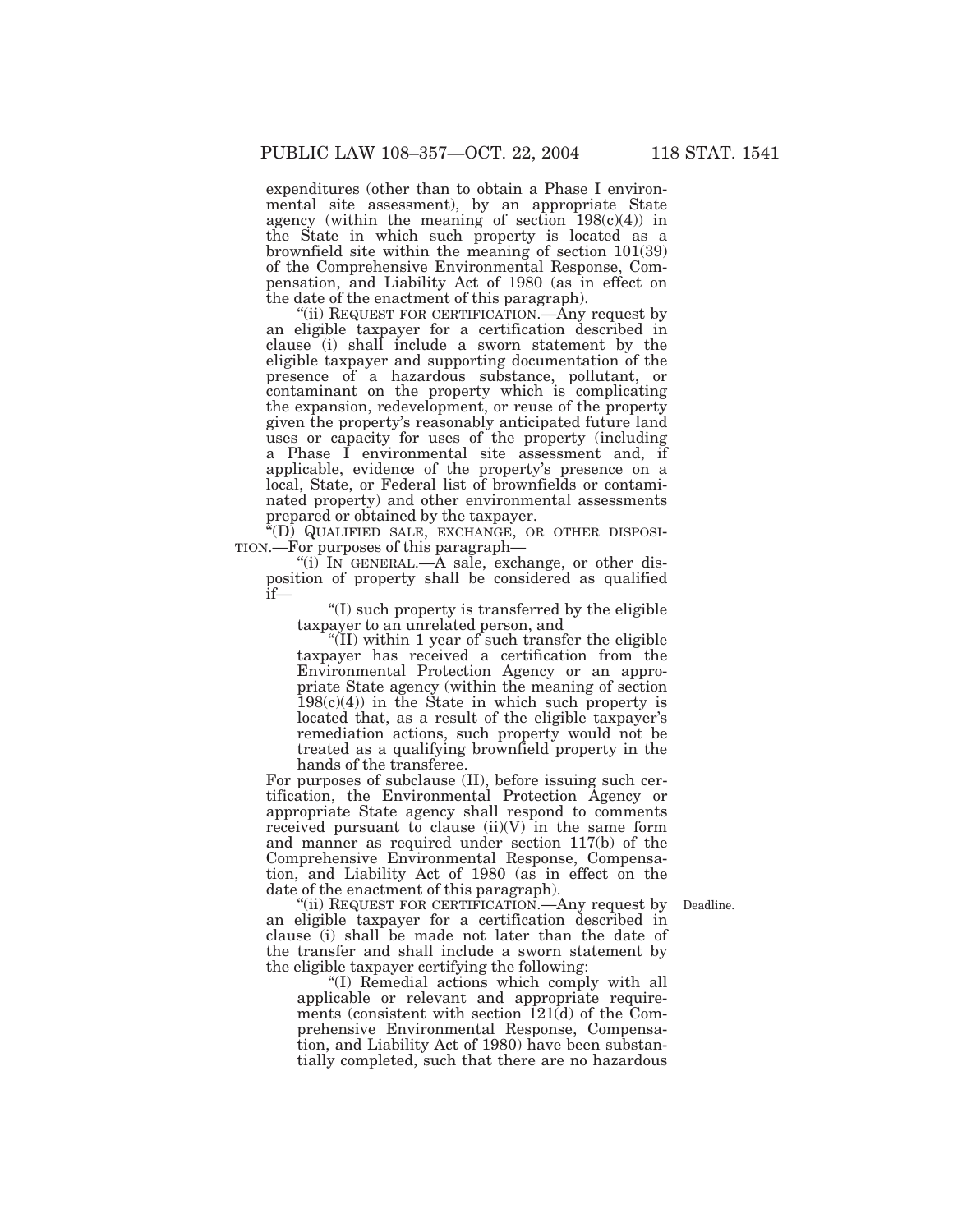substances, pollutants, or contaminants which complicate the expansion, redevelopment, or reuse of the property given the property's reasonably anticipated future land uses or capacity for uses of the property.

" $(\overline{II})$  The reasonably anticipated future land uses or capacity for uses of the property are more economically productive or environmentally beneficial than the uses of the property in existence on the date of the certification described in subparagraph  $(C)(i)$ . For purposes of the preceding sentence, use of property as a landfill or other hazardous waste facility shall not be considered more economically productive or environmentally beneficial.

''(III) A remediation plan has been implemented to bring the property into compliance with all applicable local, State, and Federal environmental laws, regulations, and standards and to ensure that the remediation protects human health and the environment.

"(IV) The remediation plan described in subclause (III), including any physical improvements required to remediate the property, is either complete or substantially complete, and, if substantially complete, sufficient monitoring, funding, institutional controls, and financial assurances have been put in place to ensure the complete remediation of the property in accordance with the remediation plan as soon as is reasonably practicable after the sale, exchange, or other disposition of such property.

 $\sqrt{\rm W}$ ) Public notice and the opportunity for comment on the request for certification was completed before the date of such request. Such notice and opportunity for comment shall be in the same form and manner as required for public participation required under section 117(a) of the Comprehensive Environmental Response, Compensation, and Liability Act of 1980 (as in effect on the date of the enactment of this paragraph). For purposes of this subclause, public notice shall include, at a minimum, publication in a major local newspaper of general circulation.

"(iii) ATTACHMENT TO TAX RETURNS.—A copy of each of the requests for certification described in clause (ii) of subparagraph (C) and this subparagraph shall be included in the tax return of the eligible taxpayer (and, where applicable, of the qualifying partnership) for the taxable year during which the transfer occurs.

"(iv) SUBSTANTIAL COMPLETION.—For purposes of this subparagraph, a remedial action is substantially complete when any necessary physical construction is complete, all immediate threats have been eliminated, and all long-term threats are under control.

"(E) ELIGIBLE REMEDIATION EXPENDITURES.—For purposes of this paragraph—

Notice.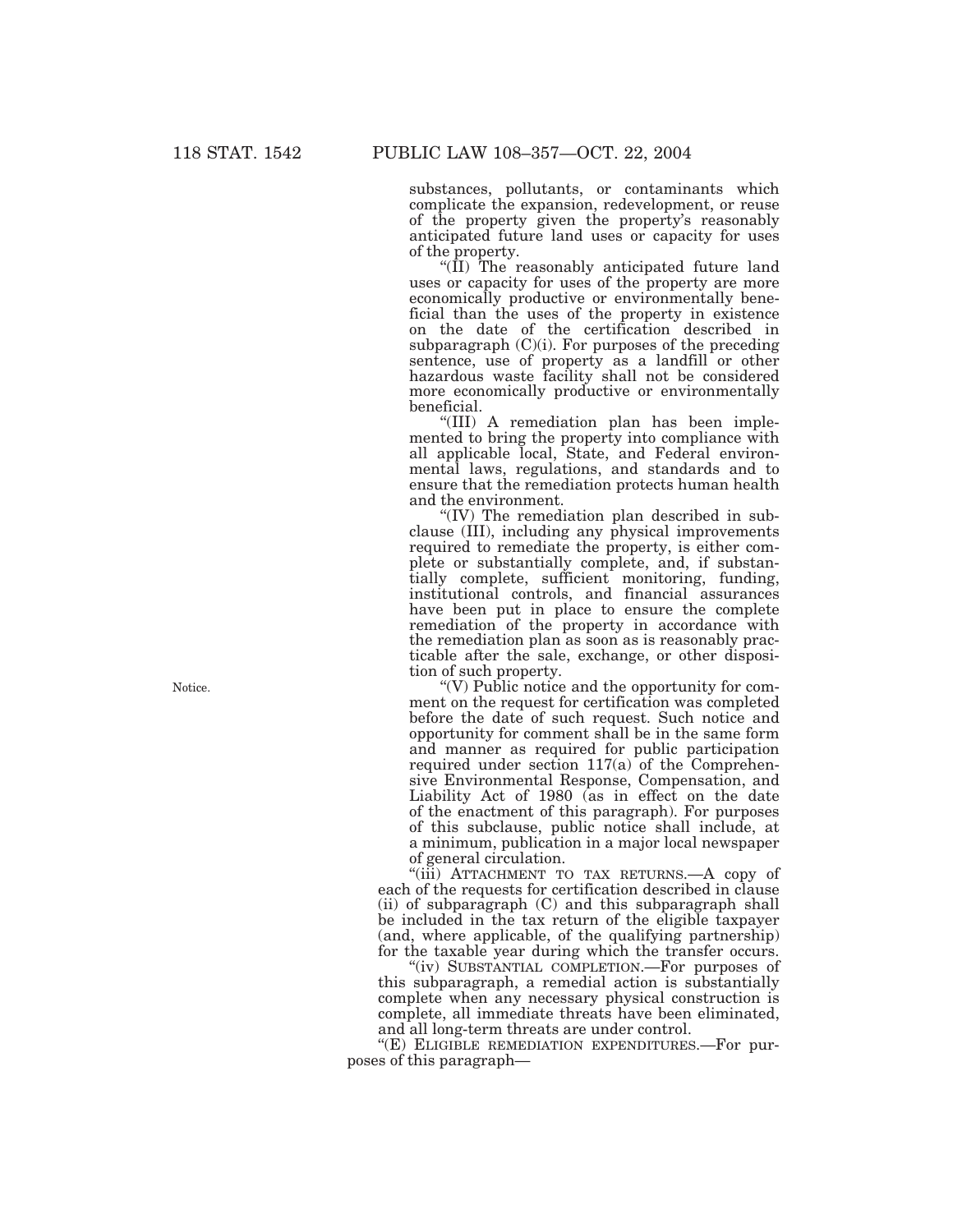''(i) IN GENERAL.—The term 'eligible remediation expenditures' means, with respect to any qualifying brownfield property, any amount paid or incurred by the eligible taxpayer to an unrelated third person to obtain a Phase I environmental site assessment of the property, and any amount so paid or incurred after the date of the certification described in subparagraph  $(C)(i)$  for goods and services necessary to obtain a certification described in subparagraph (D)(i) with respect to such property, including expenditures—

''(I) to manage, remove, control, contain, abate, or otherwise remediate a hazardous substance, pollutant, or contaminant on the property,

''(II) to obtain a Phase II environmental site assessment of the property, including any expenditure to monitor, sample, study, assess, or otherwise evaluate the release, threat of release, or presence of a hazardous substance, pollutant, or contaminant on the property,

''(III) to obtain environmental regulatory certifications and approvals required to manage the remediation and monitoring of the hazardous substance, pollutant, or contaminant on the property, and

" $(IV)$  regardless of whether it is necessary to obtain a certification described in subparagraph  $(D)(i)(II)$ , to obtain remediation cost-cap or stoploss coverage, re-opener or regulatory action coverage, or similar coverage under environmental insurance policies, or financial guarantees required to manage such remediation and monitoring.

''(ii) EXCEPTIONS.—Such term shall not include— ''(I) any portion of the purchase price paid or incurred by the eligible taxpayer to acquire the qualifying brownfield property,

''(II) environmental insurance costs paid or incurred to obtain legal defense coverage, owner/ operator liability coverage, lender liability coverage, professional liability coverage, or similar types of coverage,

''(III) any amount paid or incurred to the extent such amount is reimbursed, funded, or otherwise subsidized by grants provided by the United States, a State, or a political subdivision of a State for use in connection with the property, proceeds of an issue of State or local government obligations used to provide financing for the property the interest of which is exempt from tax under section 103, or subsidized financing provided (directly or indirectly) under a Federal, State, or local program provided in connection with the property, or

''(IV) any expenditure paid or incurred before the date of the enactment of this paragraph.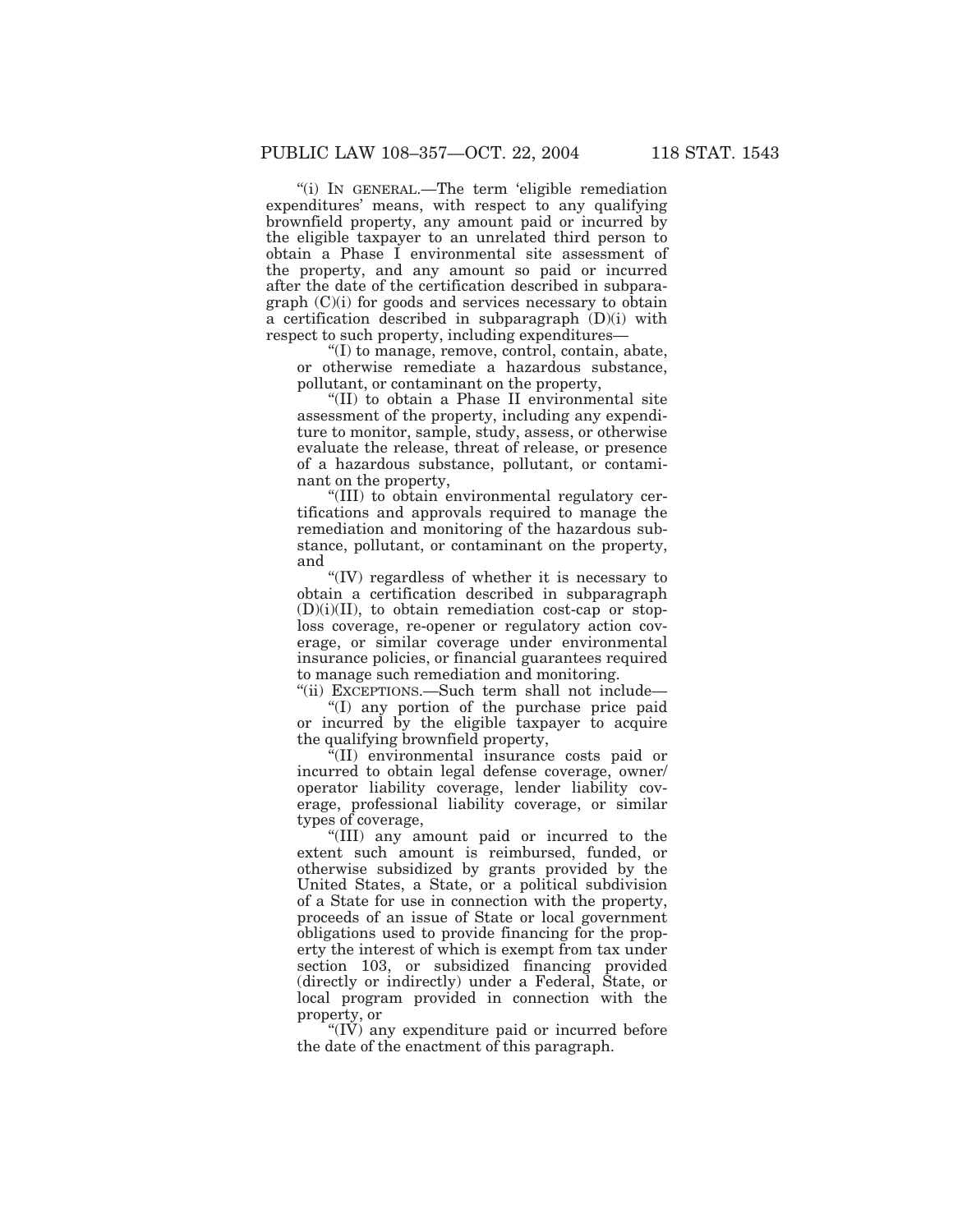For purposes of subclause (III), the Secretary may issue guidance regarding the treatment of government-provided funds for purposes of determining eligible remediation expenditures.

" $(F)$  DETERMINATION OF GAIN OR LOSS.—For purposes of this paragraph, the determination of gain or loss shall not include an amount treated as gain which is ordinary income with respect to section 1245 or section 1250 property, including amounts deducted as section 198 expenses which are subject to the recapture rules of section 198(e), if the taxpayer had deducted such amounts in the computation of its unrelated business taxable income.

''(G) SPECIAL RULES FOR PARTNERSHIPS.—

''(i) IN GENERAL.—In the case of an eligible taxpayer which is a partner of a qualifying partnership which acquires, remediates, and sells, exchanges, or otherwise disposes of a qualifying brownfield property, this paragraph shall apply to the eligible taxpayer's distributive share of the qualifying partnership's gain or loss from the sale, exchange, or other disposition of such property.

''(ii) QUALIFYING PARTNERSHIP.—The term 'qualifying partnership' means a partnership which—

''(I) has a partnership agreement which satisfies the requirements of section  $514(c)(9)(B)(vi)$  at all times beginning on the date of the first certification received by the partnership under subparagraph (C)(i),

''(II) satisfies the requirements of subparagraphs  $(B)(i)$ ,  $(C)$ ,  $(D)$ , and  $(E)$ , if 'qualified partnership' is substituted for 'eligible taxpayer' each place it appears therein (except subparagraph  $(D(iii))$ , and

''(III) is not an organization which would be prevented from constituting an eligible taxpayer by reason of subparagraph  $(\bar{B})$ (ii).

"(iii) REQUIREMENT THAT TAX-EXEMPT PARTNER BE A PARTNER SINCE FIRST CERTIFICATION.—This paragraph shall apply with respect to any eligible taxpayer which is a partner of a partnership which acquires, remediates, and sells, exchanges, or otherwise disposes of a qualifying brownfield property only if such eligible taxpayer was a partner of the qualifying partnership at all times beginning on the date of the first certification received by the partnership under subparagraph (C)(i) and ending on the date of the sale, exchange, or other disposition of the property by the partnership.

"(iv) REGULATIONS.—The Secretary shall prescribe such regulations as are necessary to prevent abuse of the requirements of this subparagraph, including abuse through—

''(I) the use of special allocations of gains or losses, or

''(II) changes in ownership of partnership interests held by eligible taxpayers.

''(H) SPECIAL RULES FOR MULTIPLE PROPERTIES.—

Applicability.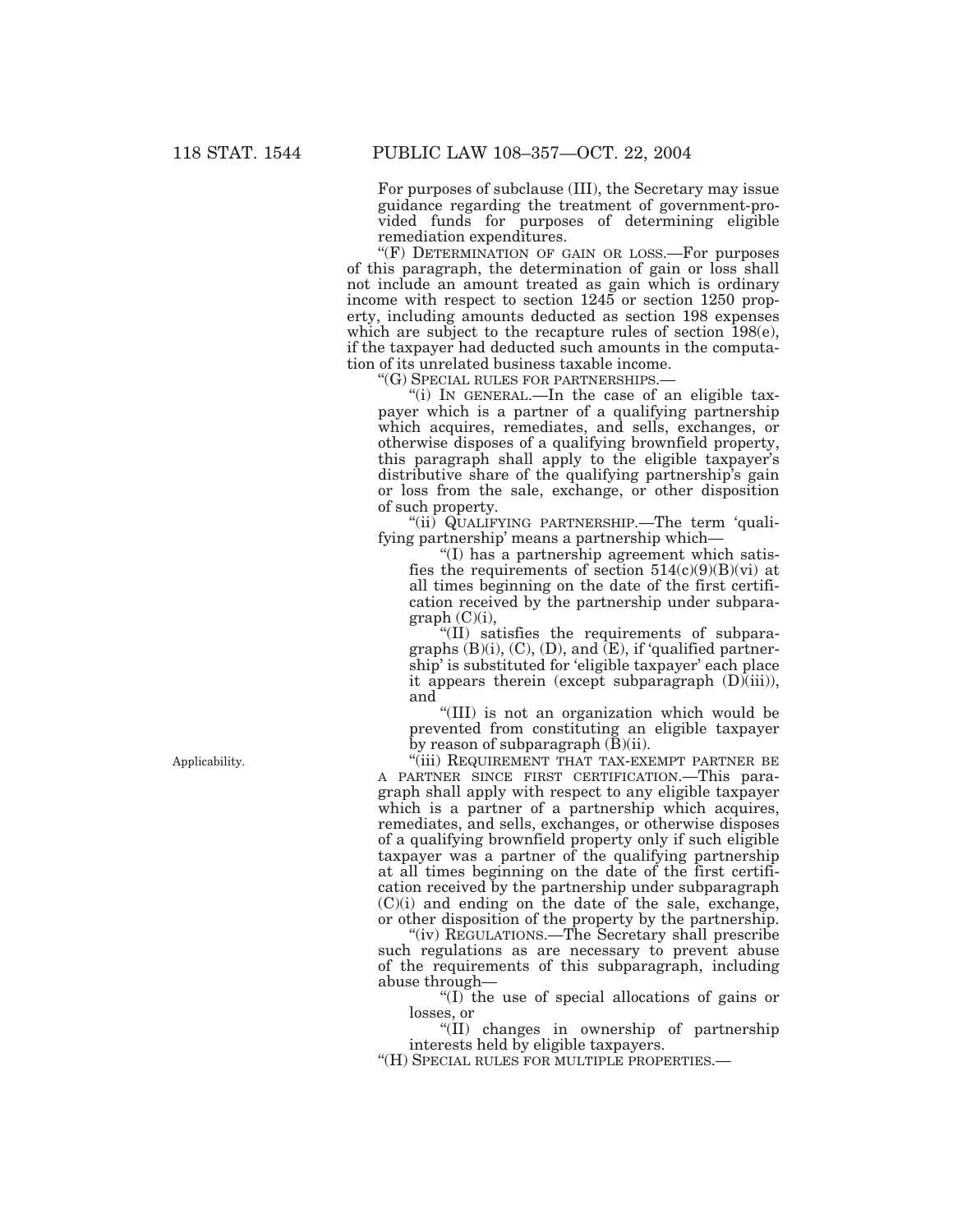''(i) IN GENERAL.—An eligible taxpayer or a qualifying partnership of which the eligible taxpayer is a partner may make a 1-time election to apply this paragraph to more than 1 qualifying brownfield property by averaging the eligible remediation expenditures for all such properties acquired during the election period. If the eligible taxpayer or qualifying partnership makes such an election, the election shall apply to all qualified sales, exchanges, or other dispositions of qualifying brownfield properties the acquisition and transfer of which occur during the period for which the election remains in effect.

''(ii) ELECTION.—An election under clause (i) shall be made with the eligible taxpayer's or qualifying partnership's timely filed tax return (including extensions) for the first taxable year for which the taxpayer or qualifying partnership intends to have the election apply. An election under clause (i) is effective for the period—

''(I) beginning on the date which is the first day of the taxable year of the return in which the election is included or a later day in such taxable year selected by the eligible taxpayer or qualifying partnership, and

''(II) ending on the date which is the earliest of a date of revocation selected by the eligible taxpayer or qualifying partnership, the date which is 8 years after the date described in subclause (I), or, in the case of an election by a qualifying partnership of which the eligible taxpayer is a partner, the date of the termination of the qualifying partnership.

''(iii) REVOCATION.—An eligible taxpayer or qualifying partnership may revoke an election under clause  $(i)(II)$  by filing a statement of revocation with a timely filed tax return (including extensions). A revocation is effective as of the first day of the taxable year of the return in which the revocation is included or a later day in such taxable year selected by the eligible taxpayer or qualifying partnership. Once an eligible taxpayer or qualifying partnership revokes the election, the eligible taxpayer or qualifying partnership is ineligible to make another election under clause (i) with respect to any qualifying brownfield property subject to the revoked election.

''(I) RECAPTURE.—If an eligible taxpayer excludes gain or loss from a sale, exchange, or other disposition of property to which an election under subparagraph (H) applies, and such property fails to satisfy the requirements of this paragraph, the unrelated business taxable income of the eligible taxpayer for the taxable year in which such failure occurs shall be determined by including any previously excluded gain or loss from such sale, exchange, or other disposition allocable to such taxpayer, and interest shall be determined at the overpayment rate established under section 6621 on any resulting tax for the period beginning with the due date of the return for the taxable year during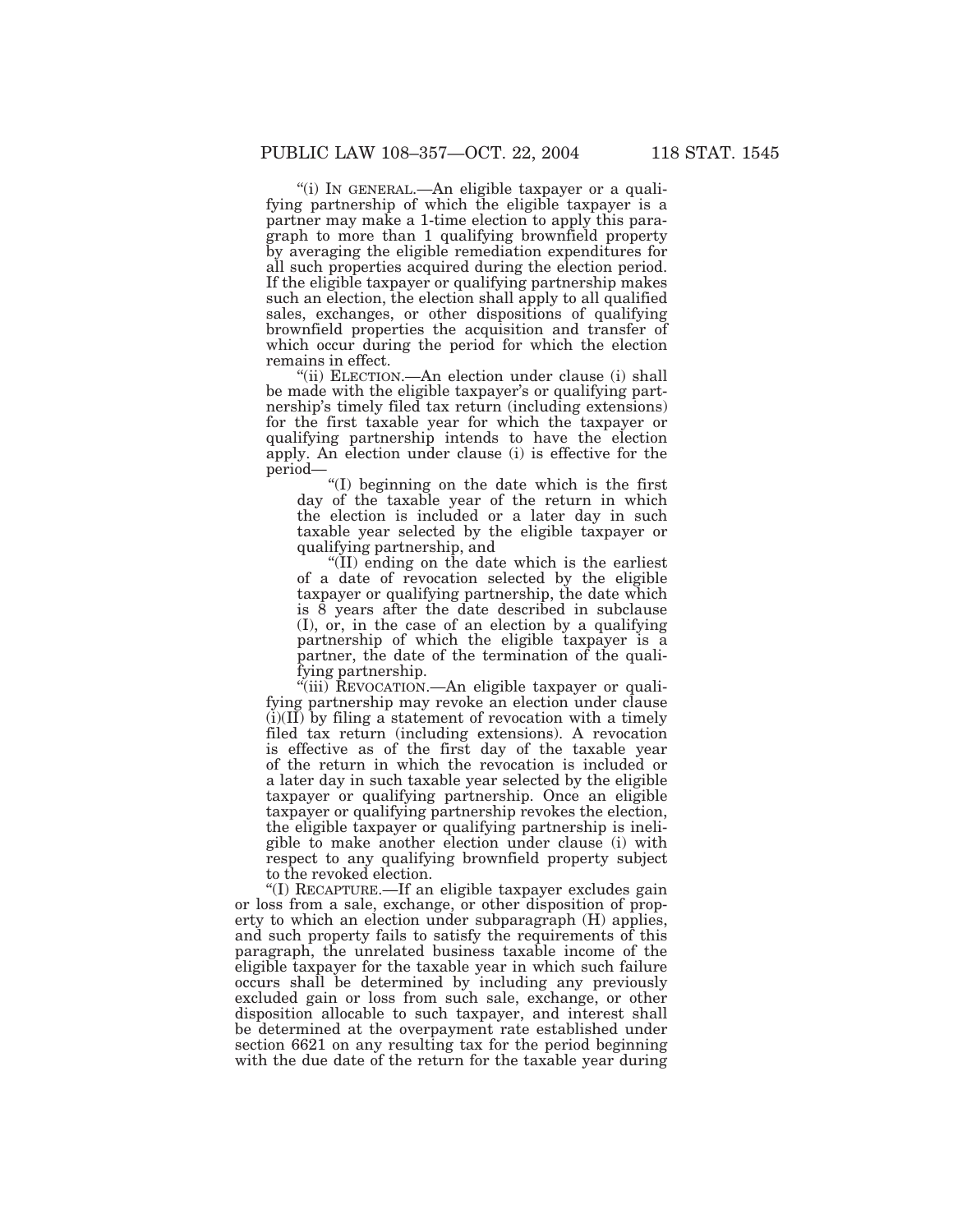which such sale, exchange, or other disposition occurred, and ending on the date of payment of the tax.

''(J) RELATED PERSONS.—For purposes of this paragraph, a person shall be treated as related to another person if—

''(i) such person bears a relationship to such other person described in section 267(b) (determined without regard to paragraph  $(9)$  thereof), or section  $707(b)(1)$ , determined by substituting '25 percent' for '50 percent' each place it appears therein, and

''(ii) in the case such other person is a nonprofit organization, if such person controls directly or indirectly more than 25 percent of the governing body of such organization.

''(K) TERMINATION.—Except for purposes of determining the average eligible remediation expenditures for properties acquired during the election period under subparagraph (H), this paragraph shall not apply to any property acquired by the eligible taxpayer or qualifying partnership after December 31, 2009.''.

(b) EXCLUSION FROM DEFINITION OF DEBT-FINANCED PROP-ERTY.—Section 514(b)(1) (defining debt-financed property) is amended by striking "or" at the end of subparagraph (C), by striking the period at the end of subparagraph  $(D)$  and inserting "; or", and by inserting after subparagraph  $(D)$  the following new subparagraph:

 $E(E)$  any property the gain or loss from the sale, exchange, or other disposition of which would be excluded by reason of the provisions of section 512(b)(18) in computing the gross income of any unrelated trade or business."

(c) SAVINGS CLAUSE.—Nothing in the amendments made by this section shall affect any duty, liability, or other requirement imposed under any other Federal or State law. Notwithstanding section 128(b) of the Comprehensive Environmental Response, Compensation, and Liability Act of 1980, a certification provided by the Environmental Protection Agency or an appropriate State agency (within the meaning of section 198(c)(4) of the Internal Revenue Code of 1986) shall not affect the liability of any person under section 107(a) of such Act.

(d) EFFECTIVE DATE.—The amendments made by this section shall apply to any gain or loss on the sale, exchange, or other disposition of any property acquired by the taxpayer after December 31, 2004.

## **SEC. 703. CIVIL RIGHTS TAX RELIEF.**

(a) DEDUCTION ALLOWED WHETHER OR NOT TAXPAYER ITEMIZES OTHER DEDUCTIONS.—Subsection (a) of section 62 (defining adjusted gross income) is amended by inserting after paragraph (18) the following new item:

''(19) COSTS INVOLVING DISCRIMINATION SUITS, ETC.—Any deduction allowable under this chapter for attorney fees and court costs paid by, or on behalf of, the taxpayer in connection with any action involving a claim of unlawful discrimination (as defined in subsection (e)) or a claim of a violation of subchapter III of chapter 37 of title 31, United States Code or a claim made under section 1862(b)(3)(A) of the Social Security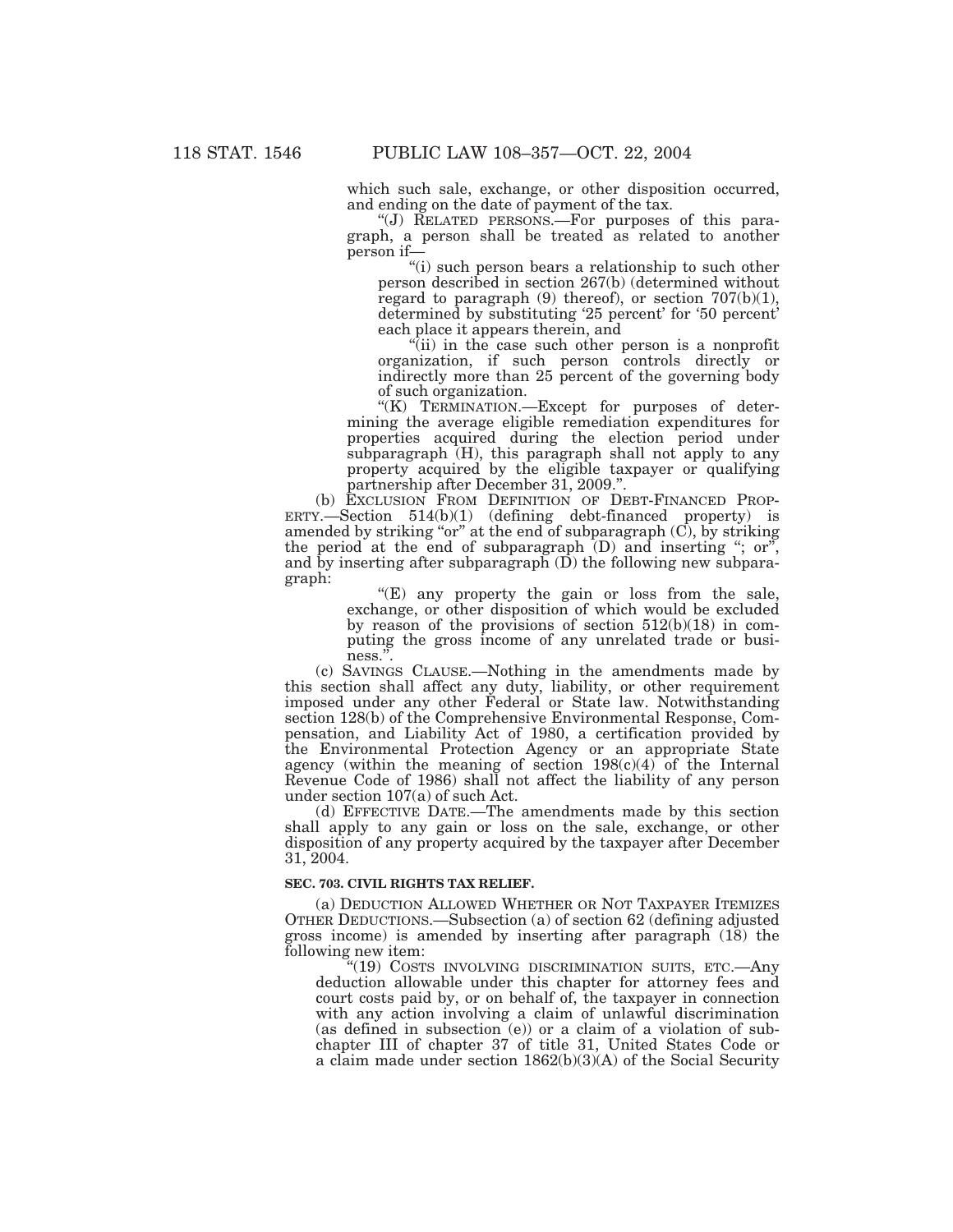Act (42 U.S.C. 1395y(b)(3)(A)). The preceding sentence shall not apply to any deduction in excess of the amount includible in the taxpayer's gross income for the taxable year on account of a judgment or settlement (whether by suit or agreement and whether as lump sum or periodic payments) resulting from such claim."

(b) UNLAWFUL DISCRIMINATION DEFINED.—Section 62 is amended by adding at the end the following new subsection:

''(e) UNLAWFUL DISCRIMINATION DEFINED.—For purposes of subsection (a)(19), the term 'unlawful discrimination' means an act that is unlawful under any of the following:

''(1) Section 302 of the Civil Rights Act of 1991 (2 U.S.C. 1202).

''(2) Section 201, 202, 203, 204, 205, 206, or 207 of the Congressional Accountability Act of 1995 (2 U.S.C. 1311, 1312, 1313, 1314, 1315, 1316, or 1317).

''(3) The National Labor Relations Act (29 U.S.C. 151 et seq.).

''(4) The Fair Labor Standards Act of 1938 (29 U.S.C. 201 et seq.).

''(5) Section 4 or 15 of the Age Discrimination in Employment Act of 1967 (29 U.S.C. 623 or 633a).

''(6) Section 501 or 504 of the Rehabilitation Act of 1973 (29 U.S.C. 791 or 794).

"(7) Section 510 of the Employee Retirement Income Security Act of 1974 (29 U.S.C. 1140).

''(8) Title IX of the Education Amendments of 1972 (20 U.S.C. 1681 et seq.).

''(9) The Employee Polygraph Protection Act of 1988 (29 U.S.C. 2001 et seq.).

"(10) The Worker Adjustment and Retraining Notification Act (29 U.S.C. 2102 et seq.).

"(11) Section 105 of the Family and Medical Leave Act of 1993 (29 U.S.C. 2615).

''(12) Chapter 43 of title 38, United States Code (relating to employment and reemployment rights of members of the uniformed services).

" $(13)$  Section 1977, 1979, or 1980 of the Revised Statutes (42 U.S.C. 1981, 1983, or 1985).

" $(14)$  Section 703, 704, or 717 of the Civil Rights Act of 1964 (42 U.S.C. 2000e–2, 2000e–3, or 2000e–16).

''(15) Section 804, 805, 806, 808, or 818 of the Fair Housing Act (42 U.S.C. 3604, 3605, 3606, 3608, or 3617).

" $(16)$  Section 102, 202, 302, or 503 of the Americans with Disabilities Act of 1990 (42 U.S.C. 12112, 12132, 12182, or 12203).

"(17) Any provision of Federal law (popularly known as whistleblower protection provisions) prohibiting the discharge of an employee, the discrimination against an employee, or any other form of retaliation or reprisal against an employee for asserting rights or taking other actions permitted under Federal law.

"(18) Any provision of Federal, State, or local law, or common law claims permitted under Federal, State, or local law—

> "(i) providing for the enforcement of civil rights, or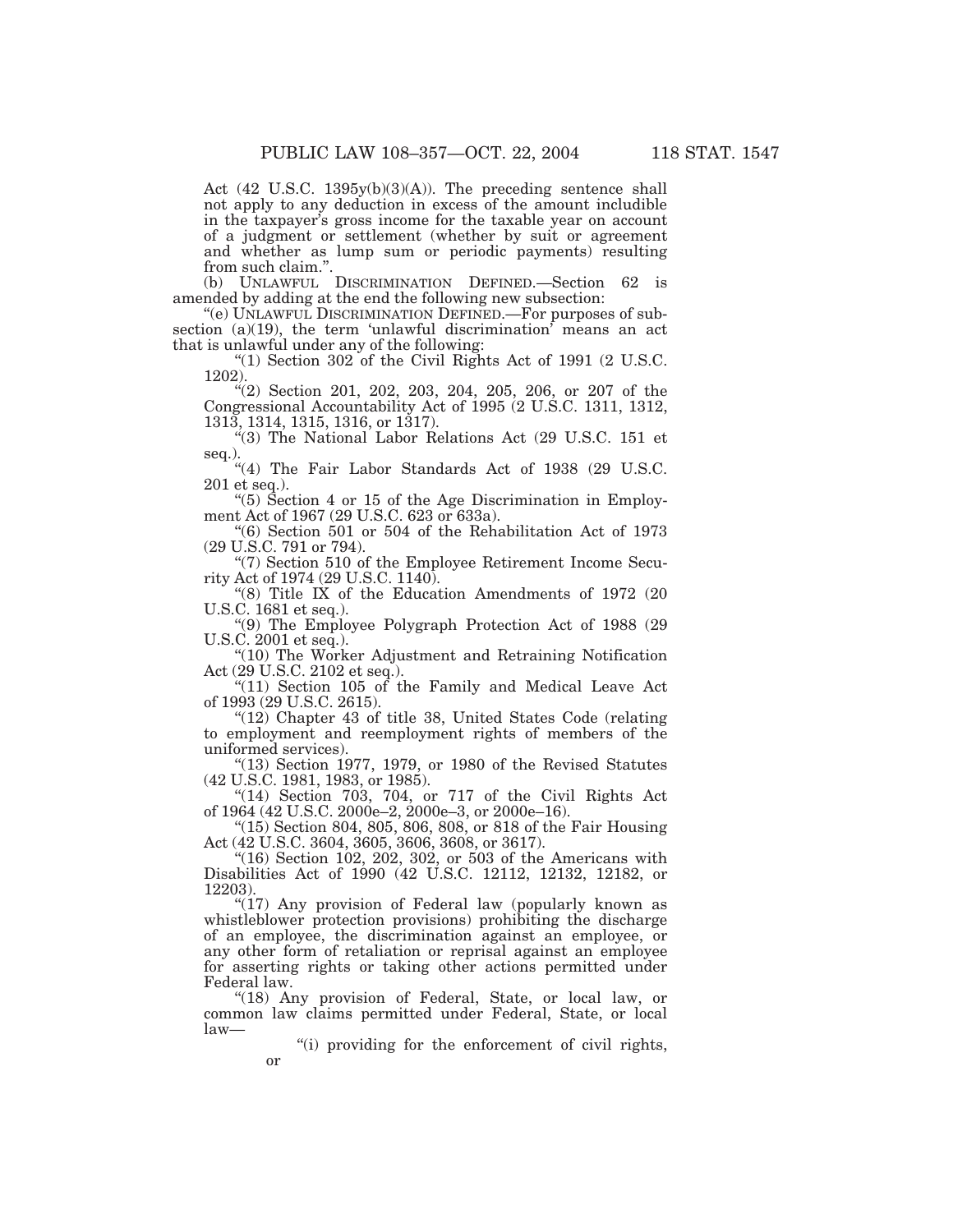''(ii) regulating any aspect of the employment relationship, including claims for wages, compensation, or benefits, or prohibiting the discharge of an employee, the discrimination against an employee, or any other form of retaliation or reprisal against an employee for asserting rights or taking other actions permitted by law.''.

26 USC 62 note.

(c) EFFECTIVE DATE.—The amendments made by this section shall apply to fees and costs paid after the date of the enactment of this Act with respect to any judgment or settlement occurring after such date.

## **SEC. 704. MODIFICATION OF CLASS LIFE FOR CERTAIN TRACK FACILI-TIES.**

(a) 7-YEAR PROPERTY.—Subparagraph  $(C)$  of section  $168(e)(3)$ (relating to classification of certain property) is amended by redesignating clause (ii) as clause (iii) and by inserting after clause (i) the following new clause:

''(ii) any motorsports entertainment complex, and''. (b) DEFINITION.—Section 168(i) (relating to definitions and special rules) is amended by adding at the end the following new paragraph:

''(15) MOTORSPORTS ENTERTAINMENT COMPLEX.—

''(A) IN GENERAL.—The term 'motorsports entertainment complex' means a racing track facility which—

''(i) is permanently situated on land, and

"(ii) during the 36-month period following the first day of the month in which the asset is placed in service, hosts 1 or more racing events for automobiles (of any type), trucks, or motorcycles which are open to the public for the price of admission.

''(B) ANCILLARY AND SUPPORT FACILITIES.—Such term shall include, if owned by the taxpayer who owns the complex and provided for the benefit of patrons of the complex—

''(i) ancillary facilities and land improvements in support of the complex's activities (including parking lots, sidewalks, waterways, bridges, fences, and landscaping),

"(ii) support facilities (including food and beverage retailing, souvenir vending, and other nonlodging accommodations), and

''(iii) appurtenances associated with such facilities and related attractions and amusements (including ticket booths, race track surfaces, suites and hospitality facilities, grandstands and viewing structures, props, walls, facilities that support the delivery of entertainment services, other special purpose structures, facades, shop interiors, and buildings).

''(C) EXCEPTION.—Such term shall not include any transportation equipment, administrative services assets, warehouses, administrative buildings, hotels, or motels.

''(D) TERMINATION.—This paragraph shall not apply to any property placed in service after December 31, 2007.". 26 USC 168 note. (c) EFFECTIVE DATE.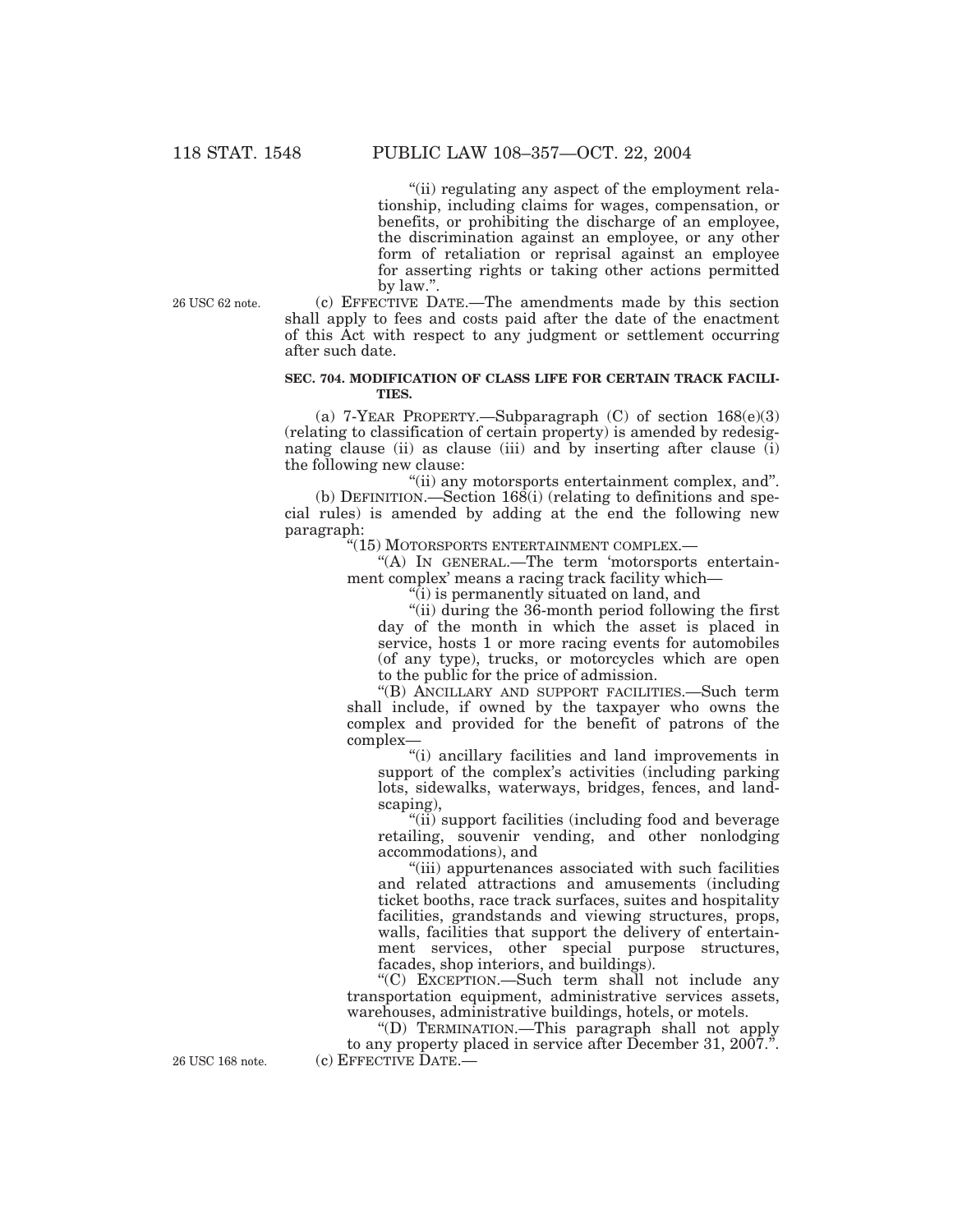(1) IN GENERAL.—The amendments made by this section shall apply to any property placed in service after the date of the enactment of this Act.

(2) SPECIAL RULE FOR ASSET CLASS 80.0.—In the case of race track facilities placed in service after the date of the enactment of this Act, such facilities shall not be treated as theme and amusement facilities classified under asset class 80.0.

(3) NO INFERENCE.—Nothing in this section or the amendments made by this section shall be construed to affect the treatment of property placed in service on or before the date of the enactment of this Act.

#### **SEC. 705. SUSPENSION OF POLICYHOLDERS SURPLUS ACCOUNT PROVISIONS.**

(a) DISTRIBUTIONS TO SHAREHOLDERS FROM PRE-1984 POLICY-HOLDERS SURPLUS ACCOUNT.—Section 815 (relating to distributions to shareholders from pre-1984 policyholders surplus account) is amended by adding at the end the following:

''(g) SPECIAL RULES APPLICABLE DURING 2005 AND 2006.—In the case of any taxable year of a stock life insurance company beginning after December 31, 2004, and before January 1, 2007—

"(1) the amount under subsection  $(a)(2)$  for such taxable year shall be treated as zero, and

 $(2)$  notwithstanding subsection (b), in determining any subtractions from an account under subsections  $(c)(3)$  and  $(d)(3)$ , any distribution to shareholders during such taxable year shall be treated as made first out of the policyholders surplus account, then out of the shareholders surplus account, and finally out of other accounts.''.

(b) EFFECTIVE DATE.—The amendment made by this section 26 USC 815 note. shall apply to taxable years beginning after December 31, 2004.

#### **SEC. 706. CERTAIN ALASKA NATURAL GAS PIPELINE PROPERTY TREATED AS 7-YEAR PROPERTY.**

(a) IN GENERAL.—Section  $168(e)(3)(C)$  (defining 7-year property), as amended by this Act, is amended by striking "and" at the end of clause (ii), by redesignating clause (iii) as clause (iv), and by inserting after clause (ii) the following new clause:

''(iii) any Alaska natural gas pipeline, and''.

(b) ALASKA NATURAL GAS PIPELINE.—Section 168(i) (relating to definitions and special rules), as amended by this Act, is amended by inserting after paragraph (15) the following new paragraph:

''(16) ALASKA NATURAL GAS PIPELINE.—The term 'Alaska natural gas pipeline' means the natural gas pipeline system located in the State of Alaska which—

"(A) has a capacity of more than  $500,000,000,000$  Btu of natural gas per day, and

"(B) is—

''(i) placed in service after December 31, 2013, or

"(ii) treated as placed in service on January 1, 2014, if the taxpayer who places such system in service before January 1, 2014, elects such treatment.

Such term includes the pipe, trunk lines, related equipment, and appurtenances used to carry natural gas, but does not include any gas processing plant.''.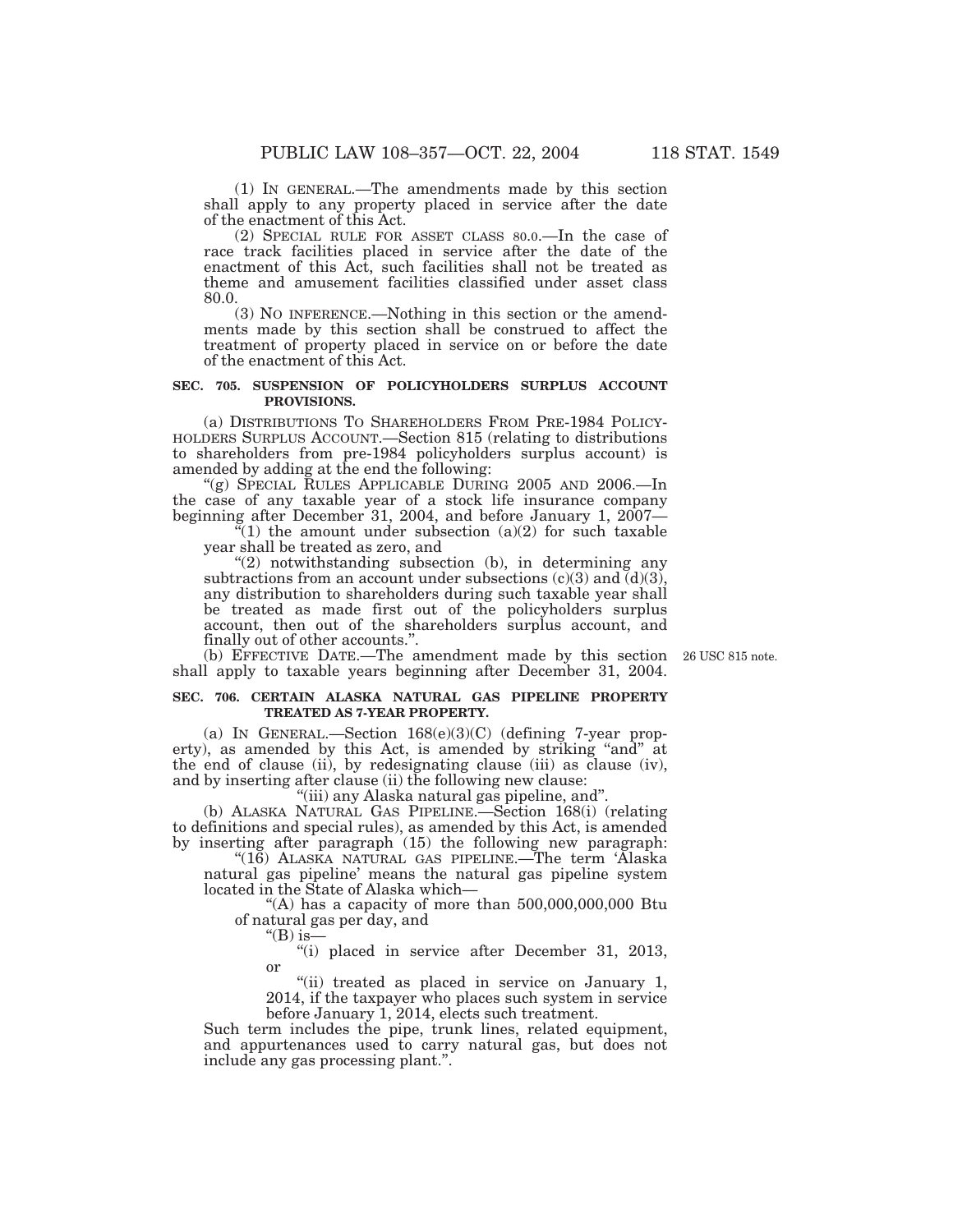(c) ALTERNATIVE SYSTEM.—The table contained in section  $168(g)(3)(B)$  (relating to special rule for certain property assigned to classes) is amended by inserting after the item relating to subparagraph  $(C)(ii)$  the following new item: ''(C)(iii) .................................................................................................................... 22''.

26 USC 168 note.

(d) EFFECTIVE DATE.—The amendments made by this section shall apply to property placed in service after December 31, 2004.

#### **SEC. 707. EXTENSION OF ENHANCED OIL RECOVERY CREDIT TO CER-TAIN ALASKA FACILITIES.**

(a) IN GENERAL.—Section  $43(c)(1)$  (defining qualified enhanced oil recovery costs) is amended by adding at the end the following new subparagraph:

 $f(D)$  Any amount which is paid or incurred during the taxable year to construct a gas treatment plant which—

"(i) is located in the area of the United States" (within the meaning of section 638(1)) lying north of 64 degrees North latitude,

''(ii) prepares Alaska natural gas for transportation through a pipeline with a capacity of at least 2,000,000,000,000 Btu of natural gas per day, and

''(iii) produces carbon dioxide which is injected into hydrocarbon-bearing geological formations.''.

(b) ALASKA NATURAL GAS.—Section 43(c) is amended by adding at the end the following new paragraph:

''(5) ALASKA NATURAL GAS.—For purposes of paragraph  $(1)(D)$ 

''(1) IN GENERAL.—The term 'Alaska natural gas' means natural gas entering the Alaska natural gas pipeline (as defined in section 168(i)(16) (determined without regard to subparagraph (B) thereof)) which is produced from a well—

"(A) located in the area of the State of Alaska lying north of 64 degrees North latitude, determined by excluding the area of the Alaska National Wildlife Refuge (including the continental shelf thereof within the meaning of section 638(1)), and

 $\mathrm{H}(B)$  pursuant to the applicable State and Federal pollution prevention, control, and permit requirements from such area (including the continental shelf thereof within the meaning of section 638(1)).

''(2) NATURAL GAS.—The term 'natural gas' has the meaning given such term by section 613A(e)(2).''.

(c) EFFECTIVE DATE.—The amendment made by this section shall apply to costs paid or incurred in taxable years beginning after December 31, 2004.

### **SEC. 708. METHOD OF ACCOUNTING FOR NAVAL SHIPBUILDERS.**

(a) IN GENERAL.—In the case of a qualified naval ship contract, the taxable income of such contract during the 5-taxable year period beginning with the taxable year in which the contract commencement date occurs shall be determined under a method identical to the method used in the case of a qualified ship contract (as defined in section 10203(b)(2)(B) of the Revenue Act of 1987).

(b) RECAPTURE OF TAX BENEFIT.—In the case of a qualified naval ship contract to which subsection (a) applies, the taxpayer's tax imposed by chapter 1 of the Internal Revenue Code of 1986 for the first taxable year following the 5-taxable year period

26 USC 43 note.

26 USC 460 note.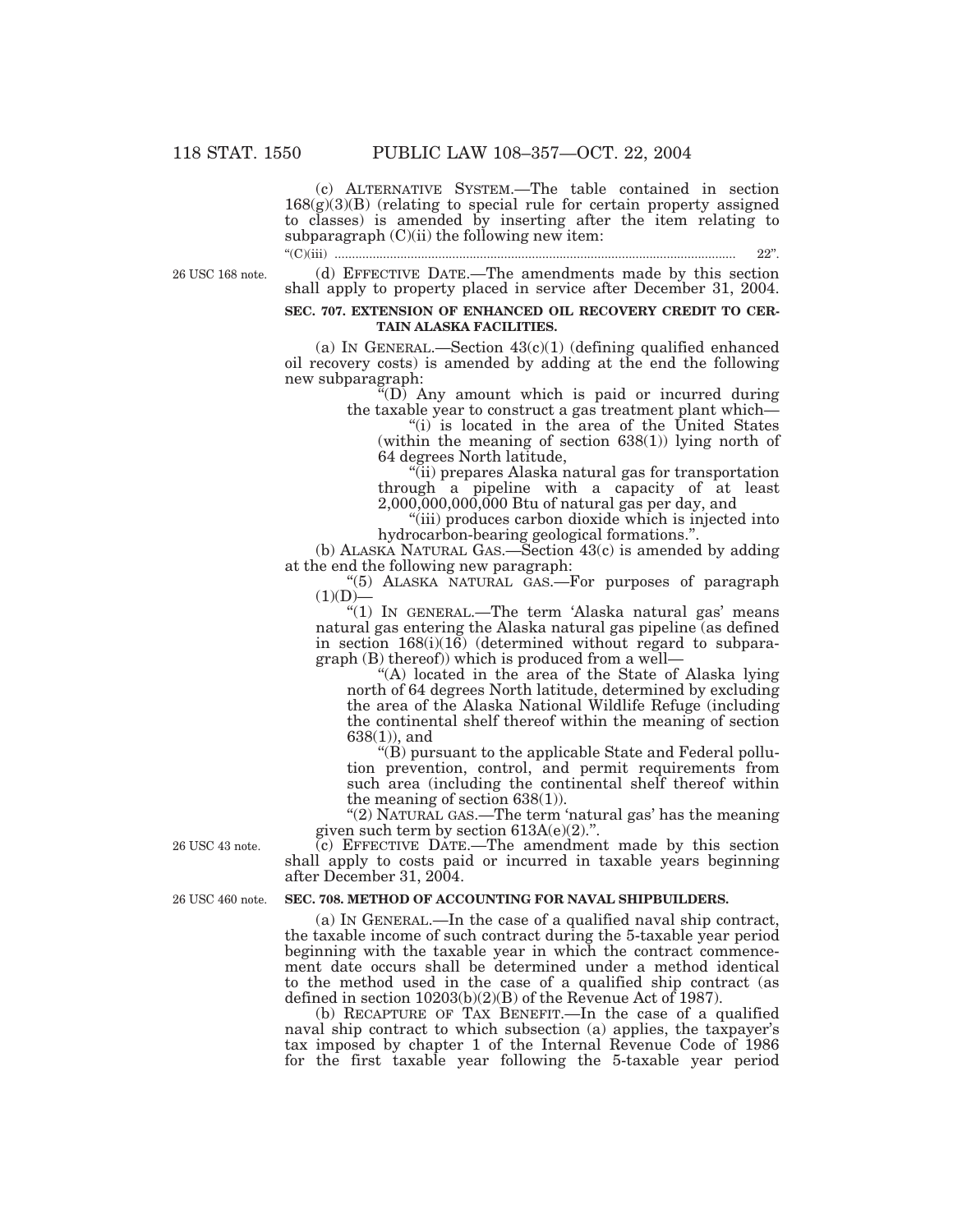described in subsection (a) shall be increased by the excess (if any) of—

(1) the amount of tax which would have been imposed during such period if this section had not been enacted, over

(2) the amount of tax so imposed during such period. (c) QUALIFIED NAVAL SHIP CONTRACT.—For purposes of this section:

(1) IN GENERAL.—The term ''qualified naval ship contract'' means any contract or portion thereof that is for the construction in the United States of 1 ship or submarine for the Federal Government if the taxpayer reasonably expects the acceptance date will occur no later than 9 years after the construction commencement date.

(2) ACCEPTANCE DATE.—The term ''acceptance date'' means the date 1 year after the date on which the Federal Government issues a letter of acceptance or other similar document for the ship or submarine.

(3) CONSTRUCTION COMMENCEMENT DATE.—The term "construction commencement date" means the date on which the physical fabrication of any section or component of the ship or submarine begins in the taxpayer's shipyard.

(d) EFFECTIVE DATE.—This section shall apply to contracts for ships or submarines with respect to which the construction commencement date occurs after the date of the enactment of this Act.

#### **SEC. 709. MODIFICATION OF MINIMUM COST REQUIREMENT FOR TRANSFER OF EXCESS PENSION ASSETS.**

(a) AMENDMENTS OF ERISA.—

(1) Section 101(e)(3) of the Employee Retirement Income Security Act of  $1974$  (29 U.S.C.  $1021(e)(3)$ ) is amended by striking ''Pension Funding Equity Act of 2004'' and inserting ''American Jobs Creation Act of 2004''.

(2) Section  $403(c)(1)$  of such Act (29 U.S.C. 1103(c)(1)) is amended by striking ''Pension Funding Equity Act of 2004'' and inserting ''American Jobs Creation Act of 2004''.

(3) Paragraph (13) of section 408(b) of such Act (29 U.S.C.  $1108(b)(3)$  is amended by striking "Pension Funding Equity Act of 2004'' and inserting ''American Jobs Creation Act of 2004''.

(b) MINIMUM COST REQUIREMENTS.—

(1) IN GENERAL.—Section  $420(c)(3)(E)$  is amended by adding at the end the following new clause:

''(ii) INSIGNIFICANT COST REDUCTIONS PERMITTED.—

''(I) IN GENERAL.—An eligible employer shall not be treated as failing to meet the requirements of this paragraph for any taxable year if, in lieu of any reduction of retiree health coverage permitted under the regulations prescribed under clause (i), the employer reduces applicable employer cost by an amount not in excess of the reduction in costs which would have occurred if the employer had made the maximum permissible reduction in retiree health coverage under such regulations. In applying such regulations to any subsequent taxable year, any reduction in applicable employer cost under this clause shall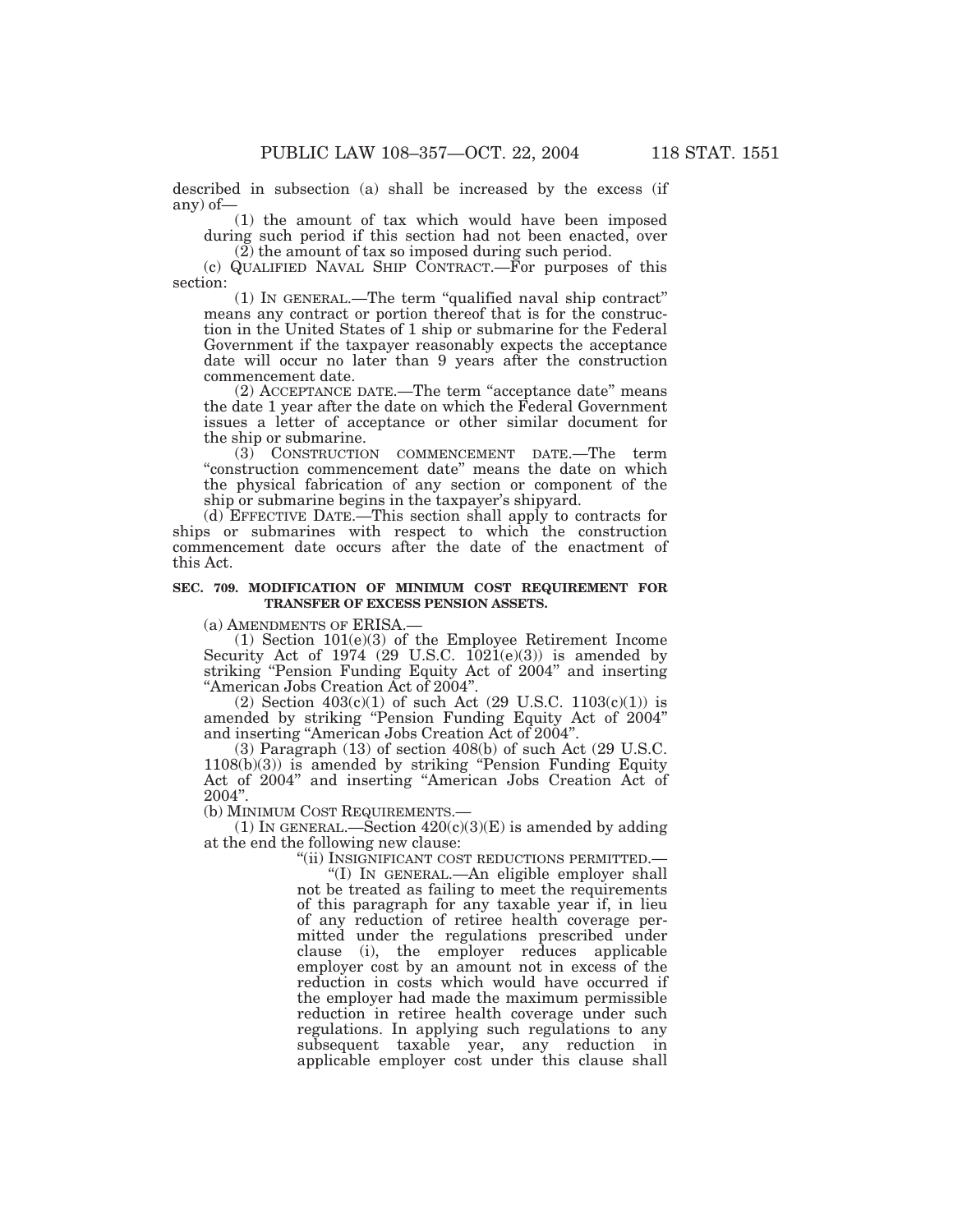be treated as if it were an equivalent reduction in retiree health coverage.

''(II) ELIGIBLE EMPLOYER.—For purposes of subclause (I), an employer shall be treated as an eligible employer for any taxable year if, for the preceding taxable year, the qualified current retiree health liabilities of the employer were at least 5 percent of the gross receipts of the employer. For purposes of this subclause, the rules of paragraphs  $(2)$ ,  $(3)(B)$ , and  $(3)(C)$  of section 448(c) shall apply in determining the amount of an employer's gross receipts.''.

(2) CONFORMING AMENDMENT. Section  $420(c)(3)(E)$  is amended by striking ''The Secretary'' and inserting:

''(i) IN GENERAL.—The Secretary''.

(3) EFFECTIVE DATE.—The amendments made by this subsection shall apply to taxable years ending after the date of the enactment of this Act.

### **SEC. 710. EXPANSION OF CREDIT FOR ELECTRICITY PRODUCED FROM CERTAIN RENEWABLE RESOURCES.**

(a) EXPANSION OF QUALIFIED ENERGY RESOURCES.—Subsection (c) of section 45 (relating to electricity produced from certain renewable resources) is amended to read as follows:

''(c) QUALIFIED ENERGY RESOURCES AND REFINED COAL.—For purposes of this section:

''(1) IN GENERAL.—The term 'qualified energy resources' means—

" $(A)$  wind,

''(B) closed-loop biomass,

''(C) open-loop biomass,

''(D) geothermal energy,

"(E) solar energy,

''(F) small irrigation power, and

''(G) municipal solid waste.

''(2) CLOSED-LOOP BIOMASS.—The term 'closed-loop biomass' means any organic material from a plant which is planted exclusively for purposes of being used at a qualified facility to produce electricity.

''(3) OPEN-LOOP BIOMASS.—

''(A) IN GENERAL.—The term 'open-loop biomass' means—

''(i) any agricultural livestock waste nutrients, or ''(ii) any solid, nonhazardous, cellulosic waste

material which is segregated from other waste materials and which is derived from—

''(I) any of the following forest-related resources: mill and harvesting residues, precommercial thinnings, slash, and brush,

''(II) solid wood waste materials, including waste pallets, crates, dunnage, manufacturing and construction wood wastes (other than pressuretreated, chemically-treated, or painted wood wastes), and landscape or right-of-way tree trimmings, but not including municipal solid waste, gas derived from the biodegradation of solid waste, or paper which is commonly recycled, or

26 USC 420.

26 USC 420 note.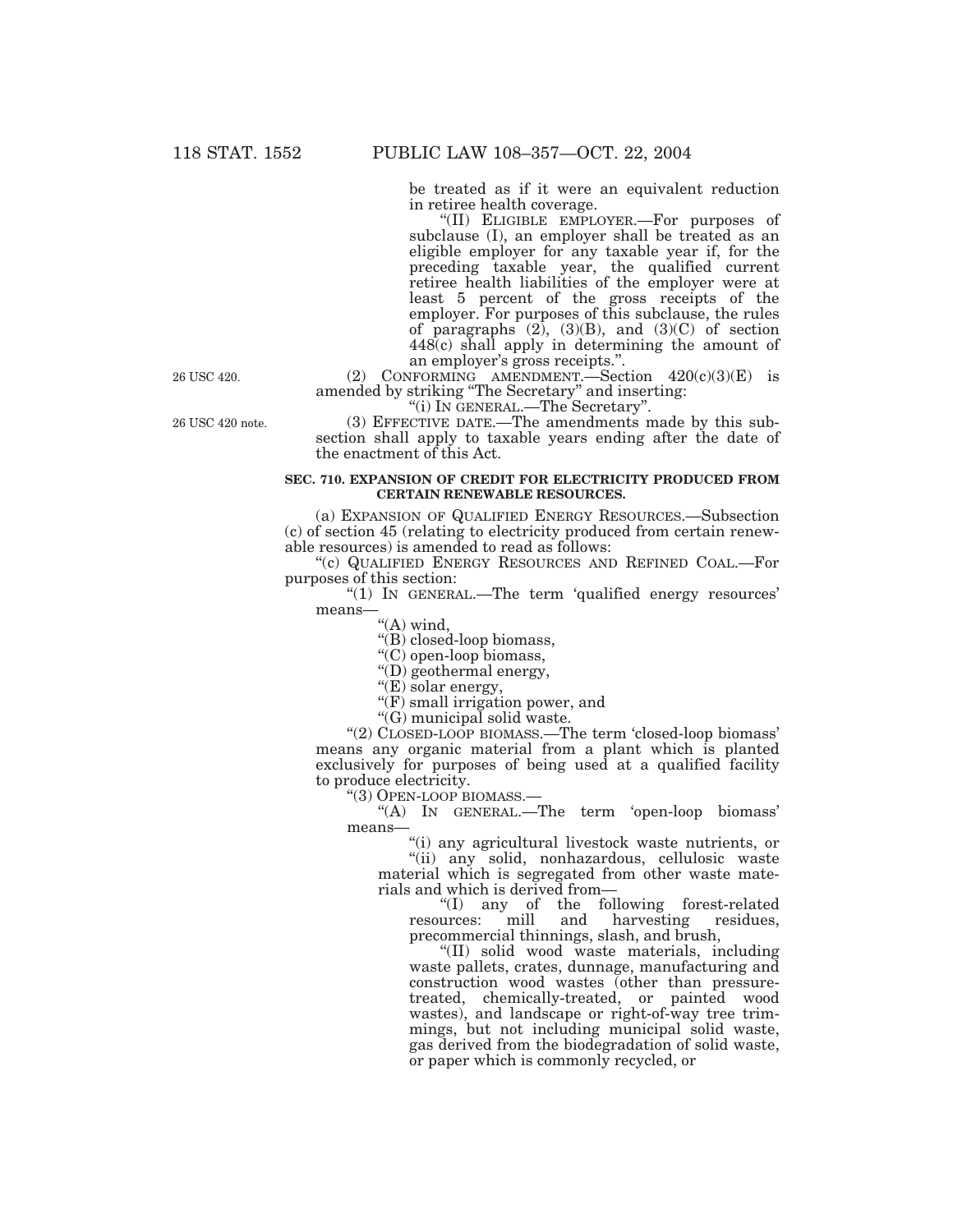''(III) agriculture sources, including orchard tree crops, vineyard, grain, legumes, sugar, and other crop by-products or residues.

Such term shall not include closed-loop biomass or biomass burned in conjunction with fossil fuel (cofiring) beyond such fossil fuel required for startup and flame stabilization. ''(B) AGRICULTURAL LIVESTOCK WASTE NUTRIENTS.—

''(i) IN GENERAL.—The term 'agricultural livestock waste nutrients' means agricultural livestock manure and litter, including wood shavings, straw, rice hulls, and other bedding material for the disposition of manure.

"(ii) AGRICULTURAL LIVESTOCK.—The term 'agricultural livestock' includes bovine, swine, poultry, and sheep.

"(4) GEOTHERMAL ENERGY.—The term 'geothermal energy' means energy derived from a geothermal deposit (within the meaning of section  $613(e)(2)$ ).

''(5) SMALL IRRIGATION POWER.—The term 'small irrigation power' means power—

''(A) generated without any dam or impoundment of water through an irrigation system canal or ditch, and

''(B) the nameplate capacity rating of which is not less than 150 kilowatts but is less than 5 megawatts.

"(6) MUNICIPAL SOLID WASTE.—The term 'municipal solid waste' has the meaning given the term 'solid waste' under section 2(27) of the Solid Waste Disposal Act (42 U.S.C. 6903). ''(7) REFINED COAL.—

''(A) IN GENERAL.—The term 'refined coal' means a fuel which—

''(i) is a liquid, gaseous, or solid synthetic fuel produced from coal (including lignite) or high carbon fly ash, including such fuel used as a feedstock,

"(ii) is sold by the taxpayer with the reasonable expectation that it will be used for purpose of producing steam,

"(iii) is certified by the taxpayer as resulting (when used in the production of steam) in a qualified emission reduction, and

"(iv) is produced in such a manner as to result in an increase of at least 50 percent in the market value of the refined coal (excluding any increase caused by materials combined or added during the production process), as compared to the value of the feedstock coal.

''(B) QUALIFIED EMISSION REDUCTION.—The term 'qualified emission reduction' means a reduction of at least 20 percent of the emissions of nitrogen oxide and either sulfur dioxide or mercury released when burning the refined coal (excluding any dilution caused by materials combined or added during the production process), as compared to the emissions released when burning the feedstock coal or comparable coal predominantly available in the marketplace as of January 1, 2003.''.

(b) EXPANSION OF QUALIFIED FACILITIES.—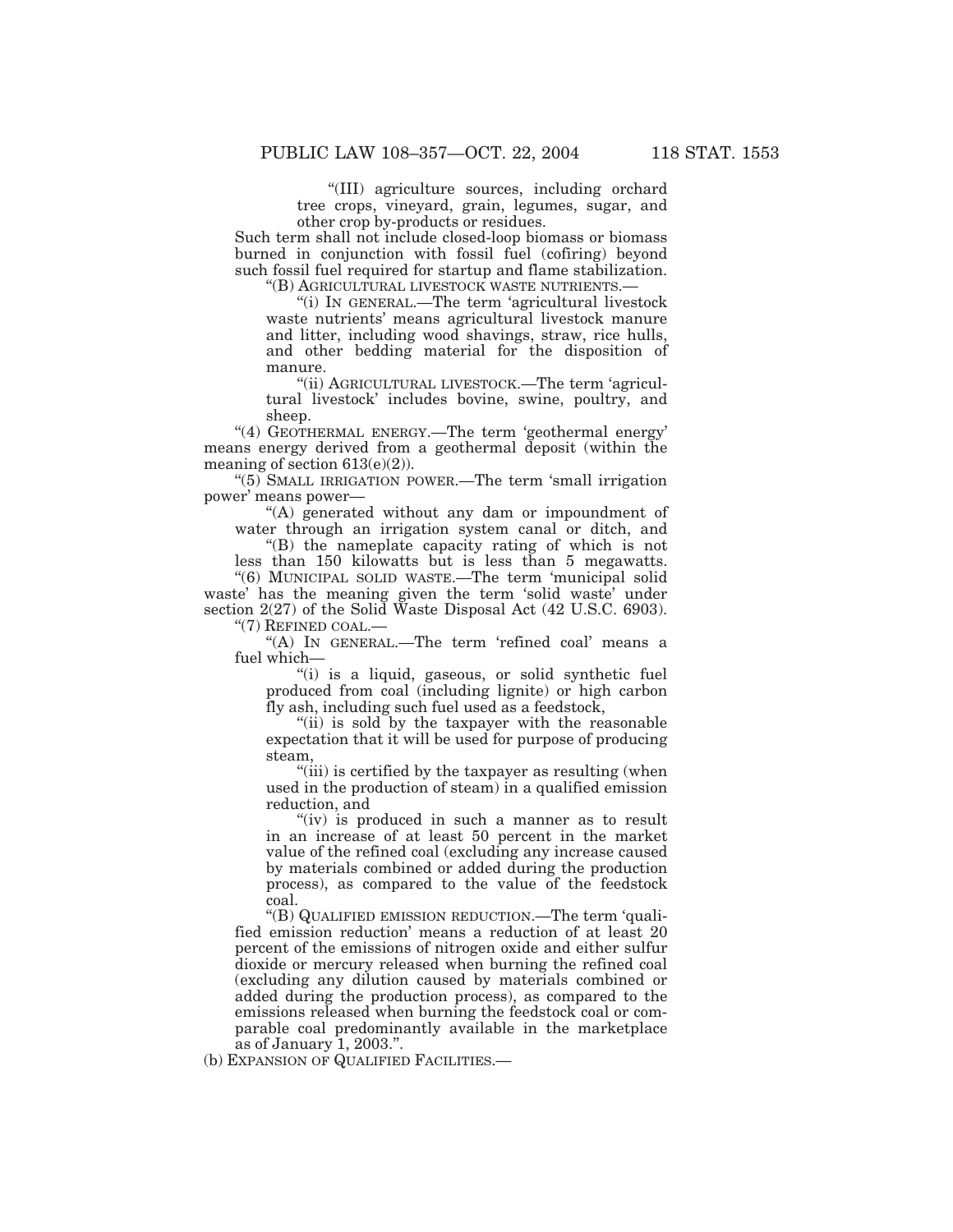(1) IN GENERAL.—Section 45 is amended by redesignating subsection (d) as subsection (e) and by inserting after subsection (c) the following new subsection:

''(d) QUALIFIED FACILITIES.—For purposes of this section:

"(1) WIND FACILITY.—In the case of a facility using wind to produce electricity, the term 'qualified facility' means any facility owned by the taxpayer which is originally placed in service after December 31, 1993, and before January 1, 2006. ''(2) CLOSED-LOOP BIOMASS FACILITY.—

''(A) IN GENERAL.—In the case of a facility using closedloop biomass to produce electricity, the term 'qualified facility' means any facility—

''(i) owned by the taxpayer which is originally placed in service after December 31, 1992, and before January 1, 2006, or

''(ii) owned by the taxpayer which before January 1, 2006, is originally placed in service and modified to use closed-loop biomass to co-fire with coal, with other biomass, or with both, but only if the modification is approved under the Biomass Power for Rural Development Programs or is part of a pilot project of the Commodity Credit Corporation as described in 65 Fed. Reg. 63052.

''(B) SPECIAL RULES.—In the case of a qualified facility described in subparagraph (A)(ii)—

''(i) the 10-year period referred to in subsection (a) shall be treated as beginning no earlier than the date of the enactment of this clause,

"(ii) the amount of the credit determined under subsection (a) with respect to the facility shall be an amount equal to the amount determined without regard to this clause multiplied by the ratio of the thermal content of the closed-loop biomass used in such facility to the thermal content of all fuels used in such facility, and

"(iii) if the owner of such facility is not the producer" of the electricity, the person eligible for the credit allowable under subsection (a) shall be the lessee or the operator of such facility.

''(3) OPEN-LOOP BIOMASS FACILITIES.—

''(A) IN GENERAL.—In the case of a facility using openloop biomass to produce electricity, the term 'qualified facility' means any facility owned by the taxpayer which—

"(i) in the case of a facility using agricultural livestock waste nutrients—

''(I) is originally placed in service after the date of the enactment of this subclause and before January 1, 2006, and

''(II) the nameplate capacity rating of which is not less than 150 kilowatts, and

"(ii) in the case of any other facility, is originally placed in service before January 1, 2006.

''(B) CREDIT ELIGIBILITY.—In the case of any facility described in subparagraph (A), if the owner of such facility is not the producer of the electricity, the person eligible for the credit allowable under subsection (a) shall be the lessee or the operator of such facility.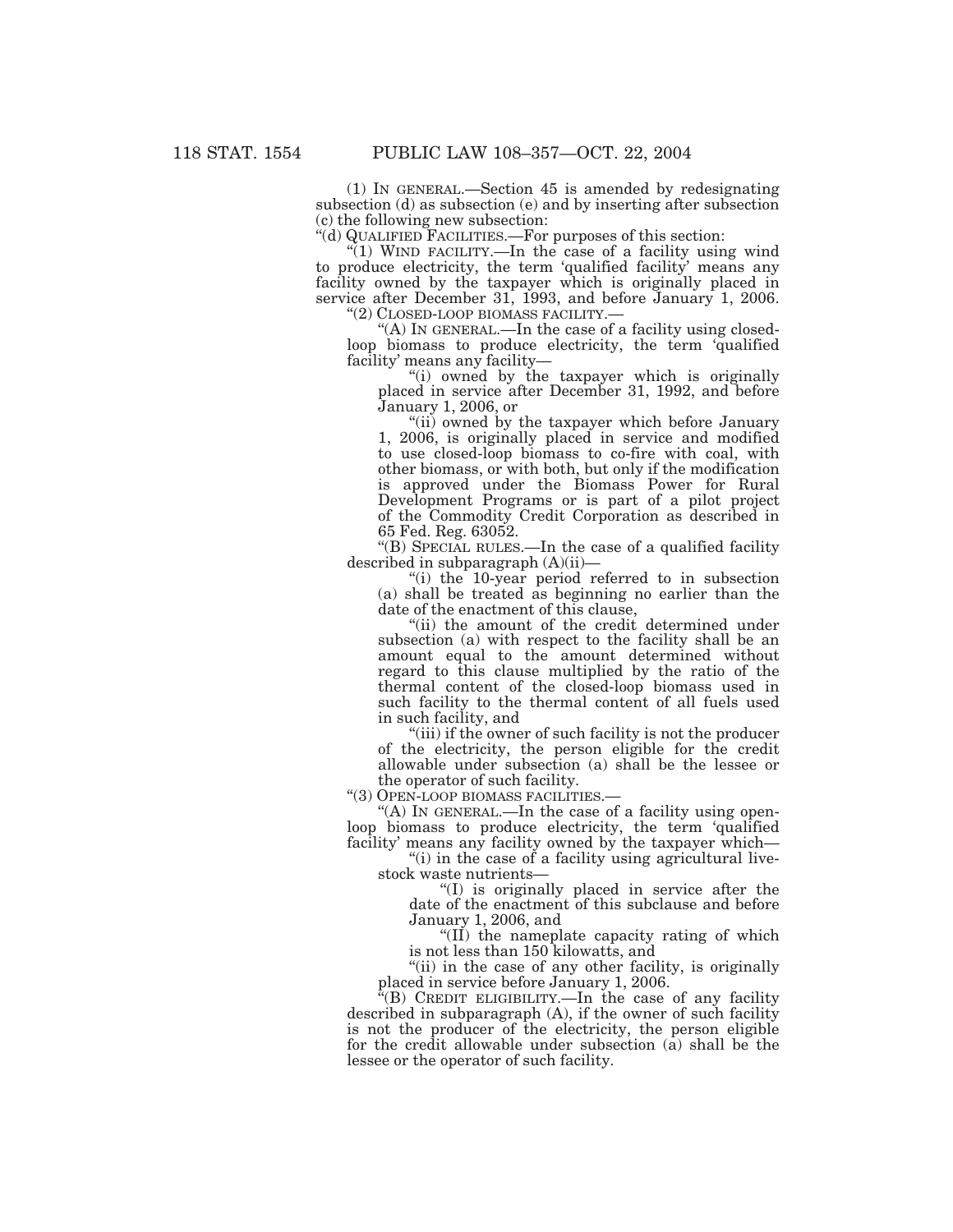"(4) GEOTHERMAL OR SOLAR ENERGY FACILITY.—In the case of a facility using geothermal or solar energy to produce electricity, the term 'qualified facility' means any facility owned by the taxpayer which is originally placed in service after the date of the enactment of this paragraph and before January 1, 2006. Such term shall not include any property described in section  $48(a)(3)$  the basis of which is taken into account by the taxpayer for purposes of determining the energy credit under section 48.

''(5) SMALL IRRIGATION POWER FACILITY.—In the case of a facility using small irrigation power to produce electricity, the term 'qualified facility' means any facility owned by the taxpayer which is originally placed in service after the date of the enactment of this paragraph and before January 1, 2006.

''(6) LANDFILL GAS FACILITIES.—In the case of a facility producing electricity from gas derived from the biodegradation of municipal solid waste, the term 'qualified facility' means any facility owned by the taxpayer which is originally placed in service after the date of the enactment of this paragraph and before January 1, 2006.

"(7) TRASH COMBUSTION FACILITIES.—In the case of a facility which burns municipal solid waste to produce electricity, the term 'qualified facility' means any facility owned by the taxpayer which is originally placed in service after the date of the enactment of this paragraph and before January 1, 2006.

"(8) REFINED COAL PRODUCTION FACILITY.—The term 'refined coal production facility' means a facility which is placed in service after the date of the enactment of this paragraph and before January 1, 2009.''.

(2) RULES FOR REFINED COAL PRODUCTION FACILITIES.— Subsection (e) of section 45, as so redesignated, is amended by adding at the end the following new paragraph:<br>"(8) REFINED COAL PRODUCTION FACILITIES.—

"(A) DETERMINATION OF CREDIT AMOUNT.—In the case of a producer of refined coal, the credit determined under this section (without regard to this paragraph) for any taxable year shall be increased by an amount equal to \$4.375 per ton of qualified refined coal—

"(i) produced by the taxpayer at a refined coal production facility during the 10-year period beginning on the date the facility was originally placed in service, and

''(ii) sold by the taxpayer—

''(I) to an unrelated person, and

''(II) during such 10-year period and such taxable year.

''(B) PHASEOUT OF CREDIT.—The amount of the increase determined under subparagraph (A) shall be reduced by an amount which bears the same ratio to the amount of the increase (determined without regard to this subparagraph) as—

''(i) the amount by which the reference price of fuel used as a feedstock (within the meaning of subsection  $(c)(7)(A)$  for the calendar year in which the sale occurs exceeds an amount equal to 1.7 multiplied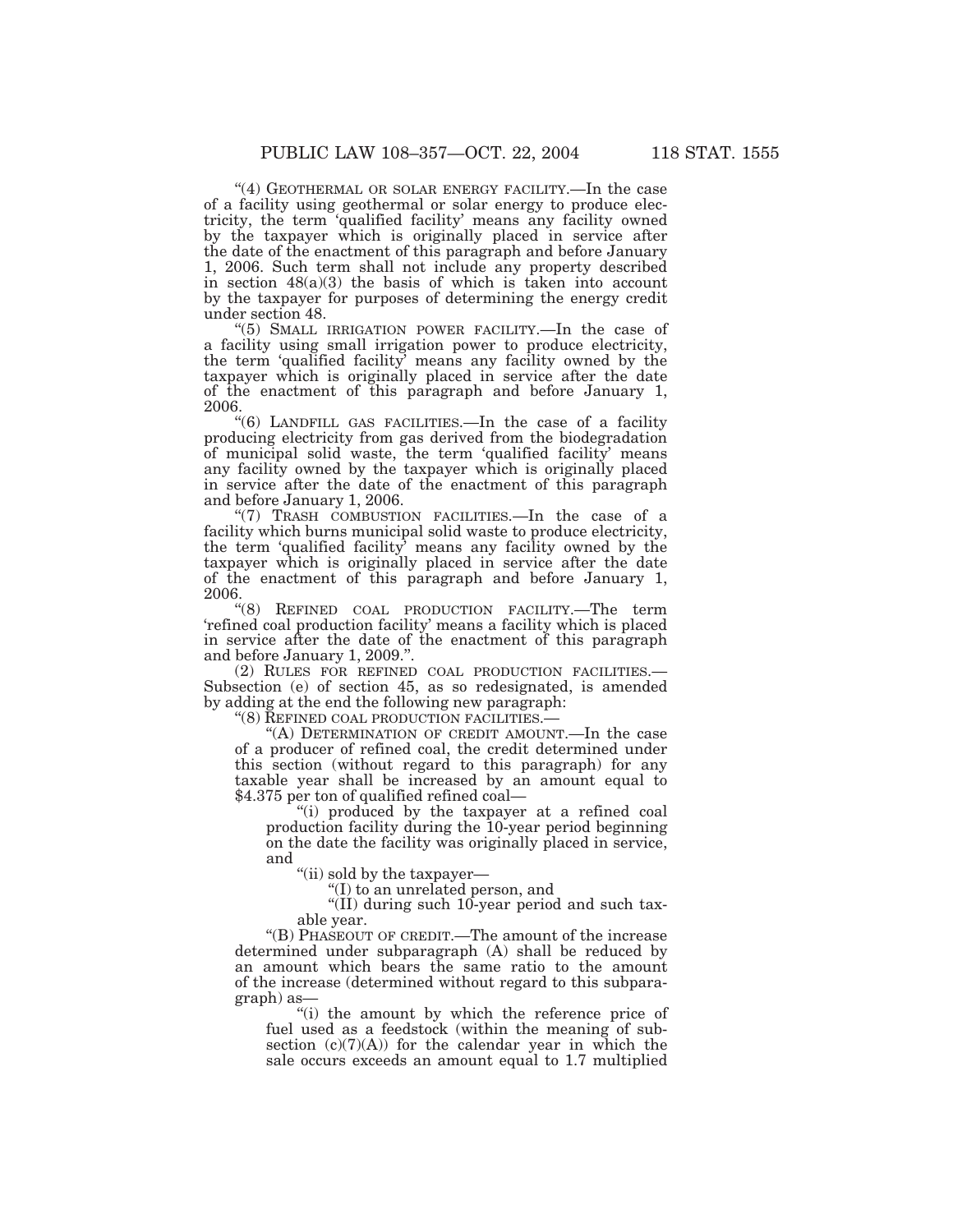by the reference price for such fuel in 2002, bears to

 $"$ (ii) \$8.75.

''(C) APPLICATION OF RULES.—Rules similar to the rules of the subsection  $(b)(3)$  and paragraphs  $(1)$  through  $(5)$ and (9) of this subsection shall apply for purposes of determining the amount of any increase under this paragraph.''. (3) CONFORMING AMENDMENTS.—

(A) Section 45(e), as so redesignated, is amended by striking "subsection  $(c)(3)(A)$ " in paragraph  $(7)(A)(i)$  and inserting "subsection  $(d)(1)$ ".

(B) The heading of section 45 and the item relating to such section in the table of sections for subpart D of part IV of subchapter A of chapter 1 are each amended by inserting before the period at the end ", etc".

(C) Paragraph  $(2)$  of section  $45(b)$  is amended by striking "The 1.5 cent amount" and all that follows through "paragraph (1)" and inserting "The 1.5 cent amount in subsection (a), the 8 cent amount in paragraph (1), the \$4.375 amount in subsection  $(e)(8)(A)$ , and in subsection  $(e)(8)(B)(i)$  the reference price of fuel used as a feedstock (within the meaning of subsection  $(c)(7)(A)$ ) in 2002".

(c) SPECIAL CREDIT RATE AND PERIOD FOR ELECTRICITY PRO-DUCED AND SOLD AFTER ENACTMENT DATE.—Section 45(b) is amended by adding at the end the following new paragraph:

"(4) CREDIT RATE AND PERIOD FOR ELECTRICITY PRODUCED AND SOLD FROM CERTAIN FACILITIES.—

''(A) CREDIT RATE.—In the case of electricity produced and sold in any calendar year after 2003 at any qualified facility described in paragraph  $(3)$ ,  $(5)$ ,  $(6)$ , or  $(7)$  of subsection (d), the amount in effect under subsection (a)(1) for such calendar year (determined before the application of the last sentence of paragraph (2) of this subsection) shall be reduced by one-half.

''(B) CREDIT PERIOD.—

''(i) IN GENERAL.—Except as provided in clause (ii), in the case of any facility described in paragraph (3), (4), (5), (6), or (7) of subsection (d), the 5-year period beginning on the date the facility was originally placed in service shall be substituted for the 10-year period in subsection  $(a)(2)(A)(ii)$ .

''(ii) CERTAIN OPEN-LOOP BIOMASS FACILITIES.—In the case of any facility described in subsection  $(d)(3)(A)(ii)$  placed in service before the date of the enactment of this paragraph, the 5-year period beginning on the date of the enactment of this Act shall be substituted for the 10-year period in subsection  $(a)(2)(A)(ii)$ .

(d) COORDINATION WITH OTHER CREDITS.—Section 45(e), as redesignated and amended by this section, is amended by inserting after paragraph (8) the following new paragraph:

''(9) COORDINATION WITH CREDIT FOR PRODUCING FUEL FROM A NONCONVENTIONAL SOURCE.—The term 'qualified facility' shall not include any facility the production from which is allowed as a credit under section 29 for the taxable year or any prior taxable year.''.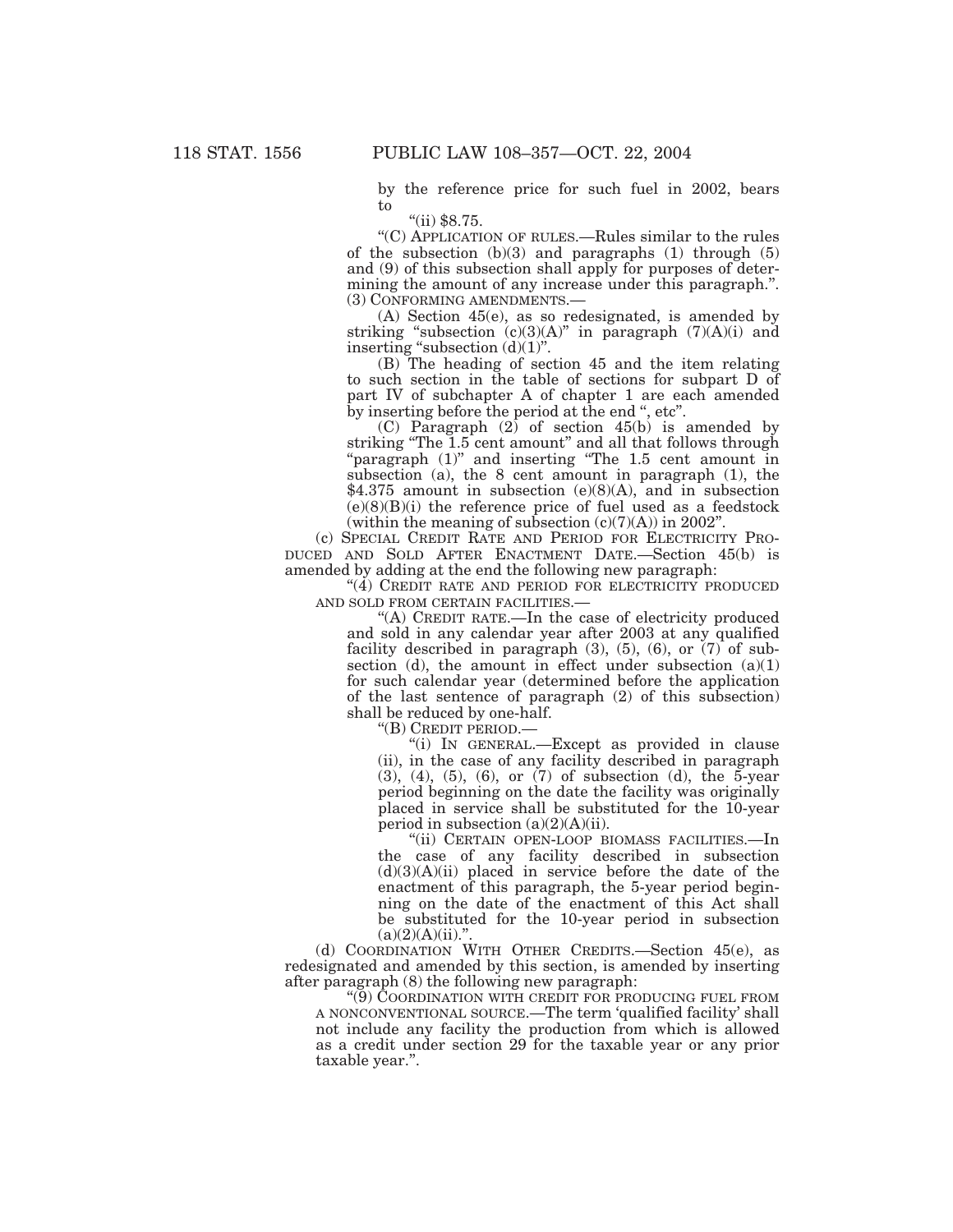(e) COORDINATION WITH SECTION 48.—Section 48(a)(3) (defining energy property) is amended by adding at the end the following new sentence: "Such term shall not include any property which is part of a facility the production from which is allowed as a credit under section 45 for the taxable year or any prior taxable year."

(f) ELIMINATION OF CERTAIN CREDIT REDUCTIONS.—Section 45(b)(3) (relating to credit reduced for grants, tax-exempt bonds, subsidized energy financing, and other credits) is amended—

(1) by inserting "the lesser of  $\frac{1}{2}$  or" before "a fraction" in the matter preceding subparagraph (A), and

(2) by adding at the end the following new sentence: ''This paragraph shall not apply with respect to any facility described in subsection  $(d)(2)(A)(ii)$ .".

(g) EFFECTIVE DATES.—

(1) IN GENERAL.—Except as otherwise provided in this subsection, the amendments made by this section shall apply to electricity produced and sold after the date of the enactment of this Act, in taxable years ending after such date.

(2) CERTAIN BIOMASS FACILITIES.—With respect to any facility described in section  $45(d)(3)(A)(ii)$  of the Internal Revenue Code of 1986, as added by subsection (b)(1), which is placed in service before the date of the enactment of this Act, the amendments made by this section shall apply to electricity produced and sold after December 31, 2004, in taxable years ending after such date.

(3) CREDIT RATE AND PERIOD FOR NEW FACILITIES.—The amendments made by subsection (c) shall apply to electricity produced and sold after December 31, 2004, in taxable years ending after such date.

(4) NONAPPLICATION OF AMENDMENTS TO PREEFFECTIVE DATE POULTRY WASTE FACILITIES.—The amendments made by this section shall not apply with respect to any poultry waste facility (within the meaning of section  $45(c)(3)(C)$ , as in effect on the day before the date of the enactment of this Act) placed in service before January 1, 2004.

(5) REFINED COAL PRODUCTION FACILITIES.—Section 45(e)(8) of the Internal Revenue Code of 1986, as added by this section, shall apply to refined coal produced and sold after the date of the enactment of this Act.

#### **SEC. 711. CERTAIN BUSINESS RELATED CREDITS ALLOWED AGAINST REGULAR AND MINIMUM TAX.**

(a) IN GENERAL.—Subsection (c) of section 38 (relating to limitation based on amount of tax) is amended by redesignating paragraph (4) as paragraph (5) and by inserting after paragraph (3) the following new paragraph:

''(4) SPECIAL RULES FOR SPECIFIED CREDITS.—

''(A) IN GENERAL.—In the case of specified credits—

"(i) this section and section 39 shall be applied separately with respect to such credits, and

"(ii) in applying paragraph  $(1)$  to such credits— ''(I) the tentative minimum tax shall be treated as being zero, and

" $(II)$  the limitation under paragraph  $(1)$  (as modified by subclause (I)) shall be reduced by the

26 USC 45 note.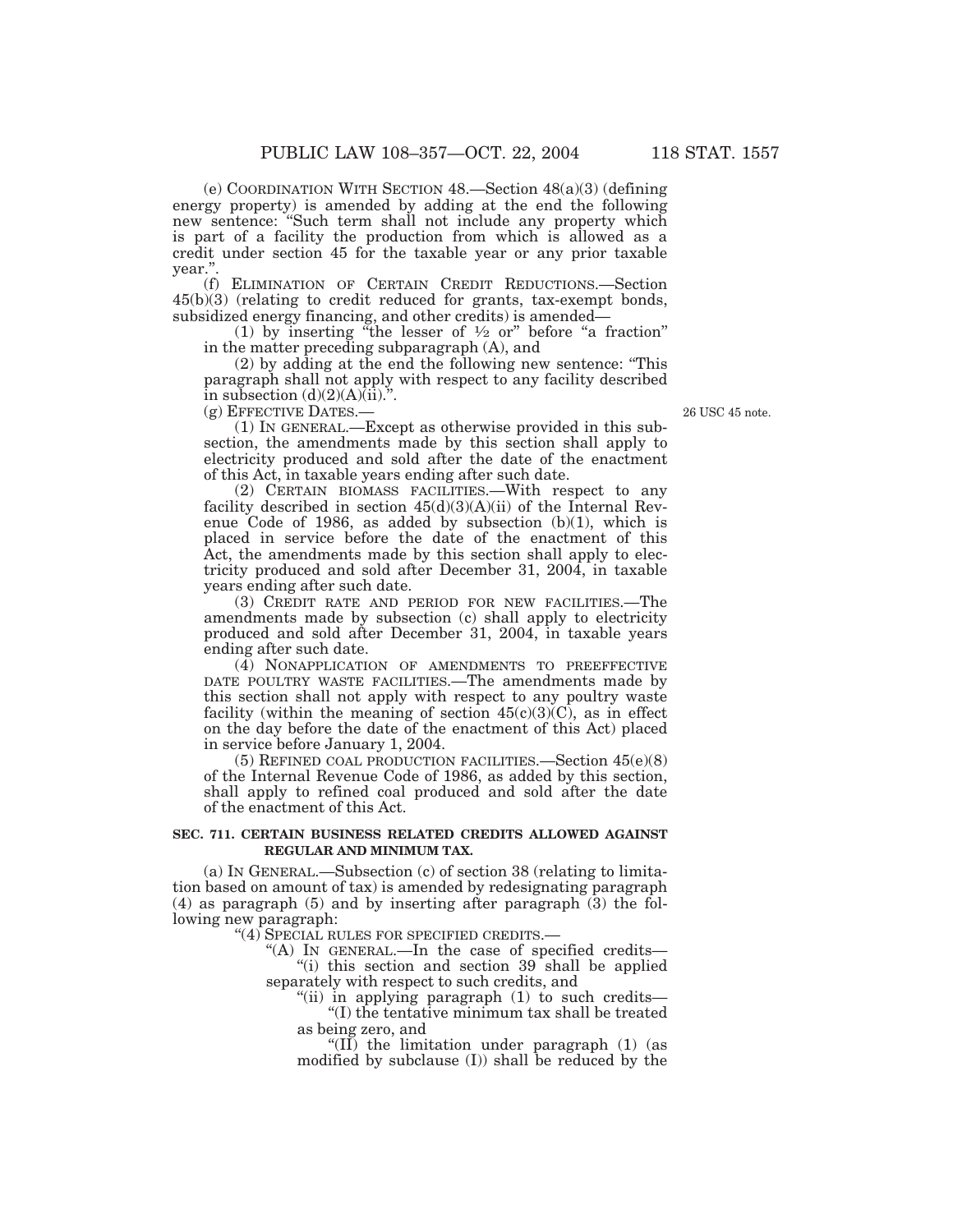credit allowed under subsection (a) for the taxable year (other than the specified credits).

"(B) SPECIFIED CREDITS.—For purposes of this subsection, the term 'specified credits' includes—

''(i) for taxable years beginning after December 31, 2004, the credit determined under section 40,

"(ii) the credit determined under section 45 to the extent that such credit is attributable to electricity or refined coal produced—

''(I) at a facility which is originally placed in service after the date of the enactment of this paragraph, and

''(II) during the 4-year period beginning on the date that such facility was originally placed in service''.

(b) CONFORMING AMENDMENTS.—Paragraph  $(2)(A)(ii)(II)$  and  $(3)(A)(ii)(II)$  of section  $38(c)$  are each amended by inserting "or the specified credits'' after ''employee credit''.

26 USC 38 note.

(c) EFFECTIVE DATE.—Except as otherwise provided, the amendments made by this section shall apply to taxable years ending after the date of the enactment of this Act.

### **SEC. 712. INCLUSION OF PRIMARY AND SECONDARY MEDICAL STRATE-GIES FOR CHILDREN AND ADULTS WITH SICKLE CELL DISEASE AS MEDICAL ASSISTANCE UNDER THE MED-ICAID PROGRAM.**

(a) OPTIONAL MEDICAL ASSISTANCE.— (1) IN GENERAL.—Section 1905 of the Social Security Act (42 U.S.C. 1396d) is amended—

(A) in subsection (a)—

(i) by striking "and" at the end of paragraph  $(26)$ ;

(ii) by redesignating paragraph  $(27)$  as paragraph (28); and

(iii) by inserting after paragraph (26), the following:

" $(27)$  subject to subsection  $(x)$ , primary and secondary medical strategies and treatment and services for individuals who have Sickle Cell Disease; and''; and

(B) by adding at the end the following:

" $(x)$  For purposes of subsection (a)(27), the strategies, treatment, and services described in that subsection include the following:

''(1) Chronic blood transfusion (with deferoxamine chelation) to prevent stroke in individuals with Sickle Cell Disease who have been identified as being at high risk for stroke.

''(2) Genetic counseling and testing for individuals with Sickle Cell Disease or the sickle cell trait to allow health care professionals to treat such individuals and to prevent symptoms of Sickle Cell Disease.

 $(3)$  Other treatment and services to prevent individuals who have Sickle Cell Disease and who have had a stroke from having another stroke.''.

(2) RULE OF CONSTRUCTION.—Nothing in subsections  $(a)(27)$ or (x) of section 1905 of the Social Security Act (42 U.S.C. 1396d), as added by paragraph (1), shall be construed as implying that a State medicaid program under title XIX of such Act could not have treated, prior to the date of enactment of this Act, any of the primary and secondary medical strategies

42 USC 1396*d* note.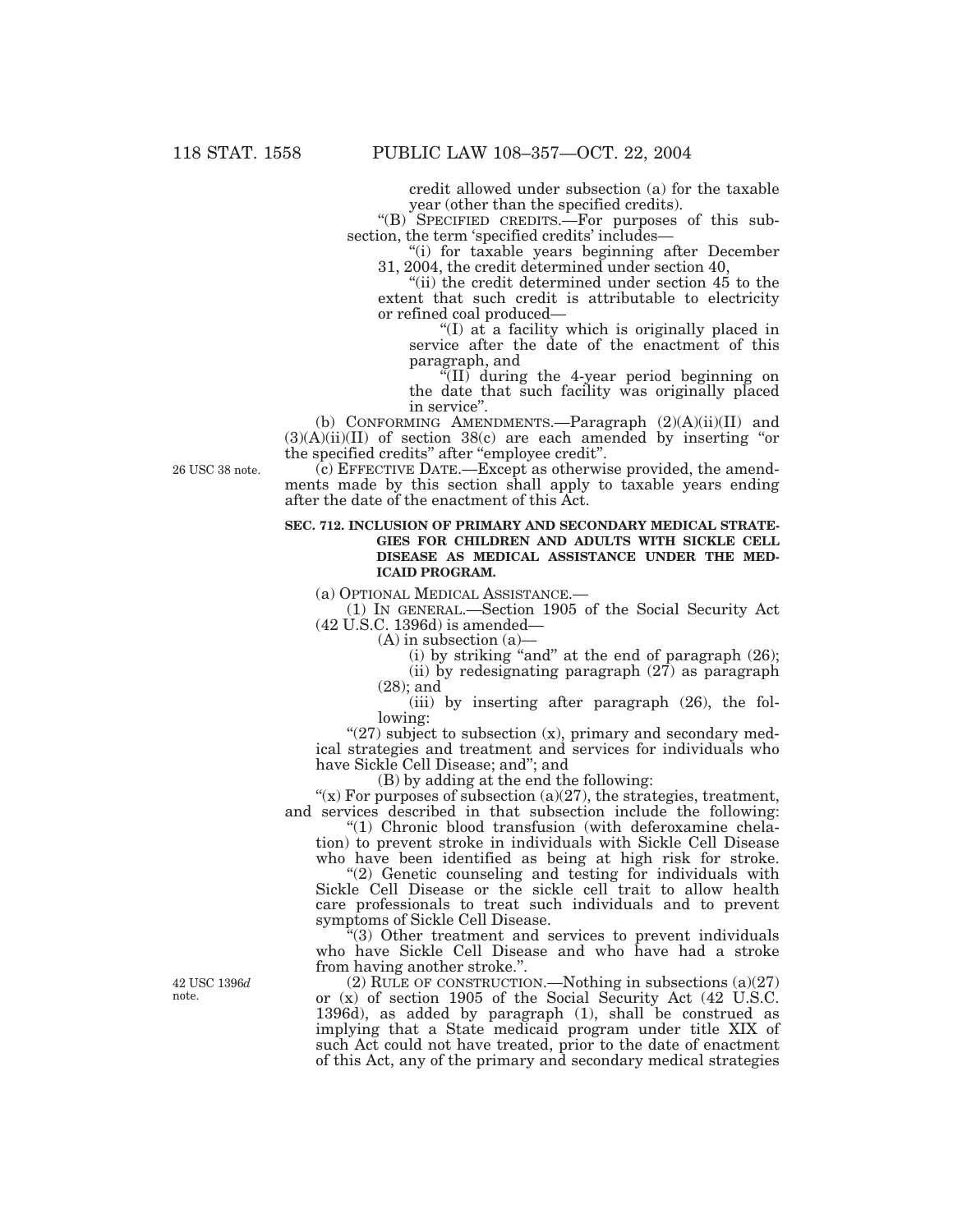and treatment and services described in such subsections as medical assistance under such program, including as early and periodic screening, diagnostic, and treatment services under section 1905(r) of such Act.

(b) FEDERAL REIMBURSEMENT FOR EDUCATION AND OTHER SERV-ICES RELATED TO THE PREVENTION AND TREATMENT OF SICKLE CELL DISEASE.—Section  $1903(a)(3)$  of the Social Security Act  $(42)$ U.S.C.  $1396b(a)(3)$  is amended-

(1) in subparagraph (D), by striking ''plus'' at the end and inserting "and"; and

(2) by adding at the end the following:

"(E) 50 percent of the sums expended with respect to costs incurred during such quarter as are attributable to providing—

 $\sqrt[4]{i}$  services to identify and educate individuals who are likely to be eligible for medical assistance under this title and who have Sickle Cell Disease or who are carriers of the sickle cell gene, including education regarding how to identify such individuals; or

"(ii) education regarding the risks of stroke and other complications, as well as the prevention of stroke and other complications, in individuals who are likely to be eligible for medical assistance under this title and who have Sickle Cell Disease; plus''.

(c) DEMONSTRATION PROGRAM FOR THE DEVELOPMENT AND ESTABLISHMENT OF SYSTEMIC MECHANISMS FOR THE PREVENTION AND TREATMENT OF SICKLE CELL DISEASE.— AND TREATMENT OF SICKLE CELL DISEASE.— (1) AUTHORITY TO CONDUCT DEMONSTRATION PROGRAM.— (A) IN GENERAL.—The Administrator, through the

42 USC 300*b*–1 note.

Bureau of Primary Health Care and the Maternal and Child Health Bureau, shall conduct a demonstration program by making grants to up to 40 eligible entities for each fiscal year in which the program is conducted under this section for the purpose of developing and establishing systemic mechanisms to improve the prevention and treatment of Sickle Cell Disease, including through—

(i) the coordination of service delivery for individuals with Sickle Cell Disease;

(ii) genetic counseling and testing;

(iii) bundling of technical services related to the prevention and treatment of Sickle Cell Disease;

(iv) training of health professionals; and

(v) identifying and establishing other efforts related to the expansion and coordination of education, treatment, and continuity of care programs for individuals with Sickle Cell Disease.

(B) GRANT AWARD REQUIREMENTS.—

(i) GEOGRAPHIC DIVERSITY.—The Administrator shall, to the extent practicable, award grants under this section to eligible entities located in different regions of the United States.

(ii) PRIORITY.—In awarding grants under this subsection, the Administrator shall give priority to awarding grants to eligible entities that are—

(I) Federally-qualified health centers that have a partnership or other arrangement with a comprehensive Sickle Cell Disease treatment center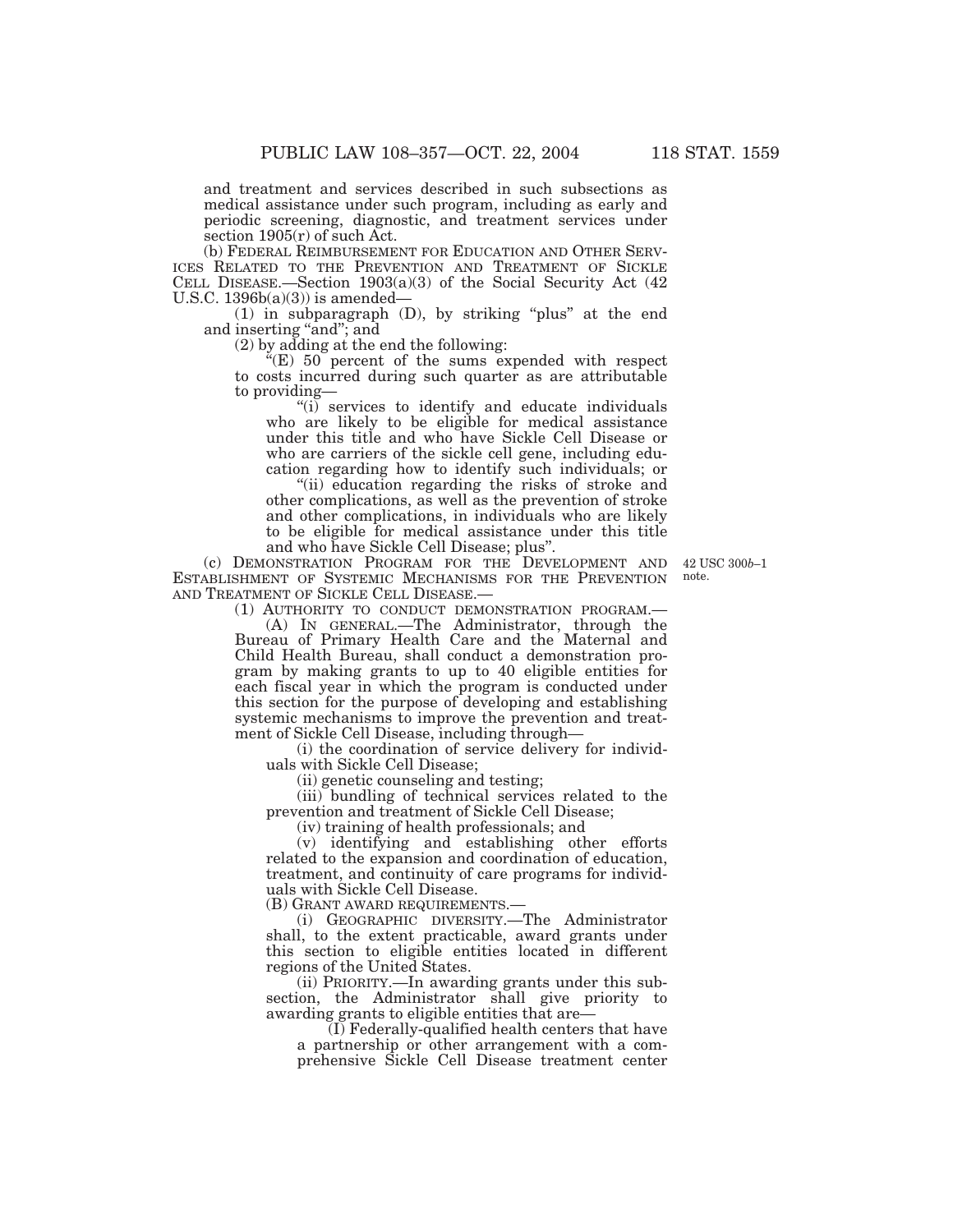that does not receive funds from the National Institutes of Health; or

(II) Federally-qualified health centers that intend to develop a partnership or other arrangement with a comprehensive Sickle Cell Disease treatment center that does not receive funds from the National Institutes of Health.

(2) ADDITIONAL REQUIREMENTS.—An eligible entity awarded a grant under this subsection shall use funds made available under the grant to carry out, in addition to the activities described in paragraph (1)(A), the following activities:

(A) To facilitate and coordinate the delivery of education, treatment, and continuity of care for individuals with Sickle Cell Disease under—

(i) the entity's collaborative agreement with a community-based Sickle Cell Disease organization or a nonprofit entity that works with individuals who have Sickle Cell Disease;

(ii) the Sickle Cell Disease newborn screening program for the State in which the entity is located; and

(iii) the maternal and child health program under title V of the Social Security Act (42 U.S.C. 701 et seq.) for the State in which the entity is located.

(B) To train nursing and other health staff who provide care for individuals with Sickle Cell Disease.

(C) To enter into a partnership with adult or pediatric hematologists in the region and other regional experts in Sickle Cell Disease at tertiary and academic health centers and State and county health offices.

(D) To identify and secure resources for ensuring reimbursement under the medicaid program, State children's health insurance program, and other health programs for the prevention and treatment of Sickle Cell Disease.<br>(3) NATIONAL COORDINATING CENTER.—

(A) ESTABLISHMENT.—The Administrator shall enter into a contract with an entity to serve as the National Coordinating Center for the demonstration program conducted under this subsection.

(B) ACTIVITIES DESCRIBED.—The National Coordinating Center shall—

(i) collect, coordinate, monitor, and distribute data, best practices, and findings regarding the activities funded under grants made to eligible entities under the demonstration program;

(ii) develop a model protocol for eligible entities with respect to the prevention and treatment of Sickle Cell Disease;

(iii) develop educational materials regarding the prevention and treatment of Sickle Cell Disease; and

(iv) prepare and submit to Congress a final report that includes recommendations regarding the effectiveness of the demonstration program conducted under this subsection and such direct outcome measures as—

(I) the number and type of health care resources utilized (such as emergency room visits,

Contracts.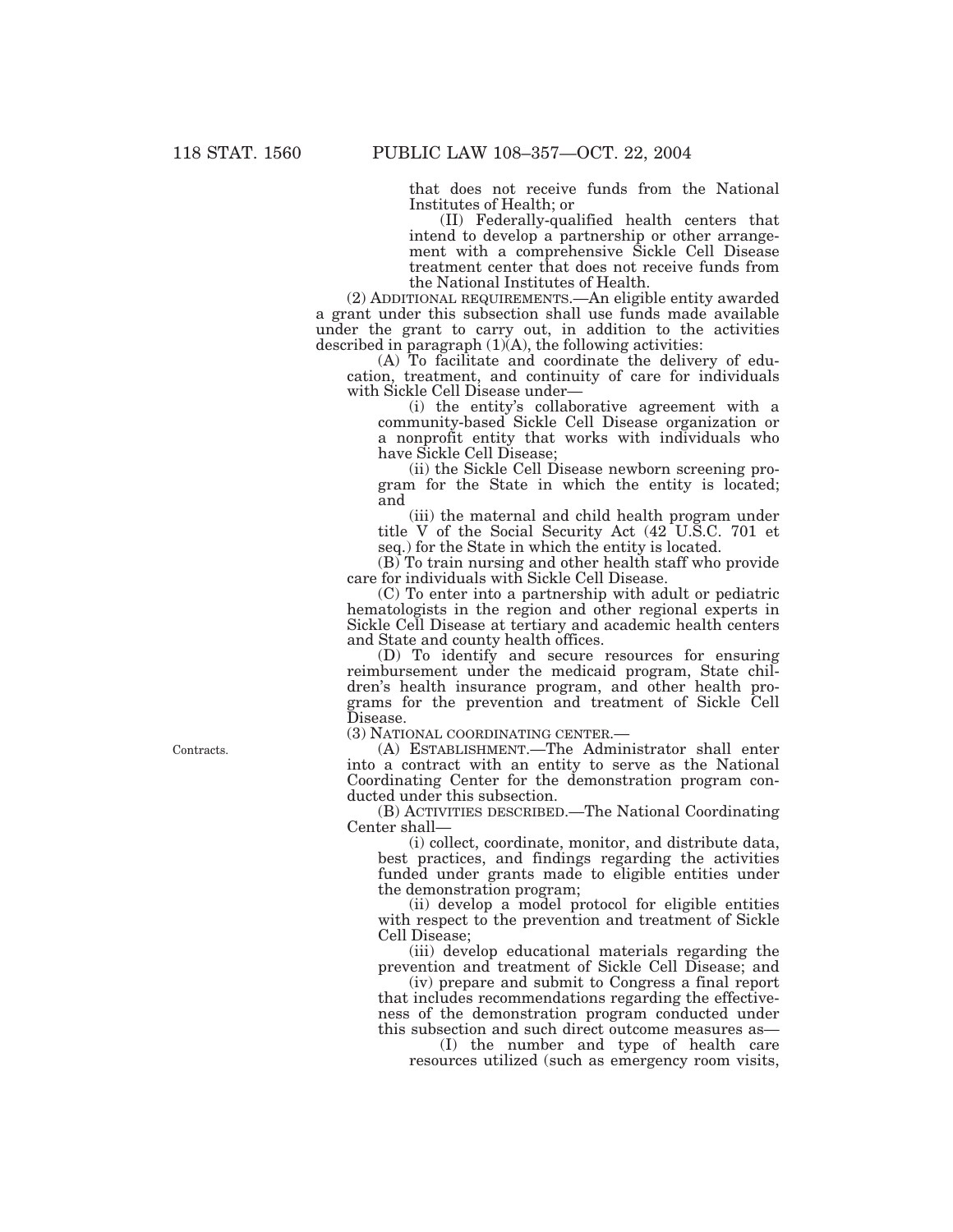hospital visits, length of stay, and physician visits for individuals with Sickle Cell Disease); and

(II) the number of individuals that were tested and subsequently received genetic counseling for the sickle cell trait.

(4) APPLICATION.—An eligible entity desiring a grant under this subsection shall submit an application to the Administrator at such time, in such manner, and containing such information as the Administrator may require.

(5) DEFINITIONS.—In this subsection:

(A) ADMINISTRATOR.—The term ''Administrator'' means the Administrator of the Health Resources and Services Administration.

(B) ELIGIBLE ENTITY.—The term ''eligible entity'' means a Federally-qualified health center, a nonprofit hospital or clinic, or a university health center that provides primary health care, that—

(i) has a collaborative agreement with a community-based Sickle Cell Disease organization or a nonprofit entity with experience in working with individuals who have Sickle Cell Disease; and

(ii) demonstrates to the Administrator that either the Federally-qualified health center, the nonprofit hospital or clinic, the university health center, the organization or entity described in clause (i), or the experts described in paragraph (2)(C), has at least 5 years of experience in working with individuals who have Sickle Cell Disease.

(C) FEDERALLY-QUALIFIED HEALTH CENTER.—The term "Federally-qualified health center" has the meaning given that term in section  $1905(1)(2)(B)$  of the Social Security Act (42 U.S.C. 1396d(l)(2)(B)).

(6) AUTHORIZATION OF APPROPRIATIONS.—There is authorized to be appropriated to carry out this subsection, \$10,000,000 for each of fiscal years 2005 through 2009.

> 42 USC 1396*b* note.

(d) EFFECTIVE DATE.—The amendments made by subsections (a) and (b) take effect on the date of enactment of this Act and apply to medical assistance and services provided under title XIX of the Social Security Act (42 U.S.C. 1396 et seq.) on or after that date.

#### **SEC. 713. CEILING FANS.**

(a) IN GENERAL.—Subchapter II of chapter 99 of the Harmonized Tariff Schedule of the United States is amended by inserting in numerical sequence the following new heading:

| $\epsilon$ |  | 9902.84.14 Ceiling fans for permanent instal-<br>lation (provided for in subheading |  |  |  | Free No change No change On or before<br>12/31/2006 |  | 22 |
|------------|--|-------------------------------------------------------------------------------------|--|--|--|-----------------------------------------------------|--|----|
|------------|--|-------------------------------------------------------------------------------------|--|--|--|-----------------------------------------------------|--|----|

(b) EFFECTIVE DATE.—The amendment made by this section applies to goods entered, or withdrawn from warehouse, for consumption on or after the 15th day after the date of enactment of this Act.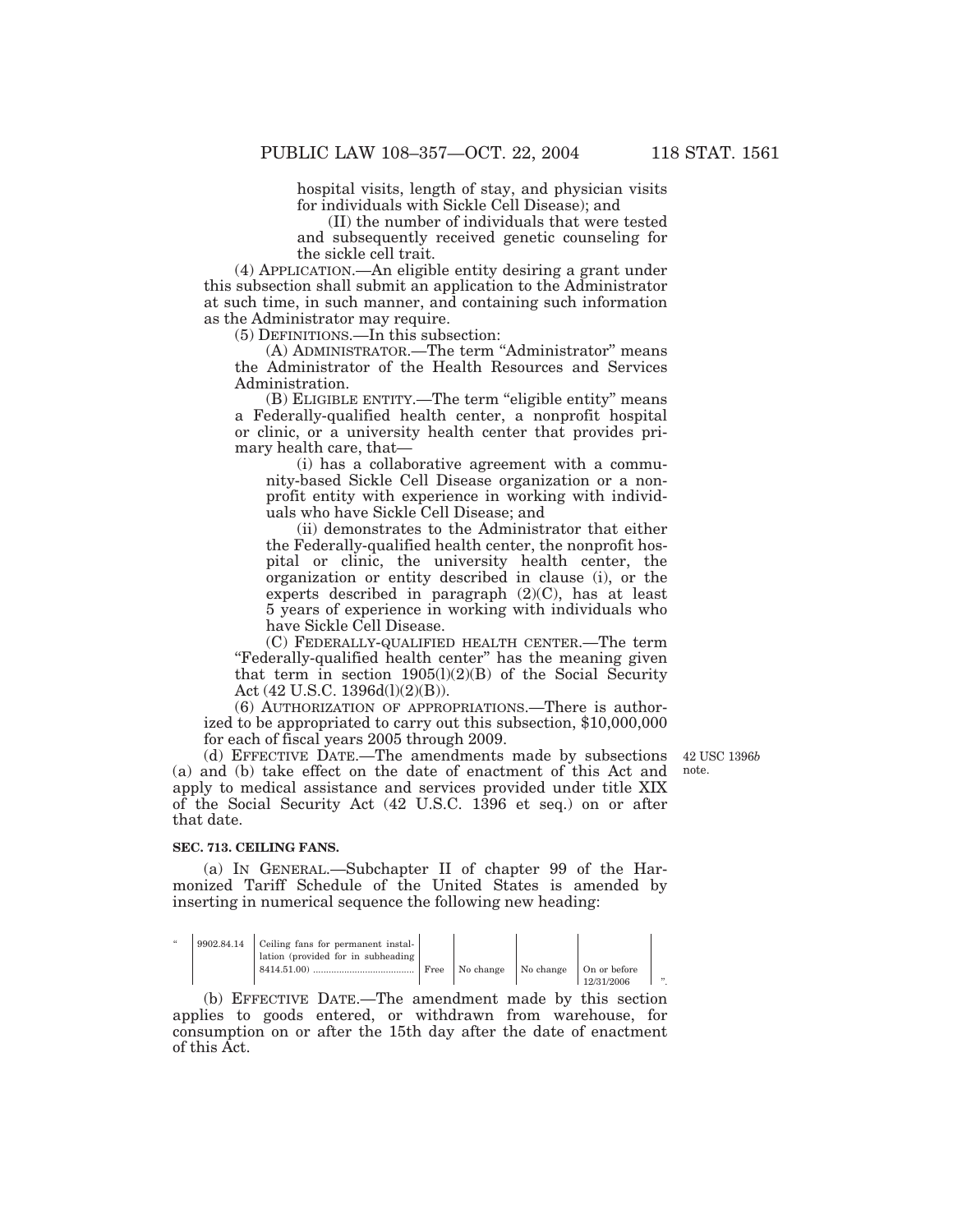### **SEC. 714. CERTAIN STEAM GENERATORS, AND CERTAIN REACTOR VESSEL HEADS AND PRESSURIZERS, USED IN NUCLEAR FACILITIES.**

(a) CERTAIN STEAM GENERATORS.—Heading 9902.84.02 of the Harmonized Tariff Schedule of the United States is amended by striking "12/31/2006" and inserting "12/31/2008".

(b) CERTAIN REACTOR VESSEL HEADS AND PRESSURIZERS.—Subchapter II of chapter 99 of the Harmonized Tariff Schedule of the United States is amended by inserting in numerical sequence the following new heading:

| Reactor vessel heads and pressur-<br>9902.84.03<br>izers for nuclear reactors (provided | for in subheading 8401.40.00  Free   No change   No change   On or before |  | 12/31/2008 |  |
|-----------------------------------------------------------------------------------------|---------------------------------------------------------------------------|--|------------|--|
|-----------------------------------------------------------------------------------------|---------------------------------------------------------------------------|--|------------|--|

(c) EFFECTIVE DATE.— (1) SUBSECTION (a).—The amendment made by subsection (a) shall take effect on the date of the enactment of this Act.

(2) SUBSECTION (b).—The amendment made subsection (b) shall apply to goods entered, or withdrawn from warehouse, for consumption on or after the 15th day after the date of the enactment of this Act.

# **TITLE VIII—REVENUE PROVISIONS**

# **Subtitle A—Provisions to Reduce Tax Avoidance Through Individual and Corporate Expatriation**

## **SEC. 801. TAX TREATMENT OF EXPATRIATED ENTITIES AND THEIR FOREIGN PARENTS.**

(a) IN GENERAL.—Subchapter C of chapter 80 (relating to provisions affecting more than one subtitle) is amended by adding at the end the following new section:

## **''SEC. 7874. RULES RELATING TO EXPATRIATED ENTITIES AND THEIR FOREIGN PARENTS.**

''(a) TAX ON INVERSION GAIN OF EXPATRIATED ENTITIES.—

''(1) IN GENERAL.—The taxable income of an expatriated entity for any taxable year which includes any portion of the applicable period shall in no event be less than the inversion gain of the entity for the taxable year.<br>"(2) EXPATRIATED ENTITY.—F

EXPATRIATED ENTITY.—For purposes of this subsection—

''(A) IN GENERAL.—The term 'expatriated entity' means—

''(i) the domestic corporation or partnership referred to in subparagraph (B)(i) with respect to which a foreign corporation is a surrogate foreign corporation, and

''(ii) any United States person who is related (within the meaning of section  $267(b)$  or  $707(b)(1)$ ) to a domestic corporation or partnership described in clause (i).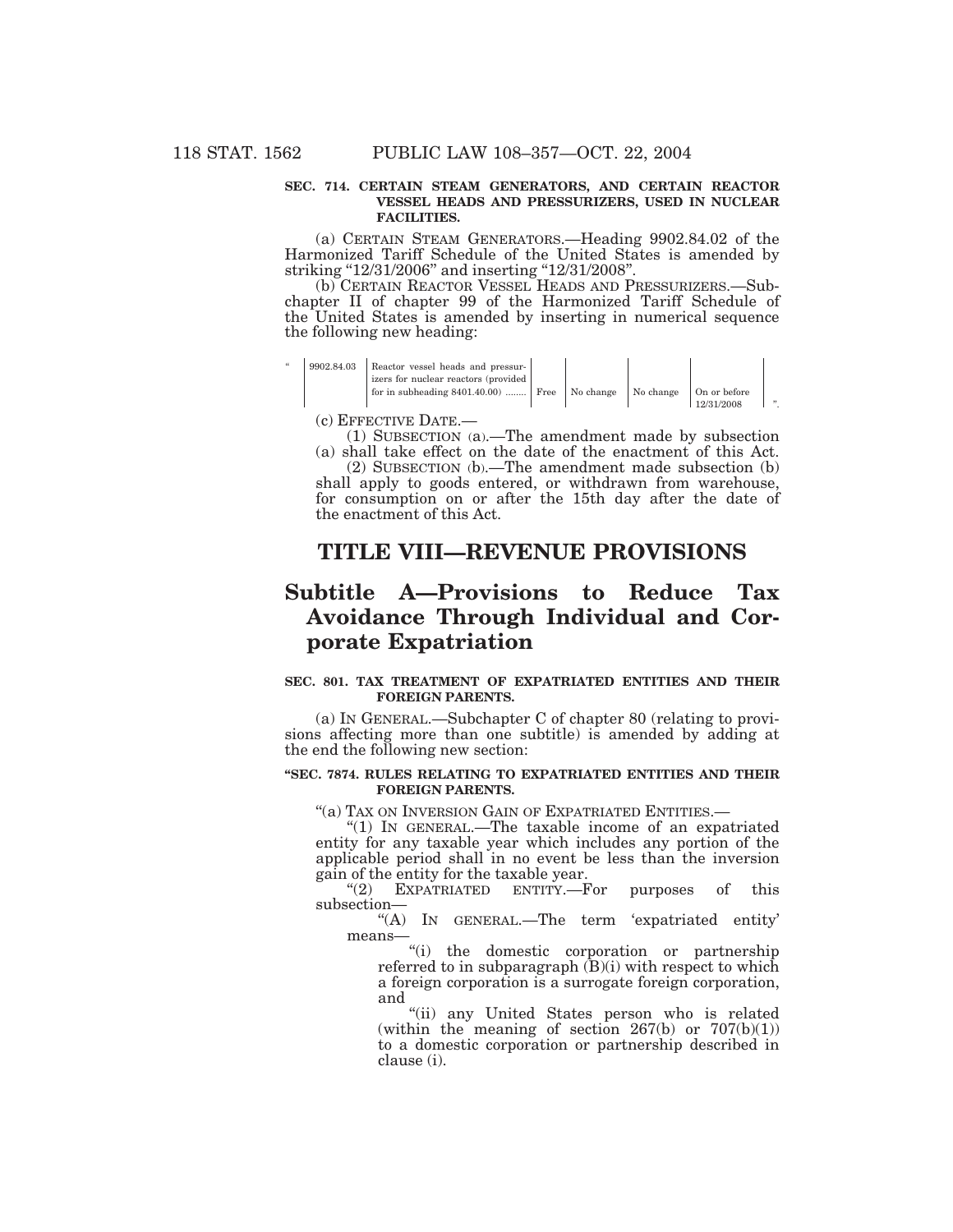''(B) SURROGATE FOREIGN CORPORATION.—A foreign corporation shall be treated as a surrogate foreign corporation if, pursuant to a plan (or a series of related transactions)—

"(i) the entity completes after March 4, 2003, the direct or indirect acquisition of substantially all of the properties held directly or indirectly by a domestic corporation or substantially all of the properties constituting a trade or business of a domestic partnership,

 $\tilde{N}$  after the acquisition at least 60 percent of the stock (by vote or value) of the entity is held—

''(I) in the case of an acquisition with respect to a domestic corporation, by former shareholders of the domestic corporation by reason of holding stock in the domestic corporation, or

''(II) in the case of an acquisition with respect to a domestic partnership, by former partners of the domestic partnership by reason of holding a capital or profits interest in the domestic partnership, and

''(iii) after the acquisition the expanded affiliated group which includes the entity does not have substantial business activities in the foreign country in which, or under the law of which, the entity is created or organized, when compared to the total business activities of such expanded affiliated group.

An entity otherwise described in clause (i) with respect to any domestic corporation or partnership trade or business shall be treated as not so described if, on or before March 4, 2003, such entity acquired directly or indirectly more than half of the properties held directly or indirectly by such corporation or more than half of the properties constituting such partnership trade or business, as the case may be.

"(3) COORDINATION WITH SUBSECTION (b). - Paragraph (1) shall not apply to any entity which is treated as a domestic corporation under subsection (b).

"(b) INVERTED CORPORATIONS TREATED AS DOMESTIC CORPORA-TIONS.—Notwithstanding section  $7701(a)(4)$ , a foreign corporation shall be treated for purposes of this title as a domestic corporation if such corporation would be a surrogate foreign corporation if subsection  $(a)(2)$  were applied by substituting '80 percent' for '60 percent'.

''(c) DEFINITIONS AND SPECIAL RULES.—

''(1) EXPANDED AFFILIATED GROUP.—The term 'expanded affiliated group' means an affiliated group as defined in section 1504(a) but without regard to section 1504(b)(3), except that section 1504(a) shall be applied by substituting 'more than 50 percent' for 'at least 80 percent' each place it appears.

''(2) CERTAIN STOCK DISREGARDED.—There shall not be taken into account in determining ownership under subsection  $(a)(2)(B)(ii)$ 

''(A) stock held by members of the expanded affiliated group which includes the foreign corporation, or

 $E<sup>a</sup>(B)$  stock of such foreign corporation which is sold in a public offering related to the acquisition described in subsection  $(a)(2)(\bar{B})(i)$ .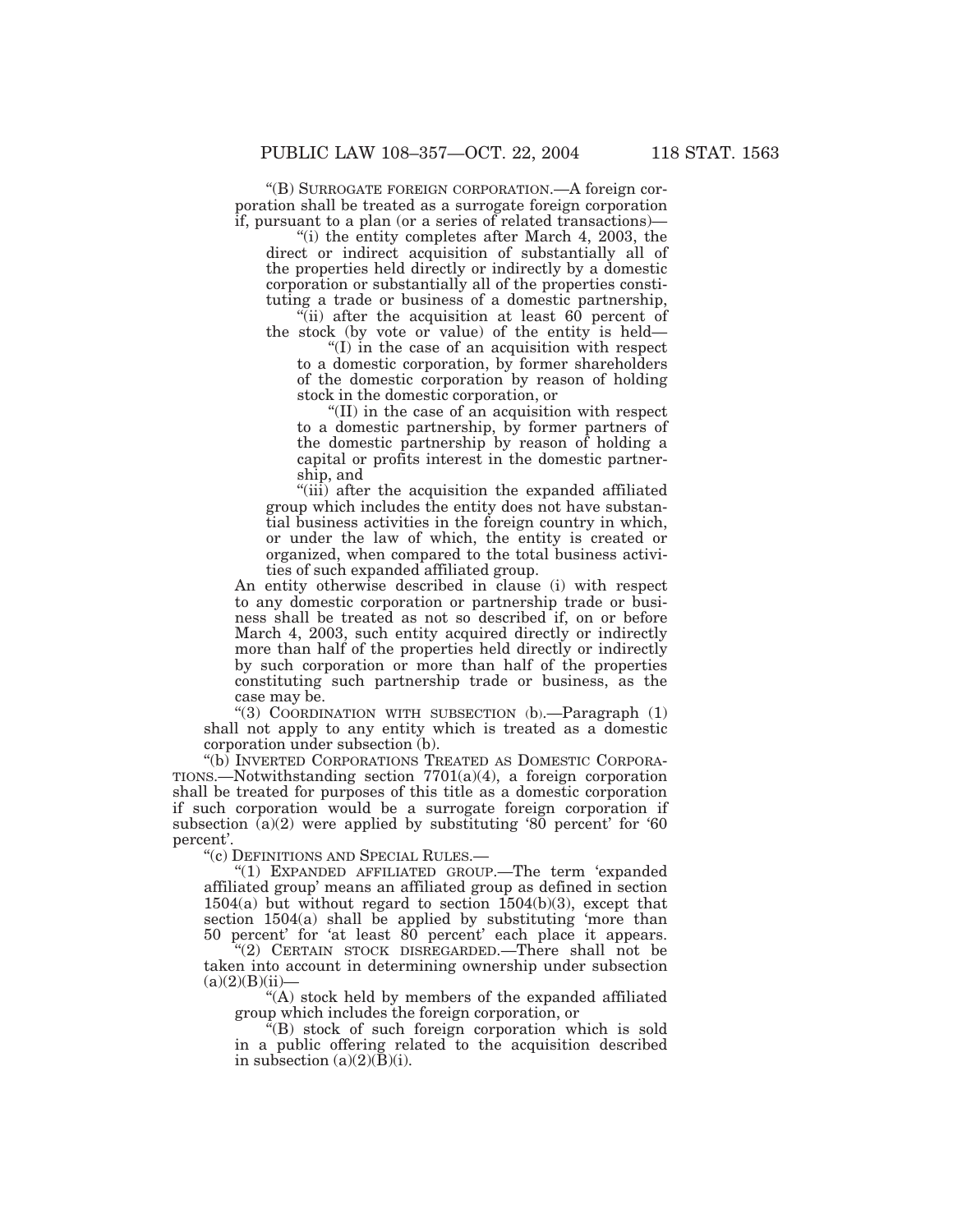''(3) PLAN DEEMED IN CERTAIN CASES.—If a foreign corporation acquires directly or indirectly substantially all of the properties of a domestic corporation or partnership during the 4 year period beginning on the date which is 2 years before the ownership requirements of subsection  $(a)(2)(B)(ii)$  are met, such actions shall be treated as pursuant to a plan.

"(4) CERTAIN TRANSFERS DISREGARDED. The transfer of properties or liabilities (including by contribution or distribution) shall be disregarded if such transfers are part of a plan a principal purpose of which is to avoid the purposes of this section.

''(5) SPECIAL RULE FOR RELATED PARTNERSHIPS.—For purposes of applying subsection  $(a)(2)(B)(ii)$  to the acquisition of a trade or business of a domestic partnership, except as provided in regulations, all partnerships which are under common control (within the meaning of section 482) shall be treated as 1 partnership.

 $F(6)$  REGULATIONS.—The Secretary shall prescribe such regulations as may be appropriate to determine whether a corporation is a surrogate foreign corporation, including regulations—

 $<sup>4</sup>(A)$  to treat warrants, options, contracts to acquire</sup> stock, convertible debt interests, and other similar interests as stock, and

''(B) to treat stock as not stock.

''(d) OTHER DEFINITIONS.—For purposes of this section—

''(1) APPLICABLE PERIOD.—The term 'applicable period' means the period—

 $\hat{A}$ ) beginning on the first date properties are acquired as part of the acquisition described in subsection  $(a)(2)$  $(B)(i)$ , and

''(B) ending on the date which is 10 years after the last date properties are acquired as part of such acquisition.

"(2) INVERSION GAIN.—The term 'inversion gain' means the income or gain recognized by reason of the transfer during the applicable period of stock or other properties by an expatriated entity, and any income received or accrued during the applicable period by reason of a license of any property by an expatriated entity—

''(A) as part of the acquisition described in subsection  $(a)(2)(B)(i)$ , or

''(B) after such acquisition if the transfer or license is to a foreign related person.

Subparagraph  $(B)$  shall not apply to property described in section  $122\tilde{1}(a)\tilde{1}$  in the hands of the expatriated entity.

''(3) FOREIGN RELATED PERSON.—The term 'foreign related person' means, with respect to any expatriated entity, a foreign person which—

"(A) is related (within the meaning of section  $267(b)$ or 707(b)(1)) to such entity, or

''(B) is under the same common control (within the meaning of section 482) as such entity.

''(e) SPECIAL RULES.—

''(1) CREDITS NOT ALLOWED AGAINST TAX ON INVERSION GAIN.—Credits (other than the credit allowed by section 901) shall be allowed against the tax imposed by this chapter on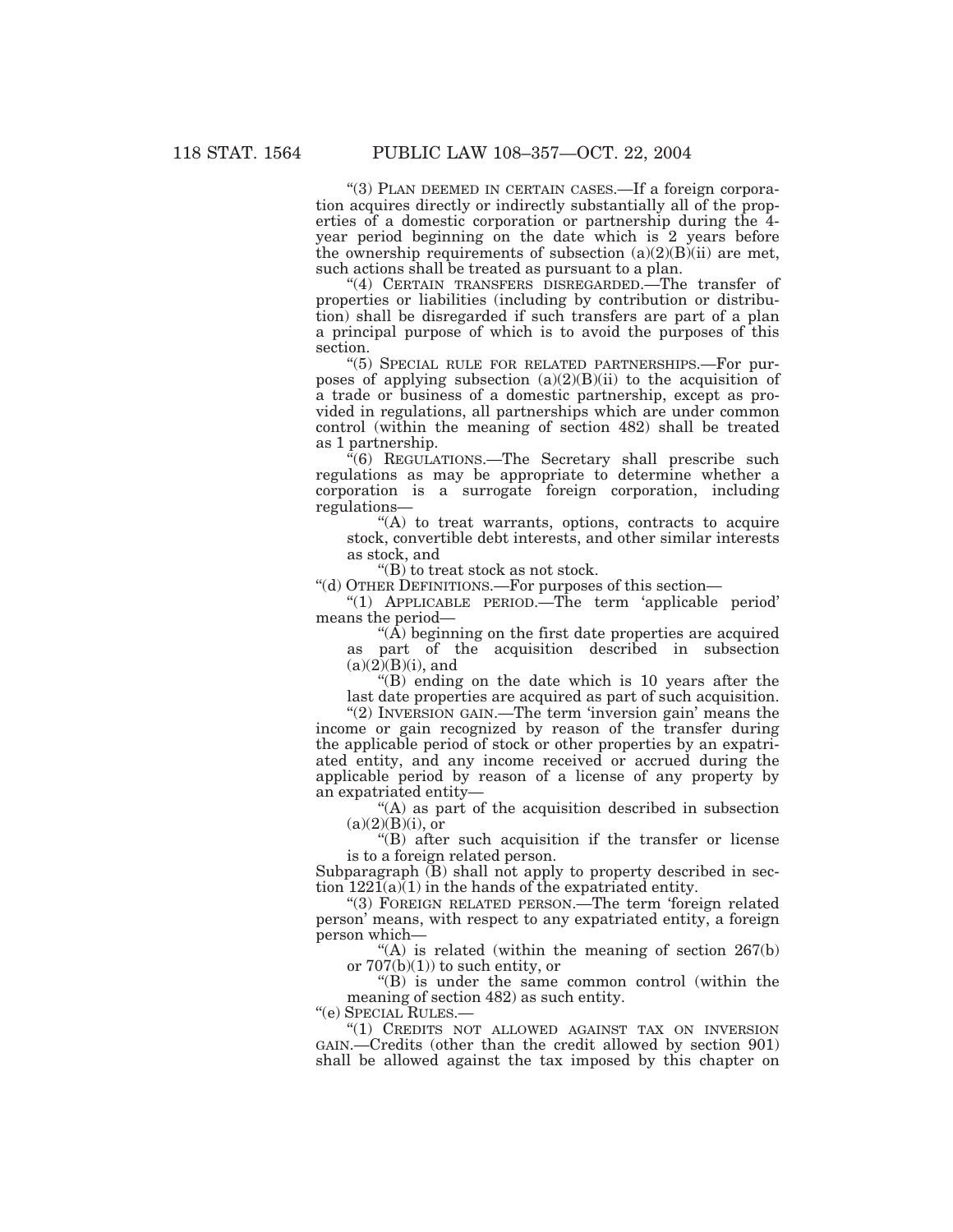an expatriated entity for any taxable year described in subsection (a) only to the extent such tax exceeds the product of—

"(A) the amount of the inversion gain for the taxable year, and

"(B) the highest rate of tax specified in section  $11(b)(1)$ . For purposes of determining the credit allowed by section 901, inversion gain shall be treated as from sources within the United States.

"(2) SPECIAL RULES FOR PARTNERSHIPS.—In the case of an expatriated entity which is a partnership—

"(A) subsection  $(a)(1)$  shall apply at the partner rather Applicability. than the partnership level,

 $'(B)$  the inversion gain of any partner for any taxable year shall be equal to the sum of—

"(i) the partner's distributive share of inversion gain of the partnership for such taxable year, plus

"(ii) gain recognized for the taxable year by the partner by reason of the transfer during the applicable period of any partnership interest of the partner in such partnership to the surrogate foreign corporation, and

''(C) the highest rate of tax specified in the rate schedule applicable to the partner under this chapter shall be substituted for the rate of tax referred to in paragraph (1).

''(3) COORDINATION WITH SECTION 172 AND MINIMUM TAX.— Rules similar to the rules of paragraphs (3) and (4) of section 860E(a) shall apply for purposes of subsection (a).

"(4) STATUTE OF LIMITATIONS.-

"(A) IN GENERAL.—The statutory period for the assessment of any deficiency attributable to the inversion gain of any taxpayer for any pre-inversion year shall not expire before the expiration of 3 years from the date the Secretary is notified by the taxpayer (in such manner as the Secretary may prescribe) of the acquisition described in subsection  $(a)(2)(B)(i)$  to which such gain relates and such deficiency may be assessed before the expiration of such 3-year period notwithstanding the provisions of any other law or rule of law which would otherwise prevent such assessment.

''(B) PRE-INVERSION YEAR.—For purposes of subparagraph (A), the term 'pre-inversion year' means any taxable year if—

''(i) any portion of the applicable period is included in such taxable year, and

''(ii) such year ends before the taxable year in which the acquisition described in subsection  $(a)(2)(B)(i)$  is completed.

''(f) SPECIAL RULE FOR TREATIES.—Nothing in section 894 or 7852(d) or in any other provision of law shall be construed as permitting an exemption, by reason of any treaty obligation of the United States heretofore or hereafter entered into, from the provisions of this section.

"(g) REGULATIONS.—The Secretary shall provide such regulations as are necessary to carry out this section, including regulations providing for such adjustments to the application of this section

Applicability.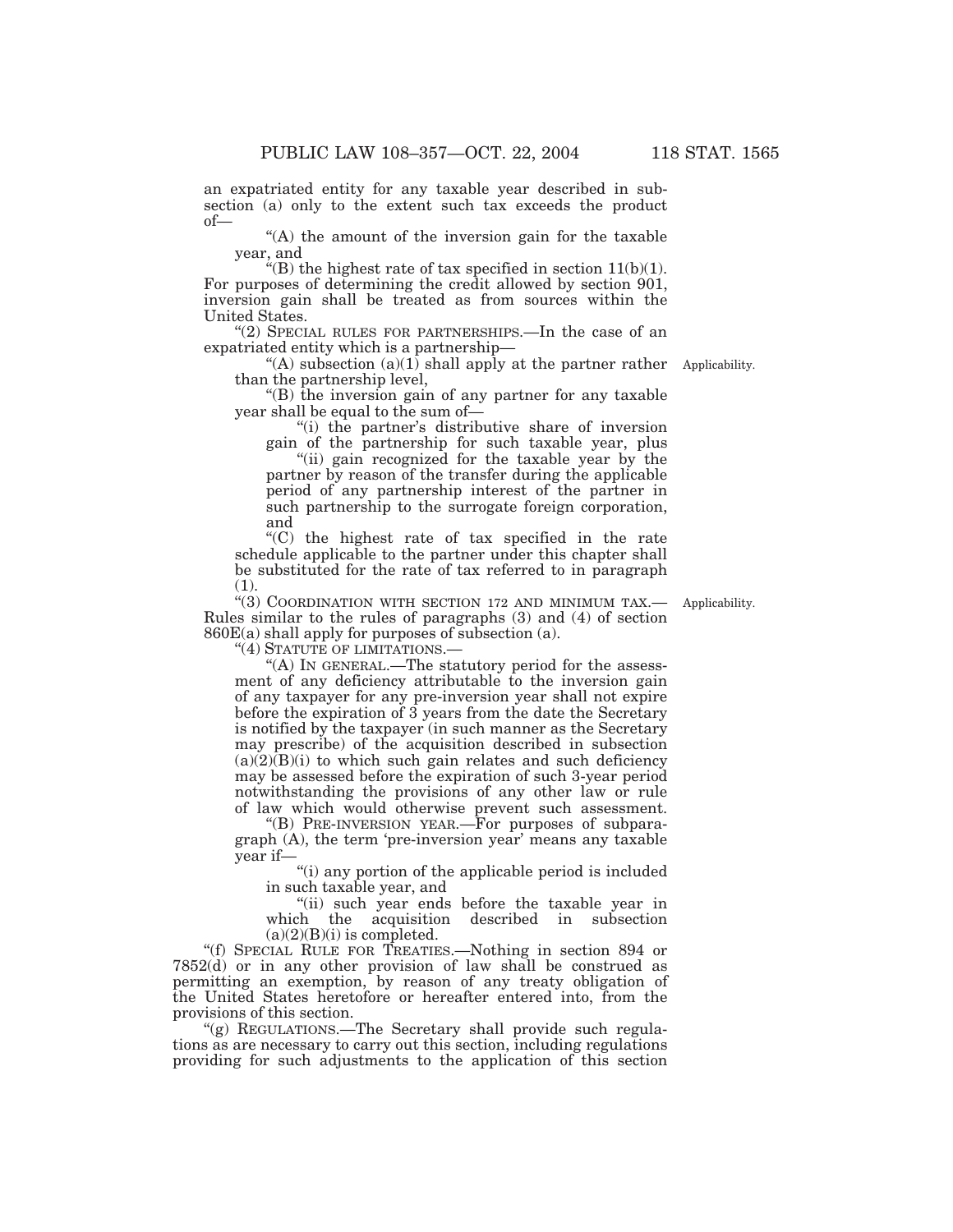as are necessary to prevent the avoidance of the purposes of this section, including the avoidance of such purposes through—

"(1) the use of related persons, pass-through or other noncorporate entities, or other intermediaries, or

''(2) transactions designed to have persons cease to be (or not become) members of expanded affiliated groups or related persons.''.

(b) CONFORMING AMENDMENT.—The table of sections for subchapter C of chapter 80 is amended by adding at the end the following new item:

''Sec. 7874. Rules relating to expatriated entities and their foreign parents.

26 USC 7874 note.

(c) EFFECTIVE DATE.—The amendments made by this section shall apply to taxable years ending after March 4, 2003.

## **SEC. 802. EXCISE TAX ON STOCK COMPENSATION OF INSIDERS IN EXPATRIATED CORPORATIONS.**

(a) IN GENERAL.—Subtitle D is amended by inserting after chapter 44 end the following new chapter:

## **''CHAPTER 45—PROVISIONS RELATING TO EXPATRIATED ENTITIES**

''Sec. 4985. Stock compensation of insiders in expatriated corporations.

#### **''SEC. 4985. STOCK COMPENSATION OF INSIDERS IN EXPATRIATED CORPORATIONS.**

"(a) IMPOSITION OF TAX.—In the case of an individual who is a disqualified individual with respect to any expatriated corporation, there is hereby imposed on such person a tax equal to—

"(1) the rate of tax specified in section  $1(h)(1)(C)$ , multiplied by

" $(2)$  the value (determined under subsection  $(b)$ ) of the specified stock compensation held (directly or indirectly) by or for the benefit of such individual or a member of such individual's family (as defined in section 267) at any time during the 12-month period beginning on the date which is 6 months before the expatriation date.

''(b) VALUE.—For purposes of subsection (a)—

"(1) IN GENERAL.—The value of specified stock compensation shall be—

"(A) in the case of a stock option (or other similar right) or a stock appreciation right, the fair value of such option or right, and

"(B) in any other case, the fair market value of such compensation.

''(2) DATE FOR DETERMINING VALUE.—The determination of value shall be made—

 $(A)$  in the case of specified stock compensation held on the expatriation date, on such date,

''(B) in the case of such compensation which is canceled during the 6 months before the expatriation date, on the day before such cancellation, and

 $C$ ) in the case of such compensation which is granted after the expatriation date, on the date such compensation is granted.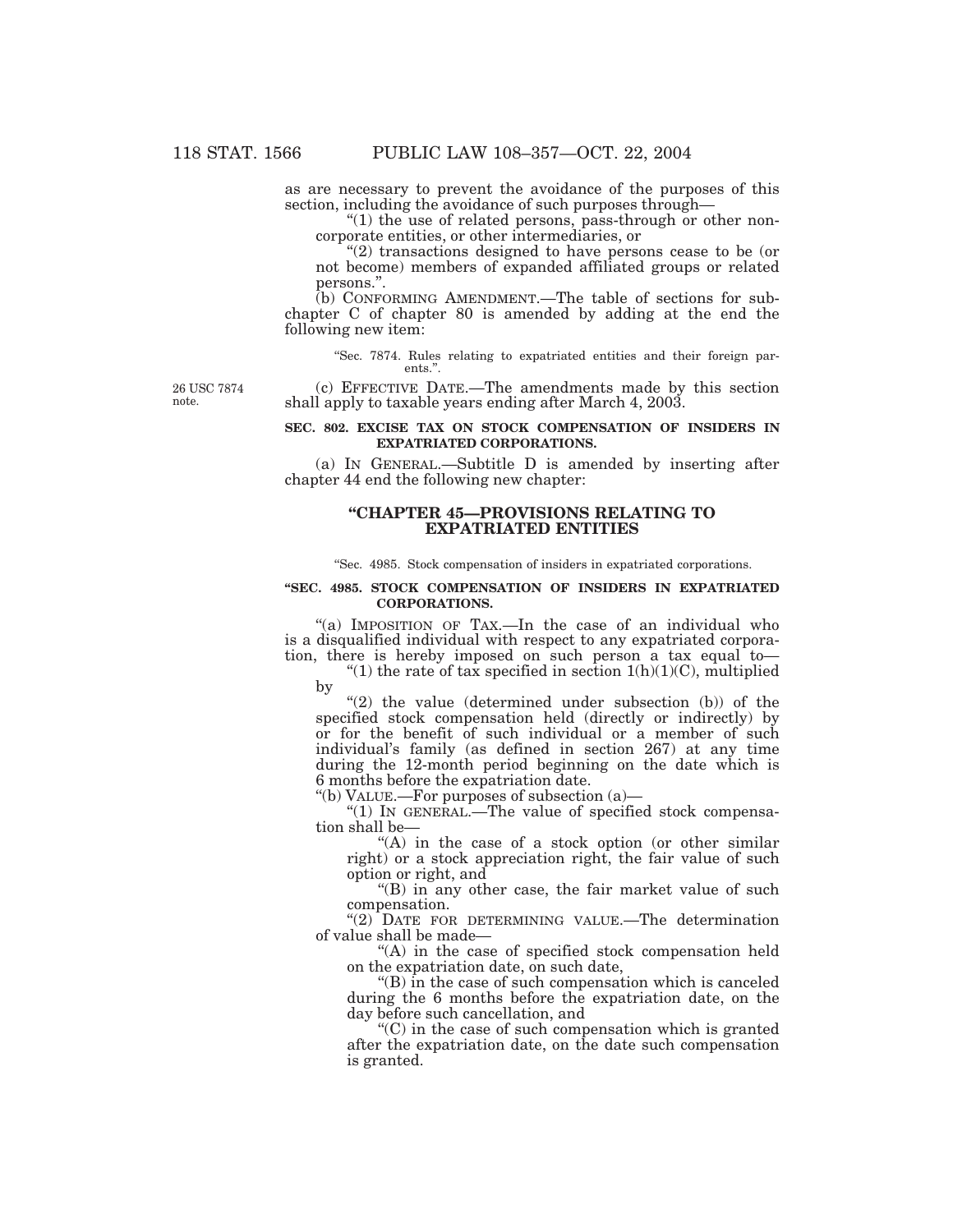"(c) TAX TO APPLY ONLY IF SHAREHOLDER GAIN RECOGNIZED.— Subsection (a) shall apply to any disqualified individual with respect to an expatriated corporation only if gain (if any) on any stock in such corporation is recognized in whole or part by any shareholder by reason of the acquisition referred to in section  $7874(a)(2)(B)(i)$  with respect to such corporation.

''(d) EXCEPTION WHERE GAIN RECOGNIZED ON COMPENSATION.— Subsection (a) shall not apply to—

 $''(1)$  any stock option which is exercised on the expatriation date or during the 6-month period before such date and to the stock acquired in such exercise, if income is recognized under section 83 on or before the expatriation date with respect to the stock acquired pursuant to such exercise, and

" $(2)$  any other specified stock compensation which is exercised, sold, exchanged, distributed, cashed-out, or otherwise paid during such period in a transaction in which income, gain, or loss is recognized in full.

 $\mathbf{F}^{\mathsf{r}}(\mathbf{e})$  DEFINITIONS.—For purposes of this section—

''(1) DISQUALIFIED INDIVIDUAL.—The term 'disqualified individual' means, with respect to a corporation, any individual who, at any time during the 12-month period beginning on the date which is 6 months before the expatriation date—

"(A) is subject to the requirements of section  $16(a)$ of the Securities Exchange Act of 1934 with respect to such corporation or any member of the expanded affiliated group which includes such corporation, or

''(B) would be subject to such requirements if such corporation or member were an issuer of equity securities referred to in such section.

''(2) EXPATRIATED CORPORATION; EXPATRIATION DATE.—

''(A) EXPATRIATED CORPORATION.—The term 'expatriated corporation' means any corporation which is an expatriated entity (as defined in section  $7874(a)(2)$ ). Such term includes any predecessor or successor of such a corporation.

''(B) EXPATRIATION DATE.—The term 'expatriation date' means, with respect to a corporation, the date on which the corporation first becomes an expatriated corporation. ''(3) SPECIFIED STOCK COMPENSATION.—

''(A) IN GENERAL.—The term 'specified stock compensation' means payment (or right to payment) granted by the expatriated corporation (or by any member of the expanded affiliated group which includes such corporation) to any person in connection with the performance of services by a disqualified individual for such corporation or member if the value of such payment or right is based on (or determined by reference to) the value (or change in value) of stock in such corporation (or any such member). ''(B) EXCEPTIONS.—Such term shall not include—

"(i) any option to which part II of subchapter D of chapter 1 applies, or

''(ii) any payment or right to payment from a plan referred to in section 280G(b)(6).

"(4) EXPANDED AFFILIATED GROUP.—The term 'expanded Applicability. affiliated group' means an affiliated group (as defined in section  $1504(a)$  without regard to section  $1504(b)(3)$ ; except that section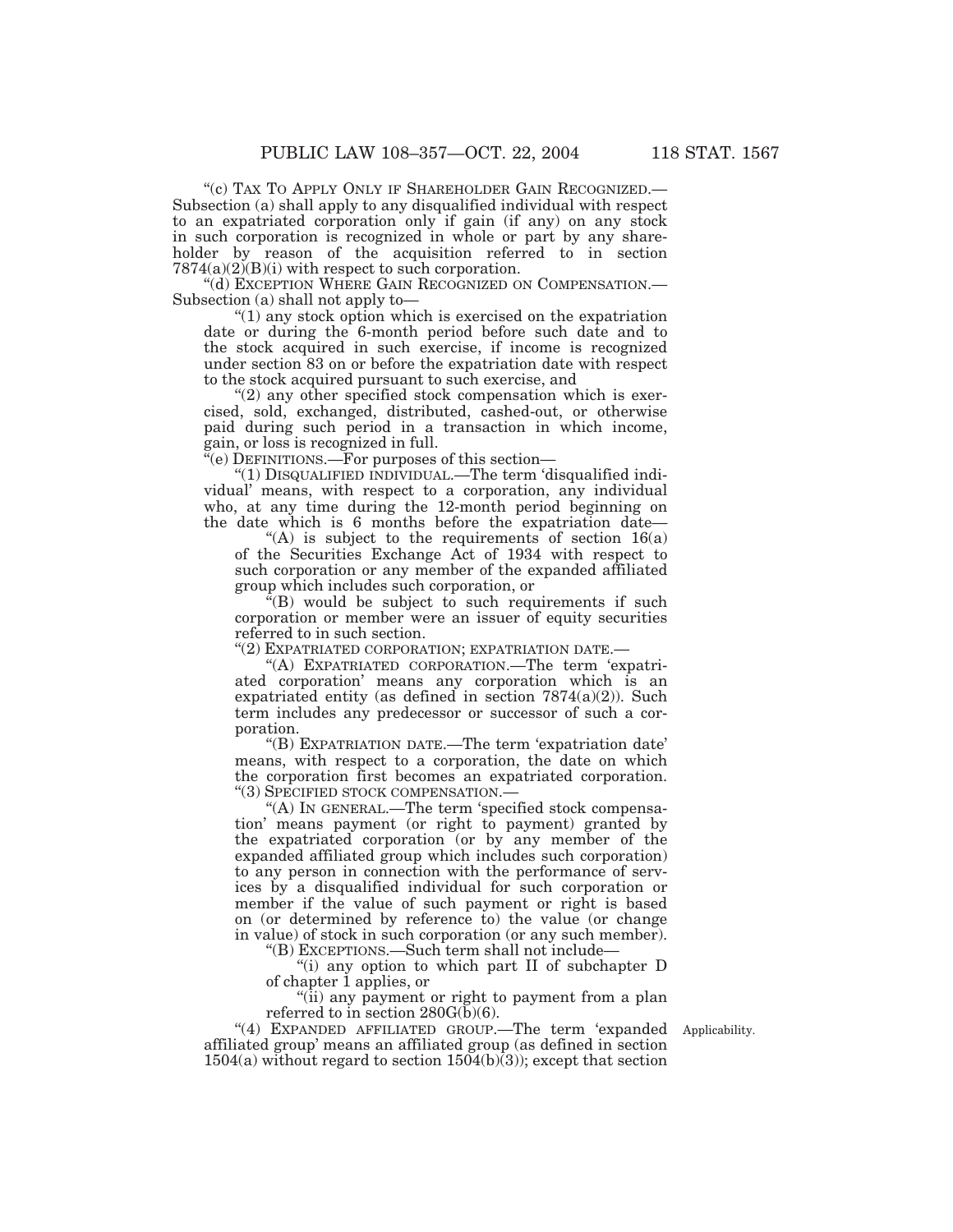1504(a) shall be applied by substituting 'more than 50 percent' for 'at least 80 percent' each place it appears.

''(f) SPECIAL RULES.—For purposes of this section—

"(1) CANCELLATION OF RESTRICTION.—The cancellation of a restriction which by its terms will never lapse shall be treated as a grant.

 $(2)$  PAYMENT OR REIMBURSEMENT OF TAX BY CORPORATION TREATED AS SPECIFIED STOCK COMPENSATION.—Any payment of the tax imposed by this section directly or indirectly by the expatriated corporation or by any member of the expanded affiliated group which includes such corporation—

''(A) shall be treated as specified stock compensation, and

''(B) shall not be allowed as a deduction under any provision of chapter 1.

''(3) CERTAIN RESTRICTIONS IGNORED.—Whether there is specified stock compensation, and the value thereof, shall be determined without regard to any restriction other than a restriction which by its terms will never lapse.

"(4) PROPERTY TRANSFERS.—Any transfer of property shall be treated as a payment and any right to a transfer of property shall be treated as a right to a payment.

''(5) OTHER ADMINISTRATIVE PROVISIONS.—For purposes of subtitle F, any tax imposed by this section shall be treated as a tax imposed by subtitle A.

 $\degree$ (g) REGULATIONS.—The Secretary shall prescribe such regulations as may be necessary or appropriate to carry out the purposes of this section.''.

(b) DENIAL OF DEDUCTION.—

(1) IN GENERAL.—Paragraph (6) of section 275(a) is amended by inserting "45," before "46,".

(2) \$1,000,000 limit on deductible compensation reduced by payment of excise tax on specified stock compensation.— Paragraph (4) of section  $162(m)$  is amended by adding at the end the following new subparagraph:

''(G) COORDINATION WITH EXCISE TAX ON SPECIFIED STOCK COMPENSATION.—The dollar limitation contained in paragraph (1) with respect to any covered employee shall be reduced (but not below zero) by the amount of any payment (with respect to such employee) of the tax imposed by section 4985 directly or indirectly by the expatriated corporation (as defined in such section) or by any member of the expanded affiliated group (as defined in such section) which includes such corporation.''.

(c) CONFORMING AMENDMENTS.—

(1) The last sentence of section  $3121(v)(2)(A)$  is amended by inserting before the period ''or to any specified stock compensation (as defined in section 4985) on which tax is imposed by section 4985''.

(2) The table of chapters for subtitle D is amended by inserting after the item relating to chapter 44 the following new item:

''Chapter 45. Provisions relating to expatriated entities.''.

26 USC 4985 note.

(d) EFFECTIVE DATE.—The amendments made by this section shall take effect on March 4, 2003; except that periods before such date shall not be taken into account in applying the periods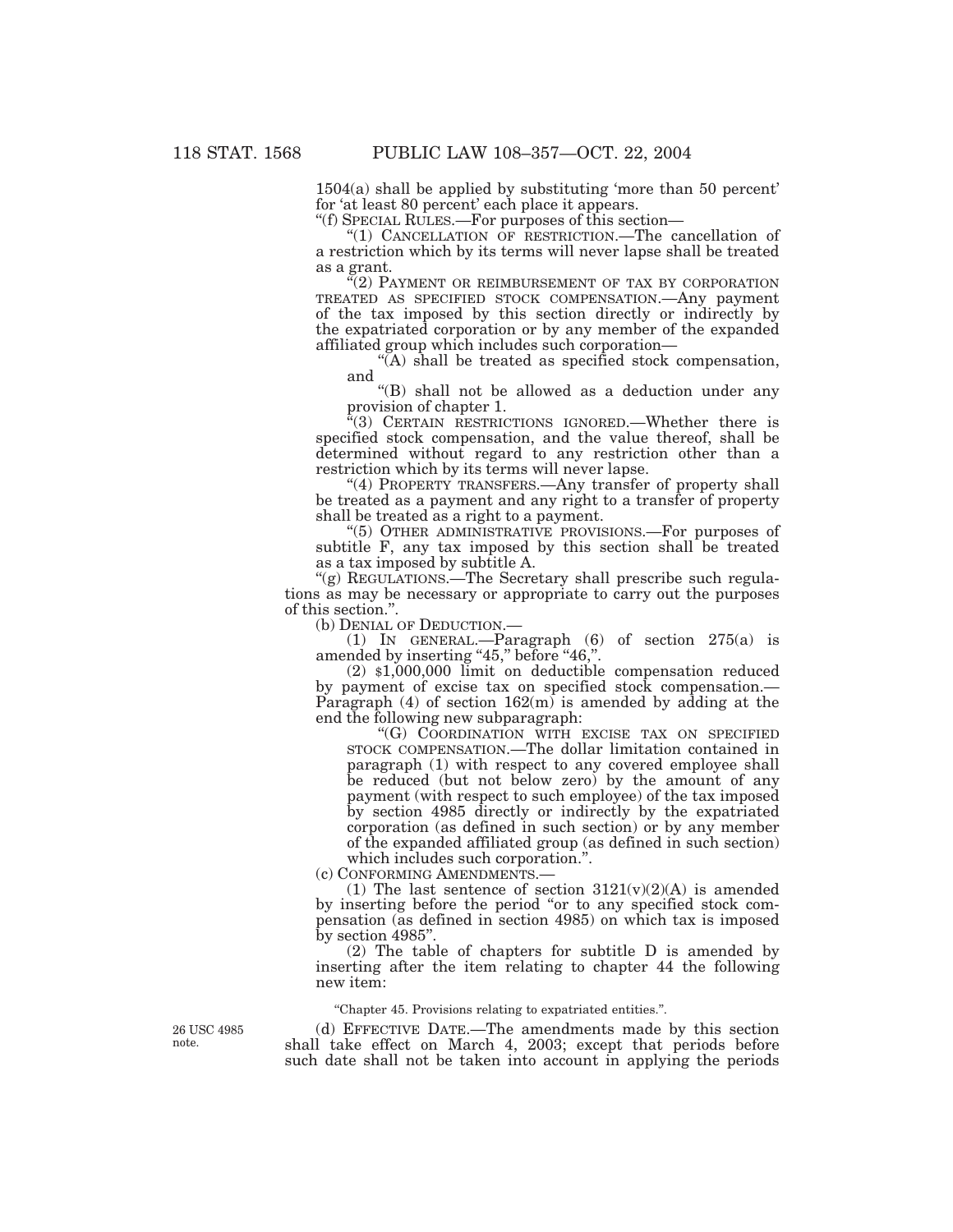in subsections (a) and (e)(1) of section 4985 of the Internal Revenue Code of 1986, as added by this section.

## **SEC. 803. REINSURANCE OF UNITED STATES RISKS IN FOREIGN JURIS-DICTIONS.**

(a) IN GENERAL.—Section 845(a) (relating to allocation in case of reinsurance agreement involving tax avoidance or evasion) is amended by striking "source and character" and inserting "amount, source, or character"

(b) EFFECTIVE DATE.—The amendments made by this section 26 USC 845 note. shall apply to any risk reinsured after the date of the enactment of this Act.

## **SEC. 804. REVISION OF TAX RULES ON EXPATRIATION OF INDIVIDUALS.**

(a) EXPATRIATION TO AVOID TAX.—<br>(1) IN GENERAL.—Subsection (a) of section 877 (relating to treatment of expatriates) is amended to read as follows: "(a) TREATMENT OF EXPATRIATES.—

"(1) IN GENERAL.—Every nonresident alien individual to whom this section applies and who, within the 10-year period immediately preceding the close of the taxable year, lost United States citizenship shall be taxable for such taxable year in the manner provided in subsection (b) if the tax imposed pursuant to such subsection (after any reduction in such tax under the last sentence of such subsection) exceeds the tax which, without regard to this section, is imposed pursuant to section 871.

''(2) INDIVIDUALS SUBJECT TO THIS SECTION.—This section Applicability. shall apply to any individual if—

''(A) the average annual net income tax (as defined in section  $38(c)(1)$  of such individual for the period of 5 taxable years ending before the date of the loss of United States citizenship is greater than \$124,000,

''(B) the net worth of the individual as of such date is \$2,000,000 or more, or

 $C'$ (C) such individual fails to certify under penalty of perjury that he has met the requirements of this title for the 5 preceding taxable years or fails to submit such evidence of such compliance as the Secretary may require.

In the case of the loss of United States citizenship in any calendar year after 2004, such \$124,000 amount shall be increased by an amount equal to such dollar amount multiplied by the cost-of-living adjustment determined under section  $1(f)(3)$ for such calendar year by substituting '2003' for '1992' in subparagraph (B) thereof. Any increase under the preceding sentence shall be rounded to the nearest multiple of \$1,000.''.

(2) REVISION OF EXCEPTIONS FROM ALTERNATIVE TAX.—Subsection (c) of section 877 (relating to tax avoidance not presumed in certain cases) is amended to read as follows:

''(c) EXCEPTIONS.—

"(1) IN GENERAL.—Subparagraphs  $(A)$  and  $(B)$  of subsection  $(a)(2)$  shall not apply to an individual described in paragraph (2) or (3).

''(2) DUAL CITIZENS.—

''(A) IN GENERAL.—An individual is described in this paragraph if—

''(i) the individual became at birth a citizen of the United States and a citizen of another country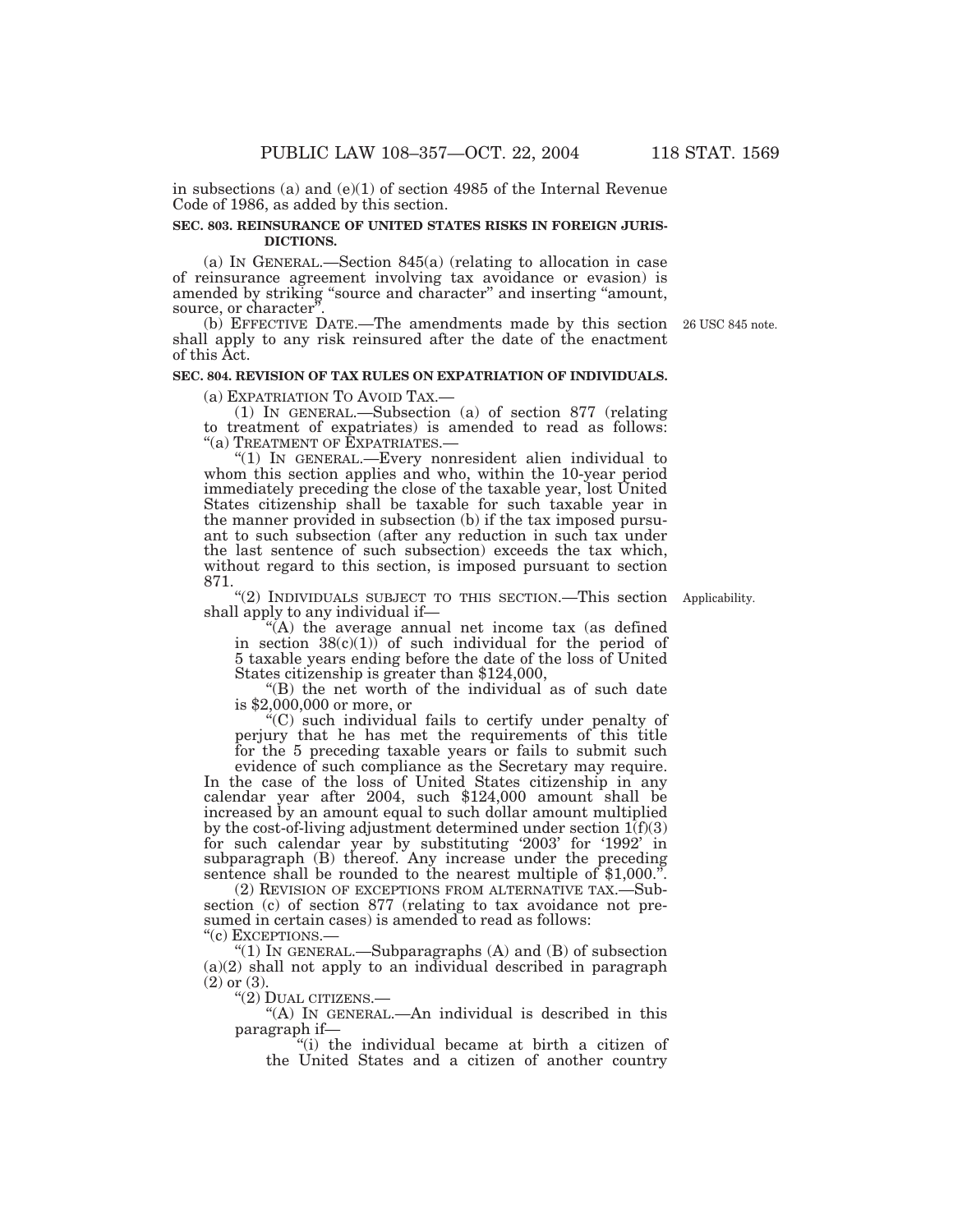and continues to be a citizen of such other country, and

''(ii) the individual has had no substantial contacts with the United States.

''(B) SUBSTANTIAL CONTACTS.—An individual shall be treated as having no substantial contacts with the United States only if the individual—

''(i) was never a resident of the United States (as defined in section 7701(b)),

''(ii) has never held a United States passport, and ''(iii) was not present in the United States for

more than 30 days during any calendar year which is 1 of the 10 calendar years preceding the individual's loss of United States citizenship.

''(3) CERTAIN MINORS.—An individual is described in this paragraph if—

''(A) the individual became at birth a citizen of the United States,

''(B) neither parent of such individual was a citizen of the United States at the time of such birth,

''(C) the individual's loss of United States citizenship occurs before such individual attains age 181⁄2, and

''(D) the individual was not present in the United States for more than 30 days during any calendar year which is 1 of the 10 calendar years preceding the individual's loss of United States citizenship.''.

(3) CONFORMING AMENDMENT.—Section 2107(a) is amended to read as follows:

"(a) TREATMENT OF EXPATRIATES. A tax computed in accordance with the table contained in section 2001 is hereby imposed on the transfer of the taxable estate, determined as provided in section 2106, of every decedent nonresident not a citizen of the United States if the date of death occurs during a taxable year with respect to which the decedent is subject to tax under section 877(b).''.

(b) SPECIAL RULES FOR DETERMINING WHEN AN INDIVIDUAL IS NO LONGER A UNITED STATES CITIZEN OR LONG-TERM RESI-DENT.—Section 7701 (relating to definitions) is amended by redesignating subsection (n) as subsection (o) and by inserting after subsection (m) the following new subsection:

"(n) SPECIAL RULES FOR DETERMINING WHEN AN INDIVIDUAL IS NO LONGER A UNITED STATES CITIZEN OR LONG-TERM RESI-DENT.—An individual who would (but for this subsection) cease to be treated as a citizen or resident of the United States shall continue to be treated as a citizen or resident of the United States, as the case may be, until such individual—

"(1) gives notice of an expatriating act or termination of residency (with the requisite intent to relinquish citizenship or terminate residency) to the Secretary of State or the Secretary of Homeland Security, and

 $(2)$  provides a statement in accordance with section 6039G.''.

(c) PHYSICAL PRESENCE IN THE UNITED STATES FOR MORE THAN 30 DAYS.—Section 877 (relating to expatriation to avoid tax) is amended by adding at the end the following new subsection:

''(g) PHYSICAL PRESENCE.—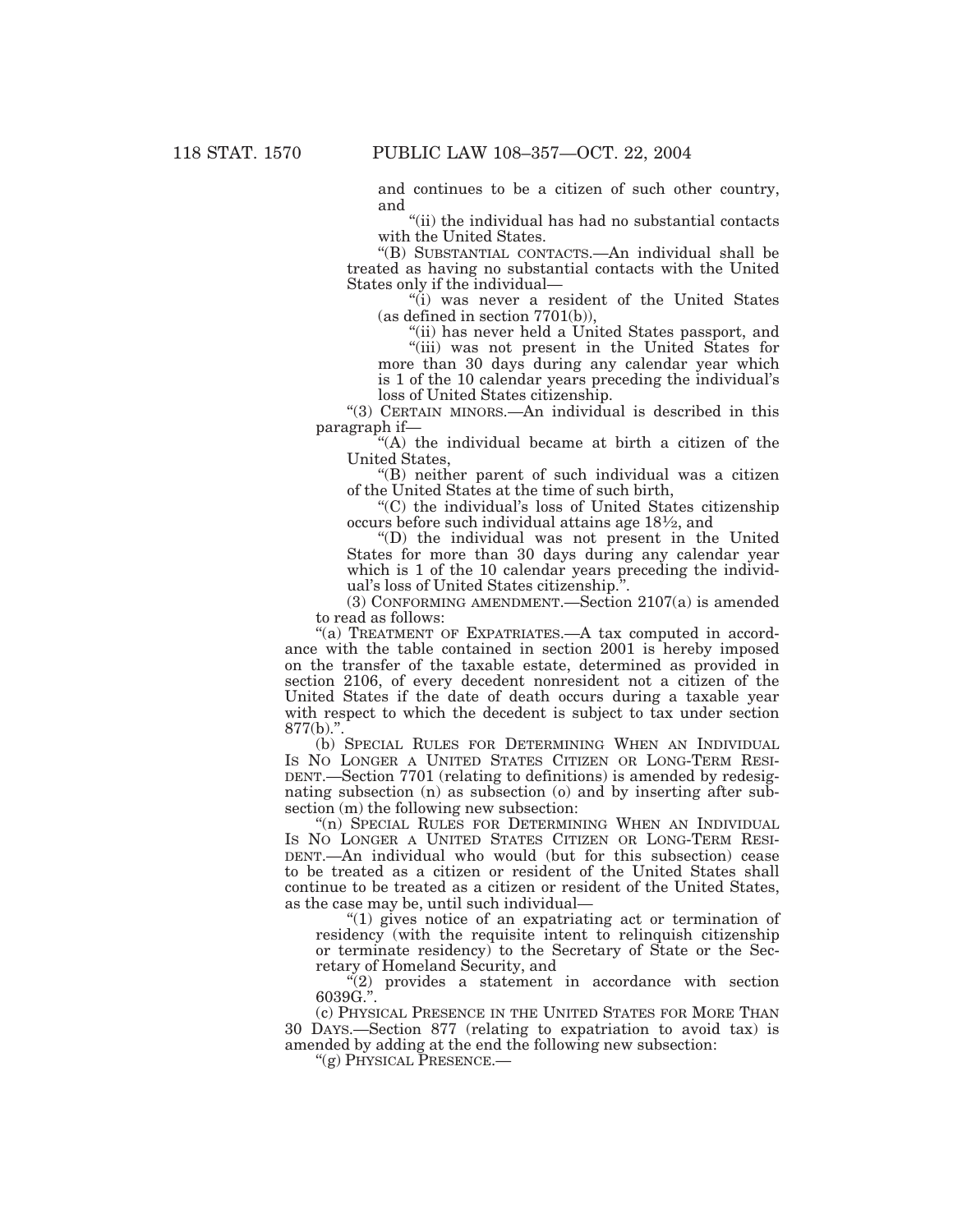''(1) IN GENERAL.—This section shall not apply to any individual to whom this section would otherwise apply for any taxable year during the 10-year period referred to in subsection (a) in which such individual is physically present in the United States at any time on more than 30 days in the calendar year ending in such taxable year, and such individual shall be treated for purposes of this title as a citizen or resident of the United States, as the case may be, for such taxable year.

" $(2)$  EXCEPTION.—

"(A) In GENERAL.—In the case of an individual described in any of the following subparagraphs of this paragraph, a day of physical presence in the United States shall be disregarded if the individual is performing services in the United States on such day for an employer. The preceding sentence shall not apply if—

 $(i)$  such employer is related (within the meaning of section 267 and 707) to such individual, or

"(ii) such employer fails to meet such requirements as the Secretary may prescribe by regulations to pre-

vent the avoidance of the purposes of this paragraph. Not more than 30 days during any calendar year may be disregarded under this subparagraph.

''(B) INDIVIDUALS WITH TIES TO OTHER COUNTRIES.— An individual is described in this subparagraph if—

''(i) the individual becomes (not later than the close of a reasonable period after loss of United States citizenship or termination of residency) a citizen or resident of the country in which—

''(I) such individual was born,

''(II) if such individual is married, such individual's spouse was born, or

" $(\overline{III})$  either of such individual's parents were born, and

''(ii) the individual becomes fully liable for income tax in such country.

''(C) MINIMAL PRIOR PHYSICAL PRESENCE IN THE UNITED STATES.—An individual is described in this subparagraph if, for each year in the 10-year period ending on the date of loss of United States citizenship or termination of residency, the individual was physically present in the United States for 30 days or less. The rule of section Applicability. 7701(b)(3)(D)(ii) shall apply for purposes of this subparagraph.''.

(d) TRANSFERS SUBJECT TO GIFT TAX.—

(1) IN GENERAL.—Subsection (a) of section 2501 (relating to taxable transfers) is amended by striking paragraph (4), by redesignating paragraph (5) as paragraph (4), and by striking paragraph (3) and inserting the following new paragraph:

''(3) EXCEPTION.—

''(A) CERTAIN INDIVIDUALS.—Paragraph (2) shall not apply in the case of a donor to whom section 877(b) applies for the taxable year which includes the date of the transfer.

''(B) CREDIT FOR FOREIGN GIFT TAXES.—The tax imposed by this section solely by reason of this paragraph shall be credited with the amount of any gift tax actually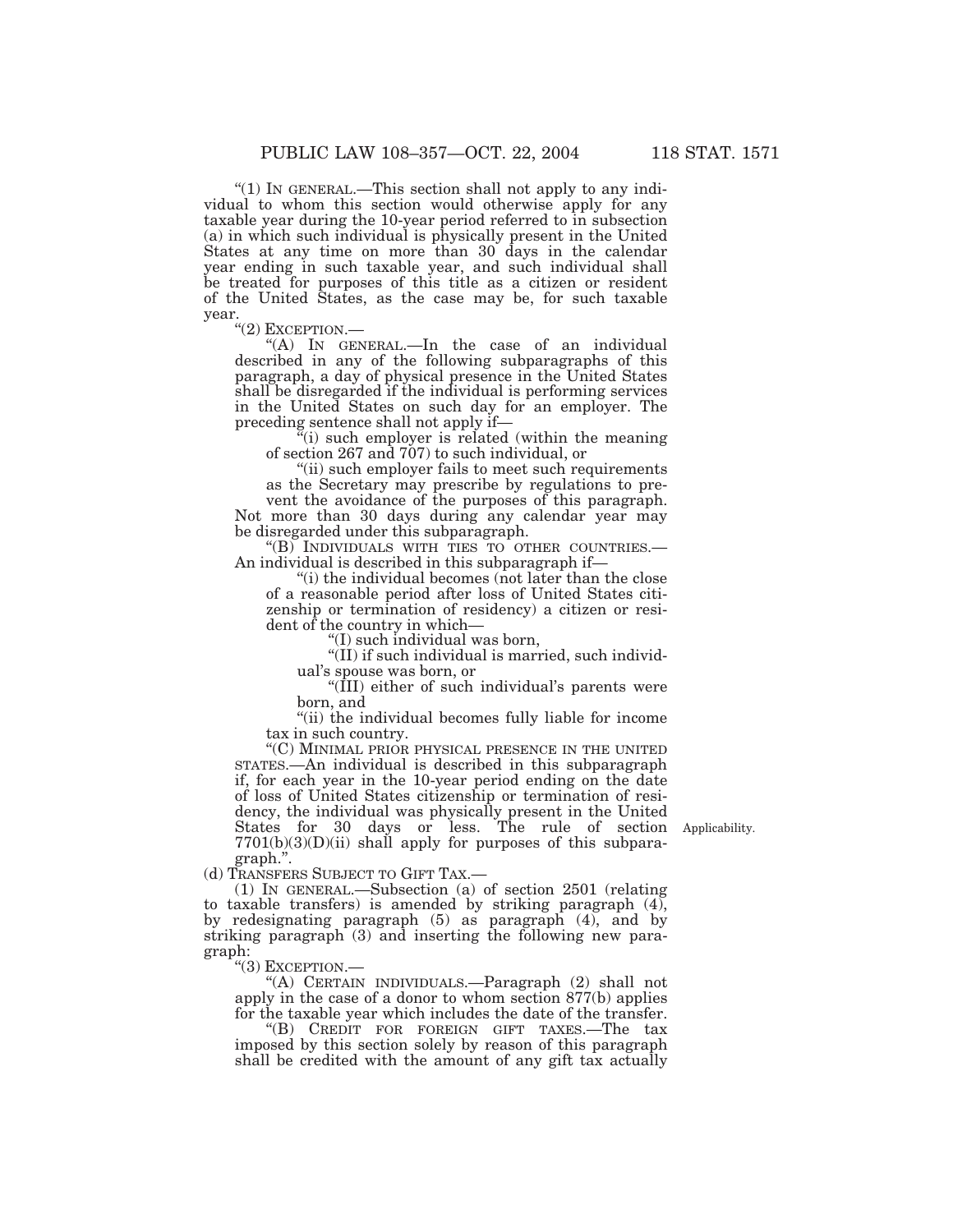paid to any foreign country in respect of any gift which is taxable under this section solely by reason of this paragraph.''.

 $(2)$  TRANSFERS OF CERTAIN STOCK.—Subsection (a) of section 2501 is amended by adding at the end the following new paragraph:

''(5) TRANSFERS OF CERTAIN STOCK.—

''(A) IN GENERAL.—In the case of a transfer of stock in a foreign corporation described in subparagraph (B) by a donor to whom section 877(b) applies for the taxable year which includes the date of the transfer—

" $(i)$  section  $2511(a)$  shall be applied without regard to whether such stock is situated within the United States, and

"(ii) the value of such stock for purposes of this chapter shall be its U.S.-asset value determined under subparagraph  $(C)$ .

''(B) FOREIGN CORPORATION DESCRIBED.—A foreign corporation is described in this subparagraph with respect to a donor if—

''(i) the donor owned (within the meaning of section  $958(a)$  at the time of such transfer 10 percent or more of the total combined voting power of all classes of stock entitled to vote of the foreign corporation, and

"(ii) such donor owned (within the meaning of section 958(a)), or is considered to have owned (by applying the ownership rules of section 958(b)), at the time of such transfer, more than 50 percent of—

''(I) the total combined voting power of all classes of stock entitled to vote of such corporation, or

''(II) the total value of the stock of such corporation.

''(C) U.S.-ASSET VALUE.—For purposes of subparagraph (A), the U.S.-asset value of stock shall be the amount which bears the same ratio to the fair market value of such stock at the time of transfer as—

''(i) the fair market value (at such time) of the assets owned by such foreign corporation and situated in the United States, bears to

"(ii) the total fair market value (at such time) of all assets owned by such foreign corporation.''.

(e) ENHANCED INFORMATION REPORTING FROM INDIVIDUALS LOSING UNITED STATES CITIZENSHIP.—

(1) IN GENERAL.—Subsection (a) of section 6039G is amended to read as follows:

''(a) IN GENERAL.—Notwithstanding any other provision of law, any individual to whom section  $877(b)$  applies for any taxable year shall provide a statement for such taxable year which includes the information described in subsection (b).''.

(2) INFORMATION TO BE PROVIDED.—Subsection (b) of section 6039G is amended to read as follows:

''(b) INFORMATION TO BE PROVIDED.—Information required under subsection (a) shall include—

" $(1)$  the taxpayer's TIN,

Applicability.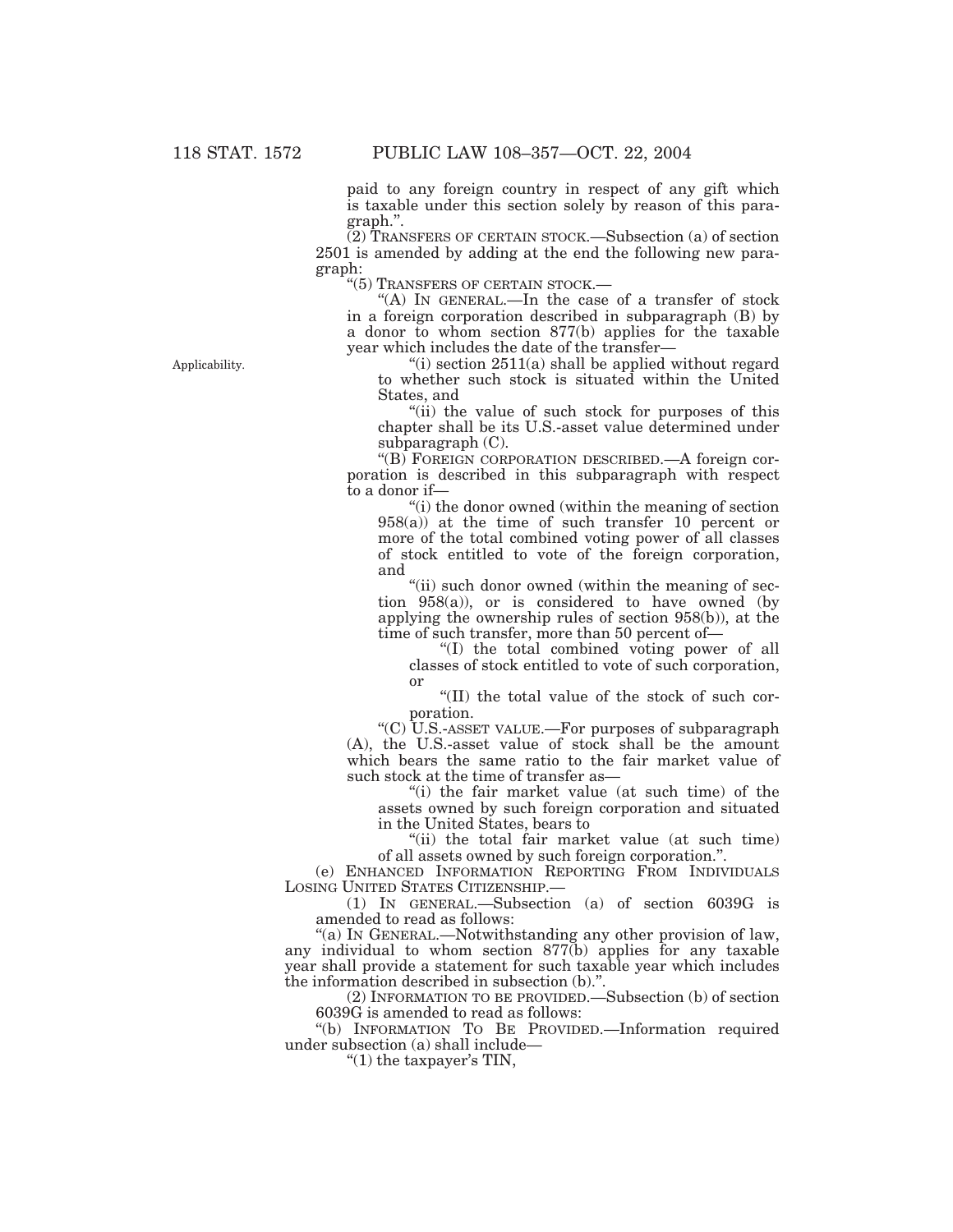$(2)$  the mailing address of such individual's principal foreign residence,

''(3) the foreign country in which such individual is residing,

 $''(4)$  the foreign country of which such individual is a citizen,  $\sqrt[4]{(5)}$  information detailing the income, assets, and liabilities

of such individual,

''(6) the number of days during any portion of which that the individual was physically present in the United States during the taxable year, and

"(7) such other information as the Secretary may prescribe.".

(3) INCREASE IN PENALTY.—Subsection (d) of section 6039G is amended to read as follows:

''(d) PENALTY.—If—

 $''(1)$  an individual is required to file a statement under subsection (a) for any taxable year, and

 $''(2)$  fails to file such a statement with the Secretary on or before the date such statement is required to be filed or fails to include all the information required to be shown on the statement or includes incorrect information,

such individual shall pay a penalty of \$10,000 unless it is shown that such failure is due to reasonable cause and not to willful neglect.''.

(4) CONFORMING AMENDMENT.—Section 6039G is amended by striking subsections (c), (f), and (g) and by redesignating subsections (d) and (e) as subsection (c) and (d), respectively. (f) EFFECTIVE DATE.—The amendments made by this section 26 USC 877 note.

#### **SEC. 805. REPORTING OF TAXABLE MERGERS AND ACQUISITIONS.**

shall apply to individuals who expatriate after June 3, 2004.

(a) IN GENERAL.—Subpart B of part III of subchapter A of chapter 61 is amended by inserting after section 6043 the following new section:

#### **''SEC. 6043A. RETURNS RELATING TO TAXABLE MERGERS AND ACQUISI-TIONS.**

"(a) IN GENERAL.—According to the forms or regulations prescribed by the Secretary, the acquiring corporation in any taxable acquisition shall make a return setting forth—

''(1) a description of the acquisition,

 $(2)$  the name and address of each shareholder of the acquired corporation who is required to recognize gain (if any) as a result of the acquisition,

"(3) the amount of money and the fair market value of other property transferred to each such shareholder as part of such acquisition, and

"(4) such other information as the Secretary may prescribe. To the extent provided by the Secretary, the requirements of this section applicable to the acquiring corporation shall be applicable to the acquired corporation and not to the acquiring corporation.

''(b) NOMINEES.—According to the forms or regulations prescribed by the Secretary:

 $^{a}(1)$  REPORTING.—Any person who holds stock as a nominee for another person shall furnish in the manner prescribed by the Secretary to such other person the information provided by the corporation under subsection (d).

"(2) REPORTING TO NOMINEES.—In the case of stock held by any person as a nominee, references in this section (other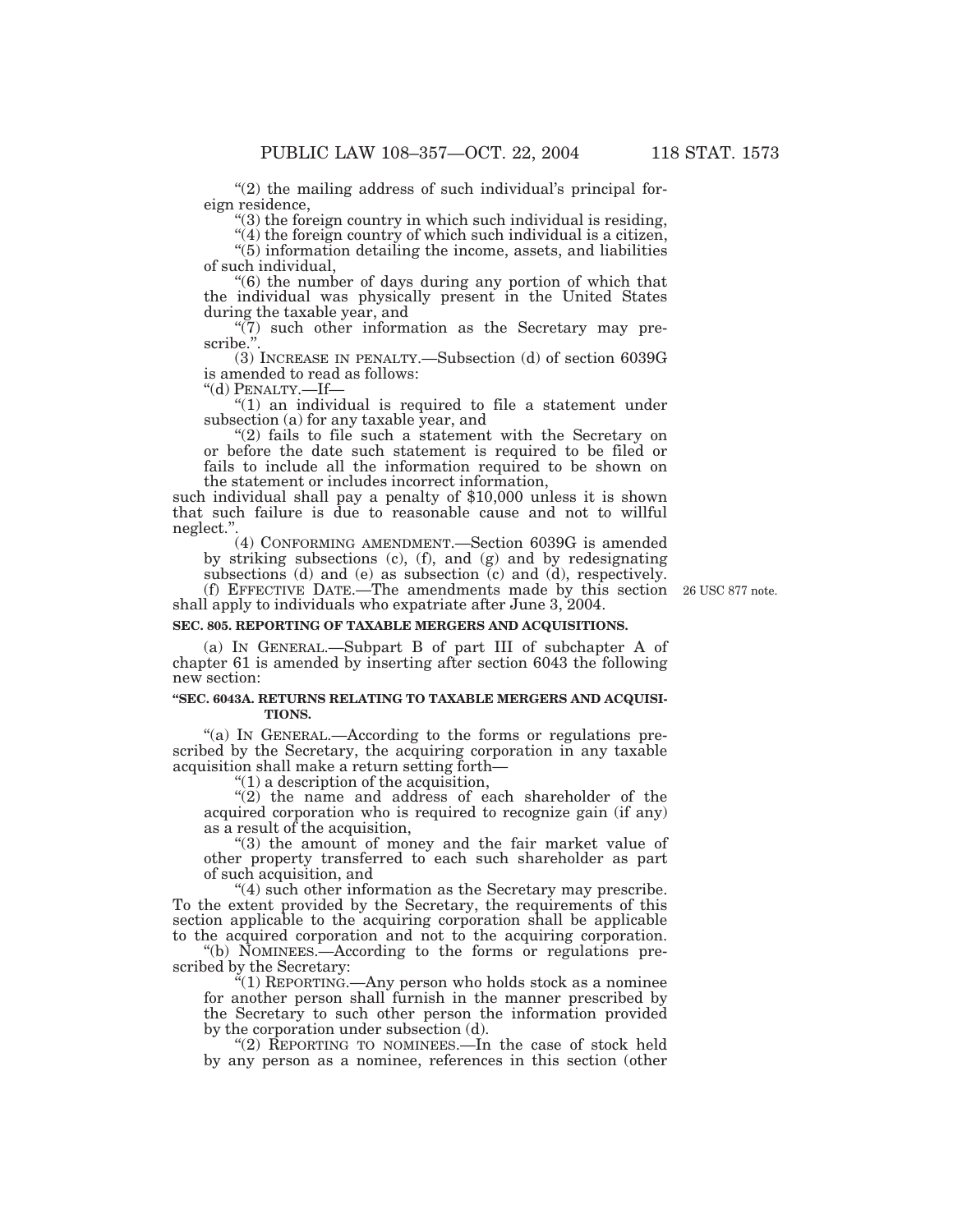than in subsection (c)) to a shareholder shall be treated as a reference to the nominee.

''(c) TAXABLE ACQUISITION.—For purposes of this section, the term 'taxable acquisition' means any acquisition by a corporation of stock in or property of another corporation if any shareholder of the acquired corporation is required to recognize gain (if any)

as a result of such acquisition.<br>
"(d) STATEMENTS TO BE FURNISHED TO SHAREHOLDERS.— According to the forms or regulations prescribed by the Secretary, every person required to make a return under subsection (a) shall furnish to each shareholder whose name is required to be set forth in such return a written statement showing—

" $(1)$  the name, address, and phone number of the information contact of the person required to make such return,

" $(2)$  the information required to be shown on such return with respect to such shareholder, and

 $"(3)$  such other information as the Secretary may prescribe. The written statement required under the preceding sentence shall be furnished to the shareholder on or before January 31 of the year following the calendar year during which the taxable acquisition occurred.".<br>(b) ASSESSABLE PENALTIES.-

(1) Subparagraph (B) of section  $6724\text{d}(1)$  (relating to definitions) is amended by redesignating clauses (ii) through  $(xviii)$  as clauses (iii) through  $(xix)$ , respectively, and by inserting after clause (i) the following new clause:

"(ii) section 6043A(a) (relating to returns relating to taxable mergers and acquisitions),''.

(2) Paragraph (2) of section  $6724(d)$  is amended by redesignating subparagraphs  $(F)$  through  $(BB)$  as subparagraphs  $(G)$ through (CC), respectively, and by inserting after subparagraph (E) the following new subparagraph:

"(F) subsections (b) and (d) of section 6043A (relating to returns relating to taxable mergers and acquisitions). (c) CLERICAL AMENDMENT.—The table of sections for subpart

B of part III of subchapter A of chapter 61 is amended by inserting after the item relating to section 6043 the following new item:

''Sec. 6043A. Returns relating to taxable mergers and acquisitions.''.

(d) EFFECTIVE DATE.—The amendments made by this section shall apply to acquisitions after the date of the enactment of this Act.

## **SEC. 806. STUDIES.**

(a) TRANSFER PRICING RULES.—The Secretary of the Treasury or the Secretary's delegate shall conduct a study regarding the effectiveness of current transfer pricing rules and compliance efforts in ensuring that cross-border transfers and other related-party transactions, particularly transactions involving intangible assets, service contracts, or leases cannot be used improperly to shift income out of the United States. The study shall include a review of the contemporaneous documentation and penalty rules under section 6662 of the Internal Revenue Code of 1986, a review of the regulatory and administrative guidance implementing the principles of section 482 of such Code to transactions involving intangible property and services and to cost-sharing arrangements, and an examination of whether increased disclosure of cross-border transactions should be required. The study shall set forth specific

26 USC 6043A note.

Deadlines. Reports.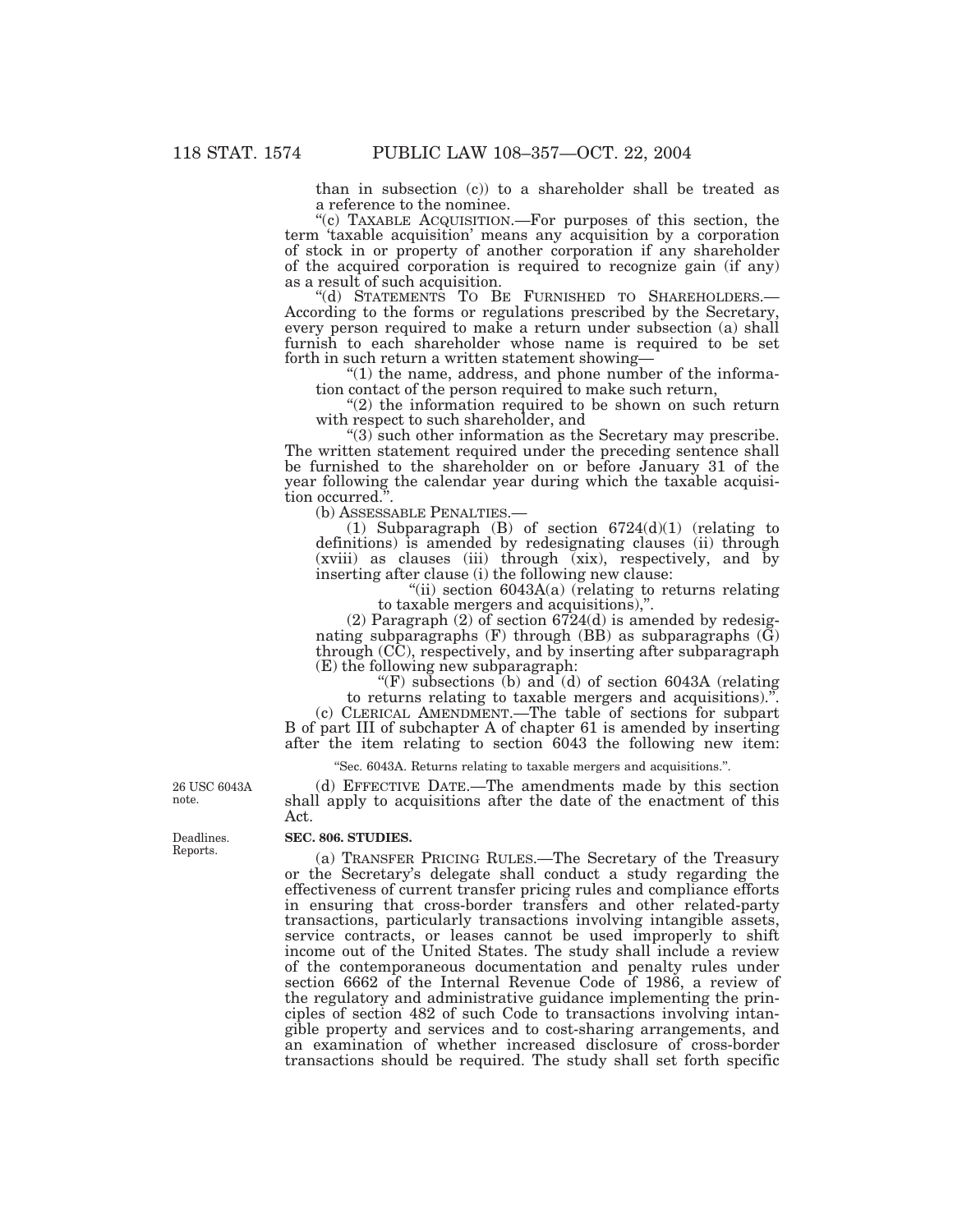recommendations to address all abuses identified in the study. Not later than June 30, 2005, such Secretary or delegate shall submit to the Congress a report of such study.

(b) INCOME TAX TREATIES.—The Secretary of the Treasury or the Secretary's delegate shall conduct a study of United States income tax treaties to identify any inappropriate reductions in United States withholding tax that provide opportunities for shifting income out of the United States, and to evaluate whether existing anti-abuse mechanisms are operating properly. The study shall include specific recommendations to address all inappropriate uses of tax treaties. Not later than June 30, 2005, such Secretary or delegate shall submit to the Congress a report of such study.

(c) EFFECTIVENESS OF CORPORATE EXPATRIATION PROVISIONS.— The Secretary of the Treasury or the Secretary's delegate shall conduct a study of the effectiveness of the provisions of this title on corporate expatriation. The study shall include such recommendations as such Secretary or delegate may have to improve the effectiveness of such provisions in carrying out the purposes of this title. Not later than December 31, 2006, such Secretary or delegate shall submit to the Congress a report of such study.

# **Subtitle B—Provisions Relating to Tax Shelters**

## **Part I—Taxpayer-Related Provisions**

## **SEC. 811. PENALTY FOR FAILING TO DISCLOSE REPORTABLE TRANS-ACTIONS.**

(a) IN GENERAL.—Part I of subchapter B of chapter 68 (relating to assessable penalties) is amended by inserting after section 6707 the following new section:

## **''SEC. 6707A. PENALTY FOR FAILURE TO INCLUDE REPORTABLE TRANSACTION INFORMATION WITH RETURN.**

"(a) IMPOSITION OF PENALTY.—Any person who fails to include on any return or statement any information with respect to a reportable transaction which is required under section 6011 to be included with such return or statement shall pay a penalty in the amount determined under subsection (b).

''(b) AMOUNT OF PENALTY.—

"(1) In GENERAL.—Except as provided in paragraph (2), the amount of the penalty under subsection (a) shall be—

"(A)  $$10,000$  in the case of a natural person, and

" $(B)$  \$50,000 in any other case.

"(2) LISTED TRANSACTION.—The amount of the penalty under subsection (a) with respect to a listed transaction shall be—

"(A)  $$100,000$  in the case of a natural person, and "(B)  $$200,000$  in any other case.

''(c) DEFINITIONS.—For purposes of this section:

"(1) REPORTABLE TRANSACTION.—The term 'reportable transaction' means any transaction with respect to which information is required to be included with a return or statement because, as determined under regulations prescribed under section 6011, such transaction is of a type which the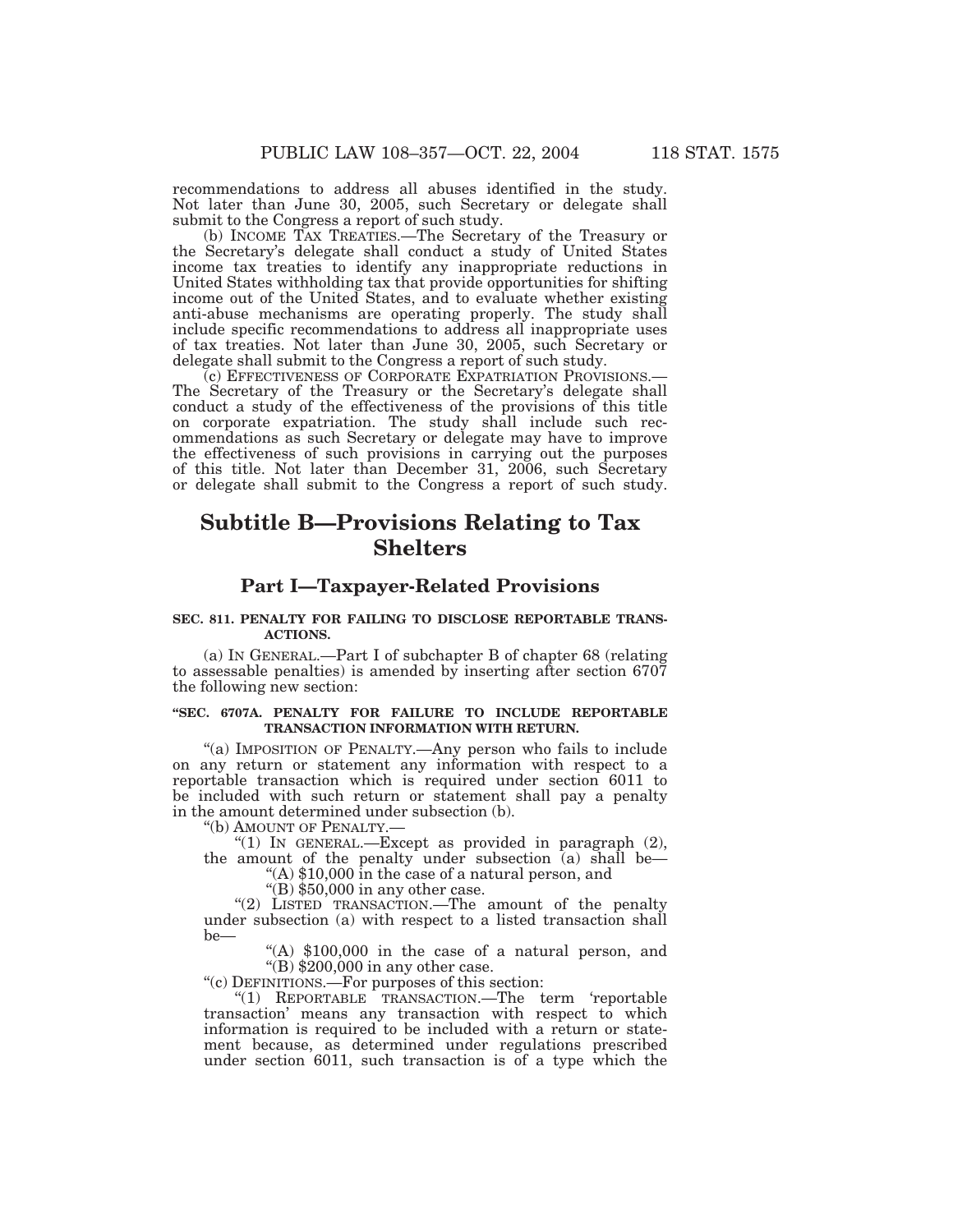Secretary determines as having a potential for tax avoidance or evasion.

''(2) LISTED TRANSACTION.—The term 'listed transaction' means a reportable transaction which is the same as, or substantially similar to, a transaction specifically identified by the Secretary as a tax avoidance transaction for purposes of section 6011.

''(d) AUTHORITY TO RESCIND PENALTY.—

''(1) IN GENERAL.—The Commissioner of Internal Revenue may rescind all or any portion of any penalty imposed by this section with respect to any violation if—

"(A) the violation is with respect to a reportable transaction other than a listed transaction, and

''(B) rescinding the penalty would promote compliance with the requirements of this title and effective tax administration.

"(2) NO JUDICIAL APPEAL.—Notwithstanding any other provision of law, any determination under this subsection may not be reviewed in any judicial proceeding.

"(3) RECORDS.—If a penalty is rescinded under paragraph (1), the Commissioner shall place in the file in the Office of the Commissioner the opinion of the Commissioner with respect to the determination, including—

''(A) a statement of the facts and circumstances relating to the violation,

''(B) the reasons for the rescission, and

''(C) the amount of the penalty rescinded.

"(e) PENALTY REPORTED TO SEC.—In the case of a person—

 $''(1)$  which is required to file periodic reports under section 13 or 15(d) of the Securities Exchange Act of 1934 or is required to be consolidated with another person for purposes of such reports, and

" $(2)$  which-

''(A) is required to pay a penalty under this section with respect to a listed transaction,

"(B) is required to pay a penalty under section  $6662A$ with respect to any reportable transaction at a rate prescribed under section 6662A(c), or

 $C$ ) is required to pay a penalty under section 6662(h) with respect to any reportable transaction and would (but for section  $6662A(e)(2)(C)$  have been subject to penalty under section 6662A at a rate prescribed under section 6662A(c),

the requirement to pay such penalty shall be disclosed in such reports filed by such person for such periods as the Secretary shall specify. Failure to make a disclosure in accordance with the preceding sentence shall be treated as a failure to which the penalty under subsection (b)(2) applies.

''(f) COORDINATION WITH OTHER PENALTIES.—The penalty imposed by this section shall be in addition to any other penalty imposed by this title.''.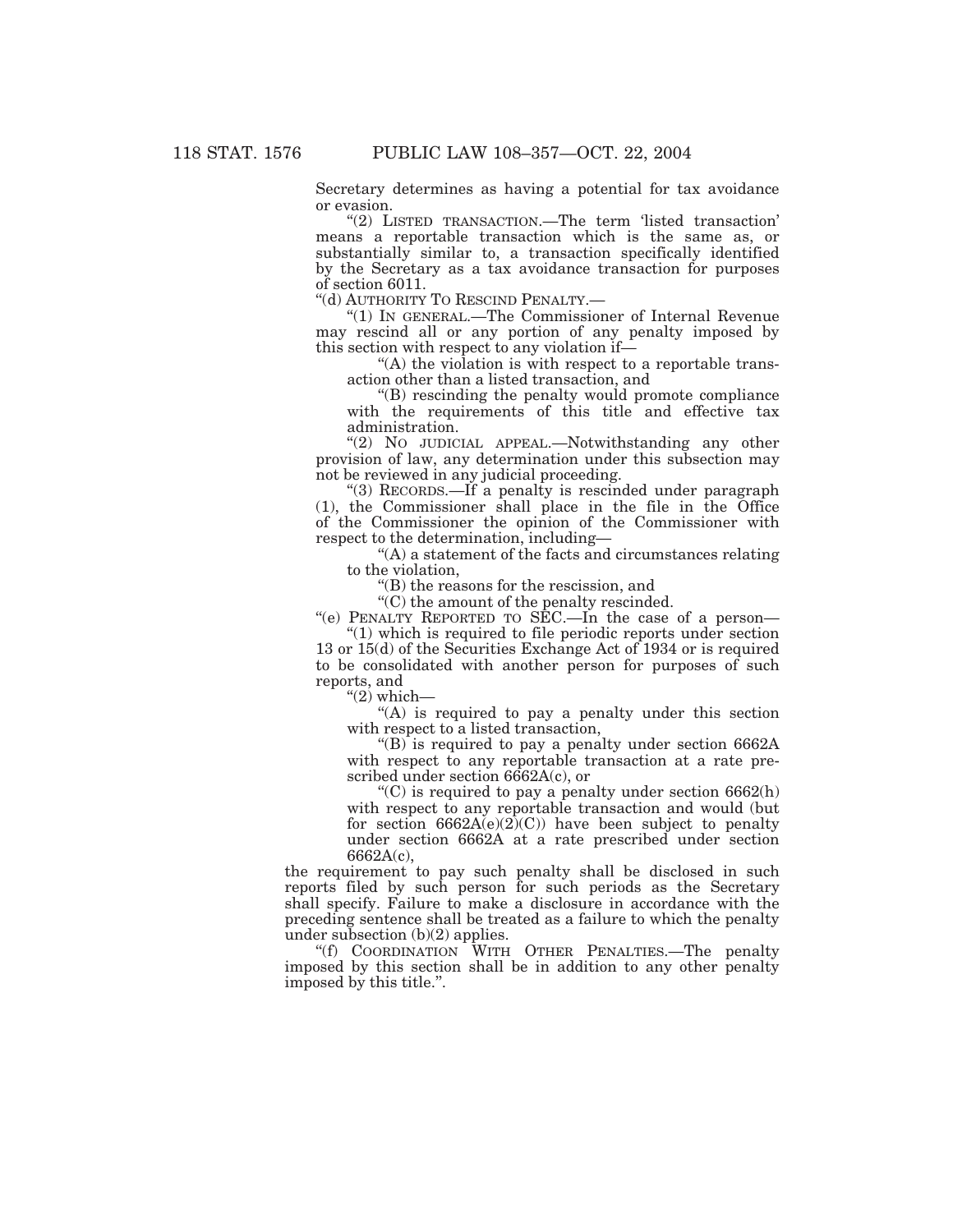(b) CONFORMING AMENDMENT.—The table of sections for part I of subchapter B of chapter 68 is amended by inserting after the item relating to section 6707 the following:

''Sec. 6707A. Penalty for failure to include reportable transaction information with return.''.

(c) EFFECTIVE DATE.—The amendments made by this section shall apply to returns and statements the due date for which is after the date of the enactment of this Act.

(d) REPORT.—The Commissioner of Internal Revenue shall annually report to the Committee on Ways and Means of the House of Representatives and the Committee on Finance of the Senate note.

(1) a summary of the total number and aggregate amount of penalties imposed, and rescinded, under section 6707A of the Internal Revenue Code of 1986, and

(2) a description of each penalty rescinded under section 6707(c) of such Code and the reasons therefor.

#### **SEC. 812. ACCURACY-RELATED PENALTY FOR LISTED TRANSACTIONS, OTHER REPORTABLE TRANSACTIONS HAVING A SIGNIFI-CANT TAX AVOIDANCE PURPOSE, ETC.**

(a) IN GENERAL.—Subchapter A of chapter 68 is amended by inserting after section 6662 the following new section:

## **''SEC. 6662A. IMPOSITION OF ACCURACY-RELATED PENALTY ON UNDERSTATEMENTS WITH RESPECT TO REPORTABLE TRANSACTIONS.**

"(a) IMPOSITION OF PENALTY.—If a taxpayer has a reportable transaction understatement for any taxable year, there shall be added to the tax an amount equal to 20 percent of the amount of such understatement.

''(b) REPORTABLE TRANSACTION UNDERSTATEMENT.—For purposes of this section—

''(1) IN GENERAL.—The term 'reportable transaction understatement' means the sum of—

''(A) the product of—

"(i) the amount of the increase (if any) in taxable income which results from a difference between the proper tax treatment of an item to which this section applies and the taxpayer's treatment of such item (as shown on the taxpayer's return of tax), and

"(ii) the highest rate of tax imposed by section 1 (section 11 in the case of a taxpayer which is a corporation), and

 $\mathrm{``(B)}$  the amount of the decrease (if any) in the aggregate amount of credits determined under subtitle A which results from a difference between the taxpayer's treatment of an item to which this section applies (as shown on the taxpayer's return of tax) and the proper tax treatment of such item.

For purposes of subparagraph (A), any reduction of the excess of deductions allowed for the taxable year over gross income for such year, and any reduction in the amount of capital losses which would (without regard to section 1211) be allowed for such year, shall be treated as an increase in taxable income.

"(2) ITEMS TO WHICH SECTION APPLIES.—This section shall apply to any item which is attributable to—

26 USC 6707A note.

26 USC 6707A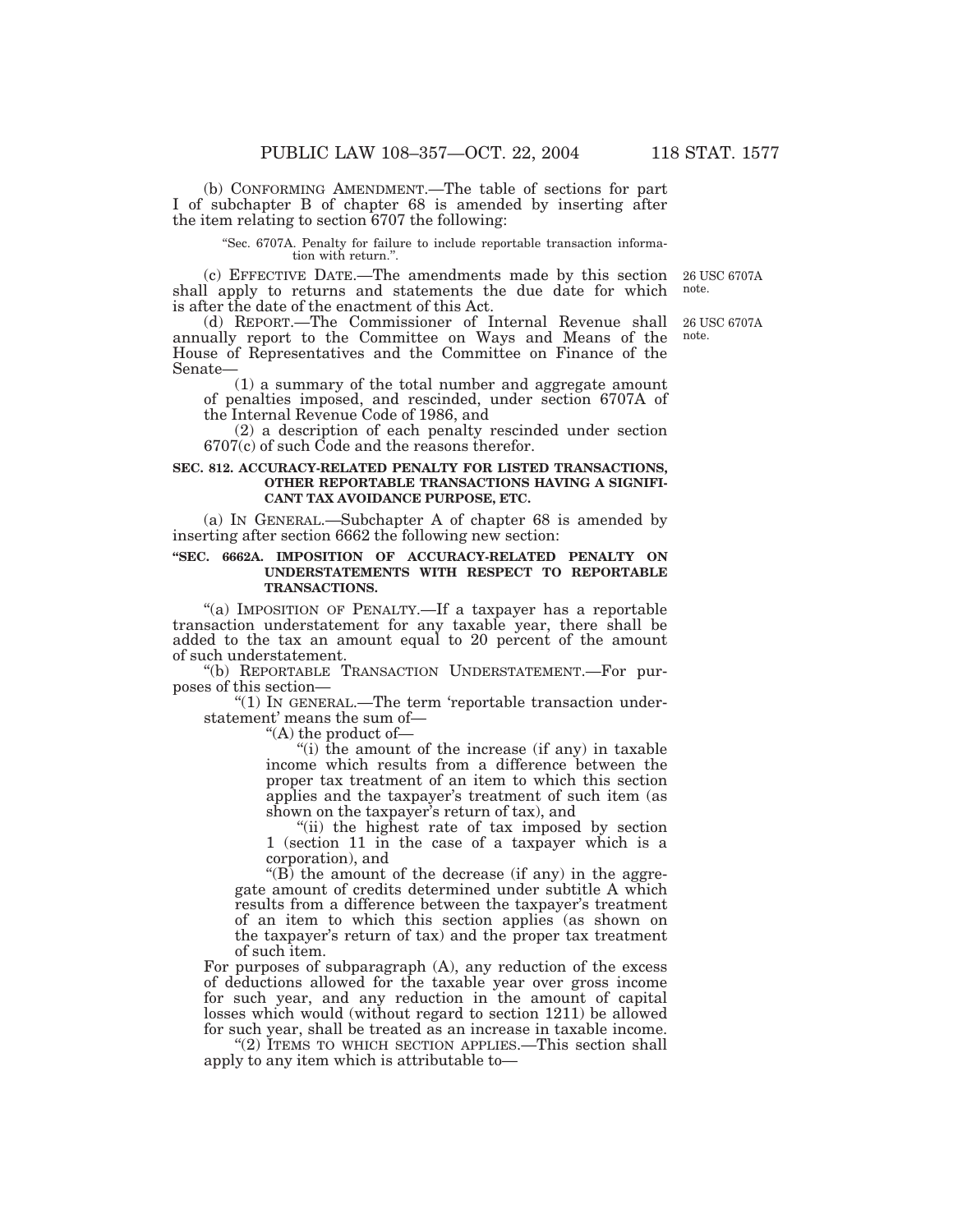''(A) any listed transaction, and

''(B) any reportable transaction (other than a listed transaction) if a significant purpose of such transaction is the avoidance or evasion of Federal income tax.

''(c) HIGHER PENALTY FOR NONDISCLOSED LISTED AND OTHER AVOIDANCE TRANSACTIONS.—Subsection (a) shall be applied by substituting '30 percent' for '20 percent' with respect to the portion of any reportable transaction understatement with respect to which the requirement of section  $6664(d)(2)(A)$  is not met.

" $(d)$  DEFINITIONS OF REPORTABLE AND LISTED TRANSACTIONS.— For purposes of this section, the terms 'reportable transaction' and 'listed transaction' have the respective meanings given to such terms by section 6707A(c).

''(e) SPECIAL RULES.—

"(1) COORDINATION WITH PENALTIES, ETC., ON OTHER UNDER-STATEMENTS.—In the case of an understatement (as defined in section  $6662(d)(2)$ 

''(A) the amount of such understatement (determined without regard to this paragraph) shall be increased by the aggregate amount of reportable transaction understatements for purposes of determining whether such understatement is a substantial understatement under section 6662(d)(1), and

"(B) the addition to tax under section  $6662(a)$  shall apply only to the excess of the amount of the substantial understatement (if any) after the application of subparagraph (A) over the aggregate amount of reportable transaction understatements.

''(2) COORDINATION WITH OTHER PENALTIES.—

"(A) APPLICATION OF FRAUD PENALTY.-References to an underpayment in section 6663 shall be treated as including references to a reportable transaction understatement.

''(B) NO DOUBLE PENALTY.—This section shall not apply to any portion of an understatement on which a penalty is imposed under section 6663.

''(C) COORDINATION WITH VALUATION PENALTIES.—

"(i) SECTION  $6662(e)$ .—Section  $6662(e)$  shall not apply to any portion of an understatement on which a penalty is imposed under this section.

''(ii) SECTION 6662(h).—This section shall not apply to any portion of an understatement on which a penalty is imposed under section 6662(h).

''(3) SPECIAL RULE FOR AMENDED RETURNS.—Except as provided in regulations, in no event shall any tax treatment included with an amendment or supplement to a return of tax be taken into account in determining the amount of any reportable transaction understatement if the amendment or supplement is filed after the earlier of the date the taxpayer is first contacted by the Secretary regarding the examination of the return or such other date as is specified by the Secretary.''.

(b) DETERMINATION OF OTHER UNDERSTATEMENTS.—Subparagraph  $(A)$  of section  $6662(d)(2)$  is amended by adding at the end the following flush sentence:

Applicability.

Applicability.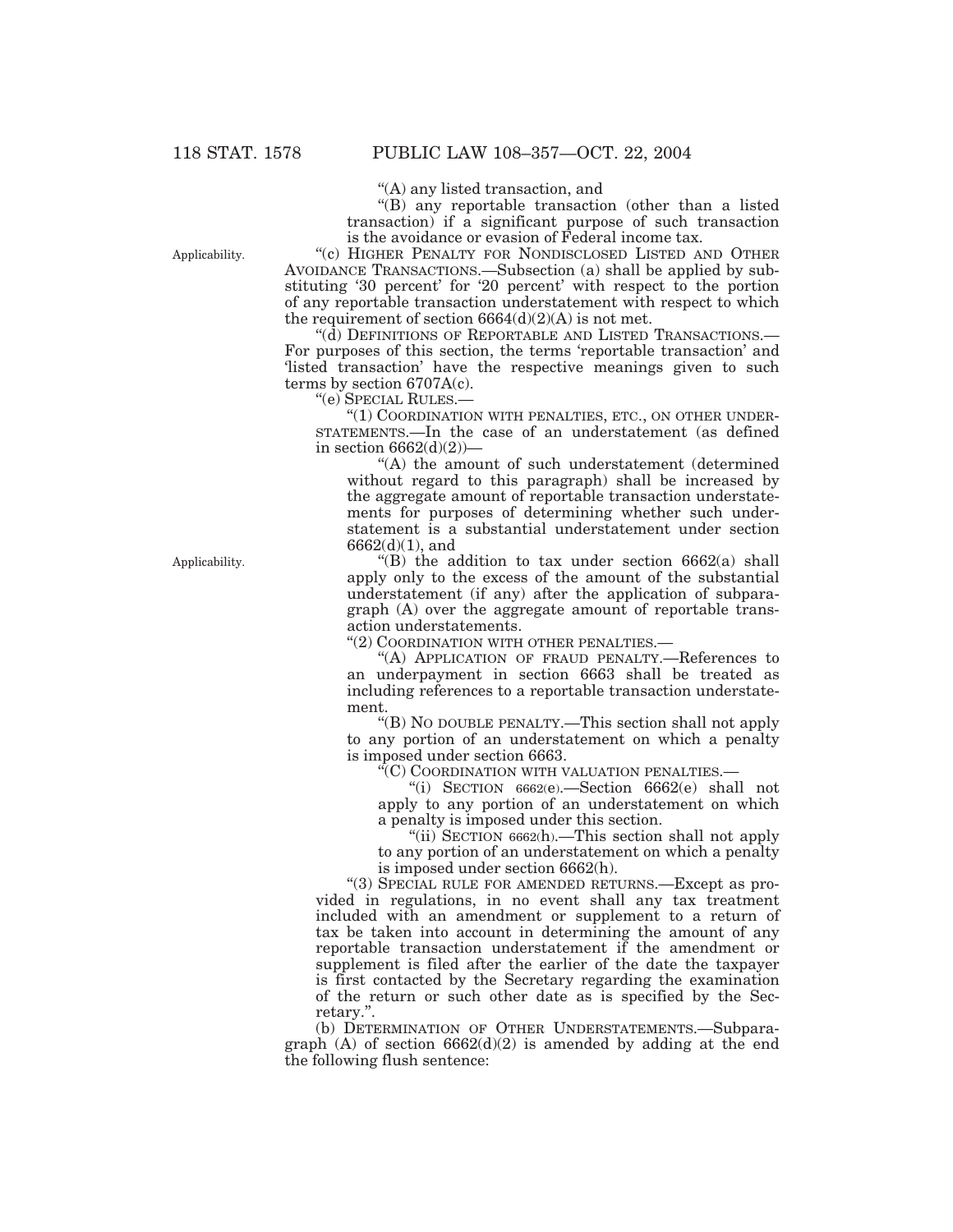''The excess under the preceding sentence shall be determined without regard to items to which section 6662A applies."

(c) REASONABLE CAUSE EXCEPTION.—

(1) IN GENERAL.—Section 6664 is amended by adding at the end the following new subsection:

''(d) REASONABLE CAUSE EXCEPTION FOR REPORTABLE TRANS-ACTION UNDERSTATEMENTS.—

" $(1)$  In GENERAL.—No penalty shall be imposed under section 6662A with respect to any portion of a reportable transaction understatement if it is shown that there was a reasonable cause for such portion and that the taxpayer acted in good faith with respect to such portion.

"(2) SPECIAL RULES.—Paragraph (1) shall not apply to any reportable transaction understatement unless—

''(A) the relevant facts affecting the tax treatment of the item are adequately disclosed in accordance with the regulations prescribed under section 6011,

"(B) there is or was substantial authority for such treatment, and

 $C$ ) the taxpayer reasonably believed that such treatment was more likely than not the proper treatment.

A taxpayer failing to adequately disclose in accordance with section 6011 shall be treated as meeting the requirements of subparagraph (A) if the penalty for such failure was rescinded under section 6707A(d).

''(3) RULES RELATING TO REASONABLE BELIEF.—For purposes of paragraph  $(2)(C)$ —

"( $\overline{A}$ ) In GENERAL.— $\overline{A}$  taxpayer shall be treated as having a reasonable belief with respect to the tax treatment of an item only if such belief—

''(i) is based on the facts and law that exist at the time the return of tax which includes such tax treatment is filed, and

"(ii) relates solely to the taxpayer's chances of success on the merits of such treatment and does not take into account the possibility that a return will not be audited, such treatment will not be raised on audit, or such treatment will be resolved through settlement if it is raised.

''(B) CERTAIN OPINIONS MAY NOT BE RELIED UPON.—

''(i) IN GENERAL.—An opinion of a tax advisor may not be relied upon to establish the reasonable belief of a taxpayer if—

 $\sqrt{\text{I}}$ ) the tax advisor is described in clause (ii), or

''(II) the opinion is described in clause (iii). ''(ii) DISQUALIFIED TAX ADVISORS.—A tax advisor is described in this clause if the tax advisor—

''(I) is a material advisor (within the meaning of section 6111(b)(1)) and participates in the organization, management, promotion, or sale of the transaction or is related (within the meaning of section  $267(b)$  or  $707(b)(1)$  to any person who so participates,

''(II) is compensated directly or indirectly by a material advisor with respect to the transaction,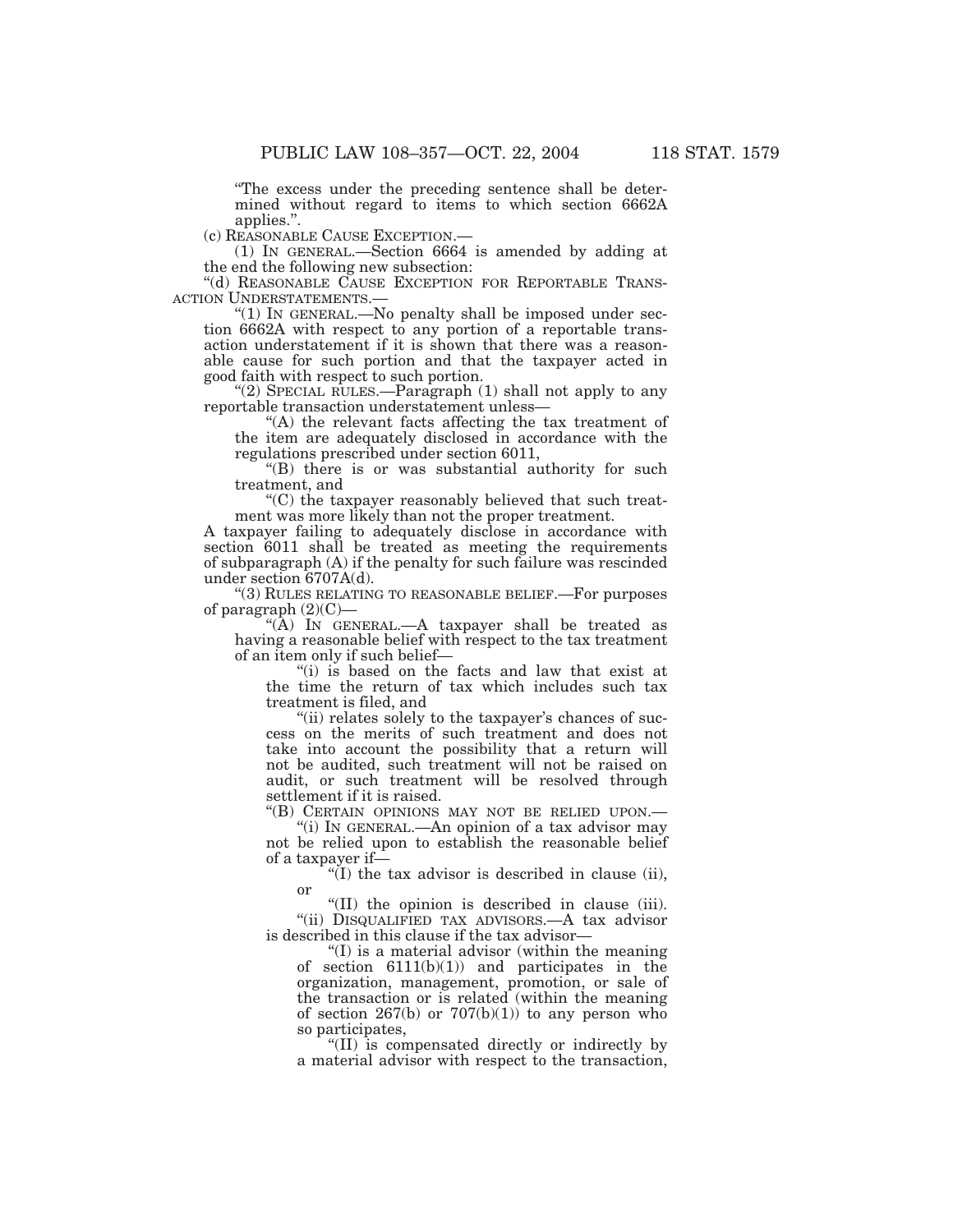''(III) has a fee arrangement with respect to the transaction which is contingent on all or part of the intended tax benefits from the transaction being sustained, or

 $\sqrt{N}$  as determined under regulations prescribed by the Secretary, has a disqualifying financial interest with respect to the transaction.

''(iii) DISQUALIFIED OPINIONS.—For purposes of clause (i), an opinion is disqualified if the opinion—

''(I) is based on unreasonable factual or legal assumptions (including assumptions as to future events),

''(II) unreasonably relies on representations, statements, findings, or agreements of the taxpayer or any other person,

''(III) does not identify and consider all relevant facts, or

''(IV) fails to meet any other requirement as the Secretary may prescribe.''.

(2) CONFORMING AMENDMENTS.—

(A) Paragraph  $(1)$  of section 6664 $(c)$  is amended by striking "this part" and inserting "section 6662 or 6663".

(B) The heading for subsection (c) of section 6664 is amended by inserting ''FOR UNDERPAYMENTS'' after ''EXCEP-TION''.

(d) REDUCTION IN PENALTY FOR SUBSTANTIAL UNDERSTATEMENT OF INCOME TAX NOT TO APPLY TO TAX SHELTERS.—Subparagraph  $(C)$  of section 6662 $(d)(2)$  (relating to substantial understatement of income tax) is amended to read as follows:

''(C) REDUCTION NOT TO APPLY TO TAX SHELTERS.— ''(i) IN GENERAL.—Subparagraph (B) shall not

apply to any item attributable to a tax shelter.

''(ii) TAX SHELTER.—For purposes of clause (i), the term 'tax shelter' means—

''(I) a partnership or other entity,

''(II) any investment plan or arrangement, or

''(III) any other plan or arrangement,

if a significant purpose of such partnership, entity, plan, or arrangement is the avoidance or evasion of Federal income tax.''.

(e) CLERICAL AMENDMENTS.—

(1) The heading for section 6662 is amended to read as follows:

## **''SEC. 6662. IMPOSITION OF ACCURACY-RELATED PENALTY ON UNDER-PAYMENTS.''.**

(2) The table of sections for part II of subchapter A of chapter 68 is amended by striking the item relating to section 6662 and inserting the following new items:

''Sec. 6662. Imposition of accuracy-related penalty on underpayments.

''Sec. 6662A. Imposition of accuracy-related penalty on understatements with respect to reportable transactions.".

(f) EFFECTIVE DATE.—The amendments made by this section shall apply to taxable years ending after the date of the enactment of this Act.

26 USC 6662 note.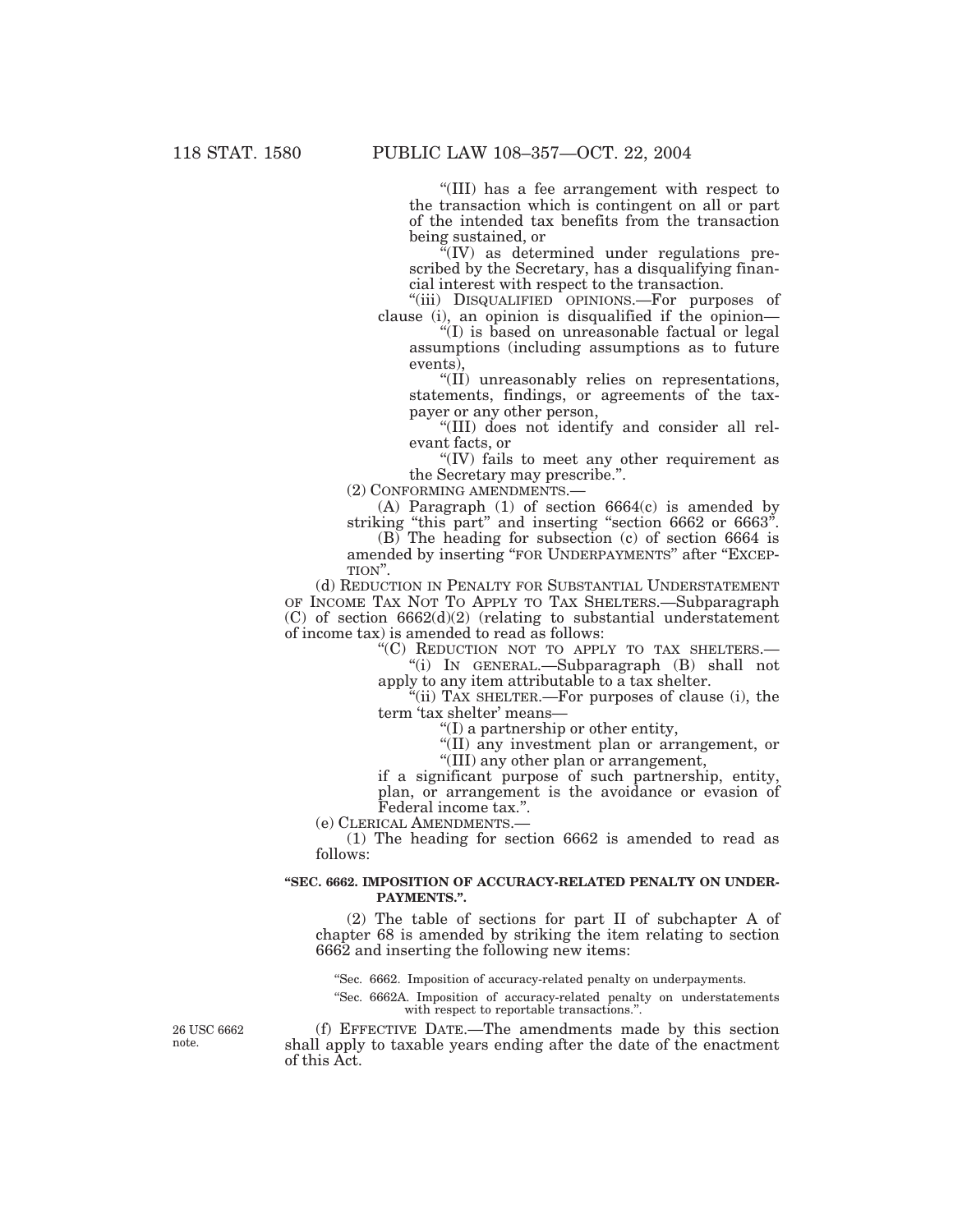#### **SEC. 813. TAX SHELTER EXCEPTION TO CONFIDENTIALITY PRIVILEGES RELATING TO TAXPAYER COMMUNICATIONS.**

(a) IN GENERAL.—Section 7525(b) (relating to section not to apply to communications regarding corporate tax shelters) is amended to read as follows:

''(b) SECTION NOT TO APPLY TO COMMUNICATIONS REGARDING TAX SHELTERS.—The privilege under subsection (a) shall not apply to any written communication which is—

''(1) between a federally authorized tax practitioner and— ''(A) any person,

''(B) any director, officer, employee, agent, or representative of the person, or

''(C) any other person holding a capital or profits interest in the person, and

" $(2)$  in connection with the promotion of the direct or indirect participation of the person in any tax shelter (as defined in section  $6662(d)(2)(C(ii))$ .".

(b) EFFECTIVE DATE.—The amendment made by this section 26 USC 7525 shall apply to communications made on or after the date of the enactment of this Act.

## **SEC. 814. STATUTE OF LIMITATIONS FOR TAXABLE YEARS FOR WHICH REQUIRED LISTED TRANSACTIONS NOT REPORTED.**

(a) IN GENERAL.—Section  $6501(c)$  (relating to exceptions) is amended by adding at the end the following new paragraph:

" $(10)$  LISTED TRANSACTIONS.—If a taxpayer fails to include on any return or statement for any taxable year any information with respect to a listed transaction (as defined in section  $6707A(c)(2)$ ) which is required under section 6011 to be included with such return or statement, the time for assessment of any tax imposed by this title with respect to such transaction shall not expire before the date which is 1 year after the earlier of-

"(A) the date on which the Secretary is furnished the information so required, or

''(B) the date that a material advisor (as defined in section 6111) meets the requirements of section 6112 with respect to a request by the Secretary under section 6112(b) relating to such transaction with respect to such taxpayer.''.

(b) EFFECTIVE DATE.—The amendment made by this section shall apply to taxable years with respect to which the period for assessing a deficiency did not expire before the date of the enactment of this Act.

## **SEC. 815. DISCLOSURE OF REPORTABLE TRANSACTIONS.**

(a) IN GENERAL.—Section 6111 (relating to registration of tax shelters) is amended to read as follows:

## **''SEC. 6111. DISCLOSURE OF REPORTABLE TRANSACTIONS.**

"(a) IN GENERAL.—Each material advisor with respect to any reportable transaction shall make a return (in such form as the Secretary may prescribe) setting forth—

''(1) information identifying and describing the transaction,

"(2) information describing any potential tax benefits expected to result from the transaction, and

''(3) such other information as the Secretary may prescribe. Such return shall be filed not later than the date specified by the Secretary.

26 USC 6501 note.

note.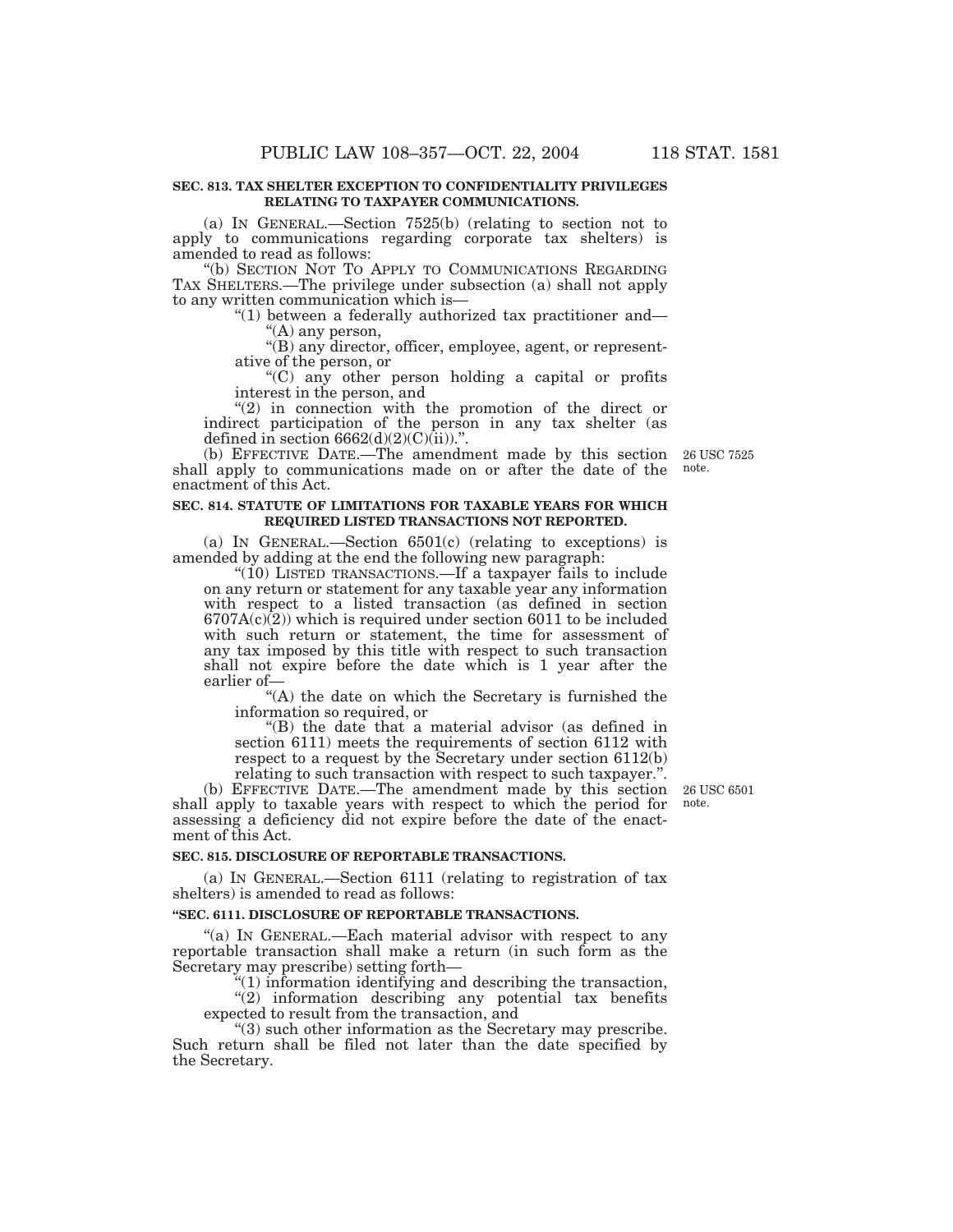''(b) DEFINITIONS.—For purposes of this section:

''(1) MATERIAL ADVISOR.—

"(A) In GENERAL.—The term 'material advisor' means any person—

''(i) who provides any material aid, assistance, or advice with respect to organizing, managing, promoting, selling, implementing, insuring, or carrying out any reportable transaction, and

''(ii) who directly or indirectly derives gross income in excess of the threshold amount (or such other amount as may be prescribed by the Secretary) for such advice or assistance.

''(B) THRESHOLD AMOUNT.—For purposes of subparagraph (A), the threshold amount is—

"(i)  $$50,000$  in the case of a reportable transaction substantially all of the tax benefits from which are provided to natural persons, and

"(ii)  $$250,000$  in any other case.

"(2) REPORTABLE TRANSACTION.—The term 'reportable transaction' has the meaning given to such term by section 6707A(c).

''(c) REGULATIONS.—The Secretary may prescribe regulations which provide—

"(1) that only 1 person shall be required to meet the requirements of subsection (a) in cases in which 2 or more persons would otherwise be required to meet such requirements,

 $(2)$  exemptions from the requirements of this section, and

"(3) such rules as may be necessary or appropriate to carry out the purposes of this section.''.

(b) CONFORMING AMENDMENTS.—(1) The item relating to section 6111 in the table of sections for subchapter B of chapter 61 is amended to read as follows:

''Sec. 6111. Disclosure of reportable transactions.''.

(2) So much of section 6112 as precedes subsection (c) thereof is amended to read as follows:

#### **''SEC. 6112. MATERIAL ADVISORS OF REPORTABLE TRANSACTIONS MUST KEEP LISTS OF ADVISEES, ETC.**

''(a) IN GENERAL.—Each material advisor (as defined in section 6111) with respect to any reportable transaction (as defined in section  $6707A(c)$  shall (whether or not required to file a return under section 6111 with respect to such transaction) maintain (in such manner as the Secretary may by regulations prescribe) a list—

"(1) identifying each person with respect to whom such advisor acted as a material advisor with respect to such transaction, and

 $(2)$  containing such other information as the Secretary may by regulations require.''.

(3) Section 6112 is amended—

(A) by redesignating subsection (c) as subsection (b),

(B) by inserting ''written'' before ''request'' in subsection (b)(1) (as so redesignated), and

 $(C)$  by striking "shall prescribe" in subsection  $(b)(2)$  (as so redesignated) and inserting ''may prescribe''.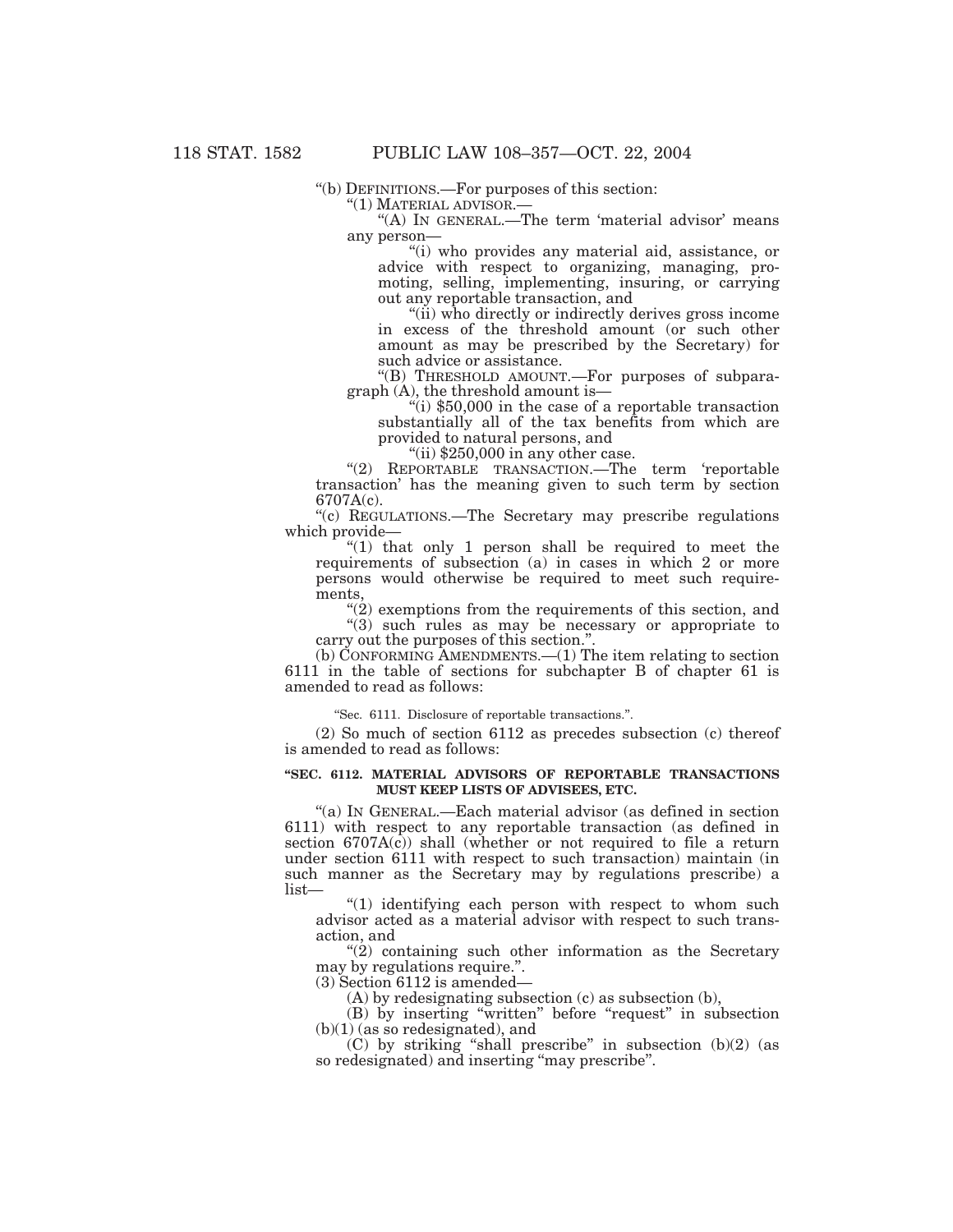(4) The item relating to section 6112 in the table of sections for subchapter B of chapter 61 is amended to read as follows:

> ''Sec. 6112. Material advisors of reportable transactions must keep lists of advisees, etc.''.

(5)(A) The heading for section 6708 is amended to read as follows:

#### **''SEC. 6708. FAILURE TO MAINTAIN LISTS OF ADVISEES WITH RESPECT TO REPORTABLE TRANSACTIONS.''**

(B) The item relating to section 6708 in the table of sections for part I of subchapter B of chapter 68 is amended to read as follows:

> ''Sec. 6708. Failure to maintain lists of advisees with respect to reportable transactions."

(c) EFFECTIVE DATE.—The amendments made by this section shall apply to transactions with respect to which material aid, assistance, or advice referred to in section  $6111(b)(1)(A)(i)$  of the Internal Revenue Code of 1986 (as added by this section) is provided after the date of the enactment of this Act.

#### **SEC. 816. FAILURE TO FURNISH INFORMATION REGARDING REPORT-ABLE TRANSACTIONS.**

(a) IN GENERAL.—Section 6707 (relating to failure to furnish information regarding tax shelters) is amended to read as follows: **''SEC. 6707. FAILURE TO FURNISH INFORMATION REGARDING REPORT-ABLE TRANSACTIONS.**

"(a) IN GENERAL.—If a person who is required to file a return under section 6111(a) with respect to any reportable transaction—

" $(1)$  fails to file such return on or before the date prescribed therefor, or

''(2) files false or incomplete information with the Secretary with respect to such transaction,

such person shall pay a penalty with respect to such return in the amount determined under subsection (b).<br>"(b) AMOUNT OF PENALTY.—

"(1) IN GENERAL.—Except as provided in paragraph  $(2)$ , the penalty imposed under subsection (a) with respect to any failure shall be \$50,000.

"(2) LISTED TRANSACTIONS.—The penalty imposed under subsection (a) with respect to any listed transaction shall be an amount equal to the greater of—

 $(4)$  \$200,000, or

 $!(B)$  50 percent of the gross income derived by such person with respect to aid, assistance, or advice which is provided with respect to the listed transaction before the date the return is filed under section 6111.

Subparagraph (B) shall be applied by substituting '75 percent' for '50 percent' in the case of an intentional failure or act described in subsection (a).

"(c) RESCISSION AUTHORITY.—The provisions of section 6707A(d) (relating to authority of Commissioner to rescind penalty) shall apply to any penalty imposed under this section.

''(d) REPORTABLE AND LISTED TRANSACTIONS.—For purposes of this section, the terms 'reportable transaction' and 'listed transaction' have the respective meanings given to such terms by section 6707A(c).''.

Applicability.

Applicability.

26 USC 6111 note.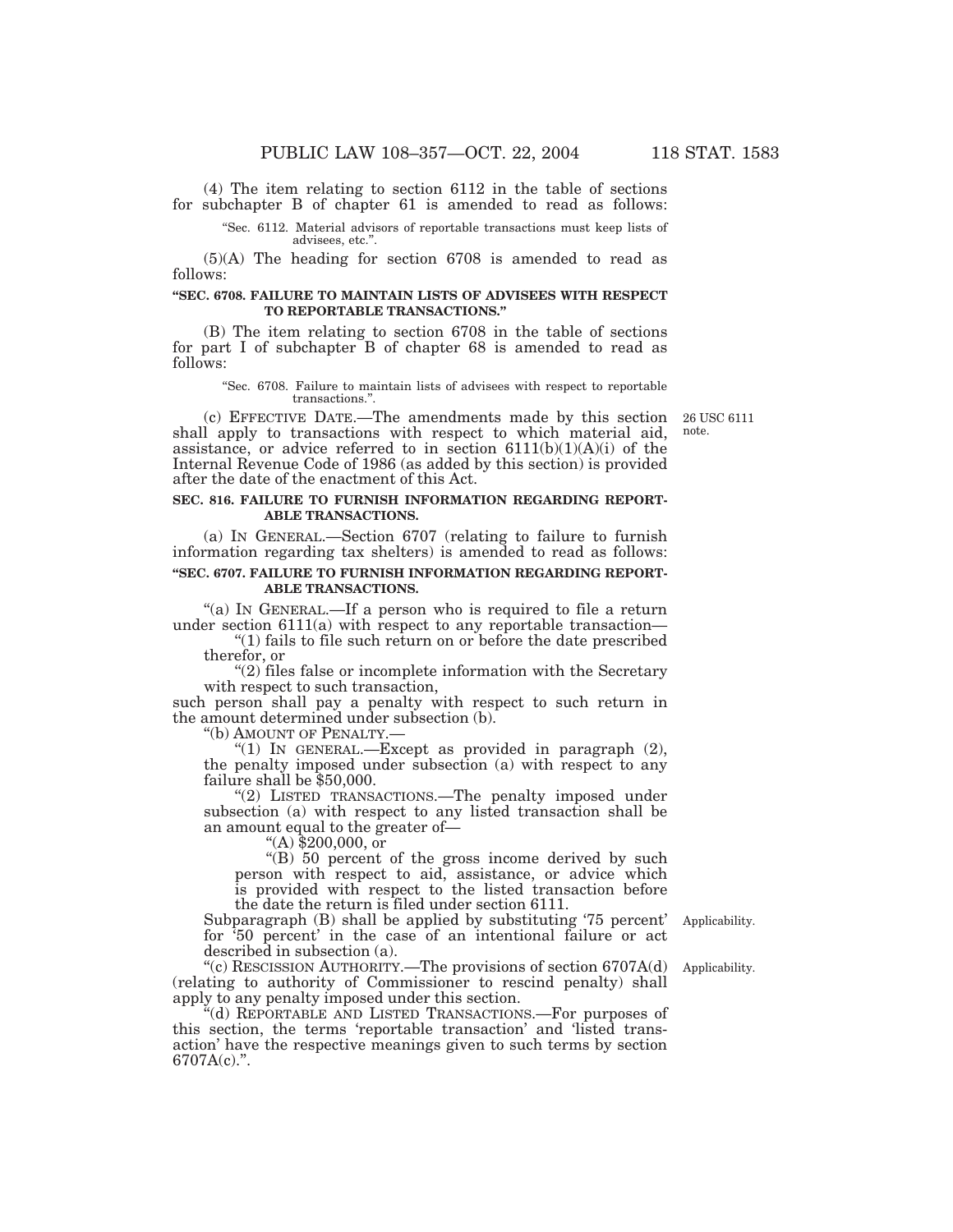(b) CLERICAL AMENDMENT.—The item relating to section 6707 in the table of sections for part I of subchapter B of chapter 68 is amended by striking ''tax shelters'' and inserting ''reportable transactions''.

26 USC 6707 note.

(c) EFFECTIVE DATE.—The amendments made by this section shall apply to returns the due date for which is after the date of the enactment of this Act.

## **SEC. 817. MODIFICATION OF PENALTY FOR FAILURE TO MAINTAIN LISTS OF INVESTORS.**

(a) IN GENERAL.—Subsection (a) of section 6708 is amended to read as follows:

''(a) IMPOSITION OF PENALTY.—

" $(1)$  In GENERAL.—If any person who is required to maintain a list under section  $6112(a)$  fails to make such list available upon written request to the Secretary in accordance with section  $6112(b)$  within  $20$  business days after the date of such request, such person shall pay a penalty of \$10,000 for each day of such failure after such 20th day.

"(2) REASONABLE CAUSE EXCEPTION.—No penalty shall be imposed by paragraph (1) with respect to the failure on any day if such failure is due to reasonable cause.'

(b) EFFECTIVE DATE.—The amendment made by this section shall apply to requests made after the date of the enactment of this Act.

## **SEC. 818. PENALTY ON PROMOTERS OF TAX SHELTERS.**

(a) PENALTY ON PROMOTING ABUSIVE TAX SHELTERS.—Section 6700(a) is amended by adding at the end the following new sentence: ''Notwithstanding the first sentence, if an activity with respect to which a penalty imposed under this subsection involves a statement described in paragraph  $(2)(A)$ , the amount of the penalty shall be equal to 50 percent of the gross income derived (or to be derived) from such activity by the person on which the penalty is imposed.''.

(b) EFFECTIVE DATE.—The amendment made by this section shall apply to activities after the date of the enactment of this Act.

## **SEC. 819. MODIFICATIONS OF SUBSTANTIAL UNDERSTATEMENT PEN-ALTY FOR NONREPORTABLE TRANSACTIONS.**

(a) SUBSTANTIAL UNDERSTATEMENT OF CORPORATIONS.—Section  $6662(d)(1)(B)$  (relating to special rule for corporations) is amended to read as follows:

> ''(B) SPECIAL RULE FOR CORPORATIONS.—In the case of a corporation other than an S corporation or a personal holding company (as defined in section 542), there is a substantial understatement of income tax for any taxable year if the amount of the understatement for the taxable year exceeds the lesser of—

"(i) 10 percent of the tax required to be shown on the return for the taxable year (or, if greater, \$10,000), or

''(ii) \$10,000,000.''.

(b) SECRETARIAL LIST.—

(1) IN GENERAL.—Section 6662(d) is amended by adding at the end the following new paragraph:

26 USC 6708 note.

26 USC 6700 note.

Deadline.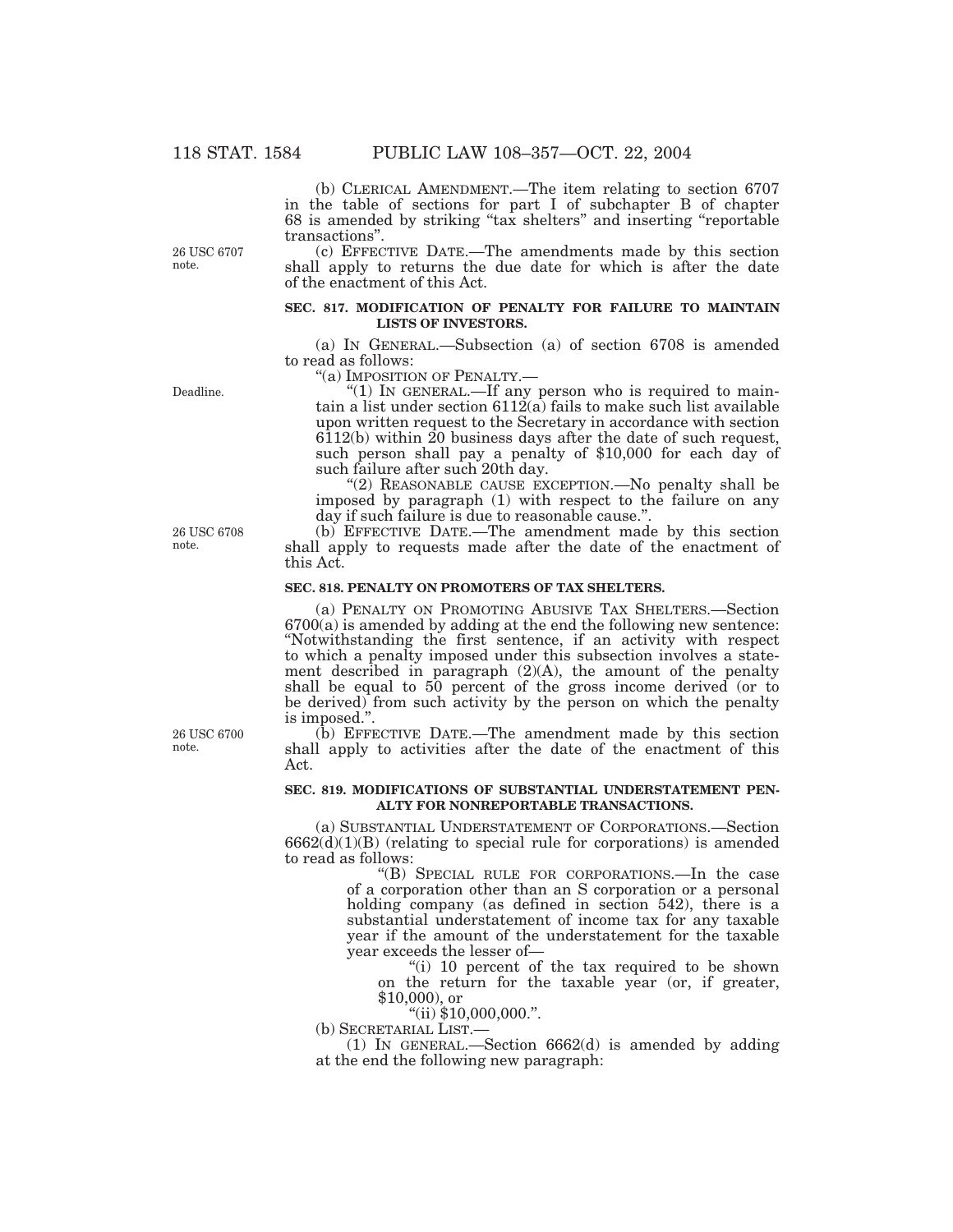''(3) SECRETARIAL LIST.—The Secretary may prescribe a list of positions which the Secretary believes do not meet the 1 or more of the standards specified in paragraph  $(2)(B)(i)$ , section 6664 $(d)(2)$ , and section 6694 $(a)(1)$ . Such list (and any revisions thereof) shall be published in the Federal Register or the Internal Revenue Bulletin.''. Federal Register, publication.

(2) CONFORMING AMENDMENT.—Paragraph (2) of section  $6662(d)$  is amended by striking subparagraph  $(D)$ .

(c) EFFECTIVE DATE.—The amendments made by this section 26 USC 6662 shall apply to taxable years beginning after the date of the enactment of this Act.

## **SEC. 820. MODIFICATION OF ACTIONS TO ENJOIN CERTAIN CONDUCT RELATED TO TAX SHELTERS AND REPORTABLE TRANS-ACTIONS.**

(a) IN GENERAL.—Section 7408 (relating to action to enjoin promoters of abusive tax shelters, etc.) is amended by redesignating subsection (c) as subsection (d) and by striking subsections (a) and (b) and inserting the following new subsections:

"(a) AUTHORITY TO SEEK INJUNCTION.—A civil action in the name of the United States to enjoin any person from further engaging in specified conduct may be commenced at the request of the Secretary. Any action under this section shall be brought in the district court of the United States for the district in which such person resides, has his principal place of business, or has engaged in specified conduct. The court may exercise its jurisdiction over such action (as provided in section 7402(a)) separate and apart from any other action brought by the United States against such person.

''(b) ADJUDICATION AND DECREE.—In any action under subsection (a), if the court finds—

 $\mathcal{L}(1)$  that the person has engaged in any specified conduct, and

 $(2)$  that injunctive relief is appropriate to prevent recurrence of such conduct,

the court may enjoin such person from engaging in such conduct or in any other activity subject to penalty under this title.

''(c) SPECIFIED CONDUCT.—For purposes of this section, the term 'specified conduct' means any action, or failure to take action, which is-

" $(1)$  subject to penalty under section 6700, 6701, 6707, or 6708, or

"(2) in violation of any requirement under regulations issued under section 330 of title 31, United States Code.''.

(b) CONFORMING AMENDMENTS.—(1) The heading for section 7408 is amended to read as follows:

## **''SEC. 7408. ACTIONS TO ENJOIN SPECIFIED CONDUCT RELATED TO TAX SHELTERS AND REPORTABLE TRANSACTIONS.''.**

(2) The table of sections for subchapter A of chapter 76 is amended by striking the item relating to section 7408 and inserting the following new item:

''Sec. 7408. Actions to enjoin specified conduct related to tax shelters and reportable transactions.''.

(c) EFFECTIVE DATE.—The amendment made by this section shall take effect on the day after the date of the enactment of this Act.

26 USC 7408 note.

note.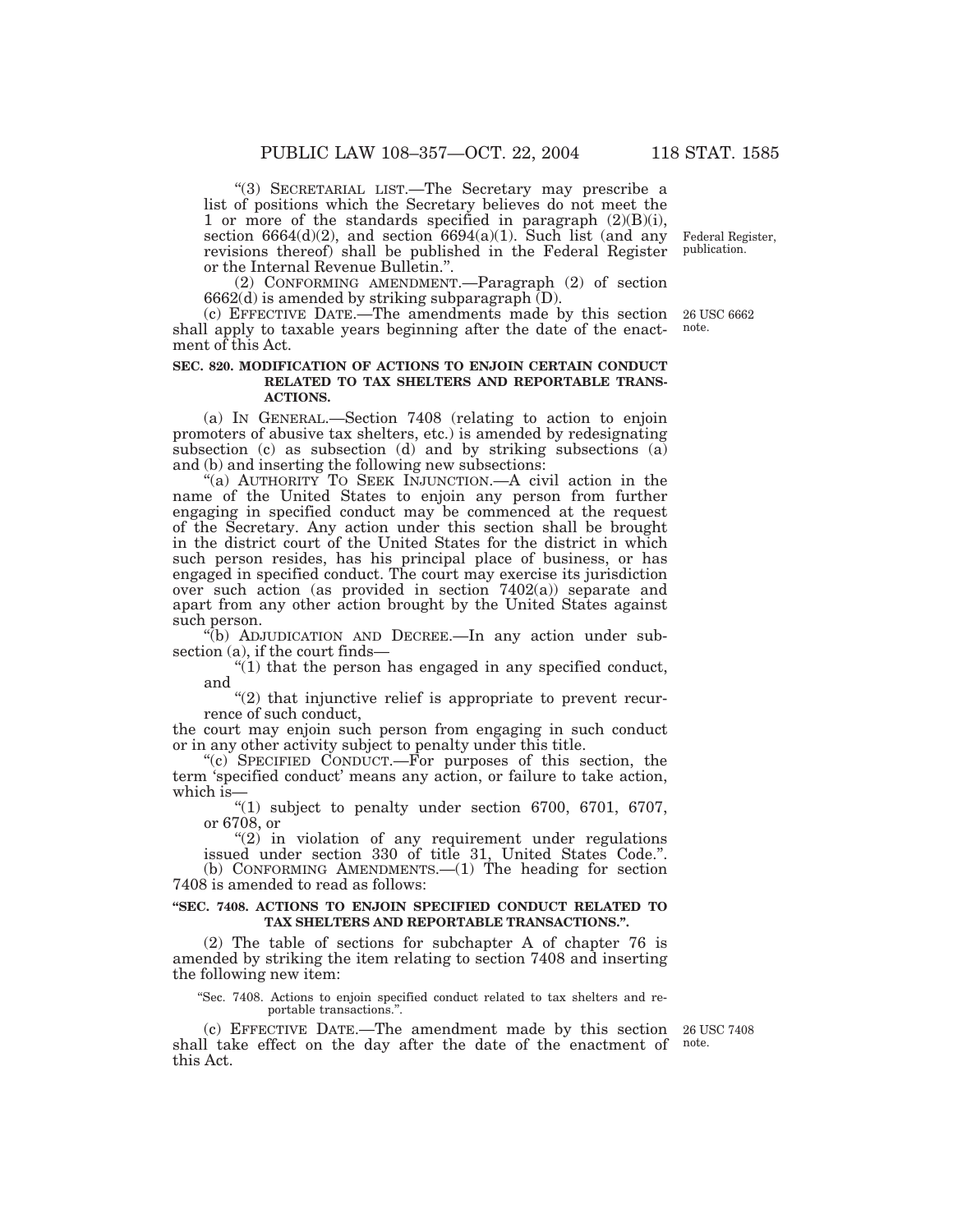#### **SEC. 821. PENALTY ON FAILURE TO REPORT INTERESTS IN FOREIGN FINANCIAL ACCOUNTS.**

(a) IN GENERAL.—Section 5321(a)(5) of title 31, United States Code, is amended to read as follows:

"(5) FOREIGN FINANCIAL AGENCY TRANSACTION VIOLATION.—

''(A) PENALTY AUTHORIZED.—The Secretary of the Treasury may impose a civil money penalty on any person who violates, or causes any violation of, any provision of section 5314.<br>
"(B) AMOUNT OF PENALTY.

"(i) IN GENERAL.—Except as provided in subparagraph (C), the amount of any civil penalty imposed under subparagraph (A) shall not exceed \$10,000.

''(ii) REASONABLE CAUSE EXCEPTION.—No penalty shall be imposed under subparagraph (A) with respect to any violation if—

''(I) such violation was due to reasonable cause, and

''(II) the amount of the transaction or the balance in the account at the time of the transaction was properly reported.

''(C) WILLFUL VIOLATIONS.—In the case of any person willfully violating, or willfully causing any violation of, any provision of section 5314—

''(i) the maximum penalty under subparagraph (B)(i) shall be increased to the greater of—

''(I) \$100,000, or

''(II) 50 percent of the amount determined under subparagraph (D), and

"(ii) subparagraph  $(B)(ii)$  shall not apply.

''(D) AMOUNT.—The amount determined under this subparagraph is—

 $(i)$  in the case of a violation involving a transaction, the amount of the transaction, or

"(ii) in the case of a violation involving a failure to report the existence of an account or any identifying information required to be provided with respect to an account, the balance in the account at the time of the violation.'

31 USC 5321 note.

(b) EFFECTIVE DATE.—The amendment made by this section shall apply to violations occurring after the date of the enactment of this Act.

#### **SEC. 822. REGULATION OF INDIVIDUALS PRACTICING BEFORE THE DEPARTMENT OF THE TREASURY.**

(a) CENSURE; IMPOSITION OF PENALTY.—

(1) IN GENERAL.—Section 330(b) of title 31, United States Code, is amended—

(A) by inserting ", or censure," after "Department", and

(B) by adding at the end the following new flush sentence:

''The Secretary may impose a monetary penalty on any representative described in the preceding sentence. If the representative was acting on behalf of an employer or any firm or other entity in connection with the conduct giving rise to such penalty, the Secretary may impose a monetary penalty on such employer, firm,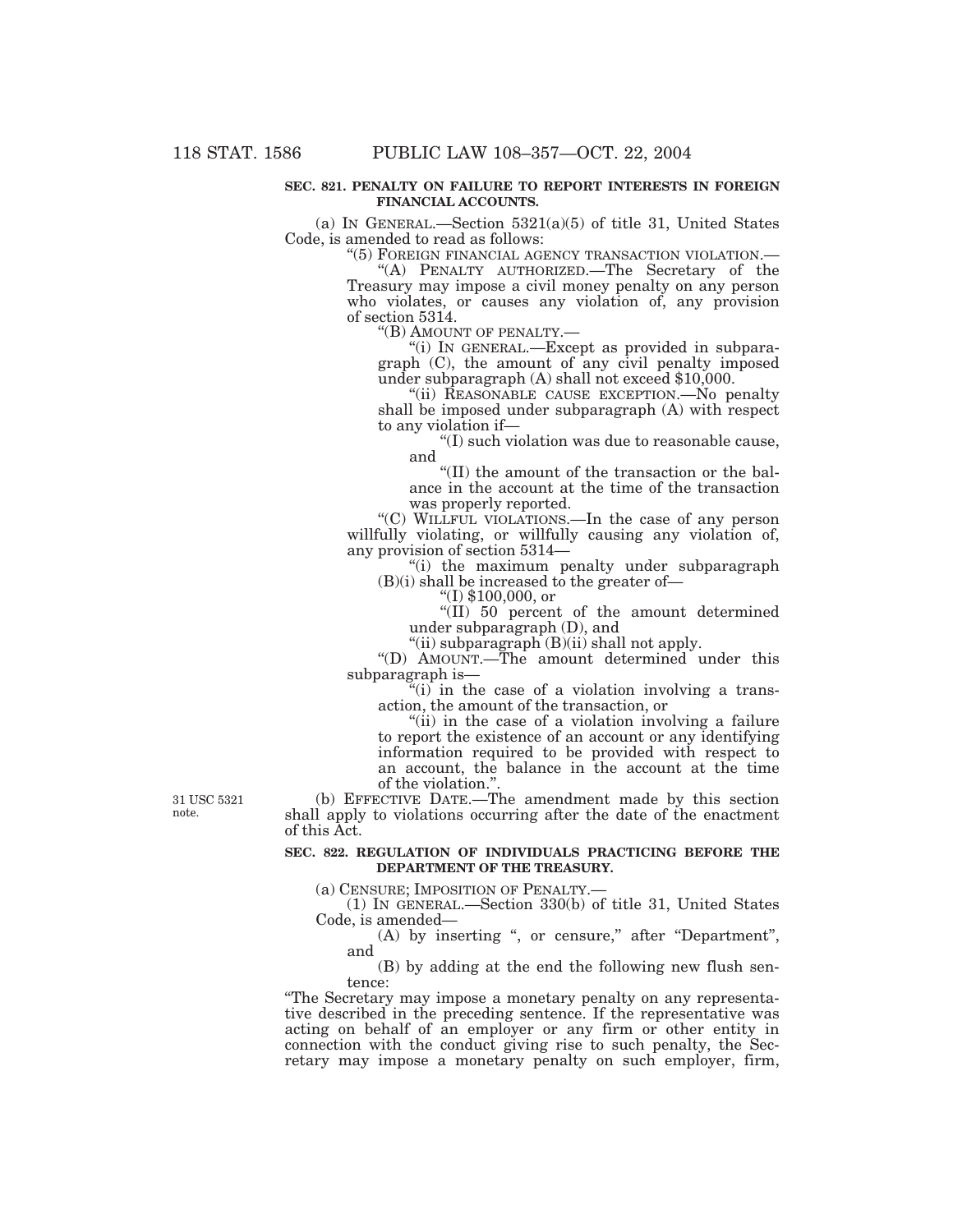or entity if it knew, or reasonably should have known, of such conduct. Such penalty shall not exceed the gross income derived (or to be derived) from the conduct giving rise to the penalty and may be in addition to, or in lieu of, any suspension, disbarment, or censure of the representative.''.

(2) EFFECTIVE DATE.—The amendments made by this sub-31 USC 330 note. section shall apply to actions taken after the date of the enactment of this Act.

(b) TAX SHELTER OPINIONS, ETC.—Section 330 of such title 31 is amended by adding at the end the following new subsection:

"(d) Nothing in this section or in any other provision of law shall be construed to limit the authority of the Secretary of the Treasury to impose standards applicable to the rendering of written advice with respect to any entity, transaction plan or arrangement, or other plan or arrangement, which is of a type which the Secretary determines as having a potential for tax avoidance or evasion.".

## **Part II—Other Provisions**

#### **SEC. 831. TREATMENT OF STRIPPED INTERESTS IN BOND AND PRE-FERRED STOCK FUNDS, ETC.**

(a) IN GENERAL.—Section 1286 (relating to tax treatment of stripped bonds) is amended by redesignating subsection (f) as subsection (g) and by inserting after subsection (e) the following new subsection:

''(f) TREATMENT OF STRIPPED INTERESTS IN BOND AND PRE-FERRED STOCK FUNDS, ETC.—In the case of an account or entity substantially all of the assets of which consist of bonds, preferred stock, or a combination thereof, the Secretary may by regulations provide that rules similar to the rules of this section and 305(e), as appropriate, shall apply to interests in such account or entity to which (but for this subsection) this section or section 305(e), as the case may be, would not apply.''.

(b) CROSS REFERENCE.—Subsection (e) of section 305 is amended by adding at the end the following new paragraph:

''(7) CROSS REFERENCE.—

#### **''For treatment of stripped interests in certain accounts or entities holding preferred stock, see section 1286(f).''.**

(c) EFFECTIVE DATE.—The amendments made by this section 26 USC 305 note. shall apply to purchases and dispositions after the date of the enactment of this Act.

#### **SEC. 832. MINIMUM HOLDING PERIOD FOR FOREIGN TAX CREDIT ON WITHHOLDING TAXES ON INCOME OTHER THAN DIVI-DENDS.**

(a) IN GENERAL.—Section 901 is amended by redesignating subsection (I) as subsection (m) and by inserting after subsection (k) the following new subsection:

''(l) MINIMUM HOLDING PERIOD FOR WITHHOLDING TAXES ON GAIN AND INCOME OTHER THAN DIVIDENDS ETC.—

"(1) IN GENERAL.—In no event shall a credit be allowed under subsection (a) for any withholding tax (as defined in subsection (k)) on any item of income or gain with respect to any property if—

 $\mathcal{A}(\mathbf{A})$  such property is held by the recipient of the item for 15 days or less during the 31-day period beginning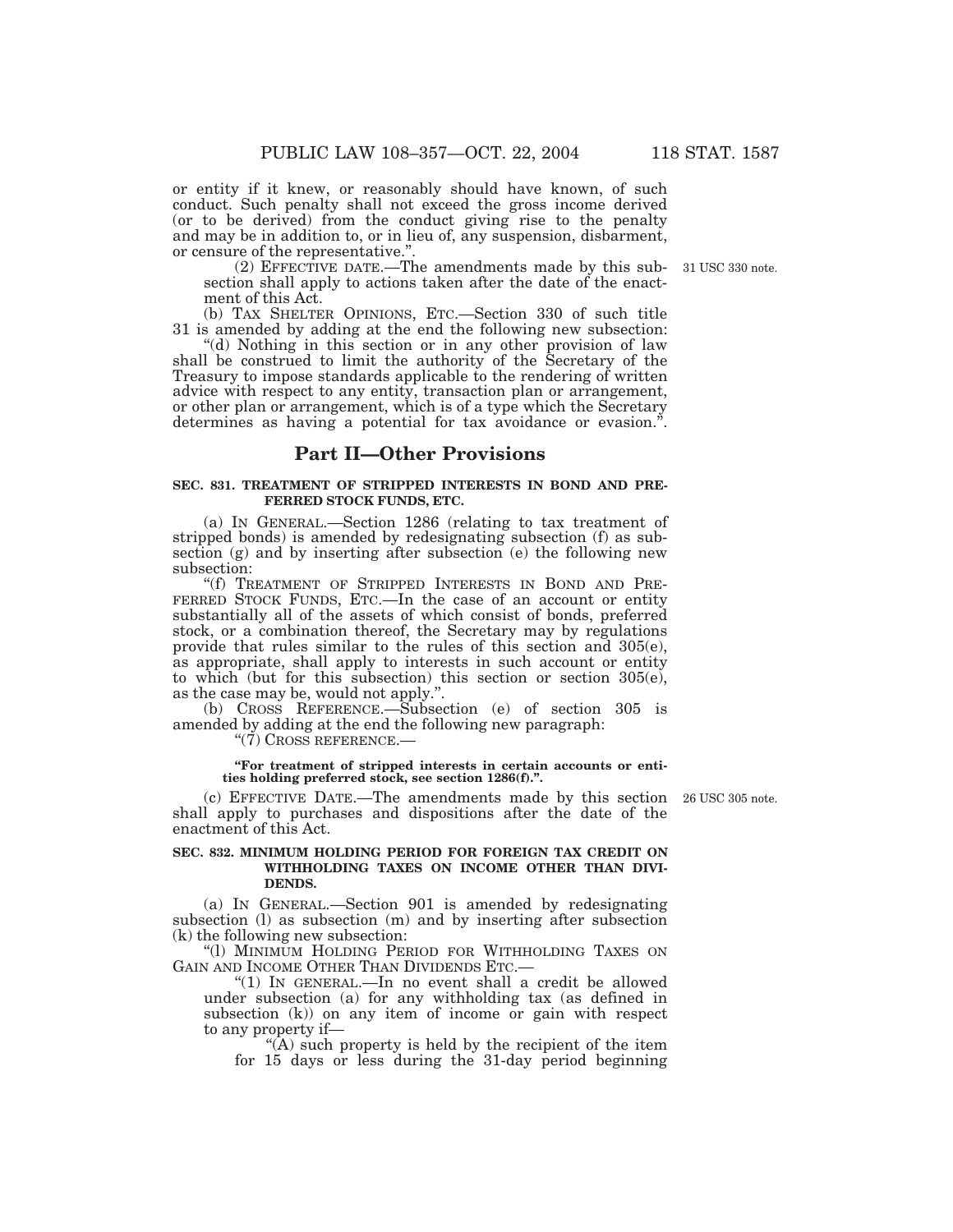on the date which is 15 days before the date on which the right to receive payment of such item arises, or

 $\sqrt{\text{B}}$  to the extent that the recipient of the item is under an obligation (whether pursuant to a short sale or otherwise) to make related payments with respect to positions in substantially similar or related property.

This paragraph shall not apply to any dividend to which subsection (k) applies.

"(2) EXCEPTION FOR TAXES PAID BY DEALERS.-

"(A) IN GENERAL.—Paragraph  $(1)$  shall not apply to any qualified tax with respect to any property held in the active conduct in a foreign country of a business as a dealer in such property.

''(B) QUALIFIED TAX.—For purposes of subparagraph (A), the term 'qualified tax' means a tax paid to a foreign country (other than the foreign country referred to in subparagraph (A)) if—

 $\tilde{f}(i)$  the item to which such tax is attributable is subject to taxation on a net basis by the country referred to in subparagraph (A), and

''(ii) such country allows a credit against its net basis tax for the full amount of the tax paid to such other foreign country.

"(C) DEALER.—For purposes of subparagraph  $(A)$ , the term 'dealer' means—

"(i) with respect to a security, any person to whom paragraphs  $(1)$  and  $(2)$  of subsection  $(k)$  would not apply by reason of paragraph (4) thereof if such security were stock, and

"(ii) with respect to any other property, any person with respect to whom such property is described in section  $1221(a)(1)$ .

''(D) REGULATIONS.—The Secretary may prescribe such regulations as may be appropriate to carry out this paragraph, including regulations to prevent the abuse of the exception provided by this paragraph and to treat other taxes as qualified taxes.

''(3) EXCEPTIONS.—The Secretary may by regulation provide that paragraph (1) shall not apply to property where the Secretary determines that the application of paragraph (1) to such property is not necessary to carry out the purposes of this subsection.

"(4) CERTAIN RULES TO APPLY.—Rules similar to the rules of paragraphs (5), (6), and (7) of subsection (k) shall apply for purposes of this subsection.

''(5) DETERMINATION OF HOLDING PERIOD.—Holding periods shall be determined for purposes of this subsection without regard to section 1235 or any similar rule.''.

(b) CONFORMING AMENDMENT.—The heading of subsection (k) of section 901 is amended by inserting ''ON DIVIDENDS'' after ''TAXES''.

26 USC 901 note.

(c) EFFECTIVE DATE.—The amendments made by this section shall apply to amounts paid or accrued more than 30 days after the date of the enactment of this Act.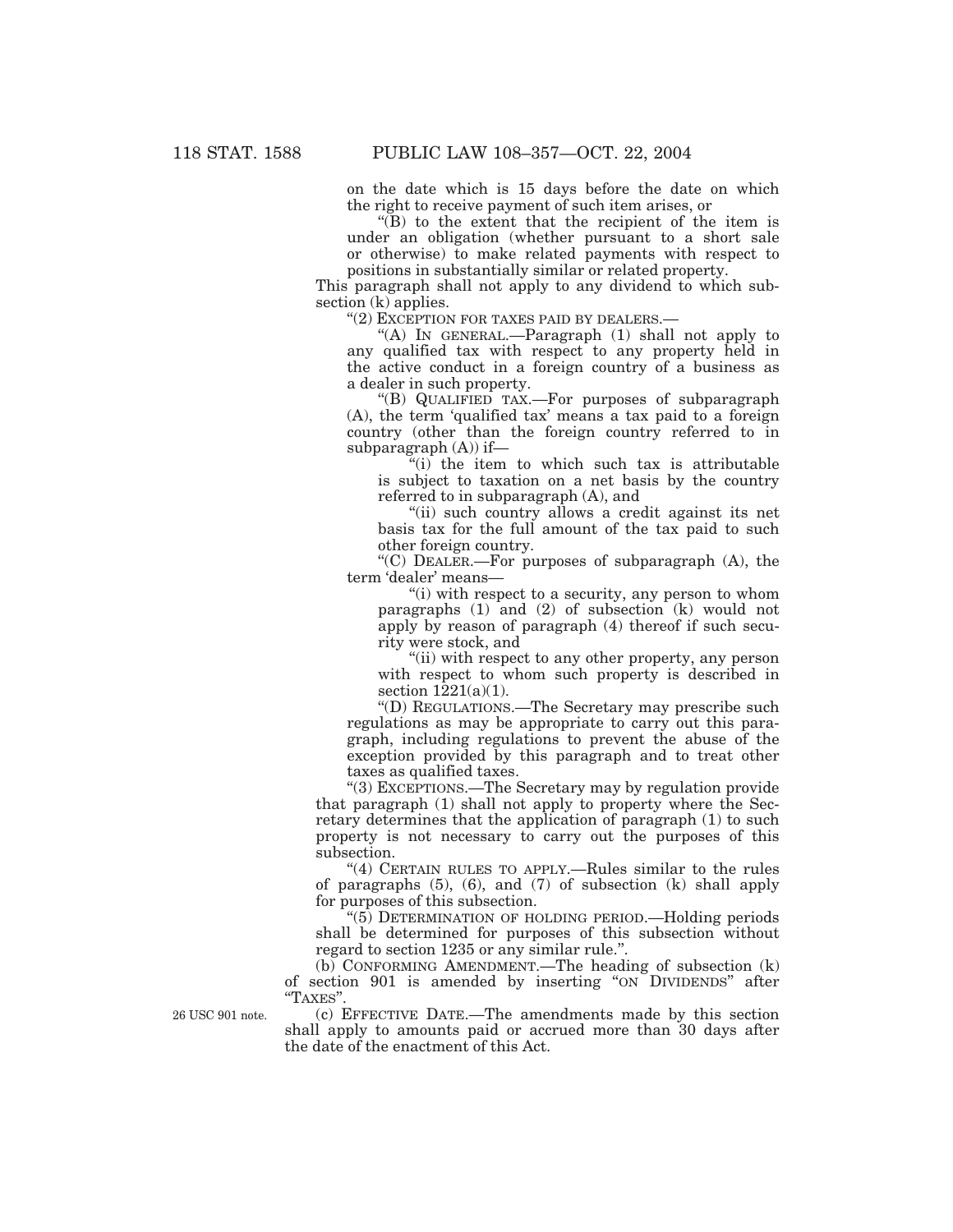#### **SEC. 833. DISALLOWANCE OF CERTAIN PARTNERSHIP LOSS TRANS-FERS.**

(a) TREATMENT OF CONTRIBUTED PROPERTY WITH BUILT-IN Loss.—Paragraph  $(1)$  of section  $704(c)$  is amended by striking "and" at the end of subparagraph (A), by striking the period at the end of subparagraph  $(\bar{B})$  and inserting ", and", and by adding at the end the following:

 $C$ ) if any property so contributed has a built-in loss—

''(i) such built-in loss shall be taken into account only in determining the amount of items allocated to the contributing partner, and

"(ii) except as provided in regulations, in determining the amount of items allocated to other partners, the basis of the contributed property in the hands of the partnership shall be treated as being equal to its fair market value at the time of contribution.

For purposes of subparagraph (C), the term 'built-in loss' means the excess of the adjusted basis of the property (determined without regard to subparagraph  $(C)(ii)$  over its fair market value at the time of contribution."

(b) SPECIAL RULES FOR TRANSFERS OF PARTNERSHIP INTEREST IF THERE IS SUBSTANTIAL BUILT-IN LOSS.—

(1) ADJUSTMENT OF PARTNERSHIP BASIS REQUIRED.—Subsection (a) of section 743 (relating to optional adjustment to basis of partnership property) is amended by inserting before the period ''or unless the partnership has a substantial builtin loss immediately after such transfer''.

(2) ADJUSTMENT.—Subsection (b) of section 743 is amended by inserting ''or which has a substantial built-in loss immediately after such transfer" after "section 754 is in effect".

(3) SUBSTANTIAL BUILT-IN LOSS.—Section 743 is amended by adding at the end the following new subsection:

''(d) SUBSTANTIAL BUILT-IN LOSS.—

" $(1)$  In GENERAL.—For purposes of this section, a partnership has a substantial built-in loss with respect to a transfer of an interest in a partnership if the partnership's adjusted basis in the partnership property exceeds by more than \$250,000 the fair market value of such property.

"(2) REGULATIONS.—The Secretary shall prescribe such regulations as may be appropriate to carry out the purposes of paragraph (1) and section 734(d), including regulations aggregating related partnerships and disregarding property acquired by the partnership in an attempt to avoid such purposes.''.

(4) ALTERNATIVE RULES FOR ELECTING INVESTMENT PART-NERSHIPS.—

(A) IN GENERAL.—Section 743 is amended by adding after subsection (d) the following new subsection:

"(e) ALTERNATIVE RULES FOR ELECTING INVESTMENT PARTNER-SHIPS.—

''(1) NO ADJUSTMENT OF PARTNERSHIP BASIS.—For purposes of this section, an electing investment partnership shall not be treated as having a substantial built-in loss with respect to any transfer occurring while the election under paragraph  $(6)(A)$  is in effect.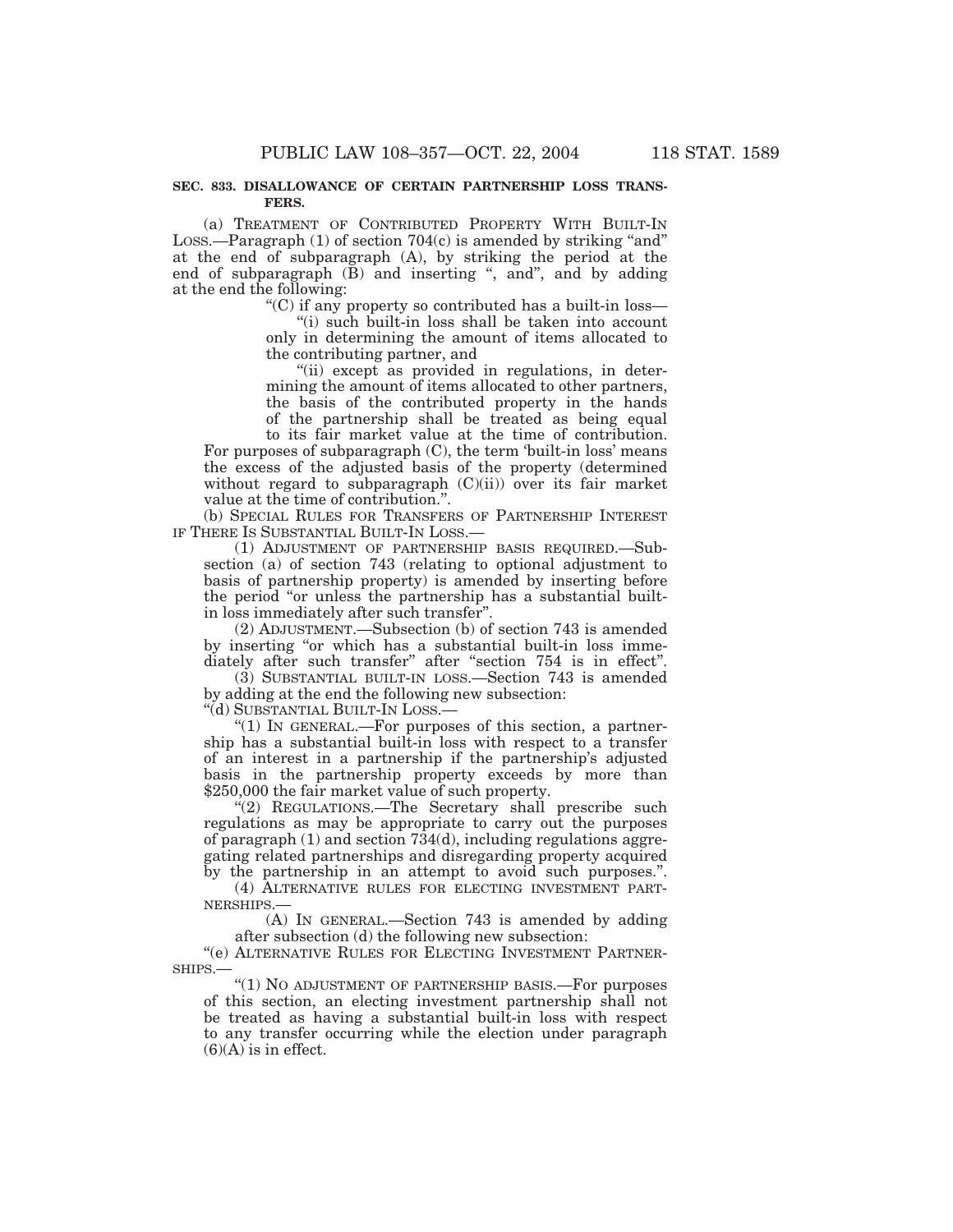"(2) LOSS DEFERRAL FOR TRANSFEREE PARTNER.—In the case of a transfer of an interest in an electing investment partnership, the transferee partner's distributive share of losses (without regard to gains) from the sale or exchange of partnership property shall not be allowed except to the extent that it is established that such losses exceed the loss (if any) recognized by the transferor (or any prior transferor to the extent not fully offset by a prior disallowance under this paragraph) on the transfer of the partnership interest.

''(3) NO REDUCTION IN PARTNERSHIP BASIS.—Losses disallowed under paragraph (2) shall not decrease the transferee partner's basis in the partnership interest.

"(4) EFFECT OF TERMINATION OF PARTNERSHIP. This subsection shall be applied without regard to any termination of a partnership under section  $708(b)(1)(B)$ .

''(5) CERTAIN BASIS REDUCTIONS TREATED AS LOSSES.—In the case of a transferee partner whose basis in property distributed by the partnership is reduced under section  $732(a)(2)$ , the amount of the loss recognized by the transferor on the transfer of the partnership interest which is taken into account under paragraph (2) shall be reduced by the amount of such basis reduction.

''(6) ELECTING INVESTMENT PARTNERSHIP.—For purposes of this subsection, the term 'electing investment partnership' means any partnership if—

''(A) the partnership makes an election to have this subsection apply,

''(B) the partnership would be an investment company under section  $3(a)(1)(\overrightarrow{A})$  of the Investment Company Act of 1940 but for an exemption under paragraph  $(1)$  or  $(7)$ of section 3(c) of such Act,

''(C) such partnership has never been engaged in a trade or business,

''(D) substantially all of the assets of such partnership are held for investment,

 $E$ ) at least 95 percent of the assets contributed to such partnership consist of money,

''(F) no assets contributed to such partnership had an adjusted basis in excess of fair market value at the time of contribution,

''(G) all partnership interests of such partnership are issued by such partnership pursuant to a private offering before the date which is 24 months after the date of the first capital contribution to such partnership,

 $H$ ) the partnership agreement of such partnership has substantive restrictions on each partner's ability to cause a redemption of the partner's interest, and

''(I) the partnership agreement of such partnership provides for a term that is not in excess of 15 years.

The election described in subparagraph (A), once made, shall be irrevocable except with the consent of the Secretary.

"(7) REGULATIONS.—The Secretary shall prescribe such regulations as may be appropriate to carry out the purposes of this subsection, including regulations for applying this subsection to tiered partnerships.''.

(B) INFORMATION REPORTING.—Section 6031 is amended by adding at the end the following new subsection:

Applicability.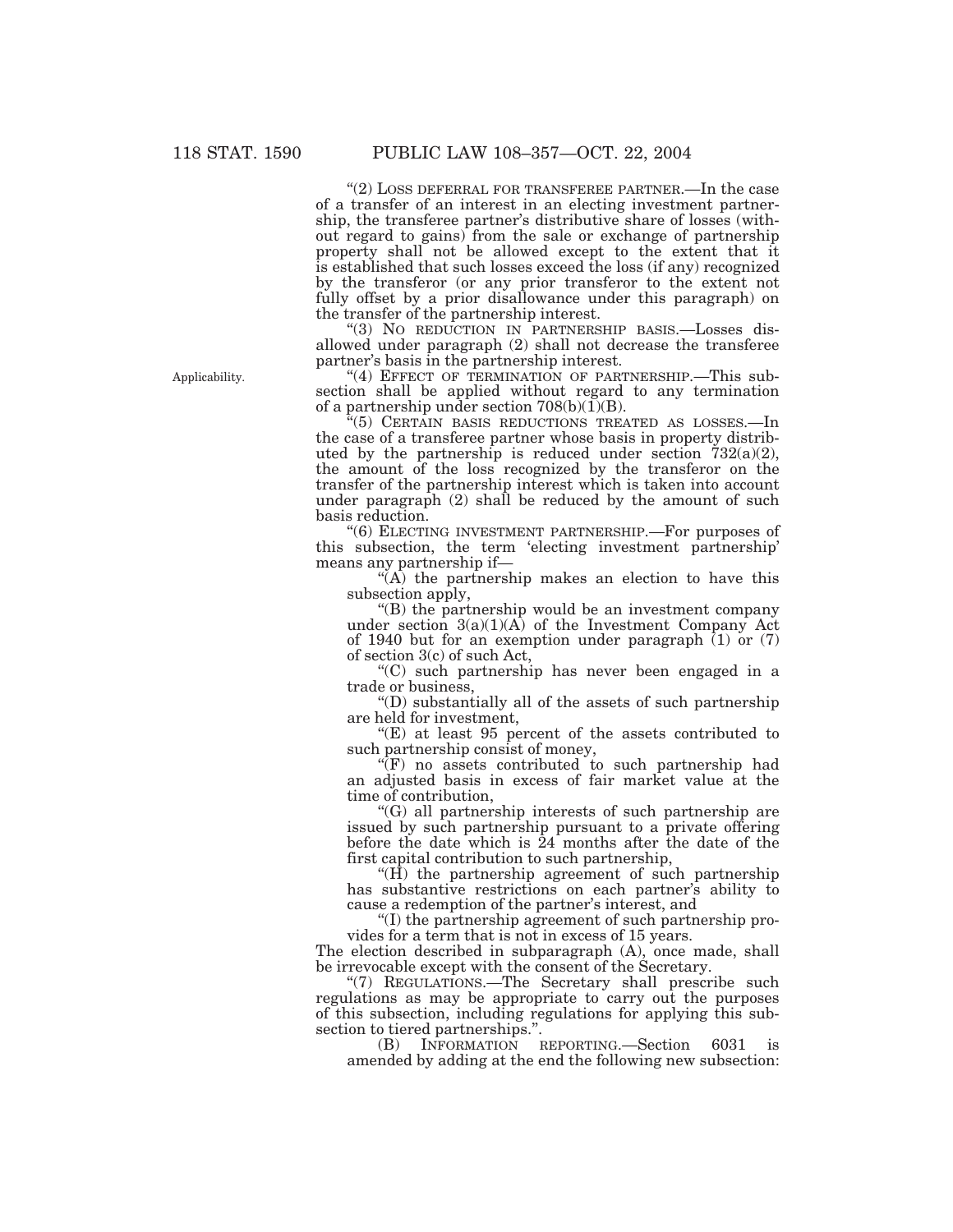''(f) ELECTING INVESTMENT PARTNERSHIPS.—In the case of any electing investment partnership (as defined in section  $743(e)(6)$ ), the information required under subsection (b) to be furnished to any partner to whom section  $743(e)(2)$  applies shall include such information as is necessary to enable the partner to compute the amount of losses disallowed under section 743(e).''.

(5) SPECIAL RULE FOR SECURITIZATION PARTNERSHIPS.—Section 743 is amended by adding after subsection (e) the following new subsection:

''(f) EXCEPTION FOR SECURITIZATION PARTNERSHIPS.—

" $(1)$  No adjustment of partnership basis.—For purposes of this section, a securitization partnership shall not be treated as having a substantial built-in loss with respect to any transfer.

" $(2)$  SECURITIZATION PARTNERSHIP.—For purposes of paragraph (1), the term 'securitization partnership' means any partnership the sole business activity of which is to issue securities which provide for a fixed principal (or similar) amount and which are primarily serviced by the cash flows of a discrete pool (either fixed or revolving) of receivables or other financial assets that by their terms convert into cash in a finite period, but only if the sponsor of the pool reasonably believes that the receivables and other financial assets comprising the pool are not acquired so as to be disposed of.''.

(6) CLERICAL AMENDMENTS.—(A) The section heading for section 743 is amended to read as follows:

#### **''SEC. 743. SPECIAL RULES WHERE SECTION 754 ELECTION OR SUBSTANTIAL BUILT-IN LOSS.''.**

(B) The table of sections for subpart C of part II of subchapter K of chapter 1 is amended by striking the item relating to section 743 and inserting the following new item:

''Sec. 743. Special rules where section 754 election or substantial built-in loss."

(c) ADJUSTMENT TO BASIS OF UNDISTRIBUTED PARTNERSHIP PROPERTY IF THERE IS SUBSTANTIAL BASIS REDUCTION.—

(1) ADJUSTMENT REQUIRED.—Subsection (a) of section  $734$ (relating to optional adjustment to basis of undistributed partnership property) is amended by inserting before the period the following: ''or unless there is a substantial basis reduction''.

(2) ADJUSTMENT.—Subsection (b) of section 734 is amended by inserting ''or unless there is a substantial basis reduction'' after ''section 754 is in effect''.

(3) SUBSTANTIAL BASIS REDUCTION.—Section 734 is amended by adding at the end the following new subsection: ''(d) SUBSTANTIAL BASIS REDUCTION.—

"(1) IN GENERAL.—For purposes of this section, there is a substantial basis reduction with respect to a distribution if the sum of the amounts described in subparagraphs (A) and (B) of subsection (b)(2) exceeds \$250,000.

''(2) REGULATIONS.—

#### **''For regulations to carry out this subsection, see section 743(d)(2).''.**

(4) EXCEPTION FOR SECURITIZATION PARTNERSHIPS.—Section 734 is amended by inserting after subsection (d) the following new subsection: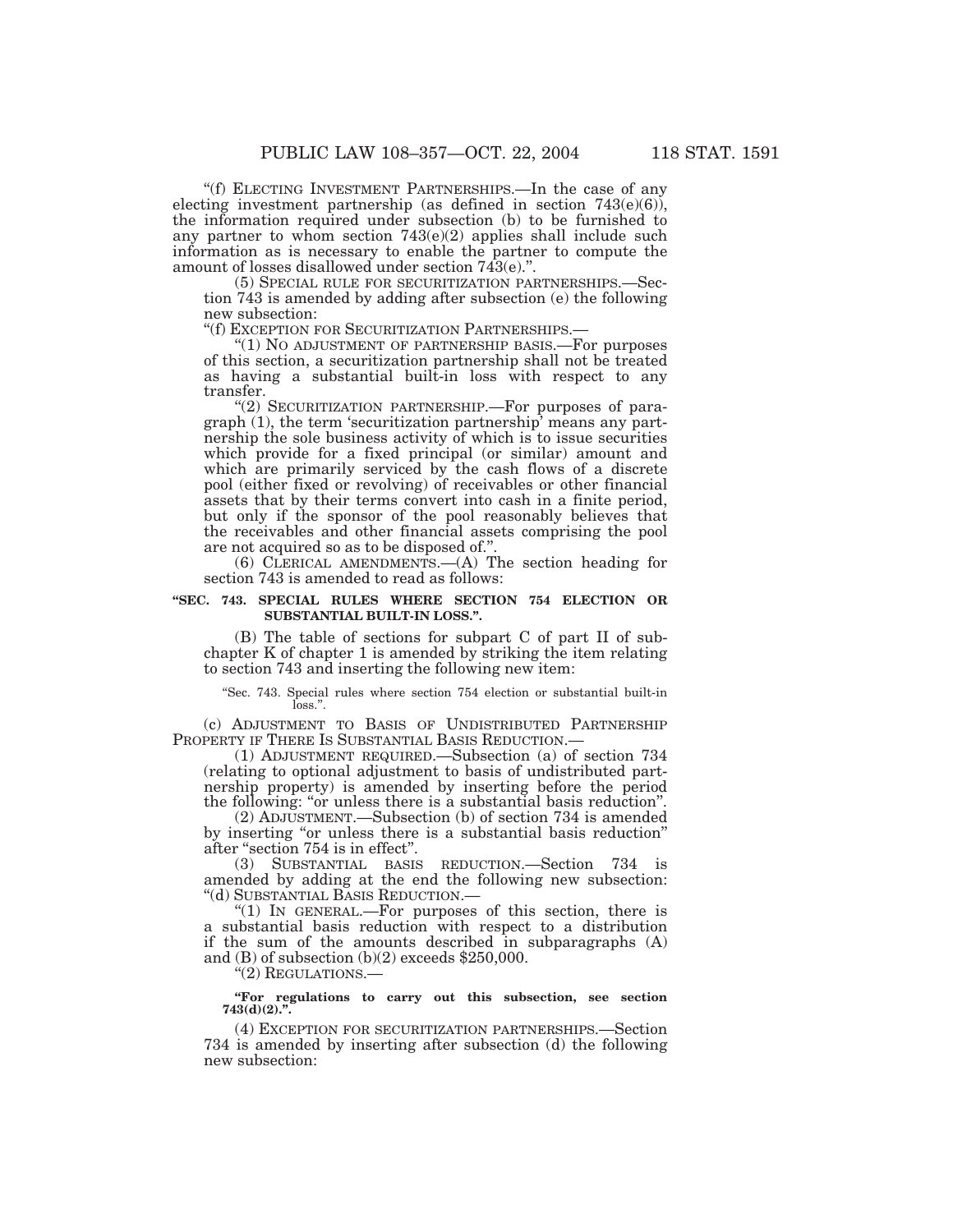''(e) EXCEPTION FOR SECURITIZATION PARTNERSHIPS.—For purposes of this section, a securitization partnership (as defined in section 743(f)) shall not be treated as having a substantial basis reduction with respect to any distribution of property to a partner.''.

(5) CLERICAL AMENDMENTS.—(A) The section heading for section 734 is amended to read as follows:

#### **''SEC. 734. ADJUSTMENT TO BASIS OF UNDISTRIBUTED PARTNERSHIP PROPERTY WHERE SECTION 754 ELECTION OR SUBSTAN-TIAL BASIS REDUCTION.''.**

(B) The table of sections for subpart B of part II of subchapter K of chapter 1 is amended by striking the item relating to section 734 and inserting the following new item:

''Sec. 734. Adjustment to basis of undistributed partnership property where section 754 election or substantial basis reduction.''.

(d) EFFECTIVE DATES.—<br>(1) SUBSECTION (a).—The amendment made by subsection (a) shall apply to contributions made after the date of the enactment of this Act.

(2) SUBSECTION (b).—

(A) IN GENERAL.—Except as provided in subparagraph (B), the amendments made by subsection (b) shall apply to transfers after the date of the enactment of this Act.

(B) TRANSITION RULE.—In the case of an electing investment partnership which is in existence on June 4, 2004, section 743(e)(6)(H) of the Internal Revenue Code of 1986, as added by this section, shall not apply to such partnership and section 743(e)(6)(I) of such Code, as so added, shall be applied by substituting "20 years" for "15" years''.

(3) SUBSECTION (c).—The amendments made by subsection (c) shall apply to distributions after the date of the enactment of this Act.

## **SEC. 834. NO REDUCTION OF BASIS UNDER SECTION 734 IN STOCK HELD BY PARTNERSHIP IN CORPORATE PARTNER.**

(a) IN GENERAL.—Section 755 is amended by adding at the end the following new subsection:

''(c) NO ALLOCATION OF BASIS DECREASE TO STOCK OF COR-PORATE PARTNER.—In making an allocation under subsection (a) of any decrease in the adjusted basis of partnership property under section 734(b)—

" $(1)$  no allocation may be made to stock in a corporation (or any person related (within the meaning of sections 267(b) and  $707(b)(1)$  to such corporation) which is a partner in the partnership, and

"(2) any amount not allocable to stock by reason of paragraph (1) shall be allocated under subsection (a) to other partnership property.

Gain shall be recognized to the partnership to the extent that the amount required to be allocated under paragraph (2) to other partnership property exceeds the aggregate adjusted basis of such other property immediately before the allocation required by para $graph (2)$ .".

(b) EFFECTIVE DATE.—The amendment made by this section shall apply to distributions after the date of the enactment of this Act.

26 USC 704 note.

26 USC 743 note.

26 USC 734 note.

26 USC 755 note.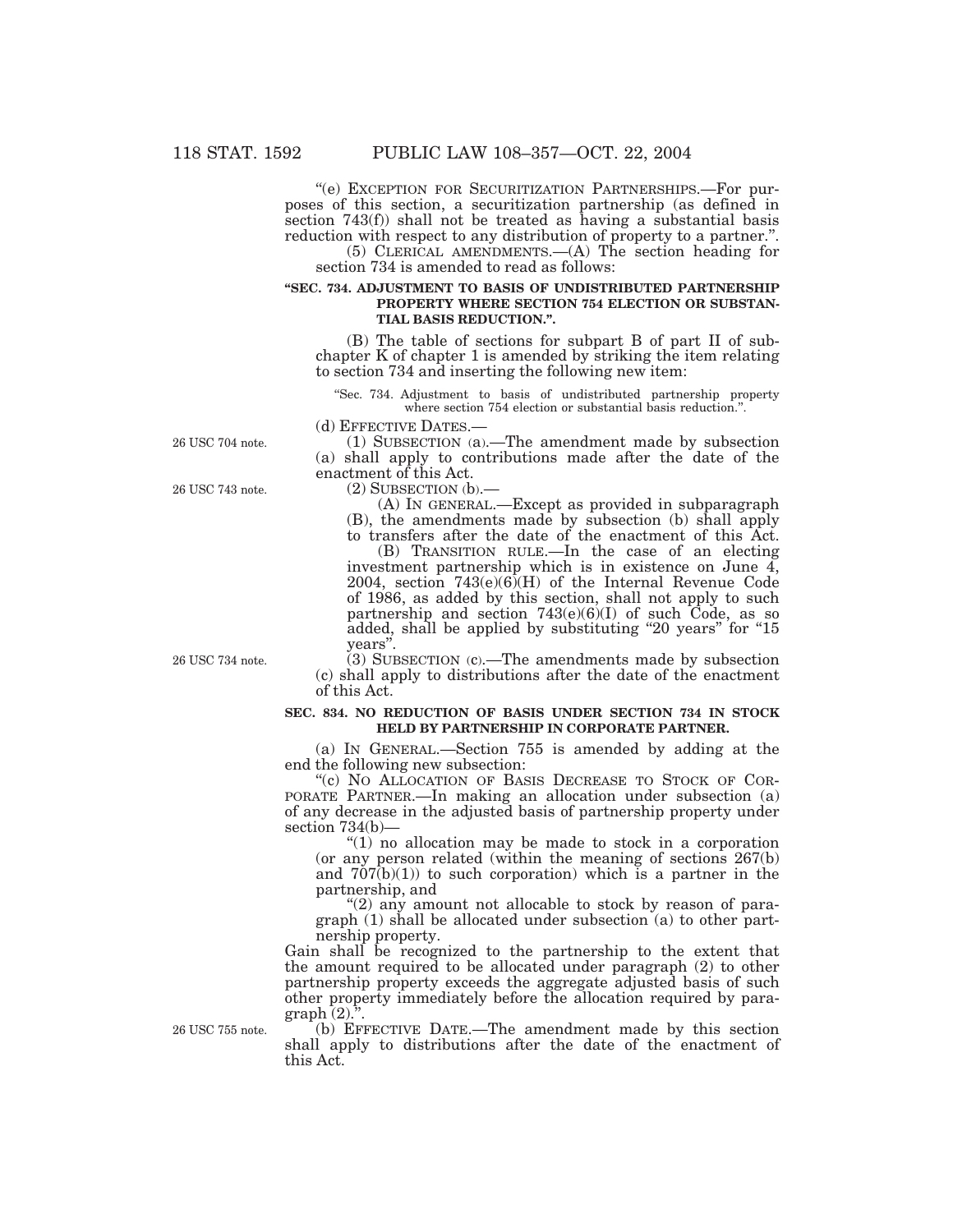#### **SEC. 835. REPEAL OF SPECIAL RULES FOR FASITS.**

(a) IN GENERAL.—Part V of subchapter M of chapter 1 (relating to financial asset securitization investment trusts) is hereby repealed.

(b) CONFORMING AMENDMENTS.—

(1) Paragraph  $(6)$  of section  $56(g)$  is amended by striking ''REMIC, or FASIT'' and inserting ''or REMIC''.

(2) Clause (ii) of section  $382(1)(4)(B)$  is amended by striking "a REMIC to which part IV of subchapter M applies, or a FASIT to which part  $\vec{V}$  of subchapter M applies," and inserting "or a REMIC to which part  $\overline{IV}$  of subchapter M applies,".

(3) Paragraph (1) of section 582(c) is amended by striking ", and any regular interest in a FASIT,"

(4) Subparagraph  $(E)$  of section 856(c)(5) is amended by striking the last sentence.

 $(5)$  $(A)$  Section  $860G(a)(1)$  is amended by adding at the end the following new sentence: ''An interest shall not fail to qualify as a regular interest solely because the specified principal amount of the regular interest (or the amount of interest accrued on the regular interest) can be reduced as a result of the nonoccurrence of 1 or more contingent payments with respect to any reverse mortgage loan held by the REMIC if, on the startup day for the REMIC, the sponsor reasonably believes that all principal and interest due under the regular interest will be paid at or prior to the liquidation of the REMIC.''.

(B) The last sentence of section  $860G(a)(3)$  is amended by inserting '', and any reverse mortgage loan (and each balance increase on such loan meeting the requirements of subparagraph  $(A)(iii)$  shall be treated as an obligation secured by an interest in real property'' before the period at the end.

(6) Paragraph  $(3)$  of section 860G(a) is amended by adding "and" at the end of subparagraph (B), by striking ", and" at the end of subparagraph (C) and inserting a period, and by striking subparagraph (D).

(7) Section  $860G(a)(3)$ , as amended by paragraph (6), is amended by adding at the end the following new sentence: ''For purposes of subparagraph (A), if more than 50 percent of the obligations transferred to, or purchased by, the REMIC are originated by the United States or any State (or any political subdivision, agency, or instrumentality of the United States or any State) and are principally secured by an interest in real property, then each obligation transferred to, or purchased by, the REMIC shall be treated as secured by an interest in real property.''.

 $(8)(\text{\AA})$  Section  $860G(a)(3)(\text{\AA})$  is amended by striking "or" at the end of clause (i), by inserting "or" at the end of clause (ii), and by inserting after clause (ii) the following new clause:

''(iii) represents an increase in the principal amount under the original terms of an obligation described in clause (i) or (ii) if such increase—

''(I) is attributable to an advance made to the obligor pursuant to the original terms of the obligation,

''(II) occurs after the startup day, and

26 USC 860H– 860L.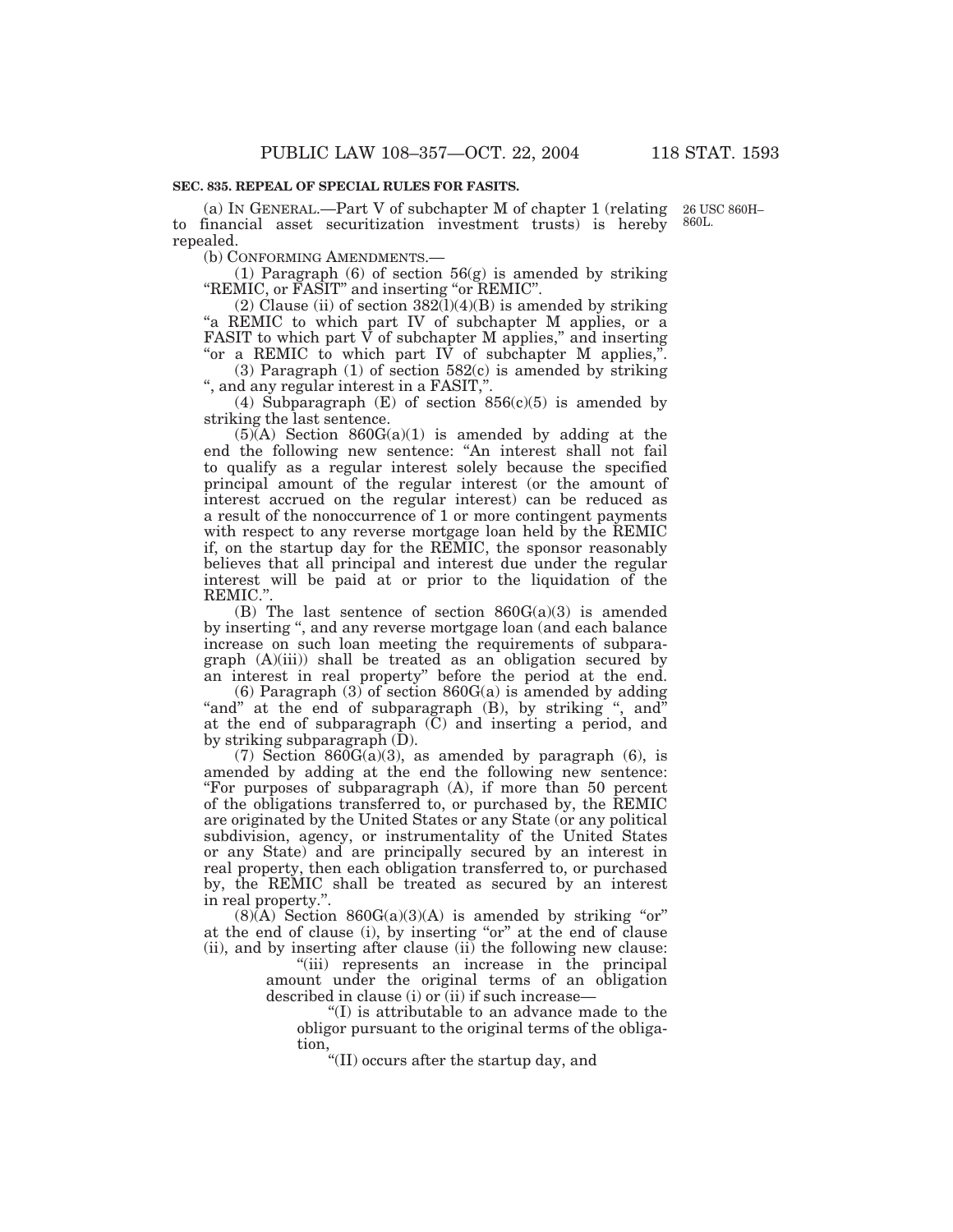''(III) is purchased by the REMIC pursuant to a fixed price contract in effect on the startup day.''.

(B) Section  $860G(a)(7)(B)$  is amended to read as follows:

''(B) QUALIFIED RESERVE FUND.—For purposes of subparagraph (A), the term 'qualified reserve fund' means any reasonably required reserve to—

"(i) provide for full payment of expenses of the REMIC or amounts due on regular interests in the event of defaults on qualified mortgages or lower than expected returns on cash flow investments, or

"(ii) provide a source of funds for the purchase of obligations described in clause (ii) or (iii) of para $graph(3)(A)$ .

The aggregate fair market value of the assets held in any such reserve shall not exceed 50 percent of the aggregate fair market value of all of the assets of the REMIC on the startup day, and the amount of any such reserve shall be promptly and appropriately reduced to the extent the amount held in such reserve is no longer reasonably required for purposes specified in clause (i) or (ii) of this subparagraph.''.

(9) Subparagraph (C) of section 1202(e)(4) is amended by striking "REMIC, or FASIT" and inserting "or REMIC".

 $(10)$  Clause (xi) of section 7701(a)(19)(C) is amended–

(A) by striking ''and any regular interest in a FASIT,'', and

(B) by striking "or FASIT" each place it appears.

(11) Subparagraph (A) of section 7701(i)(2) is amended by striking "or a FASIT".

(12) The table of parts for subchapter M of chapter 1 is amended by striking the item relating to part V.

(c) EFFECTIVE DATE.— $(1)$  In GENERAL.—Except as provided in paragraph  $(2)$ , the amendments made by this section shall take effect on January 1, 2005.

(2) EXCEPTION FOR EXISTING FASITS.—Paragraph (1) shall not apply to any FASIT in existence on the date of the enactment of this Act to the extent that regular interests issued by the FASIT before such date continue to remain outstanding in accordance with the original terms of issuance.

#### **SEC. 836. LIMITATION ON TRANSFER OR IMPORTATION OF BUILT-IN LOSSES.**

(a) IN GENERAL.—Section 362 (relating to basis to corporations) is amended by adding at the end the following new subsection: ''(e) LIMITATIONS ON BUILT-IN LOSSES.—

"(1) LIMITATION ON IMPORTATION OF BUILT-IN LOSSES.-

''(A) IN GENERAL.—If in any transaction described in subsection (a) or (b) there would (but for this subsection) be an importation of a net built-in loss, the basis of each property described in subparagraph (B) which is acquired in such transaction shall (notwithstanding subsections (a) and (b)) be its fair market value immediately after such transaction.

''(B) PROPERTY DESCRIBED.—For purposes of subparagraph (A), property is described in this subparagraph if—

26 USC 56 note.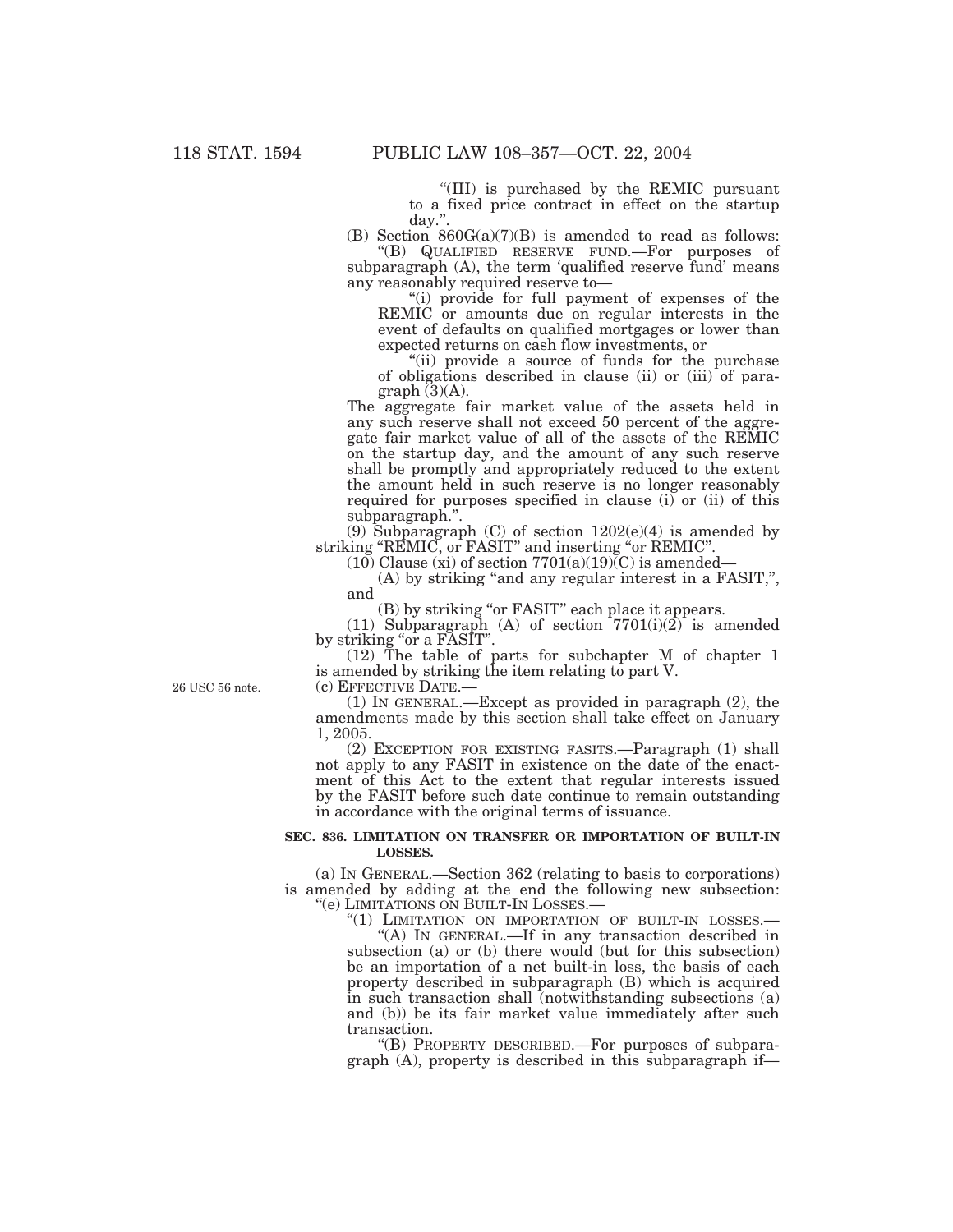''(i) gain or loss with respect to such property is not subject to tax under this subtitle in the hands of the transferor immediately before the transfer, and

''(ii) gain or loss with respect to such property is subject to such tax in the hands of the transferee immediately after such transfer.

In any case in which the transferor is a partnership, the preceding sentence shall be applied by treating each partner in such partnership as holding such partner's proportionate share of the property of such partnership.

''(C) IMPORTATION OF NET BUILT-IN LOSS.—For purposes of subparagraph (A), there is an importation of a net builtin loss in a transaction if the transferee's aggregate adjusted bases of property described in subparagraph (B) which is transferred in such transaction would (but for this paragraph) exceed the fair market value of such property immediately after such transaction.

"(2) LIMITATION ON TRANSFER OF BUILT-IN LOSSES IN SEC-TION 351 TRANSACTIONS.—

''(A) IN GENERAL.—If—

''(i) property is transferred by a transferor in any transaction which is described in subsection (a) and which is not described in paragraph (1) of this subsection, and

''(ii) the transferee's aggregate adjusted bases of such property so transferred would (but for this paragraph) exceed the fair market value of such property immediately after such transaction,

then, notwithstanding subsection (a), the transferee's aggregate adjusted bases of the property so transferred shall not exceed the fair market value of such property immediately after such transaction.

''(B) ALLOCATION OF BASIS REDUCTION.—The aggregate reduction in basis by reason of subparagraph  $(\overline{A})$  shall be allocated among the property so transferred in proportion to their respective built-in losses immediately before the transaction.

''(C) ELECTION TO APPLY LIMITATION TO TRANSFEROR'S STOCK BASIS.—

''(i) IN GENERAL.—If the transferor and transferee of a transaction described in subparagraph (A) both elect the application of this subparagraph—

" $(\overline{I})$  subparagraph  $(A)$  shall not apply, and

''(II) the transferor's basis in the stock received for property to which subparagraph (A) does not apply by reason of the election shall not exceed its fair market value immediately after the transfer.

"(ii) ELECTION.—An election under clause (i) shall be included with the return of tax for the taxable year in which the transaction occurred, shall be in such form and manner as the Secretary may prescribe, and, once made, shall be irrevocable.''.

(b) COMPARABLE TREATMENT WHERE LIQUIDATION.—Paragraph (1) of section 334(b) (relating to liquidation of subsidiary) is amended to read as follows: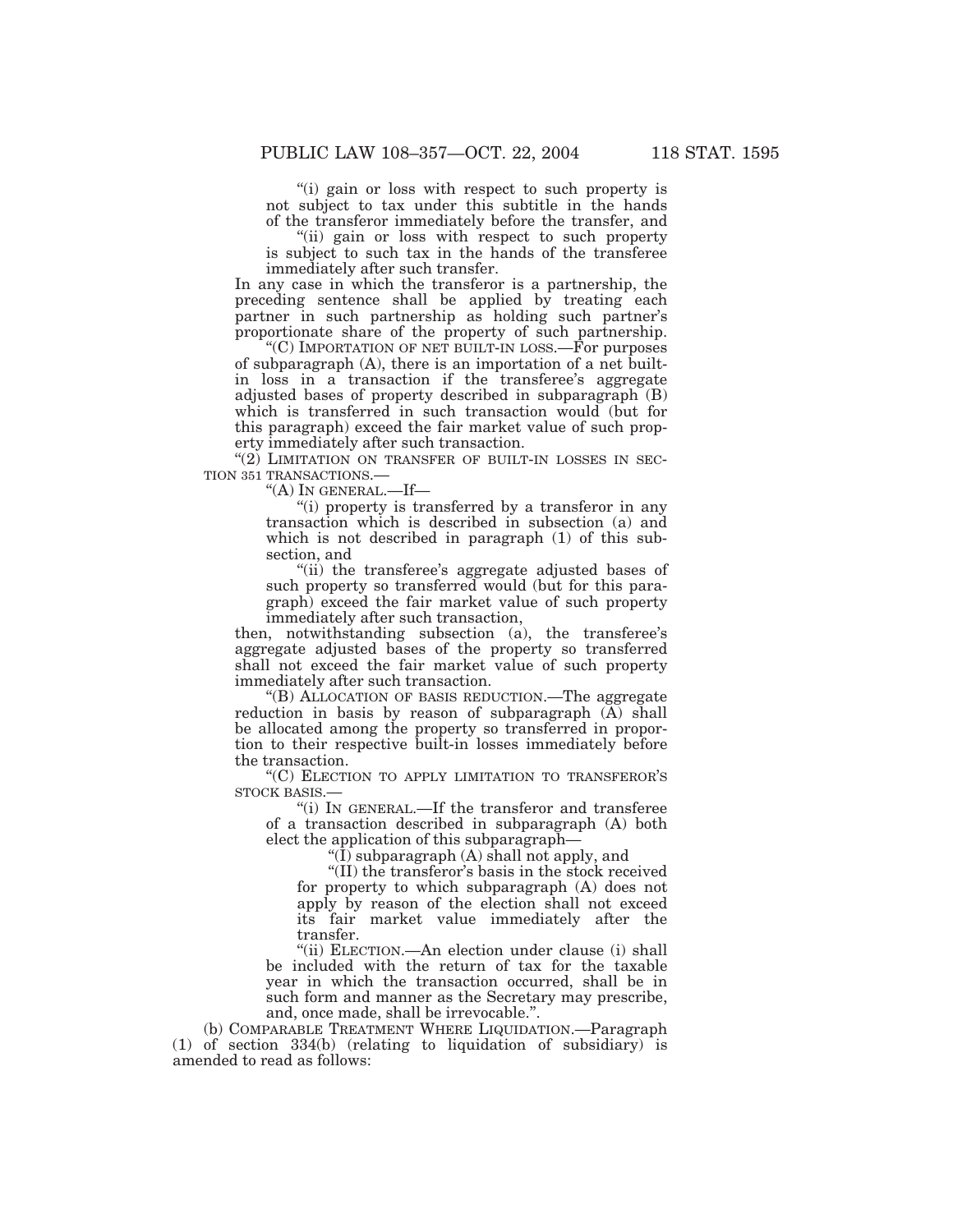" $(1)$  In GENERAL.—If property is received by a corporate distributee in a distribution in a complete liquidation to which section 332 applies (or in a transfer described in section  $337(b)(1)$ , the basis of such property in the hands of such distributee shall be the same as it would be in the hands of the transferor; except that the basis of such property in the hands of such distributee shall be the fair market value of the property at the time of the distribution—

 $\mathcal{A}(\mathbf{A})$  in any case in which gain or loss is recognized by the liquidating corporation with respect to such property, or

''(B) in any case in which the liquidating corporation is a foreign corporation, the corporate distributee is a domestic corporation, and the corporate distributee's aggregate adjusted bases of property described in section  $362(e)(1)(B)$  which is distributed in such liquidation would (but for this subparagraph) exceed the fair market value of such property immediately after such liquidation.''.

(c) EFFECTIVE DATES.—

(1) IN GENERAL.—The amendment made by subsection (a) shall apply to transactions after the date of the enactment of this Act.

(2) LIQUIDATIONS.—The amendment made by subsection (b) shall apply to liquidations after the date of the enactment of this Act.

## **SEC. 837. CLARIFICATION OF BANKING BUSINESS FOR PURPOSES OF DETERMINING INVESTMENT OF EARNINGS IN UNITED STATES PROPERTY.**

(a) IN GENERAL.—Subparagraph  $(A)$  of section  $956(c)(2)$  is amended to read as follows:

> ''(A) obligations of the United States, money, or deposits with—

"(i) any bank (as defined by section  $2(c)$  of the Bank Holding Company Act of 1956 (12 U.S.C. 1841(c)), without regard to subparagraphs (C) and (G) of paragraph (2) of such section), or

"(ii) any corporation not described in clause (i) with respect to which a bank holding company (as defined by section 2(a) of such Act) or financial holding company (as defined by section  $2(p)$  of such Act) owns directly or indirectly more than 80 percent by vote or value of the stock of such corporation;''. (b) EFFECTIVE DATE.—The amendment made by this section

26 USC 956 note.

# shall take effect on the date of the enactment of this Act. **SEC. 838. DENIAL OF DEDUCTION FOR INTEREST ON UNDERPAYMENTS**

## **ATTRIBUTABLE TO NONDISCLOSED REPORTABLE TRANS-ACTIONS.**

(a) IN GENERAL.—Section 163 (relating to deduction for interest) is amended by redesignating subsection  $\bar{m}$  as subsection (n) and by inserting after subsection (l) the following new subsection:

"(m) INTEREST ON UNPAID TAXES ATTRIBUTABLE TO NONDIS-CLOSED REPORTABLE TRANSACTIONS.—No deduction shall be allowed under this chapter for any interest paid or accrued under section 6601 on any underpayment of tax which is attributable to the portion of any reportable transaction understatement (as defined

26 USC 362 note.

26 USC 334 note.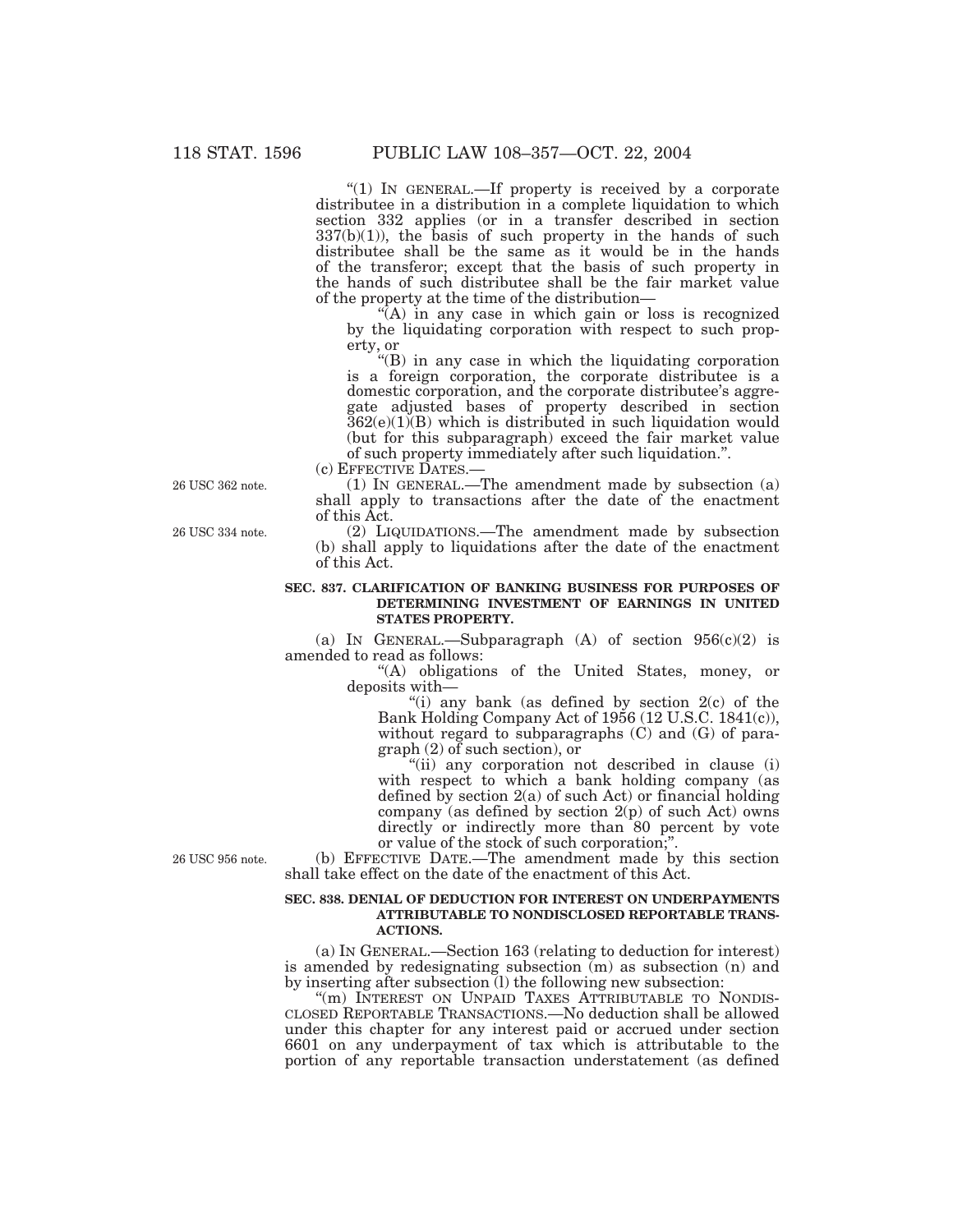in section 6662A(b)) with respect to which the requirement of section  $6664(d)(2)(A)$  is not met.".

(b) EFFECTIVE DATE.—The amendments made by this section shall apply to transactions in taxable years beginning after the date of the enactment of this Act.

## **SEC. 839. CLARIFICATION OF RULES FOR PAYMENT OF ESTIMATED TAX FOR CERTAIN DEEMED ASSET SALES.**

(a) IN GENERAL.—Paragraph (13) of section 338(h) (relating to tax on deemed sale not taken into account for estimated tax purposes) is amended by adding at the end the following: ''The preceding sentence shall not apply with respect to a qualified stock purchase for which an election is made under paragraph (10).''. 26 USC 163 note.

(b) EFFECTIVE DATE.—The amendment made by subsection (a) shall apply to transactions occurring after the date of the enactment of this Act.

## **SEC. 840. RECOGNITION OF GAIN FROM THE SALE OF A PRINCIPAL RESIDENCE ACQUIRED IN A LIKE-KIND EXCHANGE WITHIN 5 YEARS OF SALE.**

(a) IN GENERAL.—Section 121(d) (relating to special rules for exclusion of gain from sale of principal residence) is amended by adding at the end the following new paragraph:

"(10) PROPERTY ACQUIRED IN LIKE-KIND EXCHANGE.—If a taxpayer acquired property in an exchange to which section 1031 applied, subsection (a) shall not apply to the sale or exchange of such property if it occurs during the 5-year period beginning with the date of the acquisition of such property.''.

(b) EFFECTIVE DATE.—The amendment made by this section 26 USC 121 note. shall apply to sales or exchanges after the date of the enactment of this Act.

### **SEC. 841. PREVENTION OF MISMATCHING OF INTEREST AND ORIGINAL ISSUE DISCOUNT DEDUCTIONS AND INCOME INCLUSIONS IN TRANSACTIONS WITH RELATED FOREIGN PERSONS.**

(a) ORIGINAL ISSUE DISCOUNT.—Section 163(e)(3) (relating to special rule for original issue discount on obligation held by related foreign person) is amended by redesignating subparagraph (B) as subparagraph  $(C)$  and by inserting after subparagraph  $(A)$  the following new subparagraph:

"(B) SPECIAL RULE FOR CERTAIN FOREIGN ENTITIES.-

''(i) IN GENERAL.—In the case of any debt instrument having original issue discount which is held by a related foreign person which is a controlled foreign corporation (as defined in section 957) or a passive foreign investment company (as defined in section 1297), a deduction shall be allowable to the issuer with respect to such original issue discount for any taxable year before the taxable year in which paid only to the extent such original issue discount is includible (determined without regard to properly allocable deductions and qualified deficits under section  $952(c)(1)(B)$  during such prior taxable year in the gross income of a United States person who owns (within the meaning of section  $958(a)$ ) stock in such corporation.

''(ii) SECRETARIAL AUTHORITY.—The Secretary may by regulation exempt transactions from the application

26 USC 163 note.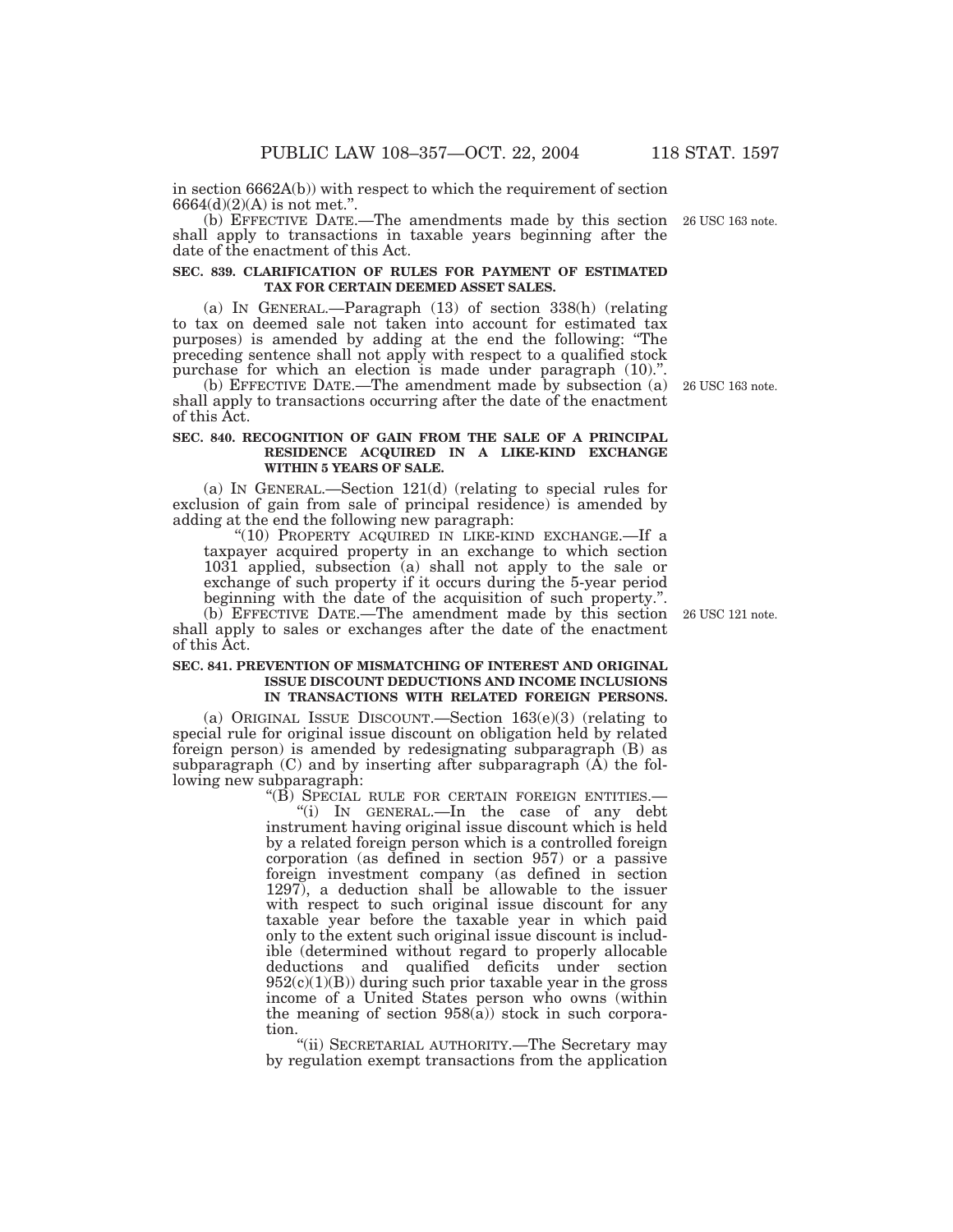of clause (i), including any transaction which is entered into by a payor in the ordinary course of a trade or business in which the payor is predominantly engaged.''.

(b) INTEREST AND OTHER DEDUCTIBLE AMOUNTS.—Section  $267(a)(3)$  is amended-

 $(1)$  by striking "The Secretary" and inserting:

 $\check{H}$ (A) In GENERAL.—The Secretary", and

(2) by adding at the end the following new subparagraph: ''(B) SPECIAL RULE FOR CERTAIN FOREIGN ENTITIES.—

''(i) IN GENERAL.—Notwithstanding subparagraph (A), in the case of any item payable to a controlled foreign corporation (as defined in section 957) or a passive foreign investment company (as defined in section 1297), a deduction shall be allowable to the payor with respect to such amount for any taxable year before the taxable year in which paid only to the extent that an amount attributable to such item is includible (determined without regard to properly allocable deductions and qualified deficits under section  $952(c)(1)(B)$ ) during such prior taxable year in the gross income of a United States person who owns (within the meaning of section 958(a)) stock in such corporation.

"(ii) SECRETARIAL AUTHORITY.—The Secretary may by regulation exempt transactions from the application of clause (i), including any transaction which is entered into by a payor in the ordinary course of a trade or business in which the payor is predominantly engaged and in which the payment of the accrued amounts occurs within 81⁄2 months after accrual or within such other period as the Secretary may prescribe."

26 USC 163 note.

(c) EFFECTIVE DATE.—The amendments made by this section shall apply to payments accrued on or after the date of the enactment of this Act.

## **SEC. 842. DEPOSITS MADE TO SUSPEND RUNNING OF INTEREST ON POTENTIAL UNDERPAYMENTS.**

(a) IN GENERAL.—Subchapter A of chapter 67 (relating to interest on underpayments) is amended by adding at the end the following new section:

## **''SEC. 6603. DEPOSITS MADE TO SUSPEND RUNNING OF INTEREST ON POTENTIAL UNDERPAYMENTS, ETC.**

"(a) AUTHORITY TO MAKE DEPOSITS OTHER THAN AS PAYMENT OF TAX.—A taxpayer may make a cash deposit with the Secretary which may be used by the Secretary to pay any tax imposed under subtitle  $\Lambda$  or B or chapter 41, 42, 43, or 44 which has not been assessed at the time of the deposit. Such a deposit shall be made in such manner as the Secretary shall prescribe.

''(b) NO INTEREST IMPOSED.—To the extent that such deposit is used by the Secretary to pay tax, for purposes of section 6601 (relating to interest on underpayments), the tax shall be treated as paid when the deposit is made.

''(c) RETURN OF DEPOSIT.—Except in a case where the Secretary determines that collection of tax is in jeopardy, the Secretary shall return to the taxpayer any amount of the deposit (to the extent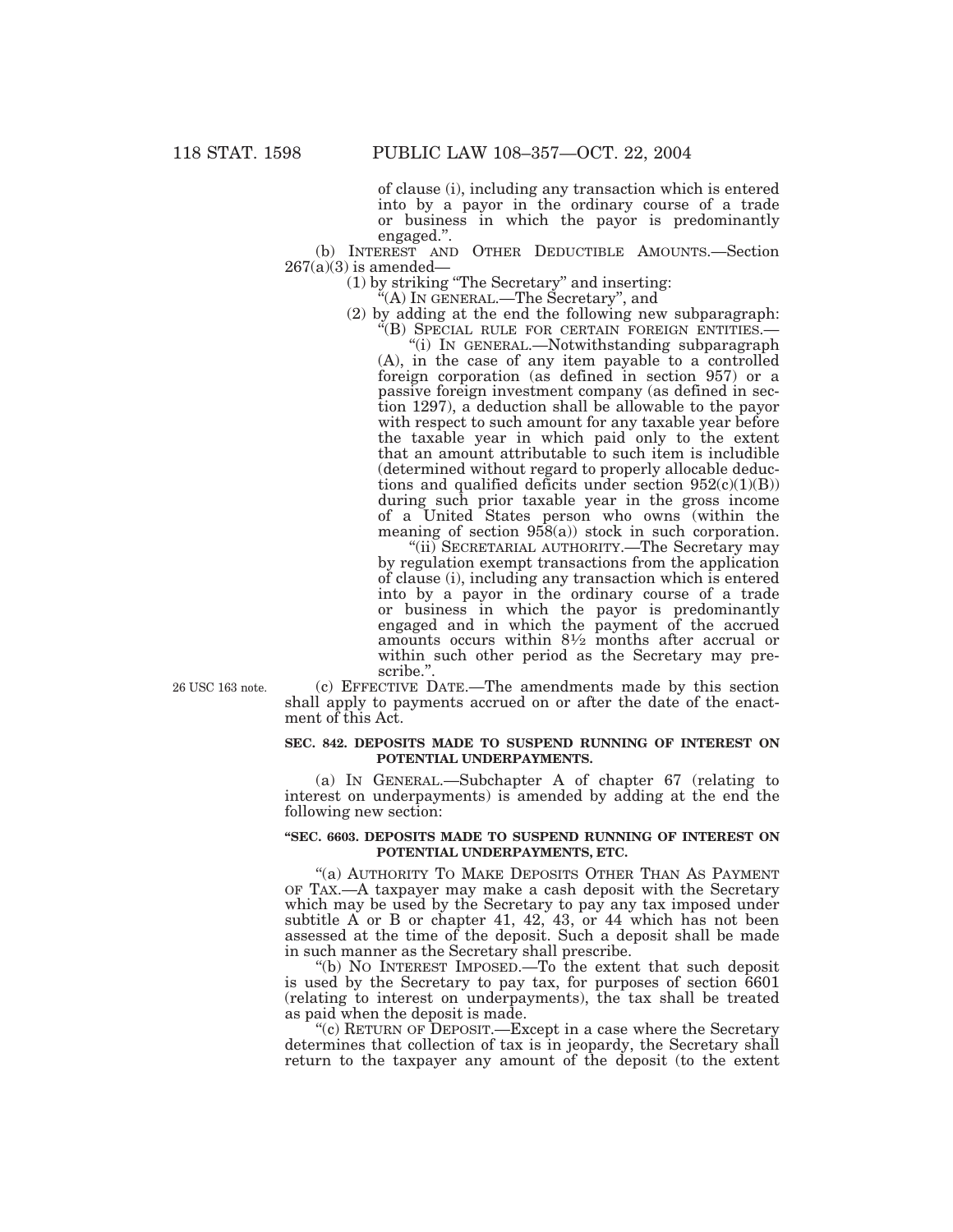not used for a payment of tax) which the taxpayer requests in writing.<br>
"(d) PAYMENT OF INTEREST.

" $(1)$  IN GENERAL.—For purposes of section 6611 (relating to interest on overpayments), except as provided in paragraph (4), a deposit which is returned to a taxpayer shall be treated as a payment of tax for any period to the extent (and only to the extent) attributable to a disputable tax for such period. Under regulations prescribed by the Secretary, rules similar to the rules of section  $6611(b)(2)$  shall apply.<br>"(2) DISPUTABLE TAX.—

"(A) IN GENERAL.—For purposes of this section, the term 'disputable tax' means the amount of tax specified at the time of the deposit as the taxpayer's reasonable estimate of the maximum amount of any tax attributable to disputable items.

''(B) SAFE HARBOR BASED ON 30-DAY LETTER.—In the case of a taxpayer who has been issued a 30-day letter, the maximum amount of tax under subparagraph (A) shall not be less than the amount of the proposed deficiency specified in such letter.

"(3) OTHER DEFINITIONS.—For purposes of paragraph  $(2)$ — ''(A) DISPUTABLE ITEM.—The term 'disputable item'

means any item of income, gain, loss, deduction, or credit if the taxpayer—

 $\cdot$ <sup>"(i)</sup> has a reasonable basis for its treatment of such item, and

"(ii) reasonably believes that the Secretary also has a reasonable basis for disallowing the taxpayer's treatment of such item.

''(B) 30-DAY LETTER.—The term '30-day letter' means the first letter of proposed deficiency which allows the taxpayer an opportunity for administrative review in the Internal Revenue Service Office of Appeals.

"(4) RATE OF INTEREST.—The rate of interest under this subsection shall be the Federal short-term rate determined under section 6621(b), compounded daily.<br>"(e) USE OF DEPOSITS.—

"(1) PAYMENT OF TAX.—Except as otherwise provided by the taxpayer, deposits shall be treated as used for the payment of tax in the order deposited.

"(2) RETURNS OF DEPOSITS.—Deposits shall be treated as returned to the taxpayer on a last-in, first-out basis.''.

(b) CLERICAL AMENDMENT.—The table of sections for subchapter A of chapter 67 is amended by adding at the end the following new item:

''Sec. 6603. Deposits made to suspend running of interest on potential underpayments, etc."

26 USC 6603 note.

(c) EFFECTIVE DATE.— (1) IN GENERAL.—The amendments made by this section shall apply to deposits made after the date of the enactment of this Act.

(2) COORDINATION WITH DEPOSITS MADE UNDER REVENUE PROCEDURE 84–58.—In the case of an amount held by the Secretary of the Treasury or his delegate on the date of the enactment of this Act as a deposit in the nature of a cash bond deposit pursuant to Revenue Procedure 84–58, the date

Regulations. Applicability.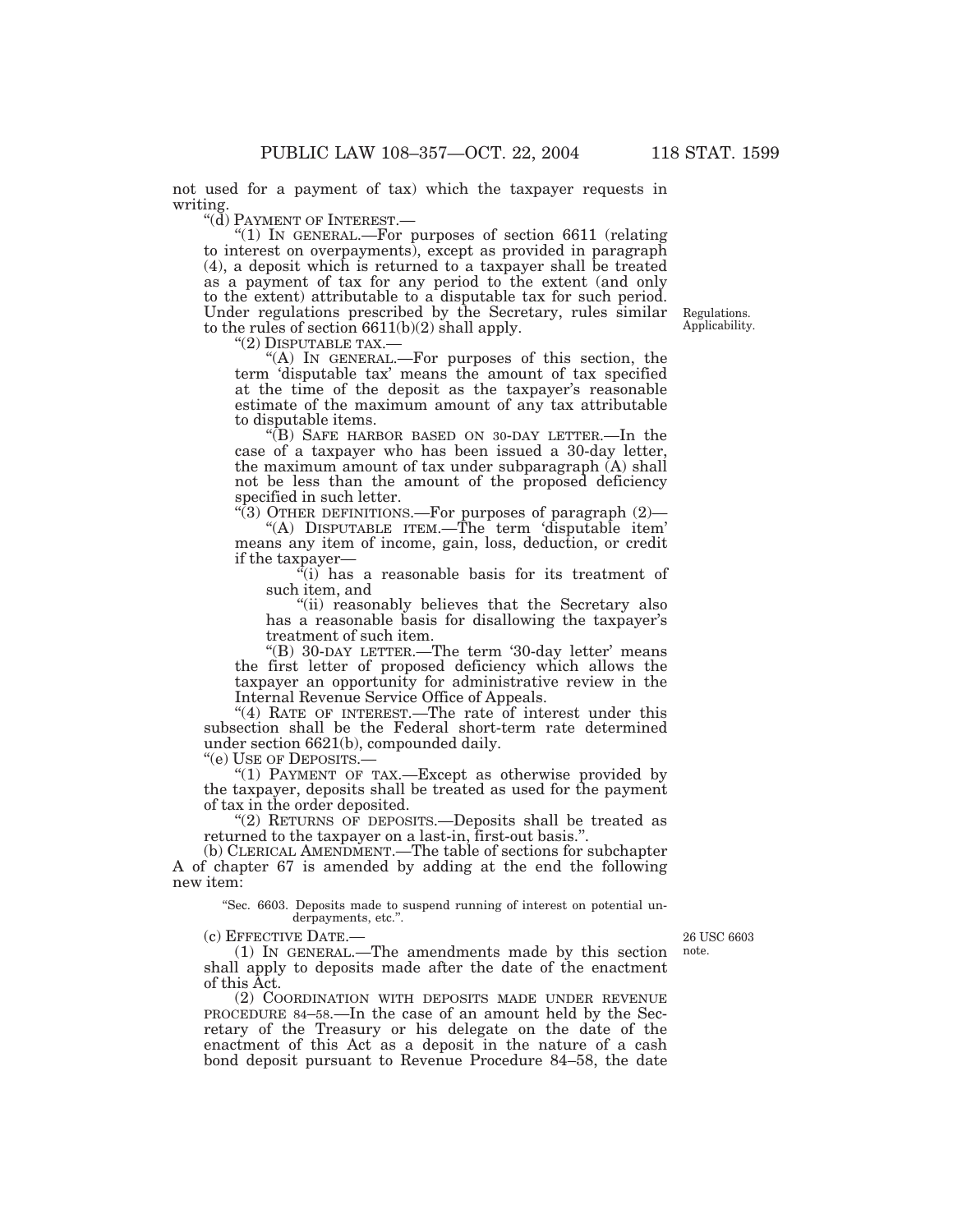that the taxpayer identifies such amount as a deposit made pursuant to section 6603 of the Internal Revenue Code (as added by this Act) shall be treated as the date such amount is deposited for purposes of such section 6603.

#### **SEC. 843. PARTIAL PAYMENT OF TAX LIABILITY IN INSTALLMENT AGREEMENTS.**

(a) IN GENERAL.—

(1) Section 6159(a) (relating to authorization of agreements) is amended—

(A) by striking ''satisfy liability for payment of'' and inserting ''make payment on'', and

(B) by inserting ''full or partial'' after ''facilitate''.

(2) Section 6159(c) (relating to Secretary required to enter into installment agreements in certain cases) is amended in the matter preceding paragraph (1) by inserting ''full'' before ''payment''.

(b) REQUIREMENT TO REVIEW PARTIAL PAYMENT AGREEMENTS EVERY TWO YEARS.—Section 6159 is amended by redesignating subsections (d) and (e) as subsections (e) and (f), respectively, and inserting after subsection (c) the following new subsection:

''(d) SECRETARY REQUIRED TO REVIEW INSTALLMENT AGREE-MENTS FOR PARTIAL COLLECTION EVERY TWO YEARS.—In the case of an agreement entered into by the Secretary under subsection (a) for partial collection of a tax liability, the Secretary shall review the agreement at least once every 2 years.''.

(c) EFFECTIVE DATE.—The amendments made by this section shall apply to agreements entered into on or after the date of the enactment of this Act.

### **SEC. 844. AFFIRMATION OF CONSOLIDATED RETURN REGULATION AUTHORITY.**

(a) IN GENERAL.—Section 1502 is amended by adding at the end the following new sentence: ''In carrying out the preceding sentence, the Secretary may prescribe rules that are different from the provisions of chapter 1 that would apply if such corporations filed separate returns."

(b) RESULT NOT OVERTURNED.—Notwithstanding the amendment made by subsection (a), the Internal Revenue Code of 1986 shall be construed by treating Treasury Regulation § 1.1502-  $20(c)(1)(iii)$  (as in effect on January 1, 2001) as being inapplicable to the factual situation in Rite Aid Corporation and Subsidiary Corporations v. United States, 255 F.3d 1357 (Fed. Cir. 2001).

(c) EFFECTIVE DATE.—This section, and the amendment made by this section, shall apply to taxable years beginning before, on, or after the date of the enactment of this Act.

## **SEC. 845. EXPANDED DISALLOWANCE OF DEDUCTION FOR INTEREST ON CONVERTIBLE DEBT.**

(a) IN GENERAL.—Paragraph (2) of section 163(l) is amended by inserting ''or equity held by the issuer (or any related party) in any other person<sup>3</sup> after "or a related party".

(b) CAPITALIZATION ALLOWED WITH RESPECT TO EQUITY OF PERSONS OTHER THAN ISSUER AND RELATED PARTIES.—Section 163(l) is amended by redesignating paragraphs (4) and (5) as paragraphs (5) and (6) and by inserting after paragraph (3) the following new paragraph:

26 USC 6159 note.

26 USC 1502 note.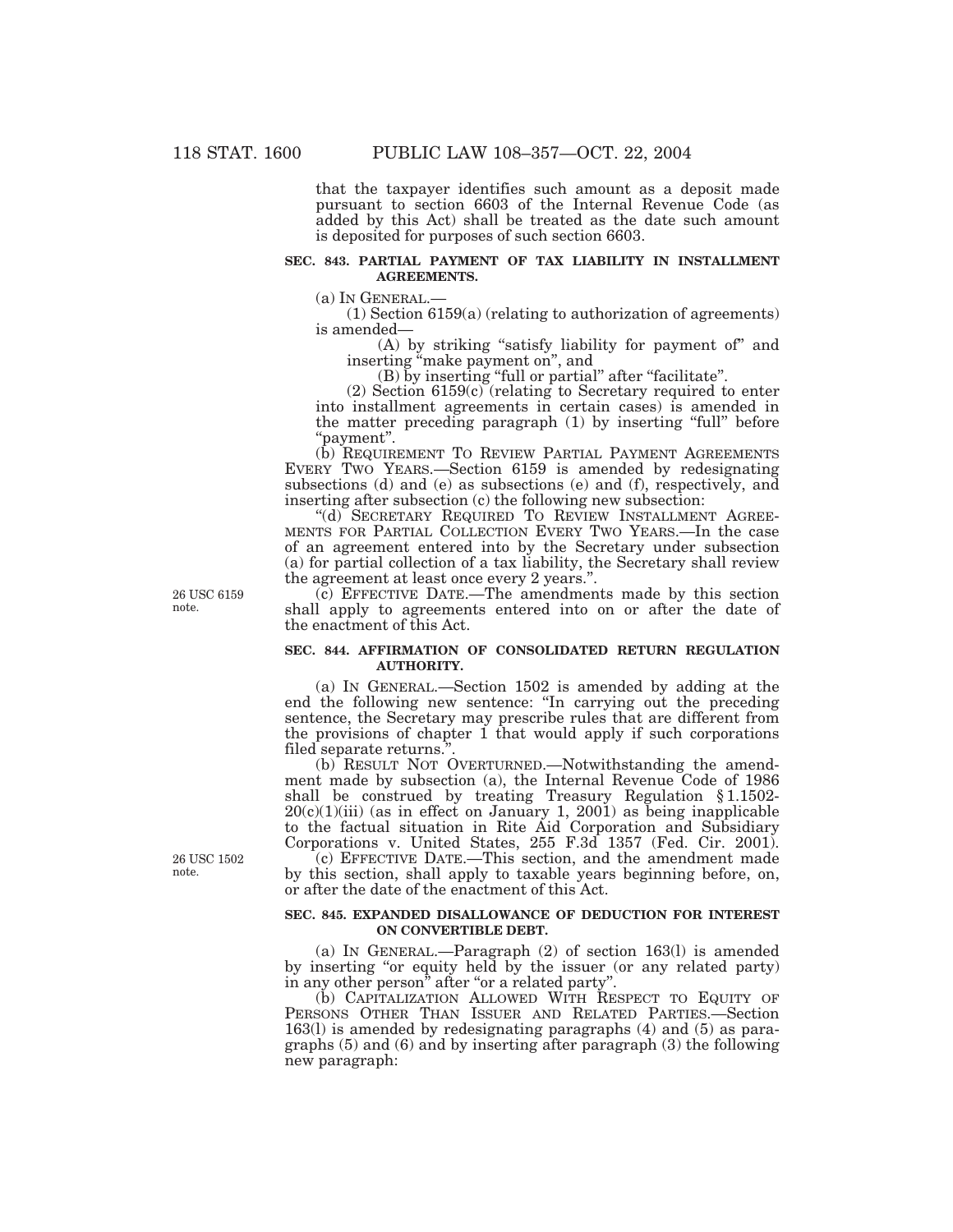"(4) CAPITALIZATION ALLOWED WITH RESPECT TO EQUITY OF PERSONS OTHER THAN ISSUER AND RELATED PARTIES.—If the disqualified debt instrument of a corporation is payable in equity held by the issuer (or any related party) in any other person (other than a related party), the basis of such equity shall be increased by the amount not allowed as a deduction by reason of paragraph (1) with respect to the instrument.''. (c) EXCEPTION FOR CERTAIN INSTRUMENTS ISSUED BY DEALERS IN SECURITIES.—Section 163(l), as amended by subsection (b), is amended by redesignating paragraphs (5) and (6) as paragraphs (6) and (7) and by inserting after paragraph (4) the following new paragraph:

''(5) EXCEPTION FOR CERTAIN INSTRUMENTS ISSUED BY DEALERS IN SECURITIES.—For purposes of this subsection, the term 'disqualified debt instrument' does not include indebtedness issued by a dealer in securities (or a related party) which is payable in, or by reference to, equity (other than equity of the issuer or a related party) held by such dealer in its capacity as a dealer in securities. For purposes of this paragraph, the term 'dealer in securities' has the meaning given such term by section 475.".

(d) CONFORMING AMENDMENT.—Paragraph (3) of section 163(l) is amended by striking "or a related party" in the material preceding subparagraph (A) and inserting "or any other person".

(e) EFFECTIVE DATE.—The amendments made by this section 26 USC 163 note. shall apply to debt instruments issued after October 3, 2004.

## **Part III—Leasing**

## **SEC. 847. REFORM OF TAX TREATMENT OF CERTAIN LEASING ARRANGEMENTS.**

(a) CLARIFICATION OF RECOVERY PERIOD FOR TAX-EXEMPT USE PROPERTY SUBJECT TO LEASE.—Subparagraph (A) of section  $168(g)(3)$  (relating to special rules for determining class life) is amended by inserting "(notwithstanding any other subparagraph of this paragraph)'' after ''shall''.

(b) LIMITATION ON DEPRECIATION AND AMORTIZATION PERIODS FOR INTANGIBLES LEASED TO TAX-EXEMPT ENTITY.—

(1) COMPUTER SOFTWARE.—Paragraph (1) of section 167(f) is amended by adding at the end the following new subparagraph:

"(C) TAX-EXEMPT USE PROPERTY SUBJECT TO LEASE.— In the case of computer software which would be taxexempt use property as defined in subsection (h) of section 168 if such section applied to computer software, the useful life under subparagraph (A) shall not be less than 125 percent of the lease term (within the meaning of section  $168(i)(3)$ .".

(2) CERTAIN INTERESTS OR RIGHTS ACQUIRED SEPARATELY.— Paragraph (2) of section 167(f) is amended by adding at the end the following new sentence: ''If such property would be tax-exempt use property as defined in subsection (h) of section 168 if such section applied to such property, the useful life under such regulations shall not be less than 125 percent of the lease term (within the meaning of section  $168(i)(3)$ ).".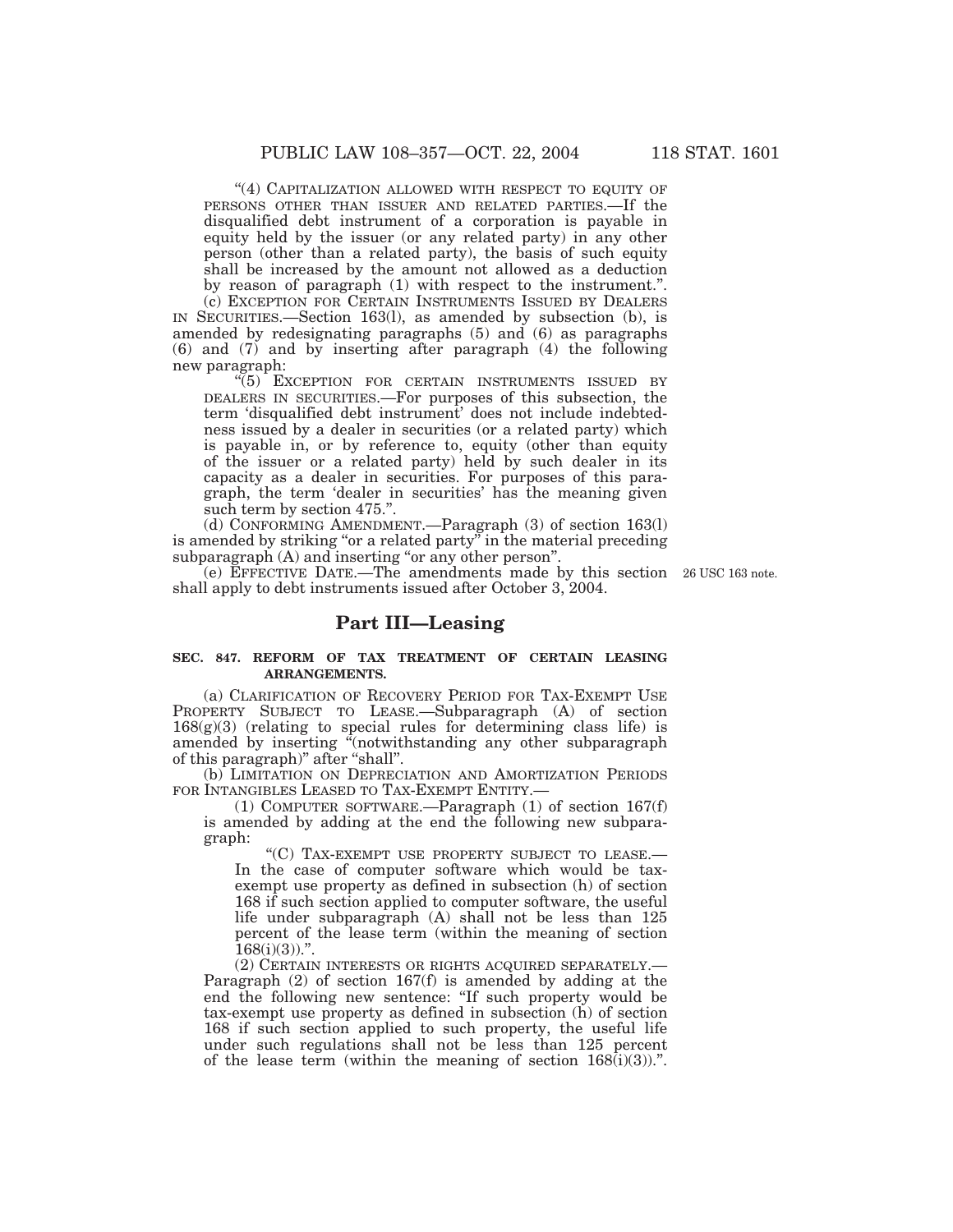(3) SECTION 197 INTANGIBLES.—Section 197(f) (relating to special rules) is amended by adding at the end the following new paragraph:

 $(10)$  TAX-EXEMPT USE PROPERTY SUBJECT TO LEASE.—In the case of any section 197 intangible which would be taxexempt use property as defined in subsection (h) of section 168 if such section applied to such intangible, the amortization period under this section shall not be less than 125 percent of the lease term (within the meaning of section  $168(i)(3)$ ).".

(c) LEASE TERM TO INCLUDE RELATED SERVICE CONTRACTS.— Subparagraph (A) of section 168(i)(3) (relating to lease term) is amended by striking "and" at the end of clause (i), by redesignating clause (ii) as clause (iii), and by inserting after clause (i) the following new clause:

> ''(ii) the term of a lease shall include the term of any service contract or similar arrangement (whether or not treated as a lease under section 7701(e))—

''(I) which is part of the same transaction (or series of related transactions) which includes the lease, and

''(II) which is with respect to the property subject to the lease or substantially similar property, and''.

(d) EXPANSION OF SHORT-TERM LEASE EXEMPTION FOR QUALI-FIED TECHNOLOGICAL EQUIPMENT.—Subparagraph (A) of section  $168(h)(3)$  is amended by adding at the end the following new sentence: ''Notwithstanding subsection (i)(3)(A)(i), in determining a lease term for purposes of the preceding sentence, there shall not be taken into account any option of the lessee to renew at the fair market value rent determined at the time of renewal; except that the aggregate period not taken into account by reason of this sentence shall not exceed 24 months."

(e) TREATMENT OF CERTAIN INDIAN TRIBAL GOVERNMENTS AS TAX-EXEMPT ENTITIES.—Section 168(h)(2)(A) is amended by striking "and" at the end of clause (ii), by striking the period at the end of clause (iii) and inserting '', and'', and by inserting at the end the following:

''(iv) any Indian tribal government described in section 7701(a)(40).

For purposes of applying this subsection, any Indian tribal government referred to in clause (iv) shall be treated in the same manner as a State.''.

### **SEC. 848. LIMITATION ON DEDUCTIONS ALLOCABLE TO PROPERTY USED BY GOVERNMENTS OR OTHER TAX-EXEMPT ENTI-TIES.**

(a) IN GENERAL.—Subpart C of part II of subchapter E of chapter 1 (relating to taxable year for which deductions taken) is amended by adding at the end the following new section:

#### **''SEC. 470. LIMITATION ON DEDUCTIONS ALLOCABLE TO PROPERTY USED BY GOVERNMENTS OR OTHER TAX-EXEMPT ENTI-TIES.**

"(a) LIMITATION ON LOSSES.—Except as otherwise provided in this section, a tax-exempt use loss for any taxable year shall not be allowed.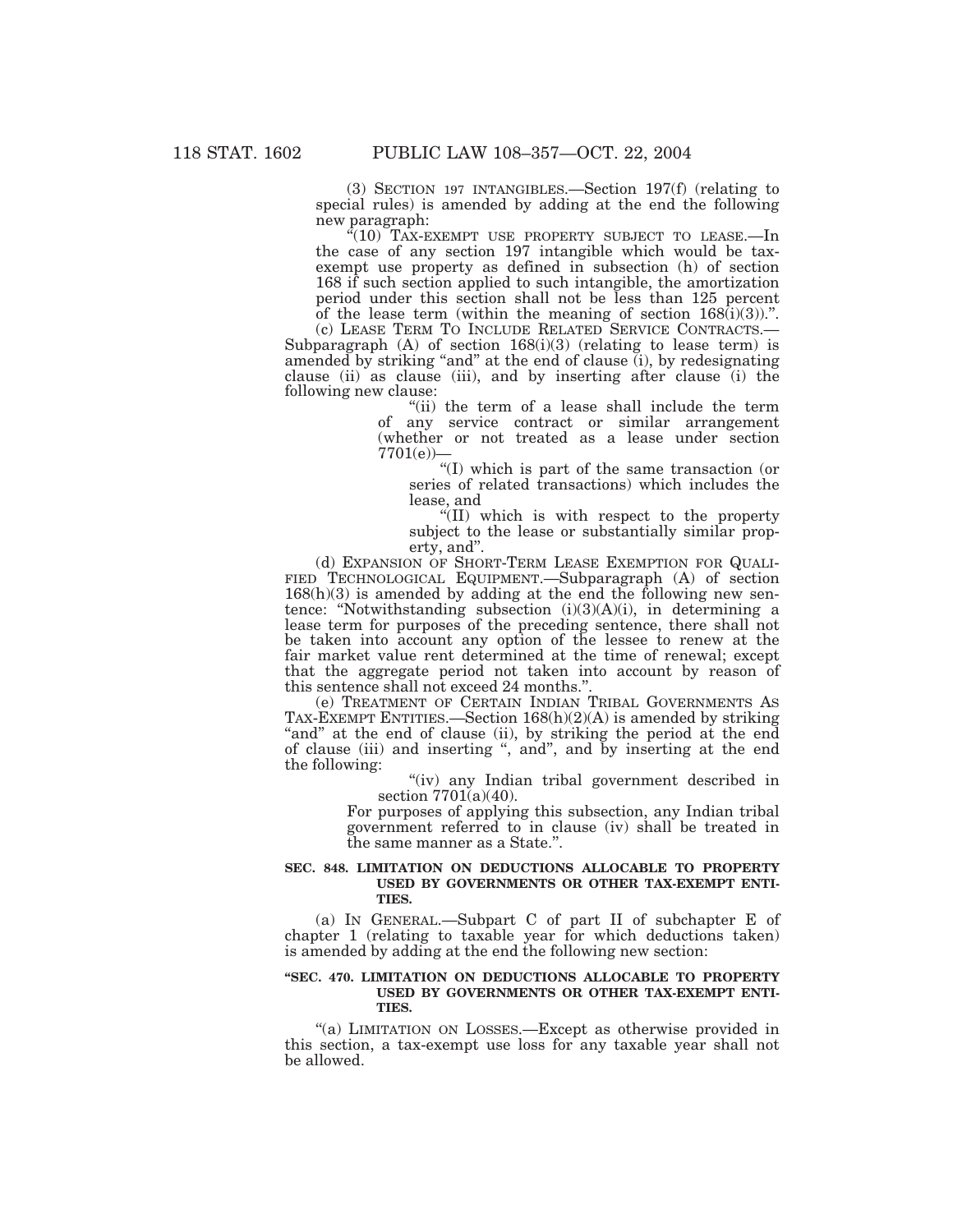''(b) DISALLOWED LOSS CARRIED TO NEXT YEAR.—Any taxexempt use loss with respect to any tax-exempt use property which is disallowed under subsection (a) for any taxable year shall be treated as a deduction with respect to such property in the next taxable year.

''(c) DEFINITIONS.—For purposes of this section—

"(1) TAX-EXEMPT USE LOSS.—The term 'tax-exempt use loss' means, with respect to any taxable year, the amount (if any) by which—

"(A) the sum of-

(i) the aggregate deductions (other than interest)

directly allocable to a tax-exempt use property, plus "(ii) the aggregate deductions for interest properly allocable to such property, exceed

''(B) the aggregate income from such property.

"(2) TAX-EXEMPT USE PROPERTY.—The term 'tax-exempt use property' has the meaning given to such term by section 168(h), except that such section shall be applied—

"(A) without regard to paragraphs  $(1)(C)$  and  $(3)$ thereof, and

''(B) as if property described in—

"(i) section  $167(f)(1)(B)$ ,

"(ii) section  $167(f)(2)$ , and

''(iii) section 197 intangible,

were tangible property.

Such term shall not include property which would (but for this sentence) be tax-exempt use property solely by reason of section 168(h)(6) if any credit is allowable under section 42 or 47 with respect to such property.

''(d) EXCEPTION FOR CERTAIN LEASES.—This section shall not apply to any lease of property which meets the requirements of all of the following paragraphs:<br> $"(1)$  AVAILABILITY OF FUNDS.—

"(A) IN GENERAL.—A lease of property meets the requirements of this paragraph if (at any time during the lease term) not more than an allowable amount of funds are—

''(i) subject to any arrangement referred to in subparagraph (B), or

''(ii) set aside or expected to be set aside,

to or for the benefit of the lessor or any lender, or to or for the benefit of the lessee to satisfy the lessee's obligations or options under the lease. For purposes of clause (ii), funds shall be treated as set aside or expected to be set aside only if a reasonable person would conclude, based on the facts and circumstances, that such funds are set aside or expected to be set aside.

''(B) ARRANGEMENTS.—The arrangements referred to in this subparagraph include a defeasance arrangement, a loan by the lessee to the lessor or any lender, a deposit arrangement, a letter of credit collateralized with cash or cash equivalents, a payment undertaking agreement, prepaid rent (within the meaning of the regulations under section 467), a sinking fund arrangement, a guaranteed investment contract, financial guaranty insurance, and any similar arrangement (whether or not such arrangement provides credit support).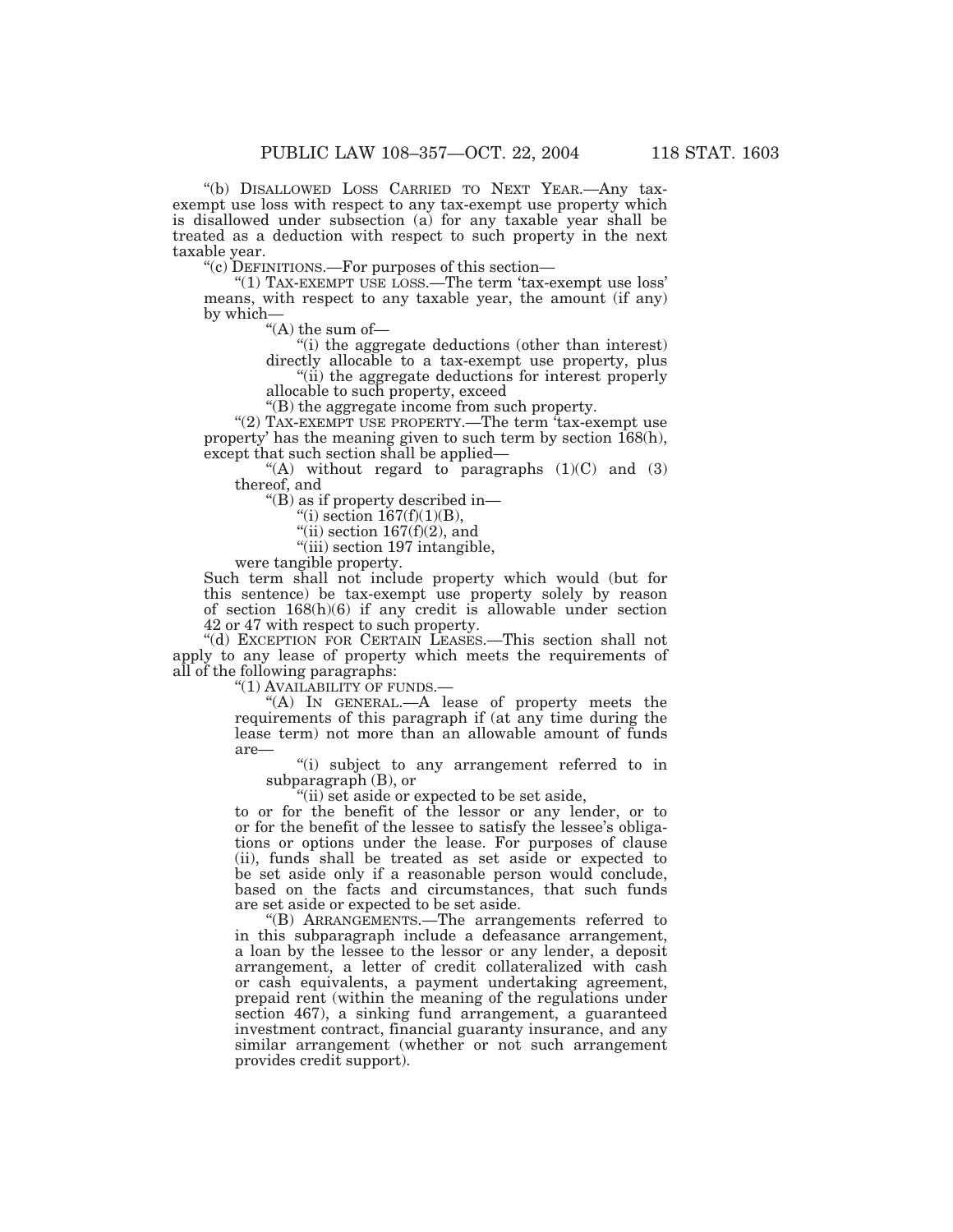''(C) ALLOWABLE AMOUNT.—

''(i) IN GENERAL.—Except as otherwise provided in this subparagraph, the term 'allowable amount' means an amount equal to 20 percent of the lessor's adjusted basis in the property at the time the lease is entered into.

"(ii) HIGHER AMOUNT PERMITTED IN CERTAIN CASES.—To the extent provided in regulations, a higher percentage shall be permitted under clause (i) where necessary because of the credit-worthiness of the lessee. In no event may such regulations permit a percentage of more than 50 percent.

''(iii) OPTION TO PURCHASE.—If under the lease the lessee has the option to purchase the property for a fixed price or for other than the fair market value of the property (determined at the time of exercise), the allowable amount at the time such option may be exercised may not exceed 50 percent of the price at which such option may be exercised.

"(iv) NO ALLOWABLE AMOUNT FOR CERTAIN ARRANGEMENTS.—The allowable amount shall be zero with respect to any arrangement which involves—

''(I) a loan from the lessee to the lessor or a lender,

''(II) any deposit received, letter of credit issued, or payment undertaking agreement entered into by a lender otherwise involved in the transaction, or

''(III) in the case of a transaction which involves a lender, any credit support made available to the lessor in which any such lender does not have a claim that is senior to the lessor.

For purposes of subclause (I), the term 'loan' shall not include any amount treated as a loan under section 467 with respect to a section 467 rental agreement.

"(2) LESSOR MUST MAKE SUBSTANTIAL EQUITY INVEST-<br>MENT.— "(A) IN GENERAL.—A lease of property meets the

requirements of this paragraph if—

''(i) the lessor—

''(I) has at the time the lease is entered into an unconditional at-risk equity investment (as determined by the Secretary) in the property of at least 20 percent of the lessor's adjusted basis in the property as of that time, and

''(II) maintains such investment throughout the term of the lease, and

"(ii) the fair market value of the property at the end of the lease term is reasonably expected to be equal to at least 20 percent of such basis.

''(B) RISK OF LOSS.—For purposes of clause (ii), the fair market value at the end of the lease term shall be reduced to the extent that a person other than the lessor bears a risk of loss in the value of the property.

''(C) PARAGRAPH NOT TO APPLY TO SHORT-TERM LEASES.—This paragraph shall not apply to any lease with a lease term of 5 years or less.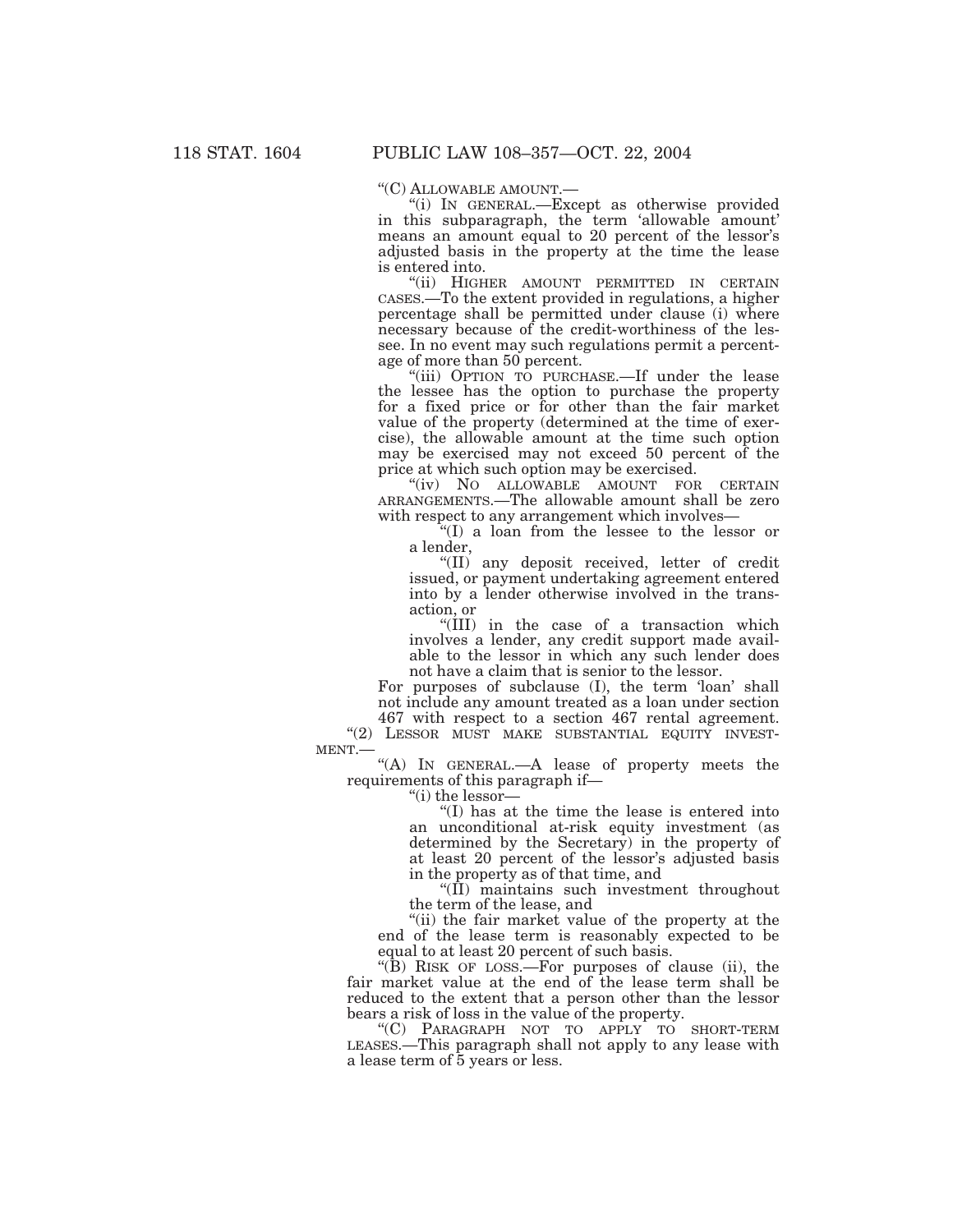"(3) LESSEE MAY NOT BEAR MORE THAN MINIMAL RISK OF LOSS.—

"(A) In GENERAL.—A lease of property meets the requirements of this paragraph if there is no arrangement under which the lessee bears—

''(i) any portion of the loss that would occur if the fair market value of the leased property were 25 percent less than its reasonably expected fair market value at the time the lease is terminated, or

"(ii) more than 50 percent of the loss that would occur if the fair market value of the leased property at the time the lease is terminated were zero.

''(B) EXCEPTION.—The Secretary may by regulations provide that the requirements of this paragraph are not met where the lessee bears more than a minimal risk of loss.

''(C) PARAGRAPH NOT TO APPLY TO SHORT-TERM LEASES.—This paragraph shall not apply to any lease with a lease term of 5 years or less.

"(4) PROPERTY WITH MORE THAN 7-YEAR CLASS LIFE.-In the case of a lease—

''(A) of property with a class life (as defined in section  $168(i)(1)$ ) of more than 7 years, other than fixed-wing aircraft and vessels, and

''(B) under which the lessee has the option to purchase the property,

the lease meets the requirements of this paragraph only if the purchase price under the option equals the fair market value of the property (determined at the time of exercise). ''(e) SPECIAL RULES.—

"(1) TREATMENT OF FORMER TAX-EXEMPT USE PROPERTY.-

''(A) IN GENERAL.—In the case of any former tax-exempt use property—

"(i) any deduction allowable under subsection (b) with respect to such property for any taxable year shall be allowed only to the extent of any net income (without regard to such deduction) from such property for such taxable year, and

''(ii) any portion of such unused deduction remaining after application of clause (i) shall be treated as a deduction allowable under subsection (b) with respect to such property in the next taxable year.

''(B) FORMER TAX-EXEMPT USE PROPERTY.—For purposes of this subsection, the term 'former tax-exempt use property' means any property which—

''(i) is not tax-exempt use property for the taxable year, but

''(ii) was tax-exempt use property for any prior taxable year.

"(2) DISPOSITION OF ENTIRE INTEREST IN PROPERTY.-If during the taxable year a taxpayer disposes of the taxpayer's entire interest in tax-exempt use property (or former taxexempt use property), rules similar to the rules of section 469(g) shall apply for purposes of this section.

''(3) COORDINATION WITH SECTION 469.—This section shall Applicability. be applied before the application of section 469.

 $\mathcal{F}(4)$  COORDINATION WITH SECTIONS 1031 AND 1033.—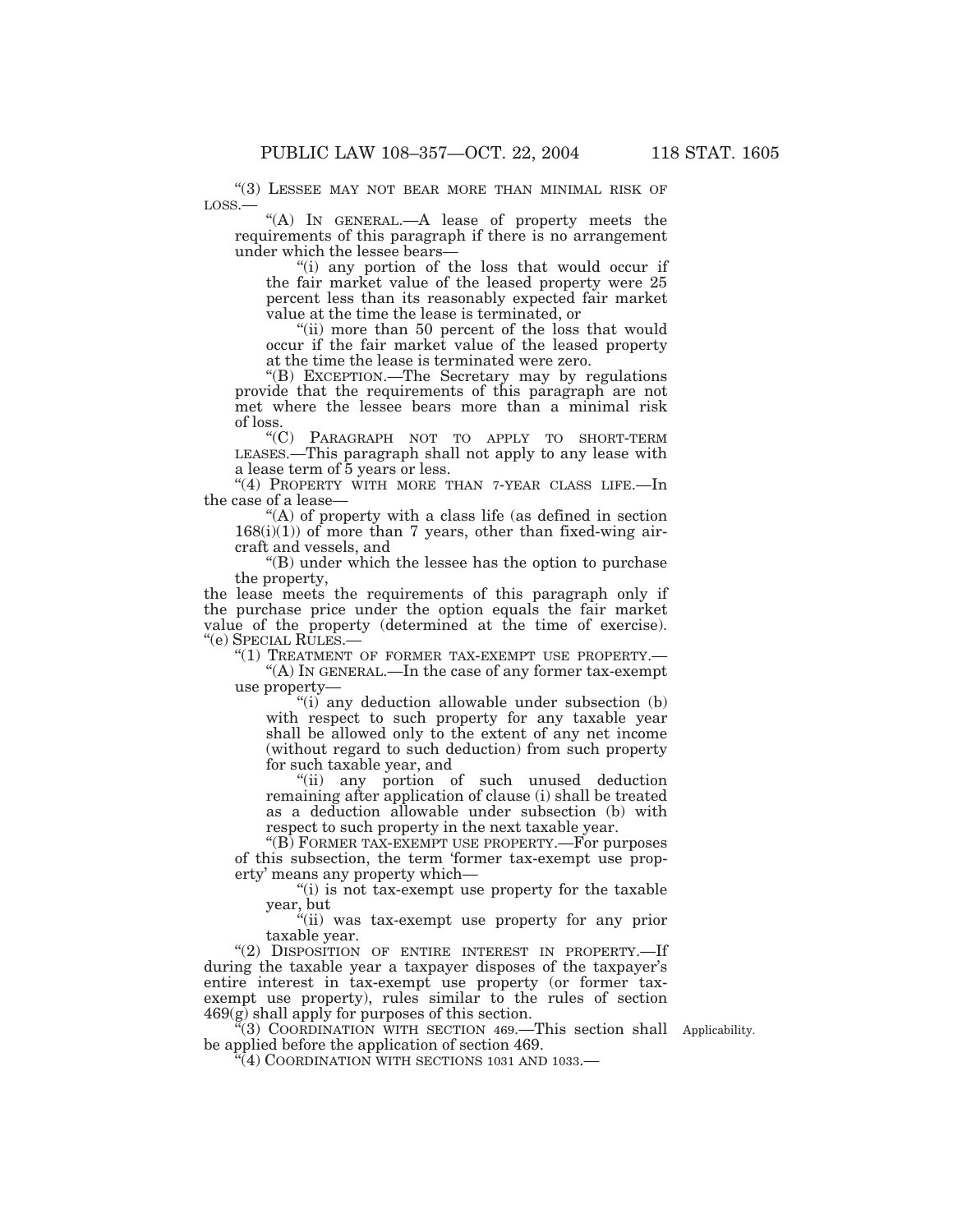"(A) IN GENERAL.—Sections  $1031(a)$  and  $1033(a)$  shall not apply if—

''(i) the exchanged or converted property is taxexempt use property subject to a lease which was entered into before March 13, 2004, and which would not have met the requirements of subsection (d) had such requirements been in effect when the lease was entered into, or

''(ii) the replacement property is tax-exempt use property subject to a lease which does not meet the requirements of subsection (d).

" $(B)$  ADJUSTED BASIS.—In the case of property acquired by the lessor in a transaction to which section 1031 or 1033 applies, the adjusted basis of such property for purposes of this section shall be equal to the lesser of—

"(i) the fair market value of the property as of the beginning of the lease term, or

"(ii) the amount which would be the lessor's adjusted basis if such sections did not apply to such transaction.

''(f) OTHER DEFINITIONS.—For purposes of this section—

''(1) RELATED PARTIES.—The terms 'lessor', 'lessee', and 'lender' each include any related party (within the meaning of section  $197(f)(9)(C)(i)$ ).

" $(2)$  LEASE TERM.—The term 'lease term' has the meaning given to such term by section 168(i)(3).

"(3) LENDER.—The term 'lender' means, with respect to any lease, a person that makes a loan to the lessor which is secured (or economically similar to being secured) by the lease or the leased property.

''(4) LOAN.—The term 'loan' includes any similar arrangement.

"(g) REGULATIONS.—The Secretary shall prescribe such regulations as may be necessary or appropriate to carry out the purposes of this section, including regulations which—

''(1) allow in appropriate cases the aggregation of property subject to the same lease, and

"(2) provide for the determination of the allocation of interest expense for purposes of this section.''.

(b) CONFORMING AMENDMENT.—The table of sections for subpart C of part II of subchapter E of chapter 1 is amended by adding at the end the following new item:

> ''Sec. 470. Limitation on deductions allocable to property used by governments or other tax-exempt entities.''.

26 USC 470 note.

#### **SEC. 849. EFFECTIVE DATE.**

(a) IN GENERAL.—Except as provided in this section, the amendments made by this part shall apply to leases entered into after March 12, 2004.

(b) EXCEPTION.—

(1) IN GENERAL.—The amendments made by this part shall not apply to qualified transportation property.

(2) QUALIFIED TRANSPORTATION PROPERTY.—For purposes of paragraph (1), the term ''qualified transportation property'' means domestic property subject to a lease with respect to which a formal application—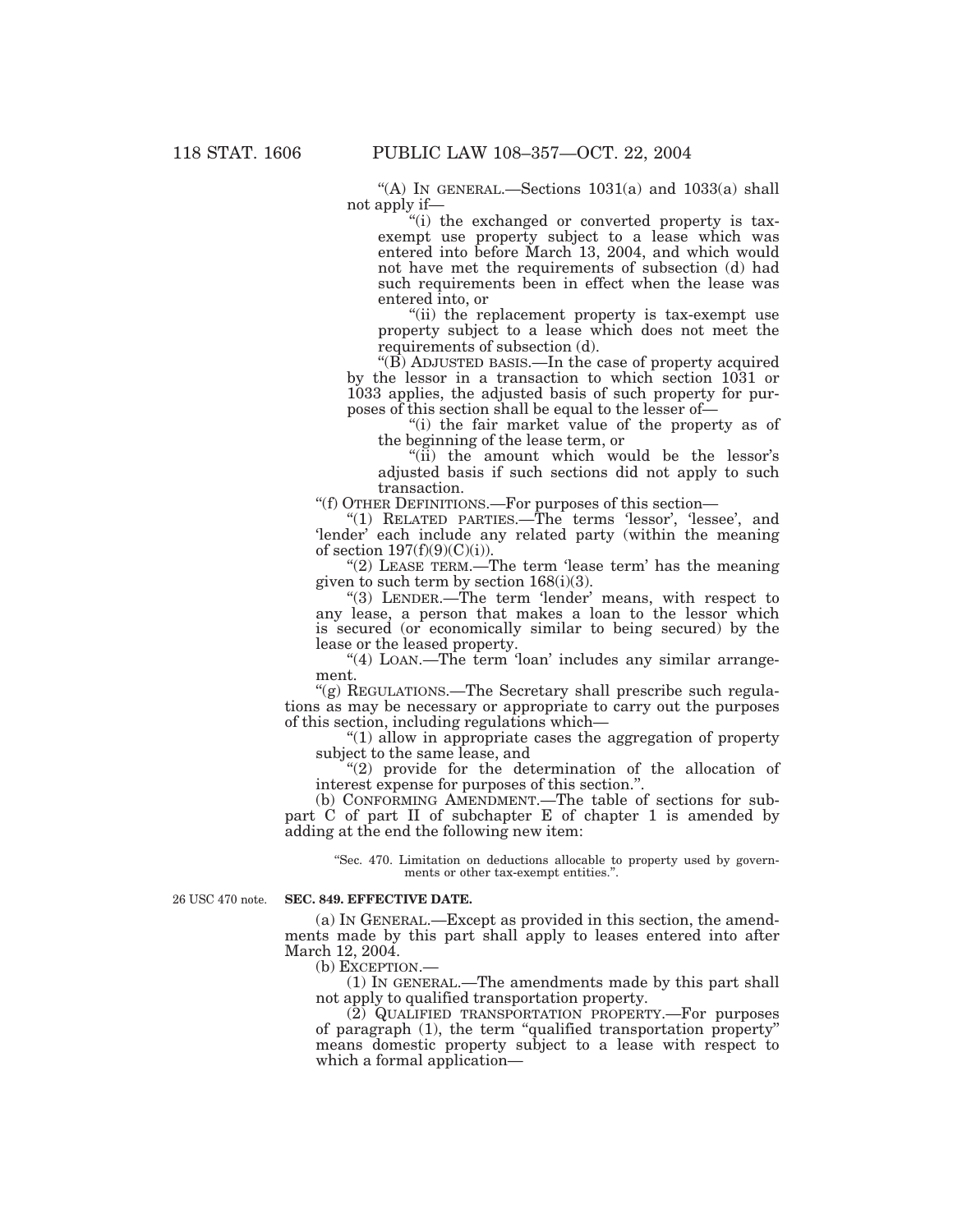(A) was submitted for approval to the Federal Transit Administration (an agency of the Department of Transportation) after June  $30, 2003$ , and before March 13,  $2004$ ,

(B) is approved by the Federal Transit Administration before January 1, 2006, and

(C) includes a description of such property and the value of such property.

(3) EXCHANGES AND CONVERSION OF TAX-EXEMPT USE PROP-Applicability. ERTY.—Section  $470(e)(4)$  of the Internal Revenue Code of 1986, as added by section 848, shall apply to property exchanged or converted after the date of the enactment of this Act.

(4) INTANGIBLES AND INDIAN TRIBAL GOVERNMENTS.—The amendments made subsections  $(b)(2)$ ,  $(b)(3)$ , and  $(e)$  of section 847, and the treatment of property described in clauses (ii) and (iii) of section 470(c)(2)(B) of the Internal Revenue Code of 1986 (as added by section 848) as tangible property, shall apply to leases entered into after October 3, 2004.

# **Subtitle C—Reduction of Fuel Tax Evasion**

## **SEC. 851. EXEMPTION FROM CERTAIN EXCISE TAXES FOR MOBILE MACHINERY.**

(a) EXEMPTION FROM TAX ON HEAVY TRUCKS AND TRAILERS SOLD AT RETAIL.—

(1) IN GENERAL.—Section 4053 (relating to exemptions) is amended by adding at the end the following new paragraph:

''(8) MOBILE MACHINERY.—Any vehicle which consists of a chassis—

"(A) to which there has been permanently mounted (by welding, bolting, riveting, or other means) machinery or equipment to perform a construction, manufacturing, processing, farming, mining, drilling, timbering, or similar operation if the operation of the machinery or equipment is unrelated to transportation on or off the public highways,

''(B) which has been specially designed to serve only as a mobile carriage and mount (and a power source, where applicable) for the particular machinery or equipment involved, whether or not such machinery or equipment is in operation, and

" $(C)$  which, by reason of such special design, could not, without substantial structural modification, be used as a component of a vehicle designed to perform a function of transporting any load other than that particular machinery or equipment or similar machinery or equipment requiring such a specially designed chassis."

(2) EFFECTIVE DATE.—The amendment made by this subsection shall take effect on the day after the date of the enactment of this Act.

(b) EXEMPTION FROM TAX ON USE OF CERTAIN VEHICLES.— (1) IN GENERAL.—Section 4483 (relating to exemptions) is

amended by redesignating subsection (g) as subsection (h) and by inserting after subsection (f) the following new subsection: "(g) EXEMPTION FOR MOBILE MACHINERY.—No tax shall be

imposed by section 4481 on the use of any vehicle described in section  $4053(8)$ .".

26 USC 4053 note.

Applicability.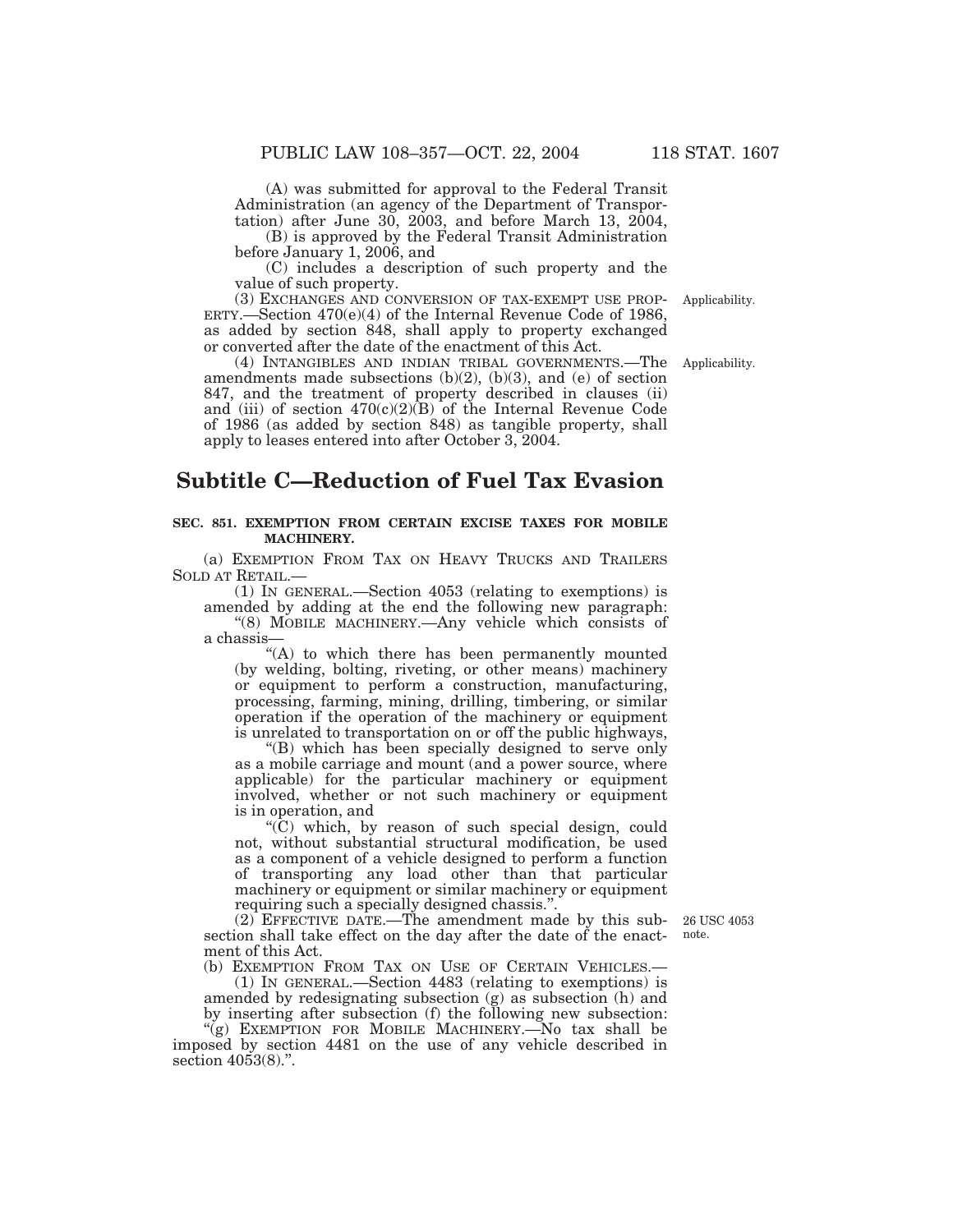26 USC 4483 note.

26 USC 4072 note.

(2) EFFECTIVE DATE.—The amendments made by this subsection shall take effect on the day after the date of the enactment of this Act.

(c) EXEMPTION FROM TAX ON TIRES.—

(1) In GENERAL.—Section  $4072(b)(2)$  is amended by adding at the end the following flush sentence: ''Such term shall not include tires of a type used exclusively on vehicles described in section  $4053(8)$ ."

(2) EFFECTIVE DATE.—The amendment made by this subsection shall take effect on the day after the date of the enactment of this Act.

(d) REFUND OF FUEL TAXES.—

(1) IN GENERAL.—Section 6421(e)(2) (defining off-highway business use) is amended by adding at the end the following new subparagraph:

''(C) USES IN MOBILE MACHINERY.—

''(i) IN GENERAL.—The term 'off-highway business use' shall include any use in a vehicle which meets the requirements described in clause (ii).

"(ii) REQUIREMENTS FOR MOBILE MACHINERY.—The requirements described in this clause are—

''(I) the design-based test, and

"(II) the use-based test.

''(iii) DESIGN-BASED TEST.—For purposes of clause  $(ii)(I)$ , the design-based test is met if the vehicle consists of a chassis—

''(I) to which there has been permanently mounted (by welding, bolting, riveting, or other means) machinery or equipment to perform a construction, manufacturing, processing, farming, mining, drilling, timbering, or similar operation if the operation of the machinery or equipment is unrelated to transportation on or off the public highways,

 $\rm^{\prime\prime}(II)$  which has been specially designed to serve only as a mobile carriage and mount (and a power source, where applicable) for the particular machinery or equipment involved, whether or not such machinery or equipment is in operation, and

''(III) which, by reason of such special design, could not, without substantial structural modification, be used as a component of a vehicle designed to perform a function of transporting any load other than that particular machinery or equipment or similar machinery or equipment requiring such a specially designed chassis.

"(iv) USE-BASED TEST.—For purposes of clause  $(ii)(II)$ , the use-based test is met if the use of the vehicle on public highways was less than 7,500 miles during the taxpayer's taxable year. This clause shall be applied without regard to use of the vehicle by any organization which is described in section  $501(c)$ and exempt from tax under section 501(a).''.

(2) NO TAX-FREE SALES.—Subsection (b) of section 4082 is amended by inserting before the period at the end the following: "and such term shall not include any use described in section  $6421(e)(2)(C)$ ".

Applicability.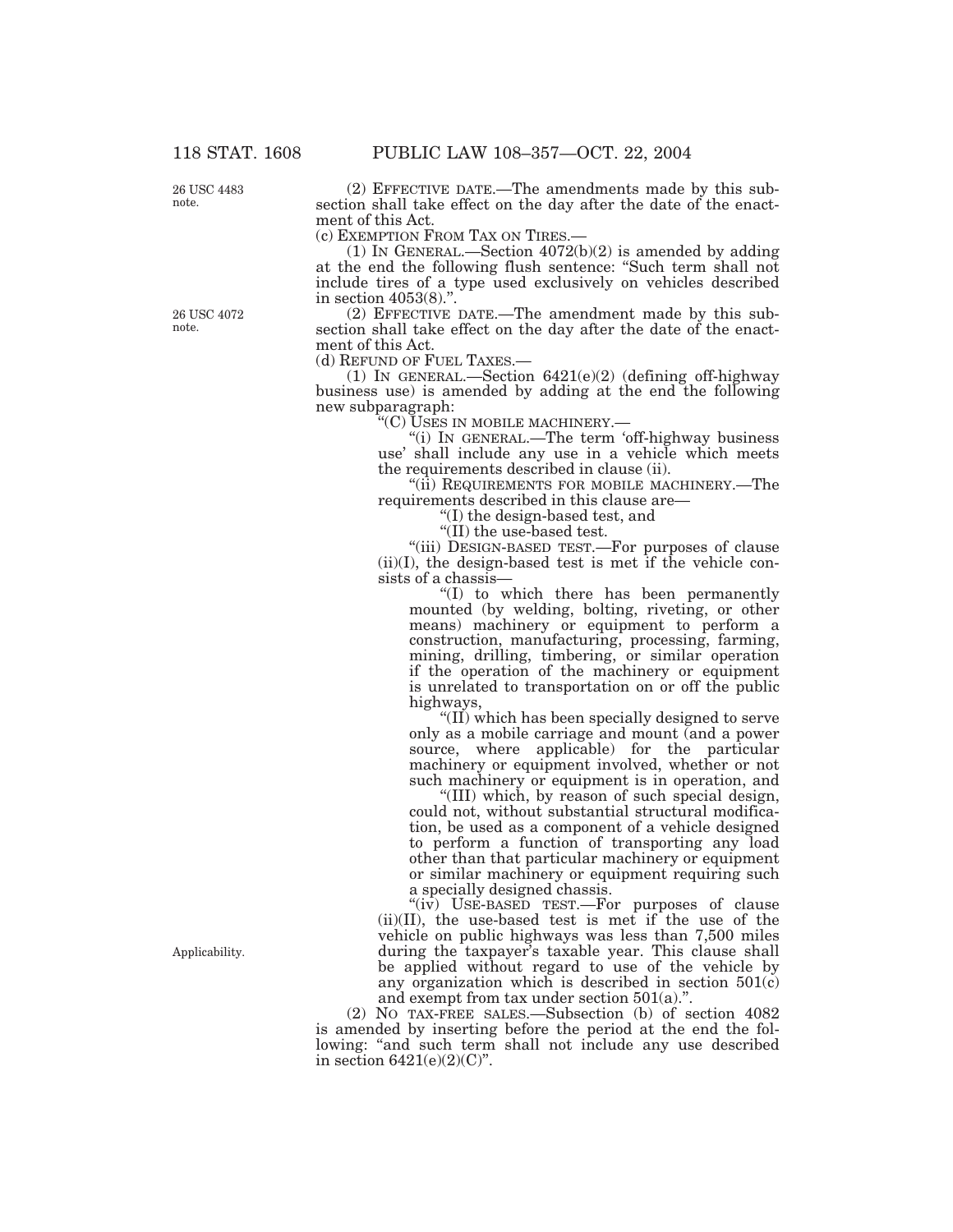(3) ANNUAL REFUND OF TAX PAID.—Section 6427(i)(2) (relating to exceptions) is amended by adding at the end the following new subparagraph:

''(C) NONAPPLICATION OF PARAGRAPH.—This paragraph shall not apply to any fuel used solely in any off-highway business use described in section  $6421(e)(2)(C)$ .

(4) EFFECTIVE DATE.—The amendments made by this subsection shall apply to taxable years beginning after the date of the enactment of this Act.

## **SEC. 852. MODIFICATION OF DEFINITION OF OFF-HIGHWAY VEHICLE.**

(a) IN GENERAL.—Section 7701(a) (relating to definitions) is amended by adding at the end the following new paragraph:

"(A) OFF-HIGHWAY TRANSPORTATION VEHICLES.—<br>"(i) IN GENERAL.—A vehicle shall not be treated as a highway vehicle if such vehicle is specially designed for the primary function of transporting a particular type of load other than over the public highway and because of this special design such vehicle's capability to transport a load over the public highway is substantially limited or impaired.

"(ii) DETERMINATION OF VEHICLE'S DESIGN.—For purposes of clause (i), a vehicle's design is determined solely on the basis of its physical characteristics.

 $\alpha$ <sup>"</sup>(iii) DETERMINATION OF SUBSTANTIAL LIMITATION OR IMPAIRMENT.—For purposes of clause (i), in determining whether substantial limitation or impairment exists, account may be taken of factors such as the size of the vehicle, whether such vehicle is subject to the licensing, safety, and other requirements applicable to highway vehicles, and whether such vehicle can transport a load at a sustained speed of at least 25 miles per hour. It is immaterial that a vehicle can transport a greater load off the public highway than such vehicle is permitted to transport over the public highway.<br>"(B) NONTRANSPORT

NONTRANSPORTATION TRAILERS AND SEMITRAILERS.—A trailer or semitrailer shall not be treated as a highway vehicle if it is specially designed to function only as an enclosed stationary shelter for the carrying on of an off-highway function at an off-highway site.''.

26 USC 7701 note.

(c) EFFECTIVE DATES.—<br>(1) IN GENERAL.—Except as provided in paragraph  $(2)$ , the amendment made by this section shall take effect on the date of the enactment of this Act.

(2) FUEL TAXES.—With respect to taxes imposed under subchapter B of chapter 31 and part III of subchapter A of chapter 32, the amendment made by this section shall apply to taxable periods beginning after the date of the enactment of this Act.

#### **SEC. 853. TAXATION OF AVIATION-GRADE KEROSENE.**

(a) RATE OF TAX.—

(1) IN GENERAL.—Subparagraph (A) of section  $4081(a)(2)$ is amended by striking "and" at the end of clause (ii), by striking the period at the end of clause (iii) and inserting '', and'', and by adding at the end the following new clause:

26 USC 4082 note.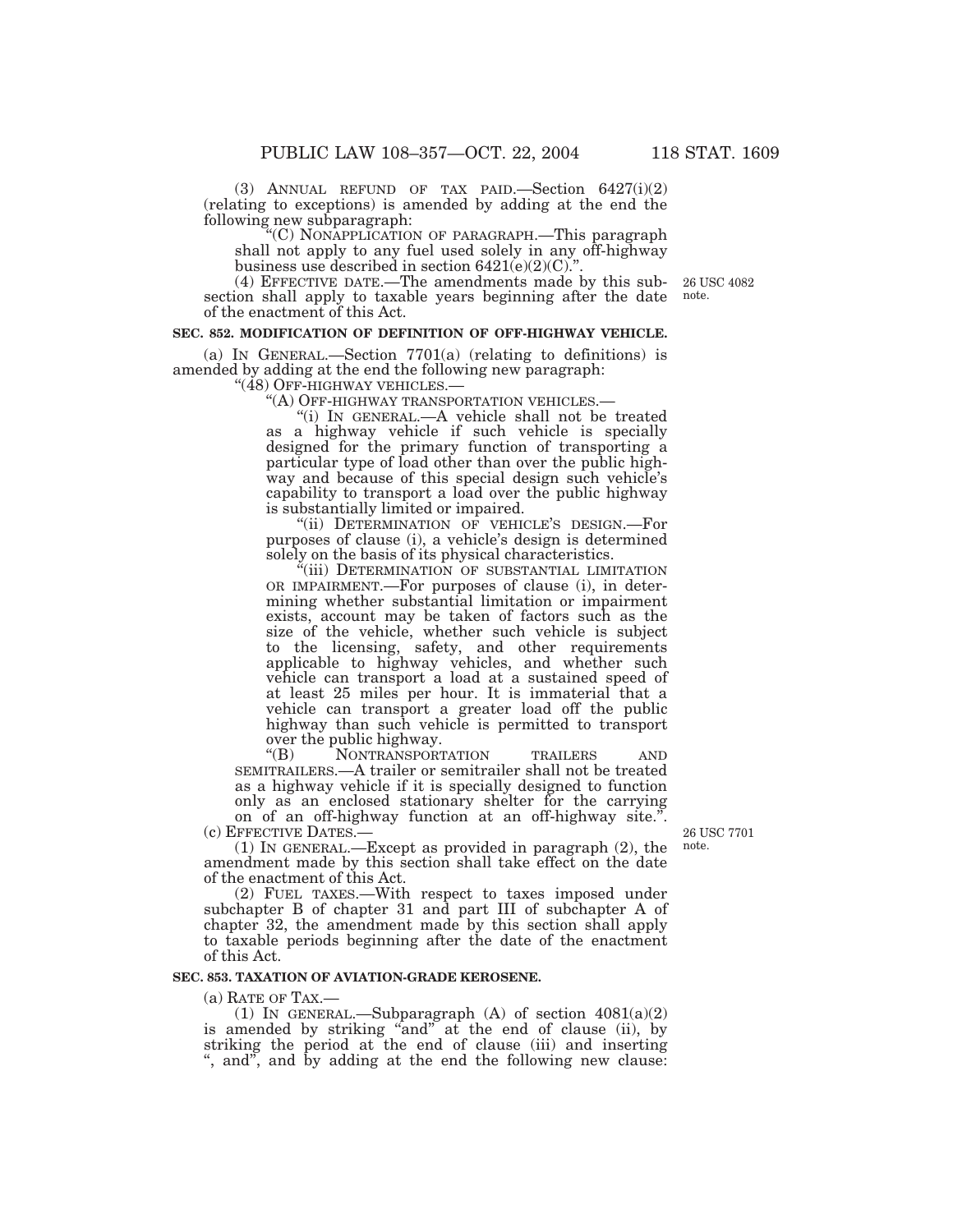" $(iv)$  in the case of aviation-grade kerosene, 21.8 cents per gallon.''.

(2) COMMERCIAL AVIATION.—Paragraph (2) of section  $4081(a)$  is amended by adding at the end the following new subparagraph:

''(C) TAXES IMPOSED ON FUEL USED IN COMMERCIAL AVIATION.—In the case of aviation-grade kerosene which is removed from any refinery or terminal directly into the fuel tank of an aircraft for use in commercial aviation, the rate of tax under subparagraph  $(A)(iv)$  shall be 4.3 cents per gallon.''.

(3) CERTAIN REFUELER TRUCKS, TANKERS, AND TANK WAGONS TREATED AS TERMINAL.

(A) IN GENERAL.—Subsection (a) of section 4081 is amended by adding at the end the following new paragraph:

''(3) CERTAIN REFUELER TRUCKS, TANKERS, AND TANK WAGONS TREATED AS TERMINAL.—

"(A) IN GENERAL.—For purposes of paragraph  $(2)(C)$ , a refueler truck, tanker, or tank wagon shall be treated as part of a terminal if—

''(i) such terminal is located within a secured area of an airport,

"(ii) any aviation-grade kerosene which is loaded in such truck, tanker, or wagon at such terminal is for delivery only into aircraft at the airport in which such terminal is located,

''(iii) such truck, tanker, or wagon meets the requirements of subparagraph (B) with respect to such terminal, and

"(iv) except in the case of exigent circumstances" identified by the Secretary in regulations, no vehicle registered for highway use is loaded with aviationgrade kerosene at such terminal.

 $E(E)$  REQUIREMENTS.—A refueler truck, tanker, or tank wagon meets the requirements of this subparagraph with respect to a terminal if such truck, tanker, or wagon—

''(i) has storage tanks, hose, and coupling equipment designed and used for the purposes of fueling aircraft,

''(ii) is not registered for highway use, and

"(iii) is operated by-

''(I) the terminal operator of such terminal, or

''(II) a person that makes a daily accounting to such terminal operator of each delivery of fuel from such truck, tanker, or wagon.

''(C) REPORTING.—The Secretary shall require under section 4101(d) reporting by such terminal operator of-

''(i) any information obtained under subparagraph  $(B)(iii)(II)$ , and

''(ii) any similar information maintained by such terminal operator with respect to deliveries of fuel made by trucks, tankers, or wagons operated by such terminal operator.''.

(B) LIST OF AIRPORTS WITH SECURED TERMINALS.—Not later than December 15, 2004, the Secretary of the Treasury shall publish and maintain a list of airports which

Deadline. Publication. Records. 26 USC 4081 note.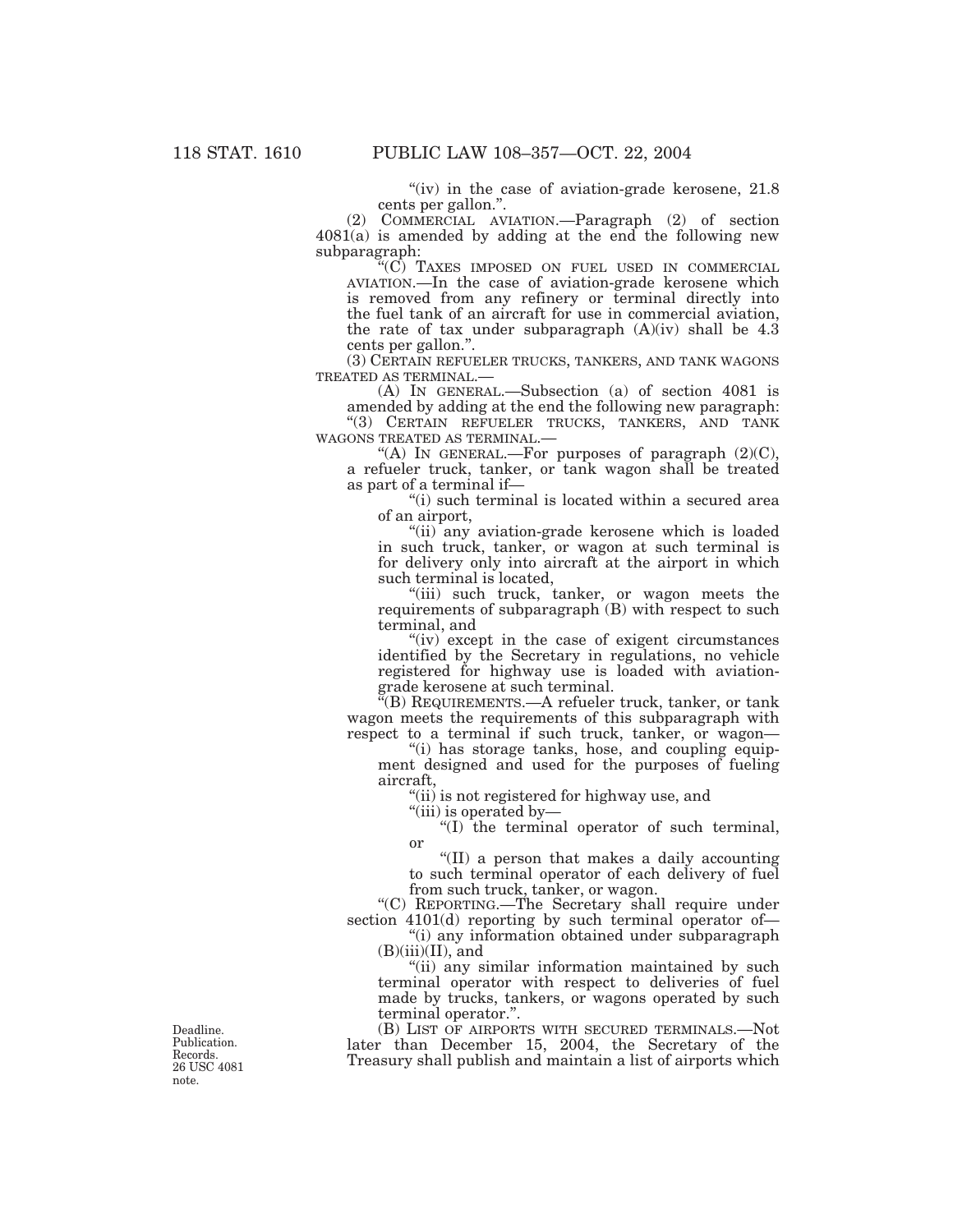include a secured area in which a terminal is located (within the meaning of section  $4081(a)(3)(A)(i)$  of the Internal Revenue Code of 1986, as added by this paragraph).

(4) LIABILITY FOR TAX ON AVIATION-GRADE KEROSENE USED IN COMMERCIAL AVIATION.—Subsection (a) of section 4081 is amended by adding at the end the following new paragraph:

"(4) LIABILITY FOR TAX ON AVIATION-GRADE KEROSENE USED IN COMMERCIAL AVIATION.—For purposes of paragraph (2)(C), the person who uses the fuel for commercial aviation shall pay the tax imposed under such paragraph. For purposes of the preceding sentence, fuel shall be treated as used when such fuel is removed into the fuel tank.''.

(5) NONTAXABLE USES.—

(A) IN GENERAL.—Section 4082 is amended by redesignating subsections (e) and (f) as subsections (f) and (g), respectively, and by inserting after subsection (d) the following new subsection:

''(e) AVIATION-GRADE KEROSENE.—In the case of aviation-grade kerosene which is exempt from the tax imposed by section 4041(c) (other than by reason of a prior imposition of tax) and which is removed from any refinery or terminal directly into the fuel tank of an aircraft, the rate of tax under section  $4081(a)(2)(A)(iv)$ shall be zero.''.

> (B) CONFORMING AMENDMENTS.—(i) Subsection (b) of section 4082 is amended by adding at the end the following new flush sentence:

''The term 'nontaxable use' does not include the use of aviationgrade kerosene in an aircraft.''.

(ii) Section 4082(d) is amended by striking paragraph (1) and by redesignating paragraphs  $(2)$  and  $(3)$  as paragraphs (1) and (2), respectively.

(A) IN GENERAL.—Subparagraph  $(B)$  of section  $4041(a)(1)$  is amended by adding at the end the following new sentence: "This subparagraph shall not apply to aviation-grade kerosene.''.

(B) CONFORMING AMENDMENT.—The heading for paragraph  $(1)$  of section  $4041(a)$  is amended by inserting "AND KEROSENE'' after ''DIESEL FUEL''.

(b) COMMERCIAL AVIATION.—Section 4083 is amended by redesignating subsections (b) and (c) as subsections (c) and (d), respectively, and by inserting after subsection (a) the following new subsection:

''(b) COMMERCIAL AVIATION.—For purposes of this subpart, the term 'commercial aviation' means any use of an aircraft in a business of transporting persons or property for compensation or hire by air, unless properly allocable to any transportation exempt from the taxes imposed by sections 4261 and 4271 by reason of section 4281 or  $4282$  or by reason of section  $4261(h)$ .".

(c) REFUNDS.—

(1) IN GENERAL.—Paragraph (4) of section 6427(l) is amended to read as follows:

''(4) REFUNDS FOR AVIATION-GRADE KEROSENE.— ''(A) NO REFUND OF CERTAIN TAXES ON FUEL USED IN COMMERCIAL AVIATION.—In the case of aviation-grade kerosene used in commercial aviation (as defined in section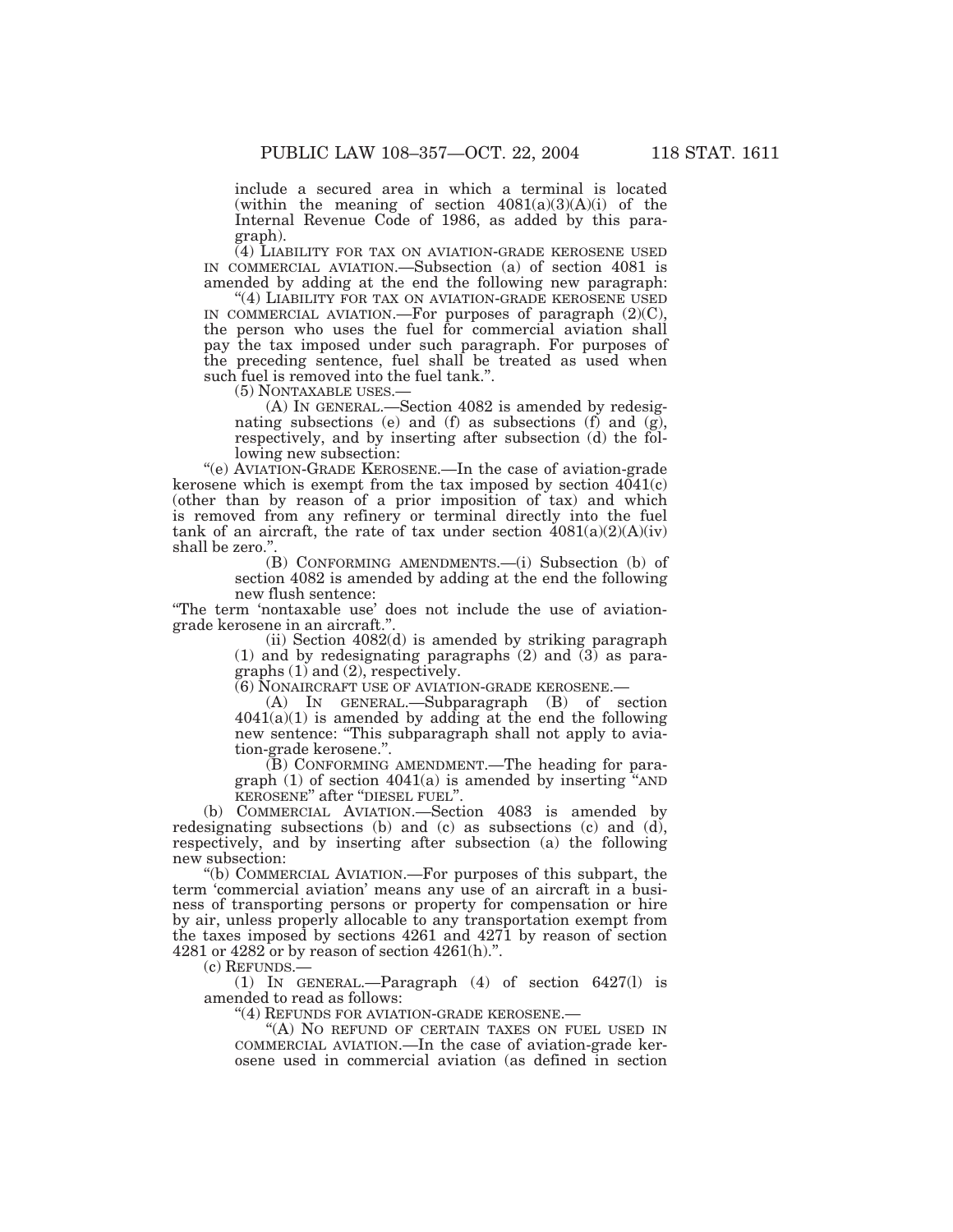4083(b)) (other than supplies for vessels or aircraft within the meaning of section  $4221(d)(3)$ , paragraph (1) shall not apply to so much of the tax imposed by section 4081 as is attributable to—

''(i) the Leaking Underground Storage Tank Trust Fund financing rate imposed by such section, and

"(ii) so much of the rate of tax specified in section  $4081(a)(2)(A)(iv)$  as does not exceed 4.3 cents per gallon.

''(B) PAYMENT TO ULTIMATE, REGISTERED VENDOR.— With respect to aviation-grade kerosene, if the ultimate purchaser of such kerosene waives (at such time and in such form and manner as the Secretary shall prescribe) the right to payment under paragraph (1) and assigns such right to the ultimate vendor, then the Secretary shall pay the amount which would be paid under paragraph  $(1)$  to such ultimate vendor, but only if such ultimate vendor—

"(i) is registered under section 4101, and

"(ii) meets the requirements of subparagraph (A), (B), or (D) of section  $6416(a)(1)$ .".

(2) TIME FOR FILING CLAIMS.—Subparagraph (A) of section  $6427(i)(4)$  is amended-

 $(A)$  by striking "subsection  $(l)(5)$ " both places it appears and inserting "paragraph  $(4)(B)$  or  $(5)$  of subsection  $(l)$ ", and

(B) by striking ''the preceding sentence'' and inserting "subsection  $(l)(5)$ ".

(3) CONFORMING AMENDMENT.—Subparagraph (B) of section  $6427(1)(2)$  is amended to read as follows:

''(B) in the case of aviation-grade kerosene—

''(i) any use which is exempt from the tax imposed by section 4041(c) other than by reason of a prior imposition of tax, or

''(ii) any use in commercial aviation (within the meaning of section  $4083(b)$ .".

(d) REPEAL OF PRIOR TAXATION OF AVIATION FUEL.—

(1) IN GENERAL.—Part III of subchapter A of chapter 32 is amended by striking subpart B and by redesignating subpart C as subpart B.

(2) CONFORMING AMENDMENTS.—

(A) Section 4041(c) is amended to read as follows: ''(c) AVIATION-GRADE KEROSENE.—

''(1) IN GENERAL.—There is hereby imposed a tax upon aviation-grade kerosene—

 $f(A)$  sold by any person to an owner, lessee, or other operator of an aircraft for use in such aircraft, or

''(B) used by any person in an aircraft unless there

was a taxable sale of such fuel under subparagraph (A). "(2) EXEMPTION FOR PREVIOUSLY TAXED FUEL.—No tax shall be imposed by this subsection on the sale or use of any aviationgrade kerosene if tax was imposed on such liquid under section 4081 and the tax thereon was not credited or refunded.

"(3) RATE OF TAX.—The rate of tax imposed by this subsection shall be the rate of tax applicable under section  $4081(a)(2)(A)(iv)$  which is in effect at the time of such sale or use.''.

26 USC 4091– 4093.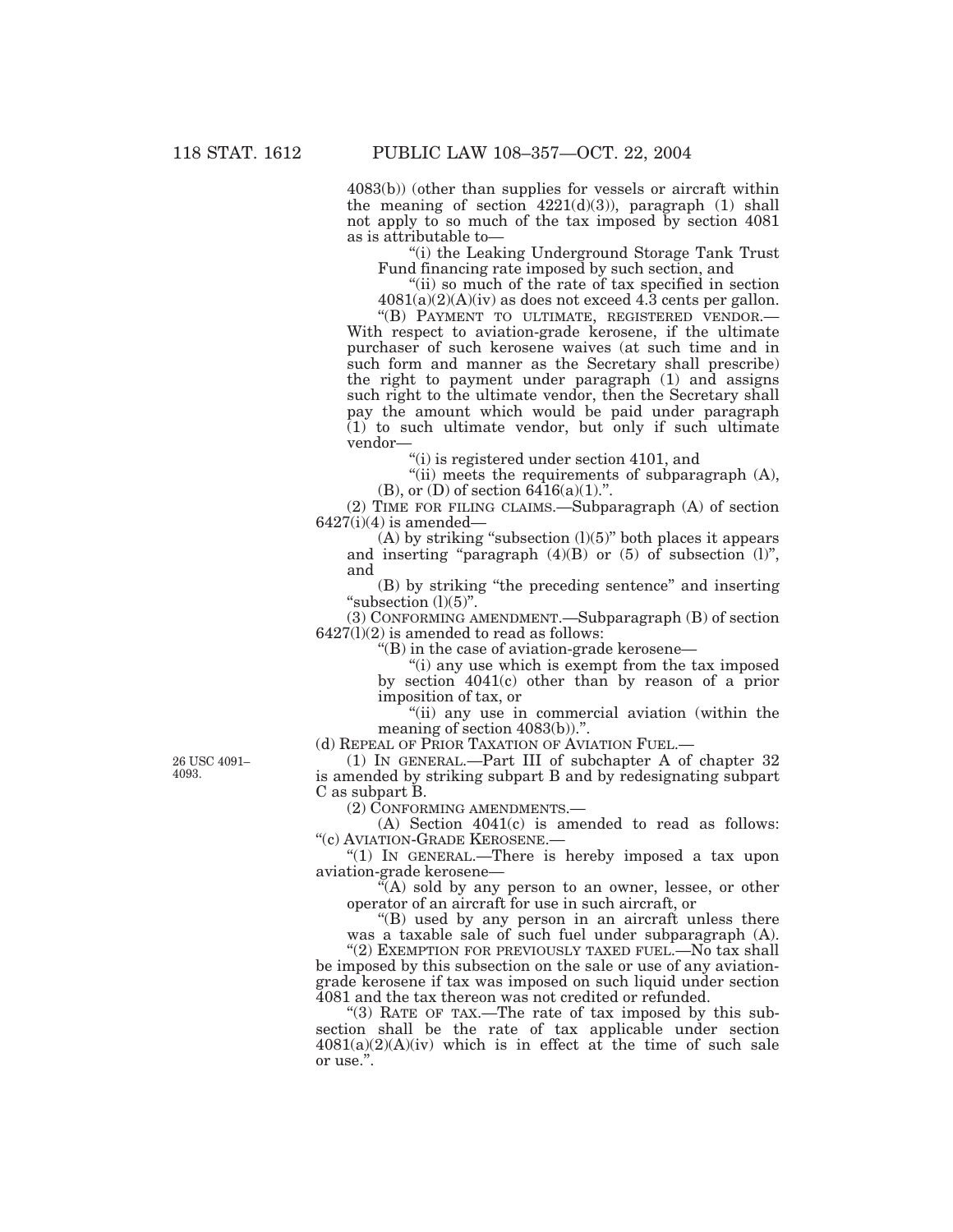(B) Section  $4041(d)(2)$  is amended by striking "section 4091'' and inserting ''section 4081''.

(C) Section 4041 is amended by striking subsection (e).

(D) Section 4041 is amended by striking subsection (i).

 $(E)$  Section  $4041(m)(1)$  is amended to read as follows: " $(1)$  IN GENERAL.—In the case of the sale or use of any partially exempt methanol or ethanol fuel the rate of the tax imposed by subsection  $(a)(2)$  shall be—

''(A) after September 30, 1997, and before October 1, 2005—

"(i) in the case of fuel none of the alcohol in which consists of ethanol, 9.15 cents per gallon, and

"(ii) in any other case,  $1\overline{1} \cdot 3$  cents per gallon, and ''(B) after September 30, 2005—

"(i) in the case of fuel none of the alcohol in which consists of ethanol, 2.15 cents per gallon, and

"(ii) in any other case, 4.3 cents per gallon.".

(F) Sections 4101(a), 4103, 4221(a), and 6206 are each amended by striking ", 4081, or 4091" and inserting "or 4081''.

 $(G)$  Section 6416(b)(2) is amended by striking "4091 or''.

 $(H)$  Section 6416(b)(3) is amended by striking "or 4091" each place it appears.

 $(I)$  Section 6416(d) is amended by striking "or to the tax imposed by section 4091 in the case of refunds described in section  $4091(d)$ ".

(J) Section  $6427(j)(1)$  is amended by striking ",  $4081$ , and 4091'' and inserting ''and 4081''.

 $(K)(i)$  Section  $6427(1)(1)$  is amended to read as follows: ''(1) IN GENERAL.—Except as otherwise provided in this subsection and in subsection  $(k)$ , if any diesel fuel or kerosene on which tax has been imposed by section 4041 or 4081 is used by any person in a nontaxable use, the Secretary shall pay (without interest) to the ultimate purchaser of such fuel an amount equal to the aggregate amount of tax imposed on such fuel under section 4041 or 4081, as the case may be, reduced by any payment made to the ultimate vendor under paragraph  $(4)(B)$ ."

(ii) Paragraph  $(5)(B)$  of section  $6427(1)$  is amended by striking "Paragraph (1)(A) shall not apply to kerosene" and inserting ''Paragraph (1) shall not apply to kerosene (other than aviation-grade kerosene)''.

(L) Subparagraph  $(B)$  of section  $6724(d)(1)$ , as amended by section 805, is amended by striking clause (xvi) and by redesignating the succeeding clauses accordingly.

(M) Paragraph (2) of section 6724(d), as amended by section 805, is amended by striking subparagraph (X) and by redesignating the succeeding subparagraphs accordingly.

(N) Paragraph (1) of section 9502(b) is amended by adding "and" at the end of subparagraph (B) and by striking subparagraphs  $(C)$  and  $(D)$  and inserting the following new subparagraph: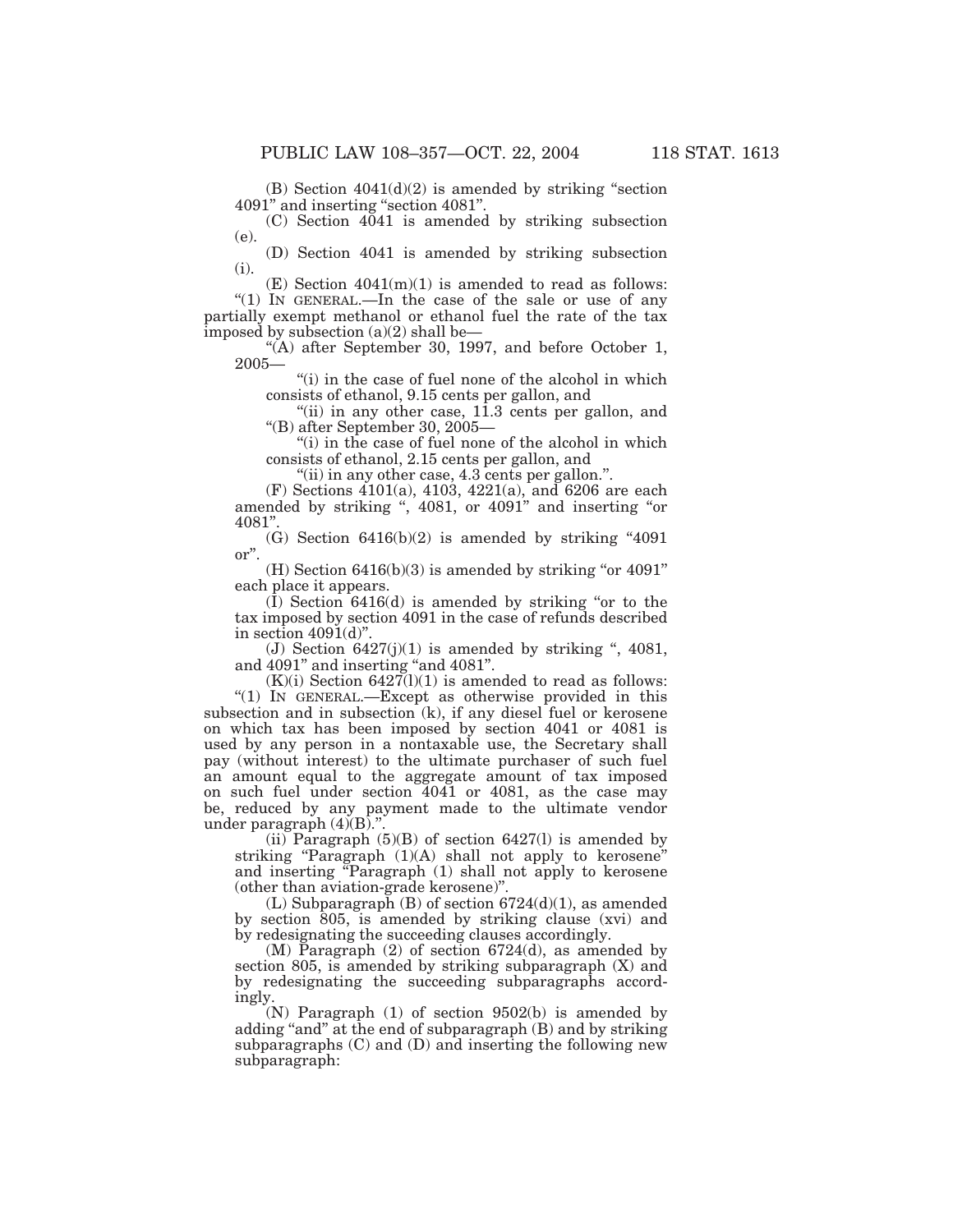''(C) section 4081 with respect to aviation gasoline and aviation-grade kerosene, and''.

(O) The last sentence of section 9502(b) is amended to read as follows:

''There shall not be taken into account under paragraph (1) so much of the taxes imposed by section 4081 as are determined at the rate specified in section  $4081(a)(2)(B)$ .".

(P) Subsection (b) of section 9508 is amended by striking paragraph (3) and by redesignating paragraphs  $(4)$  and  $(5)$  as paragraphs  $(3)$  and  $(4)$ , respectively.

(Q) Section  $9508(c)(2)(A)$  is amended by striking "sections 4081 and 4091" and inserting "section 4081".

(R) The table of subparts for part III of subchapter A of chapter 32 is amended to read as follows:

''Subpart A. Motor and aviation fuels. ''Subpart B. Special provisions applicable to fuels tax.''.

(S) The heading for subpart A of part III of subchapter A of chapter 32 is amended to read as follows:

## **''Subpart A—Motor and Aviation Fuels''.**

(T) The heading for subpart B of part III of subchapter A of chapter 32, as redesignated by paragraph (1), is amended to read as follows:

# **''Subpart B—Special Provisions Applicable to Fuels Tax''.**

26 USC 4041 note.

26 USC 4081 note.

(e) EFFECTIVE DATE.—The amendments made by this section shall apply to aviation-grade kerosene removed, entered, or sold after December 31, 2004.

(f) FLOOR STOCKS TAX.— (1) IN GENERAL.—There is hereby imposed on aviationgrade kerosene held on January 1, 2005, by any person a tax equal to—

(A) the tax which would have been imposed before such date on such kerosene had the amendments made by this section been in effect at all times before such date, reduced by

(B) the sum of—

(i) the tax imposed before such date on such kerosene under section 4091 of the Internal Revenue Code of 1986, as in effect on such date, and

(ii) in the case of kerosene held exclusively for such person's own use, the amount which such person would (but for this clause) reasonably expect (as of such date) to be paid as a refund under section 6427(l) of such Code with respect to such kerosene.

(2) EXCEPTION FOR FUEL HELD IN AIRCRAFT FUEL TANK.— Paragraph (1) shall not apply to kerosene held in the fuel tank of an aircraft on January 1, 2005.

(3) LIABILITY FOR TAX AND METHOD OF PAYMENT.—

(A) LIABILITY FOR TAX.—The person holding the kerosene on January 1, 2005, to which the tax imposed by paragraph (1) applies shall be liable for such tax.

(B) METHOD AND TIME FOR PAYMENT.—The tax imposed by paragraph (1) shall be paid at such time and in such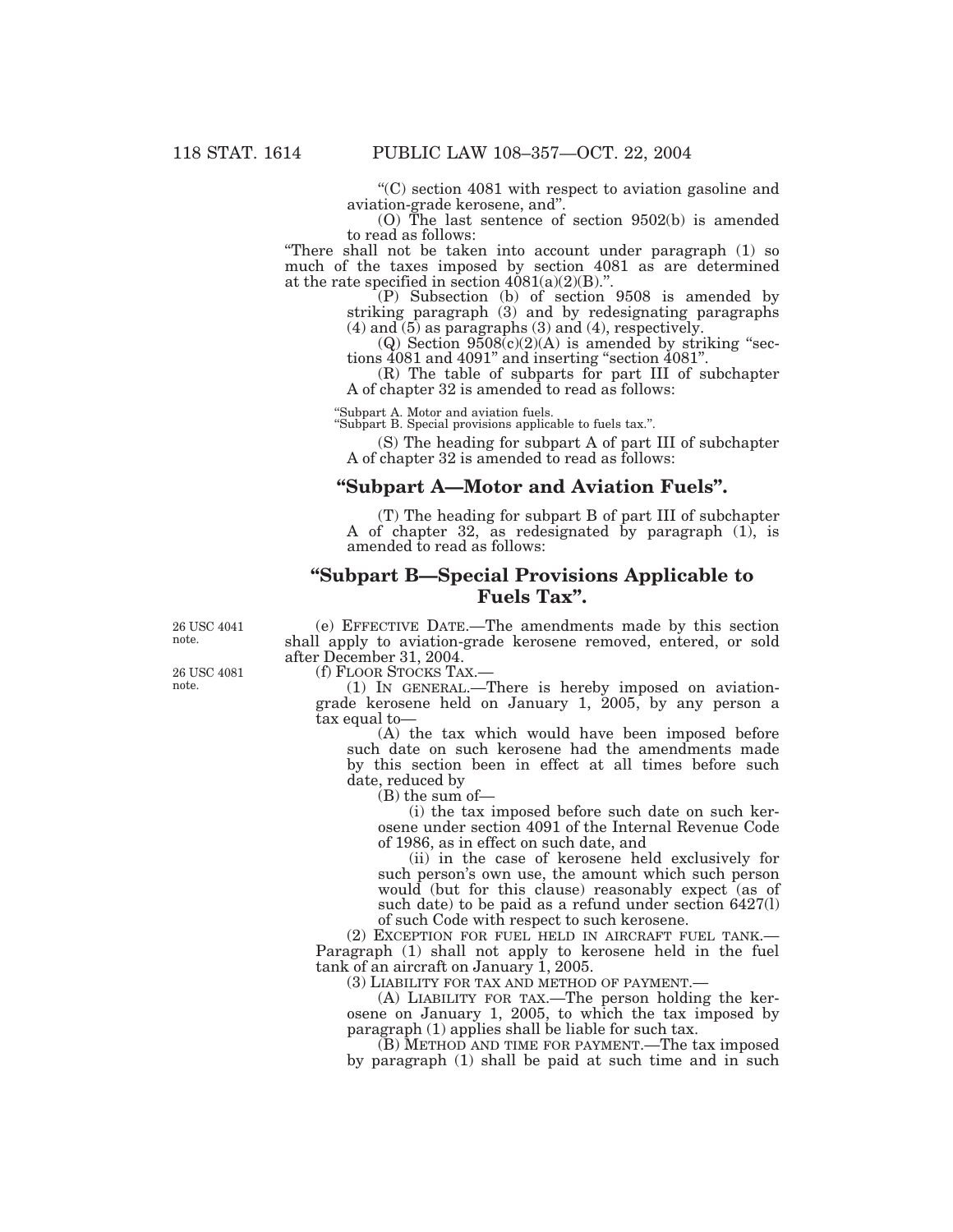manner as the Secretary of the Treasury (or the Secretary's delegate) shall prescribe, including the nonapplication of such tax on de minimis amounts of kerosene.

(4) TRANSFER OF FLOOR STOCK TAX REVENUES TO TRUST FUNDS.—For purposes of determining the amount transferred to any trust fund, the tax imposed by this subsection shall be treated as imposed by section 4081 of the Internal Revenue Code of 1986—

(A) in any case in which tax was not imposed by section 4091 of such Code, at the Leaking Underground Storage Tank Trust Fund financing rate under such section to the extent of 0.1 cents per gallon, and

(B) at the rate under section  $4081(a)(2)(A)(iv)$  of such Code to the extent of the remainder.

(5) HELD BY A PERSON.—For purposes of this subsection, kerosene shall be considered as held by a person if title thereto has passed to such person (whether or not delivery to the person has been made).

(6) OTHER LAWS APPLICABLE.—All provisions of law, including penalties, applicable with respect to the tax imposed by section 4081 of such Code shall, insofar as applicable and not inconsistent with the provisions of this subsection, apply with respect to the floor stock tax imposed by paragraph  $(1)$ to the same extent as if such tax were imposed by such section.

#### **SEC. 854. DYE INJECTION EQUIPMENT.**

(a) IN GENERAL.—Section  $4082(a)(2)$  (relating to exemptions for diesel fuel and kerosene) is amended by inserting ''by mechanical injection'' after ''indelibly dyed''.

> Deadline. **Regulations** 26 USC 4082 note.

(b) DYE INJECTOR SECURITY.—Not later than 180 days after the date of the enactment of this Act, the Secretary of the Treasury shall issue regulations regarding mechanical dye injection systems described in the amendment made by subsection (a), and such regulations shall include standards for making such systems tamper resistant.

(c) PENALTY FOR TAMPERING WITH OR FAILING TO MAINTAIN SECURITY REQUIREMENTS FOR MECHANICAL DYE INJECTION SYS-

TEMS.—<br>(1) IN GENERAL.—Part I of subchapter B of chapter 68 (relating to assessable penalties) is amended by adding after section 6715 the following new section:

## **''SEC. 6715A. TAMPERING WITH OR FAILING TO MAINTAIN SECURITY REQUIREMENTS FOR MECHANICAL DYE INJECTION SYS-TEMS.**

''(a) IMPOSITION OF PENALTY.— ''(1) TAMPERING.—If any person tampers with a mechanical dye injection system used to indelibly dye fuel for purposes of section 4082, such person shall pay a penalty in addition to the tax (if any).

"(2) FAILURE TO MAINTAIN SECURITY REQUIREMENTS.—If any operator of a mechanical dye injection system used to indelibly dye fuel for purposes of section 4082 fails to maintain the security standards for such system as established by the Secretary, then such operator shall pay a penalty in addition to the tax (if any).

"(b) AMOUNT OF PENALTY.—The amount of the penalty under subsection (a) shall be—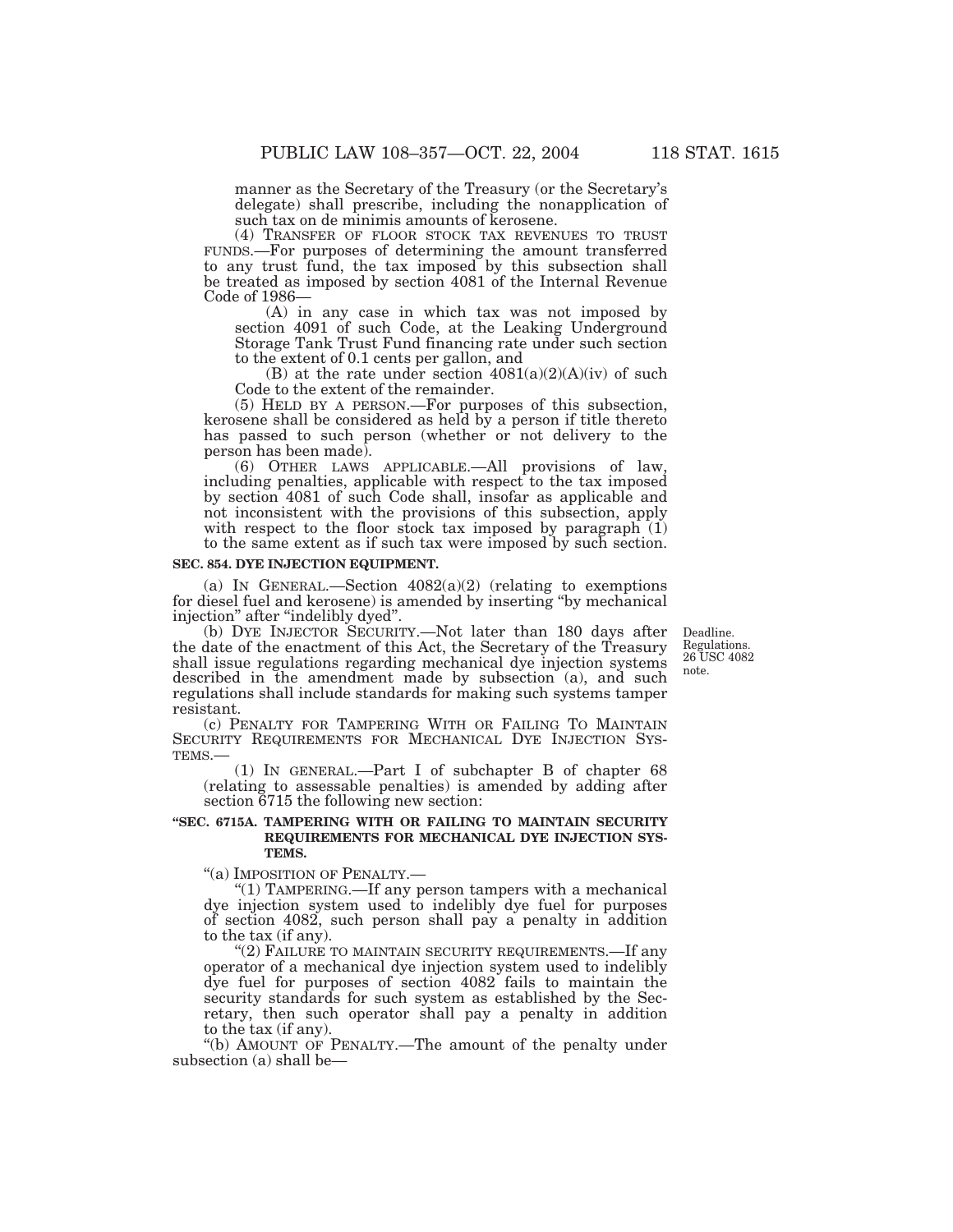" $(1)$  for each violation described in paragraph  $(1)$ , the greater of—

 $(A)$  \$25,000, or

''(B) \$10 for each gallon of fuel involved, and

" $(2)$  for each-

''(A) failure to maintain security standards described in paragraph (2), \$1,000, and

''(B) failure to correct a violation described in paragraph  $(2)$ , \$1,000 per day for each day after which such violation was discovered or such person should have reasonably known of such violation.

''(c) JOINT AND SEVERAL LIABILITY.—

"(1) IN GENERAL.—If a penalty is imposed under this section on any business entity, each officer, employee, or agent of such entity or other contracting party who willfully participated in any act giving rise to such penalty shall be jointly and severally liable with such entity for such penalty.

"(2) AFFILIATED GROUPS.—If a business entity described in paragraph (1) is part of an affiliated group (as defined in section 1504(a)), the parent corporation of such entity shall be jointly and severally liable with such entity for the penalty imposed under this section.''.

(2) CLERICAL AMENDMENT.—The table of sections for part I of subchapter B of chapter 68 is amended by adding after the item related to section 6715 the following new item:

''Sec. 6715A. Tampering with or failing to maintain security requirements for mechanical dye injection systems.''.

26 USC 4082 note.

(d) EFFECTIVE DATE.—The amendments made by subsections (a) and (c) shall take effect on the 180th day after the date on which the Secretary issues the regulations described in subsection (b).

#### **SEC. 855. ELIMINATION OF ADMINISTRATIVE REVIEW FOR TAXABLE USE OF DYED FUEL.**

(a) IN GENERAL.—Section 6715 is amended by inserting at the end the following new subsection:

''(e) NO ADMINISTRATIVE APPEAL FOR THIRD AND SUBSEQUENT VIOLATIONS.—In the case of any person who is found to be subject to the penalty under this section after a chemical analysis of such fuel and who has been penalized under this section at least twice after the date of the enactment of this subsection, no administrative appeal or review shall be allowed with respect to such finding except in the case of a claim regarding—

''(1) fraud or mistake in the chemical analysis, or

"(2) mathematical calculation of the amount of the penalty.''.

(b) EFFECTIVE DATE.—The amendment made by this section shall apply to penalties assessed after the date of the enactment of this Act.

### **SEC. 856. PENALTY ON UNTAXED CHEMICALLY ALTERED DYED FUEL MIXTURES.**

(a) IN GENERAL.—Section 6715(a) (relating to dyed fuel sold for use or used in taxable use, etc.) is amended by striking "or" in paragraph (2), by inserting "or" at the end of paragraph (3), and by inserting after paragraph (3) the following new paragraph:

26 USC 6715 note.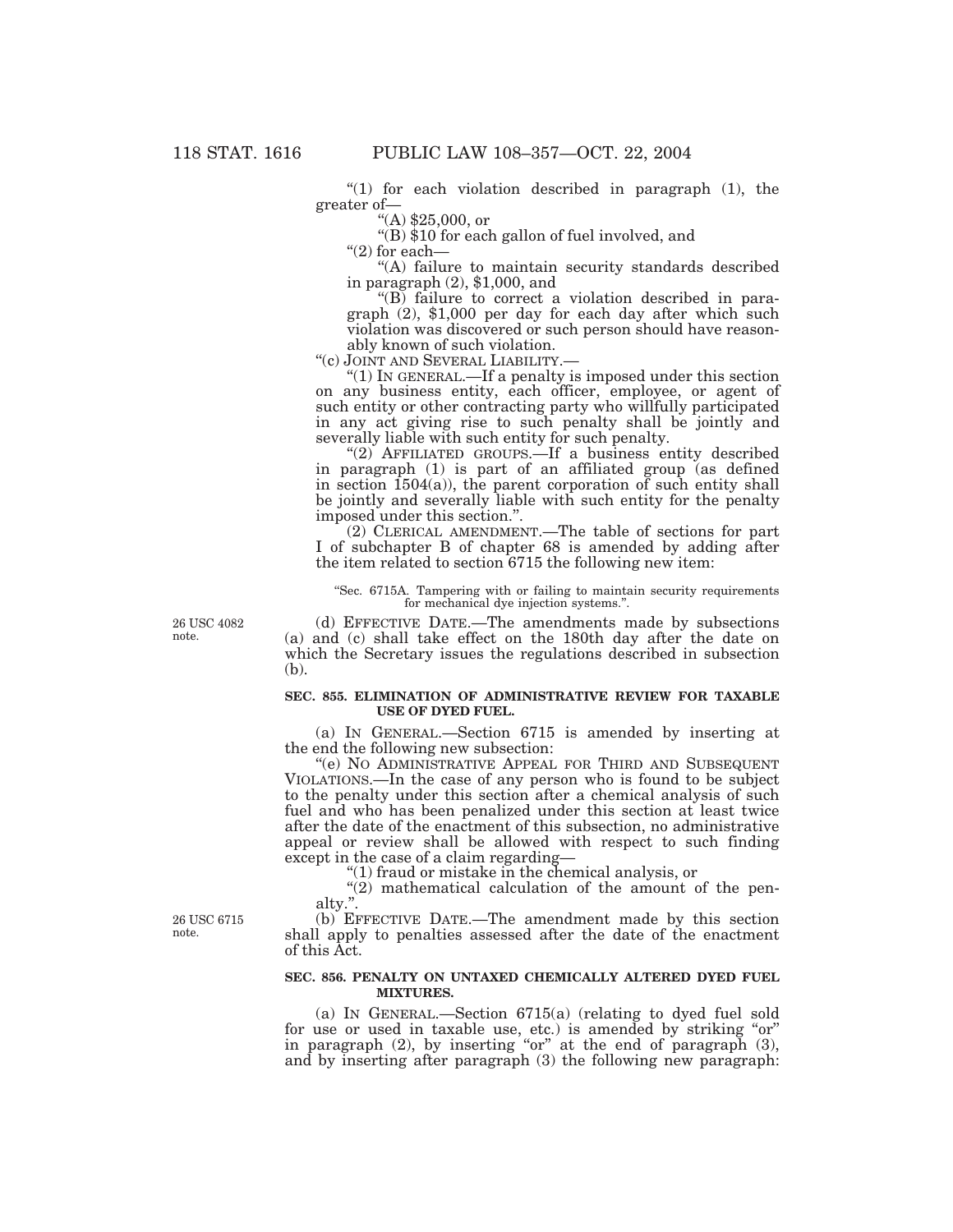"(4) any person who has knowledge that a dyed fuel which has been altered as described in paragraph (3) sells or holds for sale such fuel for any use which the person knows or has reason to know is not a nontaxable use of such fuel,". (b) CONFORMING AMENDMENT.—Section 6715(a)(3) is amended by striking "alters, or attempts to alter," and inserting "alters, chemically or otherwise, or attempts to so alter,''.

(c) EFFECTIVE DATE.—The amendments made by this section 26 USC 6715 shall take effect on the date of the enactment of this Act.

## **SEC. 857. TERMINATION OF DYED DIESEL USE BY INTERCITY BUSES.**

(a) IN GENERAL.—Paragraph (3) of section 4082(b) (relating to nontaxable use) is amended to read as follows:

"(3) any use described in section  $4041(a)(1)(C)(iii)(II)$ .".

(b) ULTIMATE VENDOR REFUND.—Subsection (b) of section 6427 is amended by adding at the end the following new paragraph:

"(4) REFUNDS FOR USE OF DIESEL FUEL IN CERTAIN INTER-CITY BUSES.—With respect to any fuel to which paragraph (2)(A) applies, if the ultimate purchaser of such fuel waives (at such time and in such form and manner as the Secretary shall prescribe) the right to payment under paragraph (1) and assigns such right to the ultimate vendor, then the Secretary shall pay the amount which would be paid under paragraph (1) to such ultimate vendor, but only if such ultimate vendor—

''(A) is registered under section 4101, and

"(B) meets the requirements of subparagraph  $(A)$ ,  $(B)$ , or (D) of section  $6416(a)(1)$ .".

(c) PAYMENT OF REFUNDS.—Subparagraph (A) of section  $6427(i)(4)$ , as amended by this Act, is amended by inserting "subsections  $(b)(4)$  and" after "filed under".

(d) EFFECTIVE DATE.—The amendments made by this section shall apply to fuel sold after December 31, 2004.

#### **SEC. 858. AUTHORITY TO INSPECT ON-SITE RECORDS.**

(a) IN GENERAL.—Section  $4083(d)(1)(A)$  (relating to administrative authority), as amended by this Act, is amended by striking "and" at the end of clause (i) and by inserting after clause (ii) the following new clause:

''(iii) inspecting any books and records and any shipping papers pertaining to such fuel, and''.

(b) EFFECTIVE DATE.—The amendments made by this section shall take effect on the date of the enactment of this Act.

#### **SEC. 859. ASSESSABLE PENALTY FOR REFUSAL OF ENTRY.**

(a) IN GENERAL.—Part I of subchapter B of chapter 68 (relating to assessable penalties), as amended by this Act, is amended by inserting after section 6716 the following new section:

#### **''SEC. 6717. REFUSAL OF ENTRY.**

''(a) IN GENERAL.—In addition to any other penalty provided by law, any person who refuses to admit entry or refuses to permit any other action by the Secretary authorized by section  $4083(d)(1)$ shall pay a penalty of \$1,000 for such refusal.

''(b) JOINT AND SEVERAL LIABILITY.— ''(1) IN GENERAL.—If a penalty is imposed under this section on any business entity, each officer, employee, or agent of such entity or other contracting party who willfully participated

26 USC 4082 note.

26 USC 4083 note.

note.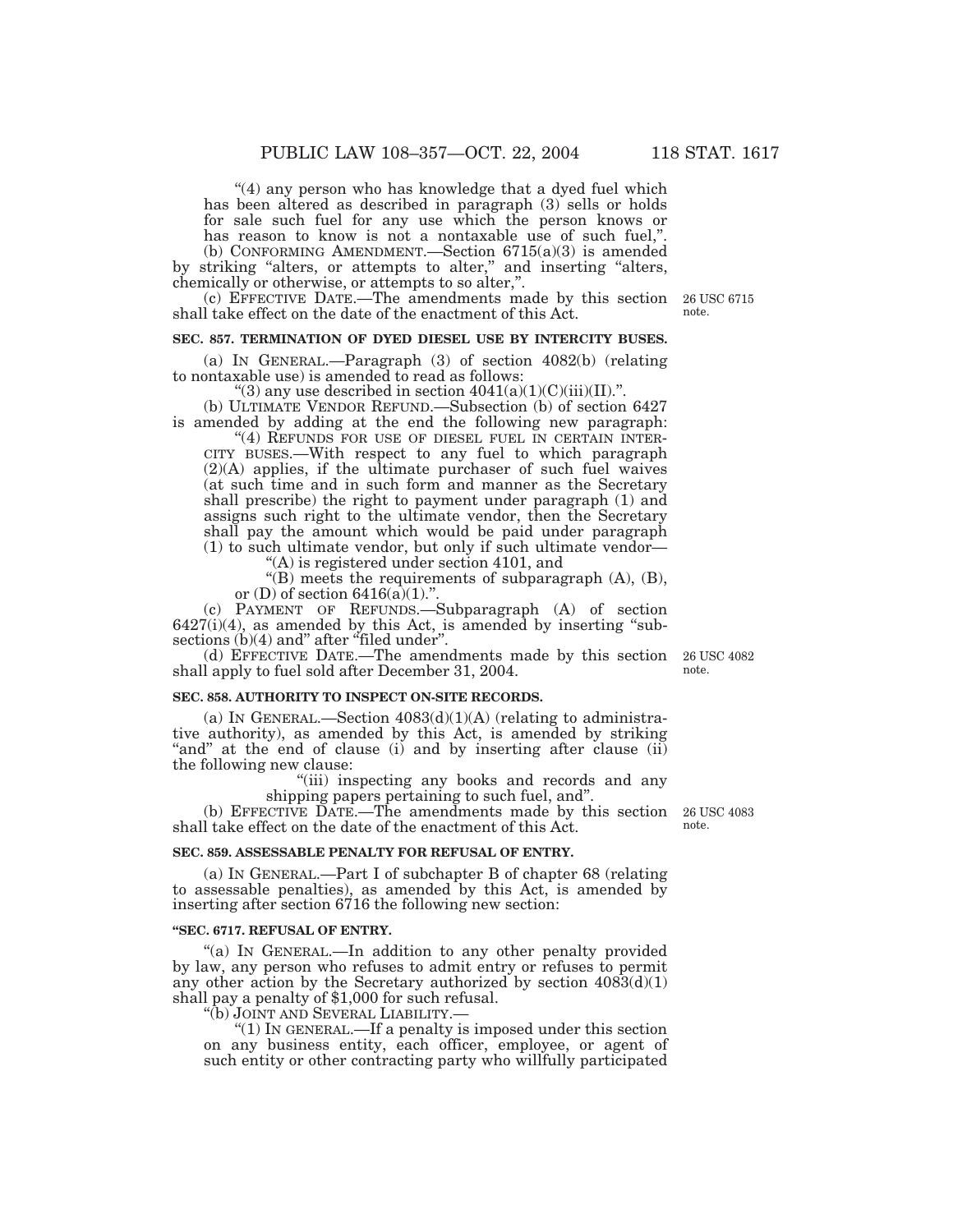in any act giving rise to such penalty shall be jointly and severally liable with such entity for such penalty.

"(2) AFFILIATED GROUPS.—If a business entity described in paragraph (1) is part of an affiliated group (as defined in section  $1504(a)$ , the parent corporation of such entity shall be jointly and severally liable with such entity for the penalty imposed under this section.

"(c) REASONABLE CAUSE EXCEPTION.—No penalty shall be imposed under this section with respect to any failure if it is shown that such failure is due to reasonable cause."

(b) CONFORMING AMENDMENTS.  $-(1)$  Section 4083(d)(3), as amended by this Act, is amended—

(A) by striking "ENTRY.—The penalty" and inserting: "ENTRY.—

''(A) FORFEITURE.—The penalty'', and

(B) by adding at the end the following new subparagraph:

''(B) ASSESSABLE PENALTY.—For additional assessable penalty for the refusal to admit entry or other refusal to permit an action by the Secretary authorized by para $graph(1)$ , see section  $6717."$ 

(2) The table of sections for part I of subchapter B of chapter 68, as amended by this Act, is amended by inserting after the item relating to section 6716 the following new item:

''Sec. 6717. Refusal of entry.''.

26 USC 4083 note.

## shall take effect on January 1, 2005. **SEC. 860. REGISTRATION OF PIPELINE OR VESSEL OPERATORS**

(c) EFFECTIVE DATE.—The amendments made by this section

# **REQUIRED FOR EXEMPTION OF BULK TRANSFERS TO REGISTERED TERMINALS OR REFINERIES.**

(a) IN GENERAL.—Section  $4081(a)(1)(B)$  (relating to exemption for bulk transfers to registered terminals or refineries) is amended—

(1) by inserting ''by pipeline or vessel'' after ''transferred in bulk'', and

(2) by inserting '', the operator of such pipeline or vessel,'' after ''the taxable fuel''.

(b) EFFECTIVE DATE.—The amendments made by this section shall take effect on March 1, 2005.

(c) PUBLICATION OF REGISTERED PERSONS.—Beginning on January 1, 2005, the Secretary of the Treasury (or the Secretary's delegate) shall periodically publish under section  $6103(k)(7)$  of the Internal Revenue Code of 1986 a current list of persons registered under section 4101 of such Code who are required to register under such section.

## **SEC. 861. DISPLAY OF REGISTRATION.**

(a) IN GENERAL.—Subsection (a) of section 4101 (relating to registration) is amended—

(1) by striking ''Every'' and inserting the following:

 $(1)$  IN GENERAL.—Every", and

(2) by adding at the end the following new paragraph:

 $\cdot$ (2) DISPLAY OF REGISTRATION.—Every operator of a vessel required by the Secretary to register under this section shall display proof of registration through an identification device prescribed by the Secretary on each vessel used by such operator to transport any taxable fuel.''.

(b) CIVIL PENALTY FOR FAILURE TO DISPLAY REGISTRATION.—

Effective date. 26 USC 4101 note. 26 USC 4081 note.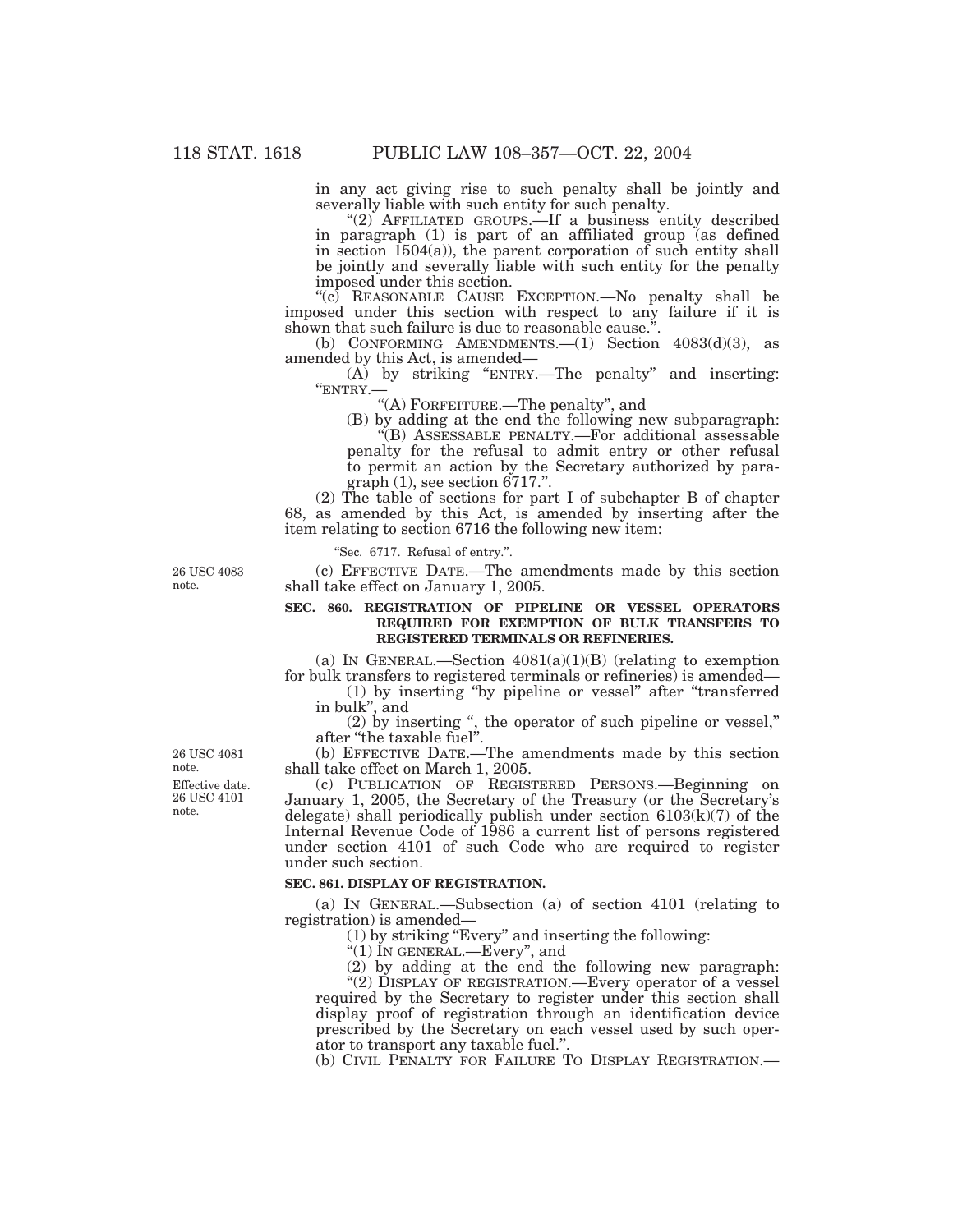(1) IN GENERAL.—Part I of subchapter B of chapter 68 (relating to assessable penalties), as amended by this Act, is amended by inserting after section 6717 the following new section:

### **''SEC. 6718. FAILURE TO DISPLAY TAX REGISTRATION ON VESSELS.**

"(a) FAILURE TO DISPLAY REGISTRATION.—Every operator of a vessel who fails to display proof of registration pursuant to section 4101(a)(2) shall pay a penalty of \$500 for each such failure. With respect to any vessel, only one penalty shall be imposed by this section during any calendar month.

''(b) MULTIPLE VIOLATIONS.—In determining the penalty under Applicability. subsection (a) on any person, subsection (a) shall be applied by increasing the amount in subsection (a) by the product of such amount and the aggregate number of penalties (if any) imposed with respect to prior months by this section on such person (or a related person or any predecessor of such person or related person).

''(c) REASONABLE CAUSE EXCEPTION.—No penalty shall be imposed under this section with respect to any failure if it is shown that such failure is due to reasonable cause.'

(2) CLERICAL AMENDMENT.—The table of sections for part I of subchapter B of chapter 68, as amended by this Act, is amended by inserting after the item relating to section 6717 the following new item:

''Sec. 6718. Failure to display tax registration on vessels.''.

(c) EFFECTIVE DATES.— (1) SUBSECTION (a).—The amendments made by subsection (a) shall take effect on January 1, 2005.

(2) SUBSECTION (b).—The amendments made by subsection (b) shall apply to penalties imposed after December 31, 2004.

### **SEC. 862. REGISTRATION OF PERSONS WITHIN FOREIGN TRADE ZONES, ETC.**

(a) IN GENERAL.—Section  $4101(a)$ , as amended by this Act, is amended by redesignating paragraph (2) as paragraph (3), and by inserting after paragraph (1) the following new paragraph:

"(2) REGISTRATION OF PERSONS WITHIN FOREIGN TRADE ZONES, ETC.—The Secretary shall require registration by any person which—

''(A) operates a terminal or refinery within a foreign trade zone or within a customs bonded storage facility, or

''(B) holds an inventory position with respect to a taxable fuel in such a terminal.

(b) TECHNICAL AMENDMENT.—Section 6718(a), as added by this Act, is amended by striking "section  $4101(a)(2)$ " and inserting "section  $4101(a)(3)$ ".

(c) EFFECTIVE DATE.—The amendments made by this section shall take effect on January 1, 2005.

## **SEC. 863. PENALTIES FOR FAILURE TO REGISTER AND FAILURE TO REPORT.**

(a) INCREASED PENALTY.—Subsection (a) of section 7272 (relating to penalty for failure to register) is amended by inserting " $(\$10,000$  in the case of a failure to register under section  $4101$ " after ''\$50''.

26 USC 6718 note.

26 USC 4101 note.

26 USC 4101 note.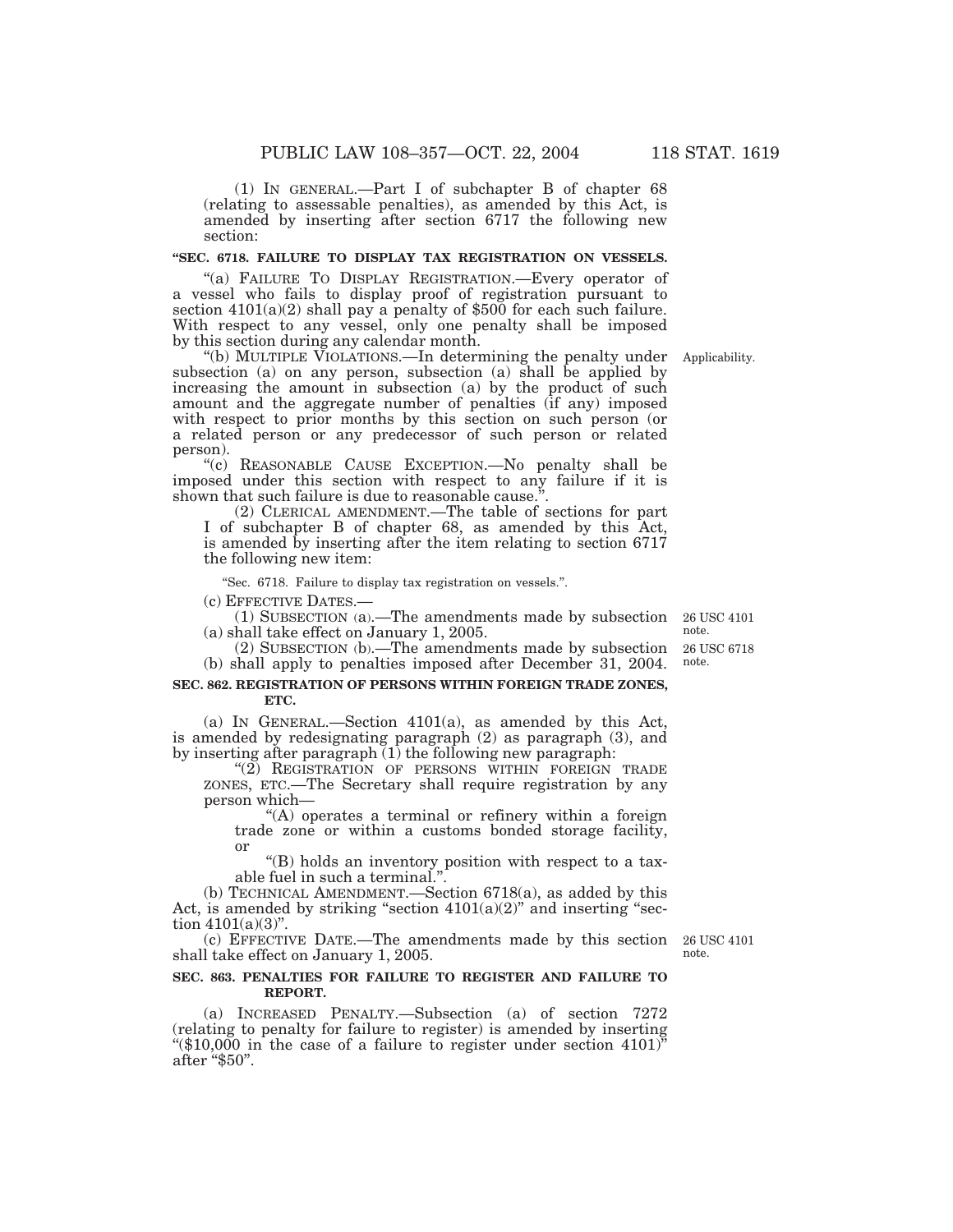(b) INCREASED CRIMINAL PENALTY.—Section 7232 (relating to failure to register under section 4101, false representations of registration status, etc.) is amended by striking ''\$5,000'' and inserting ''\$10,000''.

(c) ASSESSABLE PENALTY FOR FAILURE TO REGISTER.—

(1) IN GENERAL.—Part I of subchapter B of chapter 68 (relating to assessable penalties), as amended by this Act, is amended by inserting after section 6718 at the end the following new section:

## **''SEC. 6719. FAILURE TO REGISTER.**

"(a) FAILURE TO REGISTER.—Every person who is required to register under section 4101 and fails to do so shall pay a penalty in addition to the tax (if any).

"(b) AMOUNT OF PENALTY.—The amount of the penalty under subsection (a) shall be—

" $(1)$  \$10,000 for each initial failure to register, and

" $(2)$  \$1,000 for each day thereafter such person fails to register.

''(c) REASONABLE CAUSE EXCEPTION.—No penalty shall be imposed under this section with respect to any failure if it is shown that such failure is due to reasonable cause.''.

(2) CLERICAL AMENDMENT.—The table of sections for part I of subchapter B of chapter 68, as amended by this Act, is amended by inserting after the item relating to section 6718 the following new item:

''Sec. 6719. Failure to register.''.

(d) ASSESSABLE PENALTY FOR FAILURE TO REPORT.—

(1) IN GENERAL.—Part II of subchapter B of chapter 68 (relating to assessable penalties) is amended by adding at the end the following new section:

## **''SEC. 6725. FAILURE TO REPORT INFORMATION UNDER SECTION 4101.**

''(a) IN GENERAL.—In the case of each failure described in subsection (b) by any person with respect to a vessel or facility, such person shall pay a penalty of  $$10,000$  in addition to the tax (if any).

"(b) FAILURES SUBJECT TO PENALTY.—For purposes of subsection (a), the failures described in this subsection are-

"(1) any failure to make a report under section  $4101(d)$ on or before the date prescribed therefor, and

" $(2)$  any failure to include all of the information required to be shown on such report or the inclusion of incorrect information.

''(c) REASONABLE CAUSE EXCEPTION.—No penalty shall be imposed under this section with respect to any failure if it is shown that such failure is due to reasonable cause.''.

(2) CLERICAL AMENDMENT.—The table of sections for part II of subchapter B of chapter 68 is amended by adding at the end the following new item:

#### ''Sec. 6725. Failure to report information under section 4101.''.

(e) EFFECTIVE DATE.—The amendments made by this section shall apply to penalties imposed after December 31, 2004.

26 USC 6719 note.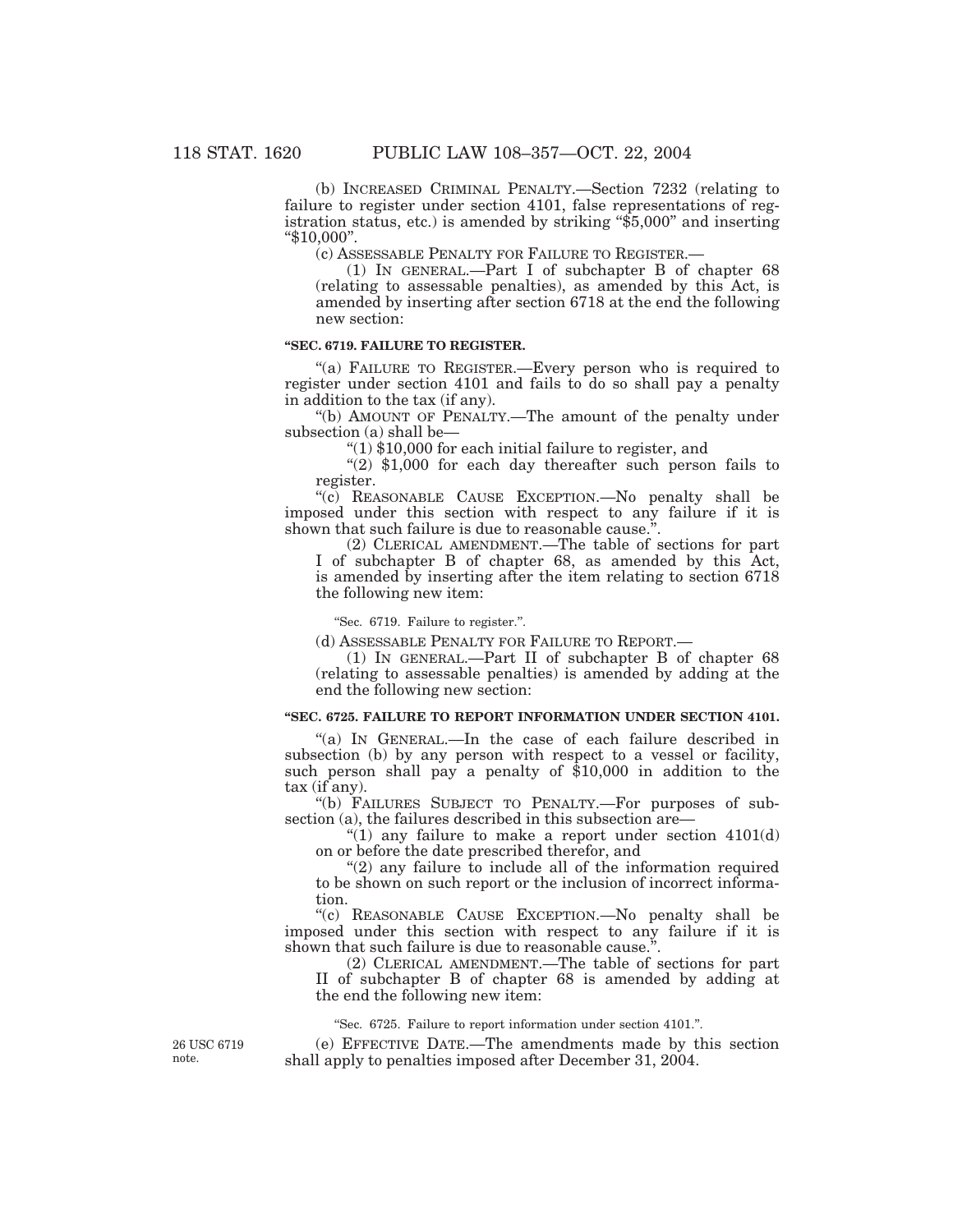## **SEC. 864. ELECTRONIC FILING OF REQUIRED INFORMATION REPORTS.**

(a) IN GENERAL.—Section 4101(d) is amended by adding at the end the following new flush sentence:

"Any person who is required to report under this subsection and who has 25 or more reportable transactions in a month shall file such report in electronic format.''.

(b) EFFECTIVE DATE.—The amendment made by this section shall apply on January 1, 2006.

## **SEC. 865. TAXABLE FUEL REFUNDS FOR CERTAIN ULTIMATE VENDORS.**

(a) IN GENERAL.—Paragraph (4) of section 6416(a) (relating to abatements, credits, and refunds) is amended to read as follows:

"(4) REGISTERED ULTIMATE VENDOR TO ADMINISTER CREDITS AND REFUNDS OF GASOLINE TAX.—

''(A) IN GENERAL.—For purposes of this subsection, if an ultimate vendor purchases any gasoline on which tax imposed by section 4081 has been paid and sells such gasoline to an ultimate purchaser described in subparagraph (C) or (D) of subsection (b)(2) (and such gasoline is for a use described in such subparagraph), such ultimate vendor shall be treated as the person (and the only person) who paid such tax, but only if such ultimate vendor is registered under section 4101.

''(B) TIMING OF CLAIMS.—The procedure and timing of any claim under subparagraph (A) shall be the same as for claims under section  $6427(i)(4)$ , except that the rules of section 6427(i)(3)(B) regarding electronic claims shall not apply unless the ultimate vendor has certified to the Secretary for the most recent quarter of the taxable year that all ultimate purchasers of the vendor are certified and entitled to a refund under subparagraph (C) or (D) of subsection  $(b)(2)$ .

(b) EFFECTIVE DATE.—The amendments made by this section shall take effect on January 1, 2005.

#### **SEC. 866. TWO-PARTY EXCHANGES.**

(a) IN GENERAL.—Subpart C of part III of subchapter A of chapter 32, as amended by this Act, is amended by inserting after section 4104 the following new section:

#### **''SEC. 4105. TWO-PARTY EXCHANGES.**

"(a) In GENERAL.—In a two-party exchange, the delivering person shall not be liable for the tax imposed under section  $4081(a)(1)(A)(ii)$ .

''(b) TWO-PARTY EXCHANGE.—The term 'two-party exchange' means a transaction, other than a sale, in which taxable fuel is transferred from a delivering person registered under section 4101 as a taxable fuel registrant to a receiving person who is so registered where all of the following occur:

 $(1)$  The transaction includes a transfer from the delivering person, who holds the inventory position for taxable fuel in the terminal as reflected in the records of the terminal operator.

''(2) The exchange transaction occurs before or contemporaneous with completion of removal across the rack from the terminal by the receiving person.

''(3) The terminal operator in its books and records treats the receiving person as the person that removes the product

26 USC 6416 note.

26 USC 4101 note.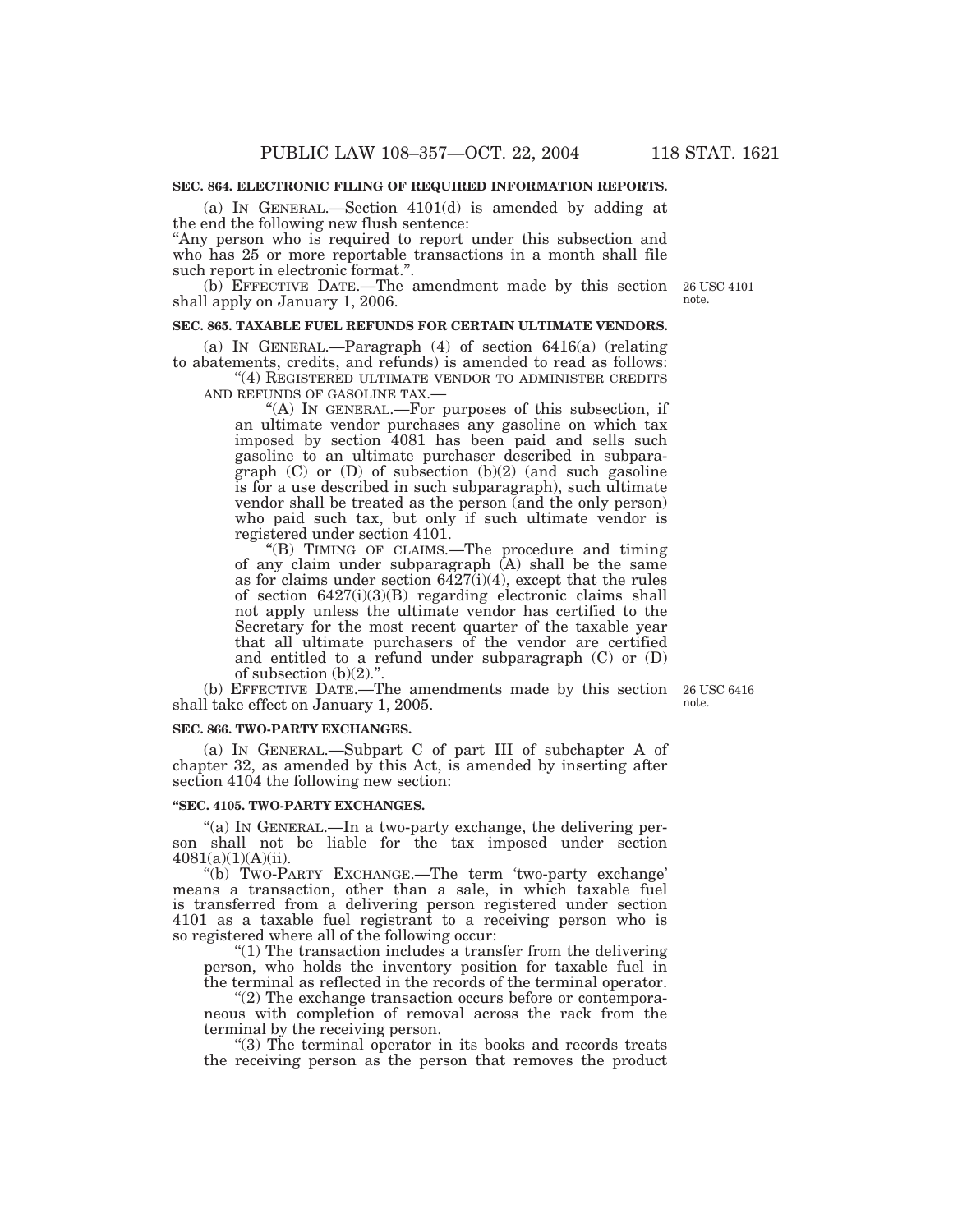across the terminal rack for purposes of reporting the transaction to the Secretary.

 $(4)$  The transaction is the subject of a written contract.".

(b) CONFORMING AMENDMENT.—The table of sections for subpart C of part III of subchapter A of chapter 32, as amended by this Act, is amended by adding after the last item the following new item:

''Sec. 4105. Two-party exchanges.''.

26 USC 4105 note.

(c) EFFECTIVE DATE.—The amendment made by this section shall take effect on the date of the enactment of this Act.

## **SEC. 867. MODIFICATIONS OF TAX ON USE OF CERTAIN VEHICLES.**

(a) PRORATION OF TAX WHERE VEHICLE SOLD.—

(1) IN GENERAL.—Subparagraph  $(A)$  of section  $4481(c)(2)$ (relating to where vehicle destroyed or stolen) is amended by striking ''destroyed or stolen'' both places it appears and inserting ''sold, destroyed, or stolen''.

(2) CONFORMING AMENDMENT.—The heading for section 4481(c)(2) is amended by striking ''DESTROYED OR STOLEN'' and inserting ''SOLD, DESTROYED, OR STOLEN''.

(b) REPEAL OF INSTALLMENT PAYMENT.—(1) Section 6156 (relating to installment payment of tax on use of highway motor vehicles) is repealed.

(2) The table of sections for subchapter A of chapter 62 is amended by striking the item relating to section 6156.

(c) ELECTRONIC FILING.—Section 4481 is amended by redesignating subsection (e) as subsection (f) and by inserting after subsection (d) the following new subsection:

''(e) ELECTRONIC FILING.—Any taxpayer who files a return under this section with respect to 25 or more vehicles for any taxable period shall file such return electronically.''.

(d) REPEAL OF REDUCTION IN TAX FOR CERTAIN TRUCKS.— Section 4483 is amended by striking subsection (f).

(e) EFFECTIVE DATE.—The amendments made by this section shall apply to taxable periods beginning after the date of the enactment of this Act.

#### **SEC. 868. DEDICATION OF REVENUES FROM CERTAIN PENALTIES TO THE HIGHWAY TRUST FUND.**

(a) IN GENERAL.—Subsection (b) of section 9503 (relating to transfer to Highway Trust Fund of amounts equivalent to certain taxes) is amended by redesignating paragraph (5) as paragraph  $(6)$  and inserting after paragraph  $(4)$  the following new paragraph:

''(5) CERTAIN PENALTIES.—There are hereby appropriated to the Highway Trust Fund amounts equivalent to the penalties paid under sections 6715, 6715A, 6717, 6718, 6719, 6725, 7232, and 7272 (but only with regard to penalties under such section related to failure to register under section 4101).''.

(b) CONFORMING AMENDMENTS.—(1) The heading of subsection (b) of section 9503 is amended by inserting ''AND PENALTIES'' after ''TAXES''.

(2) The heading of paragraph (1) of section 9503(b) is amended by striking ''IN GENERAL'' and inserting ''CERTAIN TAXES''.

(c) EFFECTIVE DATE.—The amendments made by this section shall apply to penalties assessed on or after the date of the enactment of this Act.

26 USC 4481 note.

26 USC 9503 note.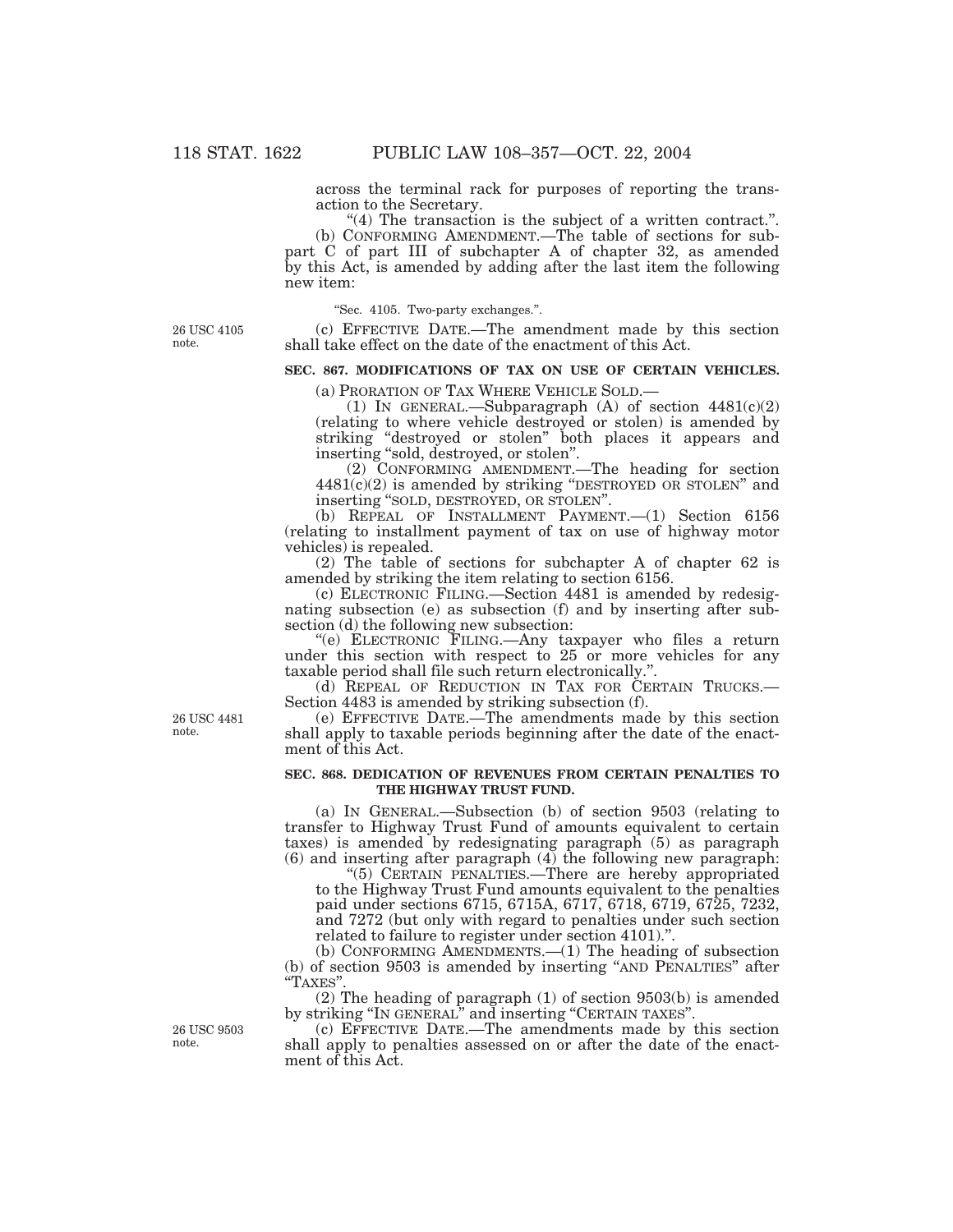(a) IN GENERAL.—Subsection (a) of section 4071 is amended to read as follows:

"(a) IMPOSITION AND RATE OF TAX.—There is hereby imposed on taxable tires sold by the manufacturer, producer, or importer thereof a tax at the rate of 9.45 cents (4.725 cents in the case of a biasply tire or super single tire) for each 10 pounds so much of the maximum rated load capacity thereof as exceeds 3,500 pounds.''.

(b) BIASPLY AND SUPER SINGLE TIRES.—Section 4072 is amended by adding at the end the following new subsections:

''(c) BIASPLY.—For purposes of this part, the term 'biasply tire' means a pneumatic tire on which the ply cords that extend to the beads are laid at alternate angles substantially less than 90 degrees to the centerline of the tread.

''(d) SUPER SINGLE TIRE.—For purposes of this part, the term 'super single tire' means a single tire greater than 13 inches in cross section width designed to replace 2 tires in a dual fitment.''.

(b) TAXABLE TIRE.—Section 4072, as amended by subsection (a), is amended by redesignating subsections (a), (b), (c), and (d) as subsections (b), (c), (d), and (e) respectively, and by inserting before subsection (b) (as so redesignated) the following new subsection:

"(a) TAXABLE TIRE.—For purposes of this chapter, the term 'taxable tire' means any tire of the type used on highway vehicles if wholly or in part made of rubber and if marked pursuant to Federal regulations for highway use.".

(c) EXEMPTION FOR TIRES SOLD TO DEPARTMENT OF DEFENSE.— Section 4073 is amended to read as follows:

#### **''SEC. 4073. EXEMPTIONS.**

''The tax imposed by section 4071 shall not apply to tires sold for the exclusive use of the Department of Defense or the Coast Guard.''.

(d) CONFORMING AMENDMENTS.—(1) Section 4071 is amended by striking subsection (c) and by moving subsection (e) after subsection (b) and redesignating subsection (e) as subsection (c).

(2) The item relating to section 4073 in the table of sections for part II of subchapter A of chapter 32 is amended to read as follows:

''Sec. 4073. Exemptions.''.

(e) EFFECTIVE DATE.—The amendments made by this section shall apply to sales in calendar years beginning more than 30 days after the date of the enactment of this Act.

26 USC 4071 note.

## **SEC. 870. TRANSMIX AND DIESEL FUEL BLEND STOCKS TREATED AS TAXABLE FUEL.**

(a) IN GENERAL.—Paragraph (3) of section 4083(a) is amended to read as follows:

"(3) DIESEL FUEL.-

''(A) IN GENERAL.—The term 'diesel fuel' means—

"(i) any liquid (other than gasoline) which is suitable for use as a fuel in a diesel-powered highway vehicle, or a diesel-powered train,

''(ii) transmix, and

"(iii) diesel fuel blend stocks identified by the Secretary.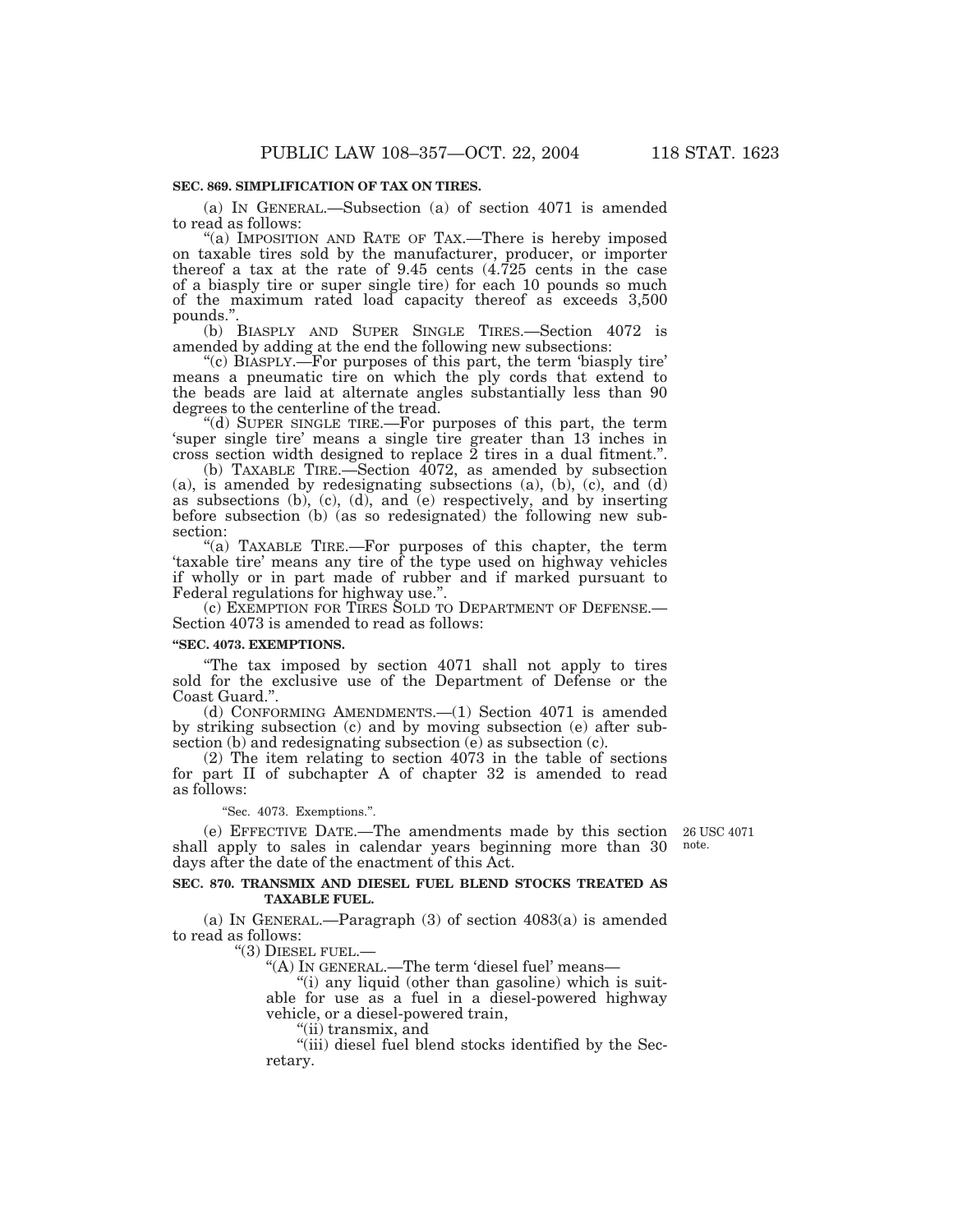''(B) TRANSMIX.—For purposes of subparagraph (A), the term 'transmix' means a byproduct of refined products pipeline operations created by the mixing of different specification products during pipeline transportation.''.

(b) CONFORMING AMENDMENT.—Subsection (h) of section 6427 is amended to read as follows:

''(h) BLEND STOCKS NOT USED FOR PRODUCING TAXABLE FUEL.—

"(1) GASOLINE BLEND STOCKS OR ADDITIVES NOT USED FOR PRODUCING GASOLINE.—Except as provided in subsection (k), if any gasoline blend stock or additive (within the meaning of section  $4083(a)(2)$  is not used by any person to produce gasoline and such person establishes that the ultimate use of such gasoline blend stock or additive is not to produce gasoline, the Secretary shall pay (without interest) to such person an amount equal to the aggregate amount of the tax imposed on such person with respect to such gasoline blend stock or additive.

"(2) DIESEL FUEL BLEND STOCKS OR ADDITIVES NOT USED FOR PRODUCING DIESEL.—Except as provided in subsection  $(k)$ , if any diesel fuel blend stock is not used by any person to produce diesel fuel and such person establishes that the ultimate use of such diesel fuel blend stock is not to produce diesel fuel, the Secretary shall pay (without interest) to such person an amount equal to the aggregate amount of the tax imposed on such person with respect to such diesel fuel blend stock.''.

(c) EFFECTIVE DATE.—The amendment made by this section shall apply to fuel removed, sold, or used after December 31, 2004.

### **SEC. 871. STUDY REGARDING FUEL TAX COMPLIANCE.**

(a) IN GENERAL.—Not later than January 31, 2005, the Secretary of the Treasury shall submit to the Committee on Finance of the Senate and the Committee on Ways and Means of the House of Representatives a report regarding compliance with the tax imposed under subchapter B of chapter 31 and part III of subchapter A of chapter 32 of the Internal Revenue Code of 1986. Such report shall include the information, analysis, and recommendations specified in subsections (b), (c), and (d).

(b) TAXABLE FUEL BLENDSTOCKS.—The Secretary shall identify chemical products to be added to the list of blendstocks from lab analysis of fuel samples collected by the Internal Revenue Service which have been blended with taxable fuel but are not treated as blendstocks. The Secretary shall include statistics regarding the frequency in which a chemical product has been collected, and whether the sample contained an above normal concentration of the chemical product.

(c) WASTE PRODUCTS ADDED TO TAXABLE FUELS.—The report shall include a discussion of Internal Revenue Service findings regarding the addition of waste products to taxable fuel and any recommendations to address the taxation of such products.

(d) ERRONEOUS CLAIMS OF FUEL TAX EXEMPTIONS.—The report shall include a discussion of Internal Revenue Service findings regarding sales of taxable fuel to entities claiming exempt status as a State or local government and the frequency of erroneous certifications of tax exempt status. The Secretary, in consultation with representatives of State and local governments, shall provide

26 USC 4083 note.

Deadline. Reports.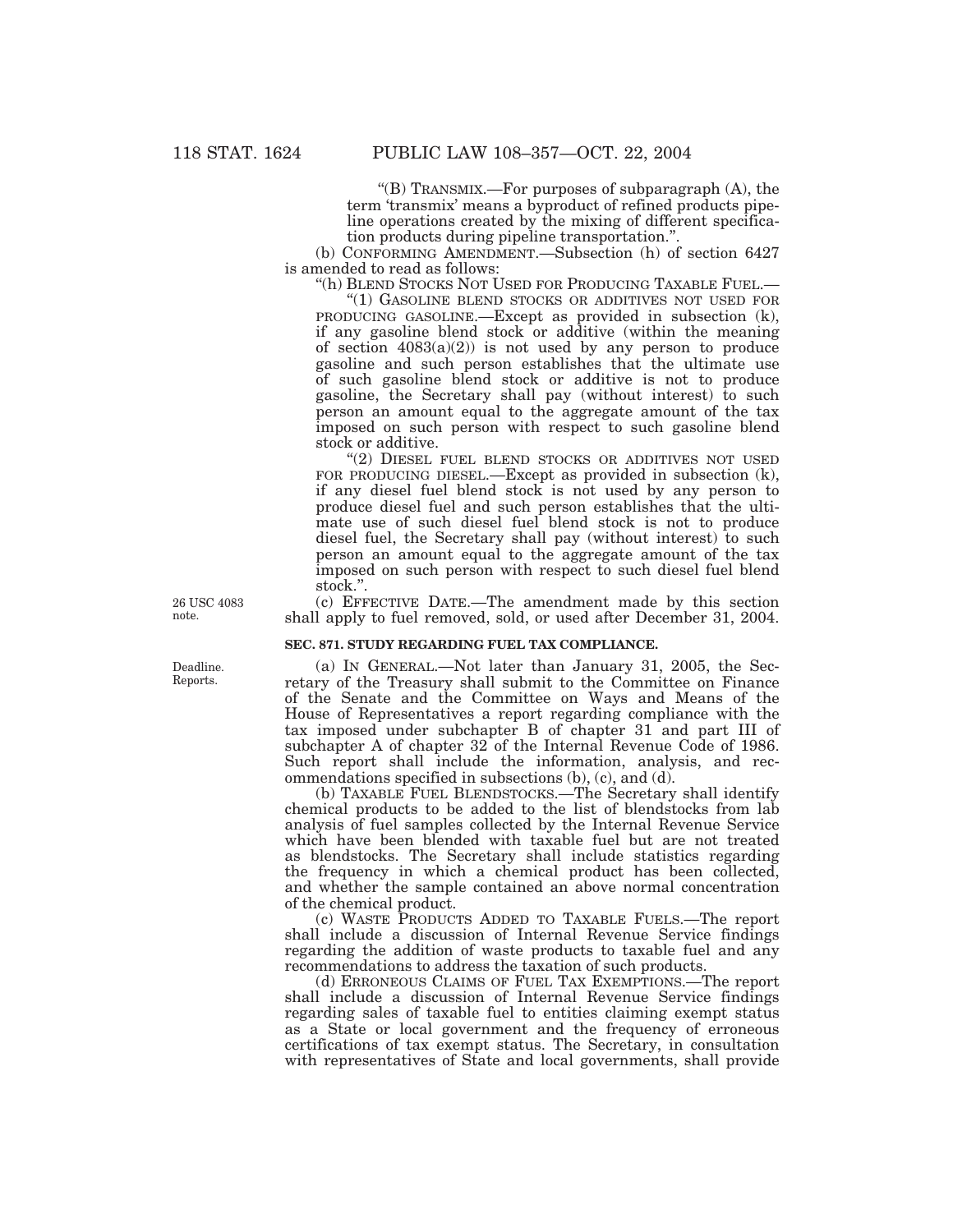recommendations to address such erroneous claims, including recommendations on the feasibility of a State maintained list of exempt governmental entities within the State.

# **Subtitle D—Other Revenue Provisions**

## **SEC. 881. QUALIFIED TAX COLLECTION CONTRACTS.**

(a) CONTRACT REQUIREMENTS.— (1) IN GENERAL.—Subchapter A of chapter 64 (relating to collection) is amended by adding at the end the following new section:

### **''SEC. 6306. QUALIFIED TAX COLLECTION CONTRACTS.**

''(a) IN GENERAL.—Nothing in any provision of law shall be construed to prevent the Secretary from entering into a qualified tax collection contract.

''(b) QUALIFIED TAX COLLECTION CONTRACT.—For purposes of this section, the term 'qualified tax collection contract' means any contract which—

 $''(1)$  is for the services of any person (other than an officer or employee of the Treasury Department)—

 $*(A)$  to locate and contact any taxpayer specified by the Secretary,

''(B) to request full payment from such taxpayer of an amount of Federal tax specified by the Secretary and, if such request cannot be met by the taxpayer, to offer the taxpayer an installment agreement providing for full payment of such amount during a period not to exceed 5 years, and

''(C) to obtain financial information specified by the Secretary with respect to such taxpayer,

''(2) prohibits each person providing such services under such contract from committing any act or omission which employees of the Internal Revenue Service are prohibited from committing in the performance of similar services,

''(3) prohibits subcontractors from—

''(A) having contacts with taxpayers,

''(B) providing quality assurance services, and

''(C) composing debt collection notices, and

"(4) permits subcontractors to perform other services only with the approval of the Secretary.

''(c) FEES.—The Secretary may retain and use—

" $(1)$  an amount not in excess of 25 percent of the amount collected under any qualified tax collection contract for the costs of services performed under such contract, and

"(2) an amount not in excess of 25 percent of such amount collected for collection enforcement activities of the Internal Revenue Service.

The Secretary shall keep adequate records regarding amounts so retained and used. The amount credited as paid by any taxpayer shall be determined without regard to this subsection.

Records.

''(d) NO FEDERAL LIABILITY.—The United States shall not be liable for any act or omission of any person performing services under a qualified tax collection contract.

''(e) APPLICATION OF FAIR DEBT COLLECTION PRACTICES ACT.— The provisions of the Fair Debt Collection Practices Act (15 U.S.C.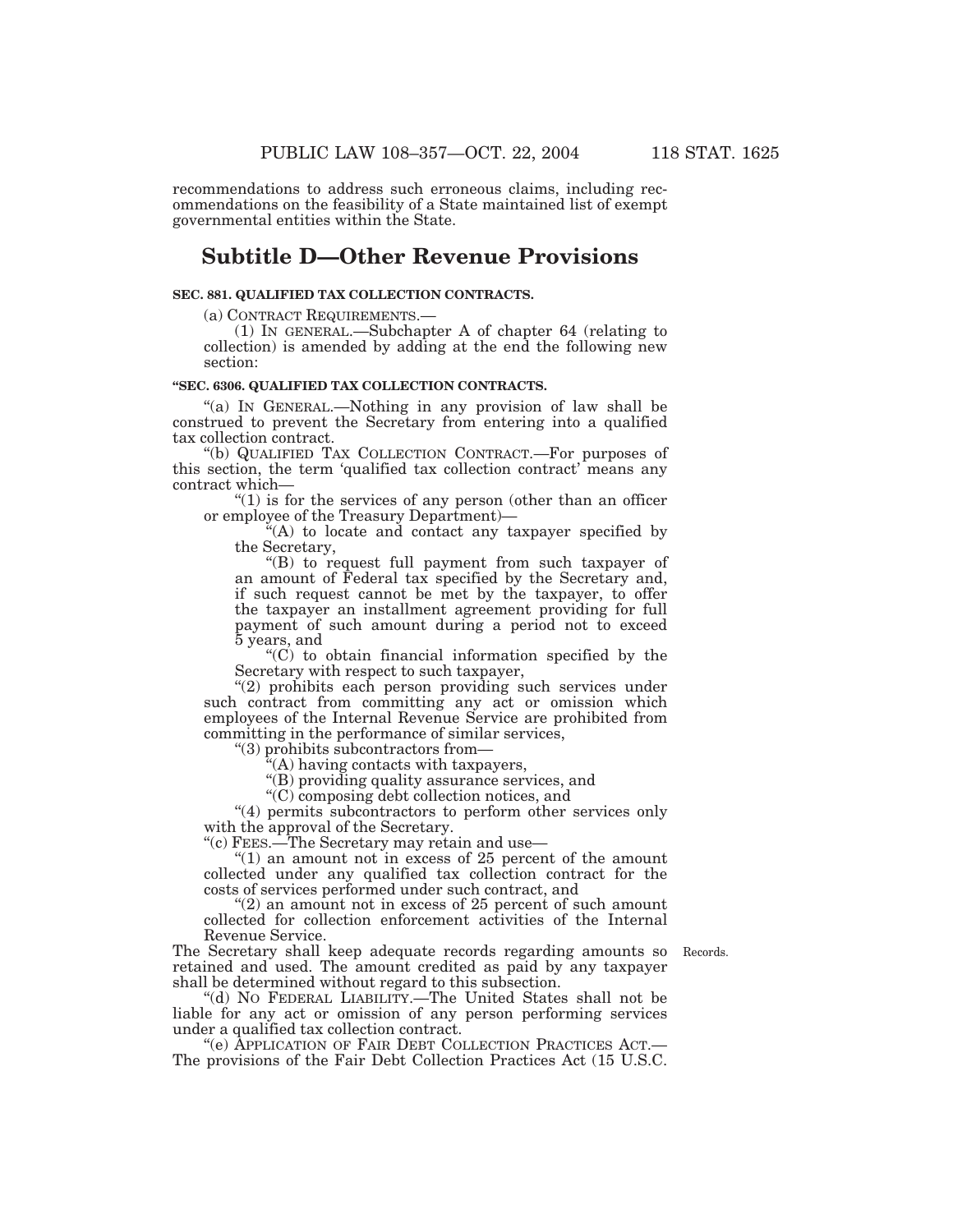1692 et seq.) shall apply to any qualified tax collection contract, except to the extent superseded by section 6304, section 7602(c), or by any other provision of this title.

''(f) CROSS REFERENCES.—

**''(1) For damages for certain unauthorized collection actions by persons performing services under a qualified tax collection contract, see section 7433A. ''(2) For application of Taxpayer Assistance Orders to persons**

**performing services under a qualified tax collection contract, see**  $\text{section } 78\check{1}1(\mathbf{g})$ .".

(2) CONFORMING AMENDMENTS.—(A) Section 7809(a) is amended by inserting "6306," before "7651".

(B) The table of sections for subchapter A of chapter 64 is amended by adding at the end the following new item:

''Sec. 6306. Qualified tax collection contracts.''.

(b) CIVIL DAMAGES FOR CERTAIN UNAUTHORIZED COLLECTION ACTIONS BY PERSONS PERFORMING SERVICES UNDER QUALIFIED TAX COLLECTION CONTRACTS.— (1) IN GENERAL.—Subchapter B of chapter 76 (relating to

proceedings by taxpayers and third parties) is amended by inserting after section 7433 the following new section:

#### **''SEC. 7433A. CIVIL DAMAGES FOR CERTAIN UNAUTHORIZED COLLEC-TION ACTIONS BY PERSONS PERFORMING SERVICES UNDER QUALIFIED TAX COLLECTION CONTRACTS.**

Applicability.

''(a) IN GENERAL.—Subject to the modifications provided by subsection (b), section 7433 shall apply to the acts and omissions of any person performing services under a qualified tax collection contract (as defined in section 6306(b)) to the same extent and in the same manner as if such person were an employee of the Internal Revenue Service.

''(b) MODIFICATIONS.—For purposes of subsection (a):

''(1) Any civil action brought under section 7433 by reason of this section shall be brought against the person who entered into the qualified tax collection contract with the Secretary and shall not be brought against the United States.

"(2) Such person and not the United States shall be liable for any damages and costs determined in such civil action.

" $(3)$  Such civil action shall not be an exclusive remedy with respect to such person.

"(4) Subsections (c),  $(d)(1)$ , and (e) of section 7433 shall not apply.''.

 $(2)$  CLERICAL AMENDMENT.—The table of sections for subchapter B of chapter 76 is amended by inserting after the item relating to section 7433 the following new item:

''Sec. 7433A. Civil damages for certain unauthorized collection actions by persons performing services under qualified tax collection contracts.''.

(c) APPLICATION OF TAXPAYER ASSISTANCE ORDERS TO PERSONS TRACT.—Section 7811 (relating to taxpayer assistance orders) is amended by adding at the end the following new subsection:

"(g) APPLICATION TO PERSONS PERFORMING SERVICES UNDER A QUALIFIED TAX COLLECTION CONTRACT.—Any order issued or action taken by the National Taxpayer Advocate pursuant to this section shall apply to persons performing services under a qualified tax collection contract (as defined in section 6306(b)) to the same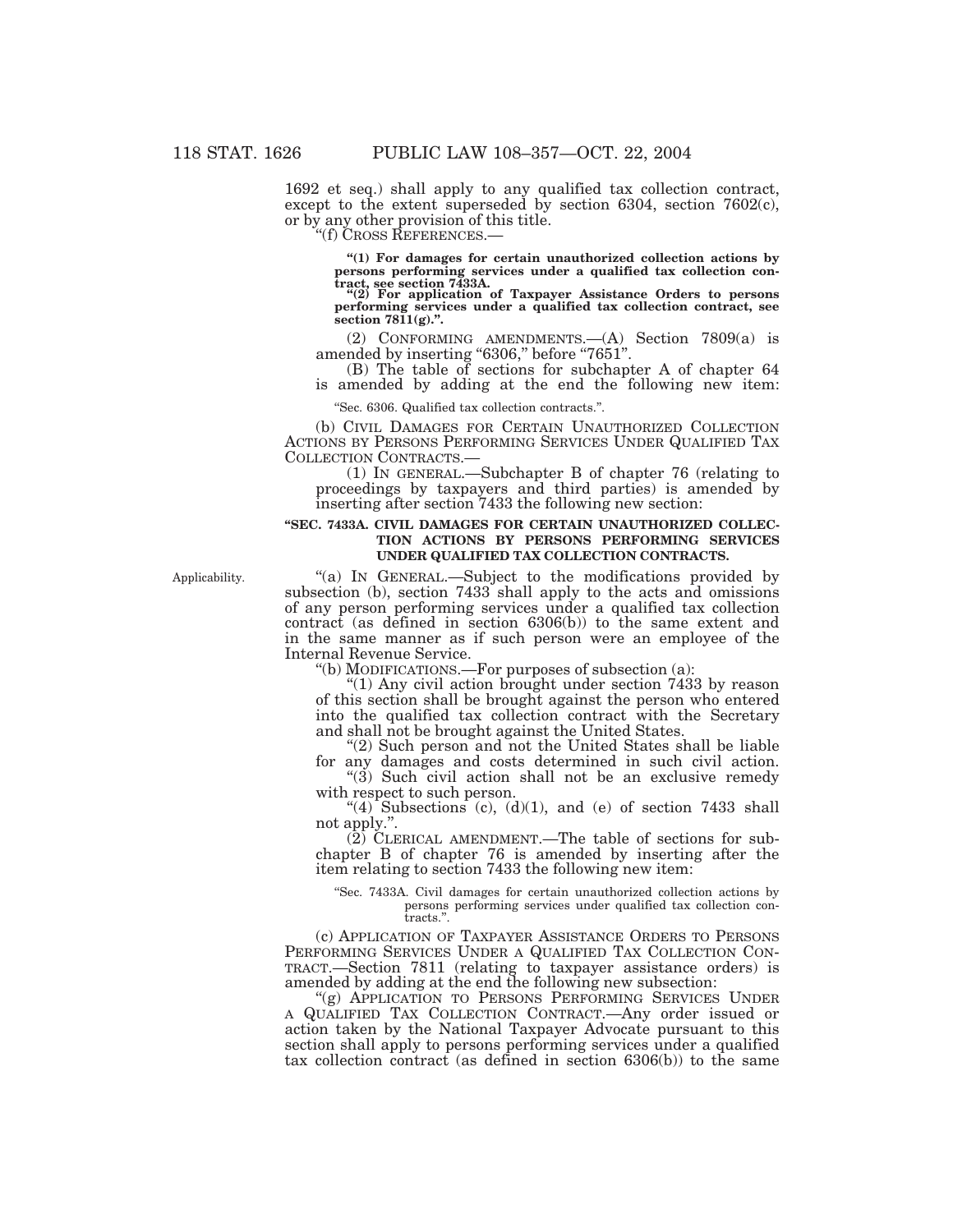extent and in the same manner as such order or action applies to the Secretary.''.

(d) INELIGIBILITY OF INDIVIDUALS WHO COMMIT MISCONDUCT TO PERFORM UNDER CONTRACT.—Section 1203 of the Internal Revenue Service Restructuring Act of 1998 (relating to termination of employment for misconduct) is amended by adding at the end the following new subsection:

''(e) INDIVIDUALS PERFORMING SERVICES UNDER A QUALIFIED TAX COLLECTION CONTRACT.—An individual shall cease to be permitted to perform any services under any qualified tax collection contract (as defined in section 6306(b) of the Internal Revenue Code of 1986) if there is a final determination by the Secretary of the Treasury under such contract that such individual committed any act or omission described under subsection (b) in connection with the performance of such services.".

(e) BIENNIAL REPORT.—The Secretary of the Treasury shall biennially submit (beginning in 2005) to the Committee on Finance of the Senate and the Committee on Ways and Means of the House of Representatives a report with respect to qualified tax collection contracts under section 6306 of the Internal Revenue Code of 1986 (as added by this section) which includes—

(1) a complete cost benefit analysis,

(2) the impact of such contracts on collection enforcement staff levels in the Internal Revenue Service,

(3) the impact of such contracts on the total number and amount of unpaid assessments, and on the number and amount of assessments collected by Internal Revenue Service personnel after initial contact by a contractor,

(4) the amounts collected and the collection costs incurred (directly and indirectly) by the Internal Revenue Service,

(5) an evaluation of contractor performance,

(6) a disclosure safeguard report in a form similar to that required under section 6103(p)(5) of such Code, and

(7) a measurement plan which includes a comparison of the best practices used by the private collectors with the Internal Revenue Service's own collection techniques and mechanisms to identify and capture information on successful collection techniques used by the contractors which could be adopted by the Internal Revenue Service.

(f) EFFECTIVE DATE.—The amendments made to this section 26 USC 6306 shall take effect on the date of the enactment of this Act.

## **SEC. 882. TREATMENT OF CHARITABLE CONTRIBUTIONS OF PATENTS AND SIMILAR PROPERTY.**

(a) IN GENERAL.—Subparagraph  $(B)$  of section  $170(e)(1)$  is amended by striking "or" at the end of clause (i), by adding "or" at the end of clause (ii), and by inserting after clause (ii) the following new clause:

> "(iii) of any patent, copyright (other than a copyright described in section  $\overline{1221(a)(3)}$  or  $1231(b)(1)(C)$ ), trademark, trade name, trade secret, know-how, software (other than software described in section  $197(e)(3)(A)(i)$ , or similar property, or applications or registrations of such property,''.

(b) CERTAIN DONEE INCOME FROM INTELLECTUAL PROPERTY TREATED AS AN ADDITIONAL CHARITABLE CONTRIBUTION.—Section

note.

26 USC 6306 note.

26 USC 7804 note.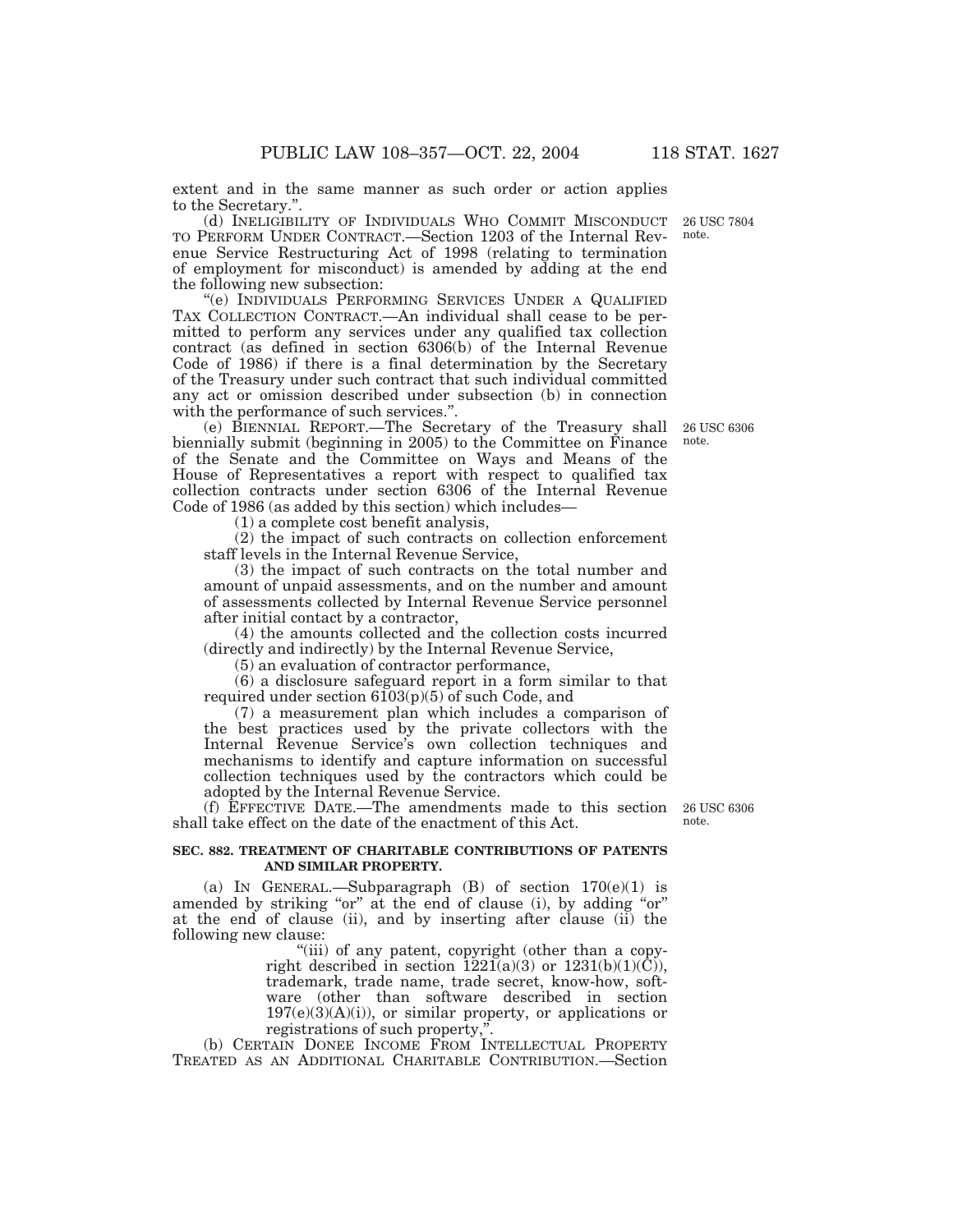170 is amended by redesignating subsection (m) as subsection (n) and by inserting after subsection (l) the following new subsection:

''(m) CERTAIN DONEE INCOME FROM INTELLECTUAL PROPERTY

" $(1)$  TREATMENT AS ADDITIONAL CONTRIBUTION.—In the case of a taxpayer who makes a qualified intellectual property contribution, the deduction allowed under subsection (a) for each taxable year of the taxpayer ending on or after the date of such contribution shall be increased (subject to the limitations under subsection (b)) by the applicable percentage of qualified donee income with respect to such contribution which is properly allocable to such year under this subsection.

"(2) REDUCTION IN ADDITIONAL DEDUCTIONS TO EXTENT OF INITIAL DEDUCTION.—With respect to any qualified intellectual property contribution, the deduction allowed under subsection (a) shall be increased under paragraph (1) only to the extent that the aggregate amount of such increases with respect to such contribution exceed the amount allowed as a deduction under subsection (a) with respect to such contribution determined without regard to this subsection.

''(3) QUALIFIED DONEE INCOME.—For purposes of this subsection, the term 'qualified donee income' means any net income received by or accrued to the donee which is properly allocable to the qualified intellectual property.

"(4) ALLOCATION OF QUALIFIED DONEE INCOME TO TAXABLE YEARS OF DONOR.—For purposes of this subsection, qualified donee income shall be treated as properly allocable to a taxable year of the donor if such income is received by or accrued to the donee for the taxable year of the donee which ends within or with such taxable year of the donor.

''(5) 10-YEAR LIMITATION.—Income shall not be treated as properly allocable to qualified intellectual property for purposes of this subsection if such income is received by or accrued to the donee after the 10-year period beginning on the date of the contribution of such property.<br>
"(6) BENEFIT LIMITED TO LIFE OF INTELLECTUAL PROP-

ERTY.—Income shall not be treated as properly allocable to qualified intellectual property for purposes of this subsection if such income is received by or accrued to the donee after the expiration of the legal life of such property.

"(7) APPLICABLE PERCENTAGE.—For purposes of this subsection, the term 'applicable percentage' means the percentage determined under the following table which corresponds to a taxable year of the donor ending on or after the date of the qualified intellectual property contribution:

| "Taxable Year of Donor    |             |
|---------------------------|-------------|
| <b>Ending on or After</b> | Applicable  |
| Date of Contribution:     | Percentage: |
| 1st.                      |             |
| 2nd                       | 100         |
| 3rd                       | 90          |
| 4th                       | 80          |
| 5th                       | 70          |
| 6th                       | 60          |
| 7th                       | 50          |
| 8th                       | 40          |
| 9 <sub>th</sub>           | 30          |
| 10 <sub>th</sub>          | 20          |
| 11th                      | 10          |
| 12th                      | 10.         |
|                           |             |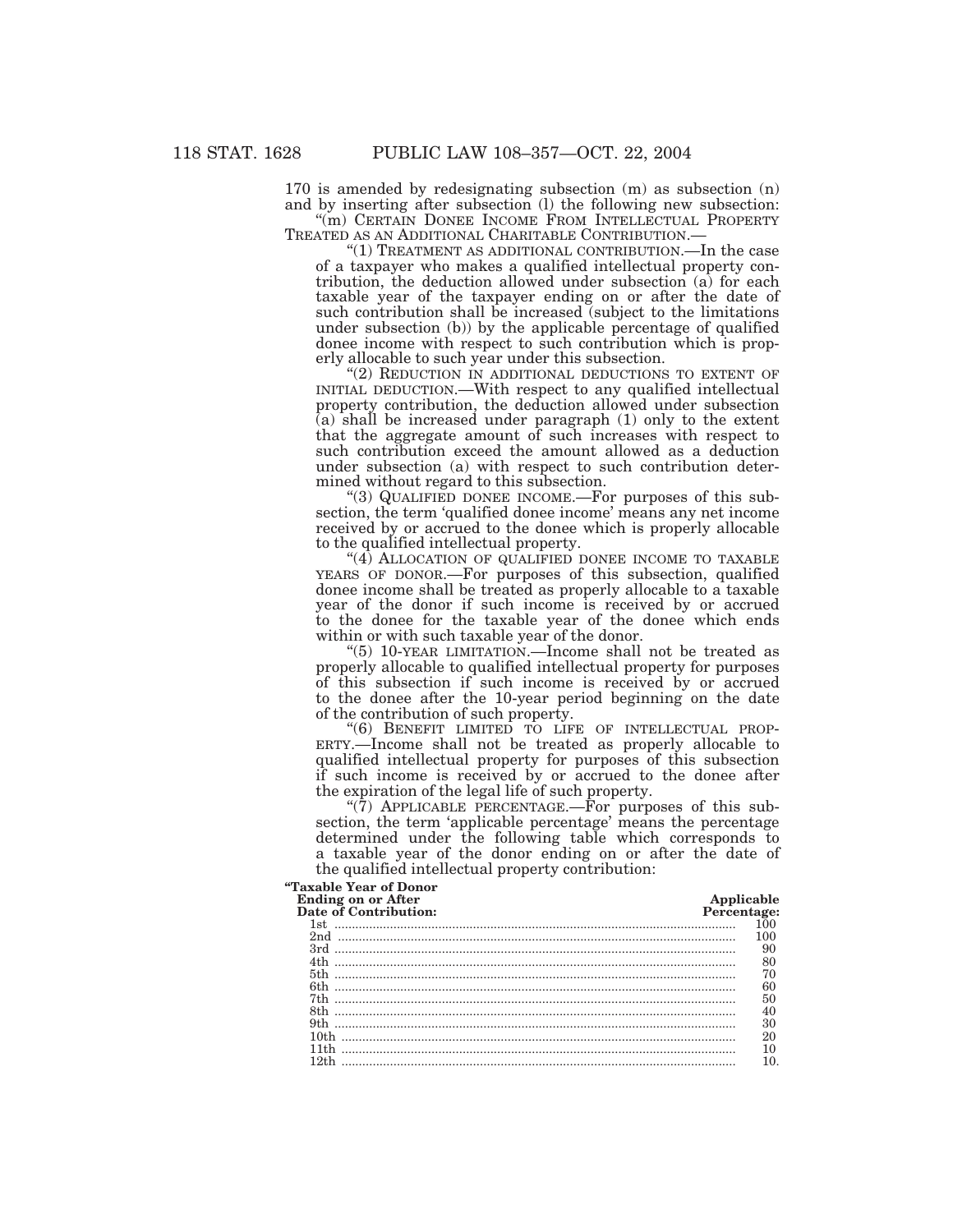''(8) QUALIFIED INTELLECTUAL PROPERTY CONTRIBUTION.— For purposes of this subsection, the term 'qualified intellectual property contribution' means any charitable contribution of qualified intellectual property—

"(A) the amount of which taken into account under this section is reduced by reason of subsection  $(e)(1)$ , and

''(B) with respect to which the donor informs the donee at the time of such contribution that the donor intends to treat such contribution as a qualified intellectual property contribution for purposes of this subsection and section 6050L.

''(9) QUALIFIED INTELLECTUAL PROPERTY.—For purposes of this subsection, the term 'qualified intellectual property' means property described in subsection  $(e)(1)(B)(iii)$  (other than property contributed to or for the use of an organization described in subsection  $(e)(1)(B)(ii)$ .

''(10) OTHER SPECIAL RULES.—

"(A) APPLICATION OF LIMITATIONS ON CHARITABLE CON-TRIBUTIONS.—Any increase under this subsection of the deduction provided under subsection (a) shall be treated for purposes of subsection (b) as a deduction which is attributable to a charitable contribution to the donee to which such increase relates.

''(B) NET INCOME DETERMINED BY DONEE.—The net income taken into account under paragraph (3) shall not exceed the amount of such income reported under section 6050L(b)(1).

''(C) DEDUCTION LIMITED TO 12 TAXABLE YEARS.—Except as may be provided under subparagraph  $(D)(i)$ , this subsection shall not apply with respect to any qualified intellectual property contribution for any taxable year of the donor after the 12th taxable year of the donor which ends on or after the date of such contribution.

''(D) REGULATIONS.—The Secretary may issue regulations or other guidance to carry out the purposes of this subsection, including regulations or guidance—

''(i) modifying the application of this subsection in the case of a donor or donee with a short taxable year, and

''(ii) providing for the determination of an amount to be treated as net income of the donee which is properly allocable to qualified intellectual property in the case of a donee who uses such property to further a purpose or function constituting the basis of the donee's exemption under section 501 (or, in the case of a governmental unit, any purpose described in section  $170(c)$  and does not possess a right to receive any payment from a third party with respect to such property.''.

(c) REPORTING REQUIREMENTS.—

(1) IN GENERAL.—Section 6050L (relating to returns relating to certain dispositions of donated property) is amended to read as follows:

## **''SEC. 6050L. RETURNS RELATING TO CERTAIN DONATED PROPERTY.**

''(a) DISPOSITIONS OF DONATED PROPERTY.—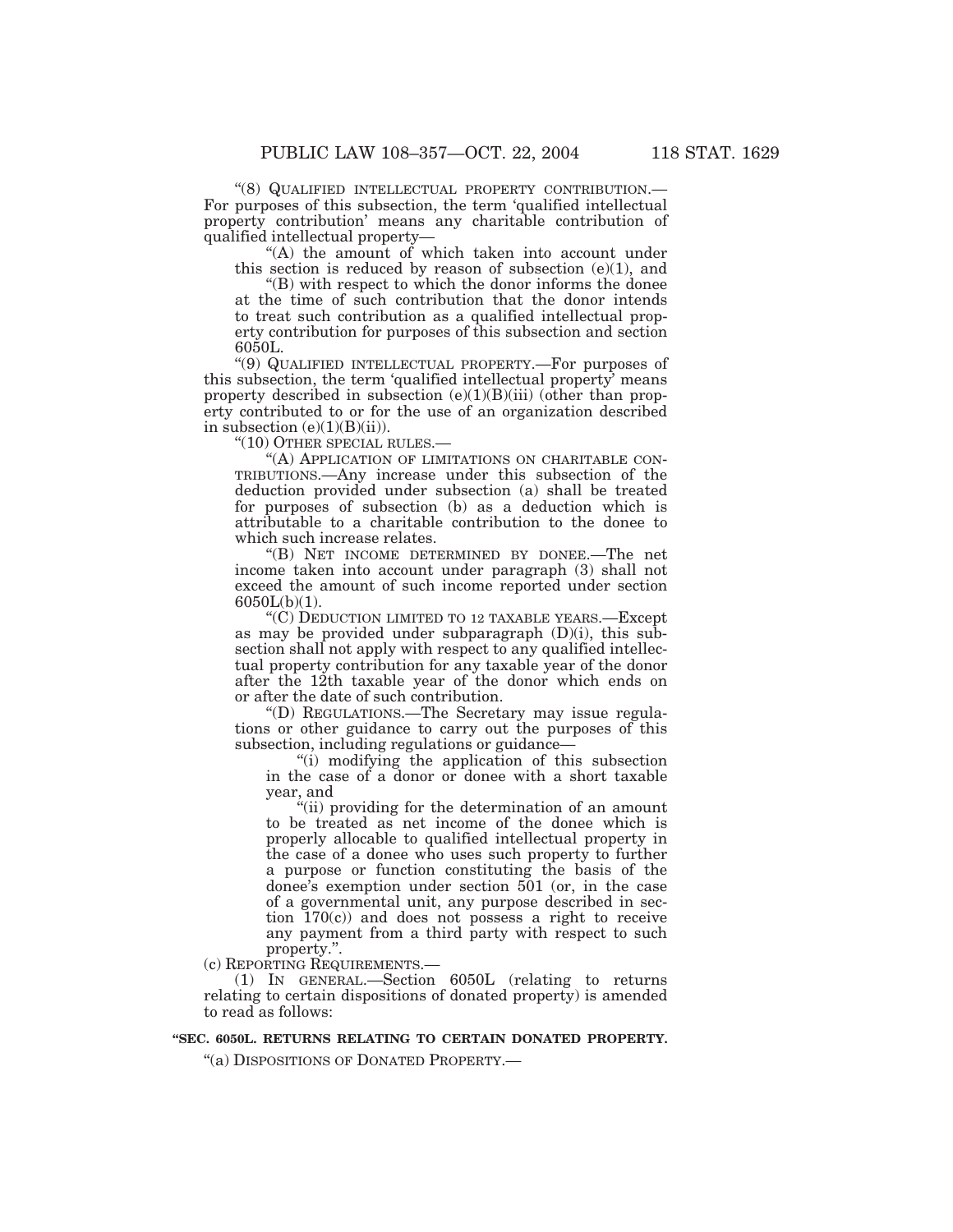''(1) IN GENERAL.—If the donee of any charitable deduction property sells, exchanges, or otherwise disposes of such property within 2 years after its receipt, the donee shall make a return (in accordance with forms and regulations prescribed by the Secretary) showing—

 $\widetilde{H}(A)$  the name, address, and TIN of the donor,

''(B) a description of the property,

''(C) the date of the contribution,

''(D) the amount received on the disposition, and

''(E) the date of such disposition.

''(2) DEFINITIONS.—For purposes of this subsection:

''(A) CHARITABLE DEDUCTION PROPERTY.—The term 'charitable deduction property' means any property (other than publicly traded securities) contributed in a contribution for which a deduction was claimed under section 170 if the claimed value of such property (plus the claimed value of all similar items of property donated by the donor to 1 or more donees) exceeds \$5,000.

''(B) PUBLICLY TRADED SECURITIES.—The term 'publicly traded securities' means securities for which (as of the date of the contribution) market quotations are readily available on an established securities market.

''(b) QUALIFIED INTELLECTUAL PROPERTY CONTRIBUTIONS.—

 $\sqrt[n]{(1)}$  In GENERAL.—Each donee with respect to a qualified intellectual property contribution shall make a return (at such time and in such form and manner as the Secretary may by regulations prescribe) with respect to each specified taxable year of the donee showing—

''(A) the name, address, and TIN of the donor,

''(B) a description of the qualified intellectual property contributed,

''(C) the date of the contribution, and

''(D) the amount of net income of the donee for the taxable year which is properly allocable to the qualified intellectual property (determined without regard to paragraph  $(10)(\overline{B})$  of section 170(m) and with the modifications described in paragraphs (5) and (6) of such section).

"(2) DEFINITIONS.—For purposes of this subsection:

''(A) IN GENERAL.—Terms used in this subsection which are also used in section 170(m) have the respective meanings given such terms in such section.

''(B) SPECIFIED TAXABLE YEAR.—The term 'specified taxable year' means, with respect to any qualified intellectual property contribution, any taxable year of the donee any portion of which is part of the 10-year period beginning on the date of such contribution.

"(c) STATEMENT TO BE FURNISHED TO DONORS.—Every person making a return under subsection (a) or (b) shall furnish a copy of such return to the donor at such time and in such manner as the Secretary may by regulations prescribe.''.

(2) CLERICAL AMENDMENT.—The table of sections for subpart A of part II of subchapter A of chapter 61 is amended by striking the item relating to section 6050L and inserting the following new item:

<sup>&#</sup>x27;'Sec. 6050L. Returns relating to certain donated property.''.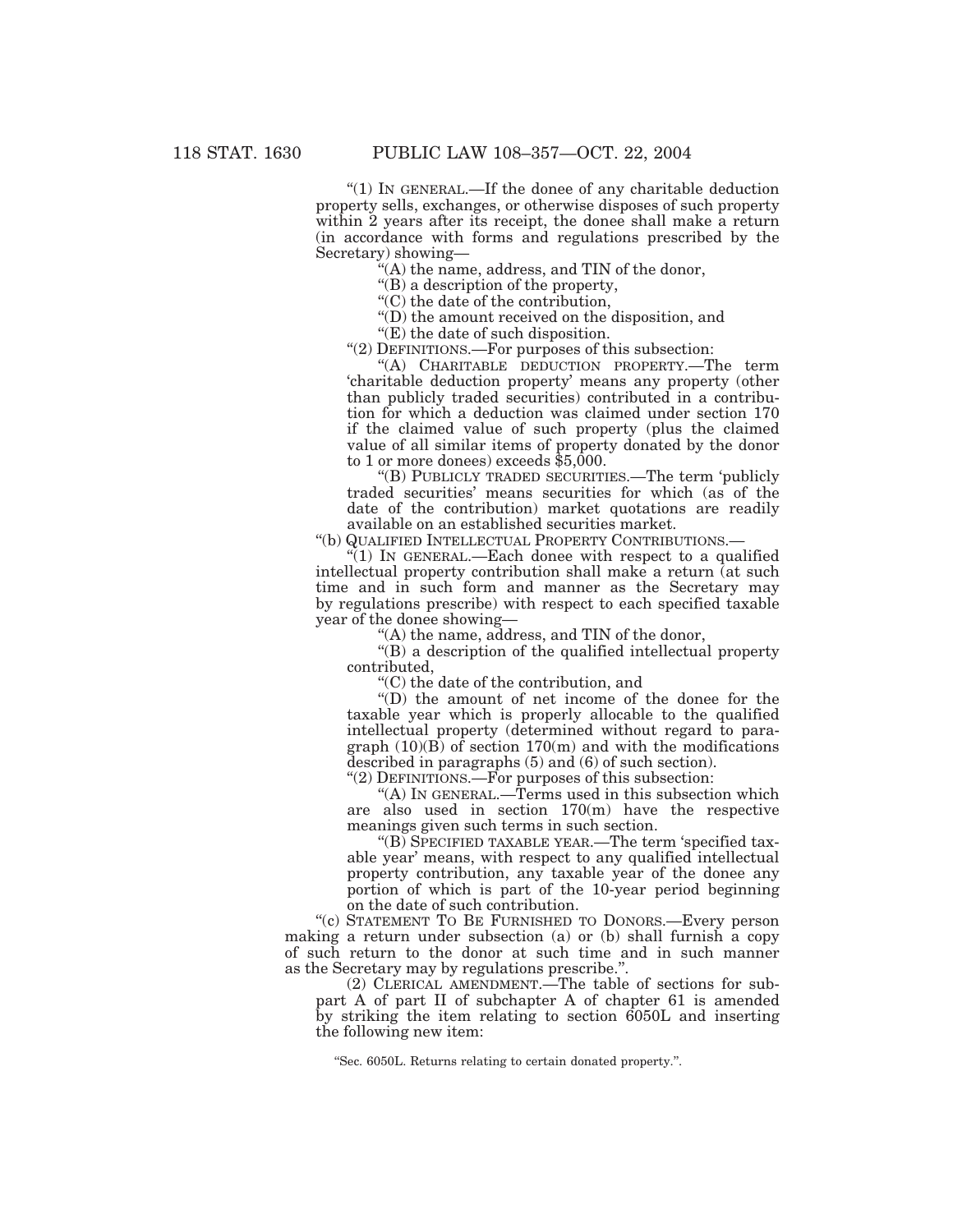(d) COORDINATION WITH APPRAISAL REQUIREMENTS.—Subclause (I) of section 170(f)(11)(A)(ii), as added by this Act, is amended by inserting "subsection  $(e)(1)(B)(iii)$  or" before "section  $1221(a)(1)$ ".

(e) ANTI-ABUSE RULES.—The Secretary of the Treasury may prescribe such regulations or other guidance as may be necessary or appropriate to prevent the avoidance of the purposes of section  $170(e)(1)(B)(iii)$  of the Internal Revenue Code of 1986 (as added by subsection (a)), including preventing—

(1) the circumvention of the reduction of the charitable deduction by embedding or bundling the patent or similar property as part of a charitable contribution of property that includes the patent or similar property,

(2) the manipulation of the basis of the property to increase the amount of the charitable deduction through the use of related persons, pass-thru entities, or other intermediaries, or through the use of any provision of law or regulation (including the consolidated return regulations), and

(3) a donor from changing the form of the patent or similar property to property of a form for which different deduction rules would apply.

(f) EFFECTIVE DATE.—The amendments made by this section 26 USC 170 note. shall apply to contributions made after June 3, 2004.

#### **SEC. 883. INCREASED REPORTING FOR NONCASH CHARITABLE CON-TRIBUTIONS.**

(a) IN GENERAL.—Subsection (f) of section 170 (relating to disallowance of deduction in certain cases and special rules) is amended by adding after paragraph (10) the following new paragraph:

''(11) QUALIFIED APPRAISAL AND OTHER DOCUMENTATION FOR CERTAIN CONTRIBUTIONS.—

 $\mbox{``(A) In GENERAL.} \textcolor{red}{\boldsymbol{-}}$ 

''(i) DENIAL OF DEDUCTION.—In the case of an individual, partnership, or corporation, no deduction shall be allowed under subsection (a) for any contribution of property for which a deduction of more than \$500 is claimed unless such person meets the requirements of subparagraphs  $(B)$ ,  $(C)$ , and  $(D)$ , as the case may be, with respect to such contribution.

''(ii) EXCEPTIONS.—

''(I) READILY VALUED PROPERTY.—Subparagraphs (C) and (D) shall not apply to cash, property described in section  $1221(a)(1)$ , publicly traded securities (as defined in section  $6050L(a)(2)(B)$ ), and any qualified vehicle described in paragraph (12)(A)(ii) for which an acknowledgement under paragraph  $(12)(B)(iii)$  is provided.

''(II) REASONABLE CAUSE.—Clause (i) shall not apply if it is shown that the failure to meet such requirements is due to reasonable cause and not to willful neglect.

''(B) PROPERTY DESCRIPTION FOR CONTRIBUTIONS OF MORE THAN \$500.—In the case of contributions of property for which a deduction of more than \$500 is claimed, the requirements of this subparagraph are met if the individual, partnership or corporation includes with the return for the taxable year in which the contribution is made

26 USC 170 note.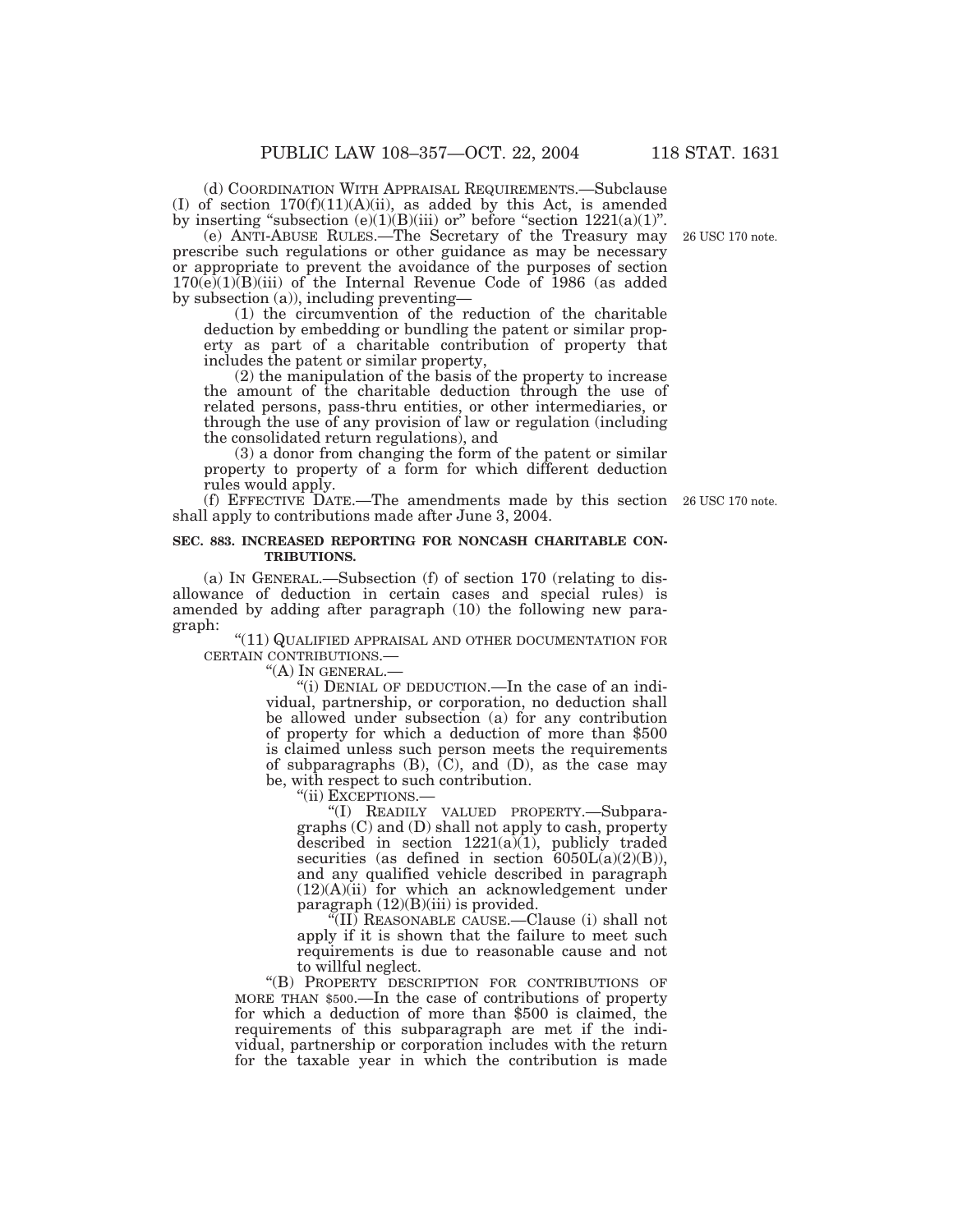a description of such property and such other information as the Secretary may require. The requirements of this subparagraph shall not apply to a C corporation which is not a personal service corporation or a closely held C corporation.

''(C) QUALIFIED APPRAISAL FOR CONTRIBUTIONS OF MORE THAN \$5,000.—In the case of contributions of property for which a deduction of more than \$5,000 is claimed, the requirements of this subparagraph are met if the individual, partnership, or corporation obtains a qualified appraisal of such property and attaches to the return for the taxable year in which such contribution is made such information regarding such property and such appraisal as the Secretary may require.

''(D) SUBSTANTIATION FOR CONTRIBUTIONS OF MORE THAN \$500,000.—In the case of contributions of property for which a deduction of more than \$500,000 is claimed, the requirements of this subparagraph are met if the individual, partnership, or corporation attaches to the return for the taxable year a qualified appraisal of such property.

"(E) QUALIFIED APPRAISAL.—For purposes of this paragraph, the term 'qualified appraisal' means, with respect to any property, an appraisal of such property which is treated for purposes of this paragraph as a qualified appraisal under regulations or other guidance prescribed by the Secretary.

''(F) AGGREGATION OF SIMILAR ITEMS OF PROPERTY.— For purposes of determining thresholds under this paragraph, property and all similar items of property donated to 1 or more donees shall be treated as 1 property.

"(G) SPECIAL RULE FOR PASS-THRU ENTITIES.—In the case of a partnership or S corporation, this paragraph shall be applied at the entity level, except that the deduction shall be denied at the partner or shareholder level.

''(H) REGULATIONS.—The Secretary may prescribe such regulations as may be necessary or appropriate to carry out the purposes of this paragraph, including regulations that may provide that some or all of the requirements of this paragraph do not apply in appropriate cases.''.

(b) EFFECTIVE DATE.—The amendment made by this section shall apply to contributions made after June 3, 2004.

## **SEC. 884. DONATIONS OF MOTOR VEHICLES, BOATS, AND AIRPLANES.**

(a) IN GENERAL.—Subsection (f) of section 170 (relating to disallowance of deduction in certain cases and special rules), as amended by this Act, is amended by inserting after paragraph (11) the following new paragraph:

"(12) CONTRIBUTIONS OF USED MOTOR VEHICLES, BOATS, AND AIRPLANES.—

''(A) IN GENERAL.—In the case of a contribution of a qualified vehicle the claimed value of which exceeds \$500—

''(i) paragraph (8) shall not apply and no deduction shall be allowed under subsection (a) for such contribution unless the taxpayer substantiates the contribution by a contemporaneous written acknowledgement of the contribution by the donee organization that meets the

Applicability.

26 USC 170 note.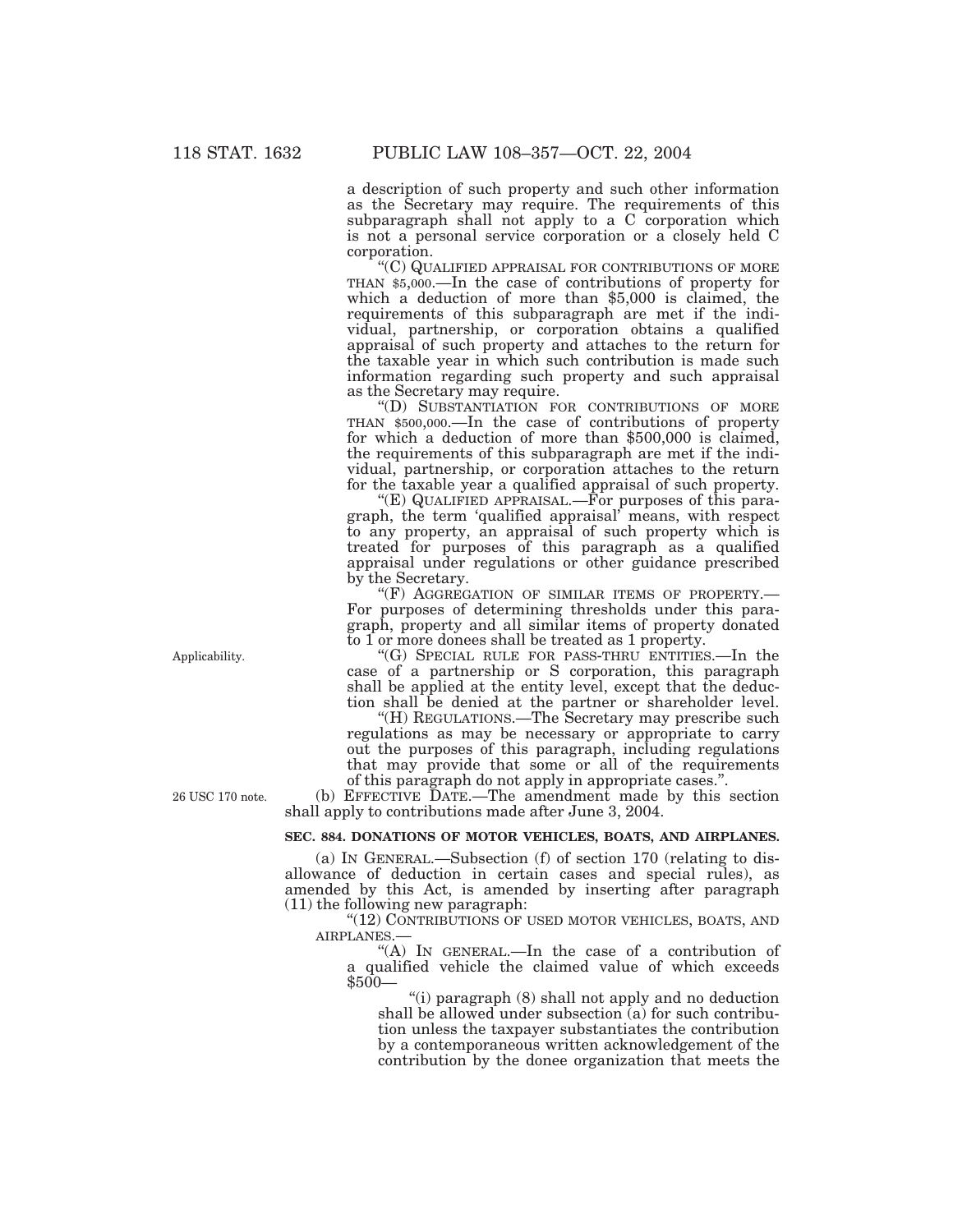requirements of subparagraph (B) and includes the acknowledgement with the taxpayer's return of tax which includes the deduction, and

''(ii) if the organization sells the vehicle without any significant intervening use or material improvement of such vehicle by the organization, the amount of the deduction allowed under subsection (a) shall not exceed the gross proceeds received from such sale.

''(B) CONTENT OF ACKNOWLEDGEMENT.—An acknowledgement meets the requirements of this subparagraph if it includes the following information:

''(i) The name and taxpayer identification number of the donor.

"(ii) The vehicle identification number or similar number.

"(iii) In the case of a qualified vehicle to which subparagraph (A)(ii) applies—

''(I) a certification that the vehicle was sold in an arm's length transaction between unrelated parties,

(II) the gross proceeds from the sale, and ''(III) a statement that the deductible amount

may not exceed the amount of such gross proceeds.

" $(iv)$  In the case of a qualified vehicle to which subparagraph (A)(ii) does not apply—

 $\sqrt[4]{(I)}$  a certification of the intended use or material improvement of the vehicle and the intended duration of such use, and

''(II) a certification that the vehicle would not be transferred in exchange for money, other property, or services before completion of such use or improvement.

''(C) CONTEMPORANEOUS.—For purposes of subparagraph (A), an acknowledgement shall be considered to be contemporaneous if the donee organization provides it within 30 days of—

''(i) the sale of the qualified vehicle, or

"(ii) in the case of an acknowledgement including a certification described in subparagraph (B)(iv), the contribution of the qualified vehicle.

''(D) INFORMATION TO SECRETARY.—A donee organization required to provide an acknowledgement under this paragraph shall provide to the Secretary the information contained in the acknowledgement. Such information shall be provided at such time and in such manner as the Secretary may prescribe.

''(E) QUALIFIED VEHICLE.—For purposes of this paragraph, the term 'qualified vehicle' means any—

''(i) motor vehicle manufactured primarily for use on public streets, roads, and highways,

''(ii) boat, or

"(iii) airplane.

Such term shall not include any property which is described in section  $1221(a)(1)$ .

''(F) REGULATIONS OR OTHER GUIDANCE.—The Secretary shall prescribe such regulations or other guidance as may be necessary to carry out the purposes of this paragraph.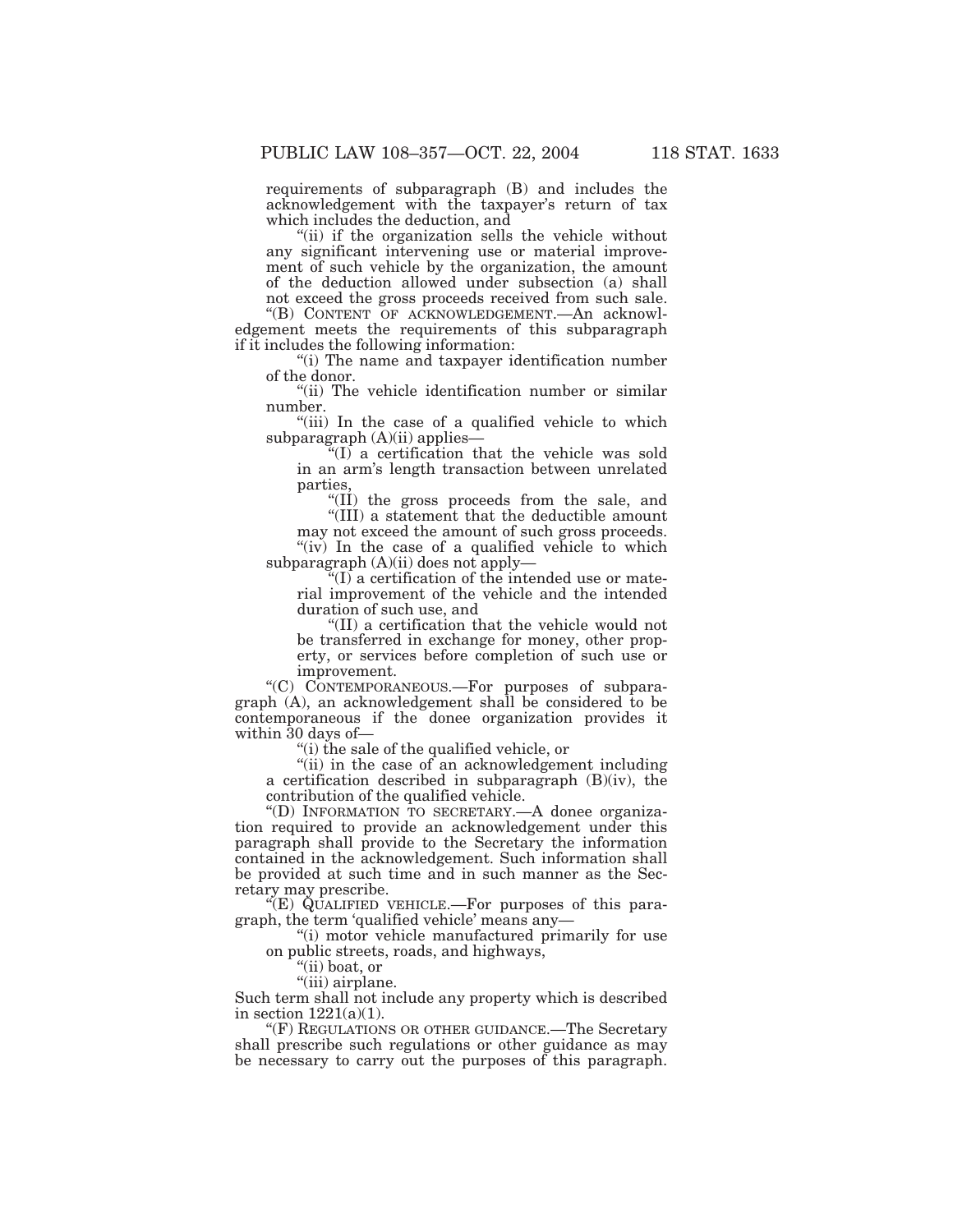The Secretary may prescribe regulations or other guidance which exempts sales by the donee organization which are in direct furtherance of such organization's charitable purpose from the requirements of subparagraphs (A)(ii) and  $(B)(iv)(II).$ "

(b) PENALTY FOR FRAUDULENT ACKNOWLEDGMENTS.—

(1) IN GENERAL.—Part I of subchapter B of chapter 68 (relating to assessable penalties), as amended by this Act, is amended by inserting after section 6719 the following new section:

### **''SEC. 6720. FRAUDULENT ACKNOWLEDGMENTS WITH RESPECT TO DONATIONS OF MOTOR VEHICLES, BOATS, AND AIR-PLANES.**

"Any donee organization required under section  $170(f)(12)(A)$ to furnish a contemporaneous written acknowledgment to a donor which knowingly furnishes a false or fraudulent acknowledgment, or which knowingly fails to furnish such acknowledgment in the manner, at the time, and showing the information required under section 170(f)(12), or regulations prescribed thereunder, shall for each such act, or for each such failure, be subject to a penalty equal to—

" $(1)$  in the case of an acknowledgment with respect to a qualified vehicle to which section  $170(f)(12)(A)(ii)$  applies, the greater of—

"(A) the product of the highest rate of tax specified in section 1 and the sales price stated on the acknowledgment, or

 $\mathcal{L}(B)$  the gross proceeds from the sale of such vehicle, and

"(2) in the case of an acknowledgment with respect to any other qualified vehicle to which section  $170(f)(12)$  applies, the greater of—

''(A) the product of the highest rate of tax specified in section 1 and the claimed value of the vehicle, or

 $\text{``(B) $5,000."}.$ 

(2) CONFORMING AMENDMENT.—The table of sections for part I of subchapter B of chapter 68, as amended by this Act, is amended by inserting after the item relating to section 6719 the following new item:

''Sec. 6720. Fraudulent acknowledgments with respect to donations of motor vehicles, boats, and airplanes."

26 USC 170 note.

(c) EFFECTIVE DATE.—The amendments made by this section shall apply to contributions made after December 31, 2004.

### **SEC. 885. TREATMENT OF NONQUALIFIED DEFERRED COMPENSATION PLANS.**

(a) IN GENERAL.—Subpart A of part I of subchapter D of chapter 1 is amended by adding at the end the following new section:

### **''SEC. 409A. INCLUSION IN GROSS INCOME OF DEFERRED COMPENSA-TION UNDER NONQUALIFIED DEFERRED COMPENSATION PLANS.**

''(a) RULES RELATING TO CONSTRUCTIVE RECEIPT.—

''(1) PLAN FAILURES.—

''(A) GROSS INCOME INCLUSION.—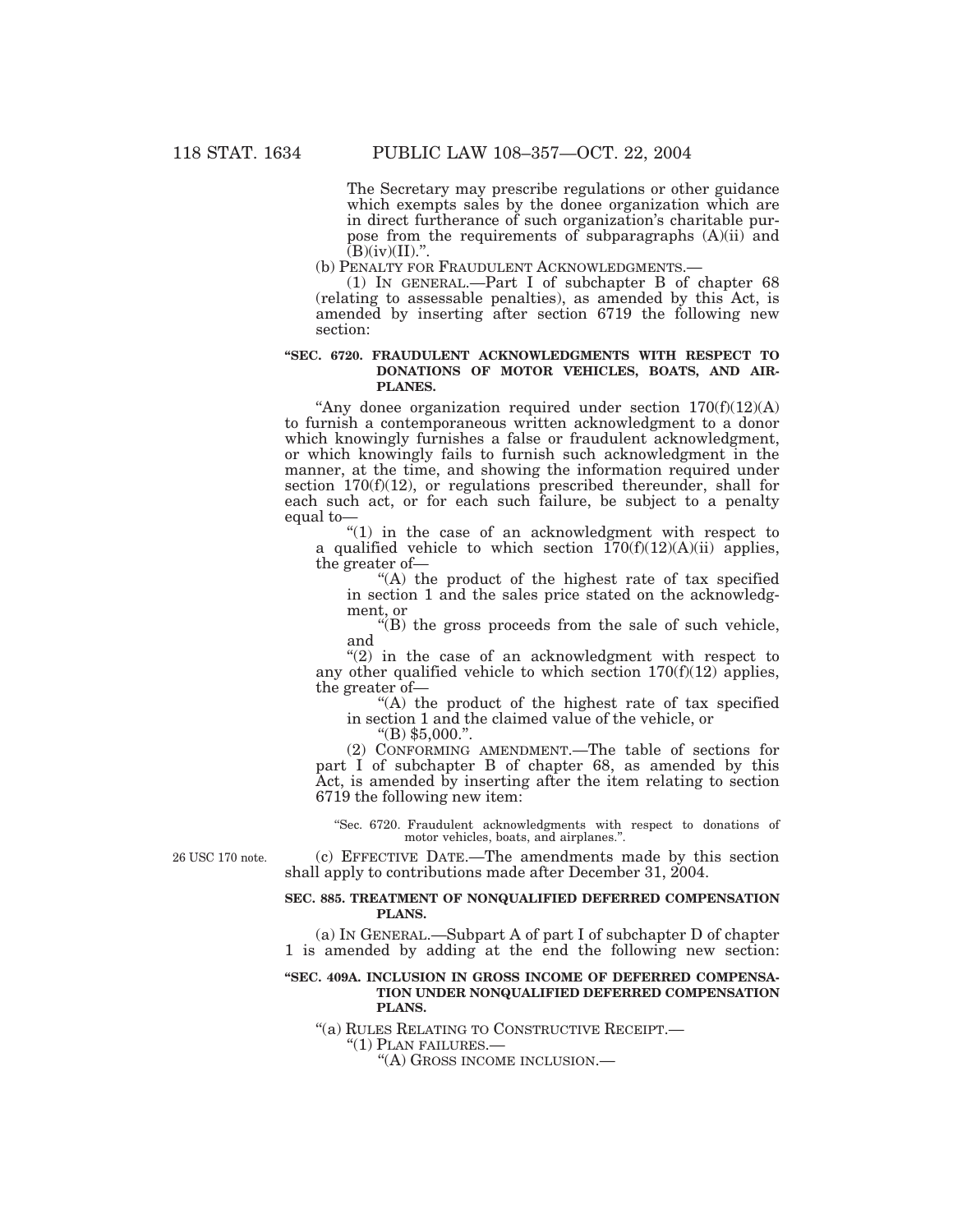''(i) IN GENERAL.—If at any time during a taxable year a nonqualified deferred compensation plan—

 $\mathrm{``(I)}$  fails to meet the requirements of paragraphs (2), (3), and (4), or

''(II) is not operated in accordance with such requirements,

all compensation deferred under the plan for the taxable year and all preceding taxable years shall be includible in gross income for the taxable year to the extent not subject to a substantial risk of forfeiture and not previously included in gross income.

"(ii) APPLICATION ONLY TO AFFECTED PARTICI-PANTS.—Clause (i) shall only apply with respect to all compensation deferred under the plan for participants with respect to whom the failure relates.

''(B) INTEREST AND ADDITIONAL TAX PAYABLE WITH RESPECT TO PREVIOUSLY DEFERRED COMPENSATION.—

''(i) IN GENERAL.—If compensation is required to be included in gross income under subparagraph (A) for a taxable year, the tax imposed by this chapter for the taxable year shall be increased by the sum of—

''(I) the amount of interest determined under clause (ii), and

''(II) an amount equal to 20 percent of the compensation which is required to be included in gross income.

 $f(i)$  INTEREST.—For purposes of clause (i), the interest determined under this clause for any taxable year is the amount of interest at the underpayment rate plus 1 percentage point on the underpayments that would have occurred had the deferred compensation been includible in gross income for the taxable year in which first deferred or, if later, the first taxable year in which such deferred compensation is not subject to a substantial risk of forfeiture.<br>"(2) DISTRIBUTIONS.—

"(A) In GENERAL.—The requirements of this paragraph are met if the plan provides that compensation deferred under the plan may not be distributed earlier than—

"(i) separation from service as determined by the Secretary (except as provided in subparagraph  $(\dot{B})(i)$ ),

''(ii) the date the participant becomes disabled (within the meaning of subparagraph (C)),

''(iii) death,

"(iv) a specified time (or pursuant to a fixed schedule) specified under the plan at the date of the deferral of such compensation,

"(v) to the extent provided by the Secretary, a change in the ownership or effective control of the corporation, or in the ownership of a substantial portion of the assets of the corporation, or

"(vi) the occurrence of an unforeseeable emergency. "(B) SPECIAL RULES.—

"(i) SPECIFIED EMPLOYEES.—In the case of any specified employee, the requirement of subparagraph  $(\overline{A})(i)$  is met only if distributions may not be made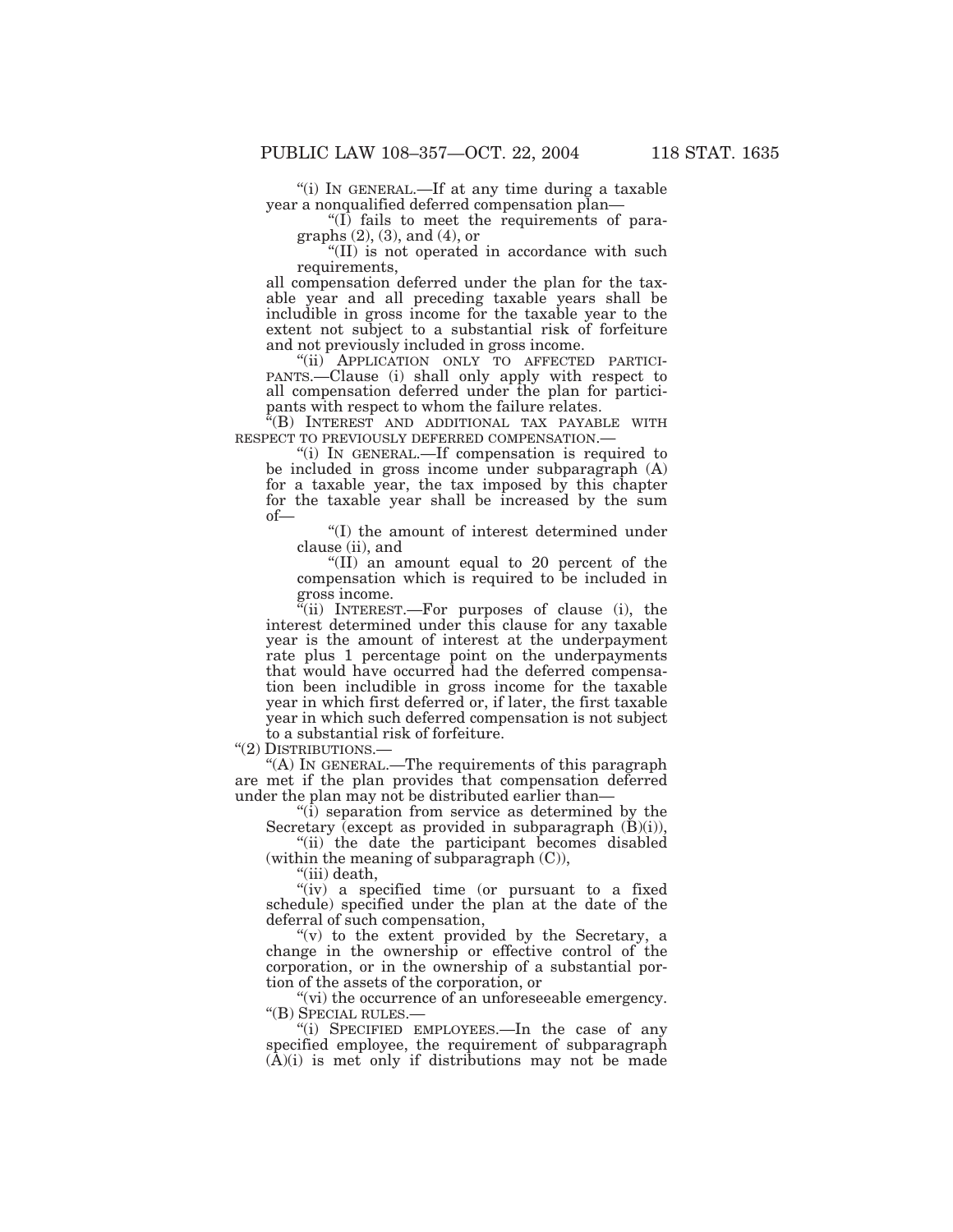before the date which is 6 months after the date of separation from service (or, if earlier, the date of death of the employee). For purposes of the preceding sentence, a specified employee is a key employee (as defined in section 416(i) without regard to paragraph (5) thereof) of a corporation any stock in which is publicly traded on an established securities market or otherwise.

''(ii) UNFORESEEABLE EMERGENCY.—For purposes of subparagraph  $(A)(vi)$ —

''(I) IN GENERAL.—The term 'unforeseeable emergency' means a severe financial hardship to the participant resulting from an illness or accident of the participant, the participant's spouse, or a dependent (as defined in section  $152(a)$  of the participant, loss of the participant's property due to casualty, or other similar extraordinary and unforeseeable circumstances arising as a result of events beyond the control of the participant.

''(II) LIMITATION ON DISTRIBUTIONS.—The requirement of subparagraph  $(A)(vi)$  is met only if, as determined under regulations of the Secretary, the amounts distributed with respect to an emergency do not exceed the amounts necessary to satisfy such emergency plus amounts necessary to pay taxes reasonably anticipated as a result of the distribution, after taking into account the extent to which such hardship is or may be relieved through reimbursement or compensation by insurance or otherwise or by liquidation of the participant's assets (to the extent the liquidation of such assets would not itself cause severe financial hardship).

''(C) DISABLED.—For purposes of subparagraph (A)(ii), a participant shall be considered disabled if the participant—

''(i) is unable to engage in any substantial gainful activity by reason of any medically determinable physical or mental impairment which can be expected to result in death or can be expected to last for a continuous period of not less than 12 months, or

''(ii) is, by reason of any medically determinable physical or mental impairment which can be expected to result in death or can be expected to last for a continuous period of not less than 12 months, receiving income replacement benefits for a period of not less than 3 months under an accident and health plan covering employees of the participant's employer.

"(3) ACCELERATION OF BENEFITS.—The requirements of this paragraph are met if the plan does not permit the acceleration of the time or schedule of any payment under the plan, except as provided in regulations by the Secretary.

"(4) ELECTIONS.— $\frac{1}{2}$ "(A) IN GENERAL.—The requirements of this paragraph are met if the requirements of subparagraphs (B) and (C) are met.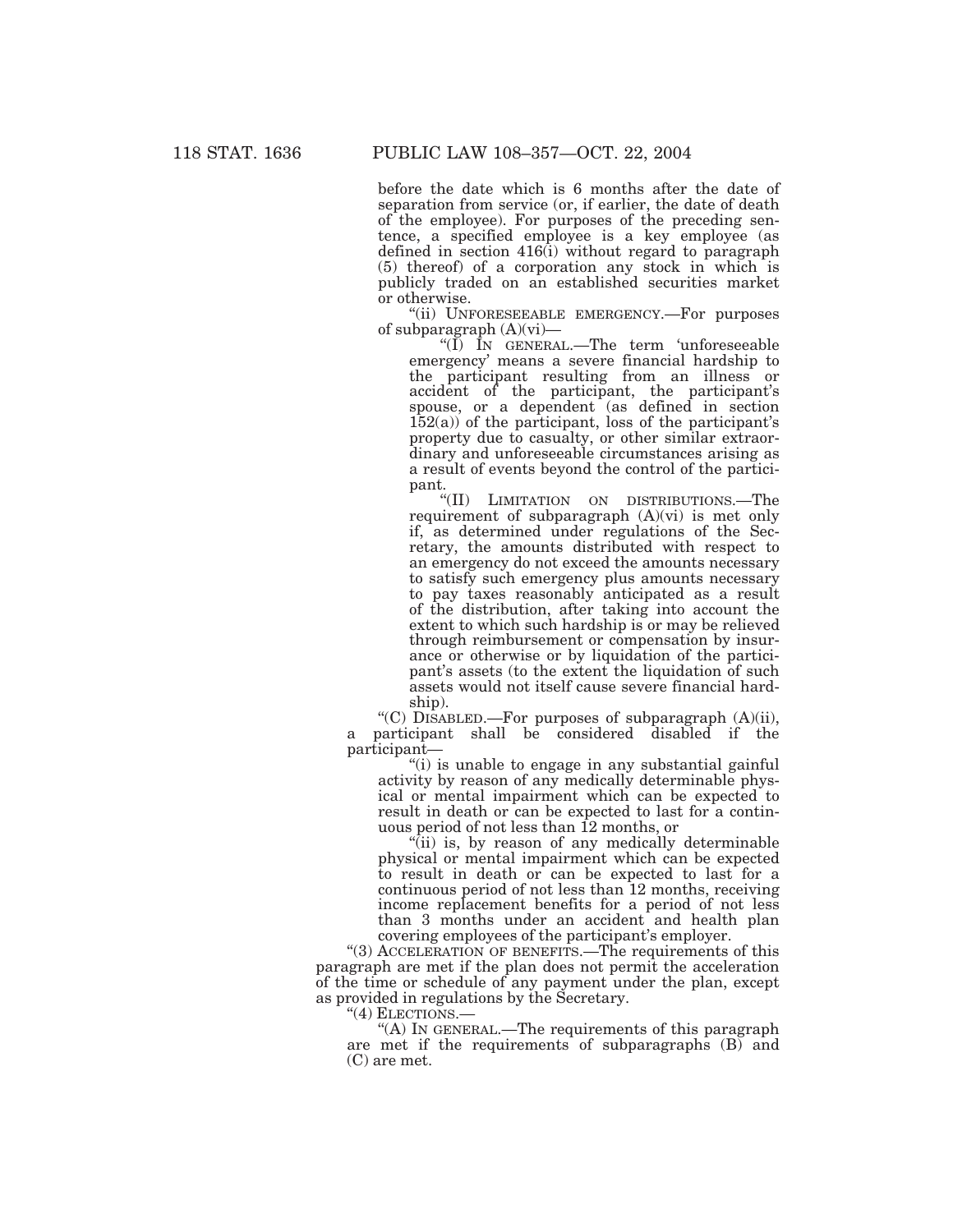''(B) INITIAL DEFERRAL DECISION.—

"(i) In GENERAL.—The requirements of this subparagraph are met if the plan provides that compensation for services performed during a taxable year may be deferred at the participant's election only if the election to defer such compensation is made not later than the close of the preceding taxable year or at such other time as provided in regulations.

''(ii) FIRST YEAR OF ELIGIBILITY.—In the case of the first year in which a participant becomes eligible to participate in the plan, such election may be made with respect to services to be performed subsequent to the election within 30 days after the date the participant becomes eligible to participate in such plan.

"(iii) PERFORMANCE-BASED COMPENSATION.—In the Deadline. case of any performance-based compensation based on services performed over a period of at least 12 months, such election may be made no later than 6 months before the end of the period.

''(C) CHANGES IN TIME AND FORM OF DISTRIBUTION.— The requirements of this subparagraph are met if, in the case of a plan which permits under a subsequent election a delay in a payment or a change in the form of payment—

"(i) the plan requires that such election may not take effect until at least 12 months after the date on which the election is made,

''(ii) in the case of an election related to a payment not described in clause (ii), (iii), or (vi) of paragraph (2)(A), the plan requires that the first payment with respect to which such election is made be deferred for a period of not less than 5 years from the date such payment would otherwise have been made, and

"(iii) the plan requires that any election related to a payment described in paragraph  $(2)(A)(iv)$  may not be made less than 12 months prior to the date of the first scheduled payment under such paragraph.<br>"(b) RULES RELATING TO FUNDING.—

"(1) OFFSHORE PROPERTY IN A TRUST.—In the case of assets set aside (directly or indirectly) in a trust (or other arrangement determined by the Secretary) for purposes of paying deferred compensation under a nonqualified deferred compensation plan, for purposes of section 83 such assets shall be treated as property transferred in connection with the performance of services whether or not such assets are available to satisfy claims of general creditors—

''(A) at the time set aside if such assets (or such trust or other arrangement) are located outside of the United States, or

''(B) at the time transferred if such assets (or such trust or other arrangement) are subsequently transferred outside of the United States.

This paragraph shall not apply to assets located in a foreign jurisdiction if substantially all of the services to which the nonqualified deferred compensation relates are performed in such jurisdiction.

"(2) EMPLOYER'S FINANCIAL HEALTH.—In the case of compensation deferred under a nonqualified deferred compensation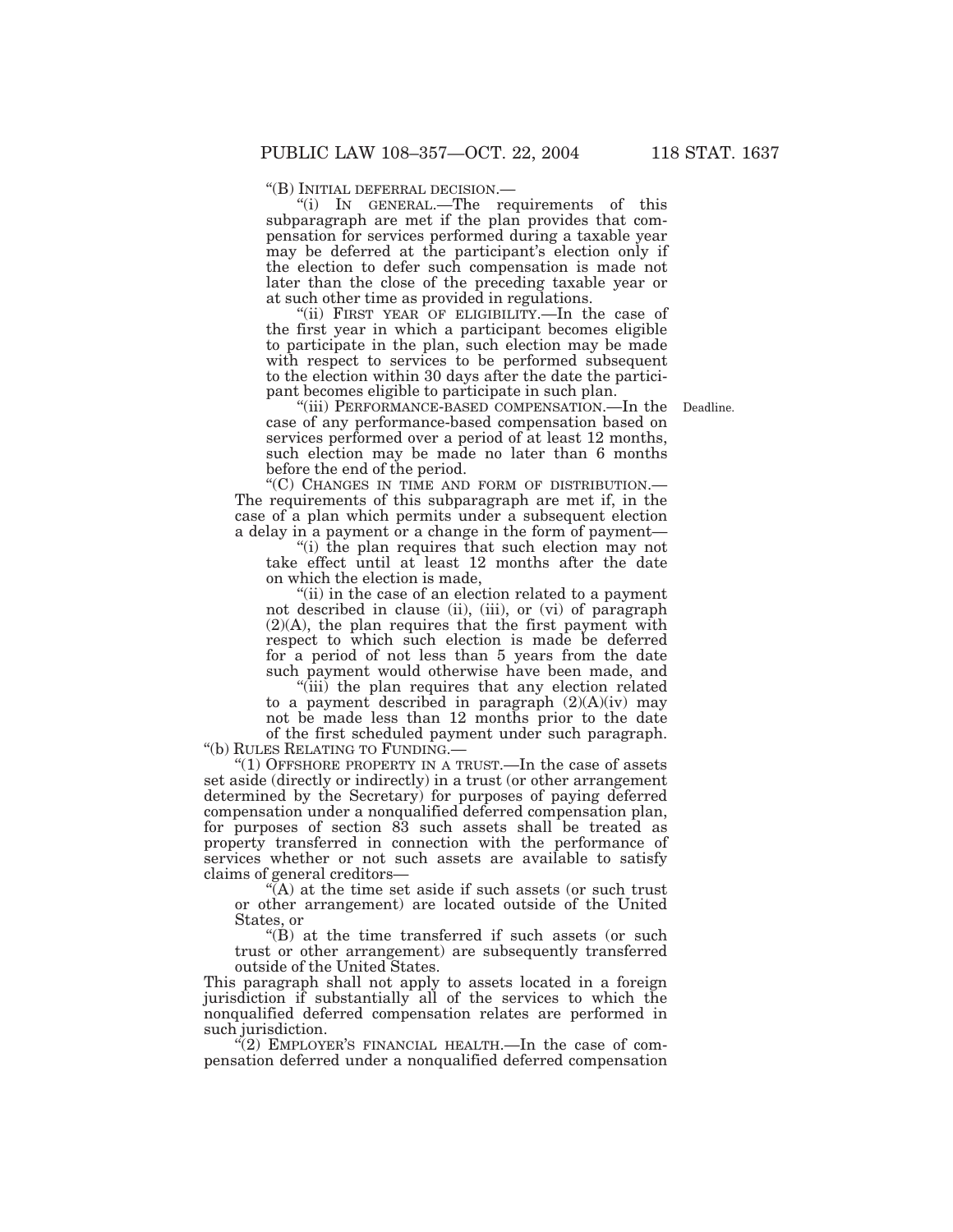''(A) the date on which the plan first provides that assets will become restricted to the provision of benefits under the plan in connection with a change in the employer's financial health, or

" $(B)$  the date on which assets are so restricted,

whether or not such assets are available to satisfy claims of general creditors.

''(3) INCOME INCLUSION FOR OFFSHORE TRUSTS AND EMPLOYER'S FINANCIAL HEALTH.—For each taxable year that assets treated as transferred under this subsection remain set aside in a trust or other arrangement subject to paragraph (1) or (2), any increase in value in, or earnings with respect to, such assets shall be treated as an additional transfer of property under this subsection (to the extent not previously included in income).

"(4) INTEREST ON TAX LIABILITY PAYABLE WITH RESPECT TO TRANSFERRED PROPERTY.—

''(A) IN GENERAL.—If amounts are required to be included in gross income by reason of paragraph (1) or (2) for a taxable year, the tax imposed by this chapter for such taxable year shall be increased by the sum of—

''(i) the amount of interest determined under subparagraph (B), and

"(ii) an amount equal to 20 percent of the amounts" required to be included in gross income.

" $(B)$  INTEREST.—For purposes of subparagraph  $(A)$ , the interest determined under this subparagraph for any taxable year is the amount of interest at the underpayment rate plus 1 percentage point on the underpayments that would have occurred had the amounts so required to be included in gross income by paragraph (1) or (2) been includible in gross income for the taxable year in which first deferred or, if later, the first taxable year in which such amounts are not subject to a substantial risk of forfeiture.

''(c) NO INFERENCE ON EARLIER INCOME INCLUSION OR REQUIRE-MENT OF LATER INCLUSION.—Nothing in this section shall be construed to prevent the inclusion of amounts in gross income under any other provision of this chapter or any other rule of law earlier than the time provided in this section. Any amount included in gross income under this section shall not be required to be included in gross income under any other provision of this chapter or any other rule of law later than the time provided in this section.

''(d) OTHER DEFINITIONS AND SPECIAL RULES.—For purposes of this section:

''(1) NONQUALIFIED DEFERRED COMPENSATION PLAN.—The term 'nonqualified deferred compensation plan' means any plan that provides for the deferral of compensation, other than—

''(A) a qualified employer plan, and

''(B) any bona fide vacation leave, sick leave, compensatory time, disability pay, or death benefit plan.

''(2) QUALIFIED EMPLOYER PLAN.—The term 'qualified employer plan' means—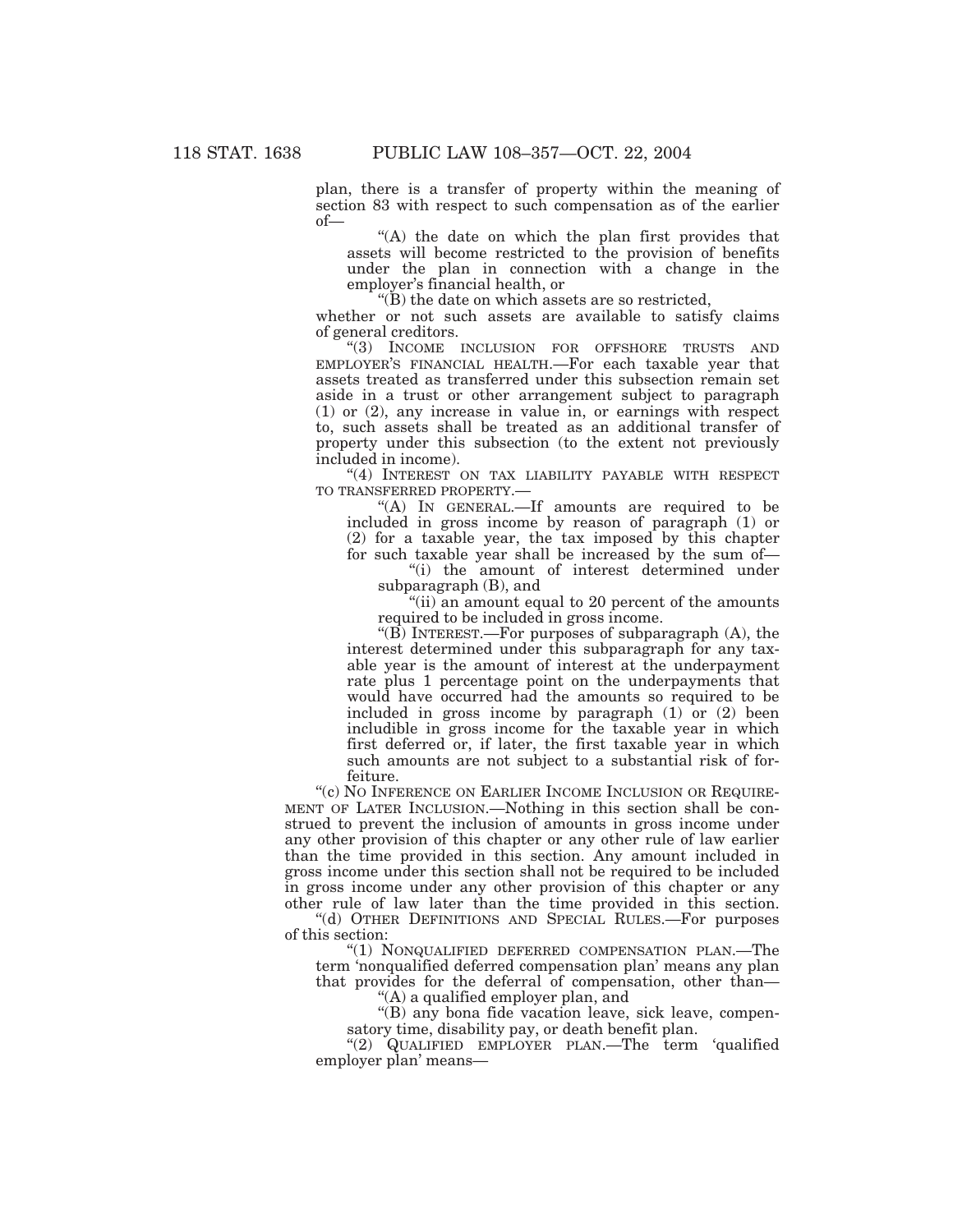''(A) any plan, contract, pension, account, or trust described in subparagraph (A) or (B) of section  $219(g)(5)$ (without regard to subparagraph  $(A)(iii)$ ),

''(B) any eligible deferred compensation plan (within the meaning of section 457(b)), and

 $(C)$  any plan described in section 415(m).

''(3) PLAN INCLUDES ARRANGEMENTS, ETC.—The term 'plan' includes any agreement or arrangement, including an agreement or arrangement that includes one person.

"(4) SUBSTANTIAL RISK OF FORFEITURE.—The rights of a person to compensation are subject to a substantial risk of forfeiture if such person's rights to such compensation are conditioned upon the future performance of substantial services by any individual.

''(5) TREATMENT OF EARNINGS.—References to deferred compensation shall be treated as including references to income (whether actual or notional) attributable to such compensation or such income.

Applicability.

''(6) AGGREGATION RULES.—Except as provided by the Secretary, rules similar to the rules of subsections (b) and (c) of section 414 shall apply.

''(e) REGULATIONS.—The Secretary shall prescribe such regulations as may be necessary or appropriate to carry out the purposes of this section, including regulations—

''(1) providing for the determination of amounts of deferral in the case of a nonqualified deferred compensation plan which is a defined benefit plan,

"(2) relating to changes in the ownership and control of a corporation or assets of a corporation for purposes of subsection  $(a)(2)(A)(v)$ ,

''(3) exempting arrangements from the application of subsection (b) if such arrangements will not result in an improper deferral of United States tax and will not result in assets being effectively beyond the reach of creditors,

 $f(4)$  defining financial health for purposes of subsection (b)(2), and

''(5) disregarding a substantial risk of forfeiture in cases where necessary to carry out the purposes of this section.''. (b) TREATMENT OF DEFERRED AMOUNTS.—

(1) W–2 FORMS.—

(A) IN GENERAL.—Subsection (a) of section 6051 (relating to receipts for employees) is amended by striking "and" at the end of paragraph (11), by striking the period at the end of paragraph  $(12)$  and inserting ", and", and by inserting after paragraph (12) the following new paragraph:

"(13) the total amount of deferrals for the year under a nonqualified deferred compensation plan (within the meaning of section  $409A(d)$ .".

(B) THRESHOLD.—Subsection (a) of section 6051 is amended by adding at the end the following: ''In the case of the amounts required to be shown by paragraph (13), the Secretary may (by regulation) establish a minimum amount of deferrals below which paragraph (13) does not apply.''.

 $(2)$  WAGE WITHHOLDING.—Section 3401(a) (defining wages) is amended by adding at the end the following flush sentence: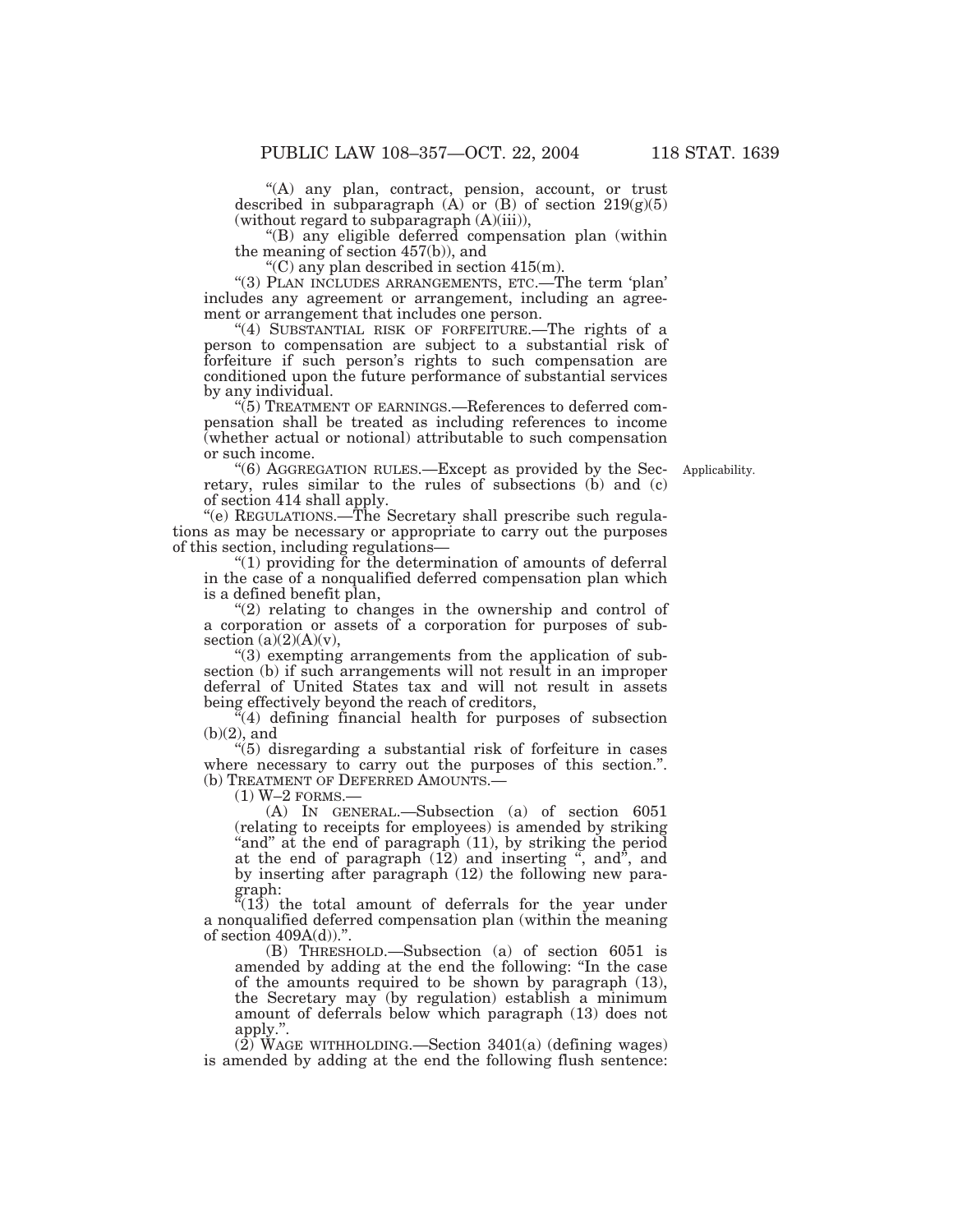''The term 'wages' includes any amount includible in gross income of an employee under section 409A and payment of such amount shall be treated as having been made in the taxable year in which the amount is so includible.''.

(3) OTHER REPORTING.—Section 6041 (relating to information at source) is amended by adding at the end the following new subsection:

''(g) NONQUALIFIED DEFERRED COMPENSATION.—Subsection (a) shall apply to—

 $i(1)$  any deferrals for the year under a nonqualified deferred compensation plan (within the meaning of section  $409A(d)$ ), whether or not paid, except that this paragraph shall not apply to deferrals which are required to be reported under section  $6051(a)(13)$  (without regard to any de minimis exception), and

" $(2)$  any amount includible under section 409A and which is not treated as wages under section 3401(a).''.

(c) CLERICAL AMENDMENT.—The table of sections for such subpart A of part I of subchapter D of chapter 1 is amended by adding at the end the following new item:

> ''Sec. 409A. Inclusion in gross income of deferred compensation under nonqualified deferred compensation plans.''.

26 USC 409A note.

(d) EFFECTIVE DATE.—<br>(1) IN GENERAL.—The amendments made by this section shall apply to amounts deferred after December 31, 2004.<br>(2) SPECIAL RULES.—

(A) EARNINGS.—The amendments made by this section shall apply to earnings on deferred compensation only to the extent that such amendments apply to such compensation.

(B) MATERIAL MODIFICATIONS.—For purposes of this subsection, amounts deferred in taxable years beginning before January 1, 2005, shall be treated as amounts deferred in a taxable year beginning on or after such date if the plan under which the deferral is made is materially modified after October 3, 2004, unless such modification is pursuant to the guidance issued under subsection (f).<br>(3) EXCEPTION FOR NONELECTIVE DEFERRED COMPENSA-

TION.—The amendments made by this section shall not apply to any nonelective deferred compensation to which section 457 of the Internal Revenue Code of 1986 does not apply by reason of section 457(e)(12) of such Code, but only if such compensation is provided under a nonqualified deferred compensation plan—

(A) which was in existence on May 1, 2004,

(B) which was providing nonelective deferred compensation described in such section  $457(e)(12)$  on such date, and

(C) which is established or maintained by an organization incorporated on July 2, 1974.

If, after May 1, 2004, a plan described in the preceding sentence adopts a plan amendment which provides a material change in the classes of individuals eligible to participate in the plan, this paragraph shall not apply to any nonelective deferred compensation provided under the plan on or after the date of the adoption of the amendment.

(e) GUIDANCE RELATING TO CHANGE OF OWNERSHIP OR CON-TROL.—Not later than 90 days after the date of the enactment of this Act, the Secretary of the Treasury shall issue guidance

Deadline. 26 USC 409A note.

Applicability.

26 USC 6041.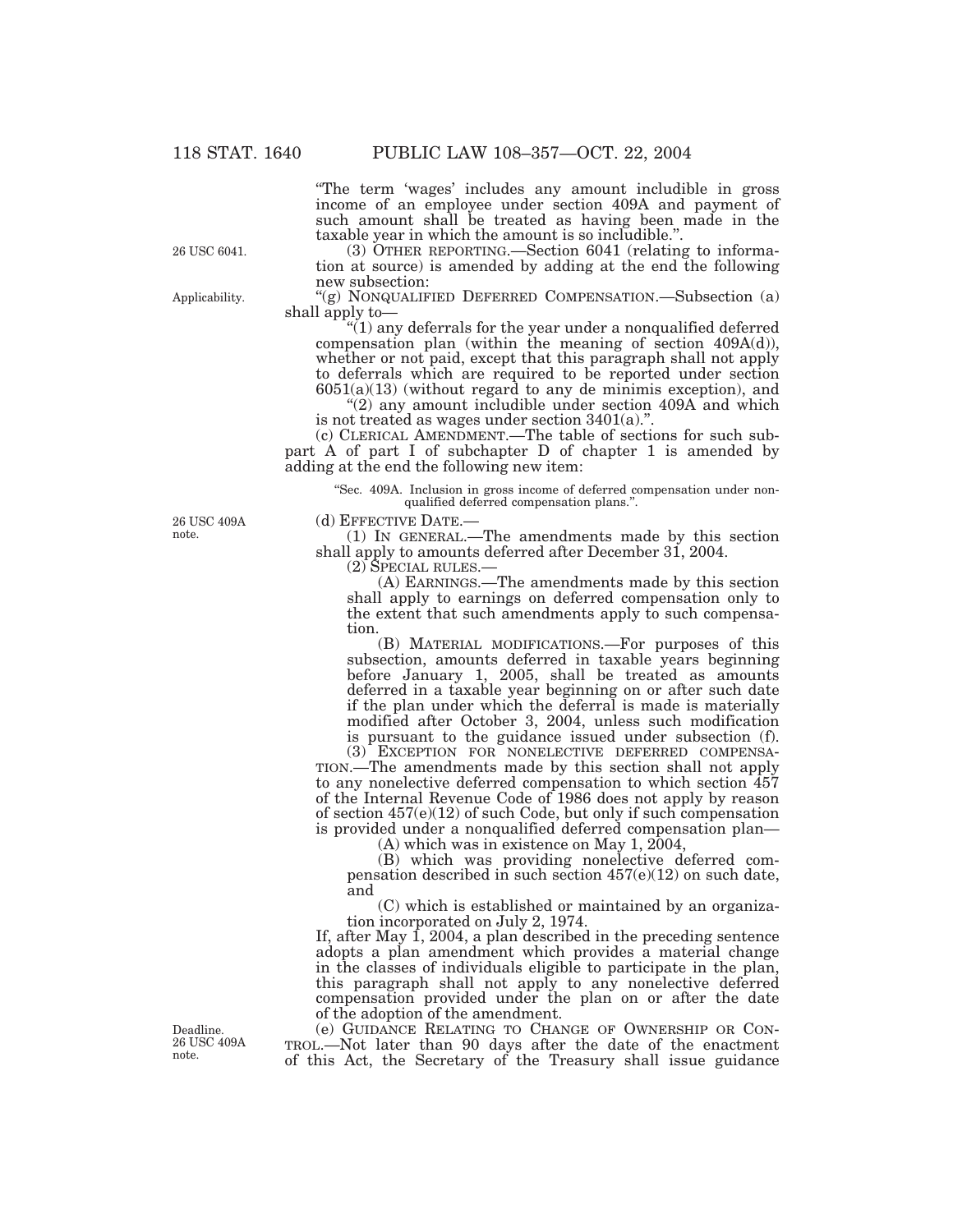on what constitutes a change in ownership or effective control for purposes of section 409A of the Internal Revenue Code of 1986, as added by this section.

(f) GUIDANCE RELATING TO TERMINATION OF CERTAIN EXISTING ARRANGEMENTS.—Not later than 60 days after the date of the enactment of this Act, the Secretary of the Treasury shall issue guidance providing a limited period during which a nonqualified deferred compensation plan adopted before December 31, 2004, may, without violating the requirements of paragraphs  $(2)$ ,  $(3)$ , and (4) of section 409A(a) of the Internal Revenue Code of 1986 (as added by this section), be amended—

(1) to provide that a participant may terminate participation in the plan, or cancel an outstanding deferral election with regard to amounts deferred after December 31, 2004, but only if amounts subject to the termination or cancellation are includible in income of the participant as earned (or, if later, when no longer subject to substantial risk of forfeiture), and

(2) to conform to the requirements of such section 409A with regard to amounts deferred after December 31, 2004.

### **SEC. 886. EXTENSION OF AMORTIZATION OF INTANGIBLES TO SPORTS FRANCHISES.**

(a) IN GENERAL.—Section 197(e) (relating to exceptions to definition of section 197 intangible) is amended by striking paragraph (6) and by redesignating paragraphs (7) and (8) as paragraphs (6) and (7), respectively.<br>(b) CONFORMING AMENDMENTS.—

 $(1)(A)$  Section 1056 (relating to basis limitation for player contracts transferred in connection with the sale of a franchise) is repealed.

(B) The table of sections for part IV of subchapter O of chapter 1 is amended by striking the item relating to section 1056.

(2) Section 1245(a) (relating to gain from disposition of certain depreciable property) is amended by striking paragraph (4).

(3) Section 1253 (relating to transfers of franchises, trademarks, and trade names) is amended by striking subsection (e).

(c) EFFECTIVE DATES.—

(1) IN GENERAL.—Except as provided in paragraph (2), the amendments made by this section shall apply to property acquired after the date of the enactment of this Act.

(2) SECTION 1245.—The amendment made by subsection (b)(2) shall apply to franchises acquired after the date of the enactment of this Act.

### **SEC. 887. MODIFICATION OF CONTINUING LEVY ON PAYMENTS TO FED-ERAL VENDORS.**

(a) IN GENERAL.—Section 6331(h) (relating to continuing levy on certain payments) is amended by adding at the end the following new paragraph:

''(3) INCREASE IN LEVY FOR CERTAIN PAYMENTS.—Paragraph Applicability. (1) shall be applied by substituting '100 percent' for '15 percent' in the case of any specified payment due to a vendor of goods or services sold or leased to the Federal Government.''.

26 USC 197 note.

Deadline. 26 USC 409A note.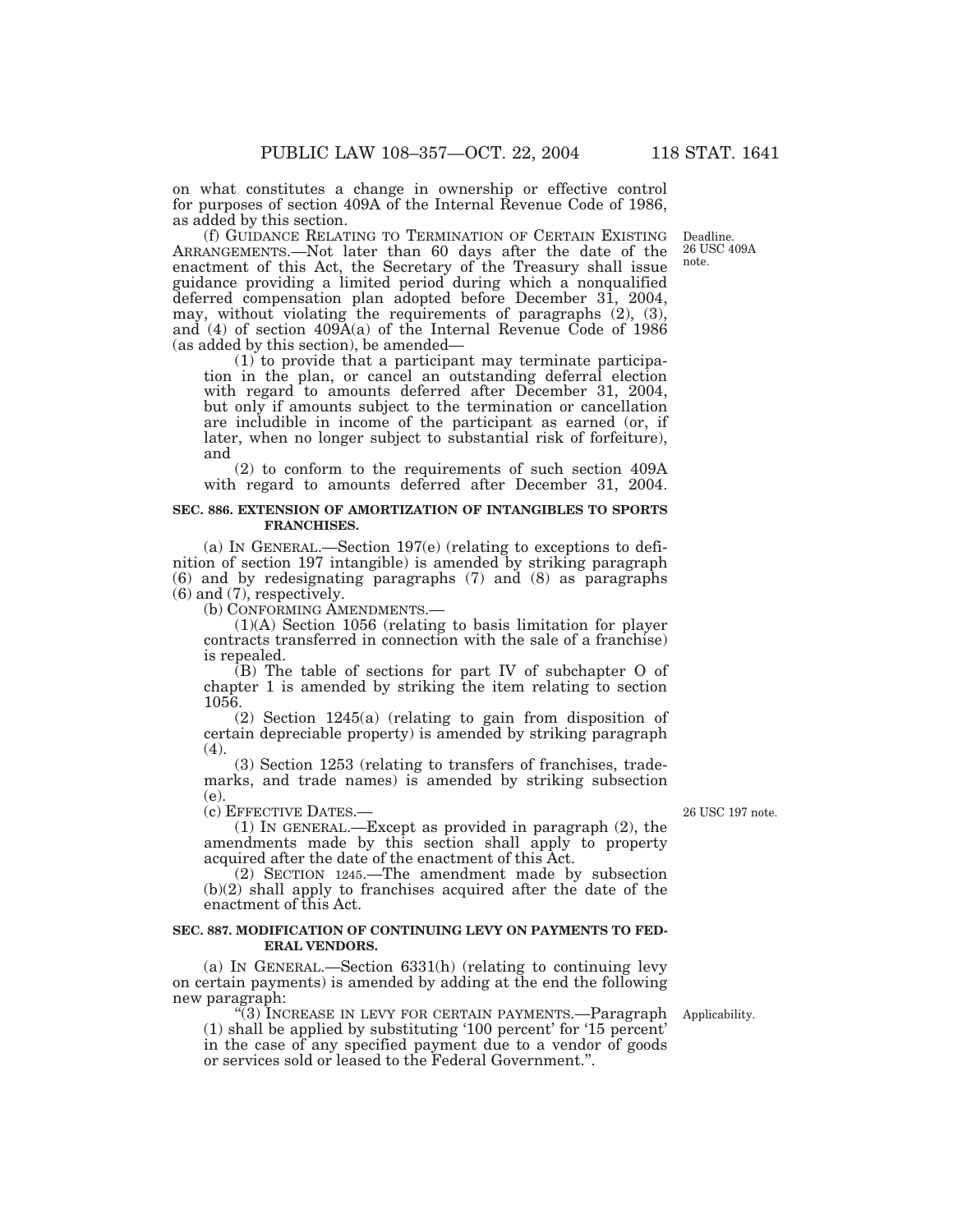26 USC 6331 note.

(b) EFFECTIVE DATE.—The amendment made by this section shall take effect on the date of the enactment of this Act.

## **SEC. 888. MODIFICATION OF STRADDLE RULES.**

(a) RULES RELATING TO IDENTIFIED STRADDLES.—

(1) IN GENERAL.—Subparagraph (A) of section 1092(a)(2) (relating to special rule for identified straddles) is amended to read as follows:

"(A) In GENERAL.—In the case of any straddle which is an identified straddle—

''(i) paragraph (1) shall not apply with respect to identified positions comprising the identified straddle,

"(ii) if there is any loss with respect to any identified position of the identified straddle, the basis of each of the identified offsetting positions in the identified straddle shall be increased by an amount which bears the same ratio to the loss as the unrecognized gain with respect to such offsetting position bears to the aggregate unrecognized gain with respect to all such offsetting positions, and

"(iii) any loss described in clause (ii) shall not otherwise be taken into account for purposes of this title.''.

(2) IDENTIFIED STRADDLE.—Section  $1092(a)(2)(B)$  (defining identified straddle) is amended—

(A) by striking clause (ii) and inserting the following:

''(ii) to the extent provided by regulations, the value of each position of which (in the hands of the taxpayer immediately before the creation of the straddle) is not less than the basis of such position in the hands of the taxpayer at the time the straddle is created, and'', and

(B) by adding at the end the following new flush sentence:

''The Secretary shall prescribe regulations which specify the proper methods for clearly identifying a straddle as an identified straddle (and the positions comprising such straddle), which specify the rules for the application of this section for a taxpayer which fails to properly identify the positions of an identified straddle, and which specify the ordering rules in cases where a taxpayer disposes of less than an entire position which is part of an identified straddle.''.

(3) UNRECOGNIZED GAIN.—Section 1092(a)(3) (defining unrecognized gain) is amended by redesignating subparagraph (B) as subparagraph (C) and by inserting after subparagraph (A) the following new subparagraph:

''(B) SPECIAL RULE FOR IDENTIFIED STRADDLES.—For purposes of paragraph  $(2)(A)(ii)$ , the unrecognized gain with respect to any identified offsetting position shall be the excess of the fair market value of the position at the time of the determination over the fair market value of the position at the time the taxpayer identified the position as a position in an identified straddle.''.

Regulations.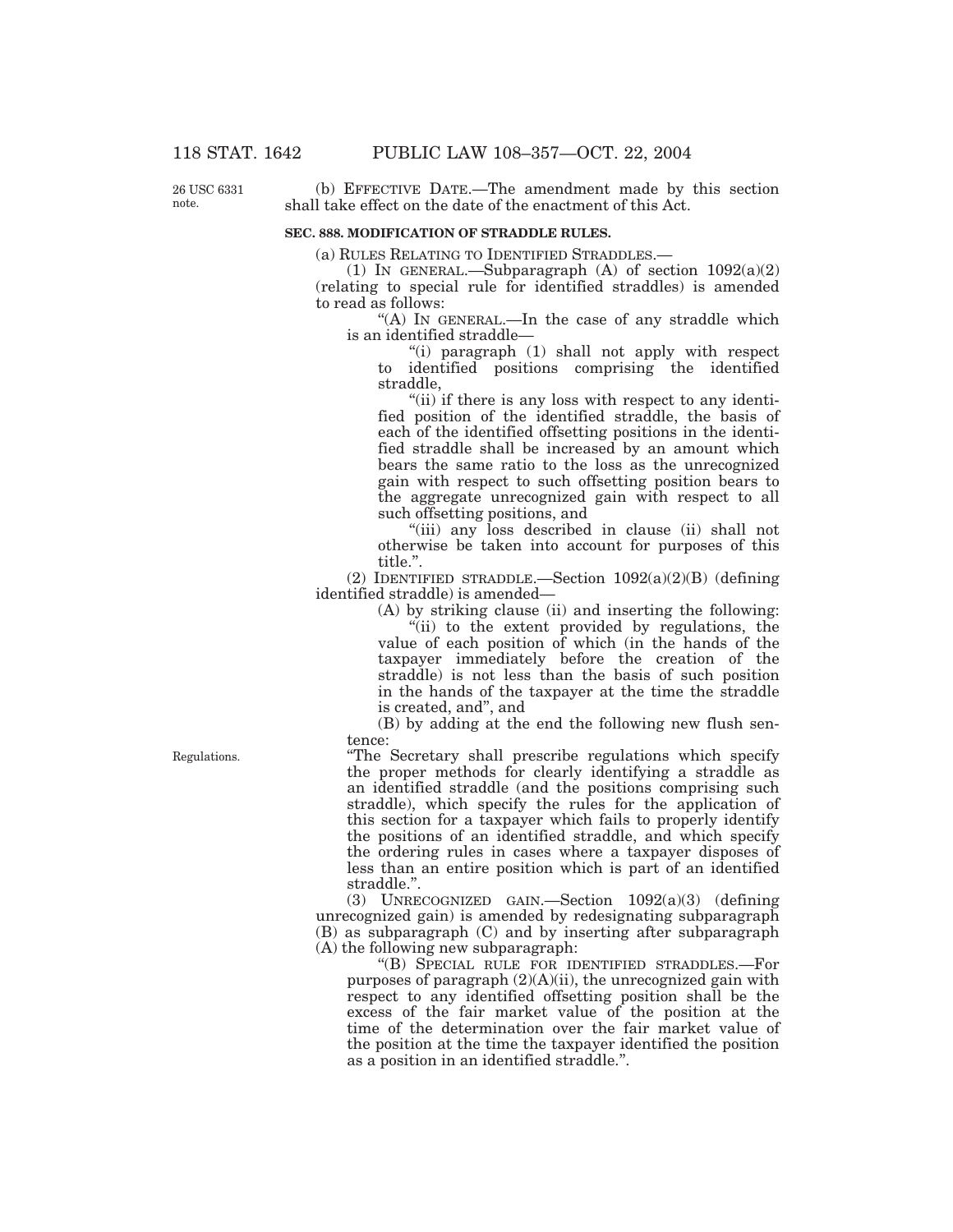(4) CONFORMING AMENDMENT.—Section 1092(c)(2) is amended by striking subparagraph (B) and by redesignating subparagraph (C) as subparagraph (B).

(b) PHYSICALLY SETTLED POSITIONS.—Section 1092(d) (relating to definitions and special rules) is amended by adding at the end the following new paragraph:

"(8) SPECIAL RULES FOR PHYSICALLY SETTLED POSITIONS.-For purposes of subsection (a), if a taxpayer settles a position which is part of a straddle by delivering property to which the position relates (and such position, if terminated, would result in a realization of a loss), then such taxpayer shall be treated as if such taxpayer—

''(A) terminated the position for its fair market value immediately before the settlement, and

''(B) sold the property so delivered by the taxpayer at its fair market value.''.

(c) REPEAL OF STOCK EXCEPTION.—

(1) IN GENERAL.—Paragraph (3) of section 1092(d) (relating to definitions and special rules) is amended to read as follows:

"(3) SPECIAL RULES FOR STOCK.—For purposes of paragraph  $(1)$ —

''(A) IN GENERAL.—In the case of stock, the term 'personal property' includes stock only if—

 $\sqrt[n]{i}$  such stock is of a type which is actively traded and at least 1 of the positions offsetting such stock is a position with respect to such stock or substantially similar or related property, or

"(ii) such stock is of a corporation formed or availed of to take positions in personal property which offset positions taken by any shareholder.

''(B) RULE FOR APPLICATION.—For purposes of determining whether subsection (e) applies to any transaction with respect to stock described in subparagraph  $(A)(ii)$ , all includible corporations of an affiliated group (within the meaning of section  $1504(a)$  shall be treated as 1 taxpayer.''.

 $(2)$  CONFORMING AMENDMENT. Section  $1258(d)(1)$  is amended by striking "; except that the term 'personal property' shall include stock''.

(d) HOLDING PERIOD FOR DIVIDEND EXCLUSION.—The last sentence of section 246(c) is amended by inserting: ", other than a qualified covered call option to which section  $1092(f)$  applies" before the period at the end.

(e) EFFECTIVE DATE.—The amendments made by this section shall apply to positions established on or after the date of the enactment of this Act.

26 USC 246 note.

#### **SEC. 889. ADDITION OF VACCINES AGAINST HEPATITIS A TO LIST OF TAXABLE VACCINES.**

(a) IN GENERAL.—Paragraph (1) of section 4132(a) (defining taxable vaccine) is amended by redesignating subparagraphs (I),  $(J)$ ,  $(K)$ , and  $(L)$  as subparagraphs  $(J)$ ,  $(K)$ ,  $(L)$ , and  $(M)$ , respectively, and by inserting after subparagraph (H) the following new subparagraph:

''(I) Any vaccine against hepatitis A.''. (b) EFFECTIVE DATE.— 26 USC 4132

note.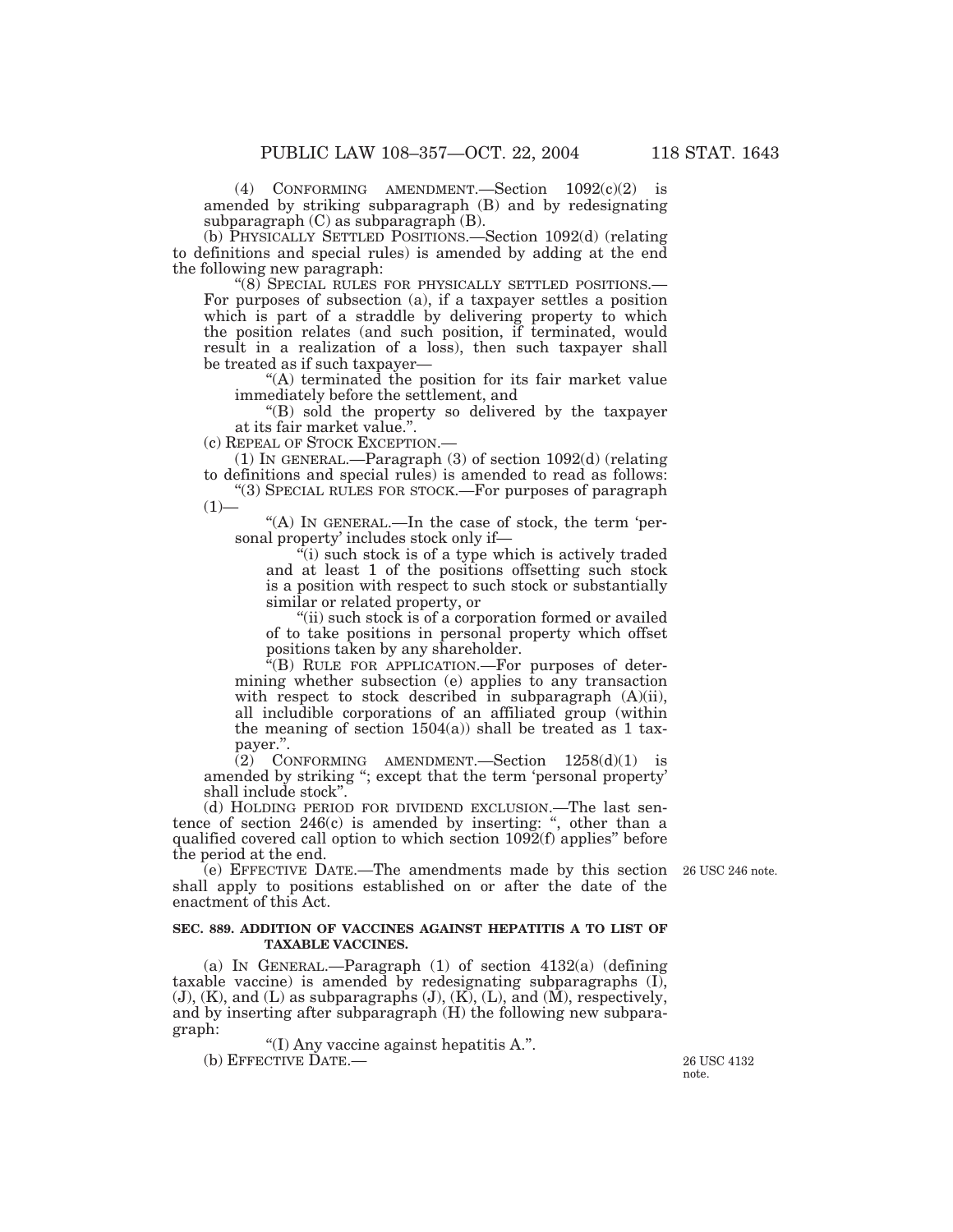Applicability.

26 USC 4132 note.

(1) SALES, ETC.—The amendments made by subsection (a) shall apply to sales and uses on or after the first day of the first month which begins more than 4 weeks after the date of the enactment of this Act.

(2) DELIVERIES.—For purposes of paragraph (1) and section 4131 of the Internal Revenue Code of 1986, in the case of sales on or before the effective date described in such paragraph for which delivery is made after such date, the delivery date shall be considered the sale date.

### **SEC. 890. ADDITION OF VACCINES AGAINST INFLUENZA TO LIST OF TAXABLE VACCINES.**

(a) IN GENERAL.—Section  $4132(a)(1)$  (defining taxable vaccine), as amended by this Act, is amended by adding at the end the following new subparagraph:

 $(W)$  Any trivalent vaccine against influenza.".<br>(b) EFFECTIVE DATE.—

 $(1)$  SALES, ETC.—The amendment made by this section shall apply to sales and uses on or after the later of—

 $(A)$  the first day of the first month which begins more than 4 weeks after the date of the enactment of this Act, or

(B) the date on which the Secretary of Health and Human Services lists any vaccine against influenza for purposes of compensation for any vaccine-related injury or death through the Vaccine Injury Compensation Trust Fund.

(2) DELIVERIES.—For purposes of paragraph (1) and section 4131 of the Internal Revenue Code of 1986, in the case of sales on or before the effective date described in such paragraph for which delivery is made after such date, the delivery date shall be considered the sale date.

#### **SEC. 891. EXTENSION OF IRS USER FEES.**

(a) IN GENERAL.—Section 7528(c) (relating to termination) is amended by striking ''December 31, 2004'' and inserting ''September  $30,\,2014"$ 

(b) EFFECTIVE DATE.—The amendment made by this section shall apply to requests after the date of the enactment of this Act.

### **SEC. 892. COBRA FEES.**

(a) USE OF MERCHANDISE PROCESSING FEE.—Section 13031(f) of the Consolidated Omnibus Budget Reconciliation Act of 1985  $(19$  U.S.C.  $58c(f)$ ) is amended-

(1) in paragraph (1), by aligning subparagraph (B) with subparagraph (A); and

(2) in paragraph (2), by striking ''commercial operations'' and all that follows through "processing." and inserting "customs revenue functions as defined in section 415 of the Homeland Security Act of 2002 (other than functions performed by the Office of International Affairs referred to in section  $415(\dot{8})$ of that Act), and for automation (including the Automation Commercial Environment computer system), and for no other purpose. To the extent that funds in the Customs User Fee Account are insufficient to pay the costs of such customs revenue functions, customs duties in an amount equal to the amount of such insufficiency shall be available, to the extent

26 USC 7528 note.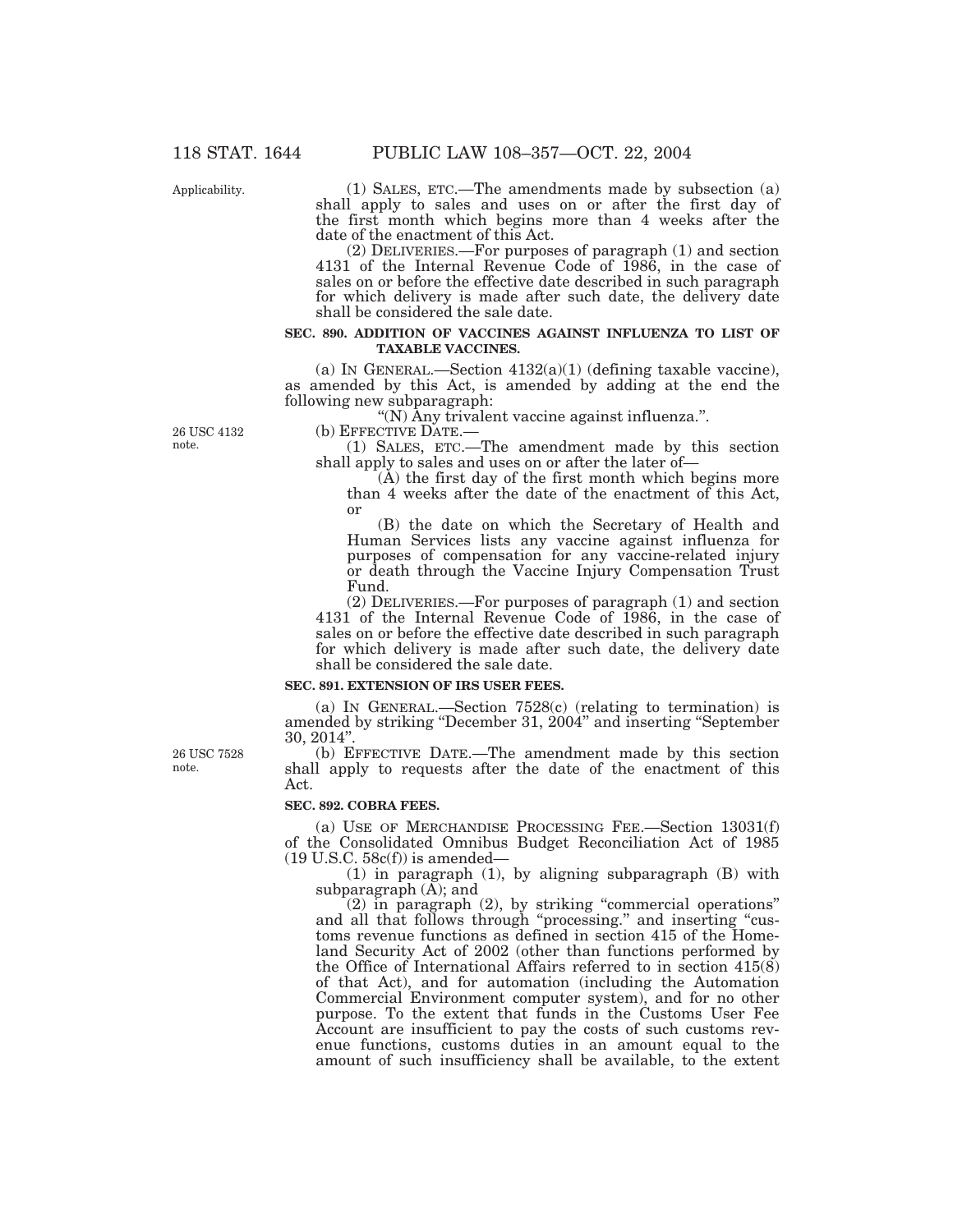provided for in appropriations Acts, to pay the costs of such customs revenue functions in the amount of such insufficiency, and shall be available for no other purpose. The provisions of the first and second sentences of this paragraph specifying the purposes for which amounts in the Customs User Fee Account may be made available shall not be superseded except by a provision of law which specifically modifies or supersedes such provisions.''.

(b) REIMBURSEMENT OF APPROPRIATIONS FROM COBRA FEES.— Section 13031(f)(3) of the Consolidated Omnibus Budget Reconciliation Act of 1985 (19 U.S.C.  $58c(f)(3)$ ) is amended by adding at the end the following:

"(E) Nothing in this paragraph shall be construed to preclude the use of appropriated funds, from sources other than the fees collected under subsection (a), to pay the costs set forth in clauses (i), (ii), and (iii) of subparagraph (A).''.

(c) SENSE OF CONGRESS; EFFECTIVE PERIOD FOR COLLECTING FEES; STANDARD FOR SETTING FEES.

(1) SENSE OF CONGRESS.—The Congress finds that—

(A) the fees set forth in paragraphs (1) through (8) of subsection (a) of section 13031 of the Consolidated Omnibus Budget Reconciliation Act of 1985 have been reasonably related to the costs of providing customs services in connection with the activities or items for which the fees have been charged under such paragraphs; and

(B) the fees collected under such paragraphs have not exceeded, in the aggregate, the amounts paid for the costs described in subsection (f)(3)(A) incurred in providing customs services in connection with the activities or items for which the fees were charged under such paragraphs. (2) EFFECTIVE PERIOD; STANDARD FOR SETTING FEES.—Sec-

tion 13031(j)(3) of the Consolidated Omnibus Budget Reconciliation Act of 1985 is amended to read as follows:

''(3)(A) Fees may not be charged under paragraphs (9) and (10) of subsection (a) after September 30, 2014.

''(B)(i) Subject to clause (ii), Fees may not be charged under paragraphs (1) through (8) of subsection (a) after September 30, 2014.

''(ii) In fiscal year 2006 and in each succeeding fiscal year for which fees under paragraphs  $(1)$  through  $(8)$  of subsection  $(a)$ are authorized—

''(I) the Secretary of the Treasury shall charge fees under each such paragraph in amounts that are reasonably related to the costs of providing customs services in connection with the activity or item for which the fee is charged under such paragraph, except that in no case may the fee charged under any such paragraph exceed by more than 10 percent the amount otherwise prescribed by such paragraph;

''(II) the amount of fees collected under such paragraphs may not exceed, in the aggregate, the amounts paid in that fiscal year for the costs described in subsection  $(f)(3)(A)$  incurred in providing customs services in connection with the activity or item for which the fees are charged under such paragraphs;

''(III) a fee may not be collected under any such paragraph except to the extent such fee will be expended to pay the costs described in subsection  $(f)(3)(A)$  incurred in providing

19 USC 58c.

19 USC 58c note.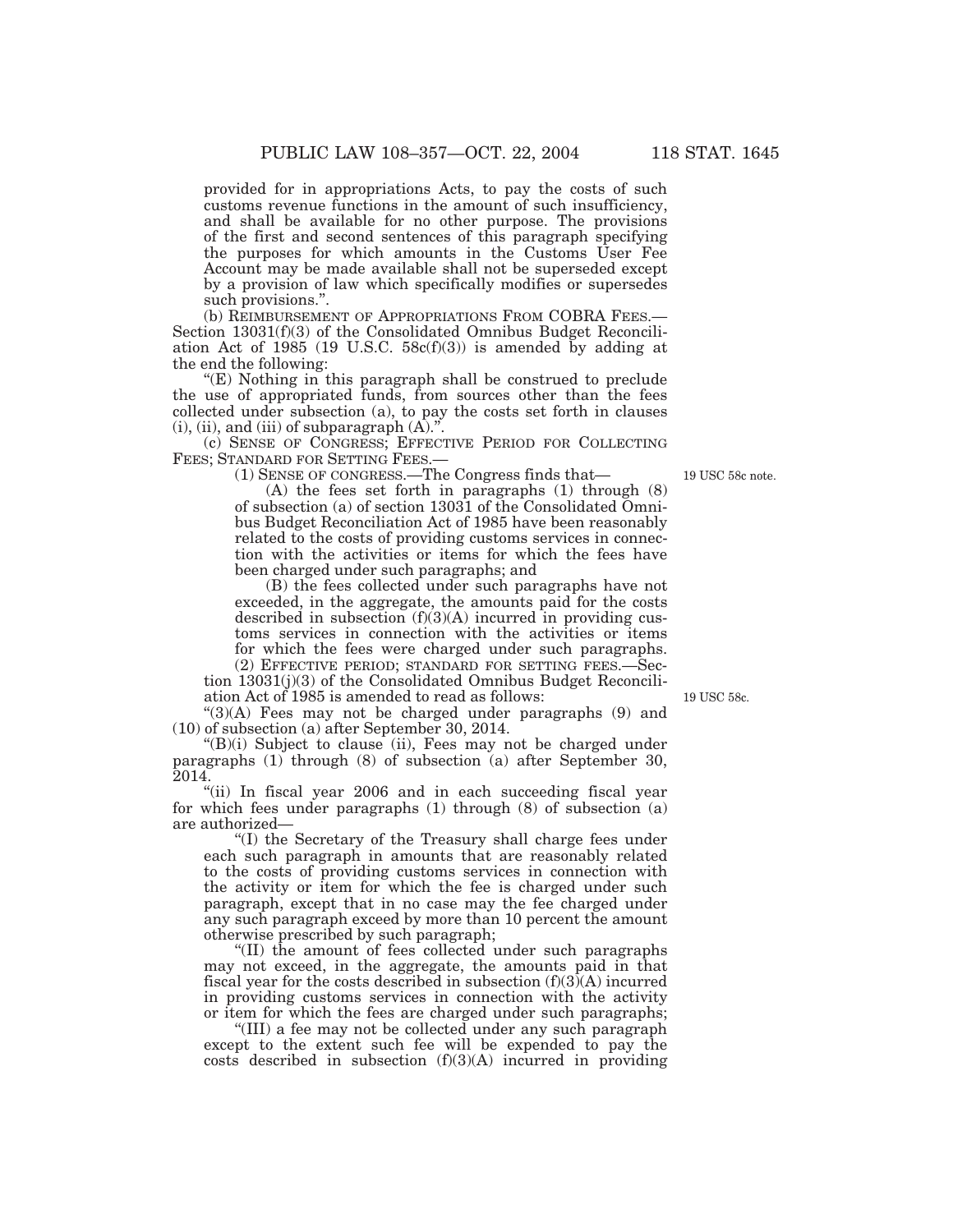customs services in connection with the activity or item for which the fee is charged under such paragraph; and

"(IV) any fee collected under any such paragraph shall be available for expenditure only to pay the costs described in subsection  $(f)(3)(A)$  incurred in providing customs services in connection with the activity or item for which the fee is charged under such paragraph.'

19 USC 58c.

(d) CLERICAL AMENDMENTS.—Section 13031 of the Consolidated Omnibus Budget Reconciliation Act of 1985 is amended—

 $(1)$  in subsection  $(a)(5)(B)$ , by striking "\$1.75" and inserting ''\$1.75.'';

 $(2)$  in subsection  $(b)$ —

 $(A)$  in paragraph  $(1)(A)$ , by aligning clause (iii) with clause (ii);

(B) in paragraph (7), by striking ''paragraphs'' and inserting "paragraph"; and

(C) in paragraph (9), by aligning subparagraph (B) with subparagraph  $(A)$ ; and

(3) in subsection  $(e)(2)$ , by aligning subparagraph (B) with subparagraph (A).

Deadline. Reports.

(e) STUDY OF ALL FEES COLLECTED BY DEPARTMENT OF HOME-LAND SECURITY.—The Secretary of the Treasury shall conduct a study of all the fees collected by the Department of Homeland Security, and shall submit to the Congress, not later than September 30, 2005, a report containing the recommendations of the Secretary on—

(1) what fees should be eliminated;

(2) what the rate of fees retained should be; and

(3) any other recommendations with respect to the fees that the Secretary considers appropriate.

## **SEC. 893. PROHIBITION ON NONRECOGNITION OF GAIN THROUGH COMPLETE LIQUIDATION OF HOLDING COMPANY.**

(a) IN GENERAL.—Section 332 is amended by adding at the end the following new subsection:

''(d) RECOGNITION OF GAIN ON LIQUIDATION OF CERTAIN HOLDING COMPANIES.—

" $(1)$  In GENERAL.—In the case of any distribution to a foreign corporation in complete liquidation of an applicable holding company—

"(A) subsection (a) and section 331 shall not apply to such distribution, and

''(B) such distribution shall be treated as a distribution to which section 301 applies.

"(2) APPLICABLE HOLDING COMPANY.—For purposes of this subsection:

''(A) IN GENERAL.—The term 'applicable holding company' means any domestic corporation—

''(i) which is a common parent of an affiliated group,

"(ii) stock of which is directly owned by the distributee foreign corporation,

''(iii) substantially all of the assets of which consist of stock in other members of such affiliated group, and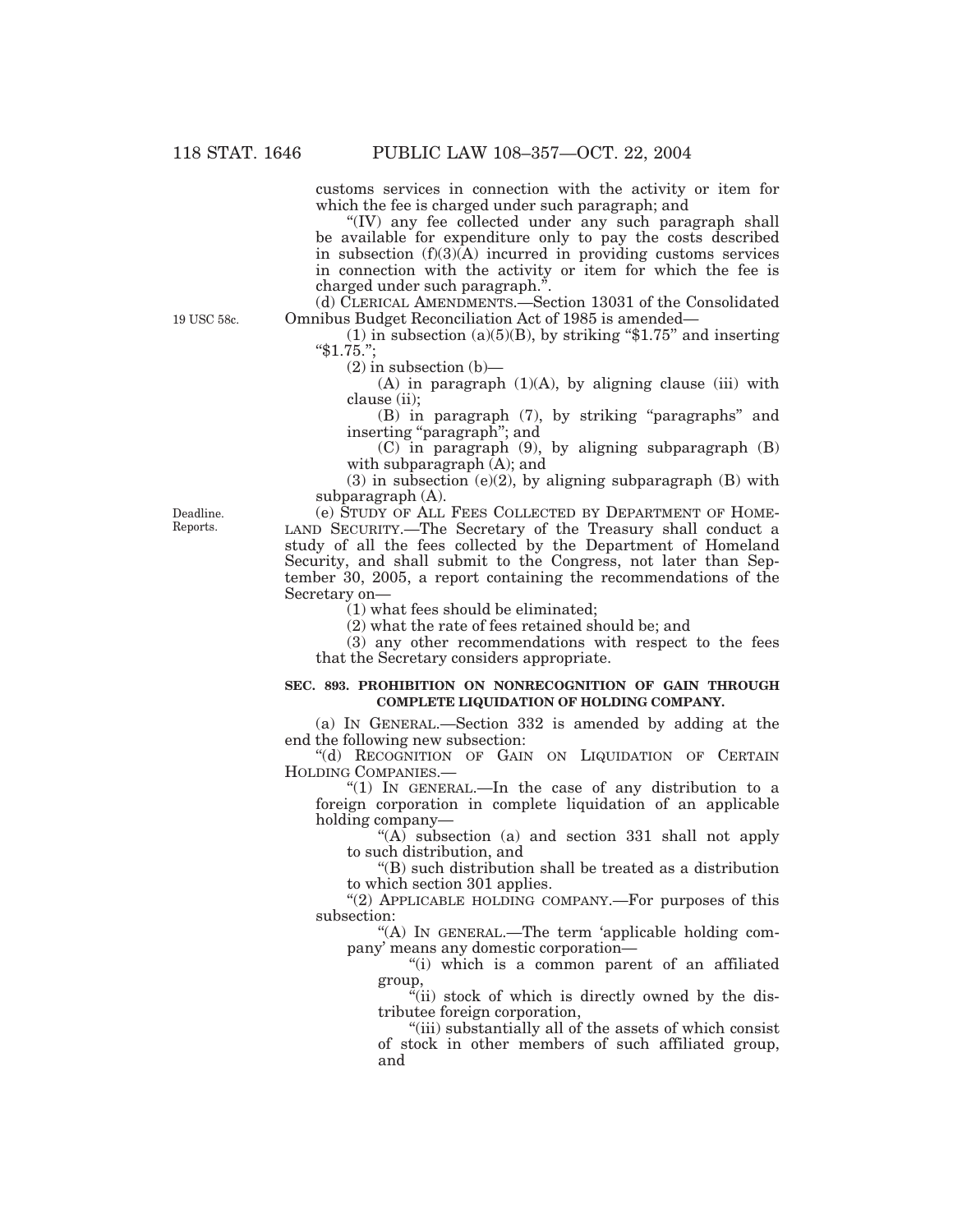"(iv) which has not been in existence at all times" during the 5 years immediately preceding the date of the liquidation.

''(B) AFFILIATED GROUP.—For purposes of this subsection, the term 'affiliated group' has the meaning given such term by section  $1504(a)$  (without regard to paragraphs (2) and (4) of section 1504(b)).

''(3) COORDINATION WITH SUBPART F.—If the distributee of a distribution described in paragraph (1) is a controlled foreign corporation (as defined in section 957), then notwithstanding paragraph (1) or subsection (a), such distribution shall be treated as a distribution to which section 331 applies.

"(4) REGULATIONS.—The Secretary shall provide such regulations as appropriate to prevent the abuse of this subsection, including regulations which provide, for the purposes of clause (iv) of paragraph  $(2)(A)$ , that a corporation is not in existence for any period unless it is engaged in the active conduct of a trade or business or owns a significant ownership interest in another corporation so engaged.''.

(b) EFFECTIVE DATE.—The amendment made by this section 26 USC 332 note. shall apply to distributions in complete liquidation occurring on or after the date of the enactment of this Act.

### **SEC. 894. EFFECTIVELY CONNECTED INCOME TO INCLUDE CERTAIN FOREIGN SOURCE INCOME.**

(a) IN GENERAL.—Section  $864(c)(4)(B)$  (relating to treatment of income from sources without the United States as effectively connected income) is amended by adding at the end the following new flush sentence:

''Any income or gain which is equivalent to any item of income or gain described in clause (i), (ii), or (iii) shall be treated in the same manner as such item for purposes of this subparagraph.''.

(b) EFFECTIVE DATE.—The amendment made by this section 26 USC 864 note. shall apply to taxable years beginning after the date of the enactment of this Act.

### **SEC. 895. RECAPTURE OF OVERALL FOREIGN LOSSES ON SALE OF CONTROLLED FOREIGN CORPORATION.**

(a) IN GENERAL.—Section 904(f)(3) (relating to dispositions) is amending by adding at the end the following new subparagraph:

''(D) APPLICATION TO CERTAIN DISPOSITIONS OF STOCK IN CONTROLLED FOREIGN CORPORATION.—

''(i) IN GENERAL.—This paragraph shall apply to an applicable disposition in the same manner as if it were a disposition of property described in subparagraph (A), except that the exception contained in subparagraph  $(C)(i)$  shall not apply.

''(ii) APPLICABLE DISPOSITION.—For purposes of clause (i), the term 'applicable disposition' means any disposition of any share of stock in a controlled foreign corporation in a transaction or series of transactions if, immediately before such transaction or series of transactions, the taxpayer owned more than 50 percent (by vote or value) of the stock of the controlled foreign corporation. Such term shall not include a disposition described in clause (iii) or (iv), except that clause (i)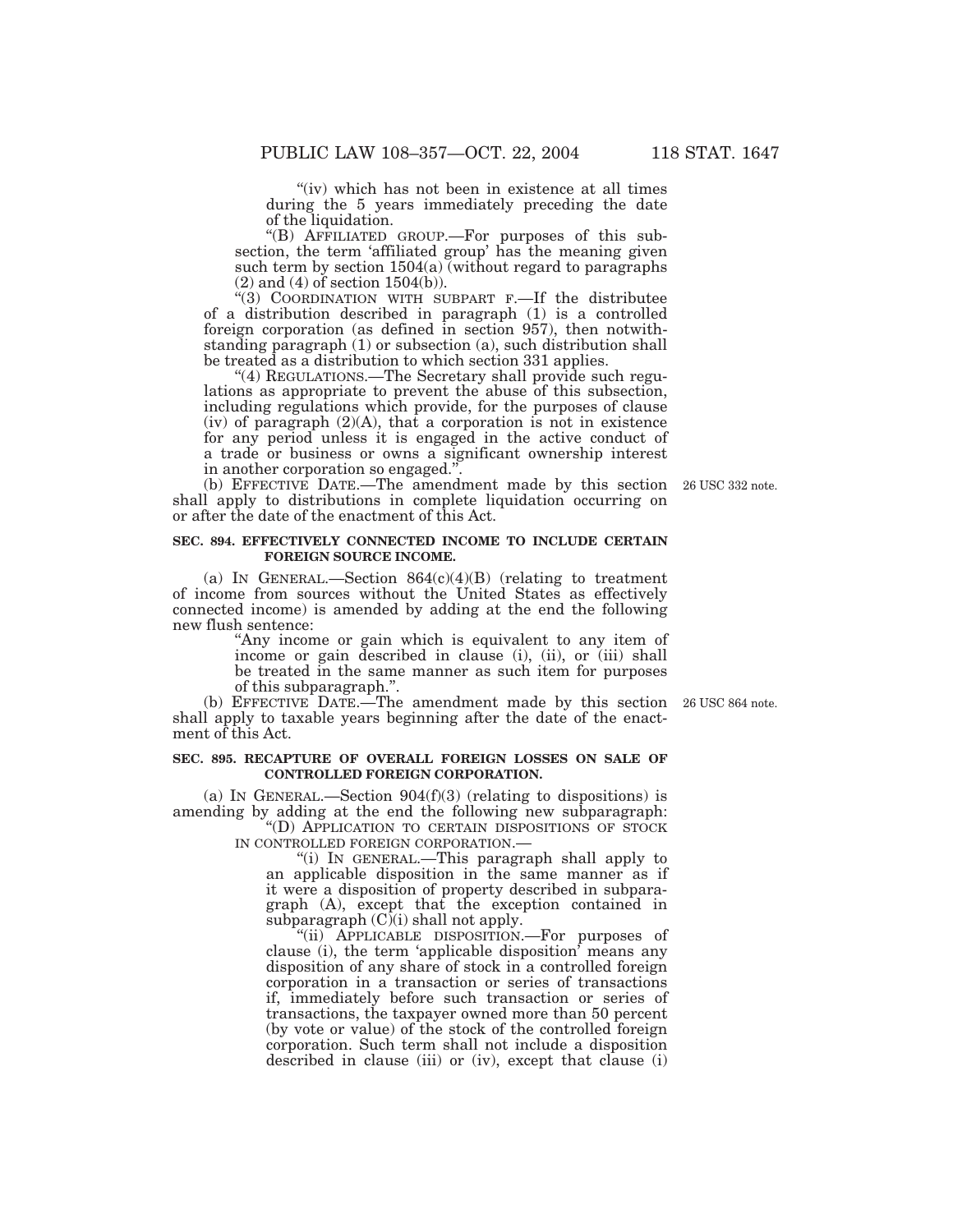shall apply to any gain recognized on any such disposition.

''(iii) EXCEPTION FOR CERTAIN EXCHANGES WHERE OWNERSHIP PERCENTAGE RETAINED.—A disposition shall not be treated as an applicable disposition under clause (ii) if it is part of a transaction or series of transactions—

''(I) to which section 351 or 721 applies, or under which the transferor receives stock in a foreign corporation in exchange for the stock in the controlled foreign corporation and the stock received is exchanged basis property (as defined in section  $7701(a)(44)$ , and

''(II) immediately after which, the transferor owns (by vote or value) at least the same percentage of stock in the controlled foreign corporation (or, if the controlled foreign corporation is not in existence after such transaction or series of transactions, in another foreign corporation stock in which was received by the transferor in exchange for stock in the controlled foreign corporation) as the percentage of stock in the controlled foreign corporation which the taxpayer owned immediately before such transaction or series of transactions. "(iv) EXCEPTION FOR CERTAIN ASSET ACQUISI-

TIONS.—A disposition shall not be treated as an applicable disposition under clause (ii) if it is part of a transaction or series of transactions in which the taxpayer (or any member of a controlled group of corporations filing a consolidated return under section 1501 which includes the taxpayer) acquires the assets of a controlled foreign corporation in exchange for the shares of the controlled foreign corporation in a liquidation described in section 332 or a reorganization described in section 368(a)(1).

''(v) CONTROLLED FOREIGN CORPORATION.—For purposes of this subparagraph, the term 'controlled foreign corporation' has the meaning given such term by section 957.

"(vi) STOCK OWNERSHIP.—For purposes of this subparagraph, ownership of stock shall be determined under the rules of subsections (a) and (b) of section 958.''.

26 USC 904 note.

(b) EFFECTIVE DATE.—The amendment made by this section shall apply to dispositions after the date of the enactment of this Act.

### **SEC. 896. RECOGNITION OF CANCELLATION OF INDEBTEDNESS INCOME REALIZED ON SATISFACTION OF DEBT WITH PARTNERSHIP INTEREST.**

(a) IN GENERAL.—Paragraph (8) of section 108(e) (relating to general rules for discharge of indebtedness (including discharges not in title 11 cases or insolvency)) is amended to read as follows:

''(8) INDEBTEDNESS SATISFIED BY CORPORATE STOCK OR PARTNERSHIP INTEREST.—For purposes of determining income of a debtor from discharge of indebtedness, if—

''(A) a debtor corporation transfers stock, or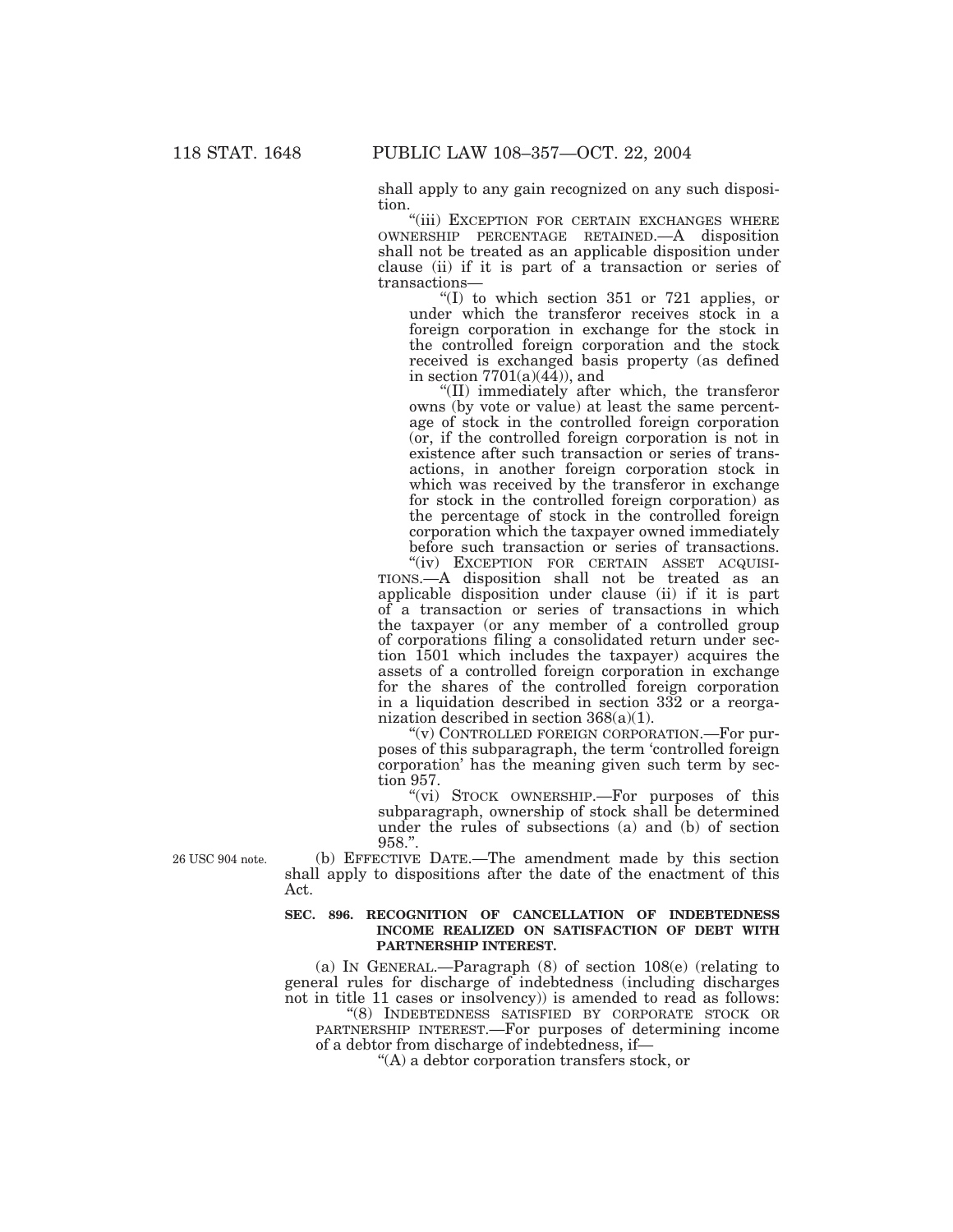''(B) a debtor partnership transfers a capital or profits interest in such partnership,

to a creditor in satisfaction of its recourse or nonrecourse indebtedness, such corporation or partnership shall be treated as having satisfied the indebtedness with an amount of money equal to the fair market value of the stock or interest. In the case of any partnership, any discharge of indebtedness income recognized under this paragraph shall be included in the distributive shares of taxpayers which were the partners in the partnership immediately before such discharge."

(b) EFFECTIVE DATE.—The amendment made by this section 26 USC 108 note. shall apply with respect to cancellations of indebtedness occurring on or after the date of the enactment of this Act.

### **SEC. 897. DENIAL OF INSTALLMENT SALE TREATMENT FOR ALL READILY TRADABLE DEBT.**

(a) IN GENERAL.—Section  $453(f)(4)(B)$  (relating to purchaser evidences of indebtedness payable on demand or readily tradable) is amended by striking ''is issued by a corporation or a government or political subdivision thereof and''.

(b) EFFECTIVE DATE.—The amendment made by this section 26 USC 453 note. shall apply to sales occurring on or after the date of the enactment of this Act.

## **SEC. 898. MODIFICATION OF TREATMENT OF TRANSFERS TO CREDI-TORS IN DIVISIVE REORGANIZATIONS.**

(a) IN GENERAL.—Section 361(b)(3) (relating to treatment of transfers to creditors) is amended by adding at the end the following new sentence: ''In the case of a reorganization described in section  $368(a)(1)(D)$  with respect to which stock or securities of the corporation to which the assets are transferred are distributed in a transaction which qualifies under section 355, this paragraph shall apply only to the extent that the sum of the money and the fair market value of other property transferred to such creditors does not exceed the adjusted bases of such assets transferred.''.

(b) LIABILITIES IN EXCESS OF BASIS.—Section  $357(c)(1)(B)$  is amended by inserting ''with respect to which stock or securities of the corporation to which the assets are transferred are distributed in a transaction which qualifies under section 355'' after ''section  $368(a)(1)(D)$ ".

(c) EFFECTIVE DATE.—The amendments made by this section 26 USC 357 note. shall apply to transfers of money or other property, or liabilities assumed, in connection with a reorganization occurring on or after the date of the enactment of this Act.

## **SEC. 899. CLARIFICATION OF DEFINITION OF NONQUALIFIED PRE-FERRED STOCK.**

(a) In GENERAL.—Section  $351(g)(3)(A)$  is amended by adding at the end the following: ''Stock shall not be treated as participating in corporate growth to any significant extent unless there is a real and meaningful likelihood of the shareholder actually participating in the earnings and growth of the corporation.''.

(b) EFFECTIVE DATE.—The amendment made by this section 26 USC 351 note. shall apply to transactions after May 14, 2003.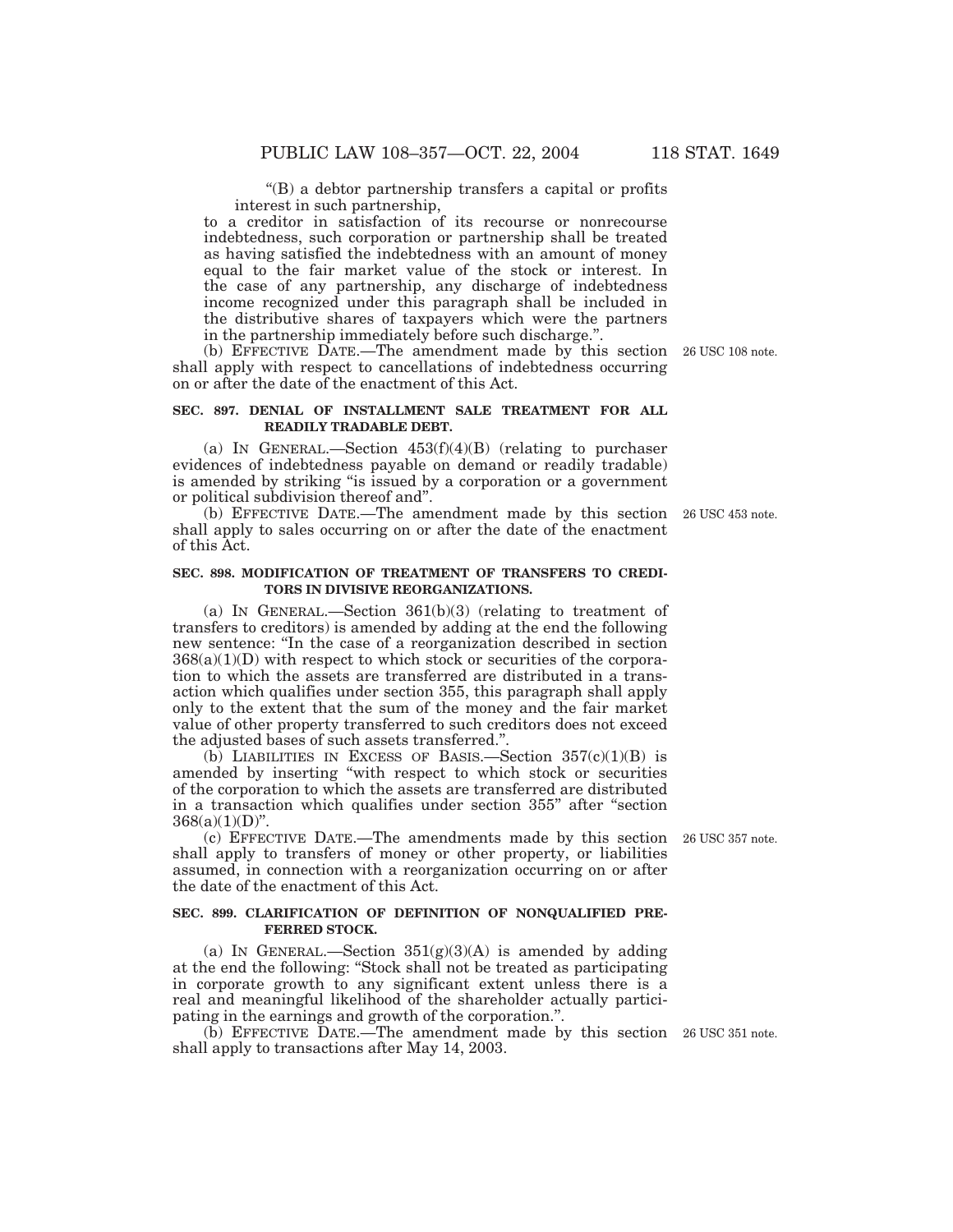#### **SEC. 900. MODIFICATION OF DEFINITION OF CONTROLLED GROUP OF CORPORATIONS.**

(a) IN GENERAL.—Section  $1563(a)(2)$  (relating to brother-sister controlled group) is amended by striking "possessing—" and all that follows through "(B)" and inserting "possessing".

(b) APPLICATION OF EXISTING RULES TO OTHER CODE PROVI-SIONS.—Section 1563(f) (relating to other definitions and rules) is amended by adding at the end the following new paragraph:

''(5) BROTHER-SISTER CONTROLLED GROUP DEFINITION FOR PROVISIONS OTHER THAN THIS PART.—

''(A) IN GENERAL.—Except as specifically provided in an applicable provision, subsection  $(a)(2)$  shall be applied to an applicable provision as if it read as follows:

''(2) BROTHER-SISTER CONTROLLED GROUP.—Two or more corporations if 5 or fewer persons who are individuals, estates, or trusts own (within the meaning of subsection  $(d)(2)$  stock possessing—

''(A) at least 80 percent of the total combined voting power of all classes of stock entitled to vote, or at least 80 percent of the total value of shares of all classes of stock, of each corporation, and

''(B) more than 50 percent of the total combined voting power of all classes of stock entitled to vote or more than 50 percent of the total value of shares of all classes of stock of each corporation, taking into account the stock ownership of each such person only to the extent such stock ownership is identical with respect to each such corporation.'

''(B) APPLICABLE PROVISION.—For purposes of this paragraph, an applicable provision is any provision of law (other than this part) which incorporates the definition of controlled group of corporations under subsection (a).''.

26 USC 1563 note.

(c) EFFECTIVE DATE.—The amendments made by this section shall apply to taxable years beginning after the date of the enactment of this Act.

## **SEC. 901. CLASS LIVES FOR UTILITY GRADING COSTS.**

(a) GAS UTILITY PROPERTY.—Section 168(e)(3)(E) (defining 15 year property), as amended by this Act, is amended by striking "and" at the end of clause (iv), by striking the period at the end of clause (v) and inserting '', and'', and by adding at the end the following new clause:

> "(vi) initial clearing and grading land improvements with respect to gas utility property.''.

(b) ELECTRIC UTILITY PROPERTY.—Section 168(e)(3) is amended by adding at the end the following new subparagraph:

''(F) 20-YEAR PROPERTY.—The term '20-year property' means initial clearing and grading land improvements with respect to any electric utility transmission and distribution plant.''.

(c) CONFORMING AMENDMENT.—The table contained in section  $168(g)(3)(B)$ , as amended by this Act, is amended by inserting after the item relating to subparagraph  $(E)(v)$  the following new items:

| $\mathrm{``(E)(v)}$<br>T. |  |
|---------------------------|--|
| $\frac{1}{2}$             |  |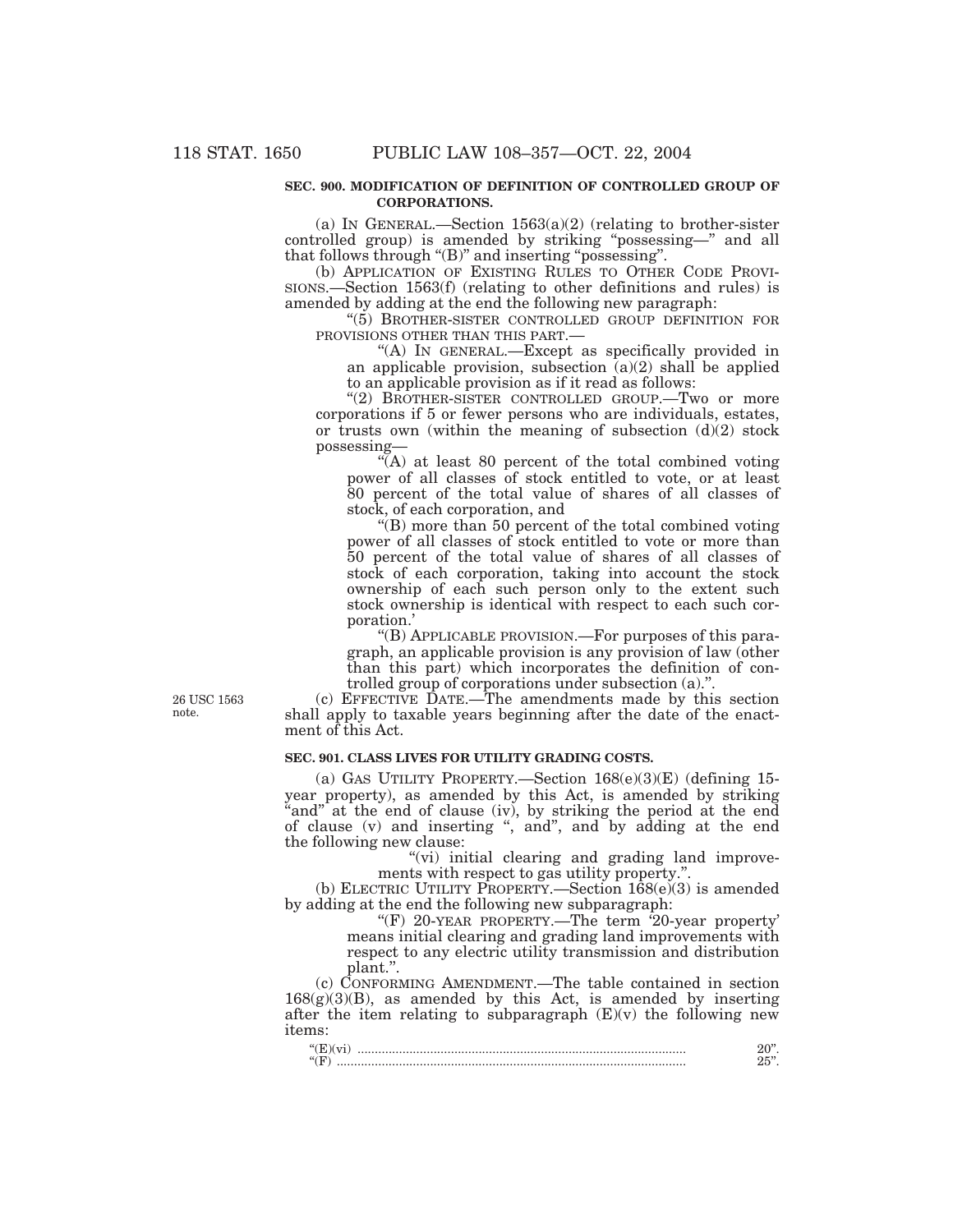(d) EFFECTIVE DATE.—The amendments made by this section 26 USC 168 note. shall apply to property placed in service after the date of the enactment of this Act.

# **SEC. 902. CONSISTENT AMORTIZATION OF PERIODS FOR INTANGIBLES.**

(a) START-UP EXPENDITURES.—

(1) ALLOWANCE OF DEDUCTION.—Paragraph (1) of section 195(b) (relating to start-up expenditures) is amended to read as follows:

"(1) ALLOWANCE OF DEDUCTION.—If a taxpayer elects the application of this subsection with respect to any start-up expenditures—

"(A) the taxpayer shall be allowed a deduction for the taxable year in which the active trade or business begins in an amount equal to the lesser of—

''(i) the amount of start-up expenditures with respect to the active trade or business, or

"(ii) \$5,000, reduced (but not below zero) by the amount by which such start-up expenditures exceed \$50,000, and

''(B) the remainder of such start-up expenditures shall be allowed as a deduction ratably over the 180-month period beginning with the month in which the active trade or business begins.''.

(2) CONFORMING AMENDMENT.—Subsection (b) of section 195 is amended by striking ''AMORTIZE'' and inserting ''DEDUCT'' in the heading.

(b) ORGANIZATIONAL EXPENDITURES.—Subsection (a) of section 248 (relating to organizational expenditures) is amended to read as follows:

Regulations.

"(a) ELECTION TO DEDUCT.—If a corporation elects the application of this subsection (in accordance with regulations prescribed by the Secretary) with respect to any organizational expenditures—

" $(1)$  the corporation shall be allowed a deduction for the taxable year in which the corporation begins business in an amount equal to the lesser of—

 $\hat{A}$ ) the amount of organizational expenditures with respect to the taxpayer, or

''(B) \$5,000, reduced (but not below zero) by the amount by which such organizational expenditures exceed \$50,000, and

 $''(2)$  the remainder of such organizational expenditures shall be allowed as a deduction ratably over the 180-month period beginning with the month in which the corporation begins business.''.

(c) TREATMENT OF ORGANIZATIONAL AND SYNDICATION FEES OR PARTNERSHIPS.—

(1) IN GENERAL.—Section 709(b) (relating to amortization of organization fees) is amended by redesignating paragraph (2) as paragraph (3) and by amending paragraph (1) to read as follows:

"(1) ALLOWANCE OF DEDUCTION.—If a taxpayer elects the application of this subsection (in accordance with regulations prescribed by the Secretary) with respect to any organizational expenses—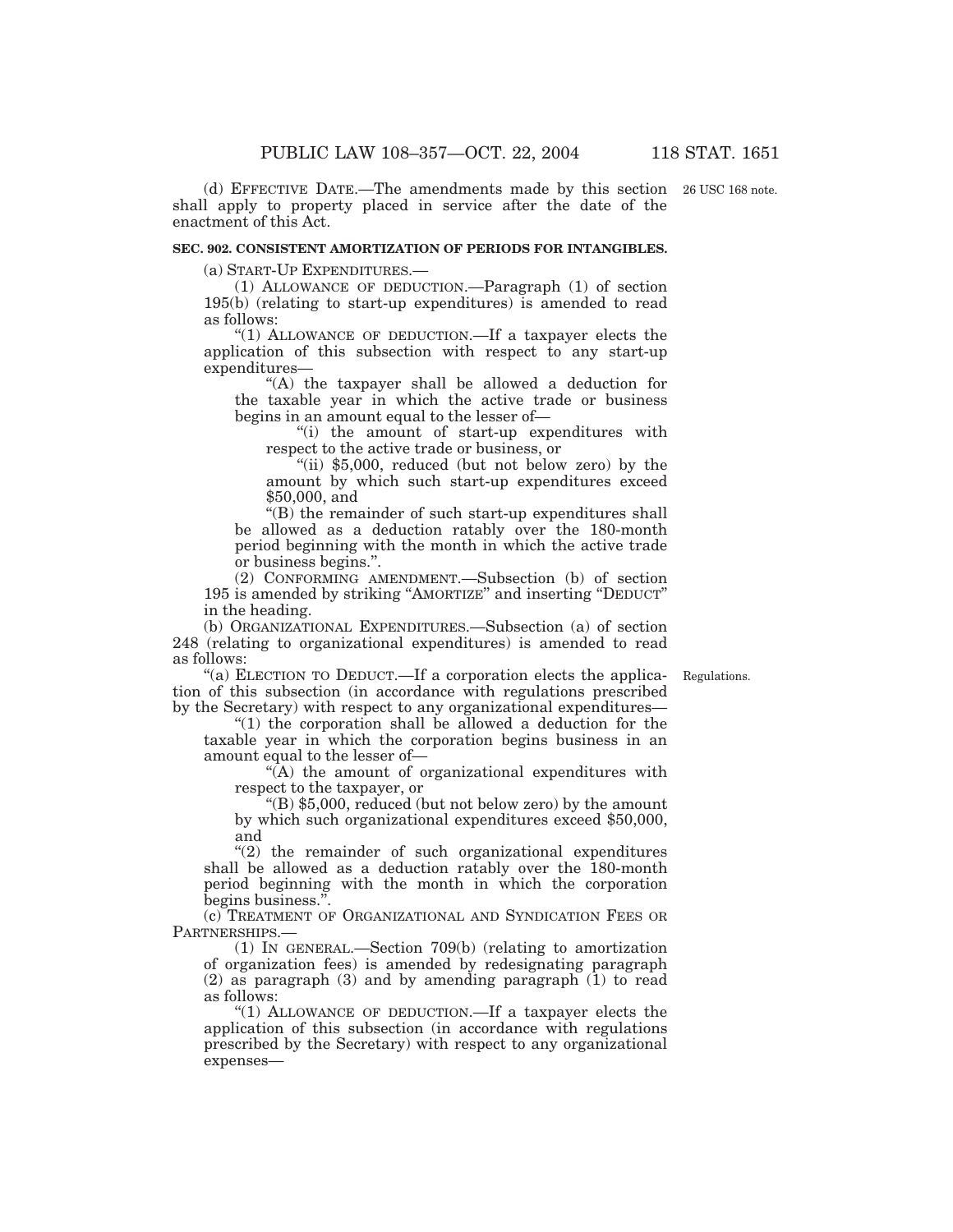''(A) the taxpayer shall be allowed a deduction for the taxable year in which the partnership begins business in an amount equal to the lesser of—

''(i) the amount of organizational expenses with respect to the partnership, or

"(ii)  $$5,000$ , reduced (but not below zero) by the amount by which such organizational expenses exceed \$50,000, and

''(B) the remainder of such organizational expenses shall be allowed as a deduction ratably over the 180-month period beginning with the month in which the partnership begins business.

"(2) DISPOSITIONS BEFORE CLOSE OF AMORTIZATION PERIOD.—In any case in which a partnership is liquidated before the end of the period to which paragraph (1)(B) applies, any deferred expenses attributable to the partnership which were not allowed as a deduction by reason of this section may be deducted to the extent allowable under section 165.''.

(2) CONFORMING AMENDMENT.—Subsection (b) of section 709 is amended by striking ''AMORTIZATION'' and inserting ''DEDUCTION'' in the heading.

(d) EFFECTIVE DATE.—The amendments made by this section shall apply to amounts paid or incurred after the date of the enactment of this Act.

## **SEC. 903. FREEZE OF PROVISIONS REGARDING SUSPENSION OF INTEREST WHERE SECRETARY FAILS TO CONTACT TAX-PAYER.**

(a) IN GENERAL.—Section 6404(g) (relating to suspension of interest and certain penalties where Secretary fails to contact taxpayer) is amended by striking "1-year period (18-month period in the case of taxable years beginning before January 1, 2004)'' both places it appears and inserting "18-month period".

(b) EXCEPTION FOR GROSS MISSTATEMENT.—Section  $6404(g)(2)$ (relating to exceptions) is amended by striking ''or'' at the end of subparagraph  $(C)$ , by redesignating subparagraph  $(D)$  as subparagraph (E), and by inserting after subparagraph (C) the following new subparagraph:

 $\mathcal{H}(D)$  any interest, penalty, addition to tax, or additional amount with respect to any gross misstatement; or''.

(c) EXCEPTION FOR LISTED AND REPORTABLE TRANSACTIONS.— Section  $6404(g)(2)$  (relating to exceptions), as amended by subsection (b), is amended by striking "or" at the end of subparagraph (D), by redesignating subparagraph (E) as subparagraph (F), and by inserting after subparagraph (D) the following new subparagraph:

''(E) any interest, penalty, addition to tax, or additional amount with respect to any reportable transaction with respect to which the requirement of section 6664(d)(2)(A) is not met and any listed transaction (as defined in 6707A(c)); or''.

(d) EFFECTIVE DATES.—

(1) IN GENERAL.—Except as provided in paragraph (2), the amendments made by this section shall apply to taxable years beginning after December 31, 2003.

(2) EXCEPTION FOR REPORTABLE OR LISTED TRANSACTIONS.— The amendments made by subsection (c) shall apply with respect to interest accruing after October 3, 2004.

26 USC 195 note.

26 USC 6404 note.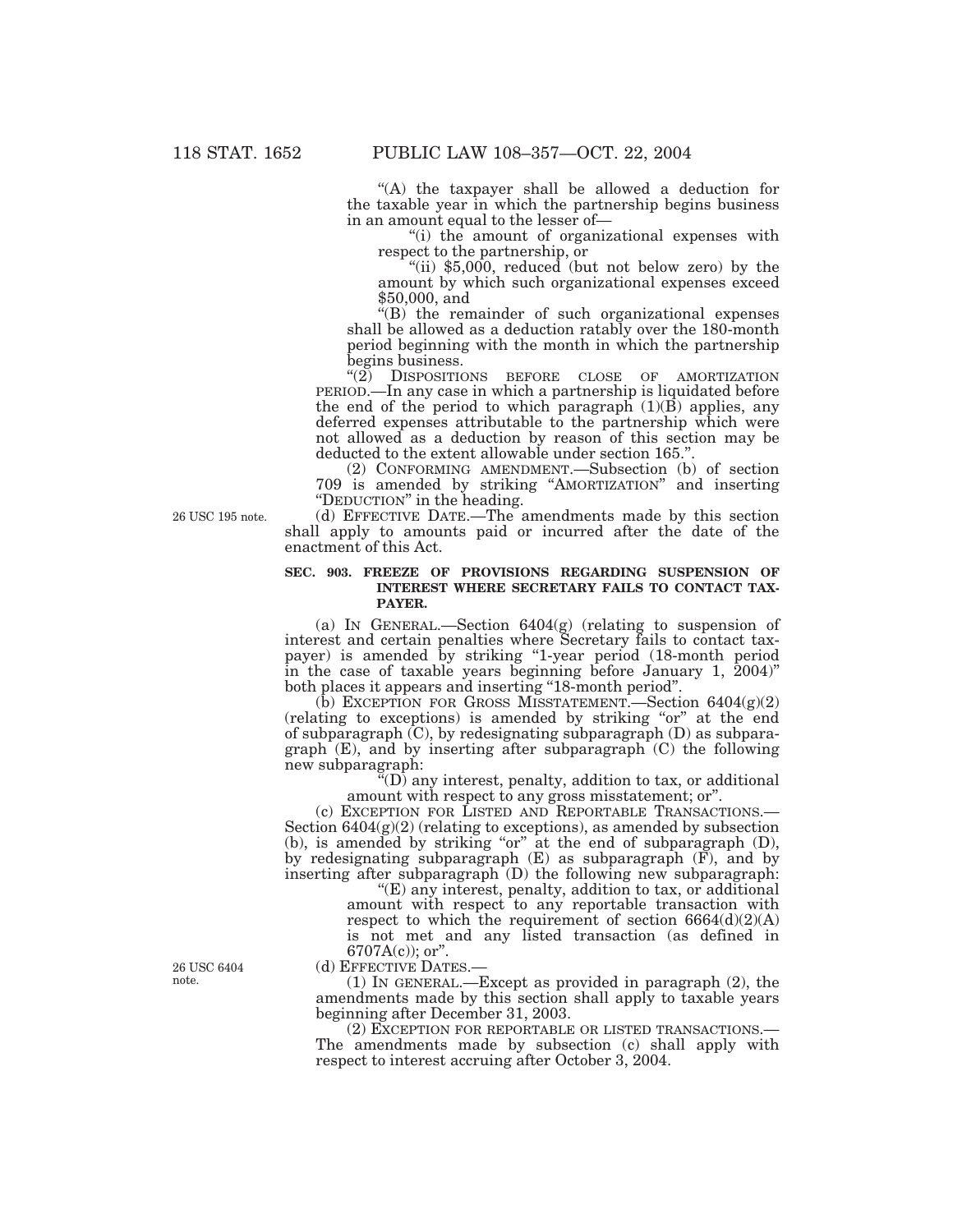### **SEC. 904. INCREASE IN WITHHOLDING FROM SUPPLEMENTAL WAGE PAYMENTS IN EXCESS OF \$1,000,000.**

(a) IN GENERAL.—If an employer elects under Treasury Regulation 31.3402(g)–1 to determine the amount to be deducted and withheld from any supplemental wage payment by using a flat percentage rate, the rate to be used in determining the amount to be so deducted and withheld shall not be less than 28 percent (or the corresponding rate in effect under section  $1(i)(2)$  of the Internal Revenue Code of 1986 for taxable years beginning in the calendar year in which the payment is made).

(b) SPECIAL RULE FOR LARGE PAYMENTS.—

(1) IN GENERAL.—Notwithstanding subsection (a), if the supplemental wage payment, when added to all such payments previously made by the employer to the employee during the calendar year, exceeds \$1,000,000, the rate used with respect to such excess shall be equal to the maximum rate of tax in effect under section 1 of such Code for taxable years beginning in such calendar year.

(2) AGGREGATION.—All persons treated as a single employer under subsection (a) or (b) of section 52 of the Internal Revenue Code of 1986 shall be treated as a single employer for purposes of this subsection.

(c) CONFORMING AMENDMENT.—Section 13273 of the Revenue Reconciliation Act of 1993 (Public Law 103–66) is repealed.

107 Stat. 542.

(d) EFFECTIVE DATE.—The provisions of, and the amendment made by, this section shall apply to payments made after December 31, 2004.

## **SEC. 905. TREATMENT OF SALE OF STOCK ACQUIRED PURSUANT TO EXERCISE OF STOCK OPTIONS TO COMPLY WITH CON-FLICT-OF-INTEREST REQUIREMENTS.**

(a) IN GENERAL.—Section 421 (relating to general rules for certain stock options) is amended by adding at the end the following new subsection:

''(d) CERTAIN SALES TO COMPLY WITH CONFLICT-OF-INTEREST REQUIREMENTS.—If—

" $(1)$  a share of stock is transferred to an eligible person (as defined in section  $1043(b)(1)$ ) pursuant to such person's exercise of an option to which this part applies, and

"(2) such share is disposed of by such person pursuant to a certificate of divestiture (as defined in section  $1043(b)(2)$ ), such disposition shall be treated as meeting the requirements of section  $422(a)(1)$  or  $423(a)(1)$ , whichever is applicable.".

(b) EFFECTIVE DATE.—The amendment made by this section 26 USC 421 note. shall apply to sales after the date of the enactment of this Act.

## **SEC. 906. APPLICATION OF BASIS RULES TO NONRESIDENT ALIENS.**

(a) IN GENERAL.—Section 72 (relating to annuities and certain proceeds of endowment and life insurance contracts) is amended by redesignating subsection (w) as subsection (x) and by inserting after subsection (v) the following new subsection:

''(w) APPLICATION OF BASIS RULES TO NONRESIDENT ALIENS.—

''(1) IN GENERAL.—Notwithstanding any other provision of this section, for purposes of determining the portion of any distribution which is includible in gross income of a distributee who is a citizen or resident of the United States, the investment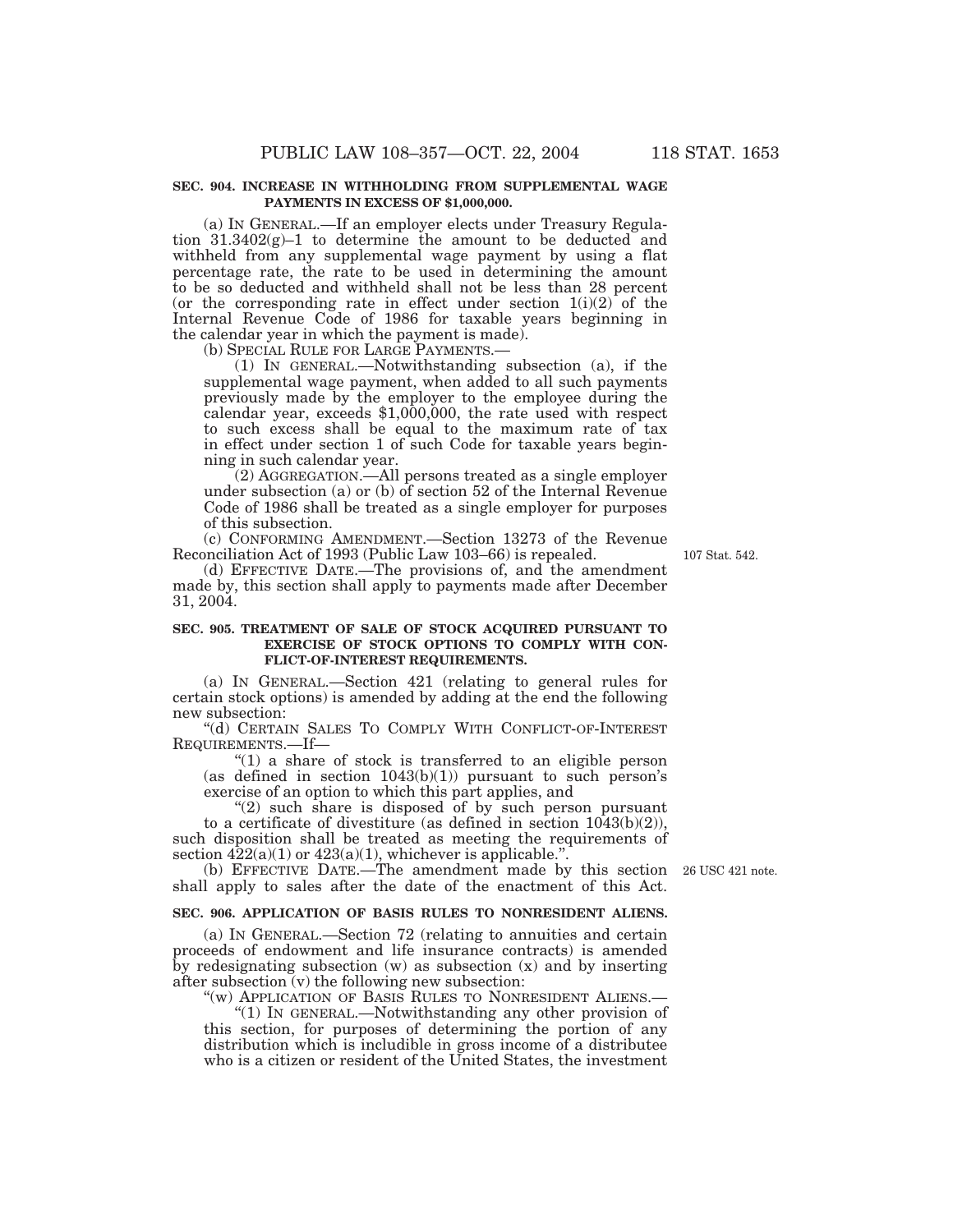in the contract shall not include any applicable nontaxable contributions or applicable nontaxable earnings.

''(2) APPLICABLE NONTAXABLE CONTRIBUTION.—For purposes of this subsection, the term 'applicable nontaxable contribution' means any employer or employee contribution—

"(A) which was made with respect to compensation—

"(i) for labor or personal services performed by an employee who, at the time the labor or services were performed, was a nonresident alien for purposes of the laws of the United States in effect at such time, and

''(ii) which is treated as from sources without the United States, and

''(B) which was not subject to income tax (and would have been subject to income tax if paid as cash compensation when the services were rendered) under the laws of the United States or any foreign country.

''(3) APPLICABLE NONTAXABLE EARNINGS.—For purposes of this subsection, the term 'applicable nontaxable earnings' means earnings—

"(A) which are paid or accrued with respect to any employer or employee contribution which was made with respect to compensation for labor or personal services performed by an employee,

''(B) with respect to which the employee was at the time the earnings were paid or accrued a nonresident alien for purposes of the laws of the United States, and

" $(\overline{C})$  which were not subject to income tax under the laws of the United States or any foreign country.

"(4) REGULATIONS.—The Secretary shall prescribe such regulations as may be necessary to carry out the provisions of this subsection, including regulations treating contributions and earnings as not subject to tax under the laws of any foreign country where appropriate to carry out the purposes of this subsection.''.

(b) BASIS.—Section 83 (relating to property transferred in connection with the performance of services is amended by adding after paragraph (3) of subsection (c) the following new paragraph:

''(4) For purposes of determining an individual's basis in property transferred in connection with the performance of services, rules similar to the rules of section  $72(w)$  shall apply.". (c) EFFECTIVE DATE.—The amendments made by this section shall apply to distributions on or after the date of the enactment

26 USC 72 note.

of this Act.

### **SEC. 907. LIMITATION OF EMPLOYER DEDUCTION FOR CERTAIN ENTERTAINMENT EXPENSES.**

(a) IN GENERAL.—Paragraph (2) of section 274(e) (relating to expenses treated as compensation) is amended to read as follows: "(2) EXPENSES TREATED AS COMPENSATION.-

''(A) IN GENERAL.—Except as provided in subparagraph (B), expenses for goods, services, and facilities, to the extent that the expenses are treated by the taxpayer, with respect to the recipient of the entertainment, amusement, or recreation, as compensation to an employee on the taxpayer's return of tax under this chapter and as wages to such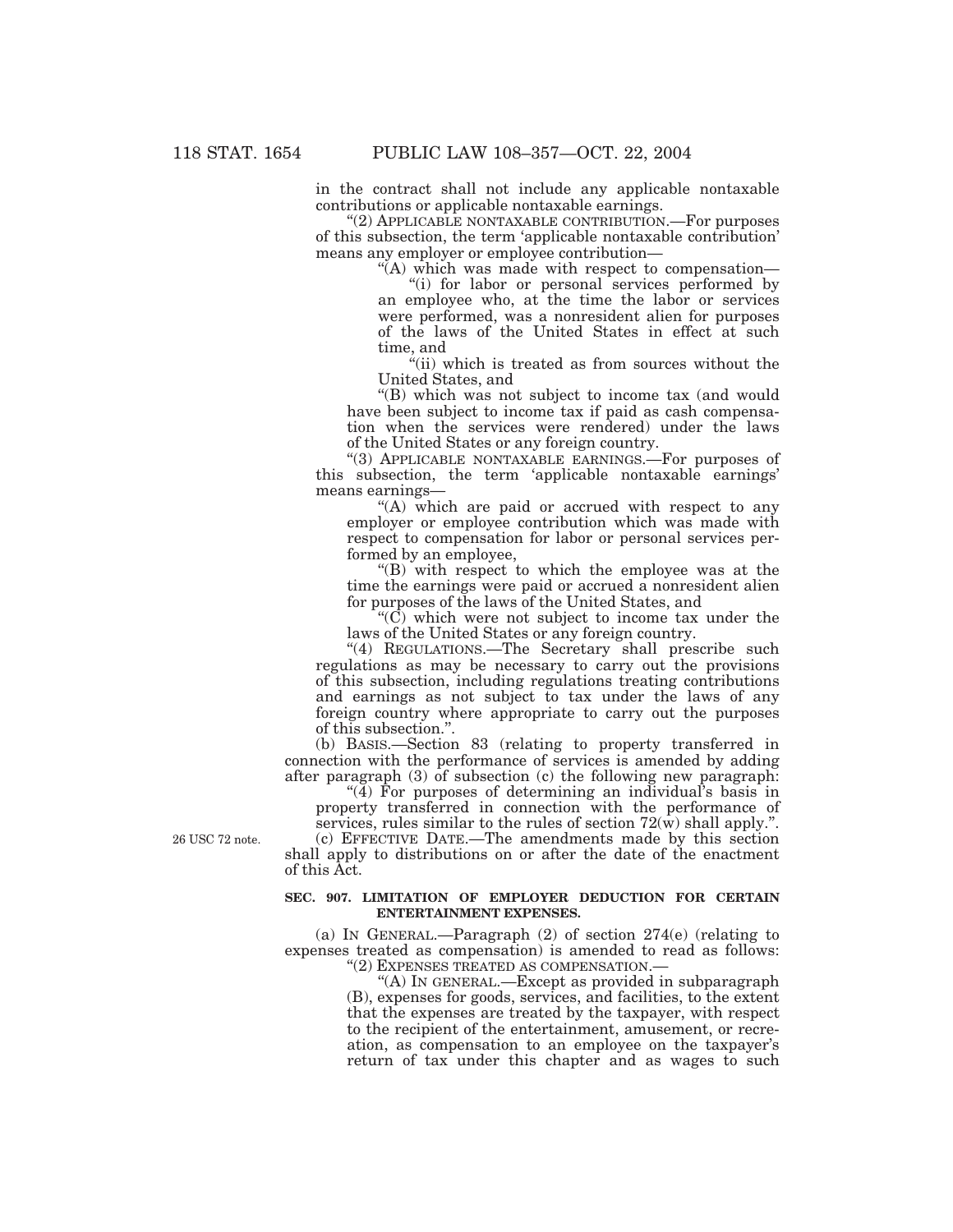employee for purposes of chapter 24 (relating to withholding of income tax at source on wages).<br>"(B) SPECIFIED INDIVIDUALS.—

''(B) SPECIFIED INDIVIDUALS.— ''(i) IN GENERAL.—In the case of a recipient who Applicability. is a specified individual, subparagraph  $(A)$  and paragraph (9) shall each be applied by substituting 'to the extent that the expenses do not exceed the amount of the expenses which' for 'to the extent that the expenses'.

''(ii) SPECIFIED INDIVIDUAL.—For purposes of clause (i), the term 'specified individual' means any individual who—

''(I) is subject to the requirements of section 16(a) of the Securities Exchange Act of 1934 with respect to the taxpayer, or

''(II) would be subject to such requirements if the taxpayer were an issuer of equity securities referred to in such section.''.

(b) EFFECTIVE DATE.—The amendment made by this section 26 USC 274 note. shall apply to expenses incurred after the date of the enactment of this Act.

#### **SEC. 908. RESIDENCE AND SOURCE RULES RELATING TO UNITED STATES POSSESSIONS.**

(a) RESIDENCE AND SOURCE RULES.—Subpart D of part III of subchapter N of chapter 1 (relating to possessions of the United States) is amended by adding at the end the following new section:

### **''SEC. 937. RESIDENCE AND SOURCE RULES INVOLVING POSSESSIONS.**

''(a) BONA FIDE RESIDENT.—For purposes of this subpart, section 865(g)(3), section 876, section 881(b), paragraphs (2) and (3) of section 901(b), section 957(c), section  $3401(a)(8)(C)$ , and section 7654(a), except as provided in regulations, the term 'bona fide resident' means a person—

" $(1)$  who is present for at least 183 days during the taxable year in Guam, American Samoa, the Northern Mariana Islands, Puerto Rico, or the Virgin Islands, as the case may be, and

"(2) who does not have a tax home (determined under the principles of section  $911(d)(3)$  without regard to the second sentence thereof) outside such specified possession during the taxable year and does not have a closer connection (determined under the principles of section  $7701(b)(3)(B)(ii)$  to the United

States or a foreign country than to such specified possession. For purposes of paragraph  $(1)$ , the determination as to whether a person is present for any day shall be made under the principles of section 7701(b).

''(b) SOURCE RULES.—Except as provided in regulations, for purposes of this title—

"(1) except as provided in paragraph (2), rules similar to Applicability. the rules for determining whether income is income from sources within the United States or is effectively connected with the conduct of a trade or business within the United States shall apply for purposes of determining whether income is from sources within a possession specified in subsection (a)(1) or effectively connected with the conduct of a trade or business within any such possession, and

 $''(2)$  any income treated as income from sources within the United States or as effectively connected with the conduct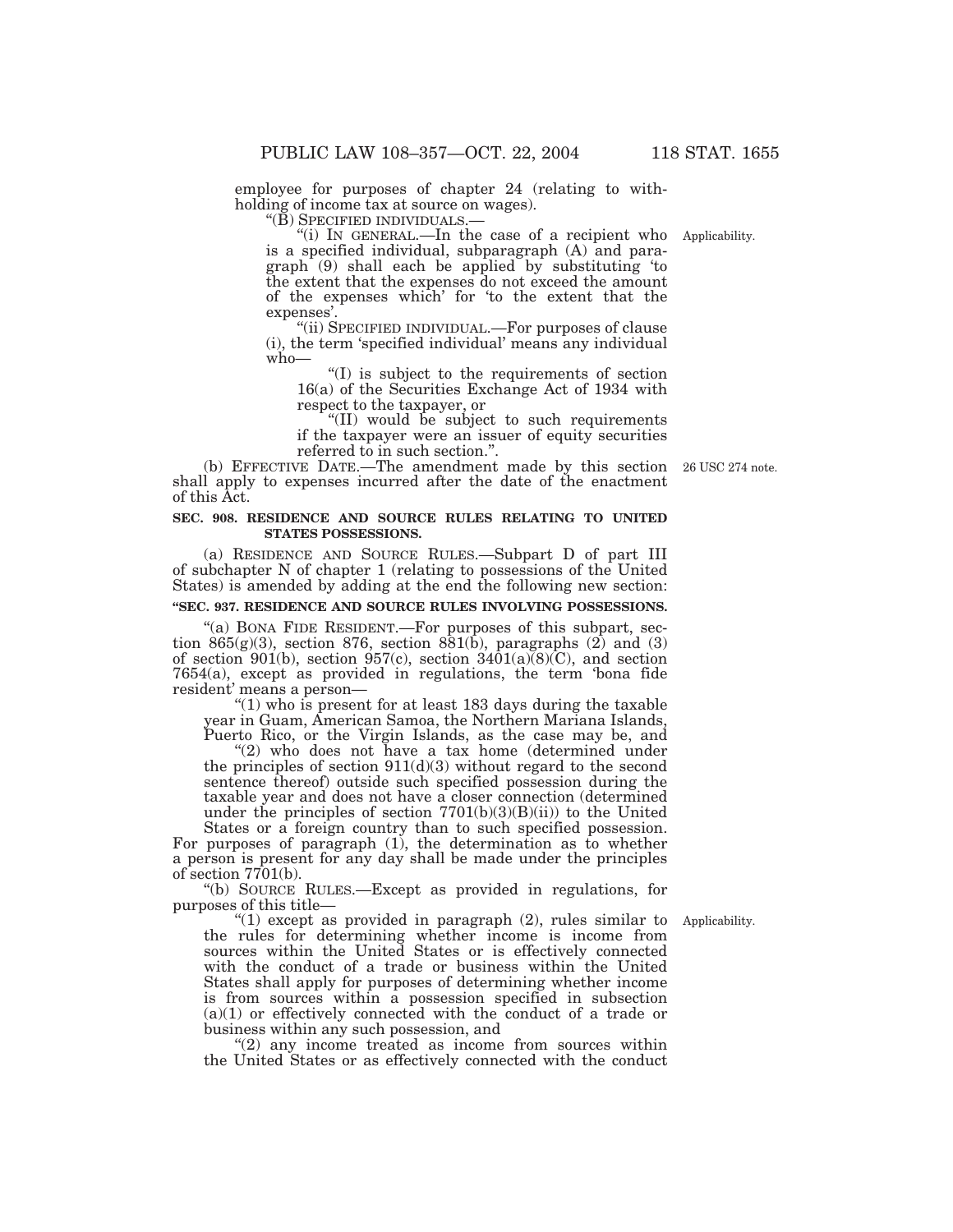of a trade or business within the United States shall not be treated as income from sources within any such possession or as effectively connected with the conduct of a trade or business within any such possession.

''(c) REPORTING REQUIREMENT.—

"(1) IN GENERAL.—If, for any taxable year, an individual takes the position for United States income tax reporting purposes that the individual became, or ceases to be, a bona fide resident of a possession specified in subsection  $(a)(1)$ , such individual shall file with the Secretary, at such time and in such manner as the Secretary may prescribe, notice of such position.

"(2) TRANSITION RULE.—If, for any of an individual's 3 taxable years ending before the individual's first taxable year ending after the date of the enactment of this subsection, the individual took a position described in paragraph (1), the individual shall file with the Secretary, at such time and in such manner as the Secretary may prescribe, notice of such position.''.

(b) PENALTY.—Section 6688 is amended—

(1) by inserting "under section  $937(c)$  or" before "by regulations'', and

 $(2)$  by striking "\$100" and inserting "\$1,000".

(c) CONFORMING AND CLERICAL AMENDMENTS.—

(1) Section 931(d) is amended to read as follows:

''(d) EMPLOYEES OF THE UNITED STATES.—Amounts paid for services performed as an employee of the United States (or any agency thereof) shall be treated as not described in paragraph  $(1)$  or  $(2)$  of subsection  $(a)$ .".

(2) Section 932 is amended by striking ''at the close of the taxable year'' and inserting ''during the entire taxable year'' each place it appears.

(3) Section 934(b)(4) is amended by striking ''the Virgin Islands or'' each place it appears.

(4) Section 935, as in effect before the effective date of its repeal, is amended—

(A) by striking ''for the taxable year who'' in subsection (a) and inserting ''who, during the entire taxable year'',

(B) by inserting ''bona fide'' before ''resident'' in subsection  $(a)(1)$ ,

 $(C)$  in subsection  $(b)(1)$ —

(i) by inserting ''(other a bona fide resident of Guam during the entire taxable year)'' after ''United States'' in subparagraph (A), and

(ii) by inserting "bona fide" before "resident" in subparagraph (B), and

(D) in subsection  $(b)(2)$  by striking "residence and". (5) Section 957(c) is amended—

(A) in paragraph  $(2)(B)$  by striking "conduct of an active'' and inserting ''active conduct of a'', and

(B) in the last sentence by striking ''derived from sources within a possession, was effectively connected with the conduct of a trade or business within a possession, or''.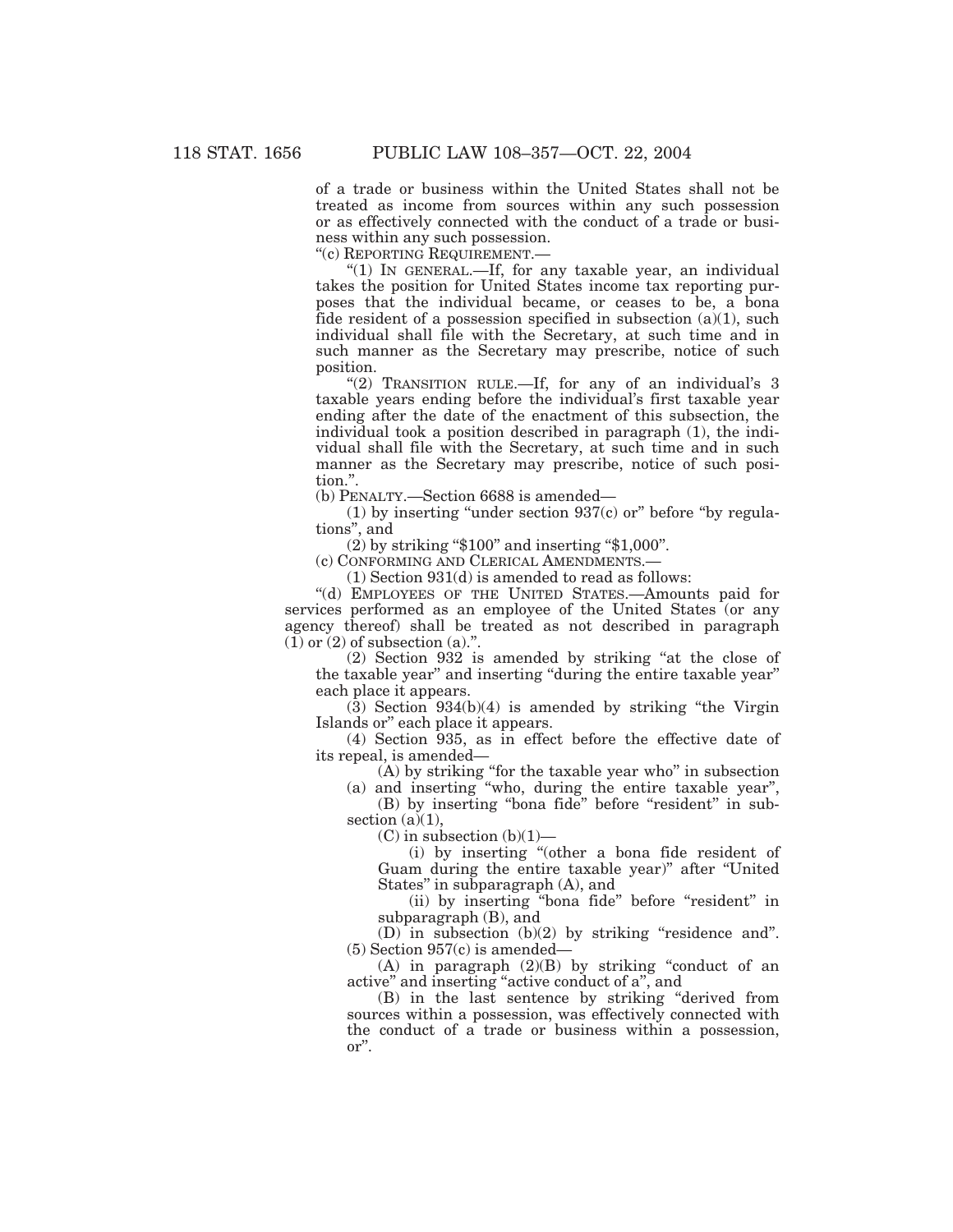(6) The table of sections of subpart D of part III of subchapter N of chapter 1 is amended by adding at the end the following new item:

''Sec. 937. Residence and source rules involving possessions.''.

(d) EFFECTIVE DATE.—

26 USC 937 note.

(1) IN GENERAL.—Except as otherwise provided in this subsection, the amendments made by this section shall apply to taxable years ending after the date of the enactment of this Act.

(2) 183-DAY RULE.—Section  $937(a)(1)$  of the Internal Revenue Code of 1986 (as added by this section) shall apply to taxable years beginning after the date of the enactment of this Act.

(3) SOURCING.—Section 937(b)(2) of such Code (as so added) shall apply to income earned after the date of the enactment of this Act.

## **SEC. 909. SALES OR DISPOSITIONS TO IMPLEMENT FEDERAL ENERGY REGULATORY COMMISSION OR STATE ELECTRIC RESTRUCTURING POLICY.**

(a) IN GENERAL.—Section 451 (relating to general rule for taxable year of inclusion) is amended by adding at the end the following new subsection:

''(i) SPECIAL RULE FOR SALES OR DISPOSITIONS TO IMPLEMENT FEDERAL ENERGY REGULATORY COMMISSION OR STATE ELECTRIC RESTRUCTURING POLICY.—<br>"(1) IN GENERAL.—In the case of any qualifying electric

transmission transaction for which the taxpayer elects the application of this section, qualified gain from such transaction shall be recognized—

" $(A)$  in the taxable year which includes the date of such transaction to the extent the amount realized from such transaction exceeds—

"(i) the cost of exempt utility property which is purchased by the taxpayer during the 4-year period beginning on such date, reduced (but not below zero) by

''(ii) any portion of such cost previously taken into account under this subsection, and

''(B) ratably over the 8-taxable year period beginning with the taxable year which includes the date of such transaction, in the case of any such gain not recognized under subparagraph (A).

''(2) QUALIFIED GAIN.—For purposes of this subsection, the term 'qualified gain' means, with respect to any qualifying electric transmission transaction in any taxable year—

''(A) any ordinary income derived from such transaction which would be required to be recognized under section 1245 or 1250 for such taxable year (determined without regard to this subsection), and

''(B) any income derived from such transaction in excess of the amount described in subparagraph (A) which is required to be included in gross income for such taxable year (determined without regard to this subsection).

''(3) QUALIFYING ELECTRIC TRANSMISSION TRANSACTION.— For purposes of this subsection, the term 'qualifying electric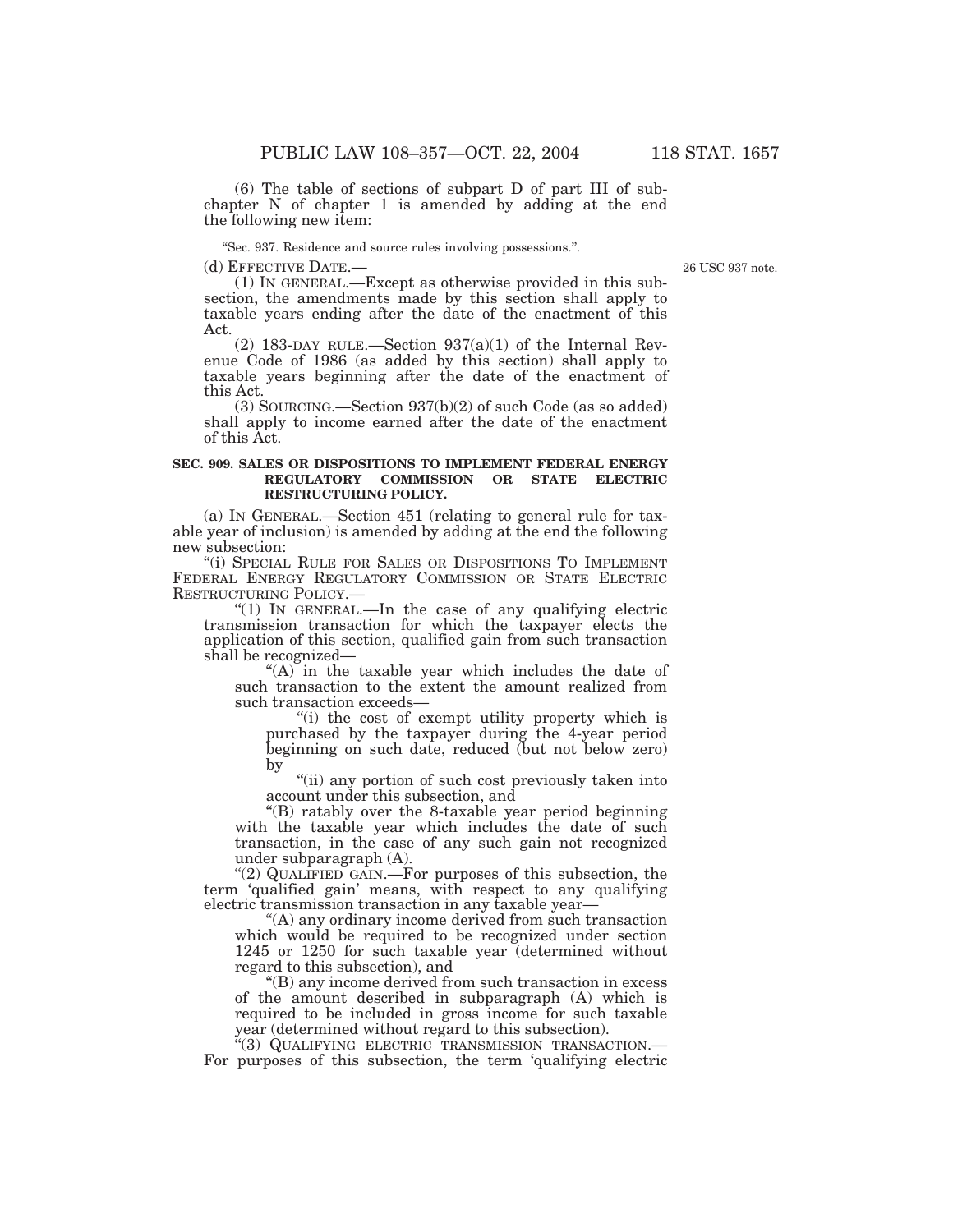transmission transaction' means any sale or other disposition before January 1, 2007, of—

''(A) property used in the trade or business of providing electric transmission services, or

''(B) any stock or partnership interest in a corporation or partnership, as the case may be, whose principal trade or business consists of providing electric transmission services,

but only if such sale or disposition is to an independent transmission company.

"(4) INDEPENDENT TRANSMISSION COMPANY.—For purposes of this subsection, the term 'independent transmission company' means—

''(A) an independent transmission provider approved by the Federal Energy Regulatory Commission,

''(B) a person—

" $(i)$  who the Federal Energy Regulatory Commission determines in its authorization of the transaction under section 203 of the Federal Power Act (16 U.S.C. 824b) or by declaratory order is not a market participant within the meaning of such Commission's rules applicable to independent transmission providers, and

"(ii) whose transmission facilities to which the election under this subsection applies are under the operational control of a Federal Energy Regulatory Commission-approved independent transmission provider before the close of the period specified in such authorization, but not later than the close of the period applicable under subsection  $(a)(2)(B)$  as extended under paragraph (2), or

''(C) in the case of facilities subject to the jurisdiction of the Public Utility Commission of Texas—

''(i) a person which is approved by that Commission as consistent with Texas State law regarding an independent transmission provider, or

"(ii) a political subdivision or affiliate thereof whose transmission facilities are under the operational control of a person described in clause (i).

"(5) EXEMPT UTILITY PROPERTY.—For purposes of this subsection:

"(A) In GENERAL.—The term 'exempt utility property' means property used in the trade or business of—

''(i) generating, transmitting, distributing, or selling electricity, or

''(ii) producing, transmitting, distributing, or selling natural gas.

"(B) NONRECOGNITION OF GAIN BY REASON OF ACQUISI-TION OF STOCK.—Acquisition of control of a corporation shall be taken into account under this subsection with respect to a qualifying electric transmission transaction only if the principal trade or business of such corporation is a trade or business referred to in subparagraph (A).

''(6) SPECIAL RULE FOR CONSOLIDATED GROUPS.—In the case of a corporation which is a member of an affiliated group filing a consolidated return, any exempt utility property purchased by another member of such group shall be treated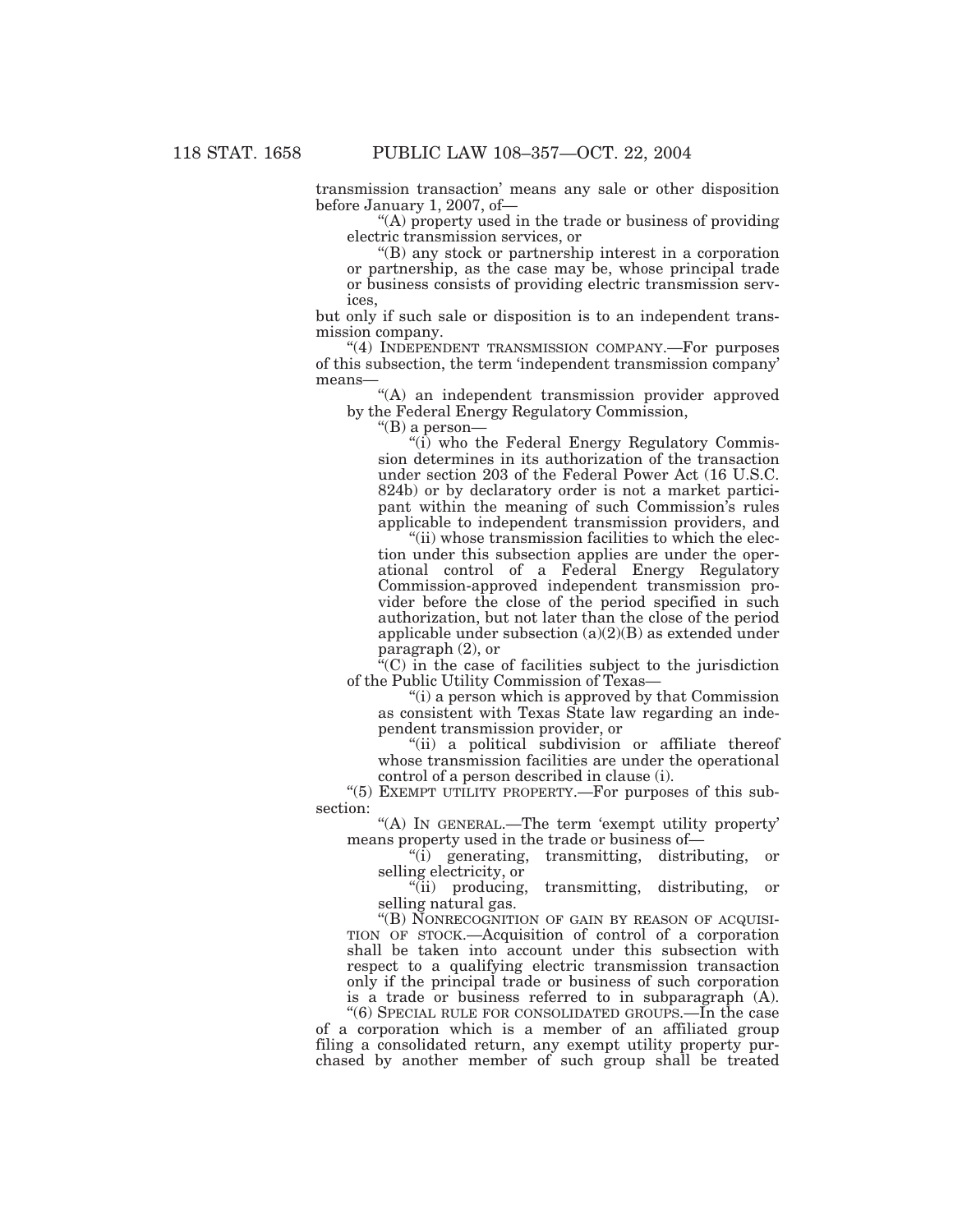as purchased by such corporation for purposes of applying paragraph (1)(A).

" $(7)$  TIME FOR ASSESSMENT OF DEFICIENCIES.—If the taxpayer has made the election under paragraph (1) and any gain is recognized by such taxpayer as provided in paragraph  $(1)(B)$ , then-

"(A) the statutory period for the assessment of any deficiency, for any taxable year in which any part of the gain on the transaction is realized, attributable to such gain shall not expire prior to the expiration of 3 years from the date the Secretary is notified by the taxpayer (in such manner as the Secretary may by regulations prescribe) of the purchase of exempt utility property or of an intention not to purchase such property, and

''(B) such deficiency may be assessed before the expiration of such 3-year period notwithstanding any law or rule of law which would otherwise prevent such assessment.

''(8) PURCHASE.—For purposes of this subsection, the taxpayer shall be considered to have purchased any property if the unadjusted basis of such property is its cost within the meaning of section 1012.

''(9) ELECTION.—An election under paragraph (1) shall be made at such time and in such manner as the Secretary may require and, once made, shall be irrevocable.

"(10) NONAPPLICATION OF INSTALLMENT SALES TREAT-MENT.—Section 453 shall not apply to any qualifying electric transmission transaction with respect to which an election to apply this subsection is made.''.

(b) EFFECTIVE DATE.—The amendments made by this section shall apply to transactions occurring after the date of the enactment of this Act, in taxable years ending after such date.

### **SEC. 910. EXPANSION OF LIMITATION ON DEPRECIATION OF CERTAIN PASSENGER AUTOMOBILES.**

(a) IN GENERAL.—Section 179(b) (relating to limitations) is amended by adding at the end the following new paragraph:

"(6) LIMITATION ON COST TAKEN INTO ACCOUNT FOR CERTAIN PASSENGER VEHICLES.—

''(A) IN GENERAL.—The cost of any sport utility vehicle for any taxable year which may be taken into account under this section shall not exceed \$25,000.

''(B) SPORT UTILITY VEHICLE.—For purposes of subpara $graph (A)$ —

''(i) IN GENERAL.—The term 'sport utility vehicle' means any 4-wheeled vehicle—

''(I) which is primarily designed or which can be used to carry passengers over public streets, roads, or highways (except any vehicle operated exclusively on a rail or rails),

''(II) which is not subject to section 280F, and ''(III) which is rated at not more than 14,000 pounds gross vehicle weight.

"(ii) CERTAIN VEHICLES EXCLUDED.—Such term does not include any vehicle which—

''(I) is designed to have a seating capacity of more than 9 persons behind the driver's seat,

26 USC 451 note.